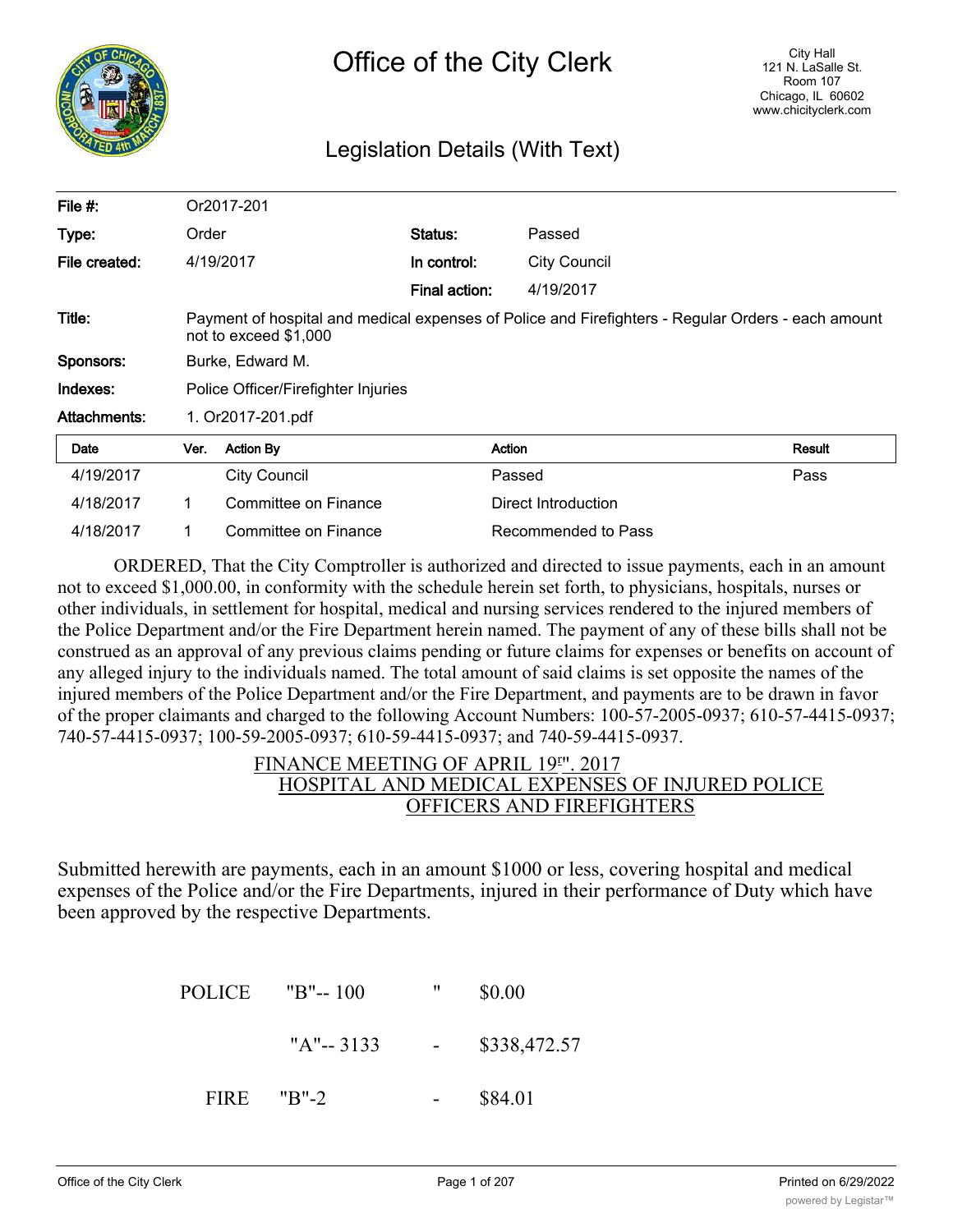"A"-- 800 \$85,851.54  $\omega_{\rm{max}}$ 

**O'HARE**  $"B" - 0"$ \$0  $\blacksquare$ 

> $\omega_{\rm{eff}}$  $"A" - 0"$ \$0

Total Amount Involved - 4035  $\pmb{\mathsf{H}}$ \$424,408.12 Document No.

### REPORT OF THE COMMITTEE ON FINANCE TO THE CITY COUNCIL CITY OF CHICAGO

ORDER - Authority granted for payment for: Hospitals, Medical and Nursing Services rendered centain injured members of the Police and Fire Departments.  $t-0$  CO  $CM$  cn  $o$ >t- $5*5$ u TJ  $\Omega$ O « CD<sub>3</sub> y ox. OrV COCU<DCOQO(DCO(DCDCCiC0C0CDCOCO©<l>C0CO<l>0CDCDCU<l>CDCOCCi 00060000000000000000 000000000666i50006606600606000  $\cos$   $\cos$  $0^{\text{A}^+}$  cococococorococococococococo cocococococococococo<br>OOOcxJoococococococoooaococooococo

 $\,<$ 

 $\mathsf{o}$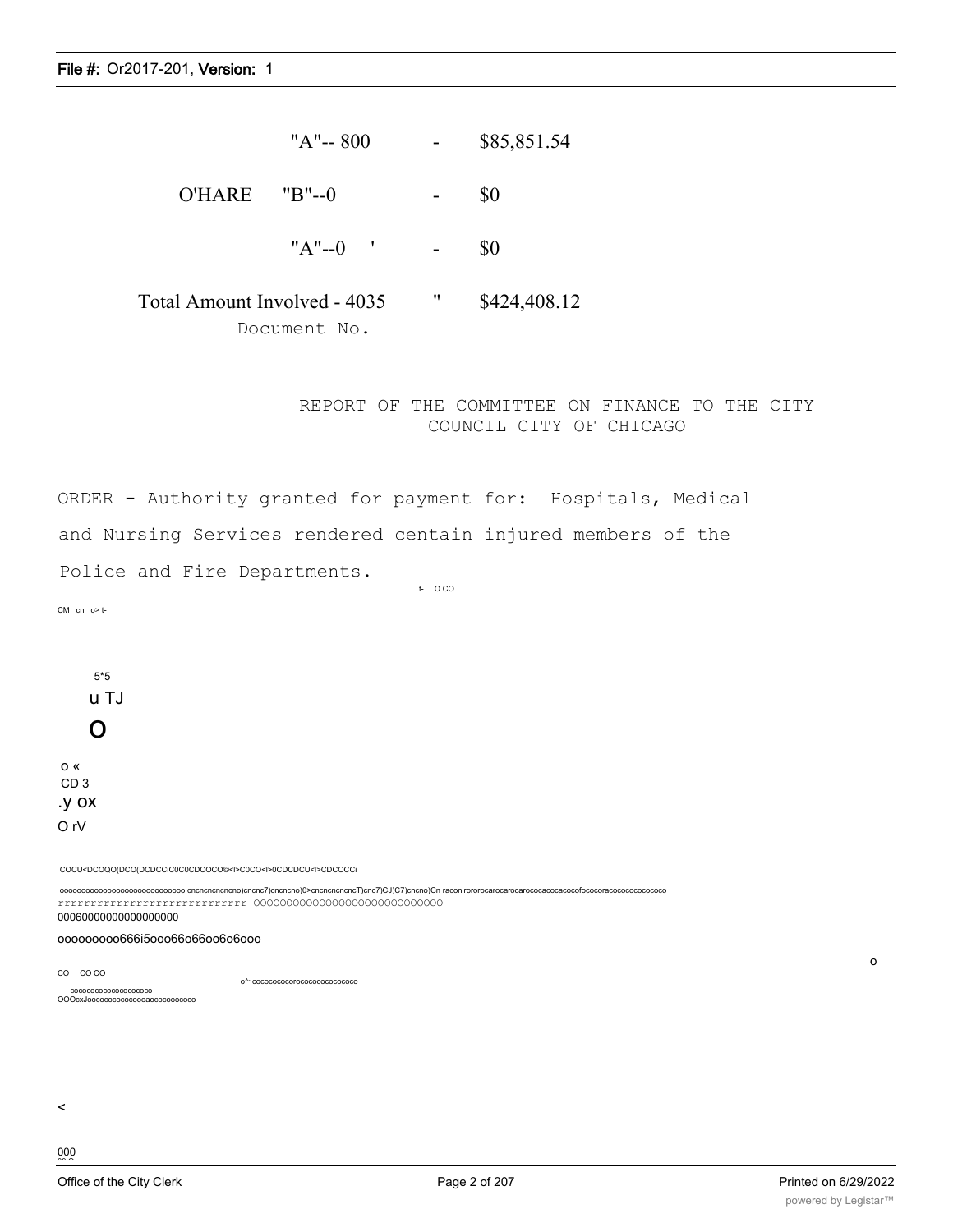| $\begin{array}{c} 03\;\mathsf{Q}\;\mathsf{U}\;\mathsf{U}\\ \mathsf{CC}\;\mathsf{CC}\leq\mathsf{C}\leq\mathsf{C} \end{array}$                                                                                                                                                                                                                                                                                                                                                                                                                                                                                                   |  |  |
|--------------------------------------------------------------------------------------------------------------------------------------------------------------------------------------------------------------------------------------------------------------------------------------------------------------------------------------------------------------------------------------------------------------------------------------------------------------------------------------------------------------------------------------------------------------------------------------------------------------------------------|--|--|
| $\begin{array}{l} 0 \\ 0 \\ 0 \\ 0 \\ \end{array}$                                                                                                                                                                                                                                                                                                                                                                                                                                                                                                                                                                             |  |  |
| $\mathsf{L}\mathsf{U}$ Z<br>$\mathbf{o}$<br>$_{\text{co}}$ <                                                                                                                                                                                                                                                                                                                                                                                                                                                                                                                                                                   |  |  |
| mm<br>195<br>199<br>$\cos$ co $\lt$ $\lt$                                                                                                                                                                                                                                                                                                                                                                                                                                                                                                                                                                                      |  |  |
| LULU<br>2<br>0 O<br>$\cos$<br>$\,<$ $<$                                                                                                                                                                                                                                                                                                                                                                                                                                                                                                                                                                                        |  |  |
| <b>LULU</b><br>ZZOO<br>$\cos$<br>$\,<$ $<$<br>$5$<br>CC<br>$\stackrel{\text{LU}}{z}.^{\text{fi}}\stackrel{\text{fi}}{b}<0$<br>$\begin{array}{c}\n\text{re} \\ \text{Eu} \\ \text{Eu} \\ \text{Eu} \\ \text{Eu} \\ \text{Qu} \\ \text{Qu} \\ \text{Qu} \\ \text{Qu} \\ \text{Qu} \\ \text{Qu} \\ \text{Qu} \\ \text{Qu} \\ \text{Qu} \\ \text{Qu} \\ \text{Qu} \\ \text{Qu} \\ \text{Qu} \\ \text{Qu} \\ \text{Qu} \\ \text{Qu} \\ \text{Qu} \\ \text{Qu} \\ \text{Qu} \\ \text{Qu} \\ \text{Qu} \\ \text{Qu} \\ \text{Qu} \\ \text{Qu} \\ \text{Qu} \\ \text{Qu} \\ \text{Qu} \\ \text{Qu} \\ \text{Qu} \\ \text{Qu} \\ \text$ |  |  |
| $\Rightarrow$ $\exists$ -8 $\frac{83}{34}$ $\ge$ $\infty$<br>$\Rightarrow$ $\exists$ -8 $\frac{83}{34}$ $\ge$ $\infty$                                                                                                                                                                                                                                                                                                                                                                                                                                                                                                         |  |  |
| So co<br>Co co<br>$\cos$ $\cos$<br>$\frac{1}{2}$<br>$\frac{1}{2}$<br>$\frac{1}{2}$<br>$\frac{1}{2}$<br>$\frac{1}{2}$<br>$\frac{1}{2}$<br>$\frac{1}{2}$<br><br>$\frac{1}{2}$<br><br><br><br><br><br><br><br><br><br><br><br><br><br><br><br><br><br><br><br><br><br><br><br><br><br><br><br><br>                                                                                                                                                                                                                                                                                                                                |  |  |
| $\frac{1}{2}$<br>$\frac{1}{2}$<br>$\frac{1}{2}$<br>$\frac{1}{2}$<br>$\frac{1}{2}$<br>$\frac{1}{2}$<br>$\frac{1}{2}$<br>$\frac{1}{2}$<br>$\frac{1}{2}$<br>$\frac{1}{2}$<br>$\frac{1}{2}$<br>$\frac{1}{2}$<br>$\frac{1}{2}$<br>$\frac{1}{2}$<br>$\frac{1}{2}$<br>$\frac{1}{2}$<br>$\frac{1}{2}$<br>$\frac{1}{2}$<br>$\frac{1}{2}$<br>$\frac{1}{2}$<br><br>co co co co                                                                                                                                                                                                                                                            |  |  |
| LU LU<br>$>$ - 1- CO CO<br>88.099<br>$\alpha$ , and $\alpha$                                                                                                                                                                                                                                                                                                                                                                                                                                                                                                                                                                   |  |  |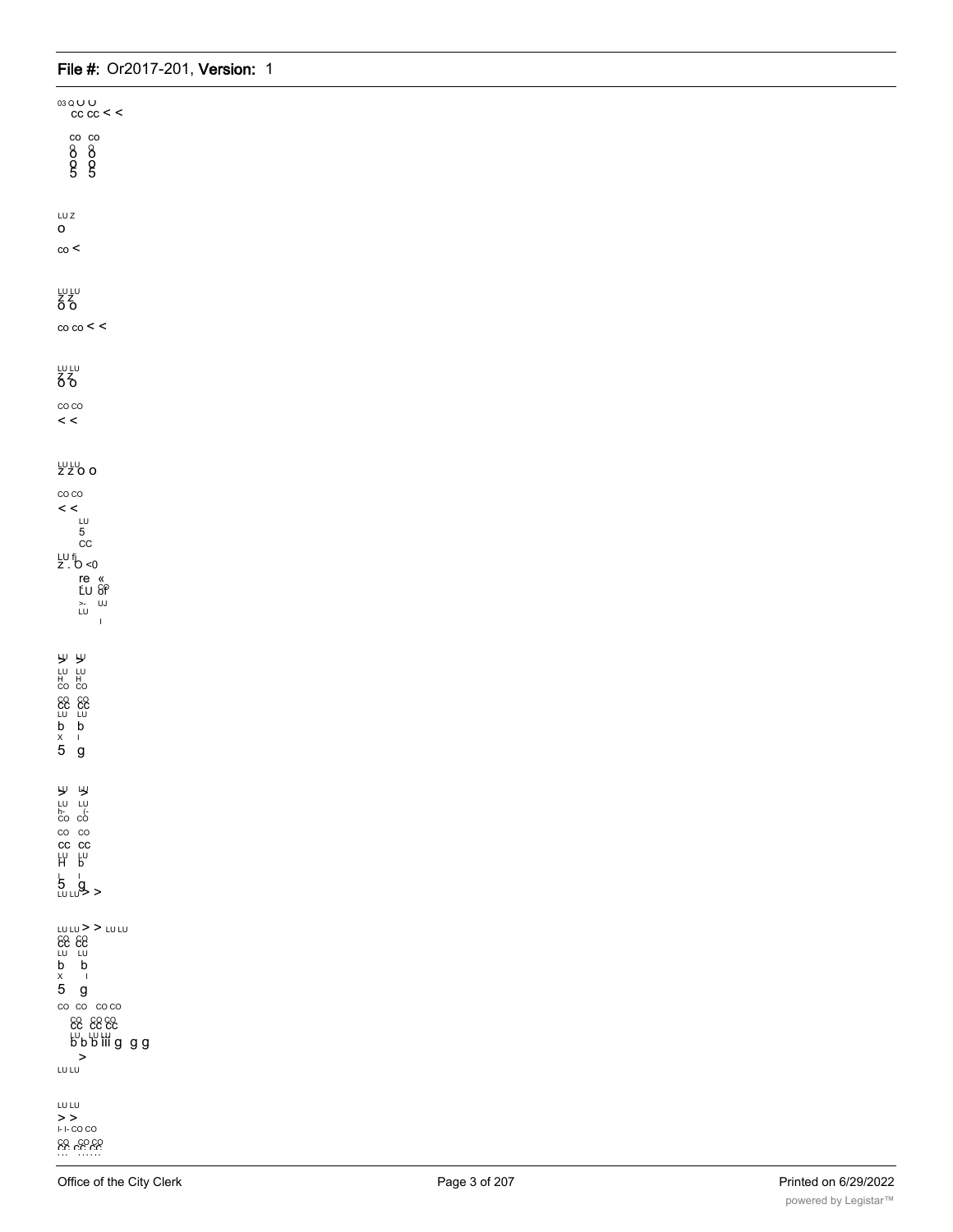### $b^{0}b^{10}$   $b^{10}$  xxx 5 5 &

CNC^CNCNC^C^rNCNCNCNCNCNCN oocooe^^^^^^^^^^^SSSSScSScDcoScBcBcDcB ^oooooooooooc^co 0t-t-x-t-t-t-t-\*-t-t-t-t-\*0000000000000 o>^gSfeiriddcidgggo>°g^'<>™-

 $\begin{matrix} 0 \\ 0 \\ 0 \end{matrix}$ 

cncncncncno)0)cno>o)o>o)0)0)o>o)0)cncncncn ro co 00000000000000

C'GuuoGOOuauGGouOoOoooCuo OoOCCCG'G'G

 $\circ$  $\circ$ 

cocococococococococo<br>CO CO CO CO

 $\cos$  co co co co co co

Y  $\blacktriangleright$   $>$ LU LU<br>h- 1-

 $\cos$   $\cos$ 

 $\begin{array}{l} \text{conv}(\mathbb{Z}) \rightarrow \mathbb{Z} \rightarrow \mathbb{Z} \rightarrow \mathbb{Z} \rightarrow \mathbb{Z} \rightarrow \mathbb{Z} \rightarrow \mathbb{Z} \rightarrow \mathbb{Z} \rightarrow \mathbb{Z} \rightarrow \mathbb{Z} \rightarrow \mathbb{Z} \rightarrow \mathbb{Z} \rightarrow \mathbb{Z} \rightarrow \mathbb{Z} \rightarrow \mathbb{Z} \rightarrow \mathbb{Z} \rightarrow \mathbb{Z} \rightarrow \mathbb{Z} \rightarrow \mathbb{Z} \rightarrow \mathbb{Z} \rightarrow \mathbb{Z} \rightarrow \mathbb{Z} \rightarrow \mathbb{Z} \rightarrow \mathbb{Z} \rightarrow \mathbb{Z} \rightarrow \mathbb{Z} \rightarrow$  $EbE$  $LU H X g$ co co co co co co co co co  $\mathrm{i}\,g$  $\begin{array}{ccc} \n\text{L} & \text{L} & \text{L} \\ \n\text{K} & \text{t} \\ \n\text{A} & \text{L} \\ \n\text{C} & \text{S} \n\end{array}$ COCDCOtOCOCOCOCOtOCOCO

 $\leq$ 

 $\mathsf{z}$ 

 $\,<$ 

 $H$ 

 $O<sub>O</sub>$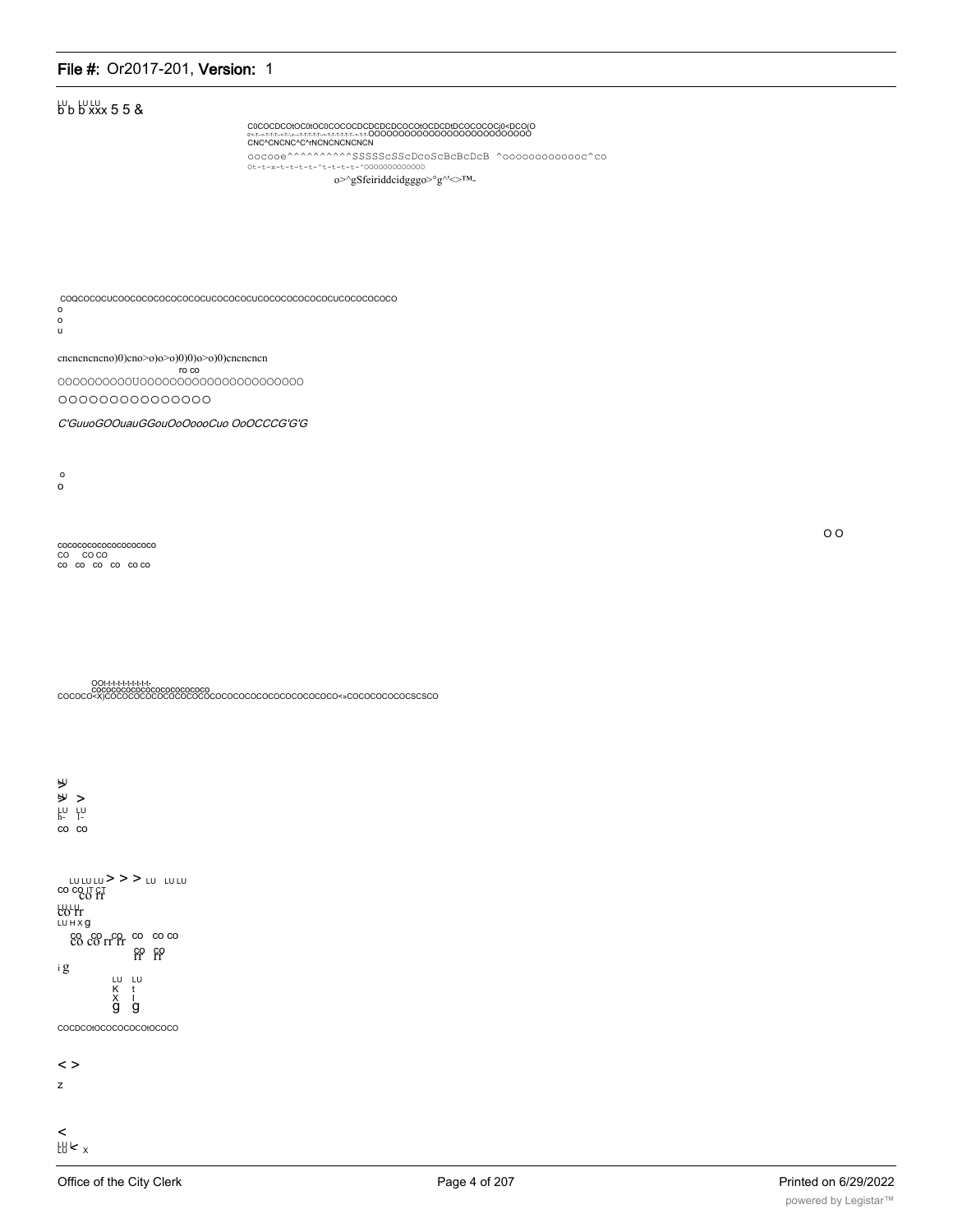| $\sf u$                                                                                                                                                                                                                                                                                                                                                                                                                                                                                                                                                |  |  |  |
|--------------------------------------------------------------------------------------------------------------------------------------------------------------------------------------------------------------------------------------------------------------------------------------------------------------------------------------------------------------------------------------------------------------------------------------------------------------------------------------------------------------------------------------------------------|--|--|--|
| $\begin{array}{c} \n\text{LU} < x \\ \text{o o} & \n\end{array}$<br>$\begin{array}{cc} z & z \\ \downarrow \downarrow \downarrow \downarrow \downarrow \downarrow \downarrow \\ \uparrow \uparrow \quad \uparrow \uparrow \downarrow \downarrow \end{array}$<br>${\mathfrak g}\, {\mathfrak g}\, {\mathfrak g}$                                                                                                                                                                                                                                        |  |  |  |
| $\begin{array}{ccc} \zeta & \zeta \\ \zeta & \zeta \\ \omega & \omega \end{array}$<br>$\frac{1}{2}$<br>$\frac{1}{2}$<br>$\frac{1}{2}$<br>$\frac{1}{2}$<br>$\frac{1}{2}$<br>$\frac{1}{2}$<br>$\frac{1}{2}$                                                                                                                                                                                                                                                                                                                                              |  |  |  |
| $\begin{matrix} z & z \\ b & \delta \end{matrix}$<br>$\begin{array}{ccc}\n & \text{if } & \text{if } & \text{if } & \text{if } & \text{if } & \text{if } & \text{if } & \text{if } & \text{if } & \text{if } & \text{if } & \text{if } & \text{if } & \text{if } & \text{if } & \text{if } & \text{if } & \text{if } & \text{if } & \text{if } & \text{if } & \text{if } & \text{if } & \text{if } & \text{if } & \text{if } & \text{if } & \text{if } & \text{if } & \text{if } & \text{if } & \text{if } & \text{if } & \text{if } & \text{if } & \$ |  |  |  |
| 9 > 5                                                                                                                                                                                                                                                                                                                                                                                                                                                                                                                                                  |  |  |  |
| g<br>$80$<br>$60$<br>$60$ co co $60$<br>$255000$ xx<br>$\mathop{\rm rr}_{\text{LU~LU}}$                                                                                                                                                                                                                                                                                                                                                                                                                                                                |  |  |  |
| $\frac{10}{2}$<br>$\begin{array}{c}\n0 \\ 0 \\ \text{if } \\ K = 0 \\ K = 0\n\end{array}$<br>$O O X1$                                                                                                                                                                                                                                                                                                                                                                                                                                                  |  |  |  |
| $\begin{array}{cc} cr & rr \\ \text{LU} & \text{LU} \end{array}$<br>$\langle \ \rangle$<br>$\mathbf{i}=\mathbf{i}$                                                                                                                                                                                                                                                                                                                                                                                                                                     |  |  |  |
| $\begin{array}{c} 0 \\ 0 \\ 0 \\ \end{array}$<br>$>$ $>$ $>$ $<$ $<$<br>000                                                                                                                                                                                                                                                                                                                                                                                                                                                                            |  |  |  |
| $\boldsymbol{\mathsf{X}}\boldsymbol{\mathsf{II}}$<br>$\begin{bmatrix} cr & rr \\ LU & LU & LU \end{bmatrix}$                                                                                                                                                                                                                                                                                                                                                                                                                                           |  |  |  |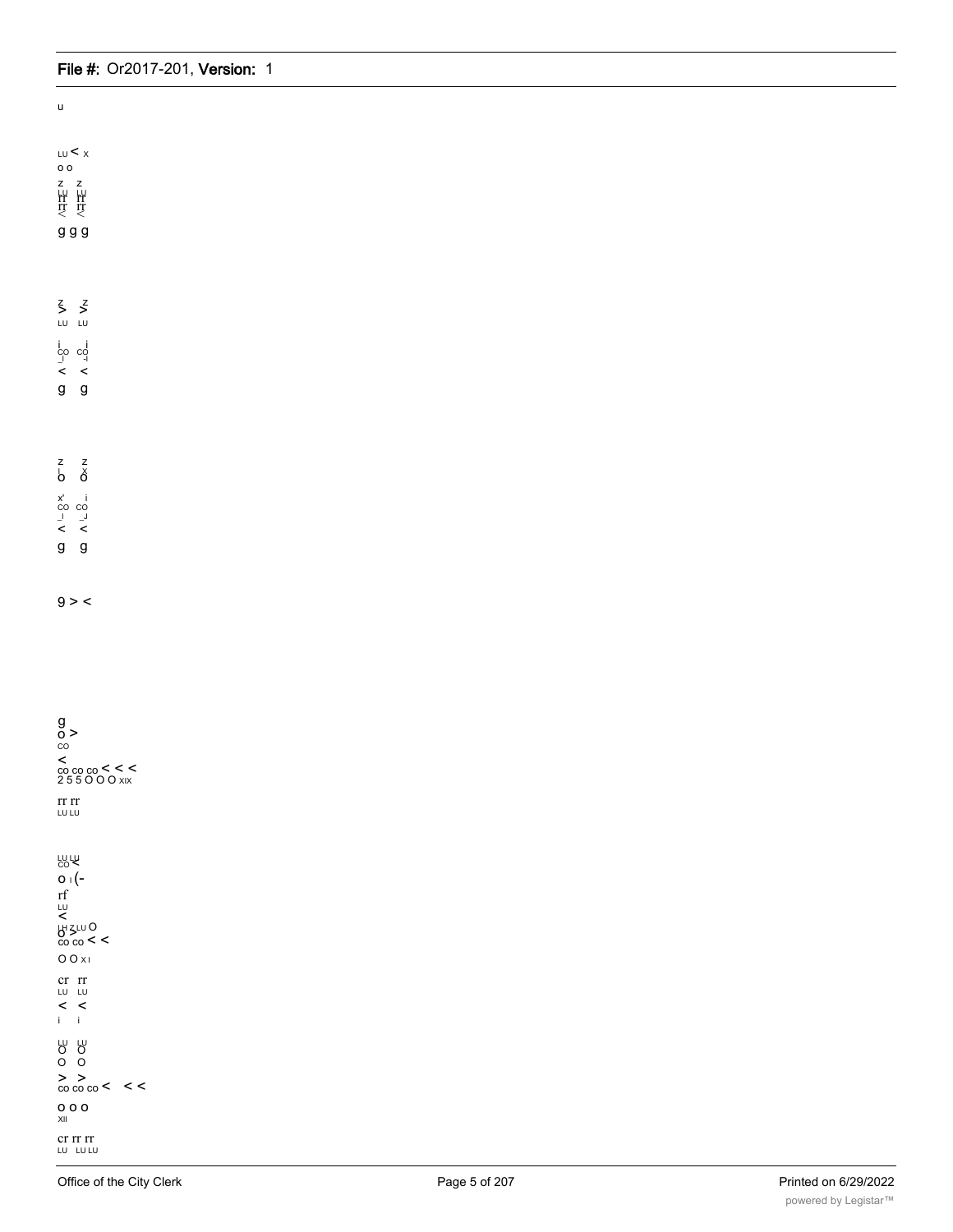LU LU o o tD CD CD CD CD CD CD cn csj CO CO CO LO LO LO UO LO OJ t- t- t- i- t-i- CO CO CO CO CO CO CO CO CO CO CO CO CN CN CSJ CN CN CM CN CNCNCNCNCNCNCNCNCN  $T^*$   $\rightarrow \sim$  f T" a  $a > m$ ra co ro ca co co ro co ro co ra co co co ca co co co co co 0)CX\*0)0)CJ)Oicx, oiO)0)0)OiO)0)0)0)o>oiO)0) OOOOOOOOOOOOOOOOOOOOOOOOOOOOOOOOO 0000000000000000000 -2\* -5\* -5\*^ ^ ~ ~ ~ ~ ooooooooooooooooooooooooooooo o o O O cococococococococor^ co co co co co co co ncococococococoococo cocococococococococococococococococococococococococococ&cococococo  $_{\rm co}$   $<$ o I cc<br><|<br><|<br>*u\_z* 111 0 0 ><br>**@**<br>Q Q<br>Q x

cc cc LU LU

z z<br>LU LU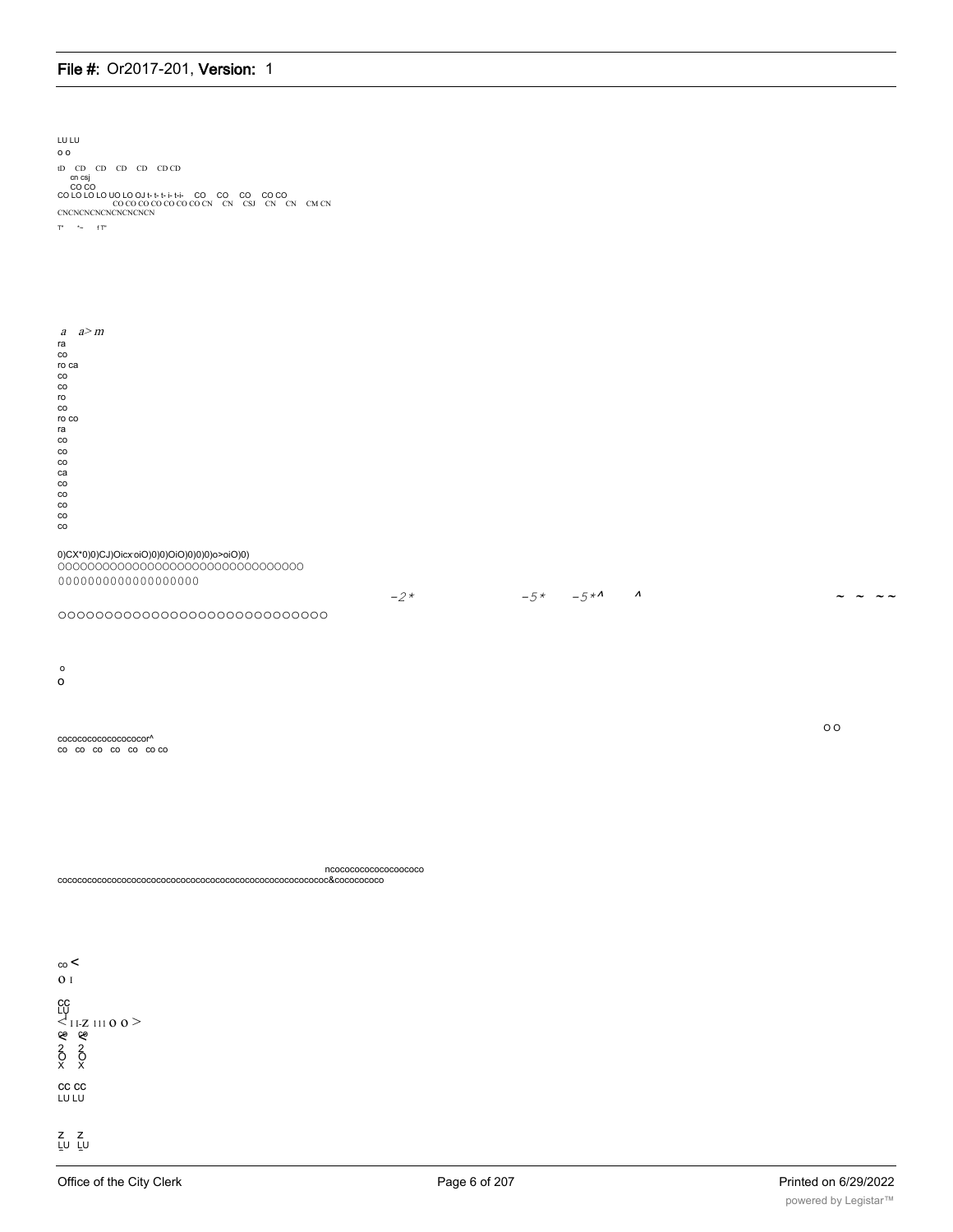| File #: Or2017-201, Version: 1                                                                                                                                                                                                                                                                                                                                                                                                                                                                                                                                                                                                              |
|---------------------------------------------------------------------------------------------------------------------------------------------------------------------------------------------------------------------------------------------------------------------------------------------------------------------------------------------------------------------------------------------------------------------------------------------------------------------------------------------------------------------------------------------------------------------------------------------------------------------------------------------|
| $8\degree$                                                                                                                                                                                                                                                                                                                                                                                                                                                                                                                                                                                                                                  |
| $\frac{\cos x}{\cos x}$<br>$\frac{1}{2}$<br>$\frac{1}{2}$<br>$\frac{1}{2}$<br>$\frac{1}{2}$<br>$\frac{1}{2}$<br>$\frac{1}{2}$<br>$\frac{1}{2}$                                                                                                                                                                                                                                                                                                                                                                                                                                                                                              |
| 0 <sub>0</sub><br>XX                                                                                                                                                                                                                                                                                                                                                                                                                                                                                                                                                                                                                        |
| $ k \in \mathbb{C}$<br>$k \in \mathbb{C}$                                                                                                                                                                                                                                                                                                                                                                                                                                                                                                                                                                                                   |
| $\begin{array}{c} 0.0000 \\ 0.0000 \\ 0.0000 \\ 0.0000 \\ \end{array}$                                                                                                                                                                                                                                                                                                                                                                                                                                                                                                                                                                      |
| 0 <sub>0</sub><br>XX                                                                                                                                                                                                                                                                                                                                                                                                                                                                                                                                                                                                                        |
| $CC$ $CC$<br>$LU$ $LU$                                                                                                                                                                                                                                                                                                                                                                                                                                                                                                                                                                                                                      |
| $\begin{array}{cc} Z & Z \\ LU & LU \\ 0 & 0 \\ 0 & 0 \end{array}$                                                                                                                                                                                                                                                                                                                                                                                                                                                                                                                                                                          |
| CC cc<br>13 13<br>CC CC<br>13 13 O O                                                                                                                                                                                                                                                                                                                                                                                                                                                                                                                                                                                                        |
| Cr Cc Cc<br>$5 > 0$ Z<br>13 13 13 0 0 0<br>$6 > 2$<br>0 Z <<br>$>$ > > > >                                                                                                                                                                                                                                                                                                                                                                                                                                                                                                                                                                  |
|                                                                                                                                                                                                                                                                                                                                                                                                                                                                                                                                                                                                                                             |
| $\begin{array}{c}\n\swarrow & \swarrow \\ \times & \times & \swarrow \\ \searrow & \searrow & \searrow \\ \searrow & \searrow & \searrow \\ \searrow & \searrow & \searrow \\ \searrow & \searrow & \searrow \\ \searrow & \searrow & \searrow \\ \searrow & \searrow & \searrow \\ \searrow & \searrow & \searrow \\ \searrow & \searrow & \searrow \\ \searrow & \searrow & \searrow \\ \searrow & \searrow & \searrow \\ \searrow & \searrow & \searrow \\ \searrow & \searrow & \searrow \\ \searrow & \searrow & \searrow & \searrow \\ \searrow & \searrow & \searrow & \searrow \\ \searrow & \searrow & \searrow & \searrow \\ \se$ |
|                                                                                                                                                                                                                                                                                                                                                                                                                                                                                                                                                                                                                                             |
| $\begin{array}{c}\n\swarrow & \swarrow \\ \times & \times \\ \searrow & \circ \\ 2 & 2 \\ \swarrow & \end{array}$<br>$2\,2$                                                                                                                                                                                                                                                                                                                                                                                                                                                                                                                 |
|                                                                                                                                                                                                                                                                                                                                                                                                                                                                                                                                                                                                                                             |

LU LU LU  $<< xxx$ LULULU<br>000<br>2 22<br><<<2222> 32>

マ<br>メ<br>マ<br>ロ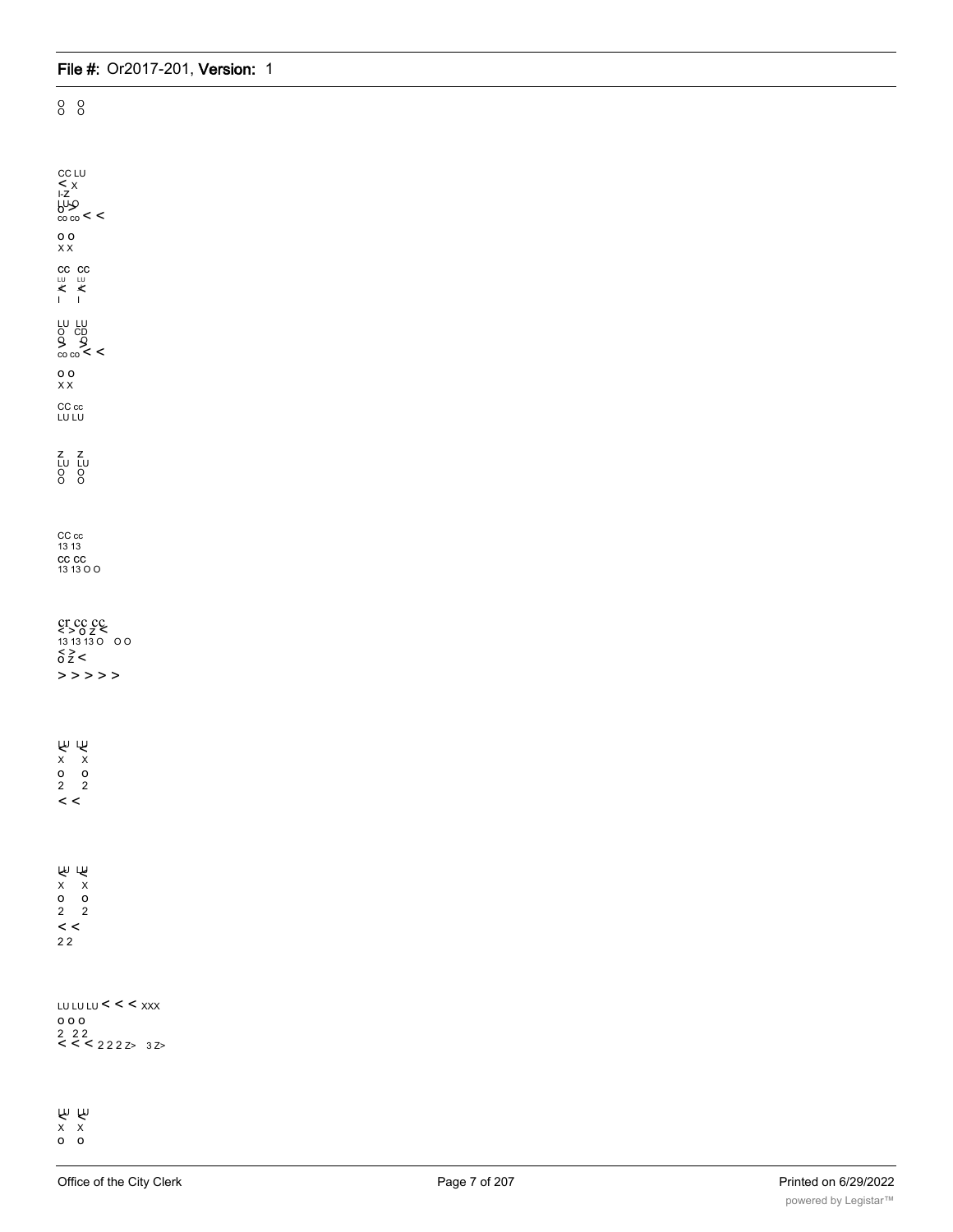$\left\{\n \begin{array}{c}\n < \\
 2 & 2 \\
 2 & 1\n \end{array}\n \right\}$ 

LU LU <sup>&</sup>lt; <sup>&</sup>lt; <sup>1</sup> <sup>I</sup> o o 2<br>**< <** 2 2

COCQCOCOCDCDCQCOCDCQCOCOI^I^r^l^r^h~r^r\*~h~COCDCDCQCOCDCOCOCOCOCOCD ooooooooooooooooooooooooooooooooo

CNCNCNCNCNCNCNCNCNCNCNCNCNCNCNCNCNCNCNCNCNCNCNCN OlScoCOCncnCDcBcocncBcBcNCNCNCNCNCNCN t--i-t-t-t-t-t-t-t-t-t-t-t-t--i-t--i-t--i--i--i-CNCNCNC\|C\ICNJC\IC\ICNCNC\IC\I OOOOOOOOOOOOCNCNCNCNCNCNCNC^ Oi CO CD

cocococococococococococococococo cocococococococococococococococo

CM CD CD LD CO

0 0) m rn CO

OiOOlOOOlOOOQ) CO

oooooooooooooo >, >. >N >. >\*>4 >4 >, >4 >,,>, '>, >,,>,, OOOOOOOOOOOCJOO

<sup>o</sup> o

co co co

o o

 $\overline{\mathsf{R}}$ <sup>1</sup> o

 $\,<$ 

13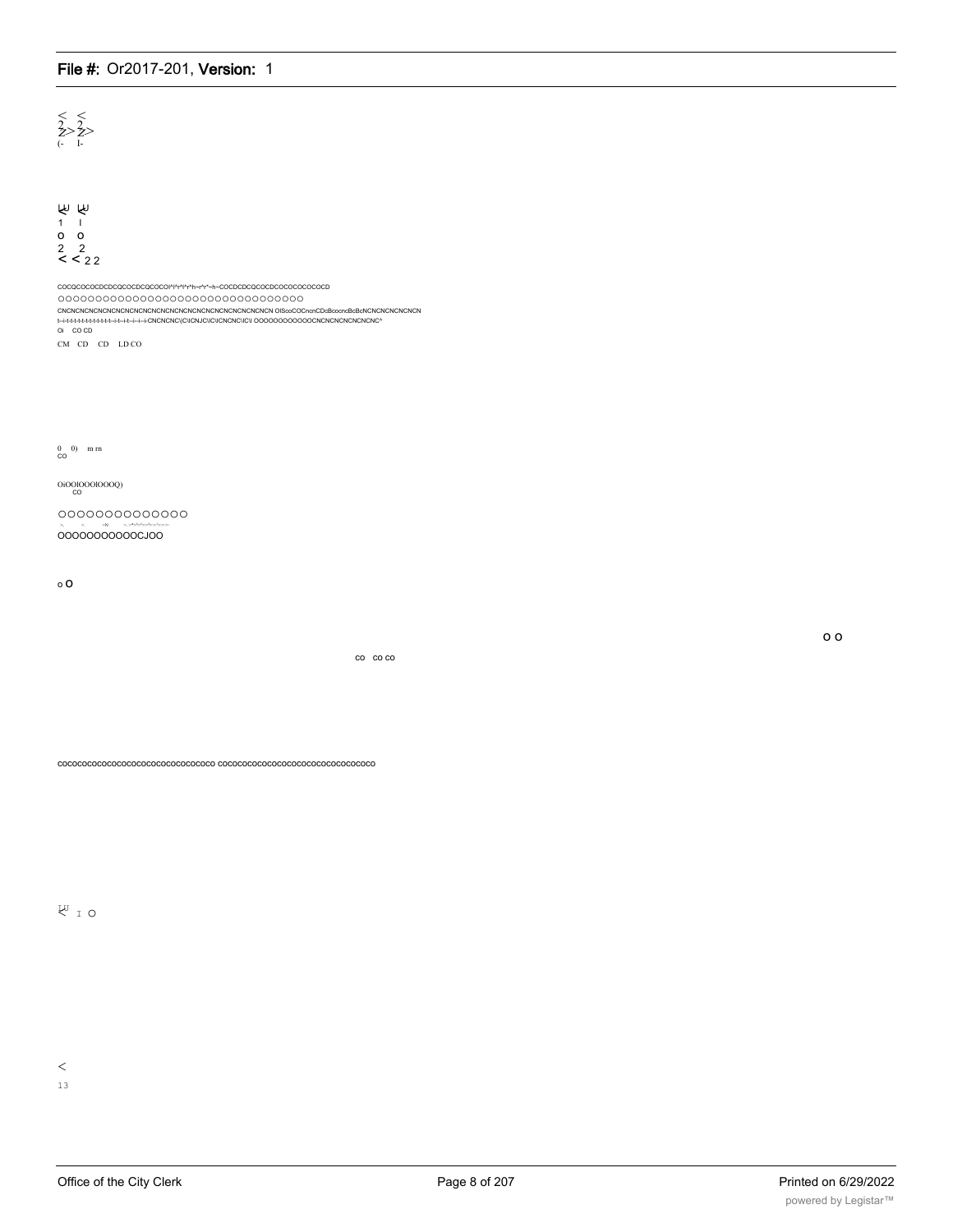| $\stackrel{\text{L}}{\leq}$ 1                                                                                                                                                                                                                                                                                                                                                                                        |  |  |
|----------------------------------------------------------------------------------------------------------------------------------------------------------------------------------------------------------------------------------------------------------------------------------------------------------------------------------------------------------------------------------------------------------------------|--|--|
| $\begin{array}{c} 0 & CC \\ \mathbb{R} \\ 0 \\ 0 & 0 & 0 & 0 \end{array}$                                                                                                                                                                                                                                                                                                                                            |  |  |
| $\frac{100}{2} <$<br>$\begin{array}{cc} X & X \\ \Gamma \Omega & \Gamma \Omega \\ \Gamma \Omega & \Gamma \Omega \\ \Gamma \Omega & \Gamma \Omega \end{array}$                                                                                                                                                                                                                                                        |  |  |
| $\begin{array}{l} 1- \\ \text{LU} \\ \text{LU} \\ \text{Z} \\ \text{C} \\ \text{QC} \\ \text{0.3} \\ \text{U} \\ \text{C} \\ \text{Q.3} \\ \text{U} \\ \text{C} \end{array},$<br>$\vert\vert\vert<\vert<$<br>$\,<\,$ $\qquad$ $\,<\,$<br>$\,<$<br>$\rm _{LO}^{\rm 03~03}$ $\rm _{LO}^{\rm 03}$<br>$\begin{array}{l} \text{CC} \\ \text{LU} \ x \ \text{t-}\ 1\ \text{X}\ 0\ \text{Y} \end{array}$<br>CC CC LU LU X I |  |  |
| $\begin{array}{c} \mathbf{Z} \\ \mathbf{I} \\ \mathbf{C} \\ \mathbf{C} \\ \mathbf{L} \mathbf{U} \ \mathbf{X} \end{array}$                                                                                                                                                                                                                                                                                            |  |  |
| LU 03 03                                                                                                                                                                                                                                                                                                                                                                                                             |  |  |
| $\frac{Q}{OT}$<br>03 CO CO                                                                                                                                                                                                                                                                                                                                                                                           |  |  |

CO CO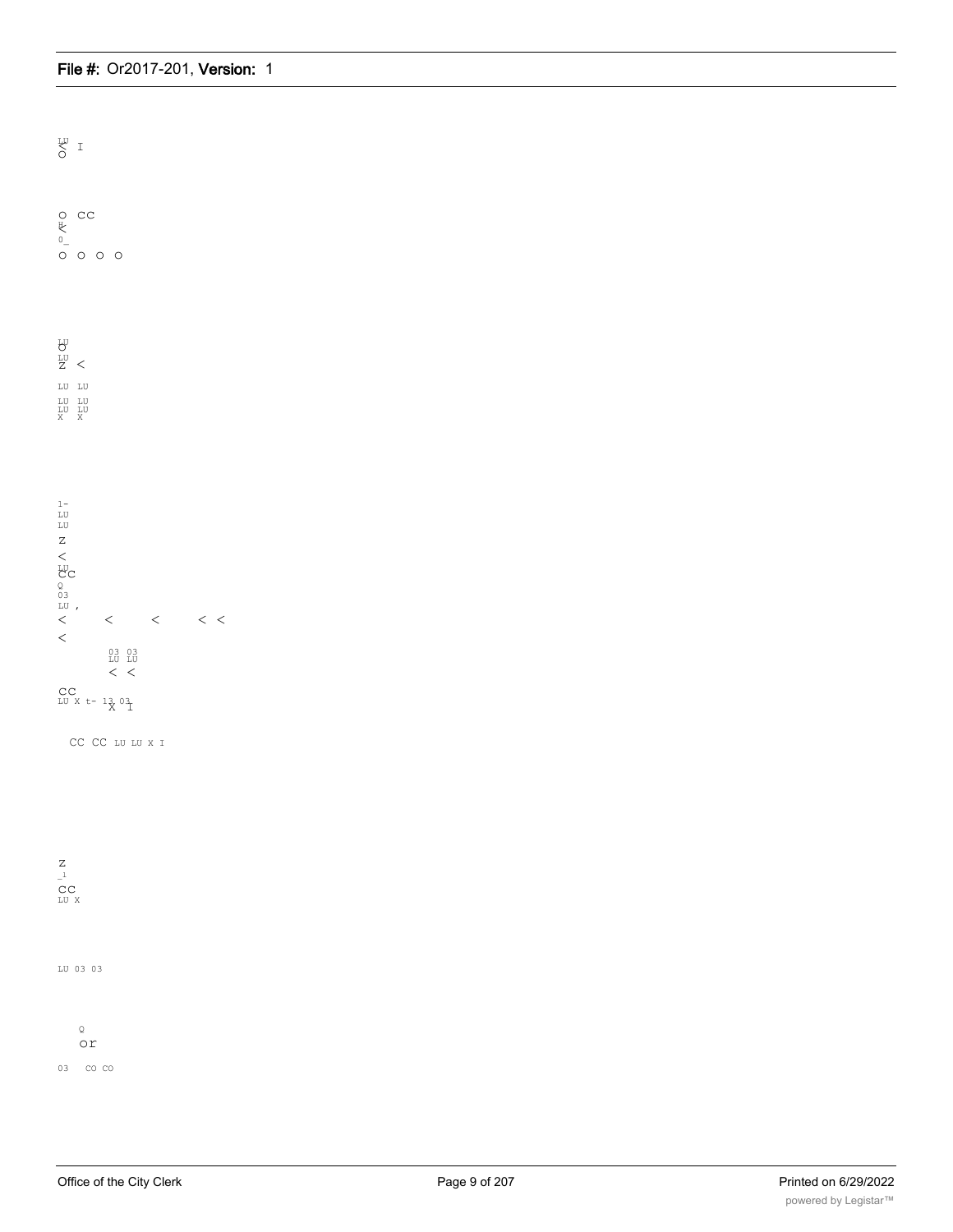| $\mathrm{^{CO}_{CC}}$ co<br>8 š                                                                                                                                                                                                                  | CC                                                                                                                                                                                                                                                                                                                                   |  |
|--------------------------------------------------------------------------------------------------------------------------------------------------------------------------------------------------------------------------------------------------|--------------------------------------------------------------------------------------------------------------------------------------------------------------------------------------------------------------------------------------------------------------------------------------------------------------------------------------|--|
| $\overset{co}{\circ} \overset{co}{\circ}$<br>$\xi^{c}$<br>$\begin{array}{cc} 03 & 03 \\ 03 & 03 \end{array}$                                                                                                                                     | CC<br>CC                                                                                                                                                                                                                                                                                                                             |  |
| 03 CO<br>$\begin{array}{cc} \texttt{CC} & \texttt{CC} \\ \texttt{I} & \texttt{X} \end{array}$<br>$\circ\hspace{0.15cm}\circ$<br>$C$ <<br>LU CL<br>OT-<br>CO CJ) O1-<br>CD <sub>1</sub><br>4<br><b>co</b> CN CO                                   | ${\tt COCOCO COCO CO CO CO CO CO CO CO CO}$<br>00000000000000<br>mmmiou3C7)CDCT)0)cocoT-T-T-<br>CN CN CN CN CO CO CO CO<br>05 0 05 0                                                                                                                                                                                                 |  |
| 0000) 000000<br>ro<br>$_{\rm CO}$<br>$_{\rm CO}$<br>CO <sub>CO</sub><br>$_{\rm CO}$<br>$_{\rm CO}$<br>$_{\rm CO}$<br>$_{\rm CO}$<br>$_{\rm CO}$<br>$_{\rm CO}$<br>$\begin{array}{c} {\mathbb C}{\mathbb J}\\ {\mathbb C}{\mathbb J} \end{array}$ | 0)0) <dq>0)<d<d<d<d<dq>0&gt;0)<br/><math>0) 0) 0) 0) 0) 0 0</math> CO CO<br/>CO<br/>CO<br/>CO<sub>CO</sub><br/><math display="inline">\circ</math><br/><math>\circ</math> <math>\circ</math> <math>\circ</math><br/><math>O</math> <math>O</math><br/>000000000000000000<br/>0000000000000000000<br/>0000000000000</d<d<d<d<dq></dq> |  |

CM(\IN(V|(NINtNt\(N(V|(NNCVC\)<br>coc^coc^c^cocococ^cococococo

 $\mathbf{o}\,\mathbf{o}$ 

\*-\*- CO CO CO CO CO<br>comborthrightmomentericocococo<br>COCOCOCOCOCOCOCOCOCOCOCOCOCO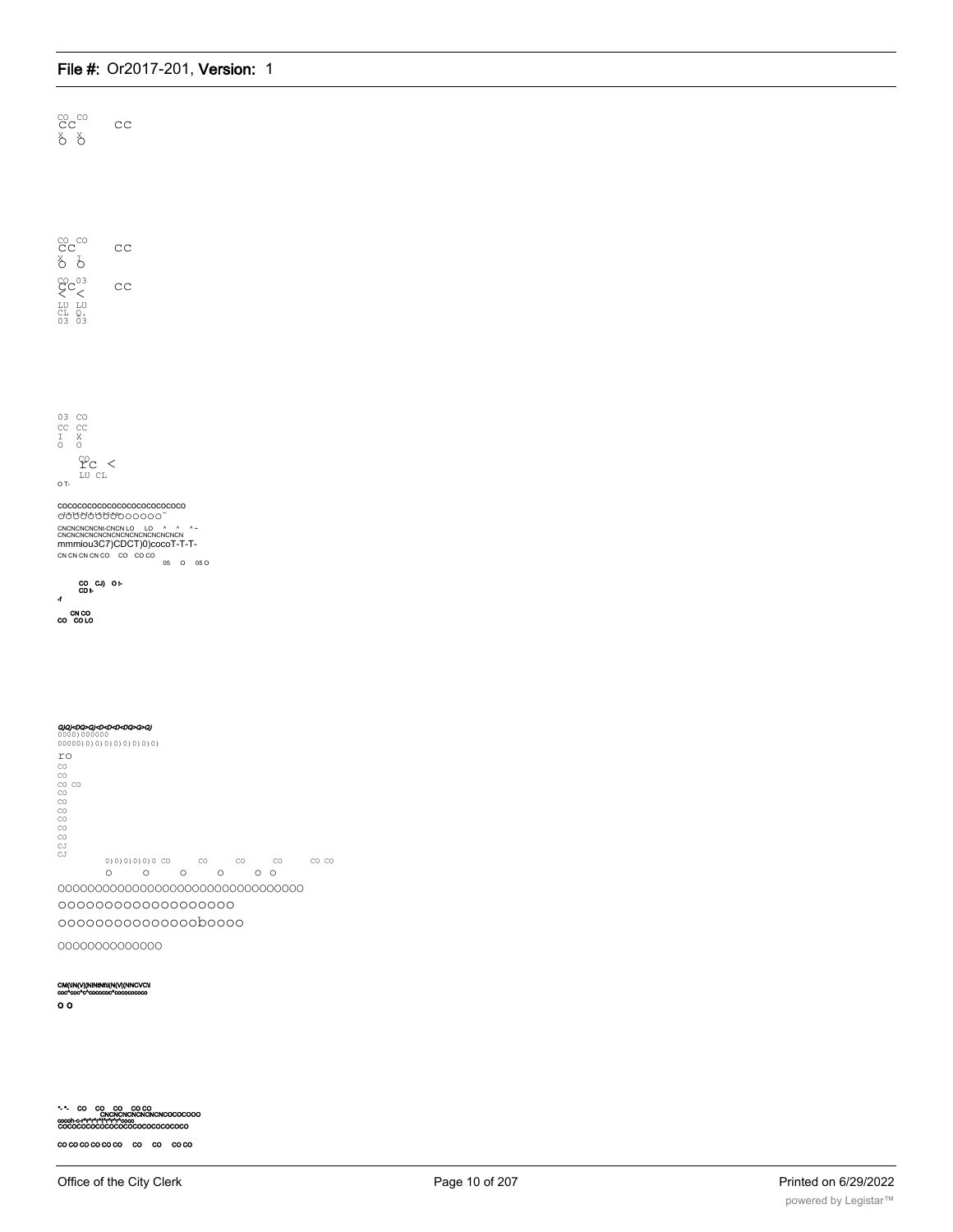$\begin{array}{c} \mathop{\mathrm{co}}\limits_{\mathop{\mathrm{tr}}\limits_{}}^{\mathop{\mathrm{co}}\limits_{\mathop{\mathrm{tr}}\limits_{}}^{\mathop{\mathrm{co}}\limits_{}}}} \mathop{\mathrm{tr}}\limits_{\mathop{\mathrm{co}}\limits_{\mathop{\mathrm{tr}}\limits_{}}^{\mathop{\mathrm{co}}\limits_{}}}} \mathop{\mathrm{tr}}\limits_{\mathop{\mathrm{tr}}\limits_{}}^{\mathop{\mathrm{con}}\limits_{}}$  $\,<\,$ **LUQ\_CO**  $\prec$ co w  $\begin{array}{c} \mbox{tr} \hspace{2mm} \mbox{cr} \mbox{cr} \\ \mbox{\tiny \text{III-III}} \end{array}$  $\,<$  $Q_{\text{C}r}^{\text{m}}$ <br>  $Q_{\text{C}r}^{\text{m}}$ <br>  $Z''$  o<br>  $5$  $\alpha$   $\alpha$   $\alpha\alpha$  $\frac{1}{2}$  co coco  $\sum_{i=1}^{k}$  $\mathbf{o}$  $cr$   $cr$ <<<<<<<< cnclODIDIcncQCODIcocDCIILIicn cr cr tr cc 5 co LU cc  $\mathbf{z}$  $\delta$  $\overset{\circ}{\mathfrak{g}}\overset{\circ}{\mathfrak{g}}$  $\begin{matrix} 1 & x \\ 0 & 0 \\ tr & tr \end{matrix}$  $CD$   $CD$   $O$   $O$ cocococococococococococococococococococdcdco H0000000000000004\*444  ${\begin{array}{c} 000000000000000000000 \\ \textbf{r}t \end{array}}$  $\bullet$ CNCNCNCNCNCMCNCNCNCNCNCNCNCNCNCN  $V$  O  $V$ <br> $V$  T-TJ<br>www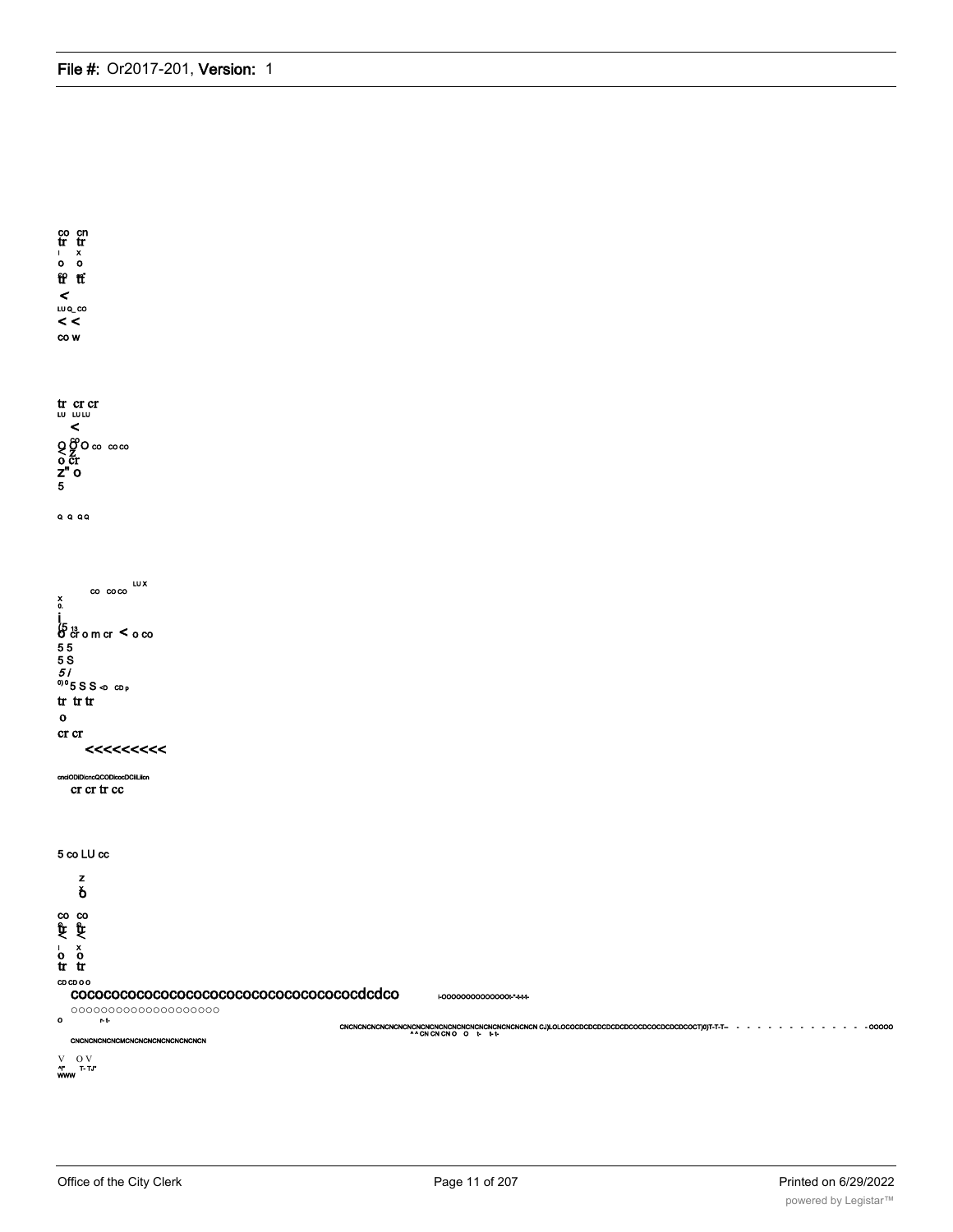|                                                                                 |  |                      |  |  |  |                                              |                   | $\circ$   |             |
|---------------------------------------------------------------------------------|--|----------------------|--|--|--|----------------------------------------------|-------------------|-----------|-------------|
|                                                                                 |  | co co co co co co co |  |  |  | co co co co co co co<br>co co co co co co co | $\frac{100}{100}$ | $CO$ $CO$ | $_{\rm CO}$ |
|                                                                                 |  |                      |  |  |  |                                              |                   |           |             |
|                                                                                 |  |                      |  |  |  |                                              |                   |           |             |
| $\boldsymbol{\mathsf{x}}$<br>$\mathbf{o}$                                       |  |                      |  |  |  |                                              |                   |           |             |
| $_{\rm tr}^{\rm co}$ Q $_{\rm I\,0\,rr}$                                        |  |                      |  |  |  |                                              |                   |           |             |
| $\overset{zz}{\delta\mathbf{\hat{o}}}$<br>$\cos$                                |  |                      |  |  |  |                                              |                   |           |             |
| $\rm o$ o r<br>r rr                                                             |  |                      |  |  |  |                                              |                   |           |             |
| $\frac{zz}{xx00}$                                                               |  |                      |  |  |  |                                              |                   |           |             |
| 80<br>8 p<br>2 ∑                                                                |  |                      |  |  |  |                                              |                   |           |             |
| $\operatorname{rr}$ $\operatorname{rr}$                                         |  |                      |  |  |  |                                              |                   |           |             |
| XX<br>$\mathbf{o}$ o                                                            |  |                      |  |  |  |                                              |                   |           |             |
| CO CO<br>Q D                                                                    |  |                      |  |  |  |                                              |                   |           |             |
| o o rr rr<br>zz<br><b>B</b> o                                                   |  |                      |  |  |  |                                              |                   |           |             |
| х < ∨≓р8<br>за⊭\у 8а±х – с<br>х Фовски х                                        |  |                      |  |  |  |                                              |                   |           |             |
|                                                                                 |  |                      |  |  |  |                                              |                   |           |             |
| $0$ 0<br>$\operatorname{rr}\operatorname{rr}\operatorname{rr}\operatorname{rr}$ |  |                      |  |  |  |                                              |                   |           |             |
| XX<br>$\mathbf{o}$ o                                                            |  |                      |  |  |  |                                              |                   |           |             |
| co co QD                                                                        |  |                      |  |  |  |                                              |                   |           |             |
| $\,$ o o rr $\,$ rr<br>8<br>8<br>8<br>8<br>8<br>8<br>8<br>8                     |  |                      |  |  |  |                                              |                   |           |             |
| $0$ 0                                                                           |  |                      |  |  |  |                                              |                   |           |             |

 $x \rightarrow x$ 

O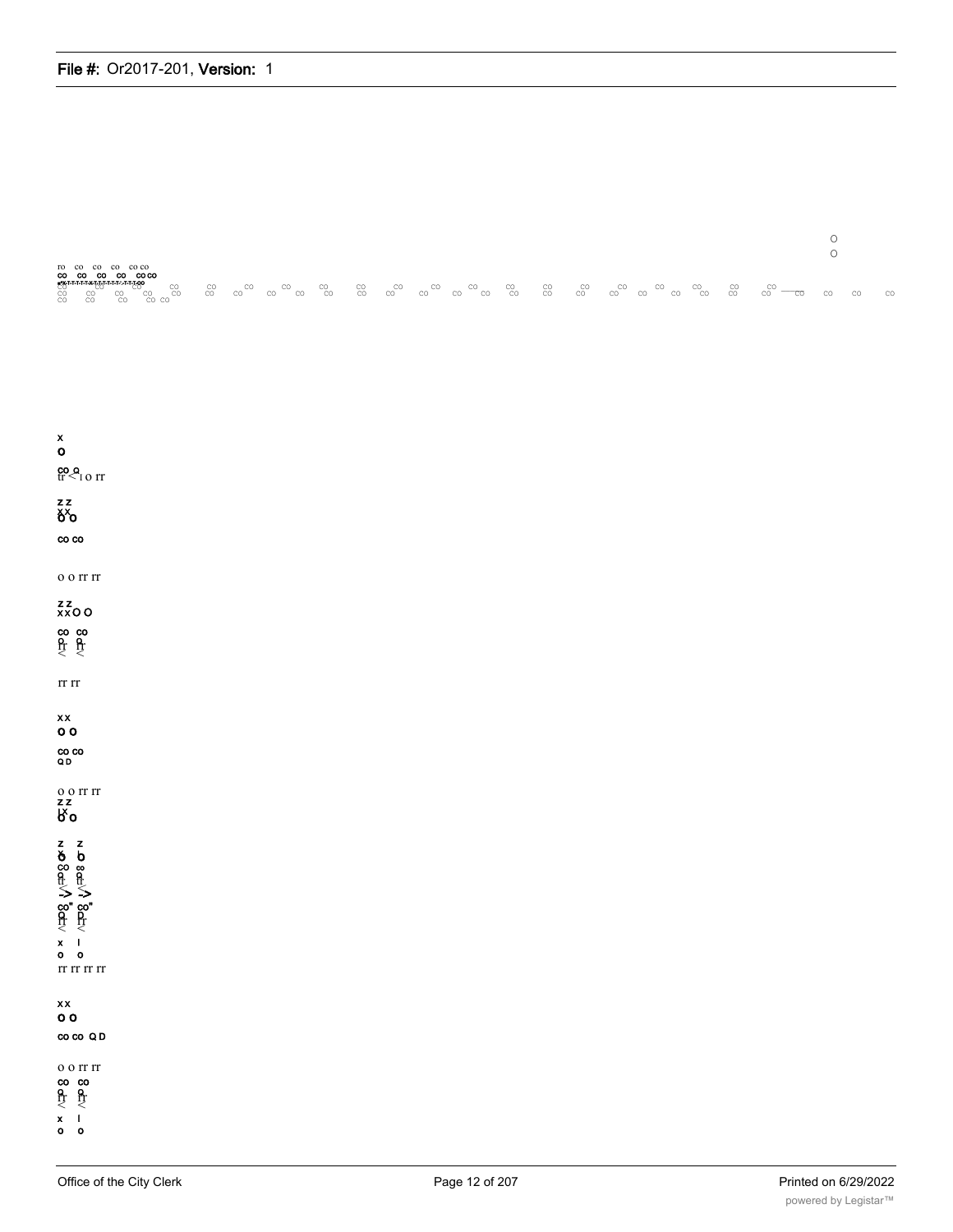

QQ>Q)Q3Q}QQ)<UQ)OQ)QQQ)<DQ)<VQ)Q)Q)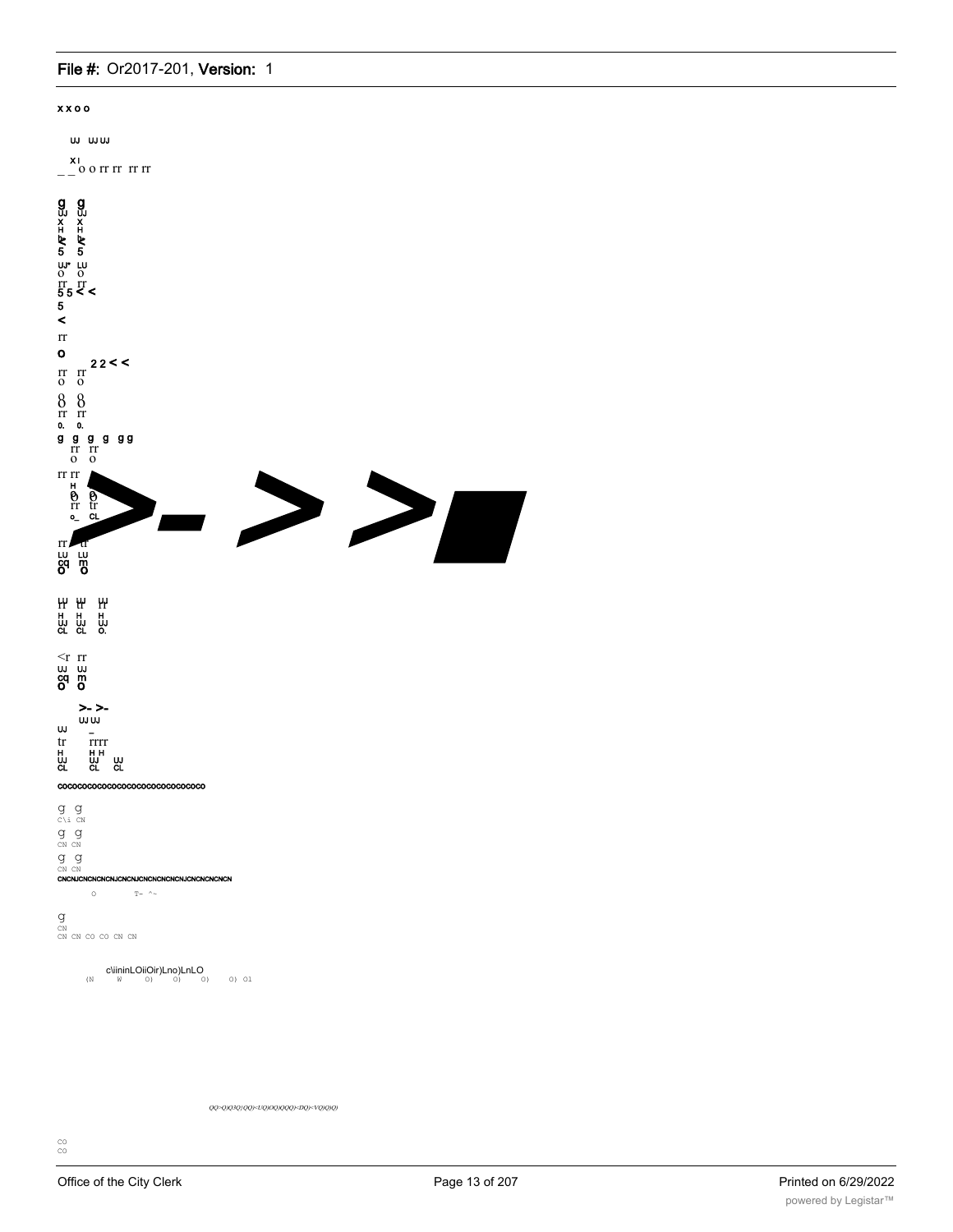| $_{\rm CD}$<br>$_{\rm CD}$<br>$_{\rm CD}$<br>$_{\rm CD}$<br>$_{\rm CO}$<br>$_{\text{CD}}$<br>$\circ\,$ cJ                          |                                            |    |    |    |             |    |       |
|------------------------------------------------------------------------------------------------------------------------------------|--------------------------------------------|----|----|----|-------------|----|-------|
|                                                                                                                                    | $_{\rm CO}$ $_{\rm CD}$<br>$\circ$ $\circ$ |    |    |    |             |    |       |
| <b>MAAAAAAAAAAAAAAAAAAAAAAAAAAAAA</b> A                                                                                            |                                            |    |    |    |             |    |       |
| 666066666000                                                                                                                       |                                            |    |    |    |             |    |       |
|                                                                                                                                    |                                            |    |    |    |             |    |       |
|                                                                                                                                    |                                            |    |    |    |             |    |       |
| o O                                                                                                                                |                                            |    |    |    |             |    |       |
|                                                                                                                                    |                                            |    |    |    |             |    |       |
|                                                                                                                                    |                                            |    |    |    |             |    |       |
| 010)0)0)0) CO CO CO CO o                                                                                                           |                                            |    |    |    |             |    |       |
| 00<br>$>$ »                                                                                                                        |                                            |    |    |    |             |    |       |
| 6                                                                                                                                  |                                            |    |    |    |             |    |       |
|                                                                                                                                    |                                            |    |    |    |             |    |       |
|                                                                                                                                    |                                            |    |    |    |             |    |       |
|                                                                                                                                    |                                            |    |    |    |             |    |       |
| t-t-000000 00L0L0L0L0L0L0L0<br>$\texttt{r-r^{\wedge}i-}\;\;\texttt{i-}\;\;\texttt{r^{\wedge}i-v--\wedge-}\;\;\texttt{r-^{\wedge}}$ |                                            |    |    |    |             |    |       |
| co co co co co co<br>CO<br>CO<br>$I^{s*}-I^{s*}-$ CO CO CO CO CO CO CO CO CO CO CO CO GO                                           |                                            | CO | CO | CO | $_{\rm CO}$ | CO | CO CO |
|                                                                                                                                    |                                            |    |    |    |             |    |       |
|                                                                                                                                    |                                            |    |    |    |             |    |       |
|                                                                                                                                    |                                            |    |    |    |             |    |       |
|                                                                                                                                    |                                            |    |    |    |             |    |       |
|                                                                                                                                    |                                            |    |    |    |             |    |       |
|                                                                                                                                    |                                            |    |    |    |             |    |       |
| 8k<br>양                                                                                                                            |                                            |    |    |    |             |    |       |
| x''                                                                                                                                |                                            |    |    |    |             |    |       |
| با<br>پا                                                                                                                           |                                            |    |    |    |             |    |       |
|                                                                                                                                    |                                            |    |    |    |             |    |       |
| 50 <sub>o y; Z</sub> <<br><b>CL</b>                                                                                                |                                            |    |    |    |             |    |       |
|                                                                                                                                    |                                            |    |    |    |             |    |       |
|                                                                                                                                    |                                            |    |    |    |             |    |       |
| $\,<$ $<$<br>$\circ$                                                                                                               |                                            |    |    |    |             |    |       |
|                                                                                                                                    |                                            |    |    |    |             |    |       |
| $<$ <sup>Q <math>&lt;</math> CL</sup>                                                                                              |                                            |    |    |    |             |    |       |
|                                                                                                                                    |                                            |    |    |    |             |    |       |
|                                                                                                                                    |                                            |    |    |    |             |    |       |
| $\begin{array}{cc}\n\delta & \frac{0}{1} \\ 5^5 & \text{C}\n\end{array}$                                                           |                                            |    |    |    |             |    |       |
|                                                                                                                                    |                                            |    |    |    |             |    |       |
| $\circ$                                                                                                                            |                                            |    |    |    |             |    |       |
|                                                                                                                                    |                                            |    |    |    |             |    |       |
|                                                                                                                                    |                                            |    |    |    |             |    |       |
|                                                                                                                                    |                                            |    |    |    |             |    |       |
| CD CD CD CD                                                                                                                        |                                            |    |    |    |             |    |       |
| $\ensuremath{\mathsf{S}}\xspace$ 5                                                                                                 |                                            |    |    |    |             |    |       |
| o o                                                                                                                                |                                            |    |    |    |             |    |       |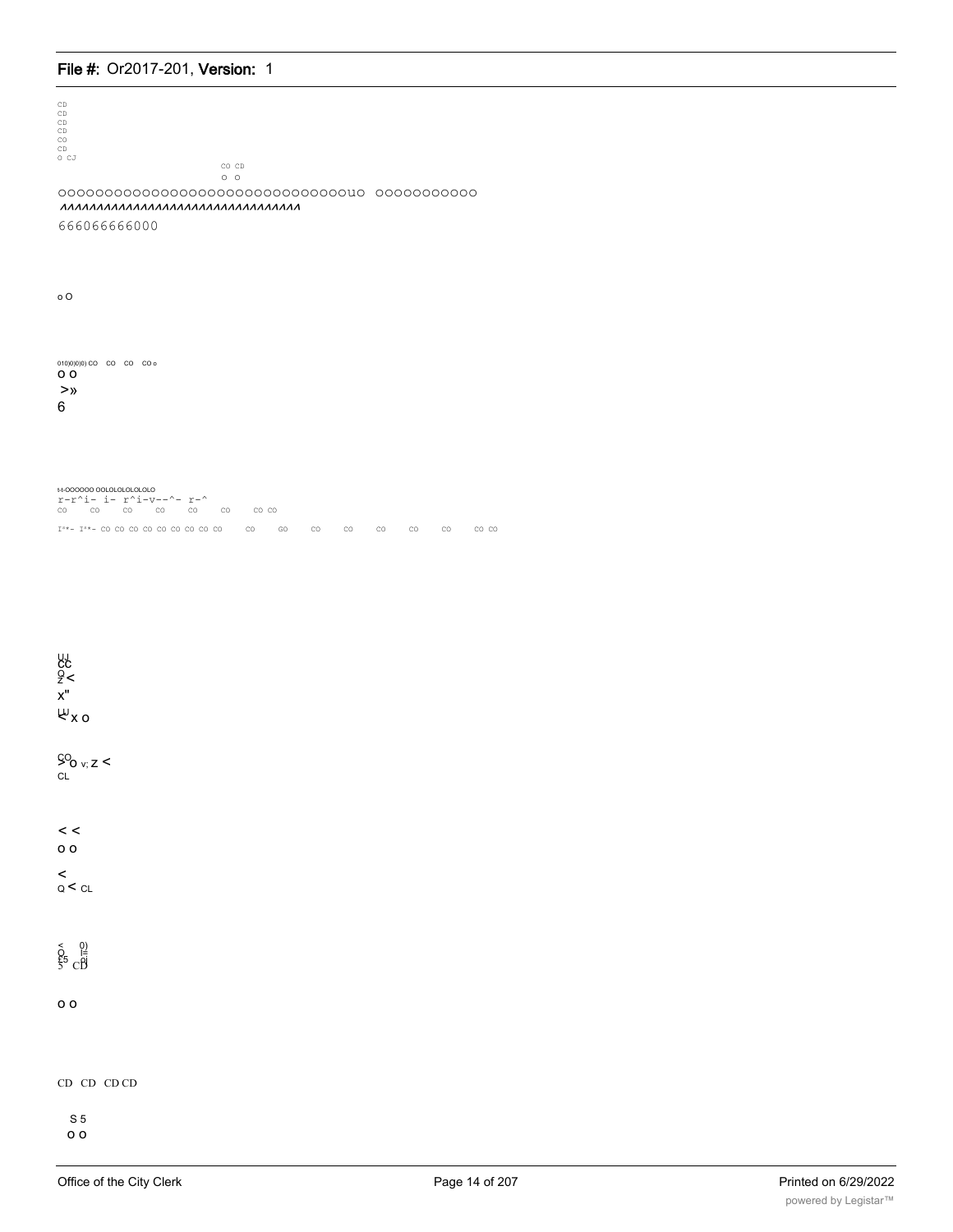| j="j="£"£"£"£"£"£"£"O cococorarorarorocorY'<br>CLCLCLCLCLCLCLCLCLCL.C<br>ra<br>ra<br>ro<br>ro<br>ro<br>ro<br>ra<br>rororororororaroTOrS<br>ro ra                                                                                                                                                                                                                               |                      | $\mathbf{C}$ | C | С | С | $\mathbf{C}$ |  | $C$ $C$ $C$ $C$ $9$ |
|--------------------------------------------------------------------------------------------------------------------------------------------------------------------------------------------------------------------------------------------------------------------------------------------------------------------------------------------------------------------------------|----------------------|--------------|---|---|---|--------------|--|---------------------|
| 00000000000<br>co < 501<br>COCO<br>$\,<\,$ $\,<$<br>$\frac{0}{x}$<br>$\overline{C}$                                                                                                                                                                                                                                                                                            |                      |              |   |   |   |              |  |                     |
| UJ UJ<br>ΖZ<br>ළ ළ<br>O<br>X<br>h-<br>o<br>X                                                                                                                                                                                                                                                                                                                                   |                      |              |   |   |   |              |  |                     |
| $O$ O q a<br>o o<br>60 60<br>$rac{2}{0}$ $rac{2}{0}$<br>x<br>X                                                                                                                                                                                                                                                                                                                 |                      |              |   |   |   |              |  |                     |
| y<br>Zc<br>لیا<br>So<br>Q<br>Q<br>o<br>o<br>CDCOCDCDCOCDCDCDCDCO<br>OT-T-t-t-T-t-T-<br>CN CN<br>j.<br>$t-t$<br>$C_N$<br>CN<br>CN CN<br>CN CN t-<br>CN<br>$_{\rm CN}^{\mathbf{g}}$<br>g cn<br>å<br>$_{\rm CN}^{\mathbf{g}}$<br>CN CJ)<br>COCOLDCOCDCOCJ)O)CJ)Oa) CJ) CD CO CO CJ)<br>CNCNCNCNCNCNCNCNCNCNCNCNCNCNCN<br>CNCNCNCN^^^^^^^^^^^ CJ)CJ)CJ)CJ)C000COC0COC0COC0COCOCOCO | CDCDCOCDCOCDCOCDCOCO |              |   |   |   |              |  |                     |

o to

wwc/5toc/)(/3cy>wwy?wtey?f

야<br>00 MF

 $\begin{array}{l} \text{iiiiiiiiiiiiiiiiiiiiiiiiiiiiiiiii} \\ \begin{array}{c} \text{co} \\ \text{co} \\ \text{co} \end{array} \end{array}$ 

 $\mathbf{o}$ 

6660666000666606666

co co coco<br>co co co co co co co co coco  $_{\rm CO}^{\rm CO}$ 

 $O$   $O$ 

co

Office of the City Clerk

 $\sqrt{t}$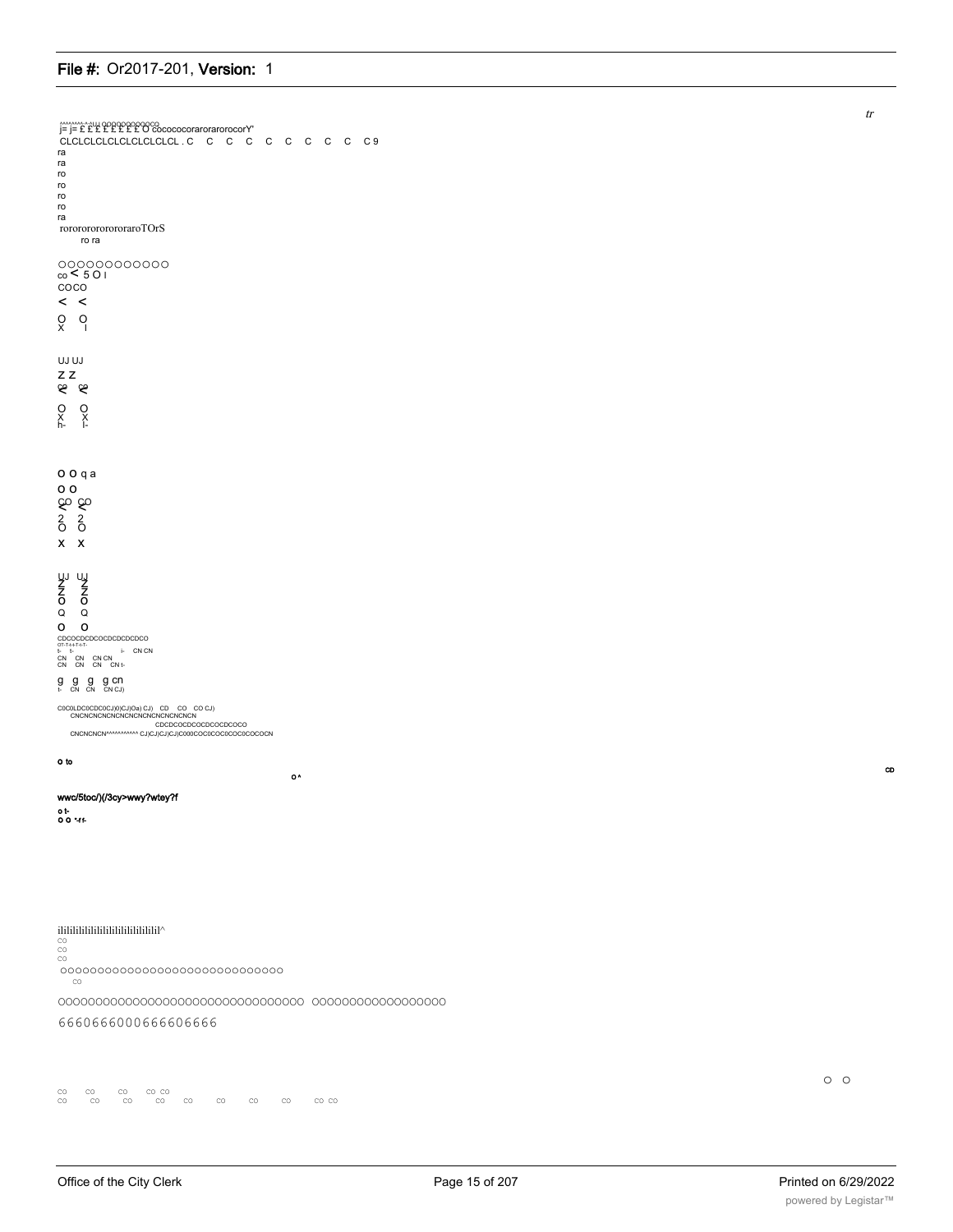CO CO CO CO CO CO CO CO CO CO COCOCOCOCOCOCOCOCOCOCOCOCOCOCOCOCOCOCOCOCOCOCOCOCOCOCOCOCOCOCOCOCO

CO CO CO CO CO CO

 $co co < <$ × ou vSE B × ou vS v BO<br>× ov vSE B = ou vS<br>× ov vSE B = ou vS 0 o 1 I<br>go <del>l</del>u *cc" o*<br> $\begin{smallmatrix} z & z \\ 0 & 0 \end{smallmatrix}$  o co co o  $\rm{^X} < ~<$ CCCC<br>LU LU<br>CD CD  $^{\circ}$ <sub>5</sub> $^{\circ}$ <sub>5</sub> UZO o UZ<br>C V UZ<br>C O V V ZO  $\begin{array}{ccc} 0 & 0 & 0 \\ 0 & 0 & 0 \\ 0 & 0 & 0 \\ 0 & 0 & 0 \end{array}$ LU UJ<br>Z Z<br>O O D D z o <sup>Q</sup> O z o  $\mathsf Q$  $\circ$ <sub>x</sub><sub>x</sub> o Q z z o o Q Q o o o o O OUJ UJ UJ UJ OOOOOO

COCOCOCDCDCOCDCDCOCOCDCDCDCDCDCOCOCOCOCDCOCDCD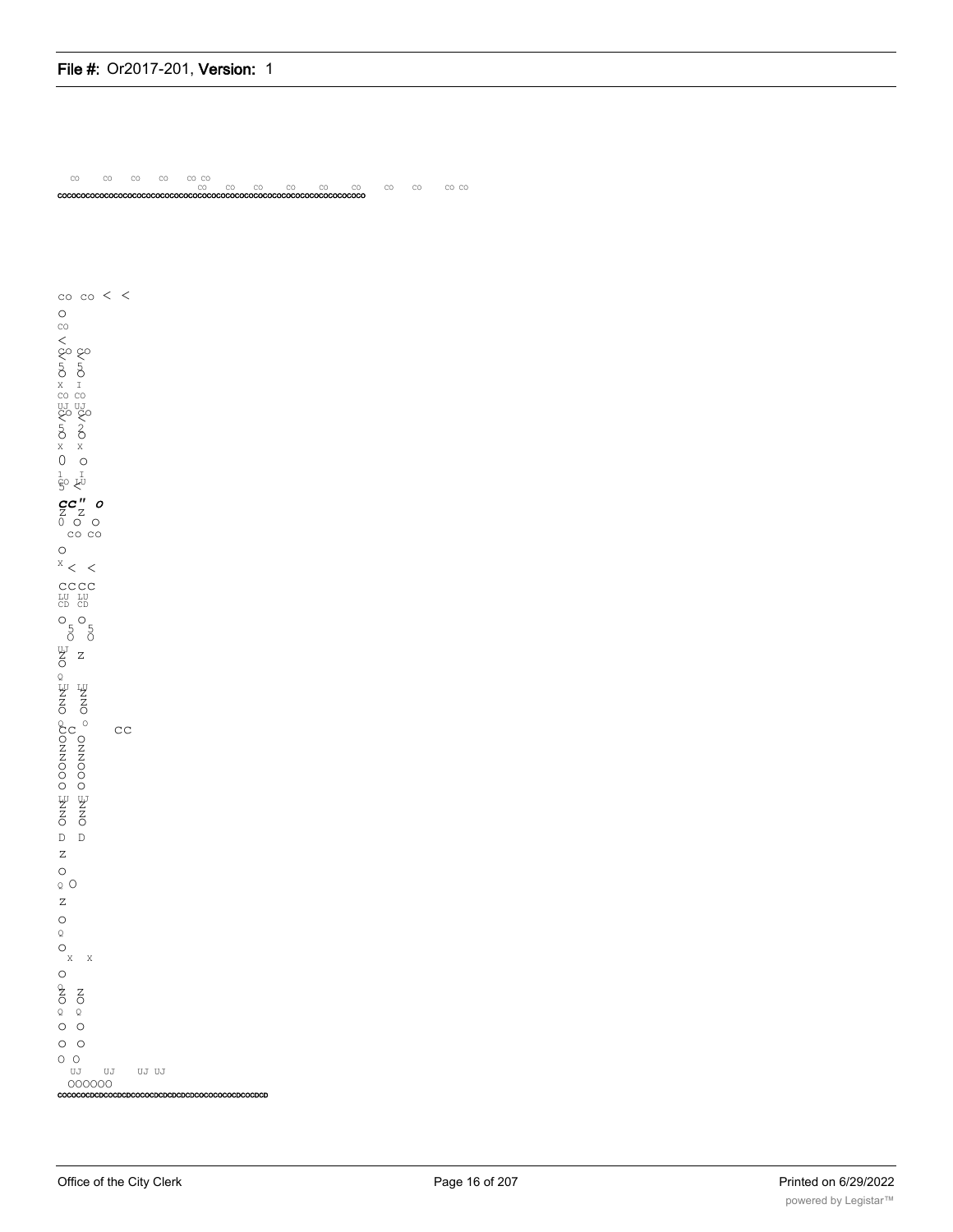| CC CC                                                                                                                                                        |                                                                                                                                                   |
|--------------------------------------------------------------------------------------------------------------------------------------------------------------|---------------------------------------------------------------------------------------------------------------------------------------------------|
| $_{LU}^{CO}$ $_{CQ}^{CO}$ $>$ $>$<br>영 양                                                                                                                     |                                                                                                                                                   |
| $\begin{matrix} 01 & 01 \\ 00 & 0 \\ 01 & 01 \end{matrix}$                                                                                                   |                                                                                                                                                   |
| $>$ $>$                                                                                                                                                      |                                                                                                                                                   |
| UJ UJ<br>ZZ<br>LU LU<br>CO CO<br>CO                                                                                                                          |                                                                                                                                                   |
| Z<br>$\mathbf{Z}$<br>Ζ<br>Ζ<br>UJ UJ<br>LU<br>$>$ > >                                                                                                        |                                                                                                                                                   |
| UJ UJ<br>UJ                                                                                                                                                  |                                                                                                                                                   |
| $\mathbf{Z}$<br>$\mathbf{z}$<br>$\mathbf{Z}$<br>$_{\rm CO}$<br>$_{\rm CO}$<br>CD<br>CO<br>CN OJ OJ CN CD<br>$_{\rm CD}$<br>OJ OJ CD<br>$CO-1$<br>OJ OJ CD CD | $_{\rm CO}$<br>$_{\rm CO}$<br>CO CO<br>CO CD<br>$\mathbb{C}\mathbb{N}$<br>$\mathbb{C}\mathbb{N}$<br>CN<br>OJ OJ t-<br>$CO-1$<br>$_{\rm CN}$<br>CO |
| Cu<br>(0)                                                                                                                                                    |                                                                                                                                                   |
| $\mathbf{o}$<br>$t$ - $nt$ "<br>CD CD CD CO CD CO<br>CO CN CN CO CO CO                                                                                       |                                                                                                                                                   |
|                                                                                                                                                              |                                                                                                                                                   |

Q)0<DO<L>Q)<D<DQ)<DQ)<D<D(DQ)<D co co co co

O) O) O) O)

OOOOOOOOOOOOOOOOOOOOOOOOOOOOOOOOO OOOOOOOOOOOOOOOOOO

55555555

LOUDLOlOlOlOlOLO o o o o CO CO co co co



o o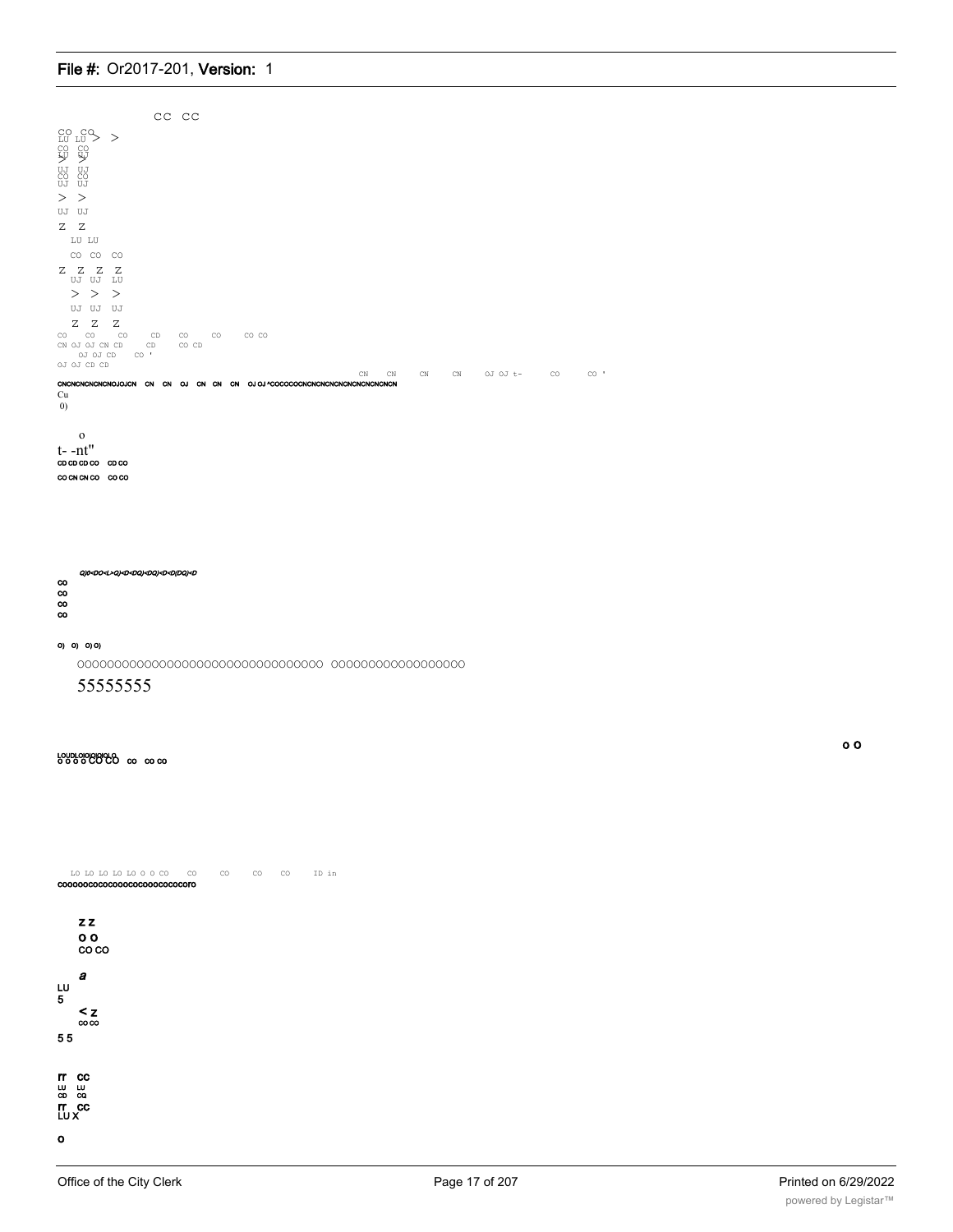# $\frac{10}{5}$

 $000$  $\begin{array}{c} 2 \quad \text{mm} \\ 2 \quad 52 \end{array}$ CDCJOUDCDCDIOLOLOLOLO  $\infty$   $\infty$   $\infty$ 

COCOCDCOCDCOCDCDCDCOCO<sup>AM</sup> CNCNCNGNCNCNCMCNC

### **CN 00**

ro<br>ro<br>ro<br>ro

**TO LO**  $\circ$  $\sum_{Q}^{O}$  coco

CDCDCDCDCDCDCDCDCDCD<br>ro<br>ro ro CDC7)cncT)cncncnc7)CDcncn  $\,$  o  $\,$ 

000000000000 00000000000000000000

 ${\tt cococococococococococococ}$ 

co co co co co coco

| COCOCOCOCOCOCOCOCOCOCOCOCOCOCOCOCOCO                                                          |  |
|-----------------------------------------------------------------------------------------------|--|
| tr<br>UJ CO<br>CC<br>UJ X                                                                     |  |
| re<br>ଞ ନ<br>LU LU                                                                            |  |
| o<br>ı-rr<br>୫ ଜ                                                                              |  |
| LU LU<br>O                                                                                    |  |
| >-<br>rr<br>$\tilde{\rm cc}$<br>>-<br>$\mathbf{r}$<br><<br>$\circ$<br>U<br>(3)<br>q<br>q<br>a |  |

**CN CN**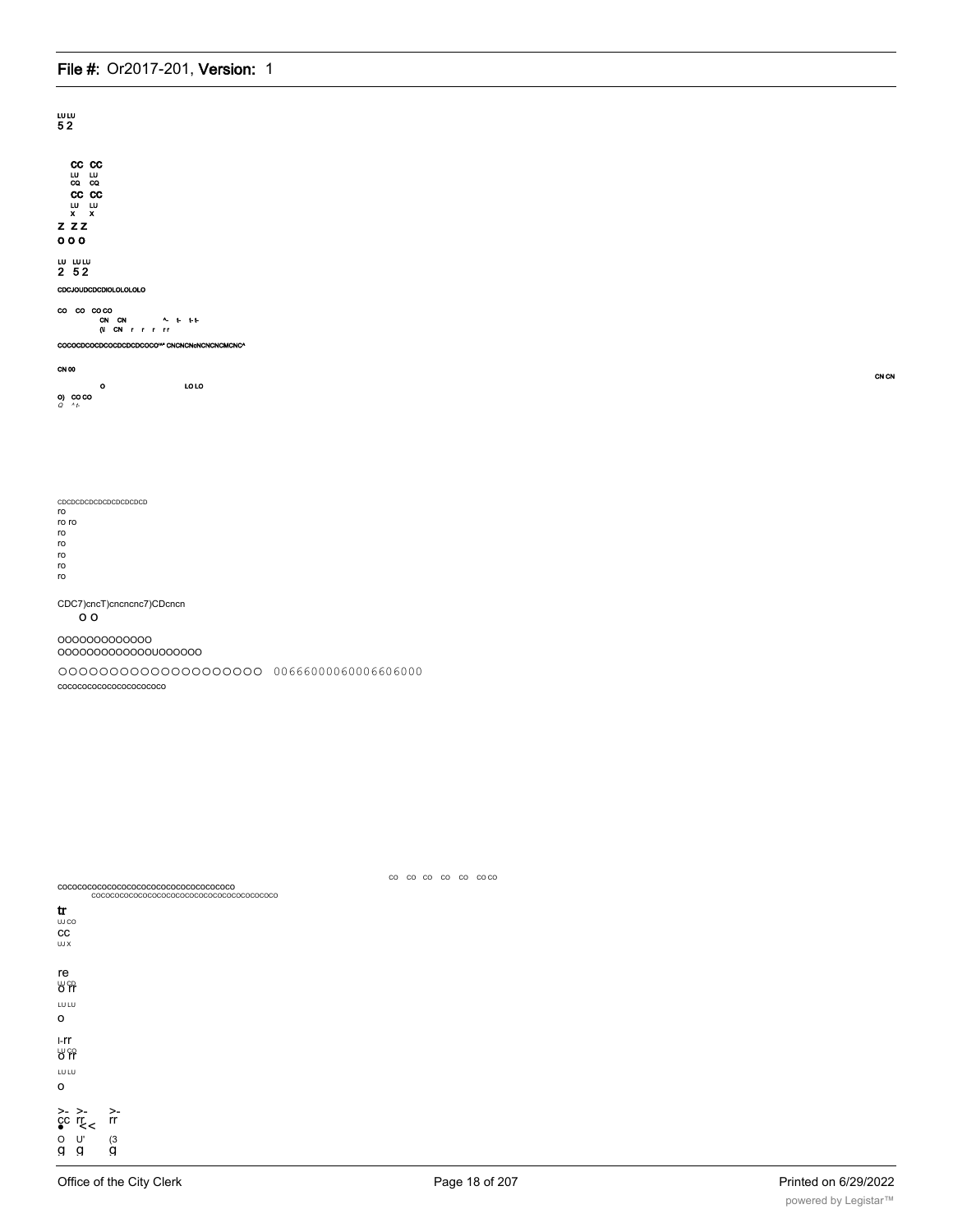

 $\leq$  5

CDiCDCDCOCDCOCOCDCDCDCDCOCOCOCDCOCDCDCDCDCDCD N OJ N LO CO CO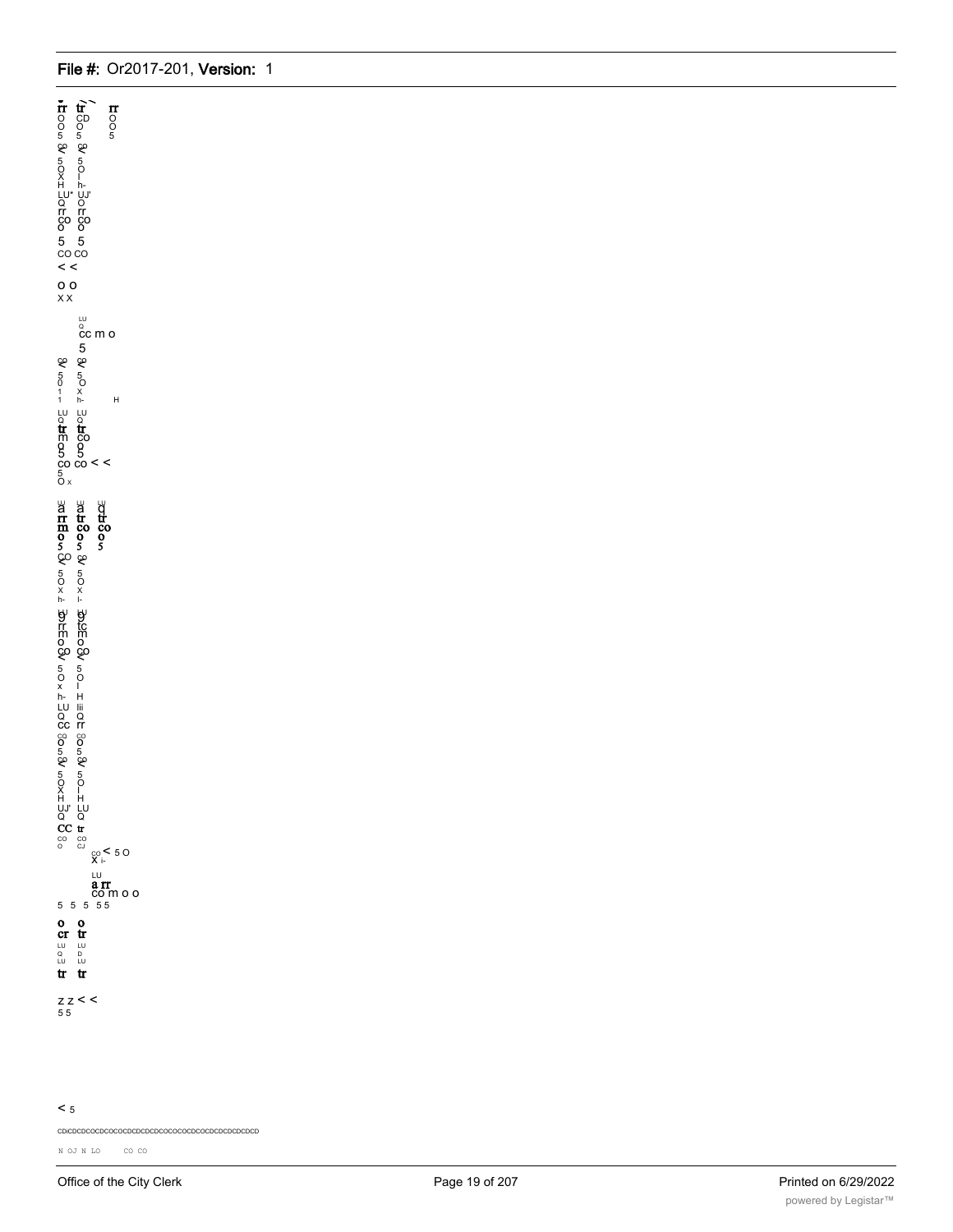${\tt CNCNCNCNCNCNCNCNCMCNCNCNS}$ 

 $\alpha$ 

 $\mathbf{r} = \mathbf{r}_0 - \mathbf{r}_1 - \mathbf{r}_2 - \mathbf{r}_3$ 

#^O^O^O^O^OCNCNCNCNJCOCNICNCNIcOT-CNCNCNCNCNCNCN^O^O^O'-tf

 $Q\vert COCOCO 8 O\vert Q \sim Q\vert G\vert Q \vert Q \vert O \sim O\vert Q \vert Q \sim Q \vert Q \sim Q \vert Q \vert Q \vert Q \vert Q \vert O \sim O \sim O \sim O \Phi \sim Q$ 

MPV \*\*\* COCDCOCOCOCOCOCDCNLOCDCDCDCOCOCO WUMA\_\*\*\* 1.J\*CV

0660006666606600606

 $\overset{o}{\circ}$ 

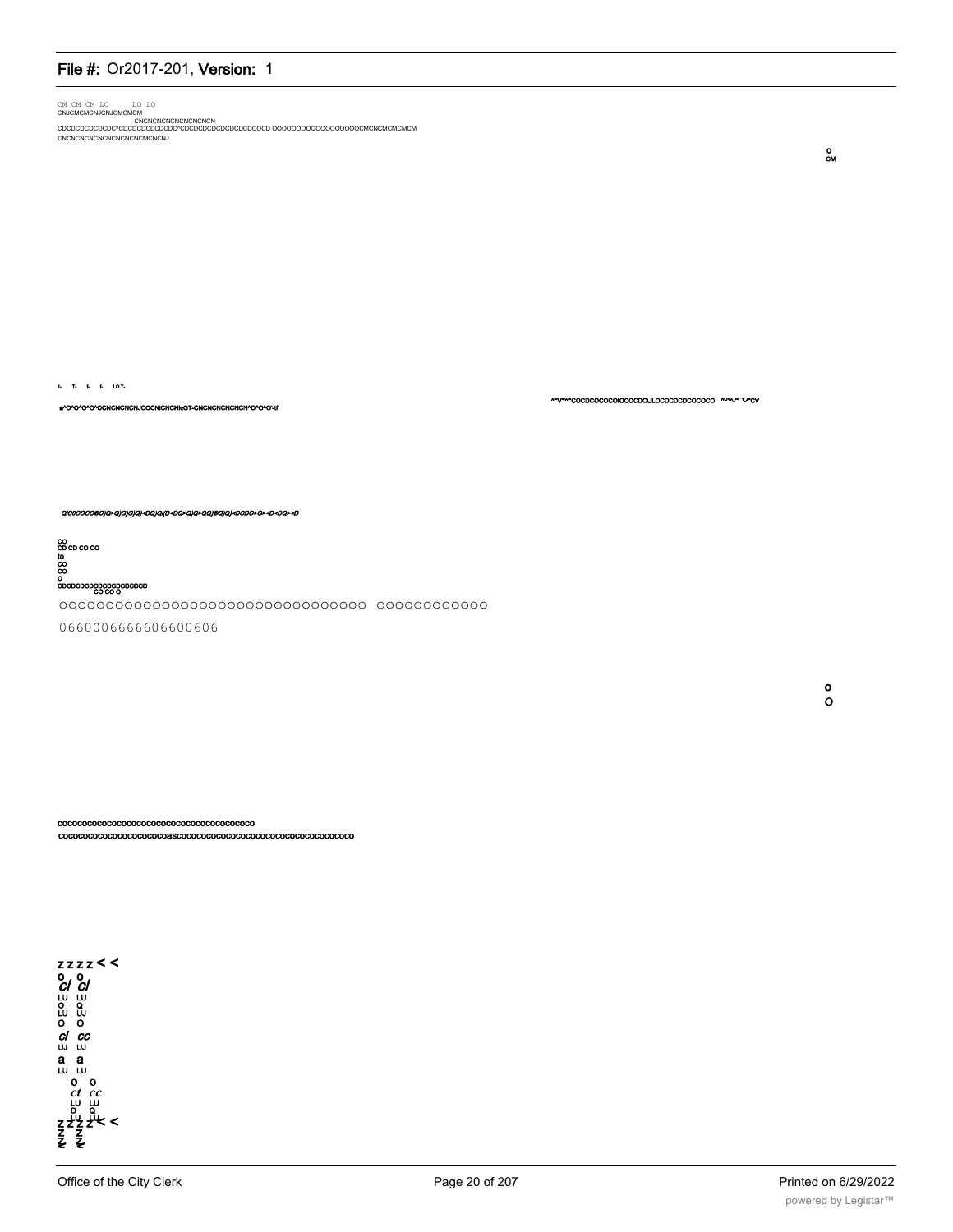| $\begin{smallmatrix} 5 & 5 \ 2 & 2 & 2 \end{smallmatrix}$ or $\begin{smallmatrix} 2 & 2 \ 2 & 2 \end{smallmatrix}$ |
|--------------------------------------------------------------------------------------------------------------------|
| <b>そそそ</b><br>2 5 5                                                                                                |
| 0 이 이 이 이 이 이 이 이<br>이 미 드로 이 기<br>이 미 드로 이 기                                                                      |
| $z \, z \leq$                                                                                                      |
|                                                                                                                    |
| zzzzzz<<<                                                                                                          |
|                                                                                                                    |
|                                                                                                                    |
|                                                                                                                    |
| $\begin{array}{c} Z \\ Z \\ 5 \end{array}$ $\begin{array}{c} Z \\ 5 \end{array}$                                   |
|                                                                                                                    |
|                                                                                                                    |
| NN in D83038<br><b>SEPERO OF</b>                                                                                   |
|                                                                                                                    |
| ן איען 2020<br>אין אין 2020<br>אין אין 2020 אין 2014                                                               |
|                                                                                                                    |
| 5 <sub>5</sub><br>$\sqrt{5}$                                                                                       |
|                                                                                                                    |
| そそ<br>$\frac{5}{2}$ z & <                                                                                          |
|                                                                                                                    |
| a a aa<br>zzzzzz<<<                                                                                                |
| CDcDCX5CjOcX>(X>COCjOCX)cX^                                                                                        |
| CNCNCNCNCNCNCNCNCNCNCNCNCN<br>COCDCDCOCOCM CN CN CNCN<br>$T - O$<br>LO O<br>00 CD                                  |
|                                                                                                                    |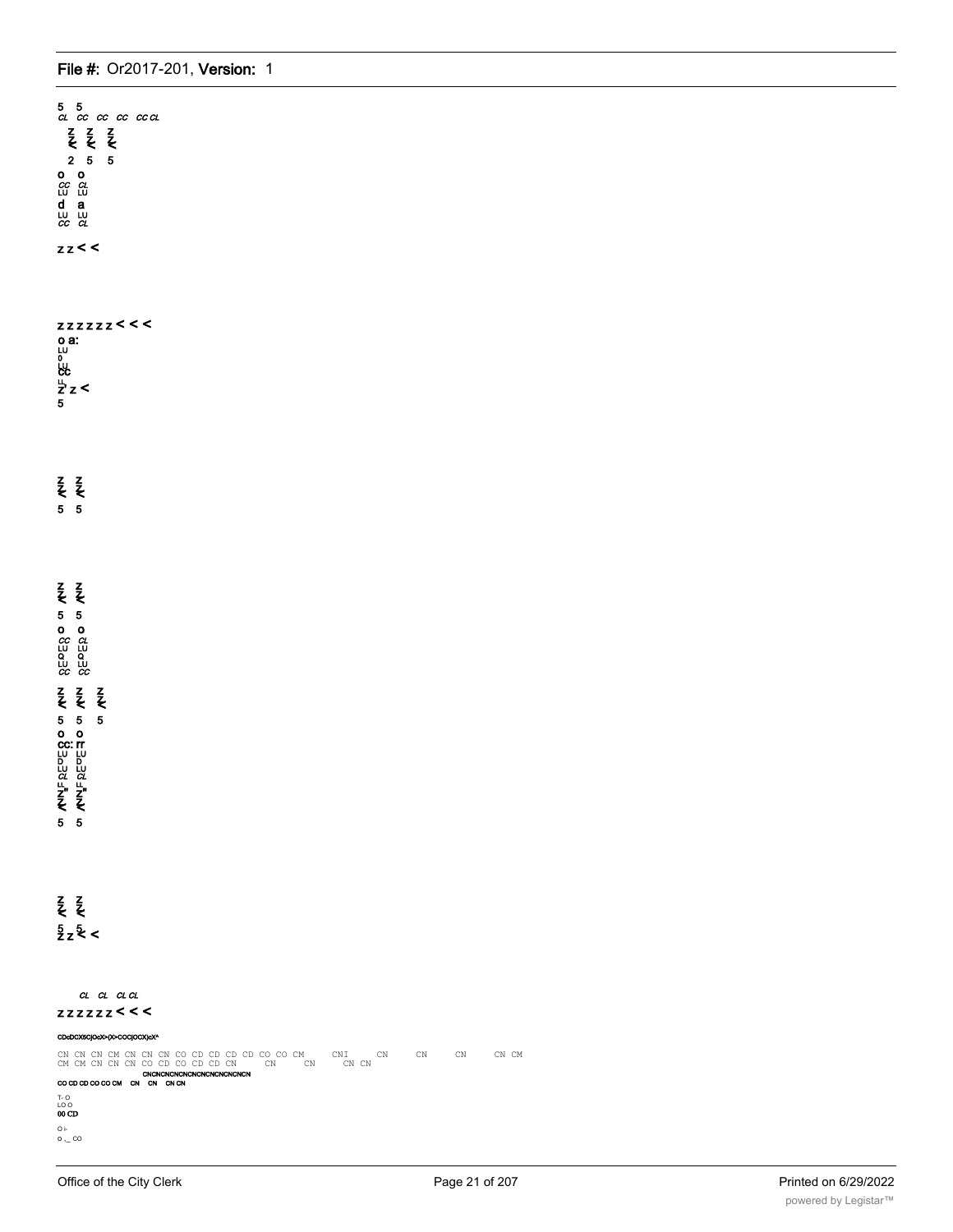CD CD Q> CD

CD CO co to CJ CJ

OOOOOOOOOOOOOOOOOOOOOOOOOOOOOOOOO OOOOOOOOOO *>. >» >. >> >• >• >» >> >» >• >-• >» >- >» >> >» j5\* ^* ooooooooo

o o

CO CO CO COCOCOCOCOCOCOCOCOCOCOCOCOCOCOCOCOCOCOCOCOCO COCOCOCOCOCOCOCOCOCOCOCOCOCOCOCOCOCOCOCOCOCOCOCOCOCOCOCO

o or<br><sup>UJ Q</sup> O cc<br>Cc Cc<br>Cc Cc<br>Cc Cc o  $\begin{array}{c}\n\text{u} & 5 \\
\text{c} & \text{c} \\
\text{c} & \text{Q}\n\end{array}$ z<br>Ę ź  $2$   $2 < 55$ "I <<br><sup>Z</sup> 온 CD O 2 5 CN CN OJ CO CO CD CD CD CD CD CN CN CN CN CN CN CN CN CN COCOCOCOCOCOCDCO CN CN CN s<br>co co<br>co co<br>co co  $\begin{smallmatrix} x \sim & x^* \ 0 & 0 \ 0 & b \end{smallmatrix}$ g g  $\bullet$  < <sup>O</sup> <sup>O</sup> OJ CN O O<br>
CN CN<br>
CO CO CO<br>
CO CO CO<br>
CO CO<br>
CO CO<br>
CO CO<br>
CO CO<br>
CO CO  $\vec{x}$ "  $\vec{x}$ " i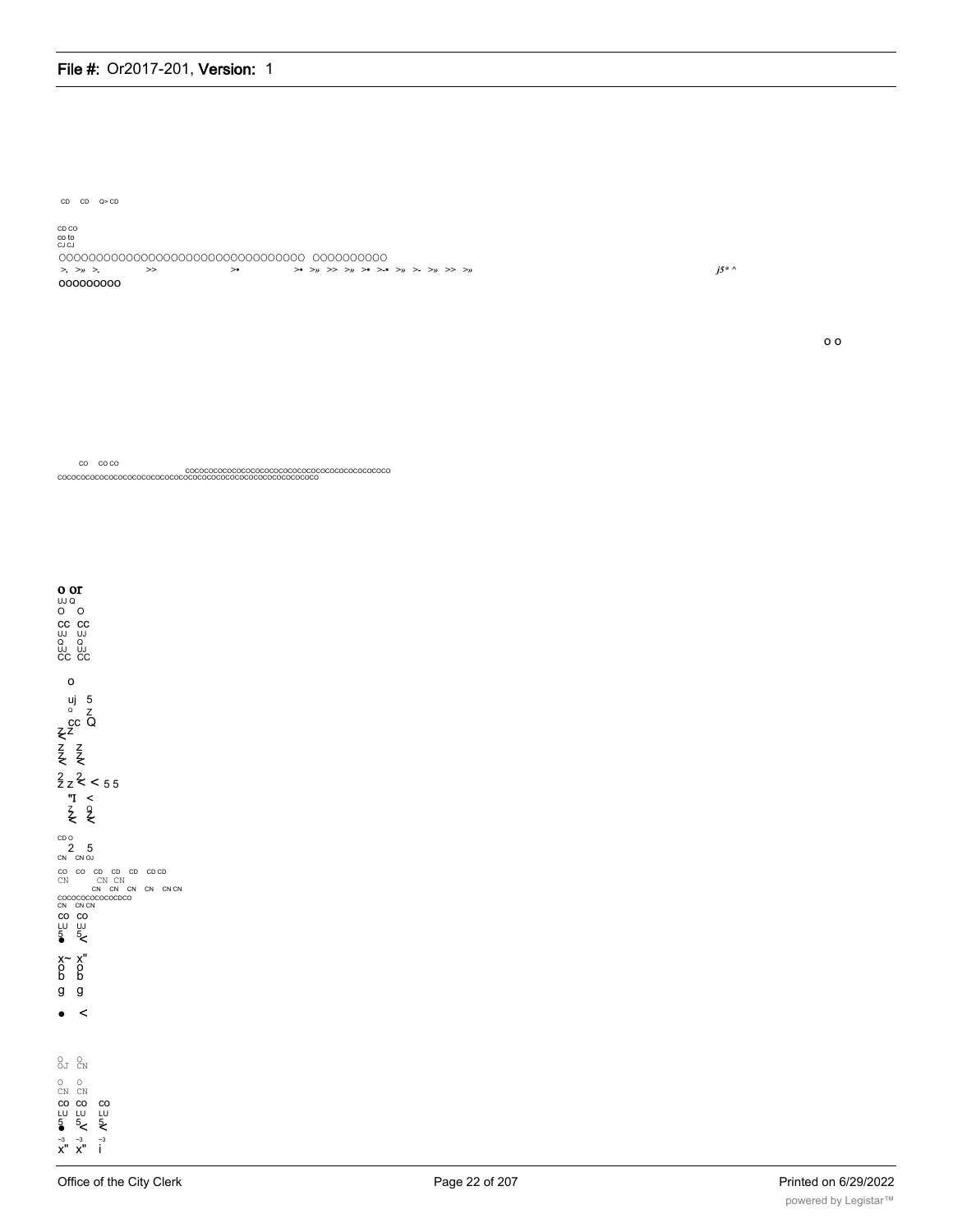| $\frac{1}{2}$<br>$\frac{6}{9}$<br>o<br>Po<br>$\overline{2}$<br>$\overline{2}$                                                                                                                                                                                                                                                                                                                                                                                                                                                                                                                                                                                                                                                                                                                                                       |         |
|-------------------------------------------------------------------------------------------------------------------------------------------------------------------------------------------------------------------------------------------------------------------------------------------------------------------------------------------------------------------------------------------------------------------------------------------------------------------------------------------------------------------------------------------------------------------------------------------------------------------------------------------------------------------------------------------------------------------------------------------------------------------------------------------------------------------------------------|---------|
| $\langle \ \ \times$<br>$\bullet$                                                                                                                                                                                                                                                                                                                                                                                                                                                                                                                                                                                                                                                                                                                                                                                                   |         |
| $\circ$ $\circ$ $\circ$ $\circ$ $\circ$ $\circ$ $\circ$<br><b>NO DO X &amp; NO ES</b><br>$\mathcal{R}^{\overline{\mathsf{CO}}}$<br>$\frac{3}{x}$<br>ob<br>$\boldsymbol{2}$                                                                                                                                                                                                                                                                                                                                                                                                                                                                                                                                                                                                                                                          |         |
| $\circ$ $\circ$ $\circ$ $\circ$ $\circ$ $\circ$ $\circ$<br>CO CO<br>LU LU<br>CO CO<br>$\cos$<br>LU LU<br><<<<<<                                                                                                                                                                                                                                                                                                                                                                                                                                                                                                                                                                                                                                                                                                                     |         |
| $\frac{1}{2}$ $\frac{1}{2}$ $\frac{1}{2}$<br>$\check{\check{\mathsf{x}}}^\mathsf{u}$<br>$\frac{3}{2}$<br>22                                                                                                                                                                                                                                                                                                                                                                                                                                                                                                                                                                                                                                                                                                                         |         |
| $\,<$<br>$\bullet$<br>834 7-028<br>1834 7-028<br>$\,<$<br>$\bullet$                                                                                                                                                                                                                                                                                                                                                                                                                                                                                                                                                                                                                                                                                                                                                                 |         |
| $\,<$<br>$\bullet$<br>tn<br>$\mathop{\cup}\limits_{x=x}^{t}$<br>CO CO<br>UJ LU<br>55<br>$\mathsf{o}$<br>$\mathsf{o}$<br><u>ହୁ ହ</u>                                                                                                                                                                                                                                                                                                                                                                                                                                                                                                                                                                                                                                                                                                 |         |
| MQDQDQ<br>$\langle \ \ \langle$<br>$\mathop{\rm {}^{\mathsf{X}}}\limits_{{\mathsf{D}}}$<br>$\mathop{\circ}_{t}$                                                                                                                                                                                                                                                                                                                                                                                                                                                                                                                                                                                                                                                                                                                     |         |
| g<br>g<br>$\,<$<br>$\bullet$<br>$\,<$<br>$\bullet$<br>$\sim$ 3<br>$-3-3$<br>$\overline{2}$<br>x"i<br>1                                                                                                                                                                                                                                                                                                                                                                                                                                                                                                                                                                                                                                                                                                                              |         |
| 1<br>000<br>bb b<br>1<br>1<br>gg g<br>$2\overline{2}2$<br>$\bullet$ < <<br>$\mathbb{T}\!-\!\mathbb{T}\!-\!\mathbb{T}\!-\!\mathbb{T}\!-\!\mathbb{T}\!-\!\mathbb{T}\!-\!\mathbb{T}\!-\!\mathbb{T}\!-\!\mathbb{T}\!-\!\mathbb{T}\!-\!\mathbb{T}\!-\!\mathbb{T}\!-\!\mathbb{T}\!-\!\mathbb{T}\!-\!\mathbb{T}\!-\!\mathbb{T}\!-\!\cdots\! \stackrel{\scriptscriptstyle\wedge}{\scriptscriptstyle\wedge}\!-\!0$<br>$\circ$ $\circ$ $\circ$ $\circ$ $\circ$ $\circ$ $\circ$                                                                                                                                                                                                                                                                                                                                                                |         |
| O O CN CN<br>$\circ$ $\circ$ $\circ$ $\circ$ $\circ$ $\circ$ $\circ$<br>$\begin{array}{ll} \circ & \circ & \circ \\ \circ & \circ & \circ \\ \circ & \circ & \circ & \circ \\ \circ & \circ & \circ & \circ \\ \circ & \circ & \circ & \circ \\ \circ & \circ & \circ & \circ \\ \circ & \circ & \circ & \circ \\ \circ & \circ & \circ & \circ \\ \circ & \circ & \circ & \circ \\ \circ & \circ & \circ & \circ \\ \circ & \circ & \circ & \circ \\ \circ & \circ & \circ & \circ \\ \circ & \circ & \circ & \circ \\ \circ & \circ & \circ & \circ \\ \circ & \circ & \circ & \circ & \circ \\ \circ & \circ & \circ & \circ & \circ \\ \circ & \circ & \circ & \circ & \circ \\ \circ & \circ &$<br>$\mathbb{C}\mathbb{N}$<br>$\mathbb{C}\mathbb{N}$<br>$\mathbb{C}\mathbb{N}$<br>$\mathbb{C}\mathbb{N}$ $\mathbb{C}\mathbb{N}$ |         |
|                                                                                                                                                                                                                                                                                                                                                                                                                                                                                                                                                                                                                                                                                                                                                                                                                                     | $\circ$ |

CO ^ CO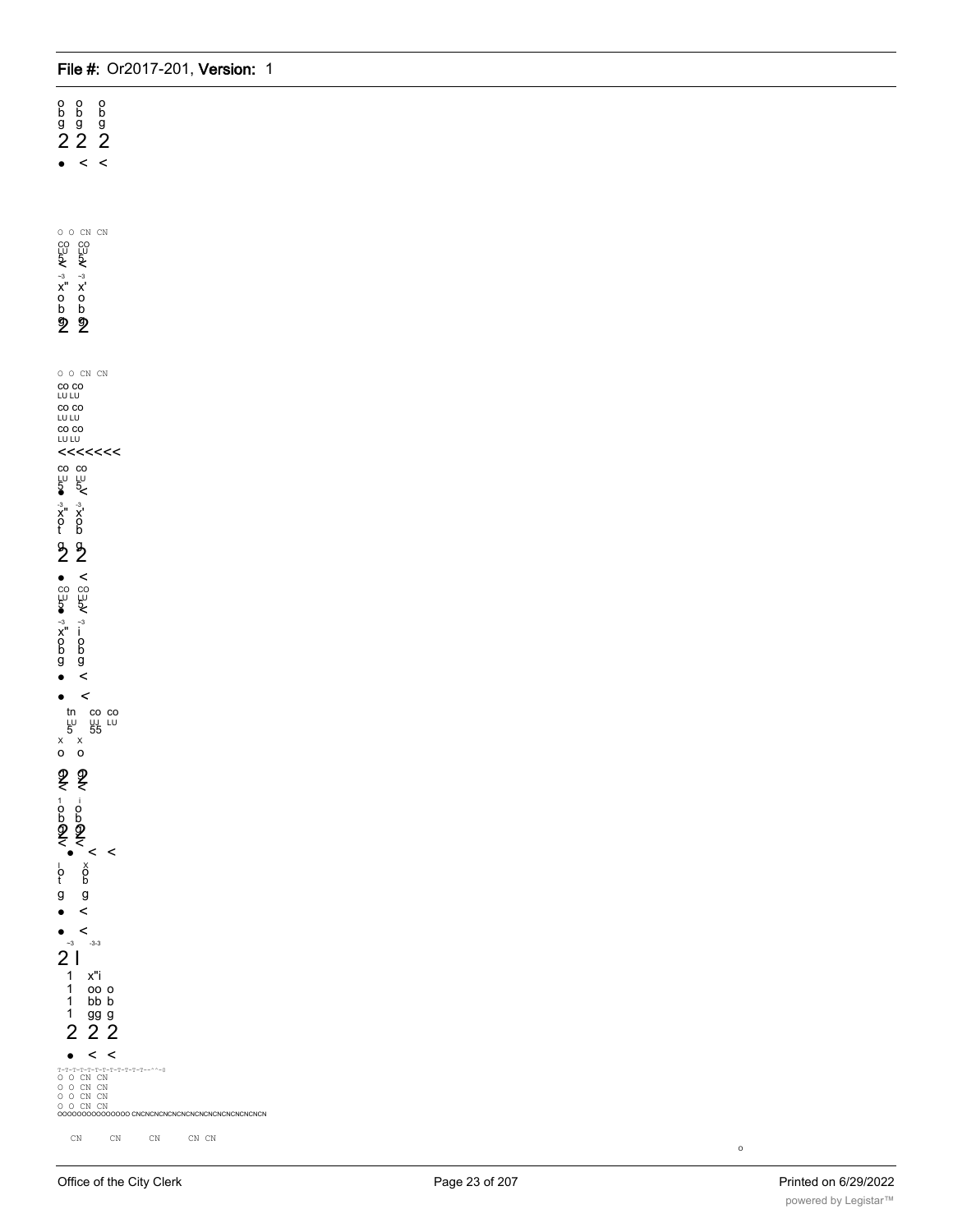co ^co<br>to w ww

 $t$ - OCOEN  $t$ <sup>\*</sup> CMO<sup>></sup> (/>

 ${\tt cocococococococococococ}$ 

### corocococococQcorocuracorarocacorocororororococococacucococa

0000006600000000000

 $O$   $O$  $>$  .  $\epsilon$ 

 $1 -$ 

 $\tau$ -

 $T \sim 0$ 





 $\begin{array}{c}\n\text{co} \\
\text{CD} \\
\text{CD} \\
\text{O} \\
\text{O} \\
\text{C}\n\end{array}$ 

 $|u < x_0$ 

 $\begin{array}{cc} U & U & \end{array}$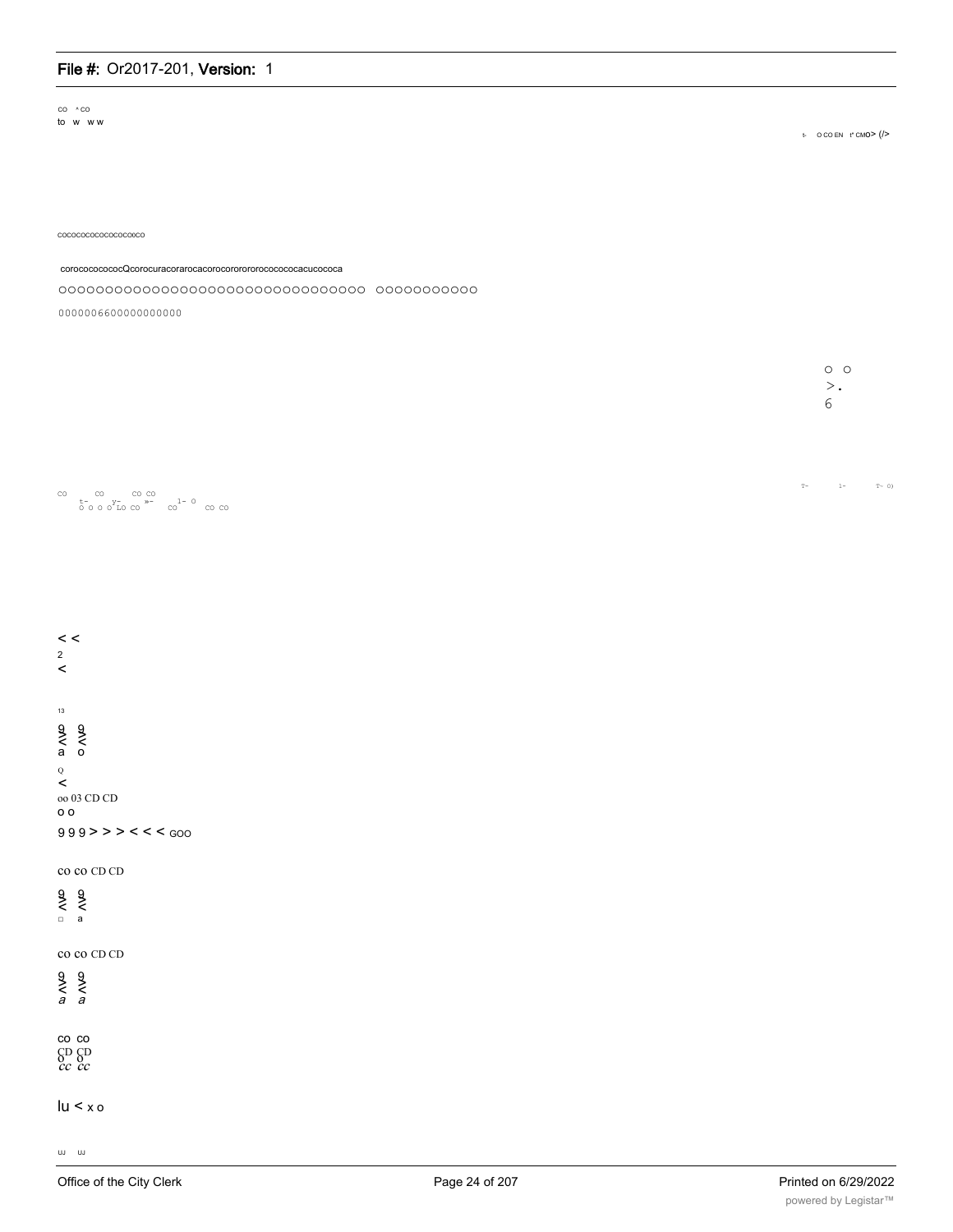| $\langle \ \rangle$<br>$\mathsf{X}-\mathsf{I}$<br>$0$ 0<br>5 <sub>2</sub>                                                                                                                                                                                                                                                                                                                                                                                                                                                                                                                   |
|---------------------------------------------------------------------------------------------------------------------------------------------------------------------------------------------------------------------------------------------------------------------------------------------------------------------------------------------------------------------------------------------------------------------------------------------------------------------------------------------------------------------------------------------------------------------------------------------|
| $\mathsf{U}\mathsf{J}$                                                                                                                                                                                                                                                                                                                                                                                                                                                                                                                                                                      |
| $<$ LU $\,$                                                                                                                                                                                                                                                                                                                                                                                                                                                                                                                                                                                 |
| 2a                                                                                                                                                                                                                                                                                                                                                                                                                                                                                                                                                                                          |
| UJ UJ                                                                                                                                                                                                                                                                                                                                                                                                                                                                                                                                                                                       |
| $\overset{\circ}{\mathbb{G}}$                                                                                                                                                                                                                                                                                                                                                                                                                                                                                                                                                               |
| $0\quad 0$                                                                                                                                                                                                                                                                                                                                                                                                                                                                                                                                                                                  |
| 0 0<br>tr tr<br>$\begin{array}{ccc} 0 & 0 & 0 \\ 0 & 0 & 0 \\ 222 & 0 & 0 \\ 0 & 0 & 0 \\ 0 & 0 & 0 \\ 0 & 0 & 0 \\ 0 & 0 & 0 \\ 0 & 0 & 0 \\ 0 & 0 & 0 \\ 0 & 0 & 0 \\ 0 & 0 & 0 \\ 0 & 0 & 0 \\ 0 & 0 & 0 \\ 0 & 0 & 0 \\ 0 & 0 & 0 \\ 0 & 0 & 0 \\ 0 & 0 & 0 \\ 0 & 0 & 0 \\ 0 & 0 & 0 \\ 0 & 0 & 0 \\ 0 & 0 & 0 \\ 0 & 0 & 0 \\ $                                                                                                                                                                                                                                                       |
| $\overset{\mathsf{X}}{\underset{0_{-}}{\mathsf{X}}}$<br>$\begin{array}{c}\n \geq c \\  cc \\  cc \\  \infty\n\end{array}$<br>$Q \qquad Q$<br>$\begin{array}{ccc} 0 & 0 & 0 \\ 0 & 0 & 0 \end{array}$                                                                                                                                                                                                                                                                                                                                                                                        |
| $CO$ $CO$ $CO$<br>000<br>N CM CM N CM N JN<br>CO CO CN CN CN CN<br>CN CN CN                                                                                                                                                                                                                                                                                                                                                                                                                                                                                                                 |
| LOLOLOLOLOCOCOCOCOCOLDCDCD<br>$CN^*$ - *- *- 1- *-<br>$\begin{tabular}{llll} \multicolumn{2}{l}{{\color{blue}\text{CN}}}& \multicolumn{2}{c}{\color{blue}\text{CN}}& \multicolumn{2}{c}{\color{blue}\text{CN}}& \multicolumn{2}{c}{\color{blue}\text{CN}}\\ \multicolumn{2}{l}{\color{blue}\text{CN}}& \multicolumn{2}{l}{\color{blue}\text{CN}}& \multicolumn{2}{l}{\color{blue}\text{CN}}& \multicolumn{2}{l}{\color{blue}\text{CN}}& \multicolumn{2}{l}{\color{blue}\text{CN}}\\ \multicolumn{2}{l}{\color{blue}\text{CN}}& \multicolumn{2}{l}{\color{blue}\text{CN}}& \$<br>$r^*$ co co |
| CO CN CN CN $\rightarrow$ *- *-<br>$CO$ $CO$<br>CO<br>h-OCDCOCDt/                                                                                                                                                                                                                                                                                                                                                                                                                                                                                                                           |
| $i'$ } 'j-y<br>$jj^{\wedge}$<br>iyy 'j^ uy fyy in in m m m<br><i>io</i> $\wedge$ <i>(iy iO in</i> $\wedge$<br>$i^{\wedge}$ ^ lo                                                                                                                                                                                                                                                                                                                                                                                                                                                             |

G)Q)®(VQ)Q)Q)Q)Q)Q)CO®<DQ)<D<D<D<D(D<DtDCO<D<DQ)<DQ)<DQ><D<DQ>

O Cj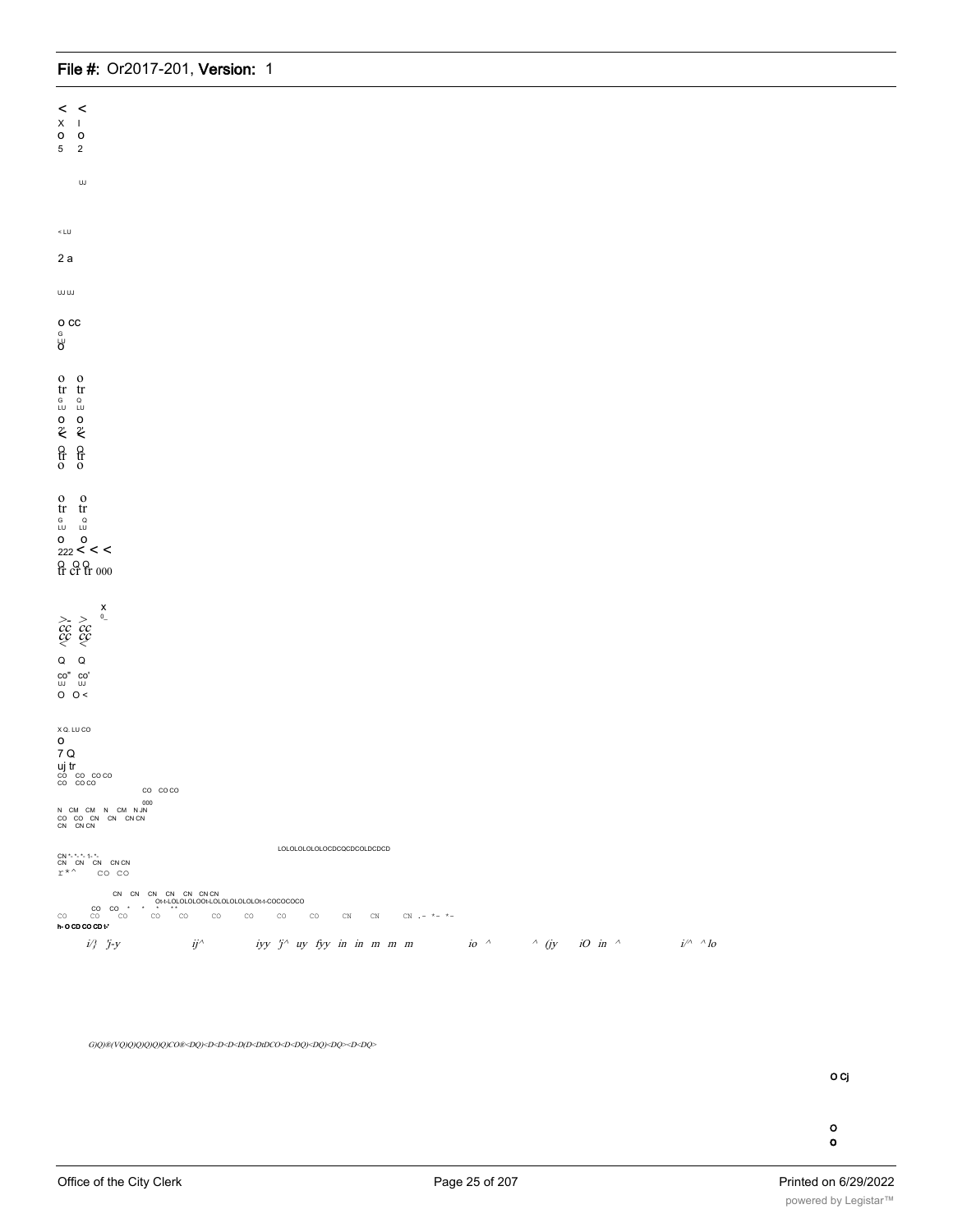CD CD Oi LO LO LO LO LOCOCOCOCOCOCOCO(OCOCOCO(OCOCOCOCOCOCOCOCOCO i- r^r^-i- i- r- r^-i- f- i- r^-r^i- ■- f- i^fv^r^i- i- r^\_r^- COCOCOCOCOCOCOCOCOCOCOCOCOCOCOCOCOCOCOCOCOCOCOCOCOCOCOCOCOCOCOCOCO



*LU LU Q D CC CC*<br>ພພ O O



Z) 3 D CD CD CD<br>**Q Q** cc<br>چ<br>آ cc



D Q<br>CC CC O O O

cc rr<br>  $\Rightarrow$   $\Rightarrow$   $\Rightarrow$   $\begin{array}{cc} 0 & 0 \\ 0 & c \end{array}$ <br>
cc cr O O ? ? > ><br>cc<br><sup>ม</sup> cc cc o o (J (5 O (5

### O O tr tr

cc tr O o o cd

 $\begin{matrix} 0 & 0 \\ cc & tr \end{matrix}$ >-">-'<br>z z<br>cr tr o<br>cd CD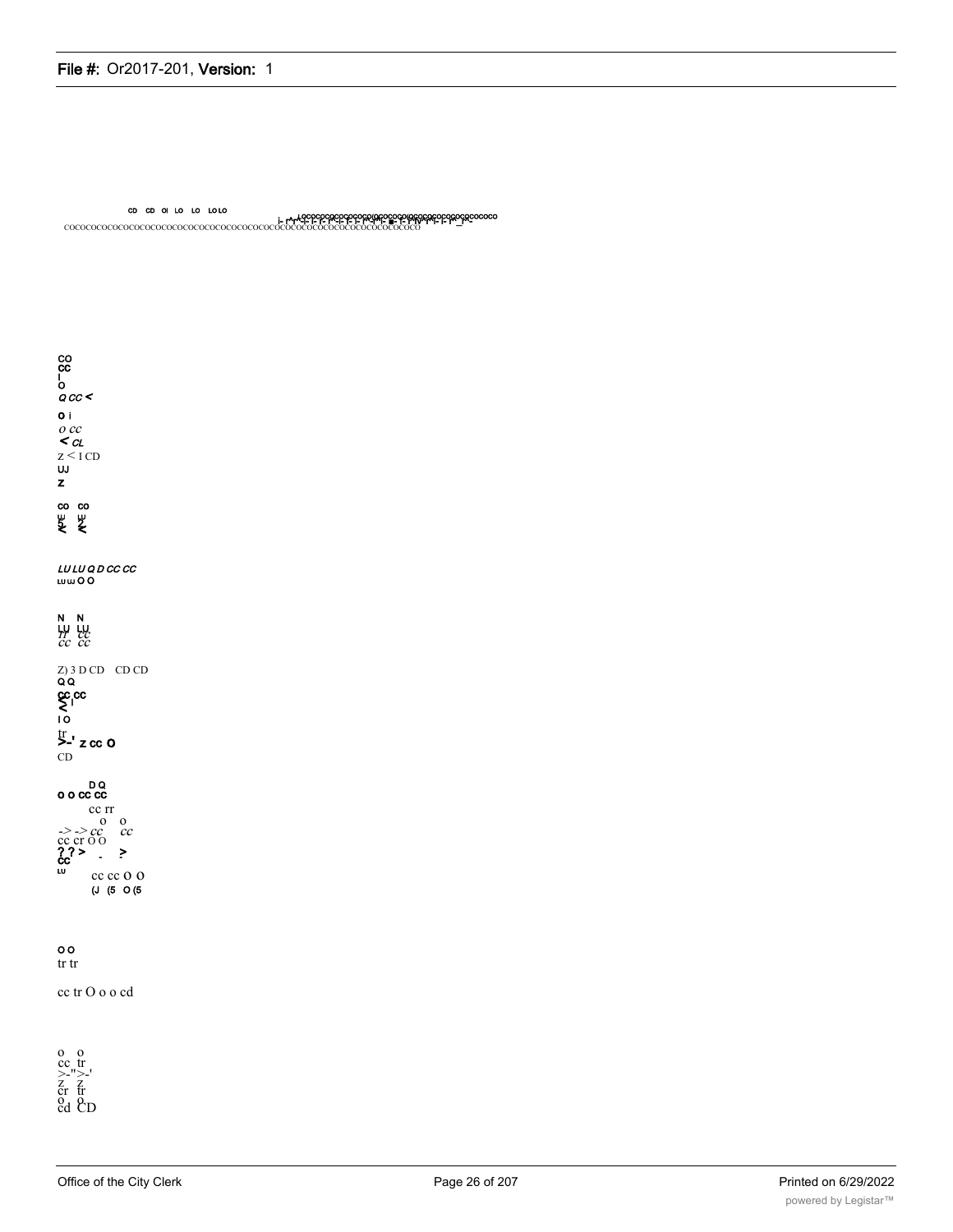

# cc rr

o o CC LXLX

cc cc o o CD CD

### a a cc cc

o o<br>tr tr 5-">-"<br>Z z z<br>o o o CD CD

(D(D(O(D0u3CO(DCDCDCD(D CO CO CO CO CO CO CO CMCNCNCNCNCNCNCNJCNCMCMCMCMCMCNCNCM CM CM CM CM CM cocococo cocococo CNCNJCNCNCNCMCNCNCMCNCNCNJCMCNCM ro CO CO CO CO CO CO CO CO CO CO CDCDCDCDCDCDCDCDCDCDCDCD CO >■

OOOOOOOOOOOOOOOOOOOOOOOOOOOOOOOOO OOOOOOOOOOOOOOOOOO

606666600000000006000006066666606

o O

o O

LOinLOLOLOLOLOLOLOLOIOLOLOLOLOLOLOLOLOL^

r- r^- r- r- p- r- 1^ 1- r^- r- r- 1- 1- r- r- r- r^- 1- r- 1- j- r- 1- r- r- 1- 1^- cocococooocococococococococococococottcocooocoro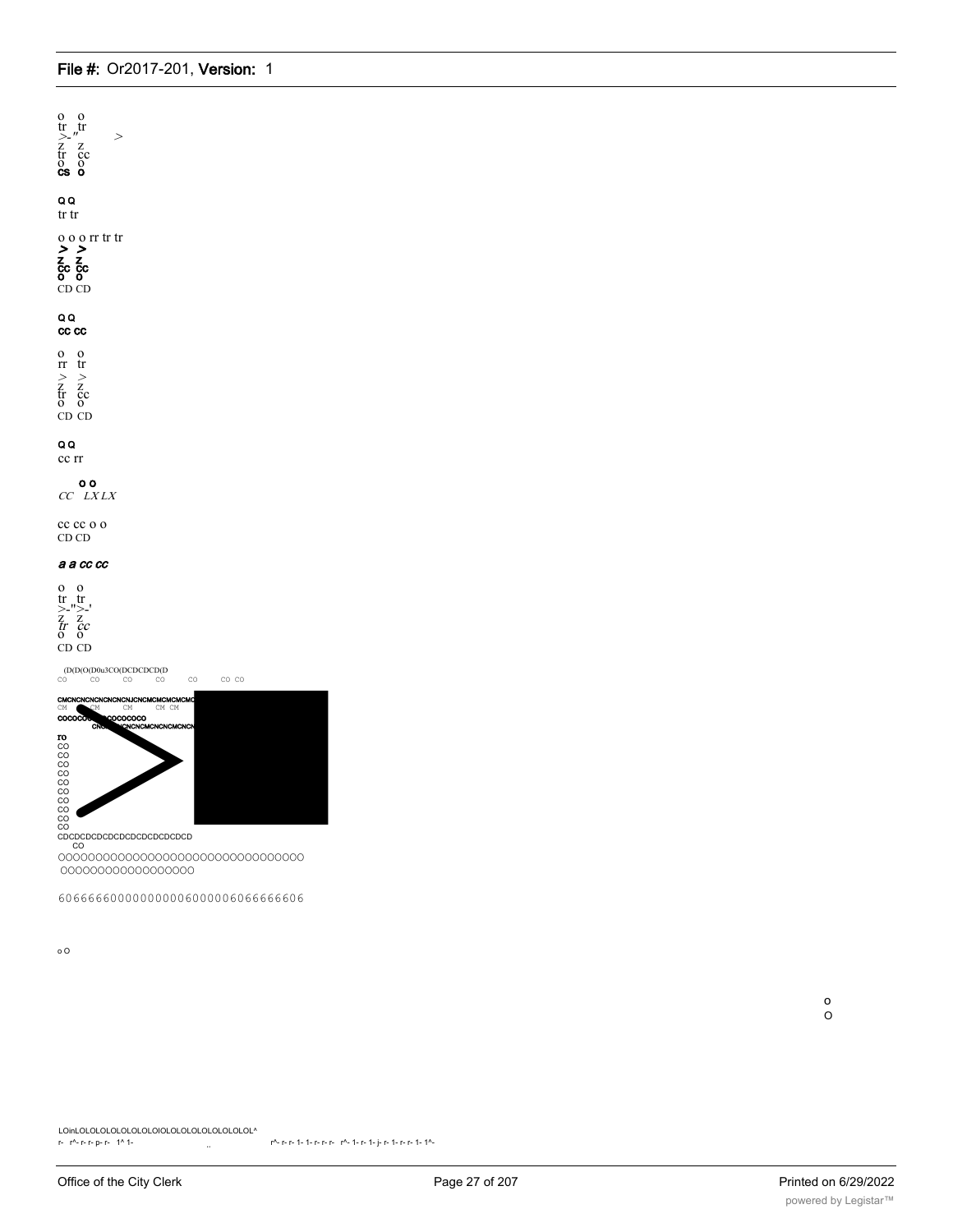| $\stackrel{N}{\cup}$ 5 O<br>Ω |                      |
|-------------------------------|----------------------|
| 8<br>CO<br>N<br>ųυ            | 8<br>CO<br>$\vec{F}$ |

 $O$  o co

 $\begin{matrix} 5 & 5 \\ 0 & 0 \\ 0 & 0 \end{matrix}$ 

N NJ N LU LU LU 5 5 5 000 000

| O<br>о<br>CO | o<br>о<br>co |  |
|--------------|--------------|--|
| N<br>LU      | N<br>LU      |  |

 $0000$ 

 $Ht-HOOO$  000 CO CO CO N N LU LU

OOOO<br>NNNLU LULU 000 000

 $0000$ 

| $\circ$<br>СC<br>$\ddot{\bullet}$<br>$\frac{1}{2}$<br>$\ddot{\bullet}$<br>c | $\circ$<br>C <sub>1</sub><br><b>ေ</b> " င္ရွာ'<br>ხ<<br>o<br>н<br>cc<br>!!<br>СÇ<br>$\frac{1}{20}$<br>o <s< th=""><th>о<br/>Ō</th></s<> | о<br>Ō |
|-----------------------------------------------------------------------------|-----------------------------------------------------------------------------------------------------------------------------------------|--------|
| co<br>rr<br>င္နွ၀<br>ð.                                                     | co<br>rr<br>ą<br>δ<br>o                                                                                                                 | ი      |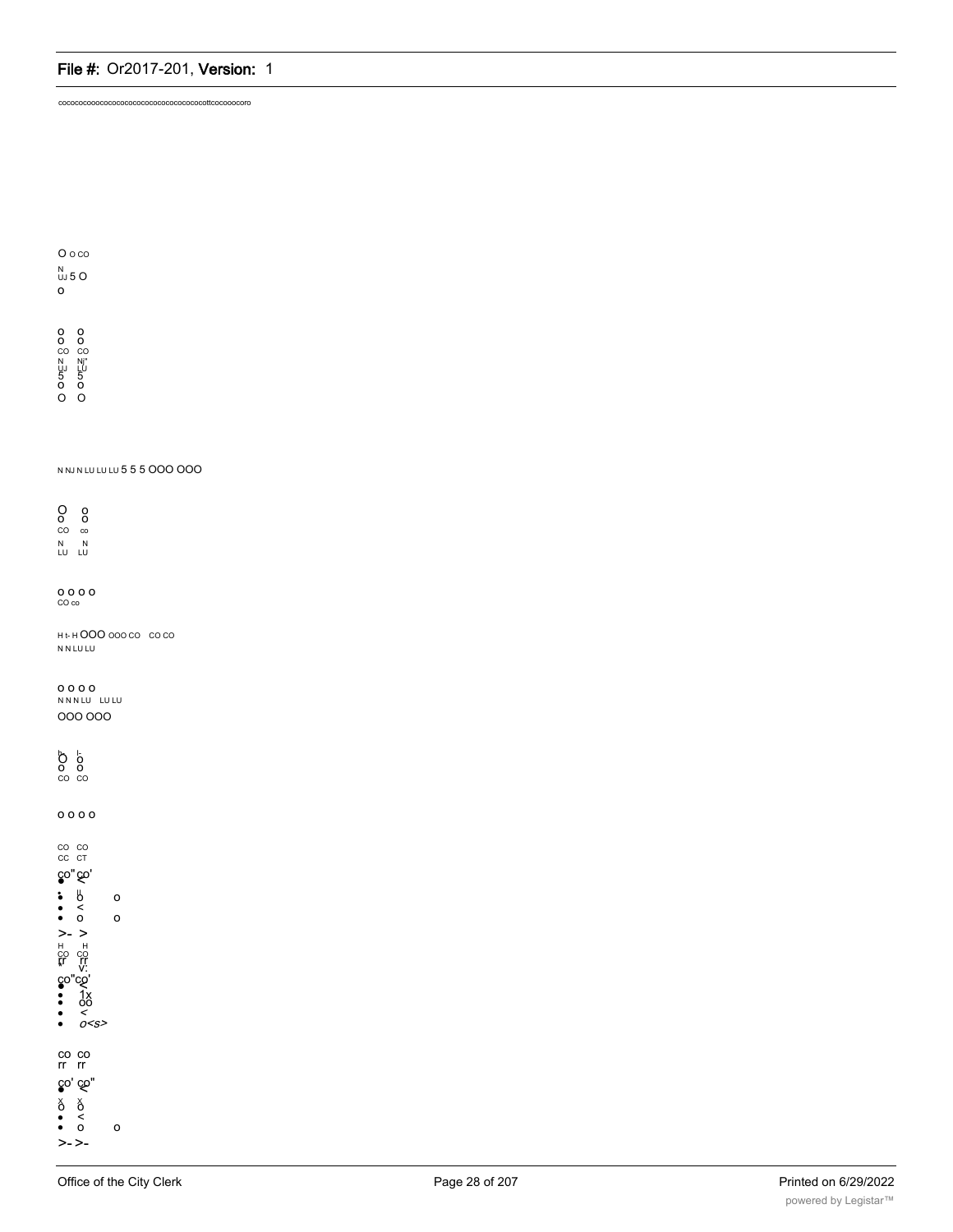| н<br>$f-$<br>co co<br>rr<br>rr     |                                                |
|------------------------------------|------------------------------------------------|
| co"co'                             |                                                |
| ŏ<br>ð<br>$\,<$<br>$\bullet$<br>OO |                                                |
| co<br>ព្<br>CO<br>rr               |                                                |
| co"co'                             |                                                |
| b<br>ð                             |                                                |
| $\,<$<br>oo                        |                                                |
| CO CO<br>rr<br>rr                  |                                                |
| <i>x.</i><br>ငွ•" ද∞"              |                                                |
| ŏ.<br>š                            |                                                |
| <<br>$\circ$                       | o                                              |
| CO CO<br>rr<br>rr                  |                                                |
| ණ, ති,                             |                                                |
| $\check{\circ}$<br>ŏ               |                                                |
| $\,<$<br>o<br>o                    |                                                |
| CD<br>CD CD OO                     | CD CD CD CO                                    |
| CO CO O O<br>CM (N<br>IN           |                                                |
|                                    | CNCNCNCNCNCNCNCN <ncncnjc^< td=""></ncncnjc^<> |
|                                    | CIOCOCOCOCOCOCOOOCOCOCOCOCOOOCO<br>CO CO       |
| T-<br>OT-<br>H<br>888              |                                                |

 $\infty$ 

 ${\tt CDCDCDCDCDCDCDCDCD}$ 

 $\label{eq:10} \begin{minipage}{0.03\textwidth} \begin{tabular}{l} \bf{0.4\textwidth} \bf{0.4\textwidth} \bf{0.4\textwidth} \bf{0.4\textwidth} \bf{0.4\textwidth} \bf{0.4\textwidth} \bf{0.4\textwidth} \bf{0.4\textwidth} \bf{0.4\textwidth} \bf{0.4\textwidth} \bf{0.4\textwidth} \bf{0.4\textwidth} \bf{0.4\textwidth} \bf{0.4\textwidth} \bf{0.4\textwidth} \bf{0.4\textwidth} \bf{0.4\textwidth} \bf{0.4\textwidth} \bf{0.4\textwidth$ 

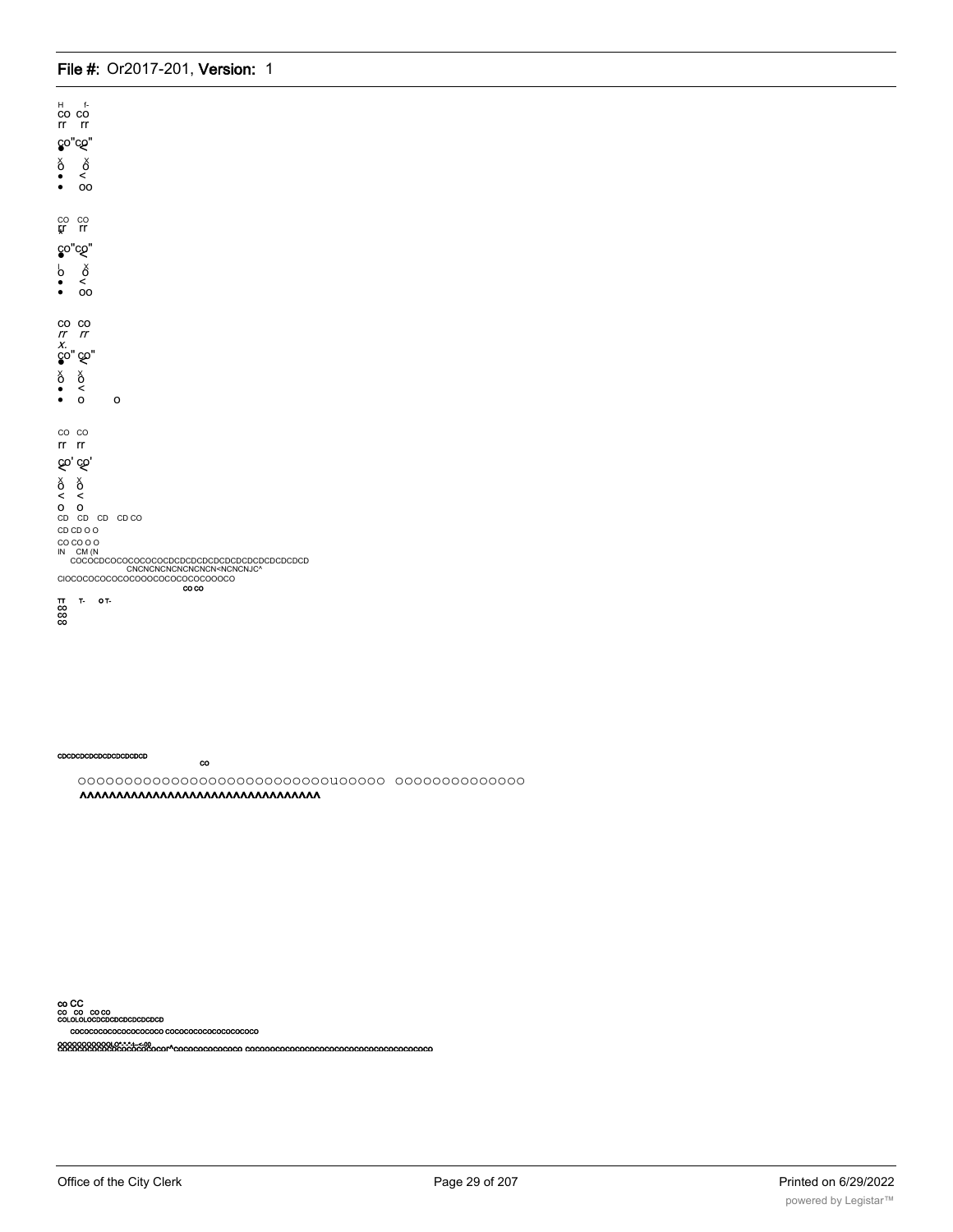

£ O

CNCOCOCOCOCOCNCN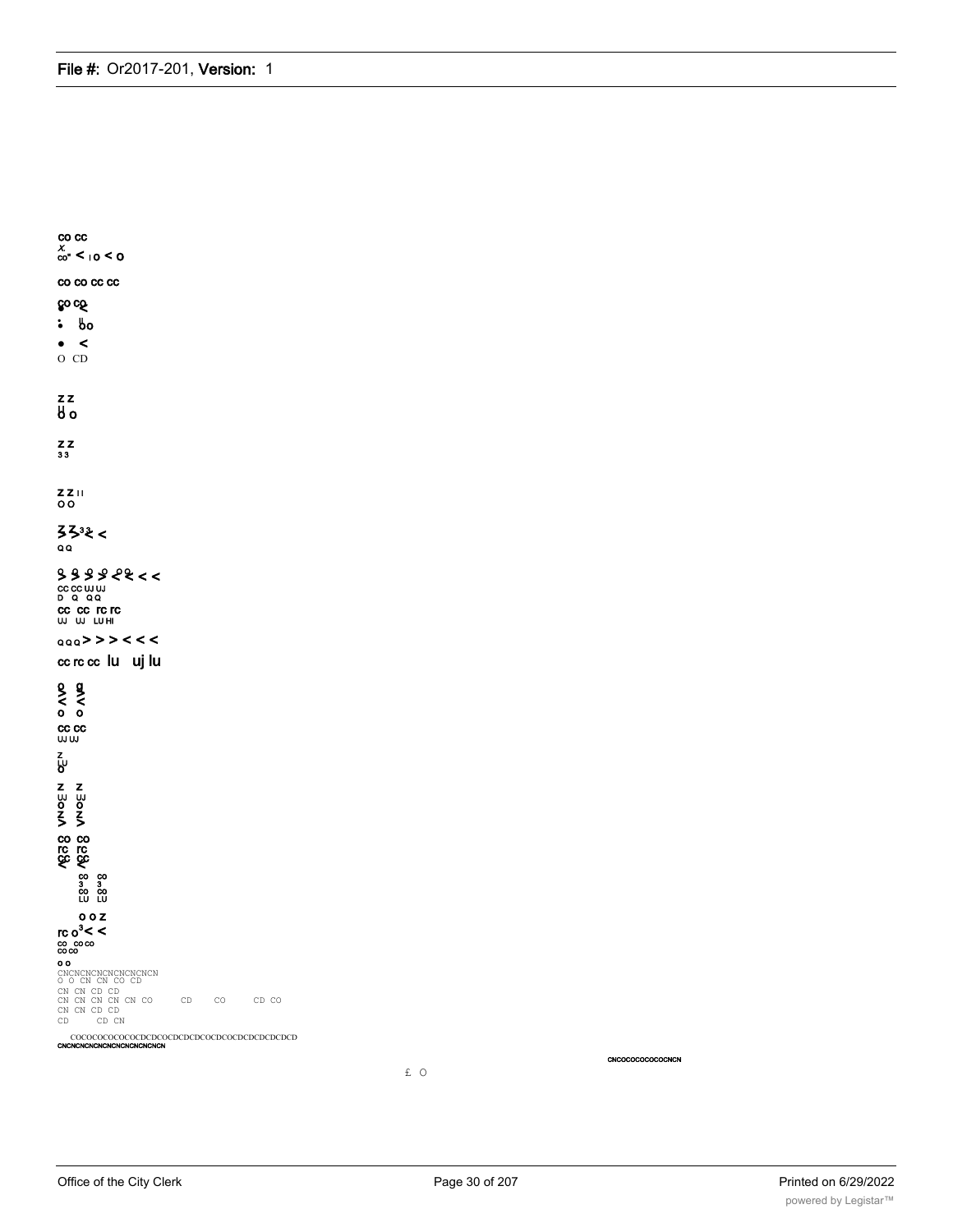OOOOOOOOOOOOOOOOOOOOOOOOOOOOOOOOO

CO CO CO

CO CO CO 00 CO CO CO CO cococooococooocococo CO CO CO CO CO CO CO CO CO CO CO CO CO CO CO CO CO 00 CO CO CO CO CO CO CO CO

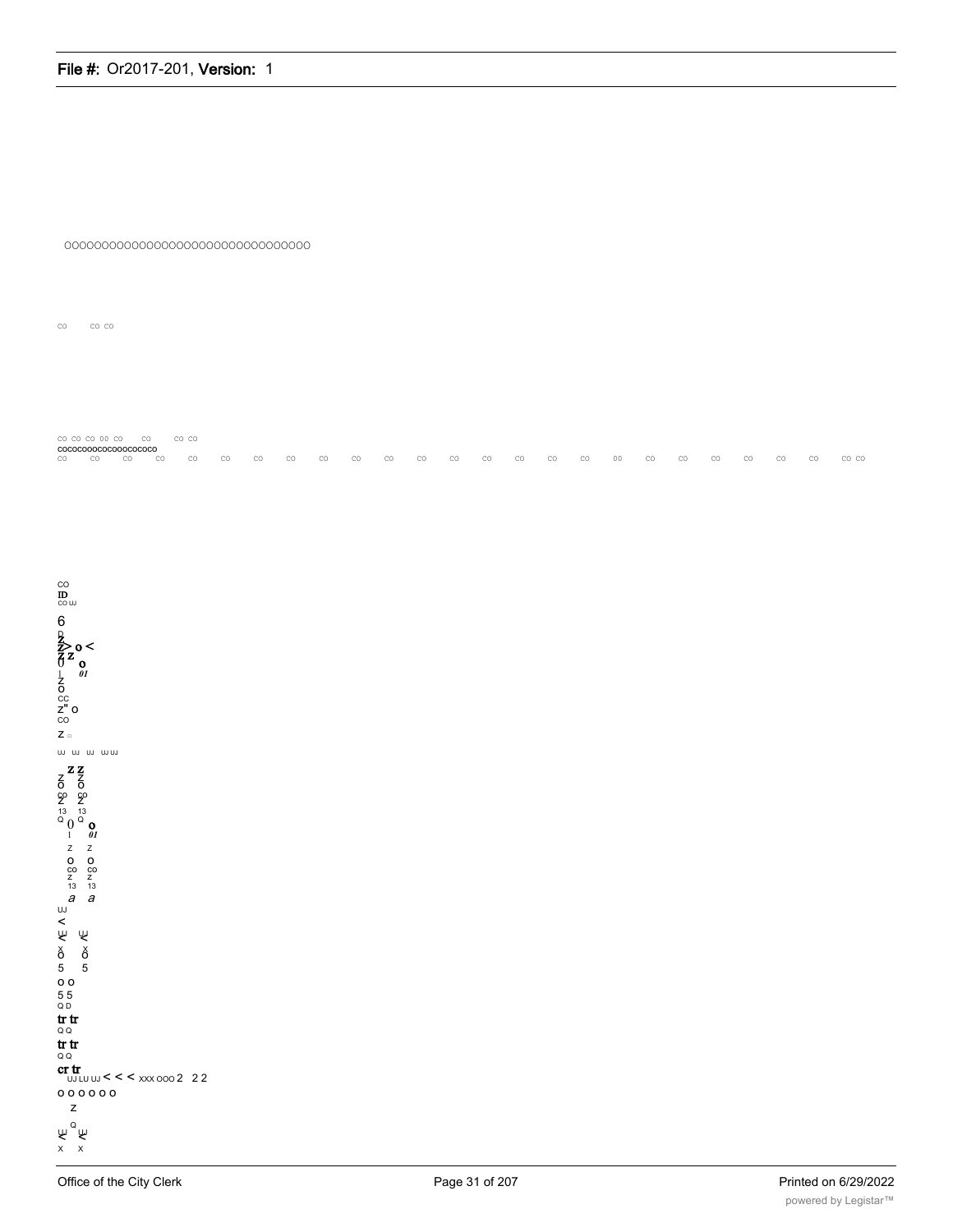| U<br>് ഗ<br>2<br>ليا<br>$\sqrt{2}$<br>ليا<br>ŏ<br>ð<br>$\overline{2}$<br>$\overline{2}$<br>QQ<br>cc tr<br>DO<br>cc cr<br>$\frac{1}{2}$ UJ LU UJ $\leq$ $\leq$ XXX 000 2 2 2<br>q o cc cc |
|------------------------------------------------------------------------------------------------------------------------------------------------------------------------------------------|
| 000000<br>WILULU<<< xxx 0002 22                                                                                                                                                          |
| င္လြင္ ဝ<br>LL.<br>Z                                                                                                                                                                     |
|                                                                                                                                                                                          |
| Q CC O LL<br>Z                                                                                                                                                                           |
| Q<br>CN CN LO LO                                                                                                                                                                         |
| CN CN CN<br>$f - t - t - 0$<br>$t-$                                                                                                                                                      |
| CNCNCNCNggggg<br>CNCNCNCNCNCNCNCOCOCOCOCOCOOOO                                                                                                                                           |
| 3 S 5<br>$\mathbf{i}$ 0 -                                                                                                                                                                |
| lo.<br>n.<br>T- CO T-T-<br>$\infty$                                                                                                                                                      |
| OT-<br>$9 - x -$                                                                                                                                                                         |
| O Tf                                                                                                                                                                                     |
| <sup>™</sup> COOv                                                                                                                                                                        |
| ^COOt-                                                                                                                                                                                   |
|                                                                                                                                                                                          |
|                                                                                                                                                                                          |
|                                                                                                                                                                                          |

*(D(DQ>-VO)Q>IIQ)Q>COQIQ>-D-D-D-D-D-D-D-D-D-D-D-D-D-D-D-D*<br>CO<br>CO<br>CO<br>CO<br>CO<br>CO<br>CO

00000000000000000000 00000000000000000000 006000606666

 $\begin{array}{cc} \text{LO} & \text{LO} & \text{loco} \\ \text{CO} & \text{CO CO} \end{array}$ 

 $\frac{1}{6}$  $\frac{0}{\mu}$ o<br>z  $CD$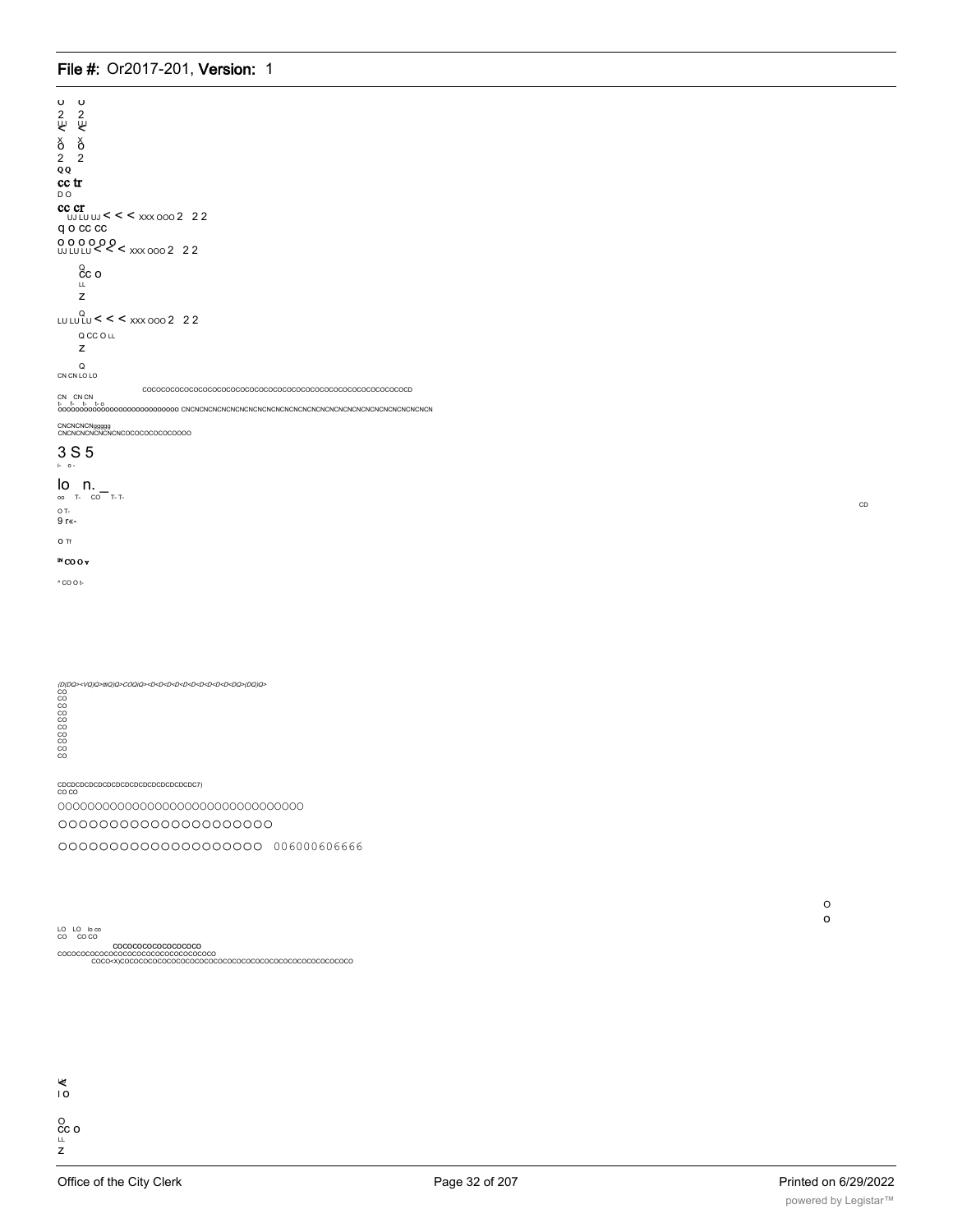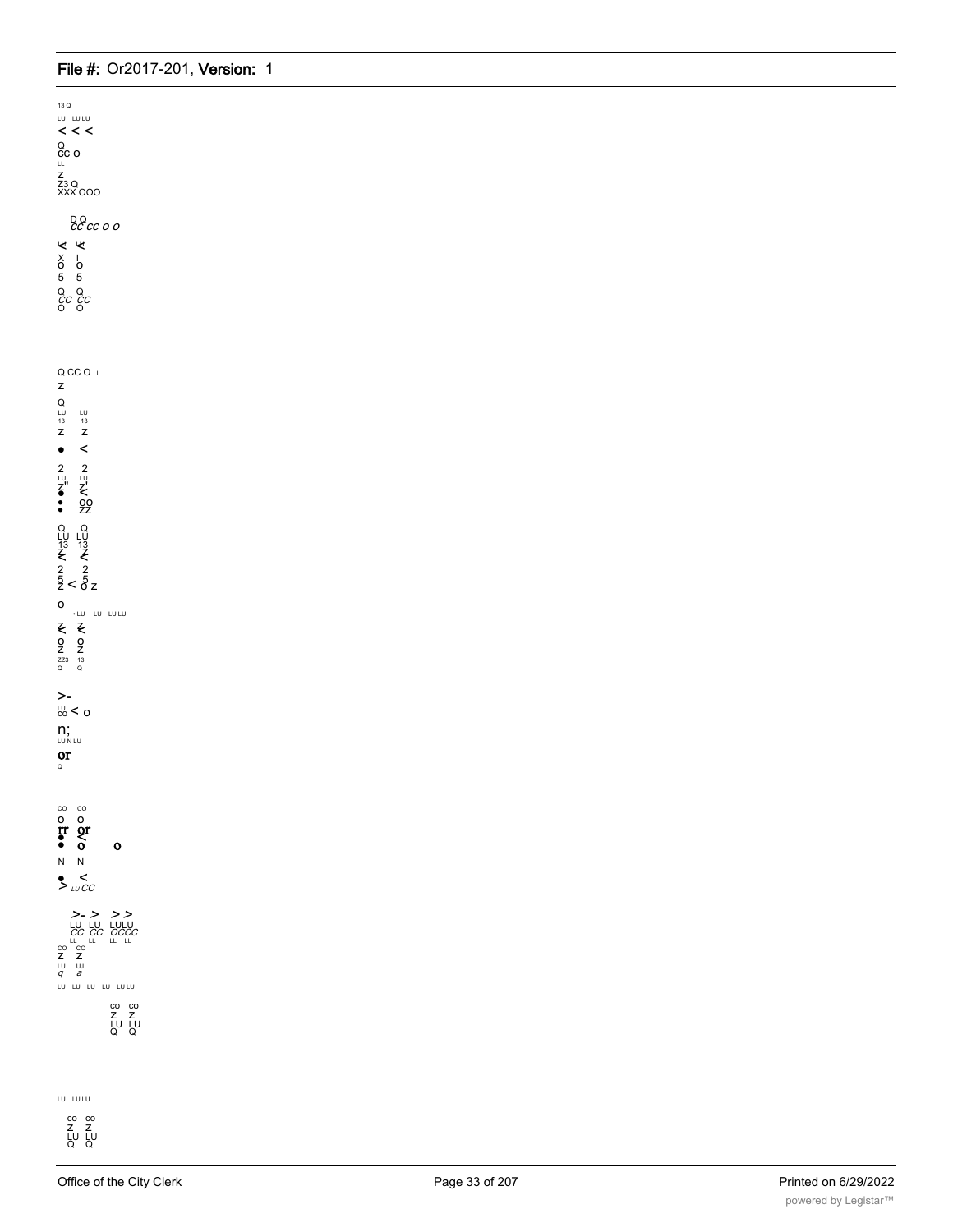COCOFOFOFOFOFOFOFOFOFO

CN CN CN LO LO LO LO<br>CN CN CN LO LO LO 000<br>**CNCNCNCNCNCNCNCNCNCN** 

 $\circ$ 

wwww.wwwwwwwwwwww.cjowcoc/j-ww <http://www.wwwwwwwwwwwwwcjowcoc/j-ww>

O<br>CDCNOC0(N(NCDCNO(NCNCN(N 0 0 3 3 3 3 3 3 3 3 3 3 3 3 3 3 3 3 4  $00000000000$ <br>  $> 0.000000000$ <br>  $> 0.0000000$  $\lambda$  $i^4$  $E R$  $A$  &  $>>$   $>$   $\rightarrow$   $>>$ co co co co co co

 ${\textcolor{red}{0}} {\textcolor{red}{0}} {\textcolor{red}{0}} {\textcolor{red}{0}} {\textcolor{red}{0}} {\textcolor{red}{0}} {\textcolor{red}{0}} {\textcolor{red}{0}} {\textcolor{red}{0}} {\textcolor{red}{0}} {\textcolor{red}{0}} {\textcolor{red}{0}} {\textcolor{red}{0}} {\textcolor{red}{0}} {\textcolor{red}{0}} {\textcolor{red}{0}} {\textcolor{red}{0}} {\textcolor{red}{0}} {\textcolor{red}{0}} {\textcolor{red}{0}} {\textcolor{red}{0}} {\textcolor{red}{0}} {\textcolor{red}{0}} {\textcolor{red}{0}} {\textcolor{red}{0}} {\textcolor{red}{0}} {\textcolor{red}{0}} {\textcolor{$ 

UJ  $\circ$ r

 $_{\rm CO}$  $\begin{bmatrix} Z \\ UJ & Q \end{bmatrix}$ 

 $\circ$ 

 $\rm{z}$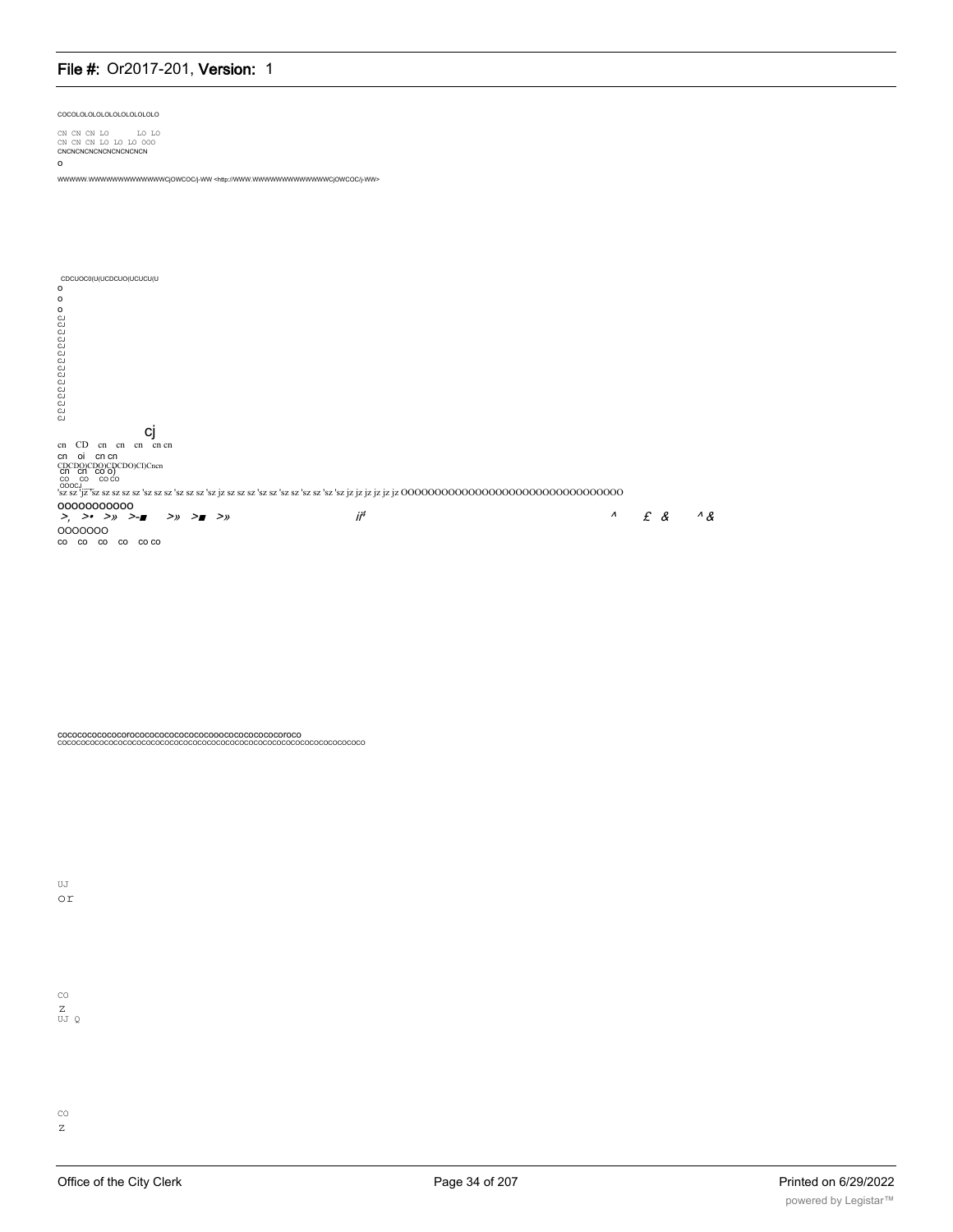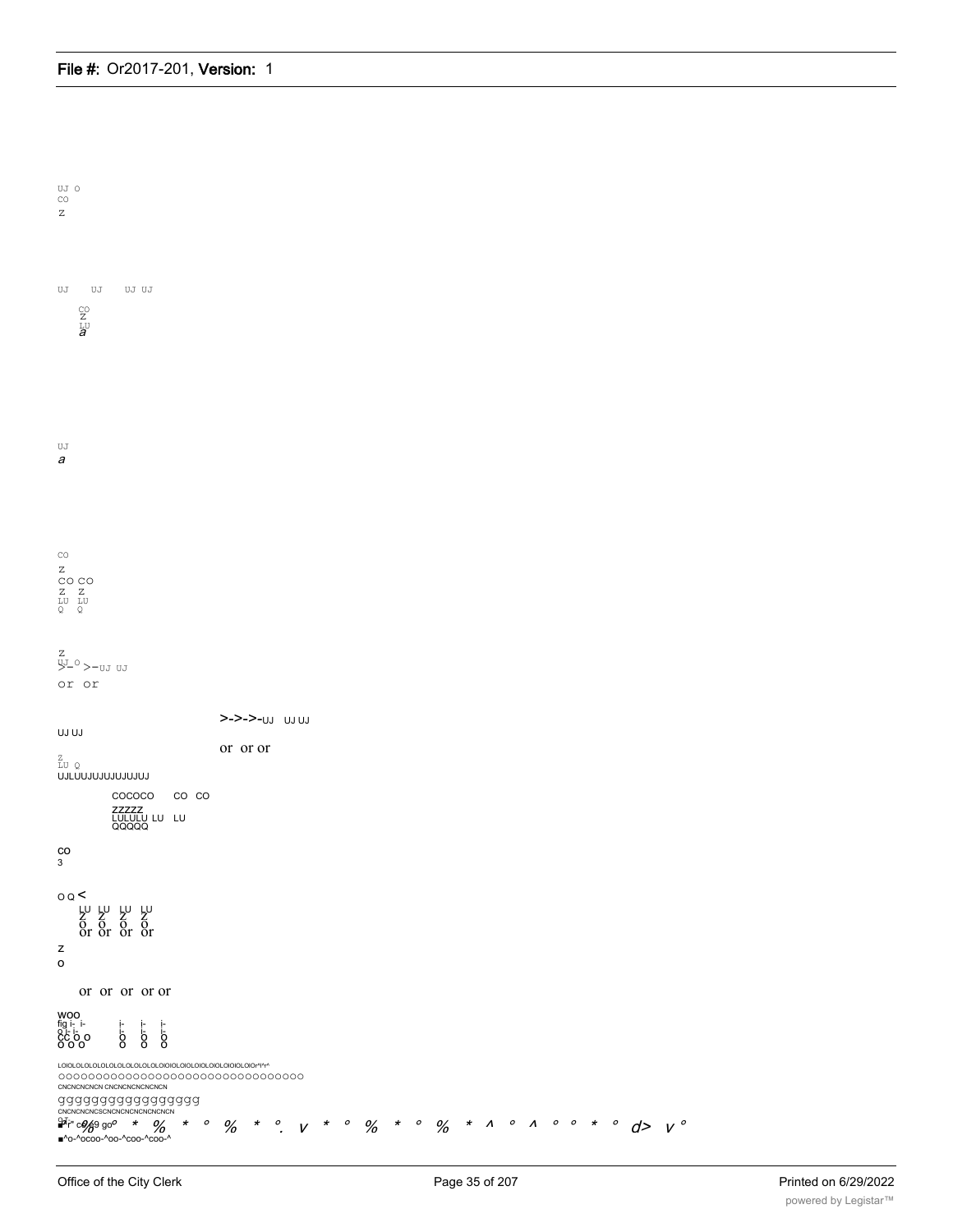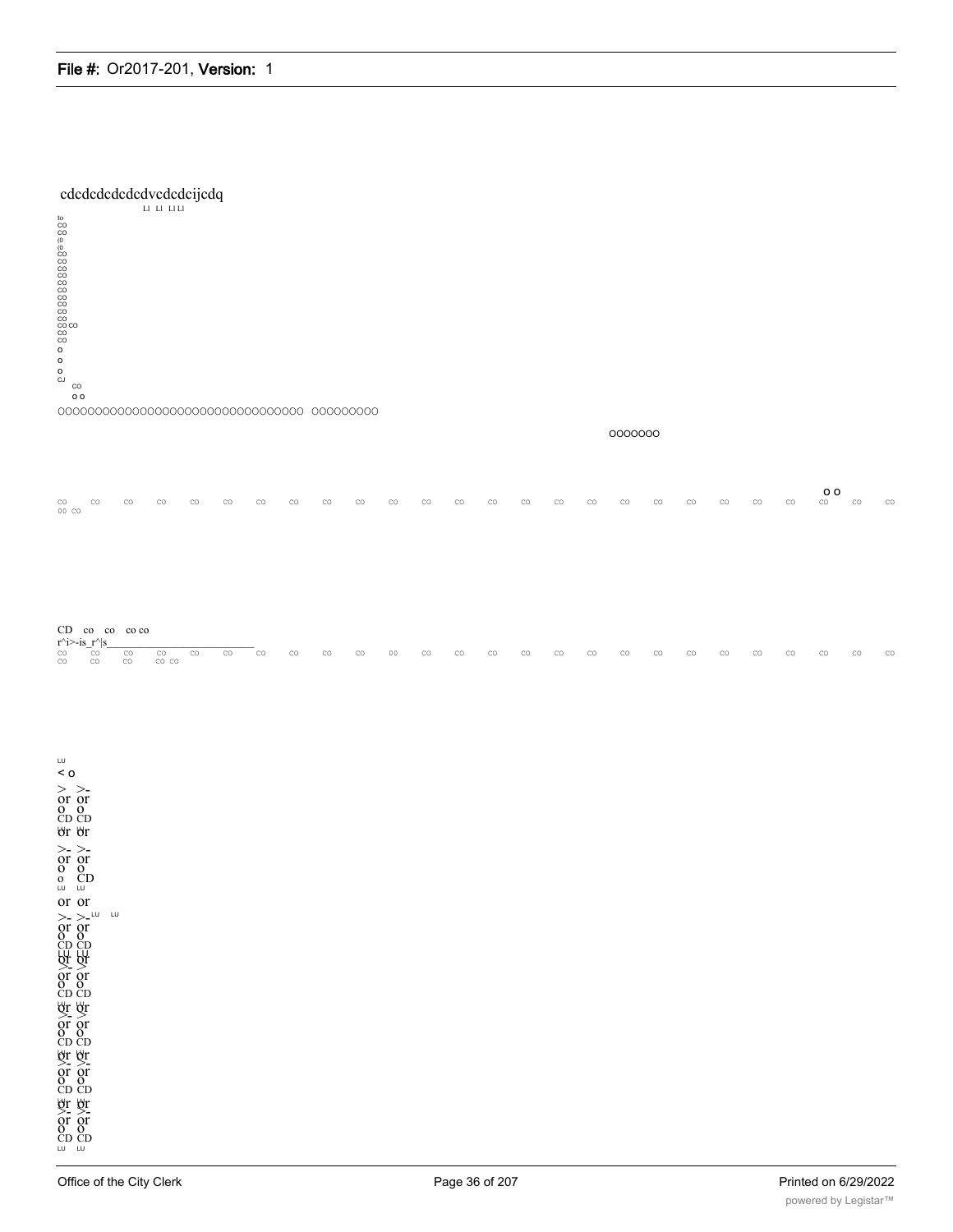| yı yı<br>or<br>or<br>0<br>$\mathbf o$<br>O<br>CJ<br>LU<br>LU<br>or $or <$<br><                                                                                                                                                                                                                                                                                                        |
|---------------------------------------------------------------------------------------------------------------------------------------------------------------------------------------------------------------------------------------------------------------------------------------------------------------------------------------------------------------------------------------|
| š<br>ŏ<br>o z<br>22222<br>Z<br>Z<br><b>DSCO</b><br>LU<br>oosi                                                                                                                                                                                                                                                                                                                         |
| 00Z<br>,000008<br>,00000<br>0000000<br>00000000<br>00000000<br>0000000<br>00000<br>0 0 0 0<br>C1 C1<br>CJ CJ<br>HI- HCDCDCDCDCDCDCDCDCDCDCDCDCDCDCDCD<br>HI-<br>$^{*}$ $\times$ $^{*}$ 000 000 000<br>0 0 0 0<br>0 <sub>0</sub><br>$\begin{array}{c} \text{CP} \\ \text{CP} \\ \text{CP} \end{array}$ $\begin{array}{c} \text{CD} \\ \text{CP} \\ \text{CP} \end{array}$ CD CD CD COO |
| CD <sub>CD</sub><br>₩₩<br>CD CD<br>vr vr<br>$^{\rm o}_{\rm o}$<br>O<br>O<br>o<br>o                                                                                                                                                                                                                                                                                                    |
| CD CD<br>₩₩<br>CD CD<br>$_{0}^{\mathrm{vr}}$<br>$_{0}^{\mathrm{0}}$<br>vr<br>$\overline{0}$<br>$0$                                                                                                                                                                                                                                                                                    |
| >->-<br>or or<br>0<br>0<br>CD<br>0<br>0<br>0<br>0<br>0<br>0<br>$\frac{1}{9}$                                                                                                                                                                                                                                                                                                          |
| $\stackrel{0}{\scriptstyle 0}$<br>$\Omega$<br>$\Omega$<br>CD CO CD CD CO                                                                                                                                                                                                                                                                                                              |
| N NN<br>CO COCO<br>CMCMCMCMCMCMCMCMCMCMCsICO CO CO CO CO CO CO CO CO CO COCO<br>œ<br>co<br>oi                                                                                                                                                                                                                                                                                         |
| iv>wwy5WWWWWWWwwtvic/5wc/>i/>(/>t/3www<br>co cocn)                                                                                                                                                                                                                                                                                                                                    |

wwy"y}y"c/>c/5<AcA



# aOQCQ0)Q0)CQQCQC0O0)Cl)anonCnCn010)C4C40)<br>COCO

600000000600666660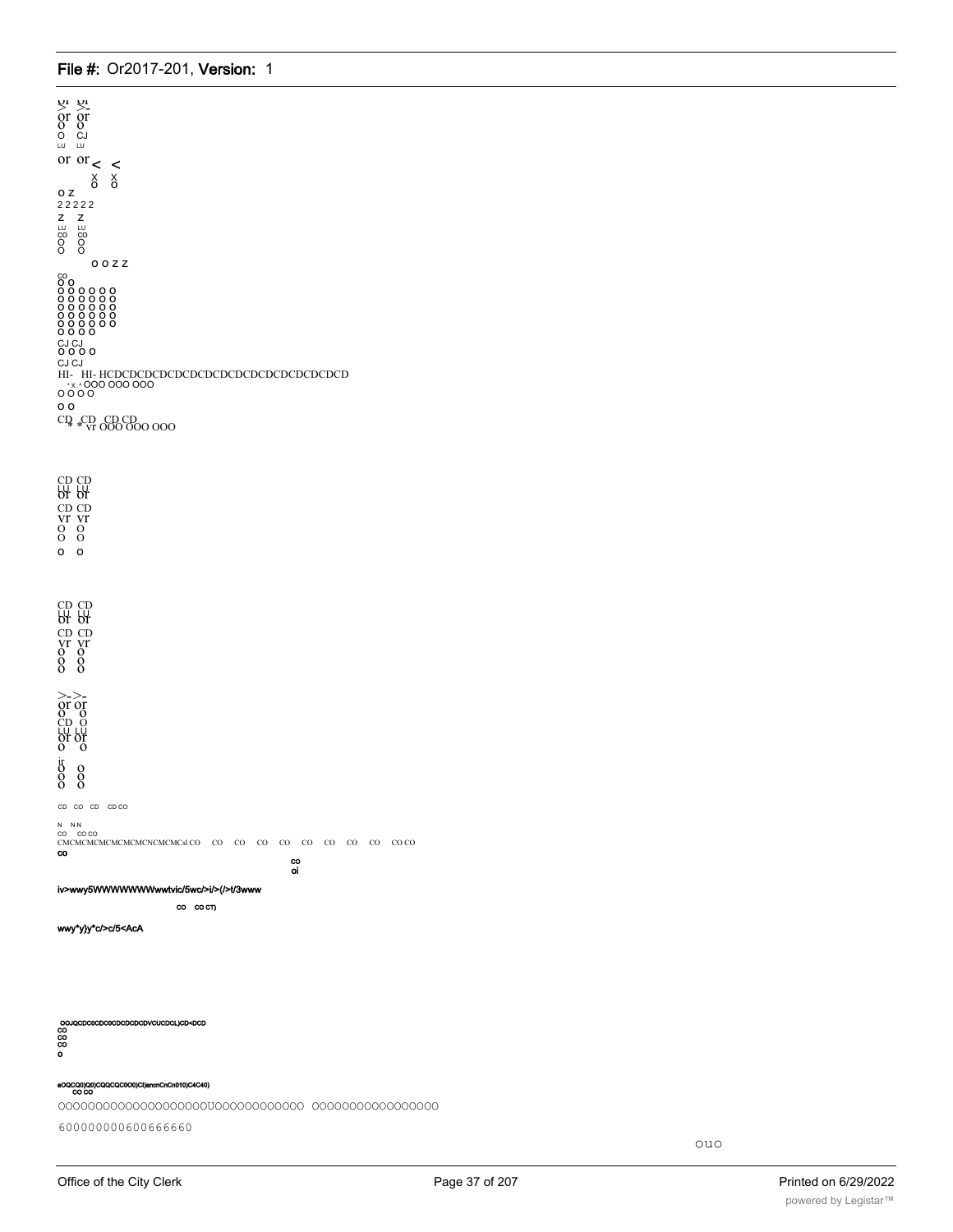

or or<br>ww

 $\mathbf{o} \mathbf{o}$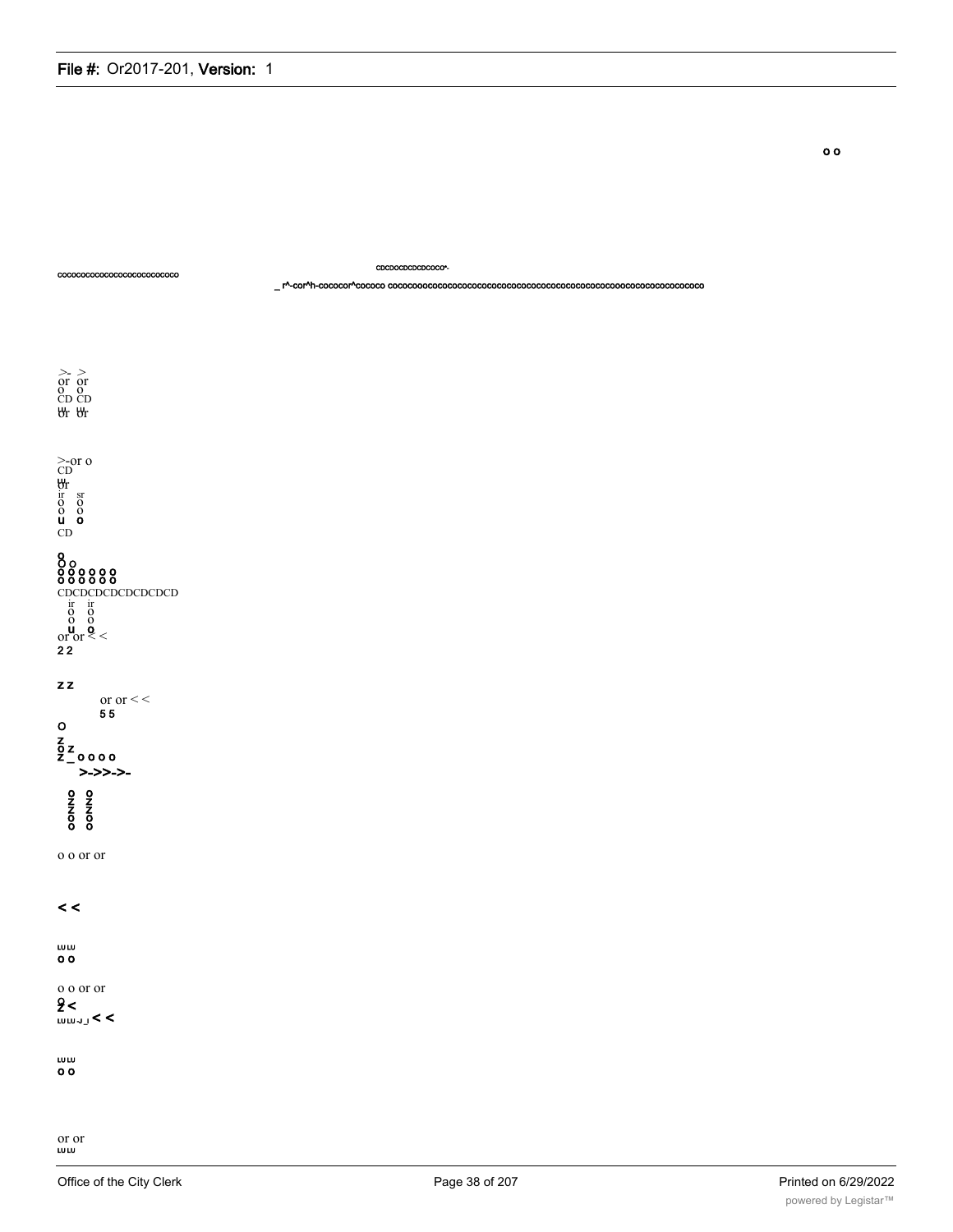

co co co co co co

 $\circ$  $\mathsf{o}$ 

 $\textit{\begin{tabular}{l}c@{0.5cm}c@{0.5cm}c@{0.5cm}c@{0.5cm}c@{0.5cm}c@{0.5cm}c@{0.5cm}c@{0.5cm}c@{0.5cm}c@{0.5cm}c@{0.5cm}c@{0.5cm}c@{0.5cm}c@{0.5cm}c@{0.5cm}c@{0.5cm}c@{0.5cm}c@{0.5cm}c@{0.5cm}c@{0.5cm}c@{0.5cm}c@{0.5cm}c@{0.5cm}c@{0.5cm}c@{0.5cm}c@{0.5cm}c$ or or or or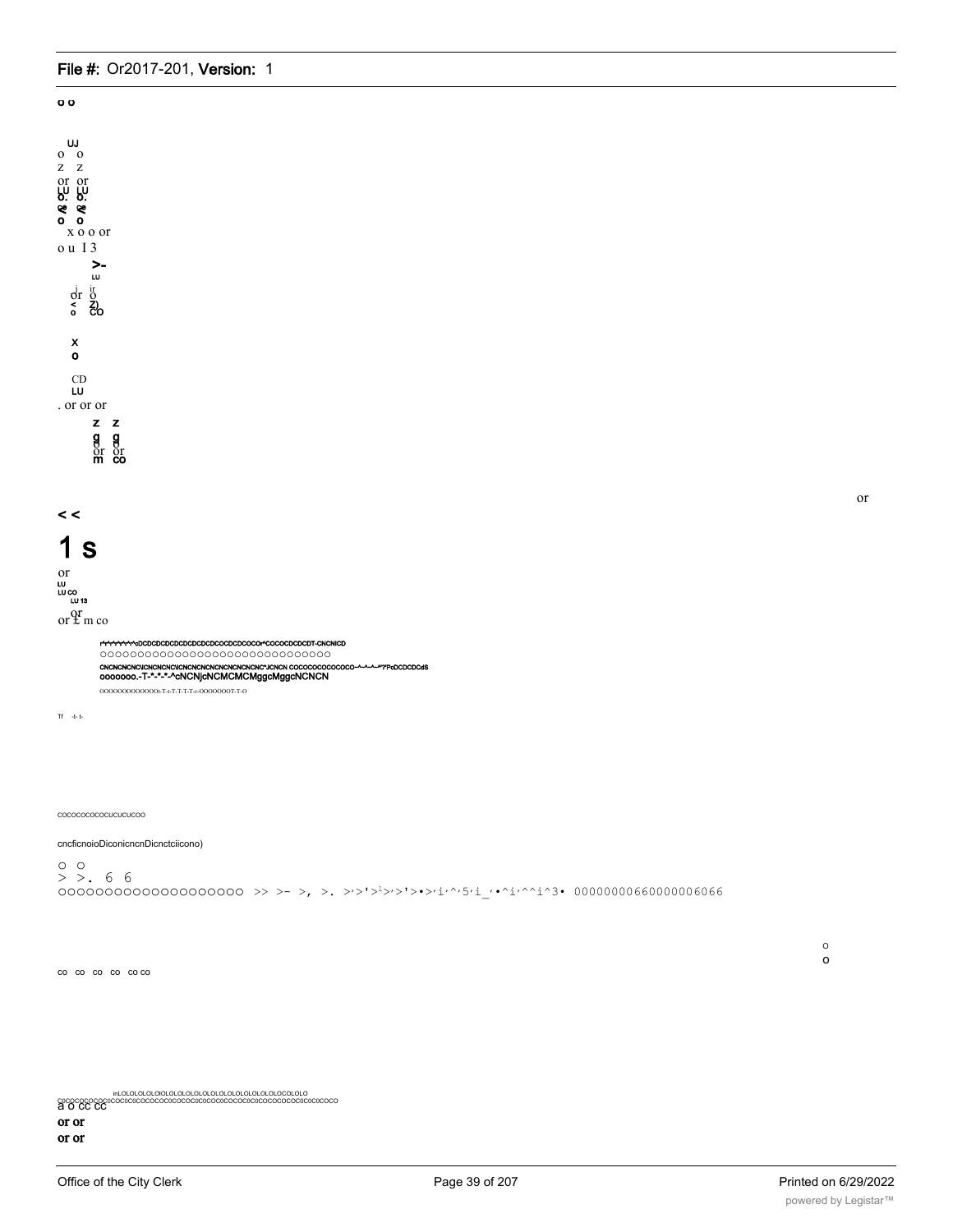| or or<br>or cc<br>QQ<br>or or<br>DQ<br>cc or<br>QQ<br>or or<br>$\frac{1}{2}$ $\frac{1}{2}$<br>ı<br>چ§                                                           |
|-----------------------------------------------------------------------------------------------------------------------------------------------------------------|
| <b>HZ</b> QUJN<br>UJ CO<br>$8c \le$<br>∗ §©ეი<br>$\frac{1}{2}$ i- z o co co co<br>ج ©ِ                                                                          |
| SC<br><b>A</b><br>Momun<br>Ш<br>dr dr<br>$\mathsf{x}$<br>X<br>$\begin{array}{c} y \\ \text{or} \\ cc \end{array}$<br>z z<br>$0$ 0<br>ू<br>≷ ≹<br>LU LU<br>CO CO |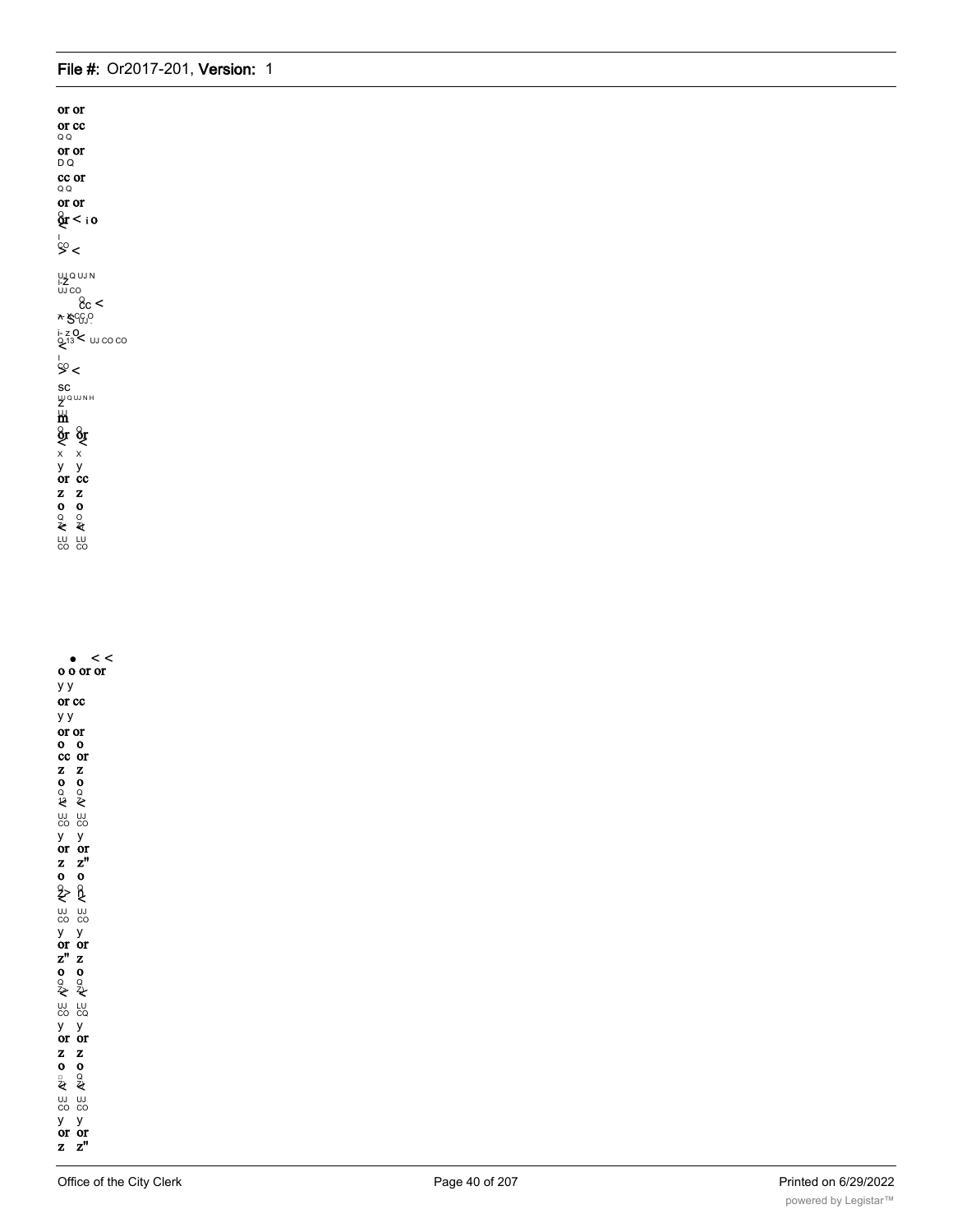| o<br>o<br>$\frac{0}{\mathcal{Q}}$<br>Q<br>₹<br>LU<br>LU<br>CO CO<br>0<br>0<br>or or<br>z<br>z                              |  |  |         |  |  |  |  |  |  |
|----------------------------------------------------------------------------------------------------------------------------|--|--|---------|--|--|--|--|--|--|
| o<br>o                                                                                                                     |  |  |         |  |  |  |  |  |  |
| ಕ್ಷಿ<br>₹<br>LU LU                                                                                                         |  |  |         |  |  |  |  |  |  |
| co m<br>XXX CO CO CO                                                                                                       |  |  |         |  |  |  |  |  |  |
| NT *<br>UJ<br>UJ                                                                                                           |  |  |         |  |  |  |  |  |  |
| a<br>UJ<br>D<br>UJ<br>N<br>N                                                                                               |  |  |         |  |  |  |  |  |  |
| or                                                                                                                         |  |  |         |  |  |  |  |  |  |
| z<br>$_{\tiny{\textrm{Q}}_{13} <$                                                                                          |  |  |         |  |  |  |  |  |  |
| cc cc                                                                                                                      |  |  |         |  |  |  |  |  |  |
| z<br>z<br>$\overline{8}$<br>$\overline{a}$                                                                                 |  |  |         |  |  |  |  |  |  |
| ≷<br>₹                                                                                                                     |  |  |         |  |  |  |  |  |  |
| ga<br>Co<br>₩                                                                                                              |  |  |         |  |  |  |  |  |  |
| $\Box$<br>$\Box$<br>ZI<br>Z)                                                                                               |  |  |         |  |  |  |  |  |  |
| $\,<$<br>$\,<$<br>co co                                                                                                    |  |  |         |  |  |  |  |  |  |
| $>$ $>$                                                                                                                    |  |  |         |  |  |  |  |  |  |
| $\prec$ $\prec$<br>٠                                                                                                       |  |  |         |  |  |  |  |  |  |
| 000<br>LU LU CO CO                                                                                                         |  |  |         |  |  |  |  |  |  |
| ₹<br>ぞ<br>_ হ                                                                                                              |  |  |         |  |  |  |  |  |  |
| UJ<br>CO<br>LU LU<br>CO CO                                                                                                 |  |  |         |  |  |  |  |  |  |
| COCO<br>CO.<br>COCOCOCOCDCDCOCDCO<br>CO CO O O<br>UJ LU CO CO<br>CNO10101010101010101<br>CN CM CN OJCN<br>LO LO LO LO LOLO |  |  |         |  |  |  |  |  |  |
| $cocococococococococococococococococococococococo$<br>g<br>goi CN<br>Goi oj                                                |  |  |         |  |  |  |  |  |  |
| OJ<br>OJ OJ                                                                                                                |  |  |         |  |  |  |  |  |  |
| CN OJ OJ OJ<br>CNO101010101010101                                                                                          |  |  |         |  |  |  |  |  |  |
| $0. < D$                                                                                                                   |  |  |         |  |  |  |  |  |  |
|                                                                                                                            |  |  | CN m CM |  |  |  |  |  |  |

 $S^{q*A}S^{sn}$ ,  $OP^{\Lambda}LOP^{\Lambda}$  cotrocotrosoty-ocoty-oty-picotro $\omega$  in this to tractor to to to to the the tell  $\omega$ 

 $0<sub>5</sub>$  $\,6\,$ 

LO LO

00 CX3 CX3 CXD CX^ CX^ 00 GO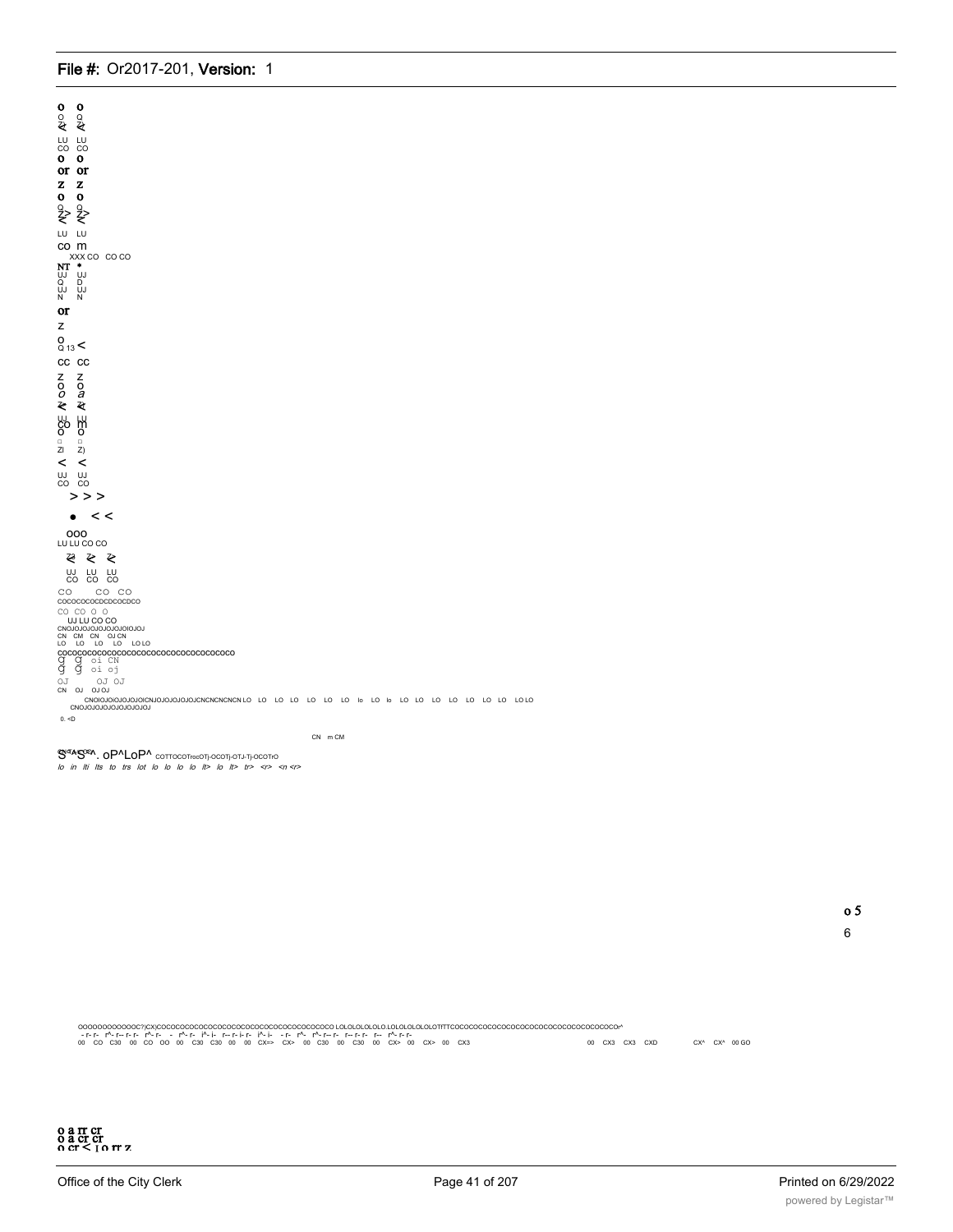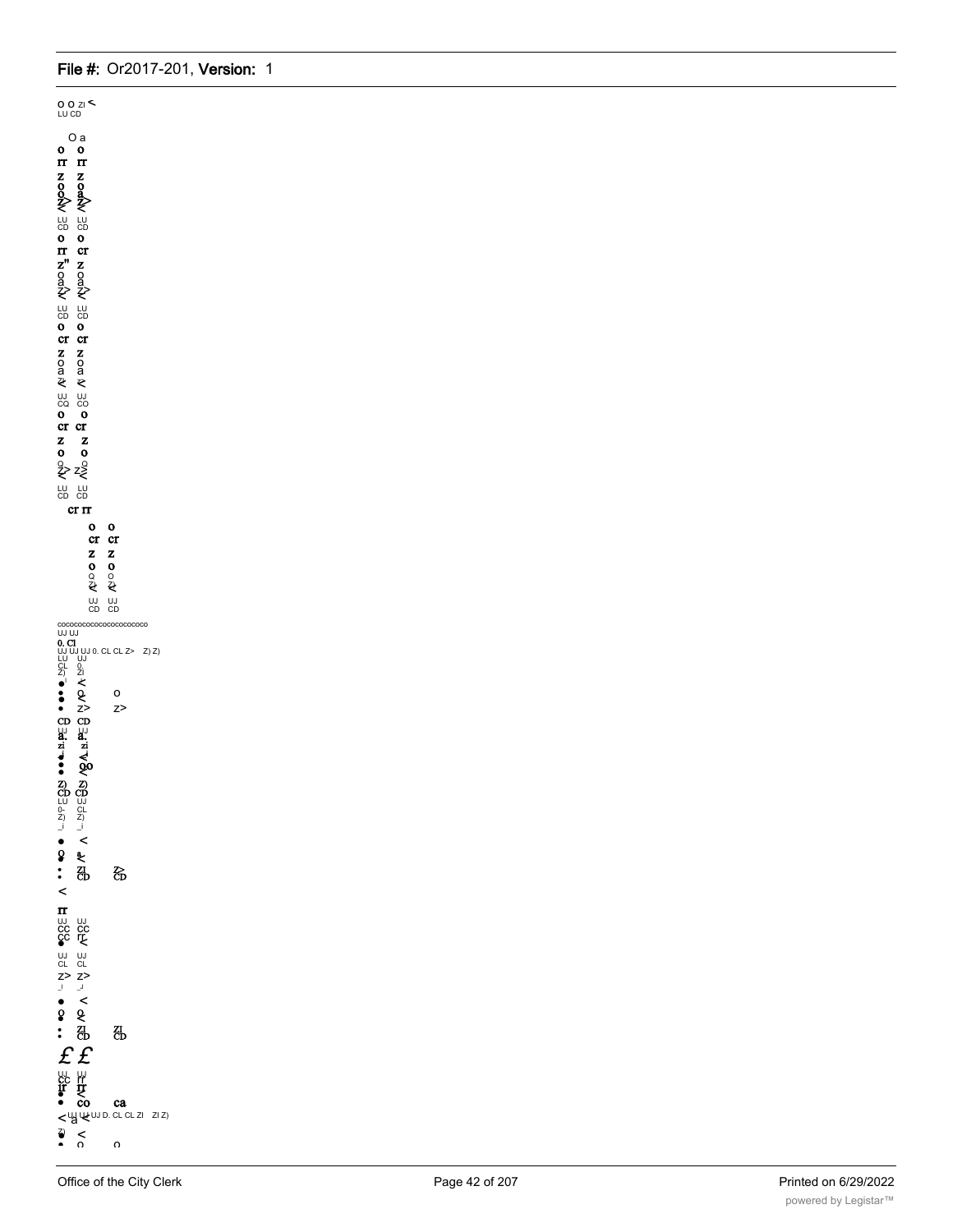

 $CD$   $CD$   $CD$  $\frac{1}{2}$ <br>c<sub>1</sub><br>c<sub>D</sub><br>c<sub>D</sub> 0000000000000 666666666

 $\hat{\mathbf{f}}^{*k}, \quad \mathbf{f} \in \hat{\mathbf{f}}^{k}$ 

 $\overline{O}$ 

 $h-h-h$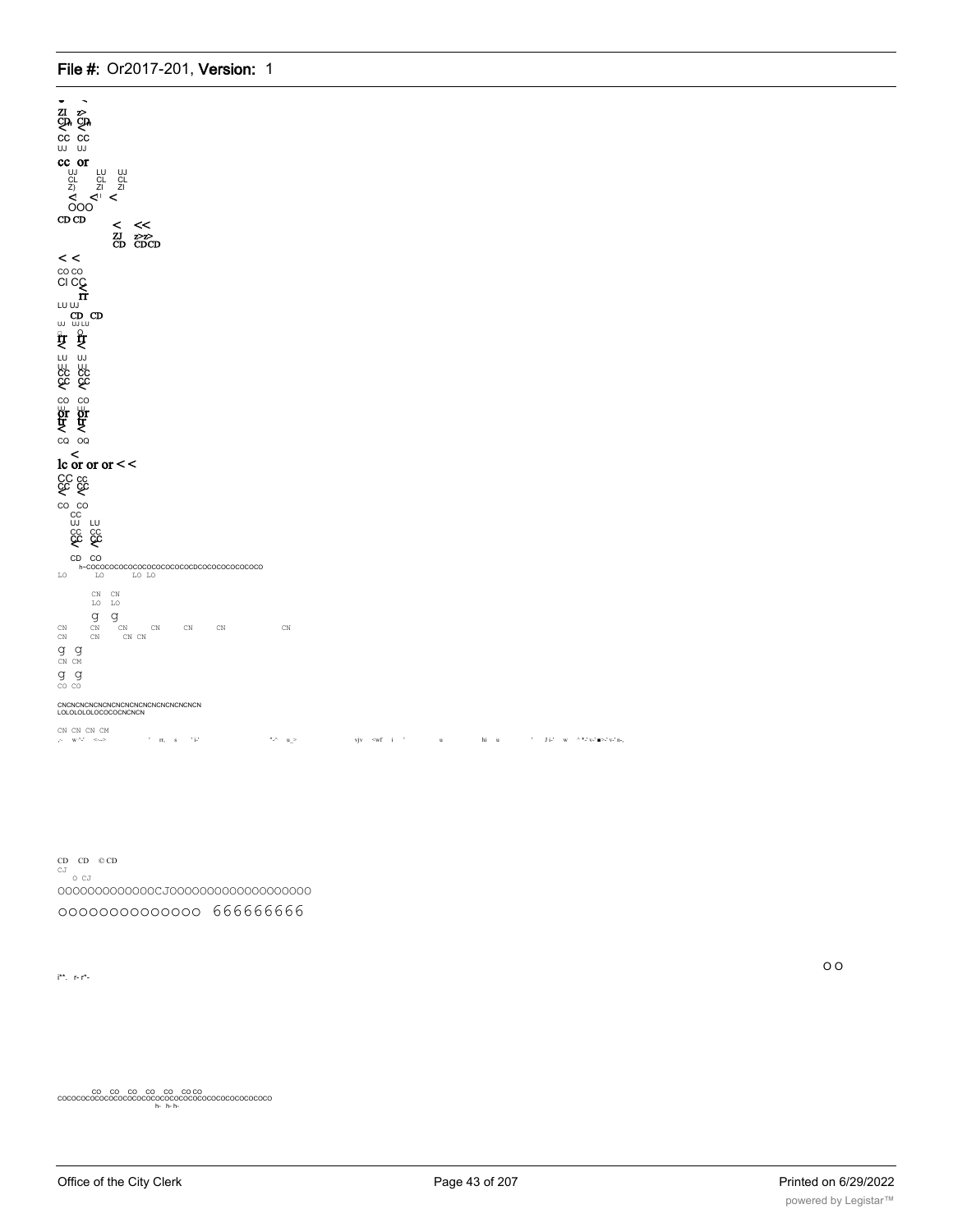cococoopcx)cx3cocococ^

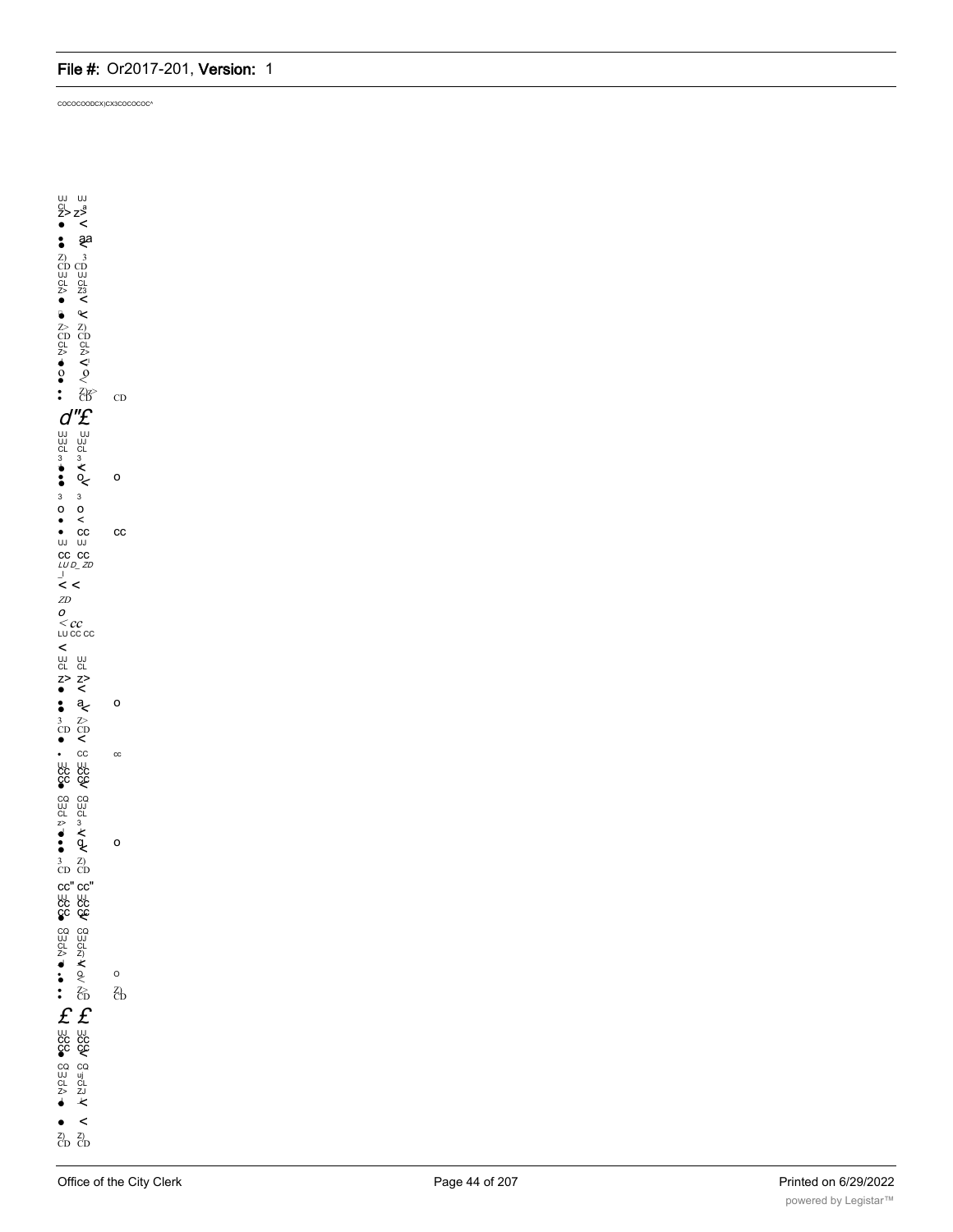

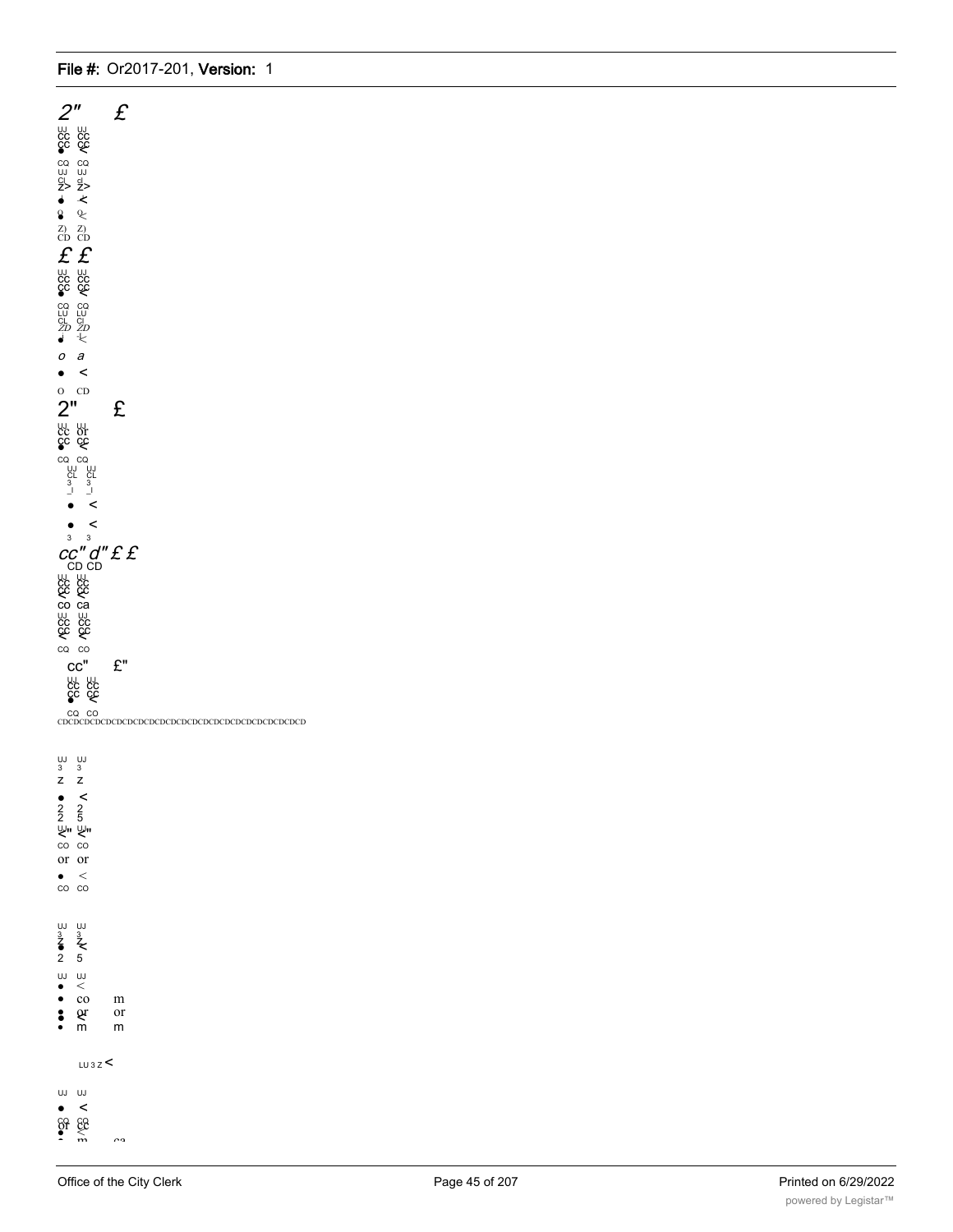| $\frac{Z}{000}$ |                    | 7                                 |
|-----------------|--------------------|-----------------------------------|
| UJ UJ           | 89 89 <sup>'</sup> | $\mathrm{co}_{\mathrm{or}}$<br>UJ |
| ξ ξ             |                    | F                                 |

CNCNCNCNCNCNCNCNCN

^io^^ololo ^o  $000TfCNTJ-OOCNTJ-$ <br>lo lo lo lo u~t lo in lo lp,

 $\mathsf z$ **⊮**−⊧දු - ං ං දු දු දි දි දි දි දි වි<br>″−−⊨දු - ං ං දු දි දි දි දි දි ද

 $\,<$   $<$  $\circ$   $\circ$ 



 $60^{\circ}$ <br>  $00^{\circ}$ <br>  $00^{\circ}$ 

 $_{\rm CO\,o\,JO\,o}\to$ <br/> $\ll$ 

 $0$  OL  $0$  OI

LU<br>LU LU LU ^ | ^ i<br>D O  $\mathbf{v}\mathbf{r}$ 

> LULULU<sup>A</sup> AA  $CD$   $CD$   $CD$   $CD$

cococpoocococ^ boooooood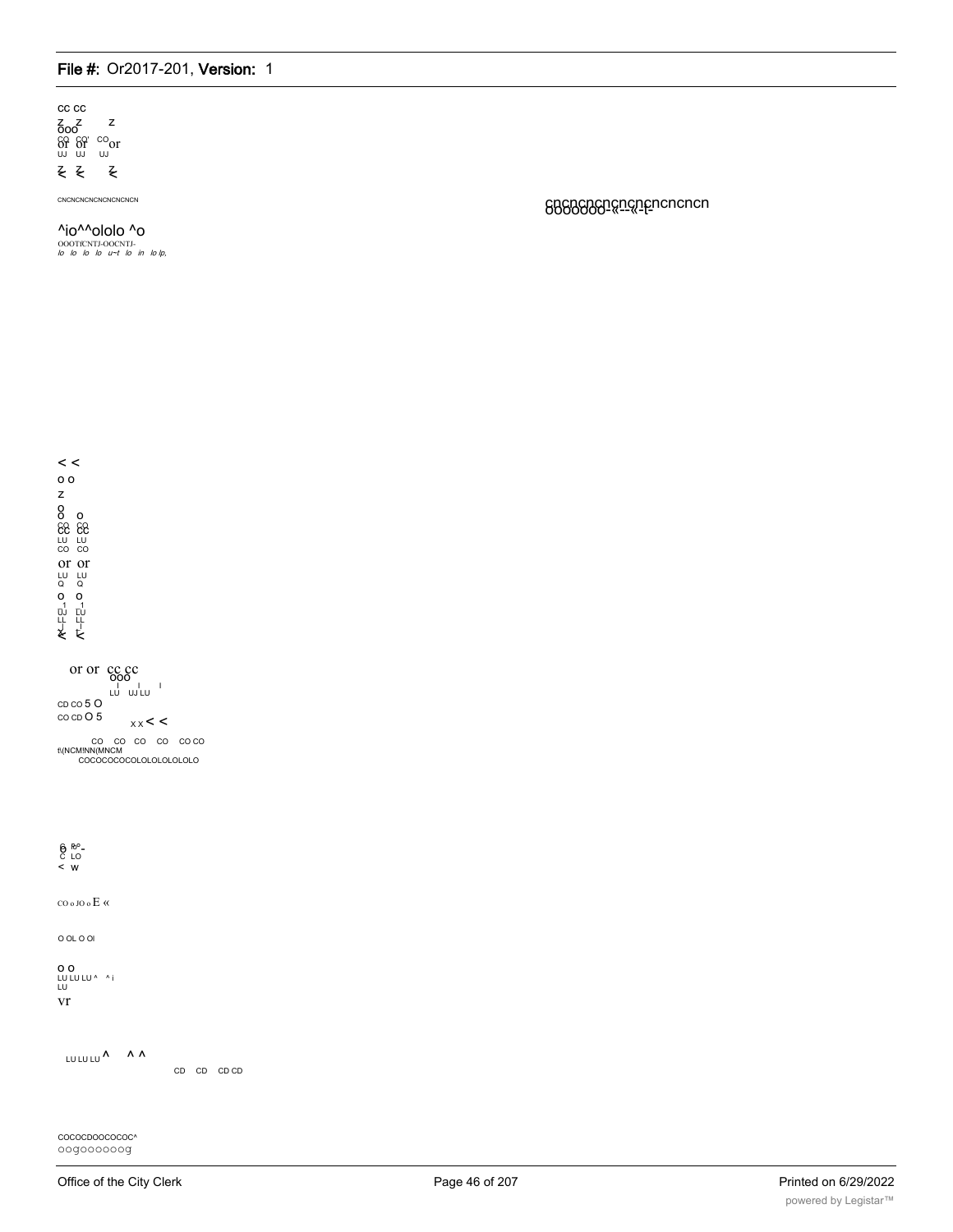GiCT)aCT)CT)0)CT)0>CT)CT)C7)U)CT30)0)G>CT)Cn

 $\begin{array}{c} \text{CD} \text{ O} \\ \text{O} \\ \text{I}^{\text{s}} \text{-} \\ \text{to to} \end{array}$ 

 $\infty$  $\begin{array}{c} {\rm CO} \\ {\rm CD} \\ {\rm CD} \\ {\rm CD} \\ {\rm CD} \end{array}$ 

000CJ01C00117Q101 00000000000000000000000

00600666600

66

 $\circ$   $\circ$ 

CJj000000C00^C0CT>0^

000

v if: <sub>\*</sub><br>rn mnn<br>mnnn<br>mnnnu vv

 $\begin{array}{ccc} \text{CO} & \text{CO} & \text{CO}\text{CO} \\ \text{CO} & \text{CO} & \text{CO}\text{CO} \end{array}$ 

 $\mathsf{CDCOC}$ j $\mathsf{COC}$ j $\mathsf{COC}$ D $\mathsf{O^{\wedge}O^{\wedge}O}};$  $_{\rm CD}$  $^\wedge$  CD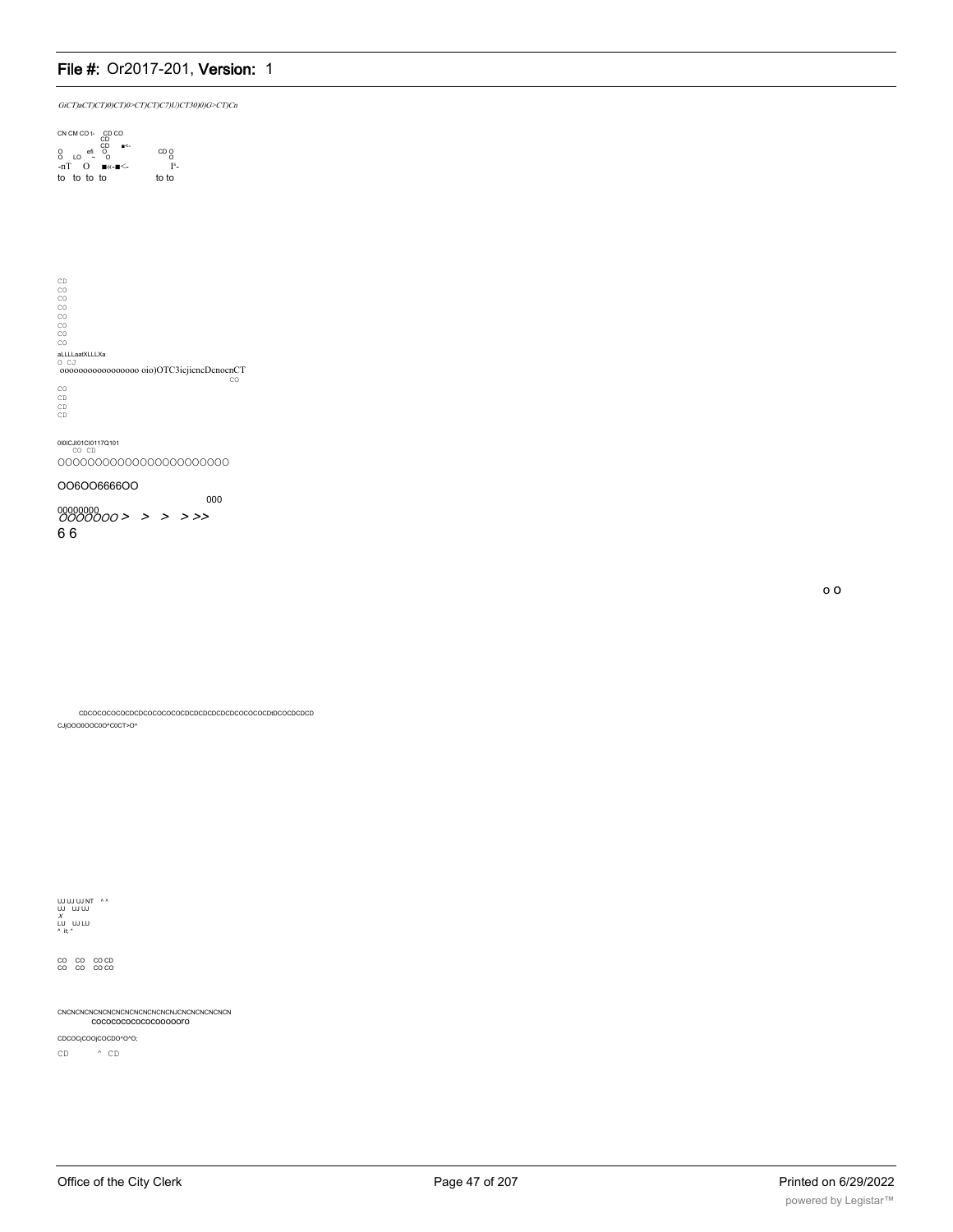CNCNCNCNCNCNCNCDCDCD<br>CM CM CN CM CM

8<br>၁၀-၁<br>၁၀-၁<br>၁၀-၁ "<br> **ir vr v**: v:<br>
2010<br>
2010<br>
2010<br>
2010<br>
2010  $\begin{array}{cc}\n\downarrow & \downarrow \\
\uparrow & \uparrow \\
g & 2\n\end{array}$  $\sum_{i=1}^{n}$  $0$  0  $\int_{0}^{c}$  $\begin{matrix} 1 & 1 \\ 2 & 5 \\ 5 & 6 \\ 1 & 1 \end{matrix}$ z A 9 \ S A 30 08<br>a A 9 0 \$ A 30 08  $\cos$  $\sum_{\text{oc} < \text{o}}$ 52  $\begin{array}{c} 0 & 0 \\ 0 & 0 \\ 0 & 0 \\ N & N \end{array}$ 2009000<br>190900  $0$  0  $<$ 

 $\cos$   $\cos$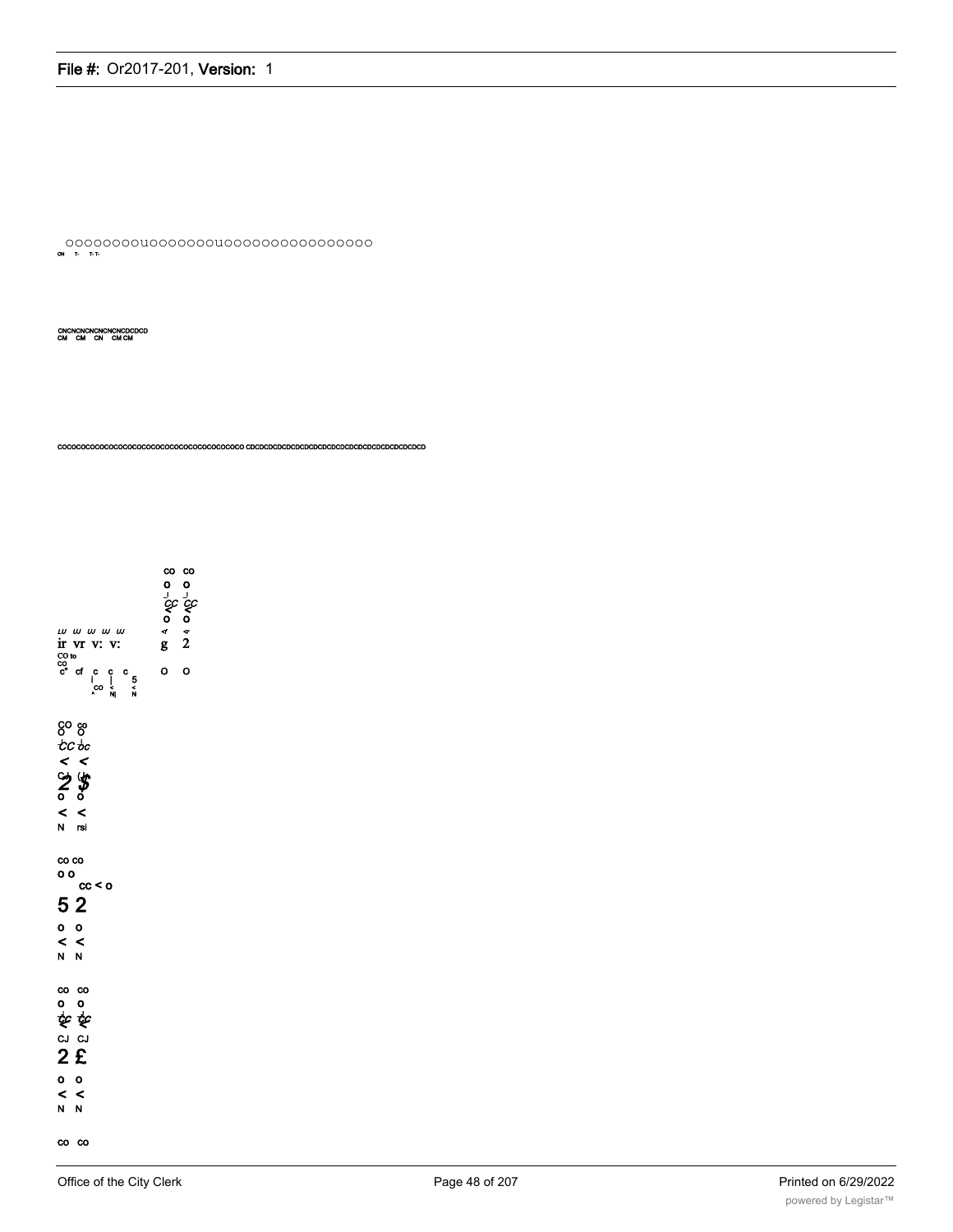

CO CO CO CO CO CO CO CO CO CO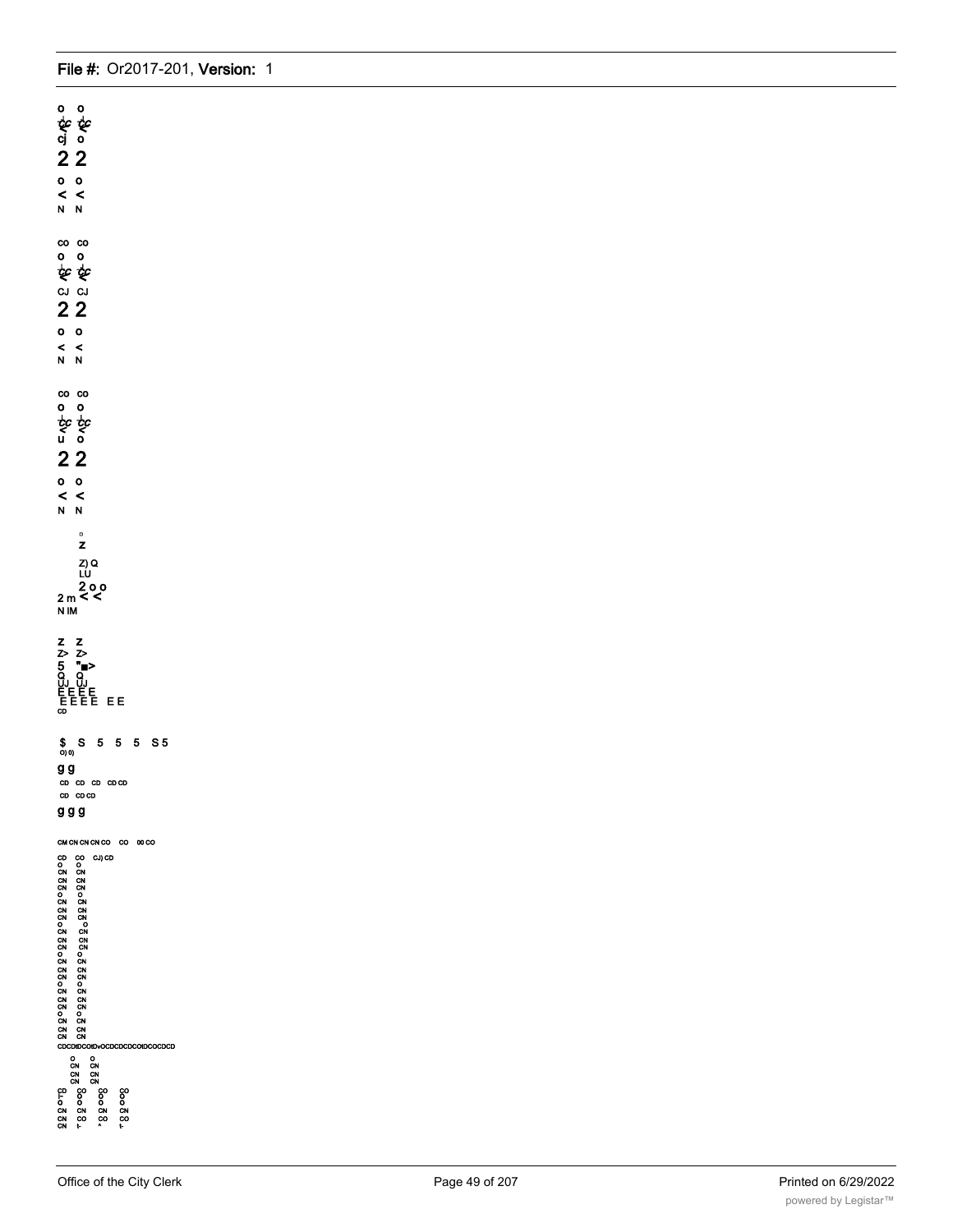| co co co co co co co co co coco<br>ddddddodo<br>COCOCOCOCOCOCO4- 1-1-<br>to to co to to<br>$CD$ $CO$ $CO$<br>CM LO <sub>i</sub> -                                                                                                                                                                                                                                                                                                                                                                                                                                                                                                                                 |                                             |
|-------------------------------------------------------------------------------------------------------------------------------------------------------------------------------------------------------------------------------------------------------------------------------------------------------------------------------------------------------------------------------------------------------------------------------------------------------------------------------------------------------------------------------------------------------------------------------------------------------------------------------------------------------------------|---------------------------------------------|
| $t/J \quad tO \quad t'^{\wedge} \quad \in \!0 \quad t'^{\wedge}$<br>$t/\wedge$ tO<br>tO <sup>^</sup><br>CO <sup>^</sup><br>$C/ C/5$<br>tO fcO tO t/^                                                                                                                                                                                                                                                                                                                                                                                                                                                                                                              |                                             |
| LOLOLOLOLOLOCO CD CD CD CDCD<br>O<br>$\mathsf{o}$                                                                                                                                                                                                                                                                                                                                                                                                                                                                                                                                                                                                                 |                                             |
|                                                                                                                                                                                                                                                                                                                                                                                                                                                                                                                                                                                                                                                                   | СМСМСМСМСМСМСМСМ                            |
|                                                                                                                                                                                                                                                                                                                                                                                                                                                                                                                                                                                                                                                                   | CDCDCDCDCDCDCDCOCO 0)CTIO)CTiCnCT>CT>CT)CT> |
|                                                                                                                                                                                                                                                                                                                                                                                                                                                                                                                                                                                                                                                                   |                                             |
| w w CO COCO<br>o cd<br>$o co$ >-g<br>5 2 5 2<br>cu<br>5<br>ZZICCCCcT000000000<br>CDCDQc1)(D(D(DQ)CDC1)(DC])Q<br>CDCororocoronjojronjcDnjCDroco<br>99999999999999<br>5 5 5 5 5 5<br>CNCNCNCNCNCNCNCNCNCNCN<br>88888988888880000000<br>co co co co co oo<br>$\begin{array}{ccccc} \wedge& {\mathbb{N}}& {\mathbb{N}}& {\mathbb{N}}& {\mathbb{O}}& {\mathbb{C}\mathbb{M}}\\ \mathbb{O}&&{\mathbb{V}}^-& &\mathbb{T}^-& &\mathbb{T}^-&{\mathbb{O}}\\ \end{array} \qquad \begin{array}{ccccc} \mathbb{T}^-& &-\mathbb{r}^-& &\mathbb{t}^-& \mathbb{r}^{\mathbb{T}}\sim\\ &\mathbb{T}^-&{\mathbb{O}}& &\mathbb{T}^-&{\mathbb{O}}\\ \end{array}$<br>£ to o £ in $o \sim$ |                                             |
|                                                                                                                                                                                                                                                                                                                                                                                                                                                                                                                                                                                                                                                                   |                                             |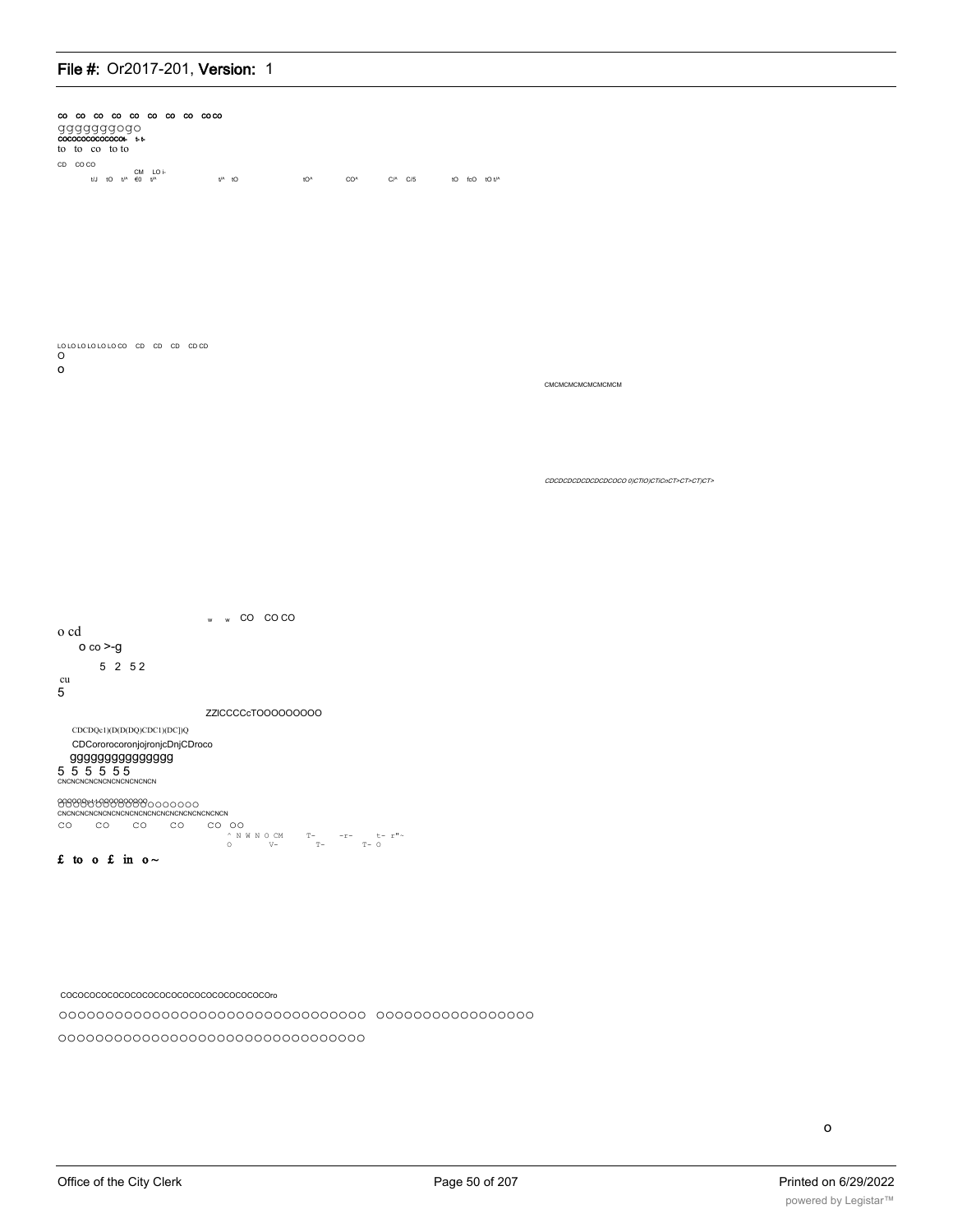UJ UJ CT C£

CO CO CO CT) CT) CT)

*co co a a*<br>O O g UJ UJ *tr cr* Q Q co co <sup>Q</sup> <sup>O</sup> o o o o g g UJ UJ or cc CO co q a UJ UJ *cr cr* <sup>a</sup> <sup>a</sup>  $z \overline{z}$ CO CO <sup>a</sup> <sup>a</sup> o o o o UJ UJ *cr tr* 2 z co co a a o o o o g g tt cc 2 z co co <sup>q</sup> <sup>a</sup> <sup>o</sup> <sup>o</sup> o o g g UJ UJ *tr tr* a a <sup>z</sup> <sup>z</sup> < < co co <sup>a</sup> <sup>a</sup> o o o o g g UJ UJ *tr tr* 2 z co co <sup>o</sup> <sup>a</sup> <sup>o</sup> <sup>o</sup> o o g g UJ UJ *tr tr* a a <sup>z</sup> <sup>z</sup> < < CO CO CO ooo ooo g g g UJ UJ *cr tr* a a z z

z z z < < <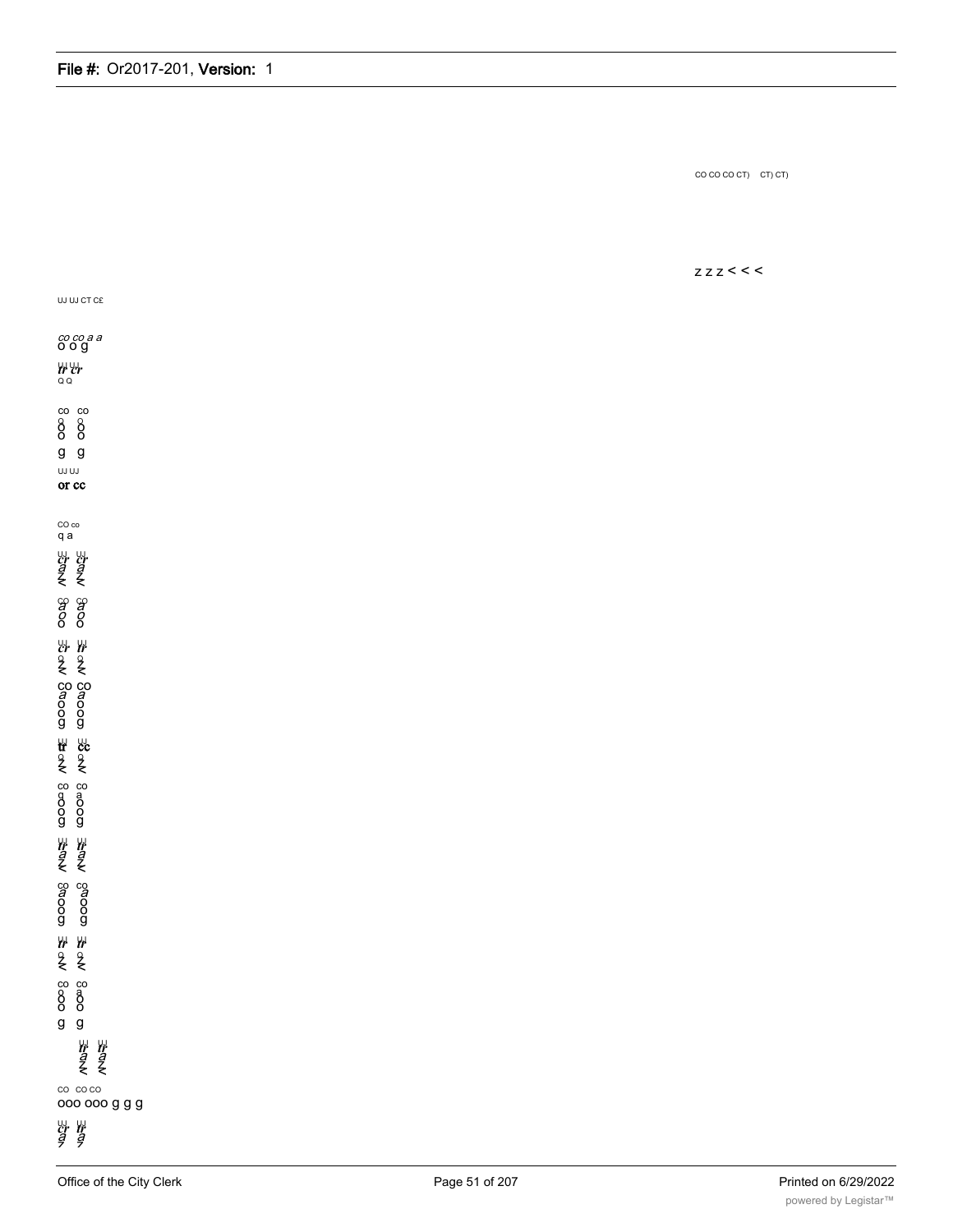| ∼<br>$\overline{\phantom{a}}$<br>Saoab<br>gooog<br>ゅう<br>$\mathcal{W}$<br>$\frac{9}{5}$<br>$H$ <sup><math>\forall</math></sup> <i>i</i> $a$ $a$                       |
|-----------------------------------------------------------------------------------------------------------------------------------------------------------------------|
| အဝေ<br>၁၀၀၀                                                                                                                                                           |
| ゆるく<br>Wag<br>K<br>မ<br>၁၀၀<br>၁၀၀<br>၁၀၀                                                                                                                             |
| M<br>Q<br><<br>ゆえく                                                                                                                                                    |
| $_{\rm CO}$<br>$_{\rm co}$<br>$8\,$<br>$\rm 8$<br>œ<br>œ<br>co ca<br>UJ<br>UJ                                                                                         |
| ${\bf S}{\bf r}$<br>co co                                                                                                                                             |
| 000                                                                                                                                                                   |
| (DtDCDCD(DIDCDCDtD(DCDtOC^                                                                                                                                            |
| 0-^CNJ-^CNIO-^J-CO<br>$^{\wedge}$ OL0 $^{\wedge}$ O $^{\wedge}$ OCX) gOLO $^{\wedge}$ OCD $^{\wedge}$ Ocx> $^{\wedge}$ OLO $^{\wedge}$ O<br>cNrror^^TrcoTroco-^oco-^o |

 $0$  CD  $\circ$ 

000000000000000

 $\circ\hspace{0.15cm}\circ$ 

 $\begin{array}{ccccc}\n\multicolumn{3}{c}\n\multicolumn{3}{c}\n\multicolumn{3}{c}\n\multicolumn{3}{c}\n\multicolumn{3}{c}\n\multicolumn{3}{c}\n\multicolumn{3}{c}\n\multicolumn{3}{c}\n\multicolumn{3}{c}\n\multicolumn{3}{c}\n\multicolumn{3}{c}\n\multicolumn{3}{c}\n\multicolumn{3}{c}\n\multicolumn{3}{c}\n\multicolumn{3}{c}\n\multicolumn{3}{c}\n\multicolumn{3}{c}\n\multicolumn{3}{c}\n\multicolumn{3}{c}\n\multicolumn{3}{c}\n\multicolumn{3}{c}\n\$ 

IOIOUj-jOIO-jO -LOuOLOLOLOLOIO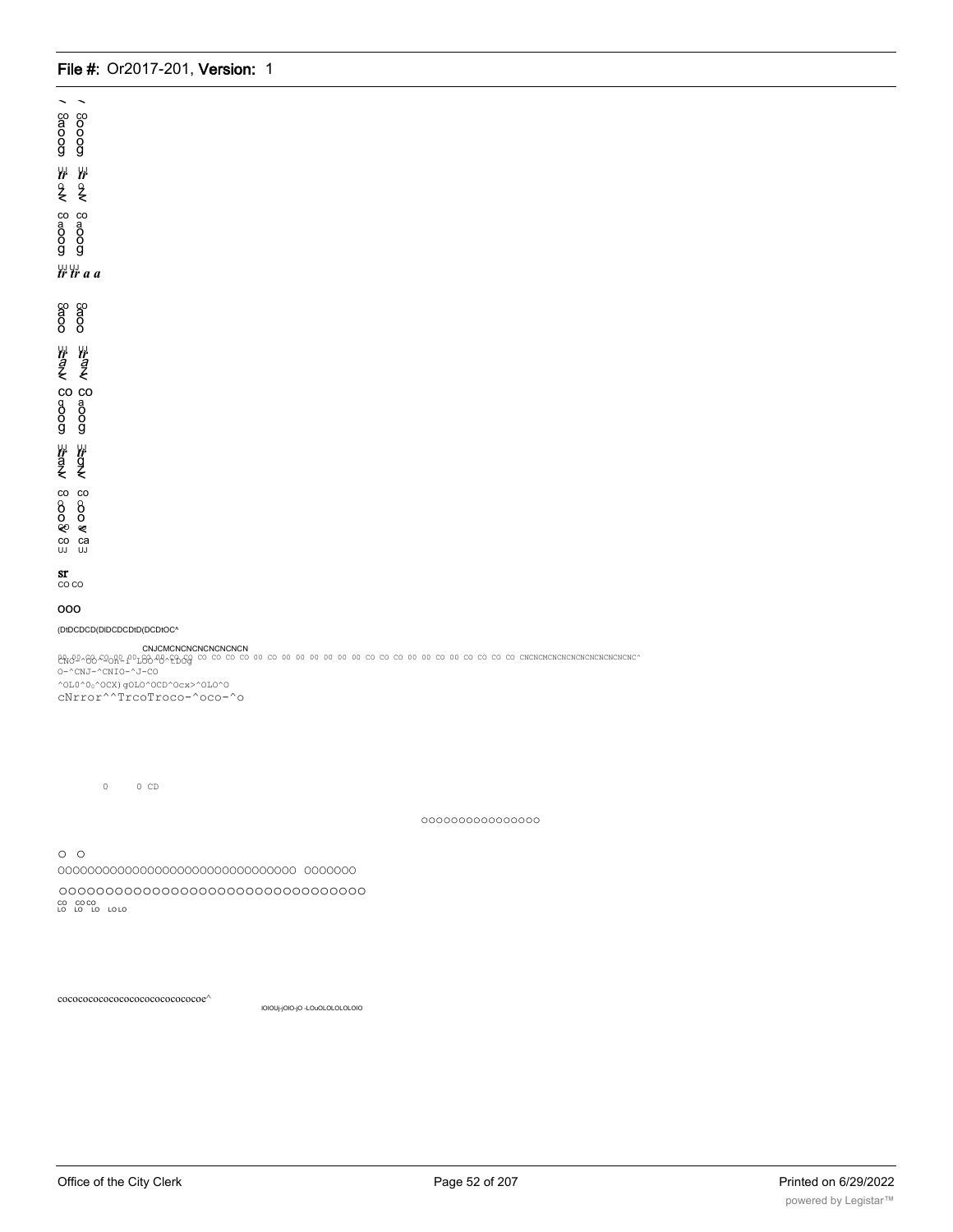0j000^C^Cj0C00jC0

 $000$ 

 $\hbox{O g}$ 

 $\circ$ 

 $\boldsymbol{g}$  $\frac{1}{2}$  $\frac{0}{c}$ co cc <  $\frac{5}{2}$  $\mathsf{o}$  $\frac{9}{2}$  cc cc<br>CC cc<br> $\frac{10}{2}$ LU LU<br>CC CC<br>LU LU<br>CC CC<br>LU LU  $\frac{8}{25}$ <br>  $\frac{8}{25}$ <br>  $\frac{8}{25}$ <br>  $\frac{8}{25}$ <br>  $\frac{8}{25}$ <br>  $\frac{8}{25}$ <br>  $\frac{8}{25}$ <br>  $\frac{8}{25}$ <br>  $\frac{8}{25}$ <br>  $\frac{8}{25}$ <br>  $\frac{8}{25}$ <br>  $\frac{8}{25}$ <br>  $\frac{8}{25}$ <br>  $\frac{8}{25}$ <br>  $\frac{8}{25}$ <br>  $\frac{8}{25}$ <br>  $\frac{8}{25}$ <br>  $\frac{8}{25}$ <br>  $\frac{8$  $cc$   $cc$  $\begin{array}{c}\n0 \\
0 \\
0 \\
0\n\end{array}$  $\circ$   $\circ$  $\mathbf{y}$  &  $\begin{array}{l} \mathcal{L} \subset \mathcal{L} \subset \mathcal{L} \subset \mathcal{L} \subset \mathcal{L} \subset \mathcal{L} \subset \mathcal{L} \subset \mathcal{L} \subset \mathcal{L} \subset \mathcal{L} \subset \mathcal{L} \subset \mathcal{L} \subset \mathcal{L} \subset \mathcal{L} \subset \mathcal{L} \subset \mathcal{L} \subset \mathcal{L} \subset \mathcal{L} \subset \mathcal{L} \subset \mathcal{L} \subset \mathcal{L} \subset \mathcal{L} \subset \mathcal{L} \subset \mathcal{L} \subset \mathcal{L} \subset \mathcal{L} \subset \mathcal{L$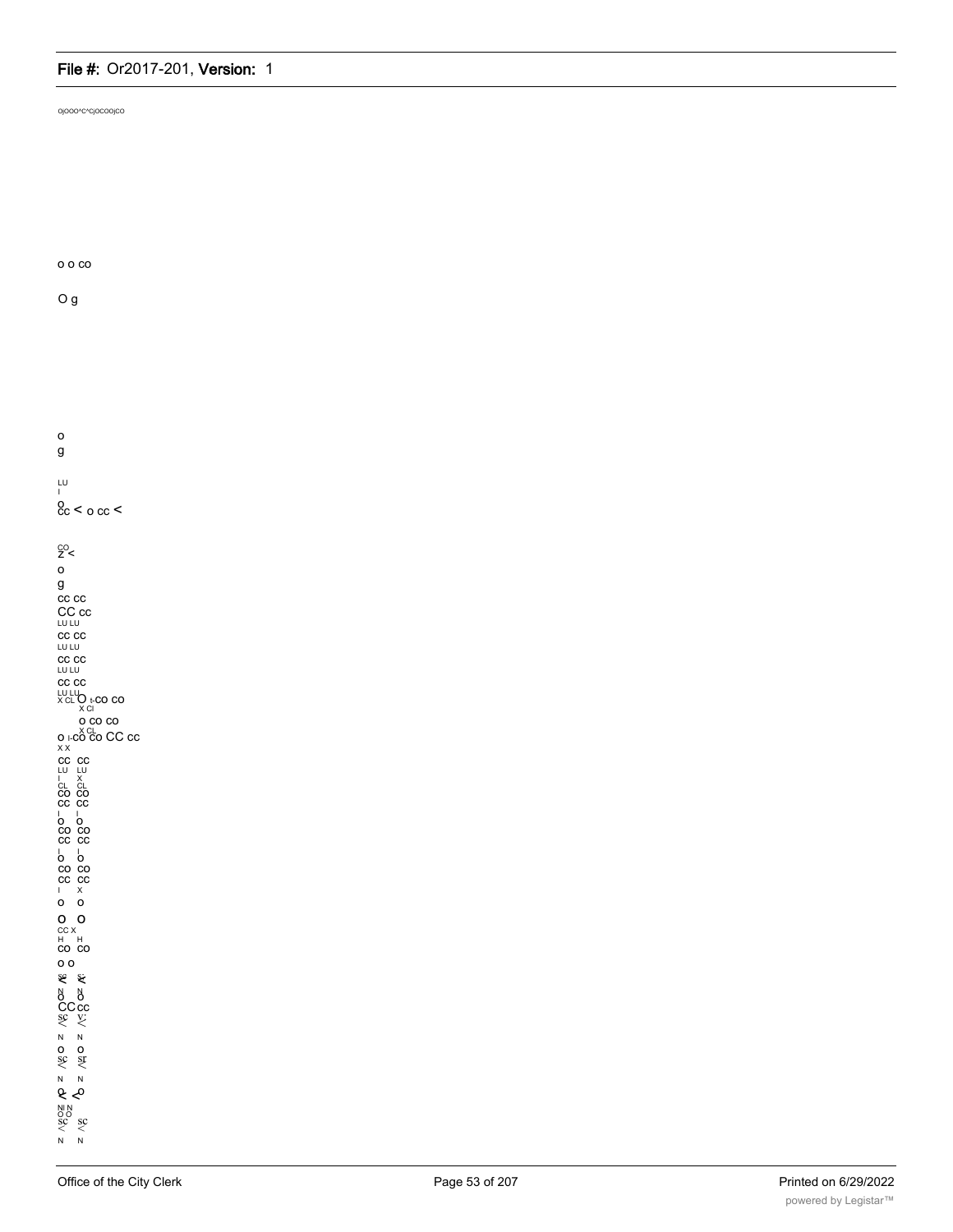| ò                                               |  |
|-------------------------------------------------|--|
| $\frac{0}{5}$<br>$\,<$                          |  |
| N<br>N                                          |  |
| o<br>o                                          |  |
| 0.0000<br>$\stackrel{\text{sc}}{\leq}$<br>$\,<$ |  |
| N<br>N                                          |  |
| o<br>o                                          |  |
| dddddddddddd                                    |  |
| $\mathbf{I}$<br>CI                              |  |
| о                                               |  |
| LU UJ X I<br><b>CI</b>                          |  |
| co co cc cc<br>CO <sub>CO</sub>                 |  |
| cc rc                                           |  |
| co co co cc cc cc<br>XXI                        |  |
| 000                                             |  |
| CC 10<br>CC                                     |  |
| δo                                              |  |
| cc cc<br>ΧI                                     |  |
| o<br>O <sub>1</sub>                             |  |
| CO COCO<br>CC CC                                |  |
| <<<br>sr s<br>$\mathbf{s}$<br>N N N OOO         |  |
| X<br>چې چ                                       |  |
| b<br>b                                          |  |
| چ⊙ sن                                           |  |
| b<br>b                                          |  |
| O CJ                                            |  |
| $v \leq$ < < <<br>sr s<br>N NN                  |  |
| 000                                             |  |
| dddddddddddd                                    |  |
| LO                                              |  |
| о                                               |  |
|                                                 |  |
| $OOO$ $0)0$ $0)$<br>0 <sub>0</sub>              |  |
| CD <sub>5</sub><br>$^{\circ}$                   |  |
| CT(3)<br>CD CD<br>CD O                          |  |
| o)OiLDcno>0)cncn                                |  |

 $CD$   $CO$   $CO < D$ 

CO CO CO LO LO LO

CDCDCDCDCDO)CDCDO)CDO")CDO")CDCDCD

 $\overset{\circ}{b}$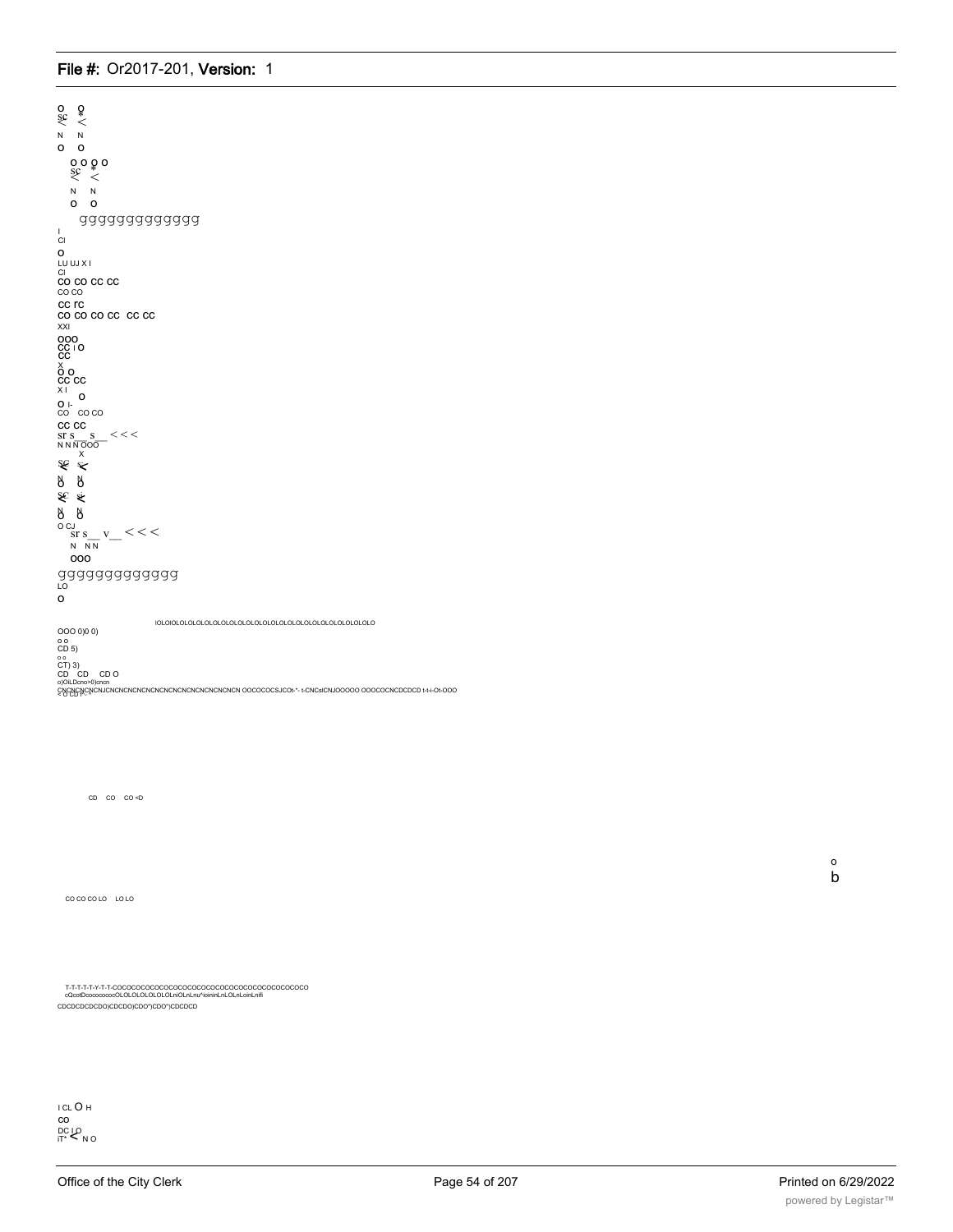$\cos$  co  $\cos$   $\cos$ N<sub>N</sub>  $\circ$  $=!$  ^  $=$ d =!  $t = d$ هـ. ۱<del>8 1</del>8<br>مـ. ۱<del>8 1</del>83 × 193<del>1م</del>.<br>مـ. ۱<del>8</del> 192  $\begin{array}{l} \times \times \times \rightarrow ^{0} \times \rightarrow ^{0} \times \rightarrow ^{0} \times \rightarrow ^{0} \times \rightarrow ^{0} \times \rightarrow ^{0} \times \rightarrow ^{0} \times \rightarrow ^{0} \times \rightarrow ^{0} \times \rightarrow ^{0} \times \rightarrow ^{0} \times \rightarrow ^{0} \times \rightarrow ^{0} \times \rightarrow ^{0} \times \rightarrow ^{0} \times \rightarrow ^{0} \times \rightarrow ^{0} \times \rightarrow ^{0} \times \rightarrow ^{0} \times \rightarrow ^{0} \times \rightarrow ^{0} \times \rightarrow ^{0} \times \rightarrow ^{0} \times \rightarrow ^{0} \times \rightarrow ^{0} \times \rightarrow ^{0} \$  $\begin{array}{l} 0 \times \sqrt{8} - \text{E} 80 \times \sqrt{8} - \text{E} 88 \times \text{E} 8 \\ \text{E} 8 \times \text{E} 8 \times \text{E} 8 \times \text{E} 8 \\ \text{E} 8 \times \text{E} 8 \times \text{E} 8 \times \text{E} 8 \\ \text{E} 8 \times \text{E} 8 \times \text{E} 8 \times \text{E} 8 \times \text{E} 8 \times \text{E} 8 \times \text{E} 8 \times \text{E} 8 \times \text{E} 8 \times \text{E} 8 \times \text{E} 8 \times$ V<br>SE <sub>L</sub>i E v 82 = E v 82 = E v 82 = E v 82 = E v 82 = E e 8 × 2 = E 8<br>SE Li E v 82 = E v 82 = E v 82 = E v 82 = E v 82 = E v 82 = E 8<br>22 = E v 82 = E v 82 = E v 82 = E v 82 = E v 82 = E v 82 = E 8<br>28 = E v 82 = E v 82 = E  $\begin{array}{c} \n\text{iv} \\ \n\text{iv} \\ \n\text{iv} \\ \n\text{iv} \\ \n\text{iv} \\ \n\text{iv} \\ \n\text{iv} \\ \n\text{iv} \\ \n\text{iv} \end{array}$ in 28<br>∂<br>5  $\overline{a}$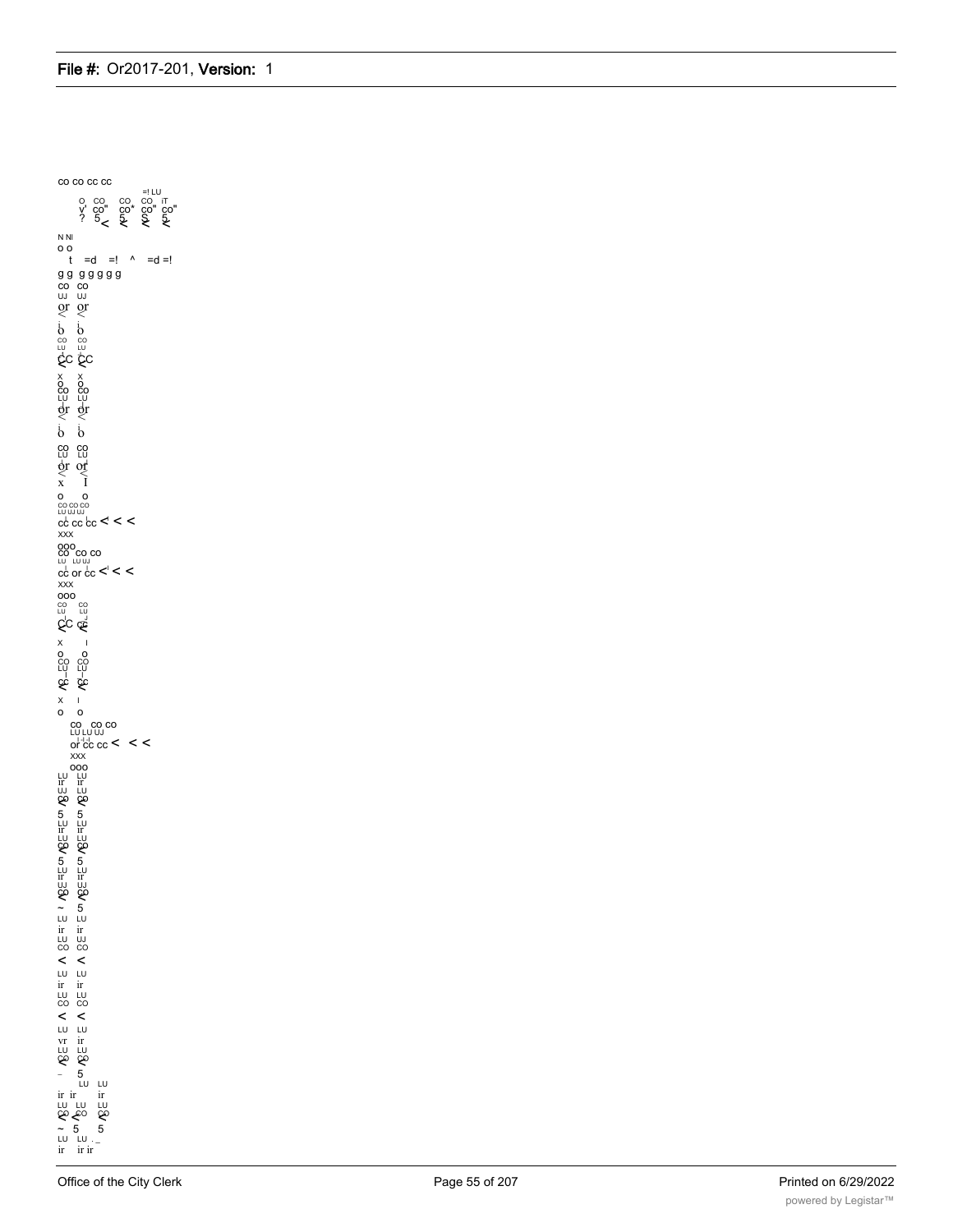

ooo ooo ooo ooo o o o o o o b o ooo ooo

ooooooooooooooooooooooooooooooooo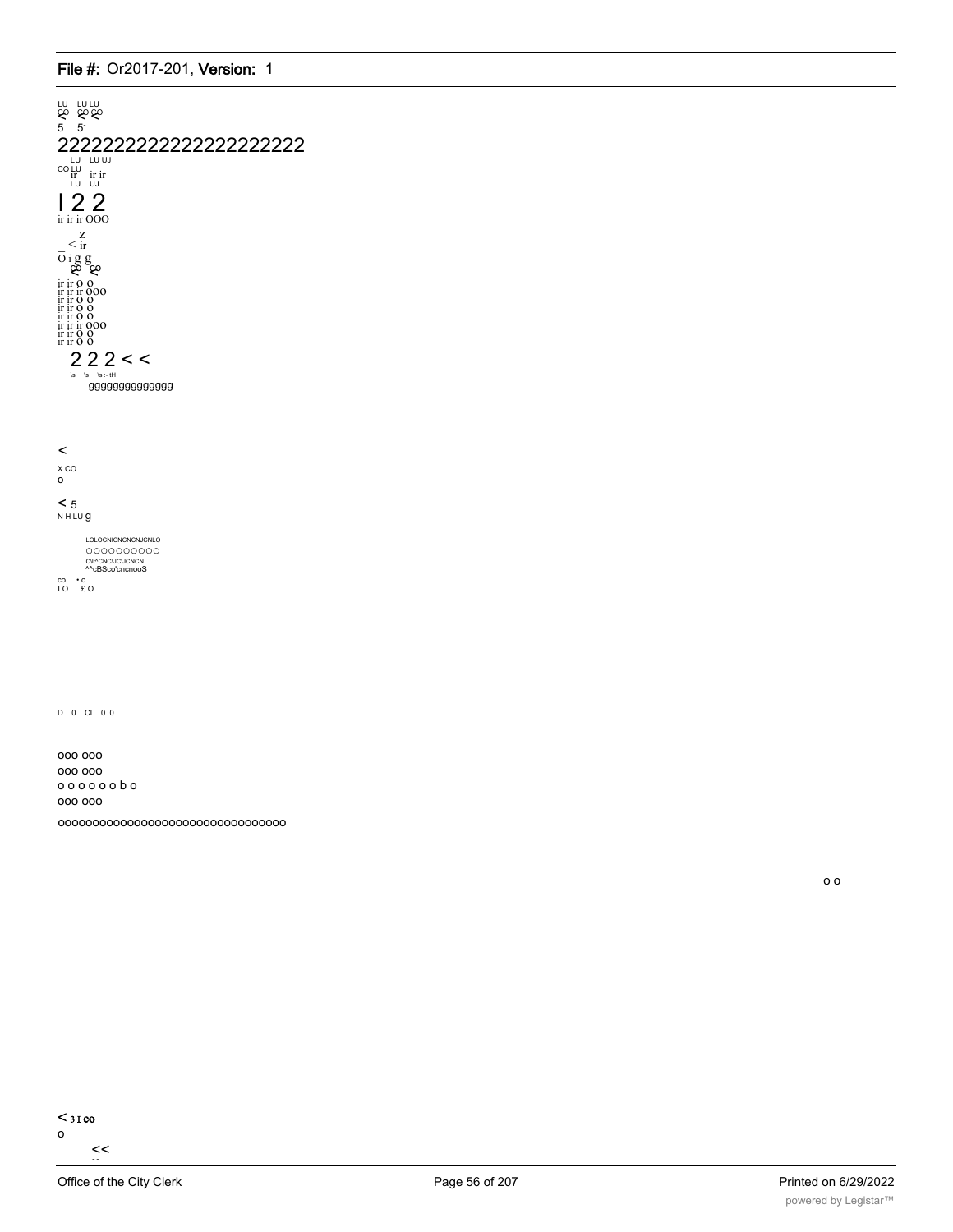

CNCNCNCNCNCNCNCNCNCN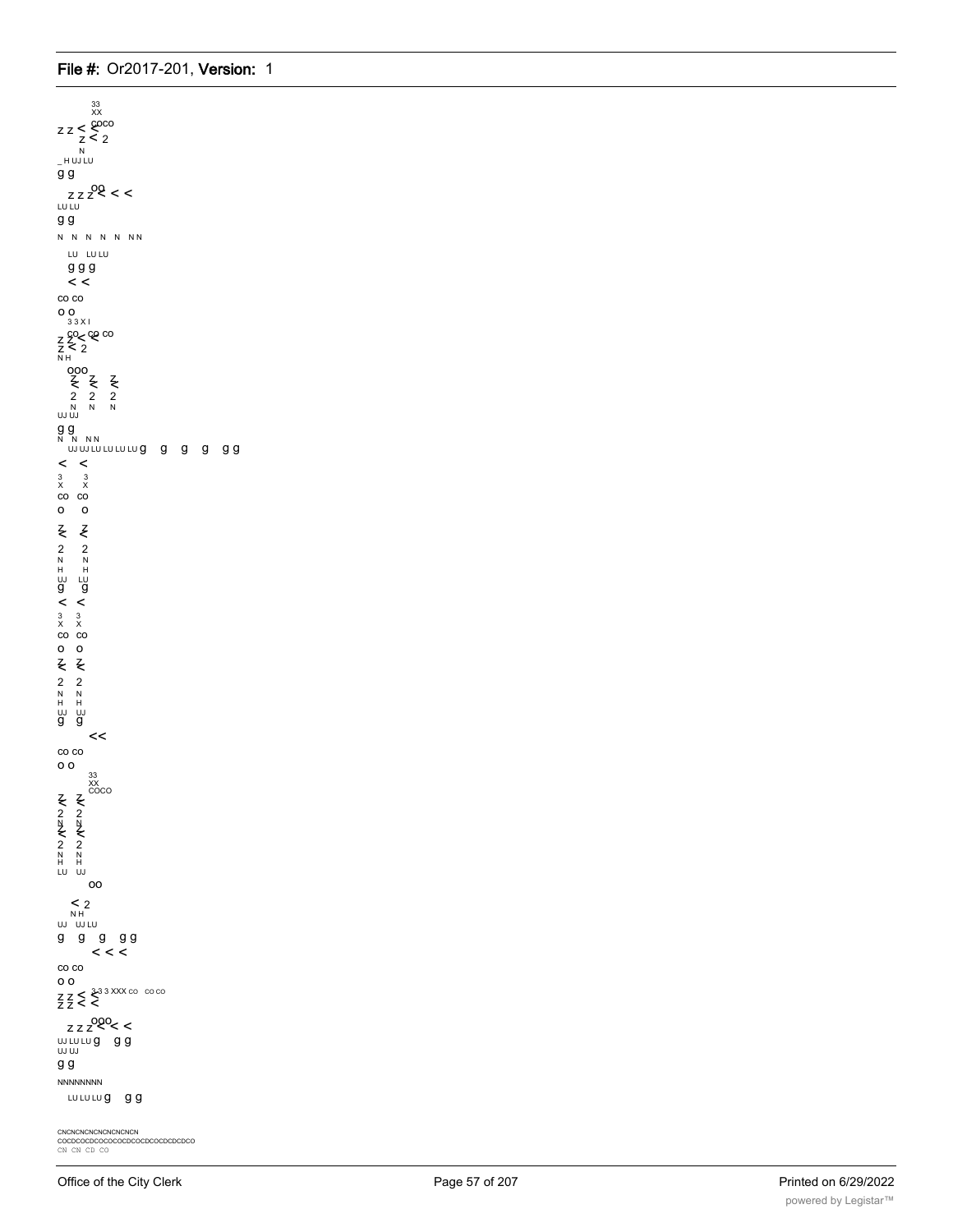

 $\overline{O}$ 



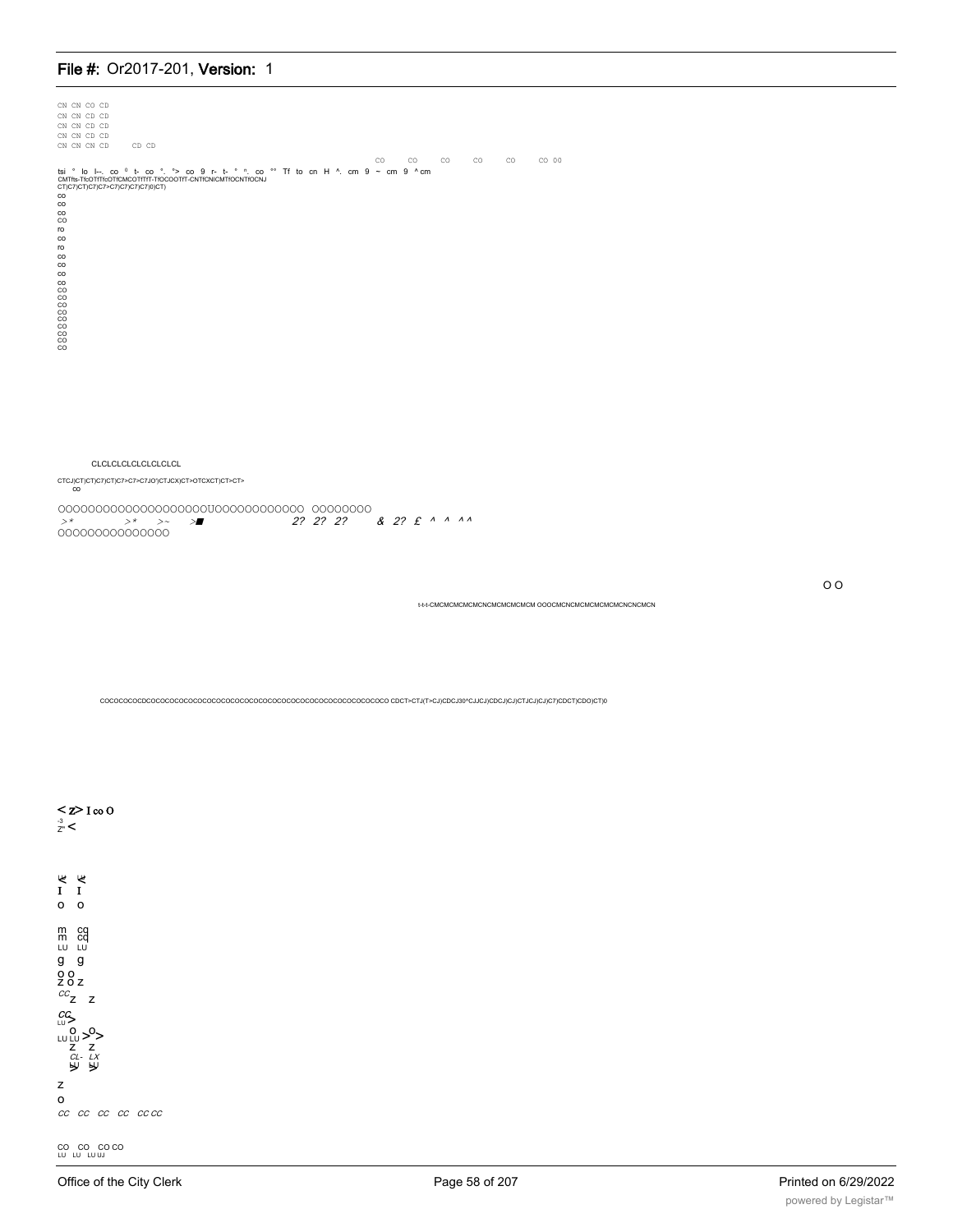

CM CM CN CN CNI CNCN<br>CO CO 00 CO CM CN CM CN<br>COCOCNCNOjOCOCOCOCOCOCOC^

7<br>co<br>,\_ o ° ^ r^: ^ r~\* if, <sup>1</sup> N-<br>D. O<br>OJ CD CDCDCDCDCDCDCDCDCDCDCDCD<br>ro<br>co<br>co<br>co<br>co

CD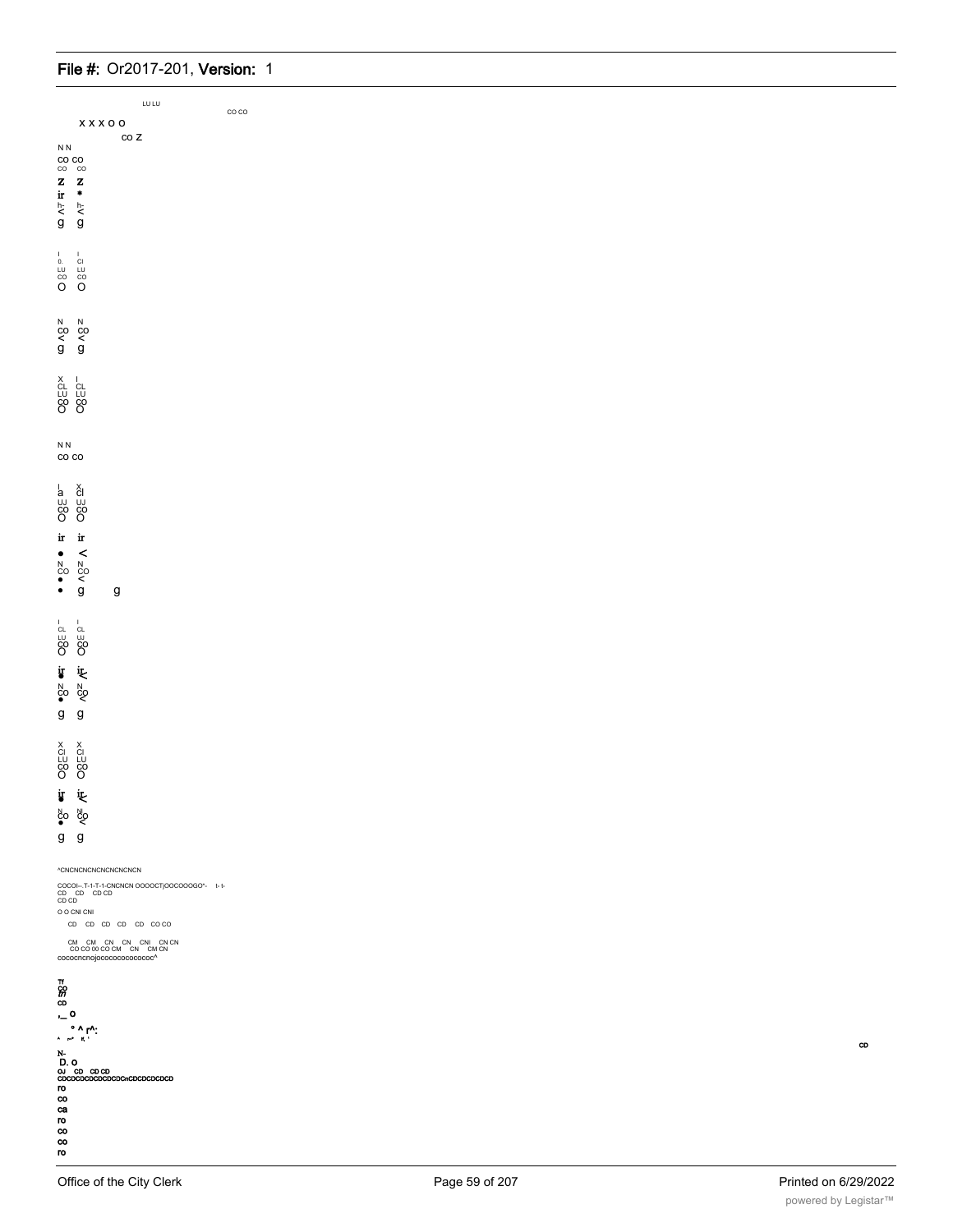

oooooooooooo  $\lambda$ 

555o555555oo6ooo CMCNCMCMCMCMCMCMCMCM CM CM CN CV CM CM CN

CslCMCMCMCMCMCMCMCMCMCMCSICMCM CMCMCMCMCMCMCMCMCMCNCMCMCMCMCMCMCMCMCMCMCMCMCM

CDCDCDCOCDCDCDCDCDCDCOCDCOCDCDCDCDCOCDCDCDCOCOCDCDCDCDCDCDCDCDCDCD CDCDCDCDCDCDCDCDCDCDCDCDCDCDCDCDCDCDCDCDCDCDCD

0<br>CC CO CO<br>CL CL CL<br>CL CL CL<br>CL UJ CO O<br>X X<br>X<br>CL UJ CO O I I Cl Cl lu LU co co O O I X CL CL LU LU co co O O X X CL CL LU LU co co O O X X CL cl LU UJ co co o o I X Cl CL LU LU CO CO O O<br>X X<br>CL CL<br>CL CL<br>CO CO  $\begin{array}{lcl} \texttt{O} & \texttt{O} \\ \texttt{O} & \texttt{CO} \end{array} \hspace{1mm} \begin{array}{lcl} \texttt{O} & \texttt{O} \\ \texttt{O} & \texttt{CO} \end{array}$ co co o o  $\begin{array}{cc} \Gamma \Gamma & \Gamma \Gamma \\ \Gamma \Gamma & \Gamma \Gamma \\ \Gamma \Gamma & \Gamma \Gamma \end{array}$ co co N N CO CO  $\displaystyle\mathop{\bullet}\limits_{\tiny{\rm N}}\vphantom{\Big\vert}_{\mathop{\rm N\infty}}$  :  $\displaystyle\mathop{<}\limits_{\tiny{\rm N\,1}}$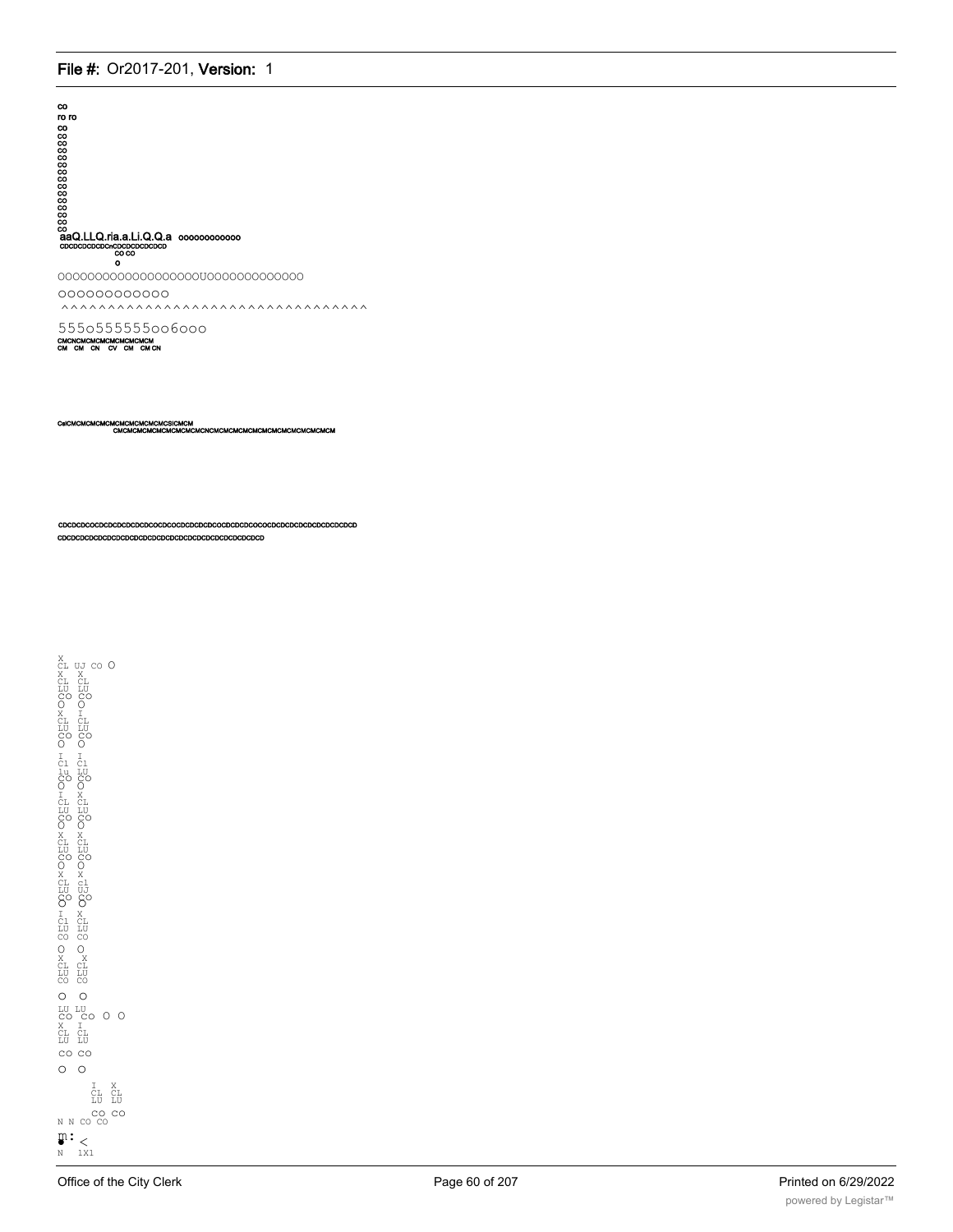

CLCLCLCLCLCLCLQ.CL

 $\circ$  $\circ$   $\texttt{CD} \qquad \texttt{O*)} \quad \texttt{CD}$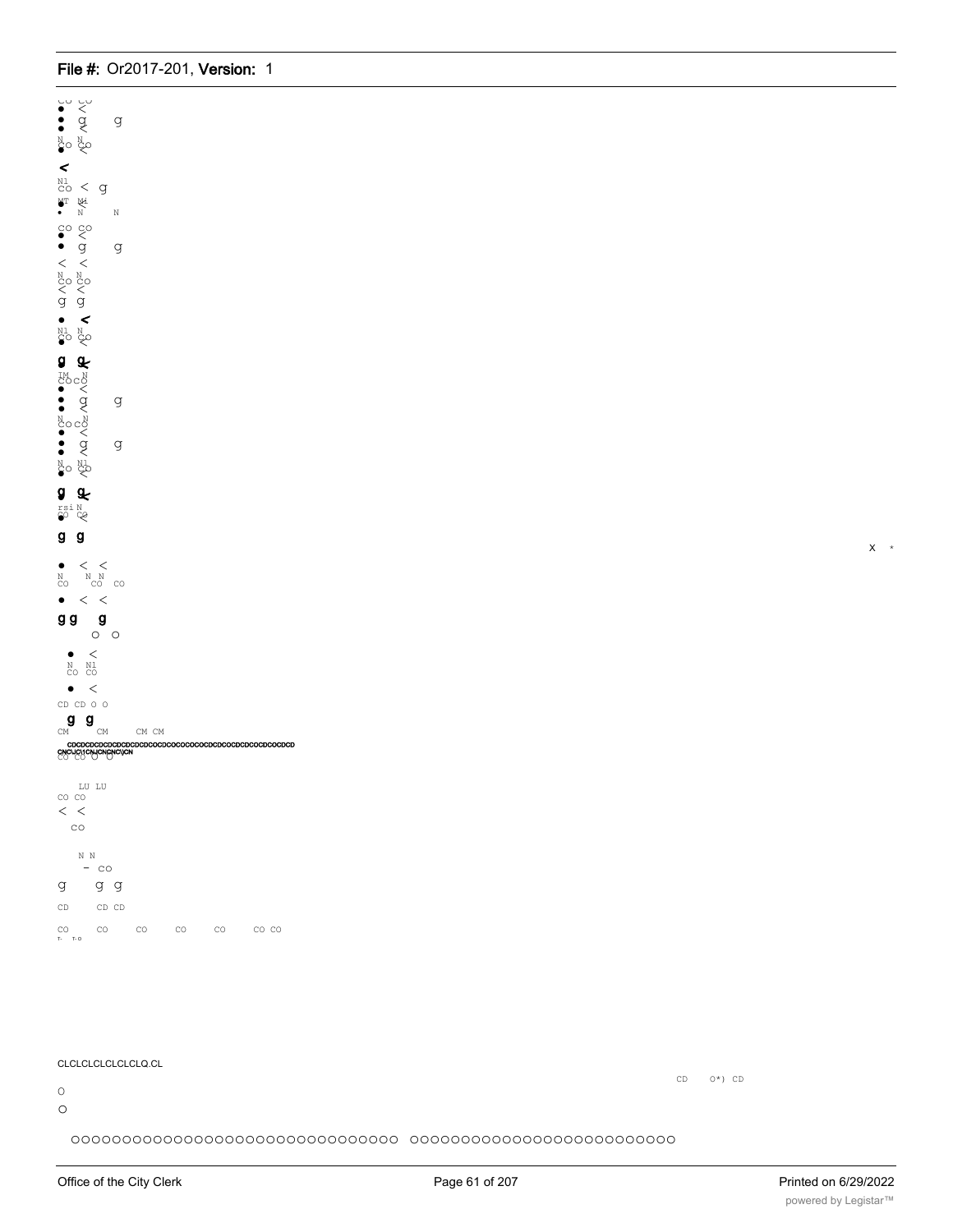#### 

CN CM CN CN CN CN CN CN  $\mathbb{C}\mathbb{N}$ CM CN CM  $CM$  $CM$ 

<sub>LCL</sub>以  $\,<$  $_{\text{co}}^{\text{N}}$  < g  $\frac{1}{1}$ itu fitu<br>60 00  $V \ge 2$ <br>a  $V \ge 2$ <br>a  $V \ge 2$  $\begin{array}{cc} i & x \\ \text{cl} & \text{cl} \\ \text{CO} & \text{CO} \\ \text{O} & \text{O} \end{array}$  $\bullet$  $\prec$  $\bullet$  N  ${\sf N}$  $\begin{array}{ccc} 0 & 0 \\ 0 & 0 \\ 0 & 0 \end{array}$  $\boldsymbol{g}$ 

#### $\frac{100}{100}$  O O

- ¥.  $5<sup>C</sup>$
- $\vdots$  $\frac{NN}{CO}$  $_{\rm co}$  $\,<$  $\bullet$
- g  $\boldsymbol{g}$
- 

 $>$   $>$   $z$   $z$ 

0 0<br>h- h-CD U

- $\begin{array}{ccc} I & I \\ \text{co} & \text{co} \\ < & < \end{array}$
- 

 $\circ$  $\circ$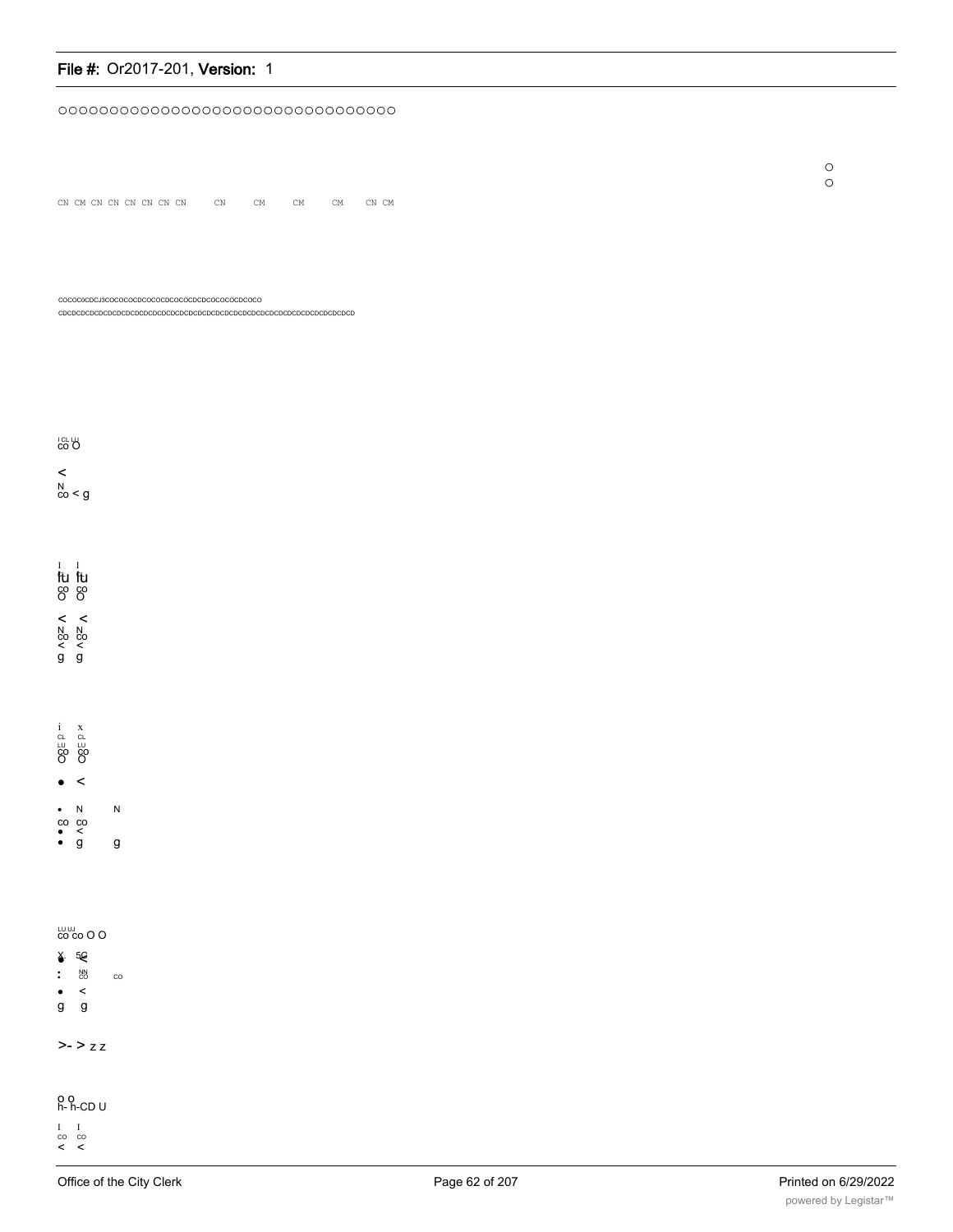| $g$ $g$                                                                                                                                                                                         |  |  |  |
|-------------------------------------------------------------------------------------------------------------------------------------------------------------------------------------------------|--|--|--|
| <b>PARTIES</b><br>2000<br>2000<br>2000<br>2000<br>2000<br>3000                                                                                                                                  |  |  |  |
| $\overset{\text{Z} \, \text{Z}}{\mathscr{C}\mathscr{C}}$                                                                                                                                        |  |  |  |
| 000<br>0 0 Z Z<br>X X<br>CO CO<br>g g                                                                                                                                                           |  |  |  |
| ${}^Z_\text{CLCL} <$ $<$<br>zz<br>oo<br>oozz<br>xo xo<br>go go<br>go go                                                                                                                         |  |  |  |
| $\mathsf{Z}\ \mathsf{Z}$<br>$00$<br>$00$ Z Z<br>$X_0$ X<br>$0$ C $\leq$<br>$g$ $g$                                                                                                              |  |  |  |
| $\begin{array}{c}\nZ & Z \\ Z & 5 \\ 2 & 5 \\ Z & 0\n\end{array}$<br>$\mathop{\rm CD}\nolimits$ $\mathop{\rm CD}\nolimits$<br>$\frac{77}{9}$<br>$\frac{1}{9}$<br>$\frac{1}{9}$<br>$\frac{1}{9}$ |  |  |  |
|                                                                                                                                                                                                 |  |  |  |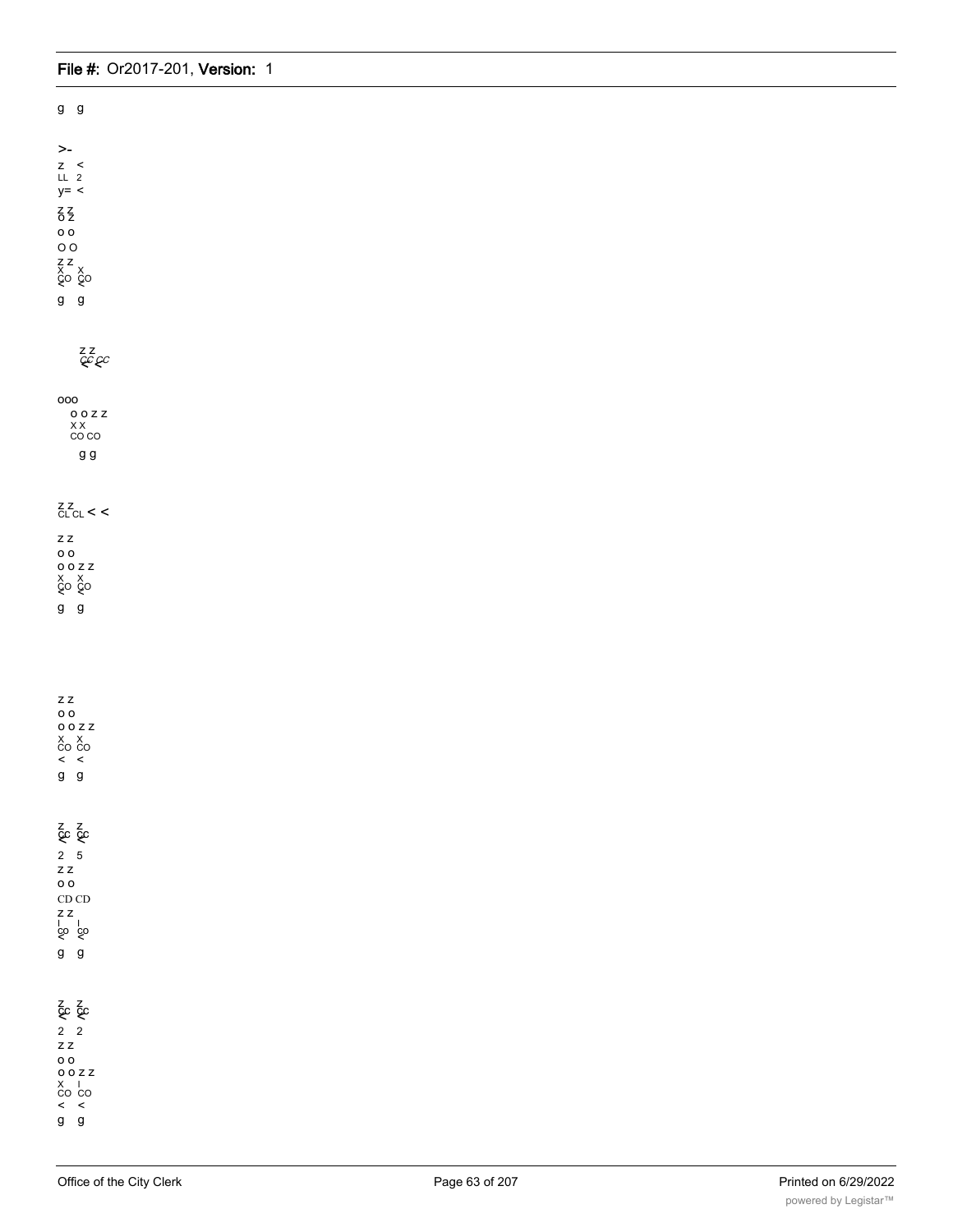| $\begin{array}{ccc} Z & & ZZ \\ \mathcal{L} & & \mathcal{L}Z \\ 2 & & 22 \end{array}$ cc<br>$Z$ $Z$ $Z$<br>000<br>O $CDCD$<br>$Z$ $Z$ $Z$<br>III co co co < < <<br>$\mathfrak g$ g g                                                                                                                                                                                                |  |  |  |
|-------------------------------------------------------------------------------------------------------------------------------------------------------------------------------------------------------------------------------------------------------------------------------------------------------------------------------------------------------------------------------------|--|--|--|
| $\frac{z}{\xi c}$ $c\overline{\xi}$<br>$2 \quad 2$<br>$\mathsf{Z}\ \mathsf{Z}$<br>$\circ$ $\circ$<br>CDO<br>$\begin{array}{c} 2Z \\   \\ Q0 \end{array}$<br>$g$ $g$                                                                                                                                                                                                                 |  |  |  |
| $\begin{array}{c} z & z \\ \downarrow & \downarrow \\ \zeta_0 & \zeta_0 \end{array}$<br>$\frac{g}{2}$ $\frac{g}{2}$                                                                                                                                                                                                                                                                 |  |  |  |
| $\xi$ $\xi$<br>$\begin{array}{cc} 2 & 2 \\ H - f - \end{array}$<br>$O$ $O$<br>$cc$ $cc$<br>$\mathsf z$<br>$\mathsf{o}$<br>$\mathbf{R}$<br>$\boldsymbol{g}$                                                                                                                                                                                                                          |  |  |  |
| CNCNCNCNCNCNCNCNCNCN<br>t-COCOCOCJjCOCO<br>$\mathbf{t}_\mathrm{t} = \mathbf{t}_\mathrm{t}$<br>CO o CN CN CO CO<br>0 <sub>0</sub><br>CN CN<br>co 55<br>0 <sub>0</sub><br>CN CN<br>o5 co<br>000 CN CN CN CO CO CO                                                                                                                                                                     |  |  |  |
| CN CN CO CO<br>O O CN CN CO CO<br>co co co co co co co ^^<br>$T$ - 0 $T$ - $T$ t $T$ - 00 CM CD COCO<br>CO<br>$_{\rm CD}$<br>$_{\rm CD}$<br>$_{\rm CO}$<br>$_{\rm CO}$<br>$_{\rm CD}$<br>CO<br>$_{\rm CD}$<br>$_{\rm CO}$<br>CO CO<br>CO<br>CO<br>$_{\rm CO}$<br>$_{\rm CD}$<br>$_{\rm CD}$<br>CO<br>(0)<br>$_{\rm CD}$<br>$_{\rm CD}$<br>CO<br>CO CO<br>$_{\rm CO}$<br>$_{\rm CO}$ |  |  |  |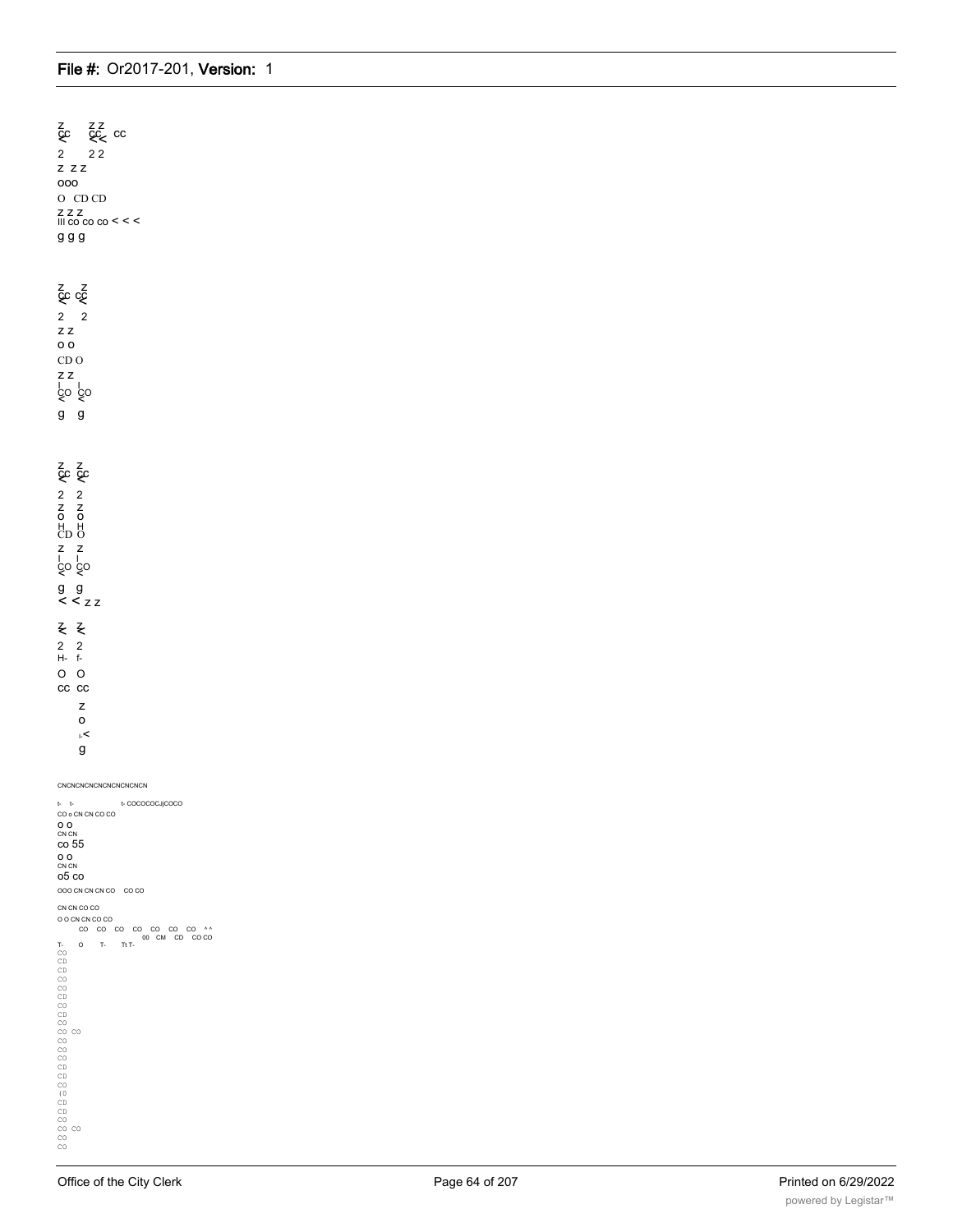$_{\rm co}^{\rm co}$  $\circ$ 

 $CD CD$ 

000000

#### lololdldldloldldlolo

CJ)CHffiO;05Cf)CJIC7)roO)ffl  $\mathsf{H}% _{\mathsf{H}}\left( \mathsf{H}_{1}\right)$  $\frac{0}{2}$  $i-Z$  O CC  $6^2$  $\frac{1}{\leq}$ g  $\mathbb{R}^2$  . In the fields of  $\mathbb{R}^2$  $\| \cdot \|_2 \leq \| \cdot \|_2 \leq \| \cdot \|_2 \leq \| \cdot \|_2 \leq \| \cdot \|_2 \leq \| \cdot \|_2 \leq \| \cdot \|_2$ LULULULULUIULIJJJULIJLLILIJLULLILUIJJJJ DIQILtcuDJCIJII<IILtIQ]LIJQ][Q[Q[Q[Q[]] LULULULULULULULIJLIJLIJLIJLIJLIJLIJLUIIJIiJLU >>->->->->-XXIXIIIXXIXXXIIII  $<<<<$  $\overline{6}$  i- $\leq$  g  $\mathcal{I} \text{-}\mathrm{H}\mathrm{H}\mathrm{H}\text{-}\mathrm{I} \text{-}\mathrm{I} \text{-}\mathrm{I} \text{-}\mathrm{I} \text{-}\mathrm{I} \text{-}\mathrm{I} \text{-}\mathrm{I} \text{-}\mathrm{I} \text{-}\mathrm{I} \text{-}\mathrm{I} \text{-}\mathrm{I} \text{-}\mathrm{I} \text{-}\mathrm{I} \text{-}\mathrm{I} \text{-}\mathrm{I} \text{-}\mathrm{I} \text{-}\mathrm{I} \text{-}\mathrm{I} \text{-}\mathrm{I} \text{-}\mathrm{I} \text{-}\mathrm{I} \text{-}\mathrm{I} \text{-}\mathrm{I} \text{-}\mathrm{I} \text{-}\mathrm{I$ 000 000 °. °. °. °. °. ooooooooooooooooo LrccKcctrccircctttt  $\,<$  $\boldsymbol{g}$ LULiJLIjLJjLdIIjLIJW  $\begin{array}{ccccc} & & \text{r} & \text{i} & \text{i} \\ \text{co} & \text{co} & \text{co} & \text{co} & \text{co} \text{co} \end{array}$  $\blacksquare$   $\blacksquare$  i  $\begin{array}{l} \texttt{CD} \texttt{ CD} \texttt{ O} \\ \texttt{CD} \texttt{ CD} \end{array}$  $\circ$   $\circ$ CM CM CNCNCMCNCNCNCNJCNCNCNCNCNCNC<sup>A</sup> C0C7)C0OjC0C00<sup>A</sup>CD  $\begin{array}{cc} \texttt{COCDCOCOCOCOCO} \\ \texttt{CM} & \texttt{CM} \end{array}$  $_{\rm CO}$  $CO$  $CO$   $CO$   $CO$   $CO$  $_{\rm CO}$ CO 00 00

 $\begin{tabular}{lllll} \multicolumn{2}{l}{{\footnotesize \text{LO}}} & \multicolumn{2}{l}{\footnotesize \text{LO}} & \multicolumn{2}{l}{\footnotesize \text{LO}} \\ & \multicolumn{2}{l}{\footnotesize \text{LO}} & \multicolumn{2}{l}{\footnotesize \text{LO}} & \multicolumn{2}{l}{\footnotesize \text{LO}} \\ \multicolumn{2}{l}{\footnotesize \text{LO}} & \multicolumn{2}{l}{\footnotesize \text{LO}} & \multicolumn{2}{l}{\footnotesize \text{LO}} \\ \multicolumn{2}{l}{\footnotesize \text{LO}} & \multicolumn{2}{l}{\footnotesize \text{LO}}$  $LO LO$  $L_{\Omega}$ 

 $0<sub>0</sub>$ 

 $\circ$  $\Omega$ 

**LILILtirLIXLLLLLLLLtlLLLLILICKLI** 

LtitLiLiLiLiLLtLLLLLLLtLlLlLiLtLt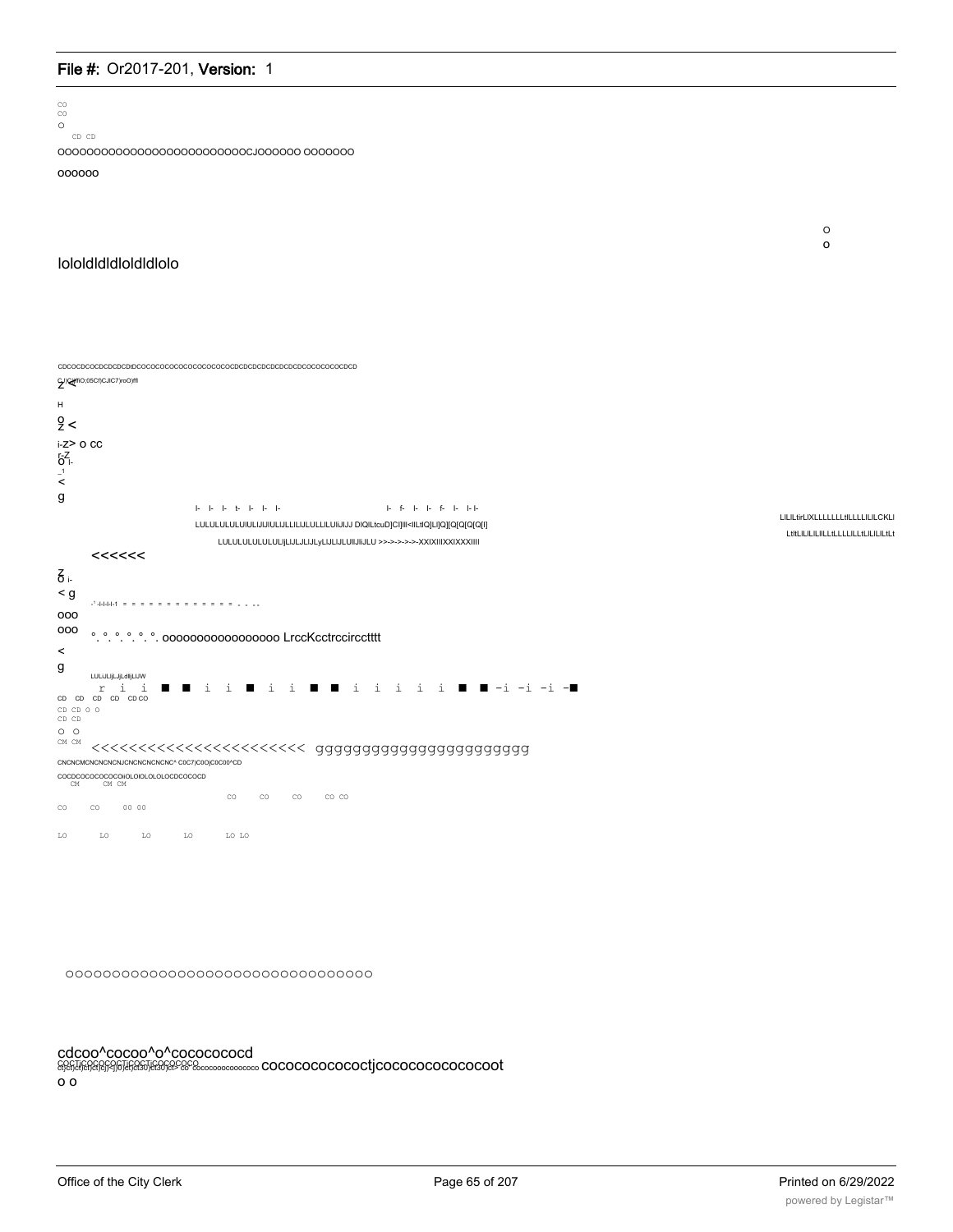cdcdcdcdcocdcdcdcdcd

CT>0^COCOCOCjOCOCJjCOCO

ic die die die die die eerstelender.<br>Een die die die die volgens<br>Een die die die die volgens van die volgens van die volgens van die volgens van die volgens van die volgens va LLIUJUJUJUJUJUJ<sup>k5</sup>-XXXXXXXg  $=$   $=$   $=$   $=$   $=$   $=$   $=$   $[$ 0000000 00<br>CNICM<br>CM CM CM CMCM  $<<<<<<$ 

**UJIXIIIIIIIIIIIIIIIIXXIX**<br>^~D~DQ3Q)<D~DQ}Q>QiQ)Q)<D~D~D~D~i)<D~D~DG>Q>0~D cn cn cn<br>cn cn<br>cn cn  $>$   $>$  $>$  > > >  $<\!\!D$ 

Cn'^^OO^^P^LO r^CMCD^TTCMCOCOCD

>>>>>>>>>>>>>>

 $Cj$   $Oj$   $CO CO$ 

O)OjCJjC0CJjC0C7jOjC0 CJ)C0C0CJjC0CD000^C7)<br>| CO CO CO<br>O^COCDCDCTjO^COCOCO

 $\circ$  O

 $\land$  co co co co co CM CN CM CNI  $\Omega$ 

 $t - r$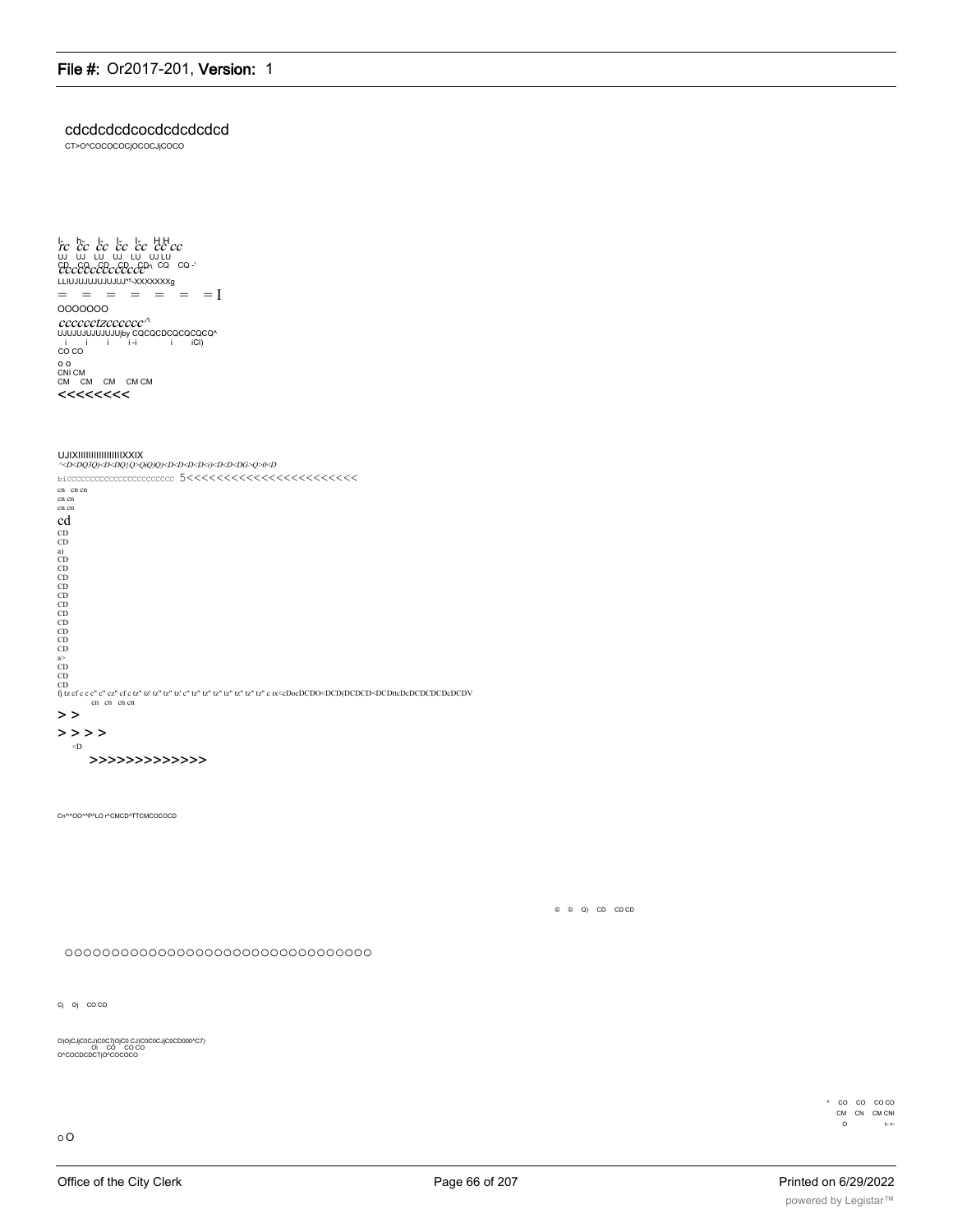

N LU Zt a<br> $\underset{\infty}{\approx}$   $\mathbf{H}$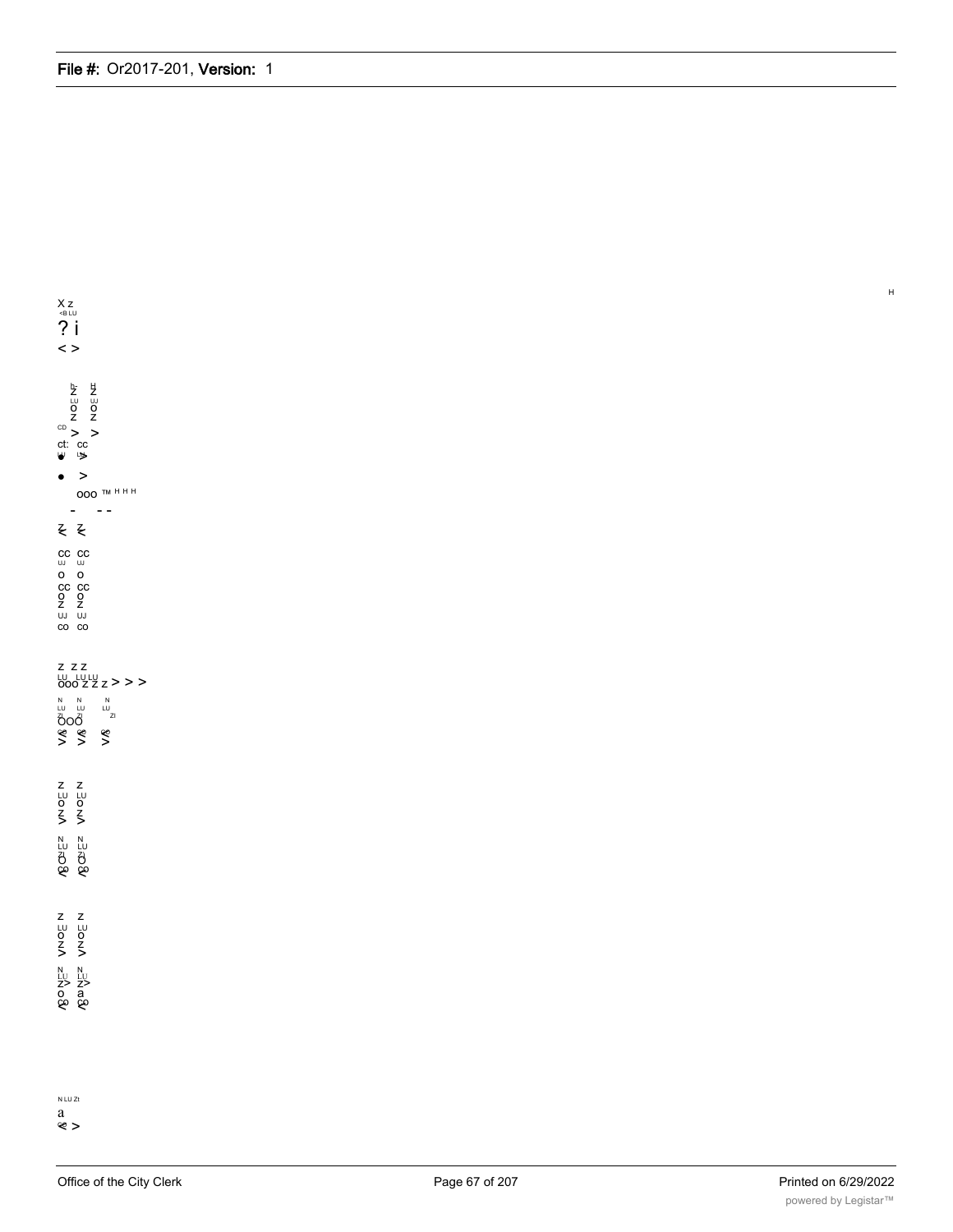| $\begin{array}{c} Z \\ 0 \\ 0 \\ Z \\ 5 \end{array}$                         |  |                                                       |           |
|------------------------------------------------------------------------------|--|-------------------------------------------------------|-----------|
|                                                                              |  |                                                       |           |
|                                                                              |  |                                                       |           |
|                                                                              |  |                                                       |           |
|                                                                              |  |                                                       |           |
| a o                                                                          |  |                                                       |           |
| co co                                                                        |  |                                                       |           |
|                                                                              |  |                                                       |           |
| LU UJ                                                                        |  |                                                       |           |
|                                                                              |  |                                                       |           |
|                                                                              |  |                                                       |           |
| o<br>S<br>S                                                                  |  |                                                       |           |
|                                                                              |  |                                                       |           |
| QQ                                                                           |  |                                                       |           |
| $cc$ $cc$                                                                    |  |                                                       |           |
| ${\rm LU-LU}$                                                                |  |                                                       |           |
| $\,<$                                                                        |  |                                                       |           |
|                                                                              |  |                                                       |           |
| $\frac{Z}{LU}$ $\frac{1}{AC}$                                                |  |                                                       |           |
|                                                                              |  |                                                       |           |
|                                                                              |  |                                                       |           |
|                                                                              |  |                                                       |           |
| $\mathbf{Z}% ^{T}=\mathbf{Z}^{T}\times\mathbf{Z}^{T}$                        |  |                                                       |           |
| $\overset{\scriptscriptstyle\textit{in}}{\mathtt{a}}$                        |  |                                                       |           |
|                                                                              |  |                                                       |           |
|                                                                              |  |                                                       |           |
|                                                                              |  |                                                       |           |
|                                                                              |  |                                                       |           |
|                                                                              |  |                                                       |           |
| 222                                                                          |  |                                                       |           |
|                                                                              |  |                                                       |           |
|                                                                              |  |                                                       |           |
| $\begin{array}{c} \hbox{\it{tn th}} \\ \hbox{\it{LU LU LU 000}} \end{array}$ |  |                                                       |           |
|                                                                              |  |                                                       | $CD$ $CD$ |
| oooodooooo                                                                   |  |                                                       |           |
| CNCNCNCNCMCNCMCNCMCN                                                         |  |                                                       |           |
|                                                                              |  |                                                       |           |
| O)CDCDCDO)O)O)CJ)C0 0)0100)0)^0)0)0)                                         |  |                                                       |           |
| 0)O)O)O)O)O)O)O)O)O)CMCS                                                     |  | $0 \quad \  \  \sim \quad \  t \quad \  \  t \cdot 0$ |           |
| CO CO CO CD CD                                                               |  |                                                       |           |
| i-: $P$ .                                                                    |  |                                                       |           |
|                                                                              |  |                                                       |           |
|                                                                              |  |                                                       |           |
|                                                                              |  |                                                       |           |
|                                                                              |  |                                                       |           |
|                                                                              |  |                                                       |           |
|                                                                              |  |                                                       |           |
|                                                                              |  |                                                       |           |
|                                                                              |  |                                                       |           |
|                                                                              |  |                                                       |           |
| CL CL CL CL<br>CO<br>CO<br>CO<br>CO<br>CO                                    |  |                                                       |           |
|                                                                              |  |                                                       |           |
|                                                                              |  |                                                       |           |
|                                                                              |  |                                                       |           |
|                                                                              |  |                                                       |           |
| 0)0)0)0)0)0)0)0)0)0)CTCDCT0)C7)CTCT0)<br>CO                                  |  |                                                       |           |
|                                                                              |  |                                                       |           |

o o O O O O O o o ooo  $>_s$ ooo OOO ooo ooo ooo ooo ooo o o o o o o o o o o 6 o o o o o

ooo ooo

oooooooooooooooooooooo

COCOCOCOCOCOCOCOCOCOCOCOCO CN CM CNI CN CM

o o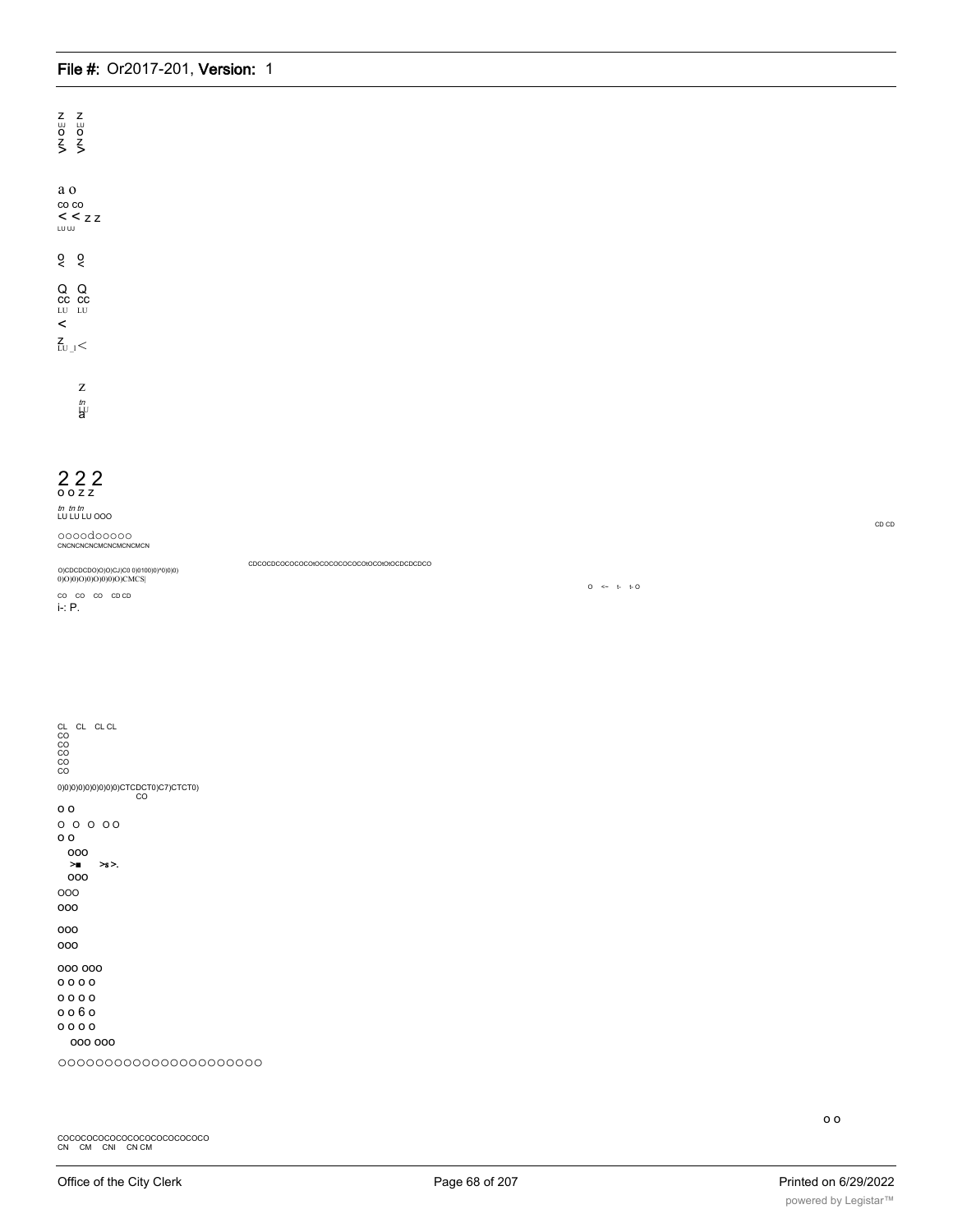CDCDCDCDCDCDCDCjDCOCDCDCOCOCOCOCOCOCOCjD

 $\,<$ Cf o z CO LU Q \_l 2 cc o o z z WAPES 2 CC o o co co UJ LU □ O \_l \_1 < < > > o o z z a s d 2 co co<br>Y Y  $\begin{array}{c} 5 \leq 5 \\ 0.027 \end{array}$ co co<br>V V  $\leqslant$   $\leqslant$ 2 cc o o co co LU UJ □ O \_l \_1 < < > > rc < < cc cc o o z z cc cc o o z z o o - <sup>z</sup> o o z CC 2 2 CC CO CO LU LU O O<br>CO CO<br>CO CO<br>CO CO<br>CO CO LU LU<br>CO CO LU LU o o CO LU o co co co<br>000<br>| | | |<br>**£ <sub>000 Z Z Z**</sub> fc! t!<br>| | | | | | | |

 $N_{\rm C}$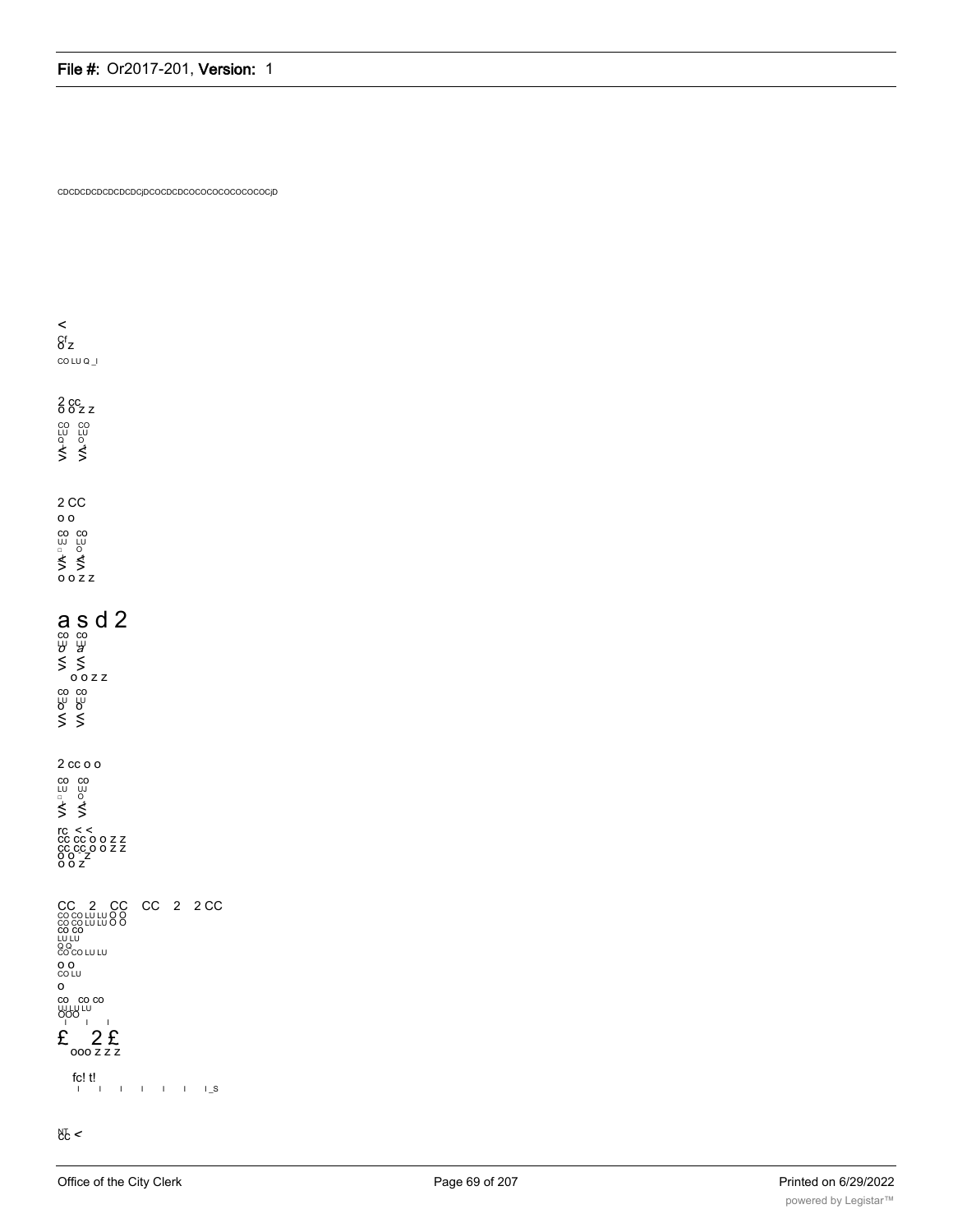| $8^\circ$ cc<br>$E_{I0}$                                                                                                                                                                                      |            |
|---------------------------------------------------------------------------------------------------------------------------------------------------------------------------------------------------------------|------------|
| $_{\rm CO}$<br>$\,<\,$<br>1 LU CL LU<br><u> ၉၄၉</u> <<br>· X<br>$w 0 x$<br>55<br>co" co'<br>$\lt$ $\lt$                                                                                                       |            |
| LU LU CC CC                                                                                                                                                                                                   |            |
| CDCOCOCOCDCDCOCDCOCOCOCOCOCDCDCDCDCOCDCDCDCOCOCOCO                                                                                                                                                            |            |
| IN CM CN IN CN CO<br>$_{\rm CO}$<br>$_{\rm CO}$<br>CO CO<br>CN CN CO CO<br>CN CN CN CO<br>CO CO<br>CN CN CO CO<br>COCO<br>CN CN CN CO<br>CN CN CO CO<br>CNCNCNCNCNL-t-CNCNCNCNCNCN COCOCOCOCOCOCOCOCTI-t-t-cn |            |
| CN<br>CN<br>CN<br>CN<br>$\mathbb{C}\mathbb{N}$<br>CN CN<br>o to<br>۰o<br>$\begin{smallmatrix} 0 & 1 \\ 0 & 0 \end{smallmatrix}$<br>$A$ o d t Tfl-                                                             |            |
|                                                                                                                                                                                                               |            |
|                                                                                                                                                                                                               |            |
| ro<br>co<br>co<br>co<br>co<br>co                                                                                                                                                                              | CD CD CDCD |
| $\infty$<br>88888<br><b>co co</b>                                                                                                                                                                             |            |

OOOOOOOOOOOOOOUOOOOOOOOOOOOOOOOOO

CDCDCDCDCDCDCDCDCDCDCDCDCDCDCDCDCDCDCDCDCDCDCDCDCDCDCDCDCDCDCDCD

ooooobooooooooooooooooooooo°°oooo 0000000006066606600U

co co ro co co CDCDCOCOCDCDLOLOLOLOLOLOCO

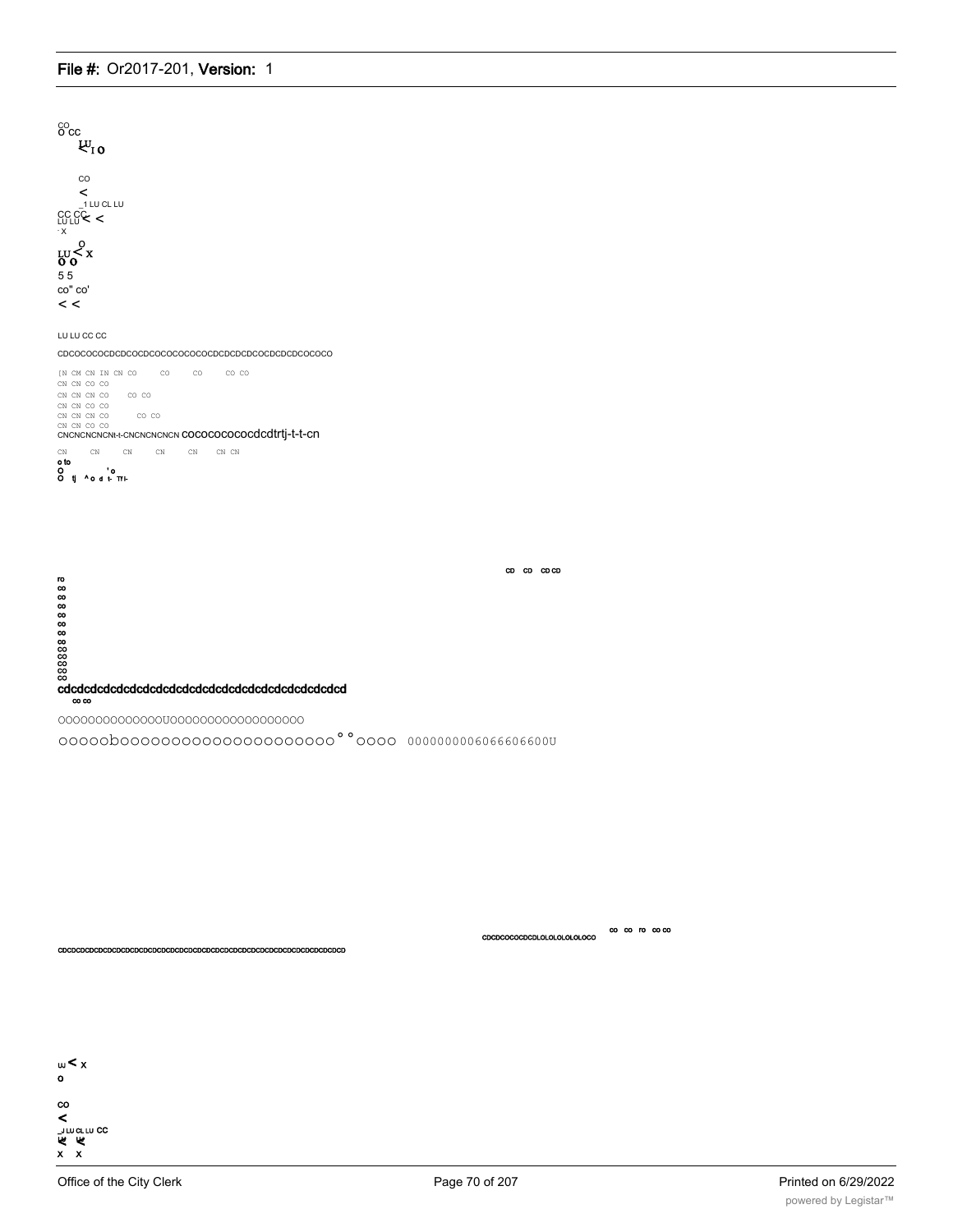| o<br>2<br>$\circ$<br>5<br><<br>⋖<br>000<br>Ч<br>ĸ<br>Ī.<br>L                                         |
|------------------------------------------------------------------------------------------------------|
| O<br>o<br>$52$<br>coco<br><<br>⋖<br>Æ<br>يي                                                          |
| $\mathbf I$<br>X<br>o<br>$\mathbf{o}$<br>5<br>දුලු <b>ල</b><br>5<br>œ                                |
| ູບ<br>J<br>ټټن<br><b>Sea Vea De Vea Sea</b><br>ر<br>پا<br>ĭ.<br>ο<br>5<br>ල                          |
| J.<br>ūJ<br>ci.<br>W<br>cc<br>rc<br>نیا<br>×<br>Ų<br>x<br>O<br>o                                     |
| $\infty$<br>wouw CC<br>$<$ 1100                                                                      |
| co co<br>≺<br>≺<br>w<br>ເດັນ<br>ຮັບ<br>k<br>b<br>b<br>بة<br>8<br>史<br>b                              |
| co<br><b>&lt;</b><br>ผ่นแcc<br>$\infty$<br><b>JLUCLUJCC</b><br>XX<br>CL CL                           |
| X<br>ı<br>co co<br>o<br>$\circ$<br>C.<br><sub>ជី</sub><br>នី នី នី<br>ដូច <<br>$\frac{1}{2222}$<br>2 |
| <b>P Y GEEX</b><br>P Y GEEX<br>$\frac{2}{2}$                                                         |
| z < cc m<br>><br>ω<br>O                                                                              |

 $\leq$   $\leq$   $\infty$  m  $\infty$  $> - > -$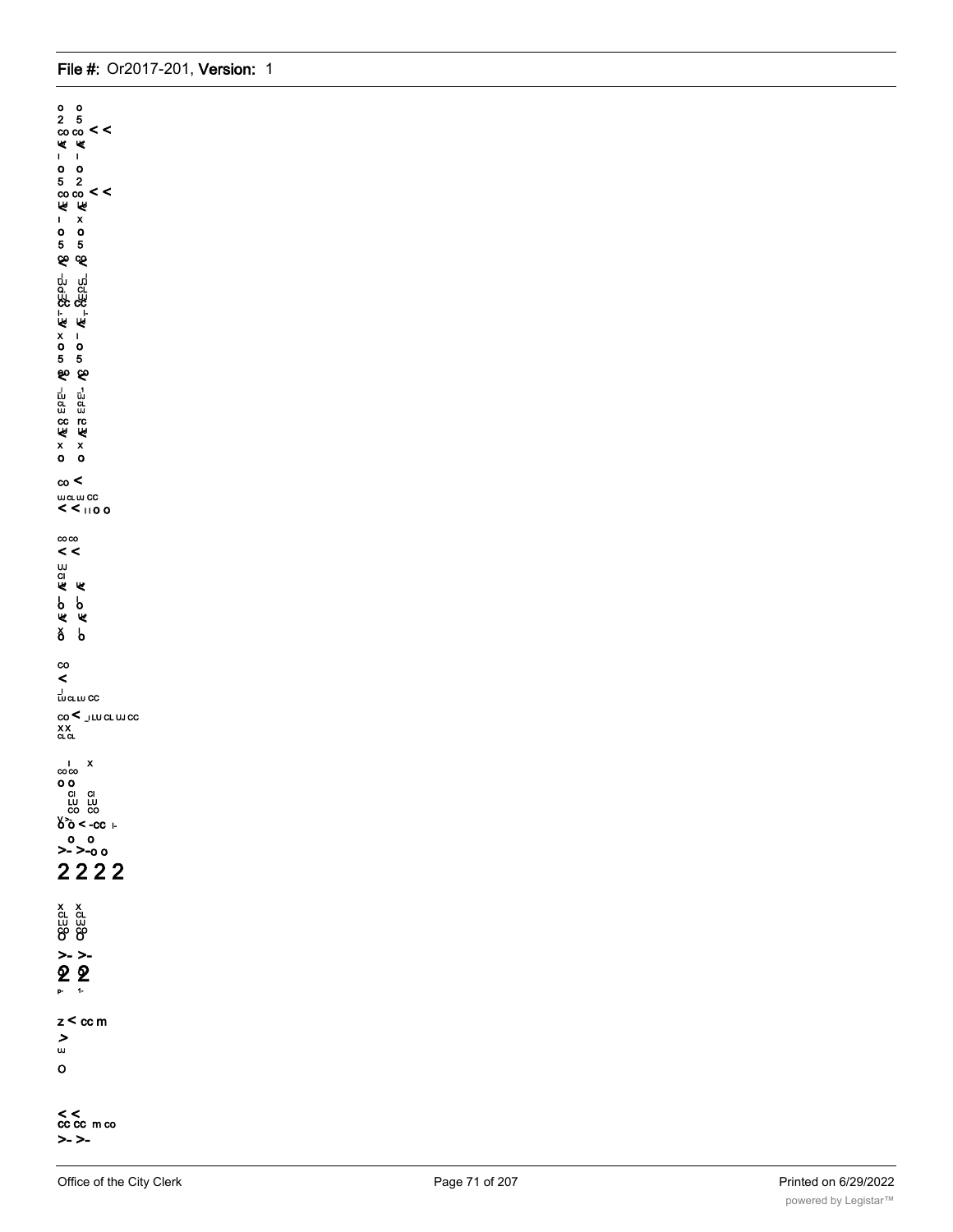| w<br><b>LU</b><br>g<br>g<br>$\mathbf{o}$<br>$\circ$                                                                                            |
|------------------------------------------------------------------------------------------------------------------------------------------------|
| CO CO<br>$> - > -$<br>LU W<br>g<br>$\frac{g}{O}$<br>O                                                                                          |
| ಲ್ತ್<br>co'<br>യ് ര<br>CO CD CO<br>CNI CM CM<br>co co co co                                                                                    |
| CDCDCDCDCDCDCOCOCOCOCD<br>CNCNJCNCNJCNCNCNCNCNCNCNCNCNCNC^<br>CNJCNCNCNCNCNCNICNICNCVJCNCNI<br>CMCNCMCMCMCMCMCMCMCMCNCMCNCNCNCNCMCMCNCMCMCMCMC |
| CD<br>$_{\rm CO}$<br>CO CD<br>CD<br>CO.<br>CM CM CM CM CM CM CM CM<br>CN CM<br>CM<br>CM<br>CM<br>CM                                            |
| O^ICO^IOCOO^.OCN^^ ^CNOCN^O^CN^OCNCN^^                                                                                                         |

CD CD <D

 $LI$  Q a Q.

cj <sup>000</sup> 6 6 6 OOOOOOOOOOOOOOOOOOOOOOOOOOOOOOOOO oooooooooooooooooooooooooooooo <sup>00000606</sup>

O o

CDCOCOCOCOCOCDCO CT)CT)C7>CT>CX>C7)CT>CX)CXJC7>CT)CX)CDCDCDCT)C7>CT)CnCD

LU<br>03 **O** co LU CC CC O

LU LU co co O O

UJ LU co co O O

CO UJ cc cc o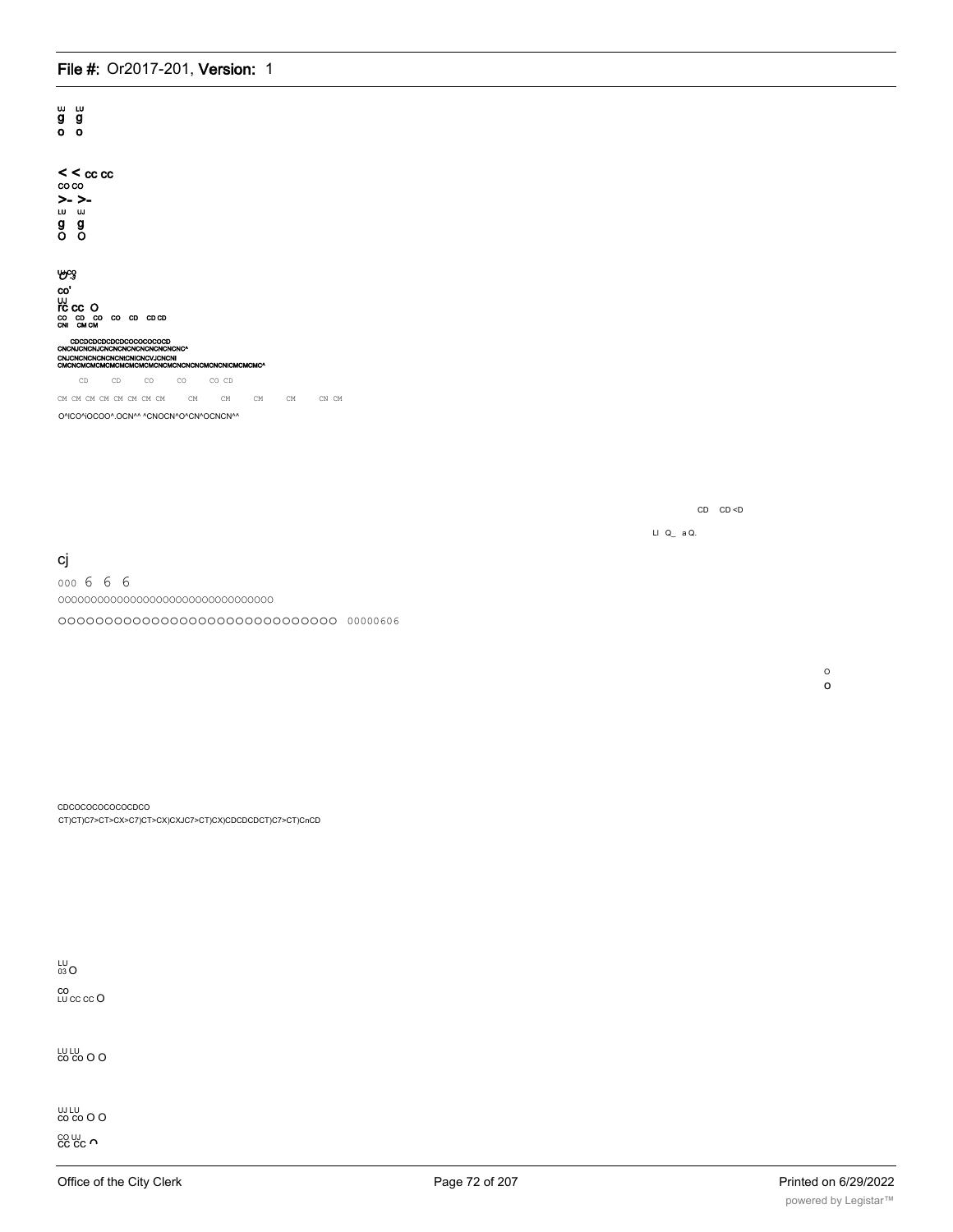LU UJ CO CO O O cc cc cc cc o o CO LU<sub>C</sub>O<br>CO CO ID ID<br>CO CO ID 13 CO CO ID 3 000000 CC cc cc cc cccccccccccccccccccccccccccccc cc cc cc cc cc cc cc cc cc cc cc cc cc cc o co co co LU LU LU  $\overline{0000}$  cc cc cc O 00000 CD CD CD CD CD CD CD CN CM C\J CN CN CM CN co CD co co co co CNCNCNCNCNCNCNCNCNCNCNCNCNCNCNCMCNCNCNCNCNCNCNCNCNCNCNCNCNCNCNCN QQClQOQCnQCnQQQOICICO CN CN CN CN CN CN CO O CN CO CD CL) 0 co ro co co co co co co ro CLQ-OLrLCLCLCLCLCLCLQ-CLCLCL oooooooooooooo cocncncncDO)cncoicncncncncno) ro ro CJ o OOOOOOOOOOOOOOOOOOOOOOOOOOOOOOOCJO oooooooooo  $555566$   $^{\circ}$   $^{\circ}$   $^{\circ}$   $^{\circ}$   $^{\circ}$   $^{\circ}$   $^{\circ}$   $^{\circ}$   $^{\circ}$   $^{\circ}$   $^{\circ}$   $^{\circ}$   $^{\circ}$   $^{\circ}$   $^{\circ}$   $^{\circ}$   $^{\circ}$   $^{\circ}$   $^{\circ}$   $^{\circ}$   $^{\circ}$   $^{\circ}$   $^{\circ}$   $^{\circ}$   $^{\circ}$   $^{\circ}$   $^{\circ}$   $^{\circ}$   $^{\circ}$   $^{\circ}$   $^$ 

CDCDCDCDCDCOCDCDCOCD

COCDCDCDCDCOCOCDCDCDCOCOCOCOCOCOCO C3)C0CT)CJ)CTJCJ)CDCT)CT)Cj0CT)O

CTJOjCTjCOCDCOCDCDCDCDCDCDCDCD

LT LU CD o

LT. LU

CC LU CD O CC

LO LO LO lO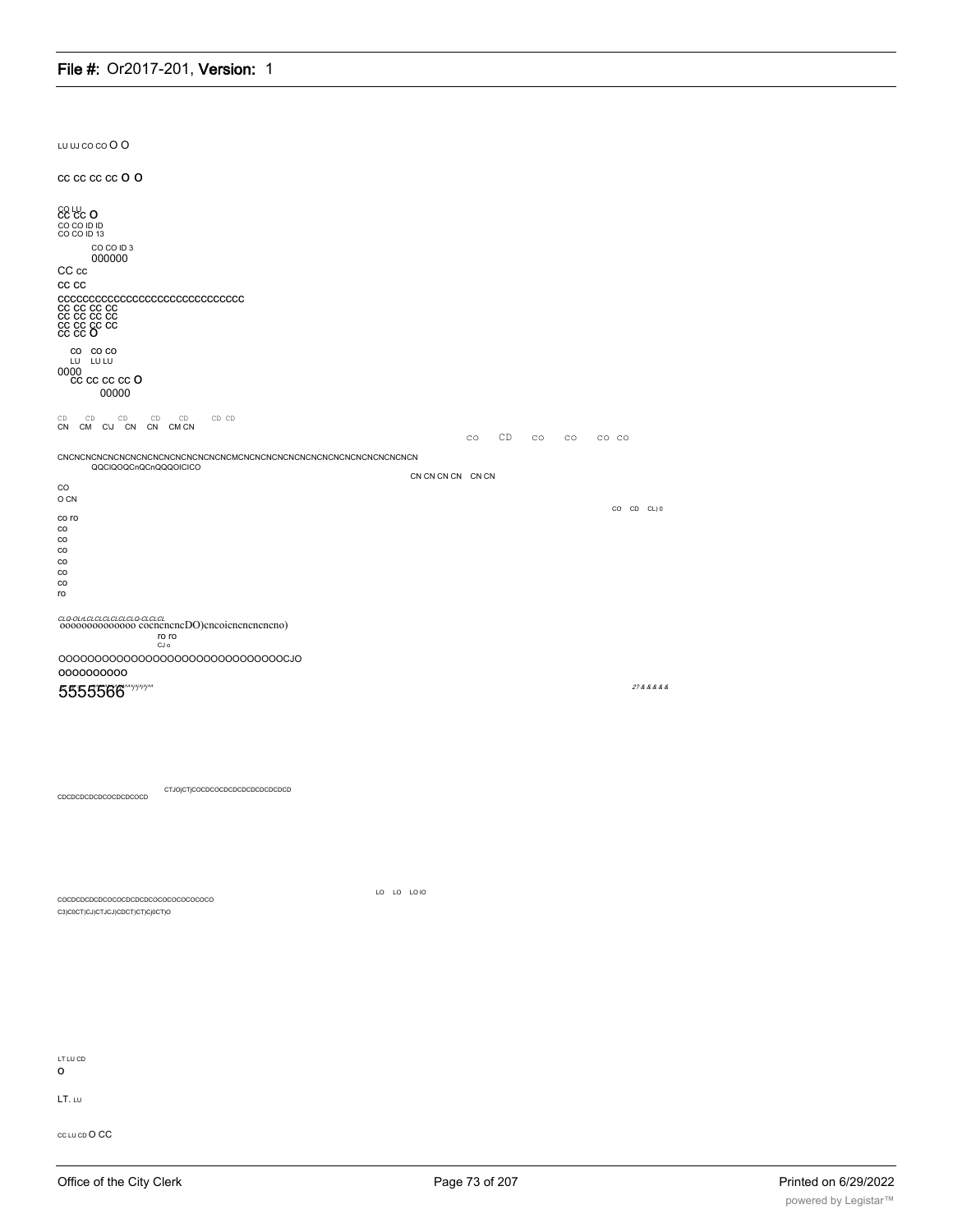

 $\mathsf{o}$ 

 $\circ$   $\circ$  $1444777777779000$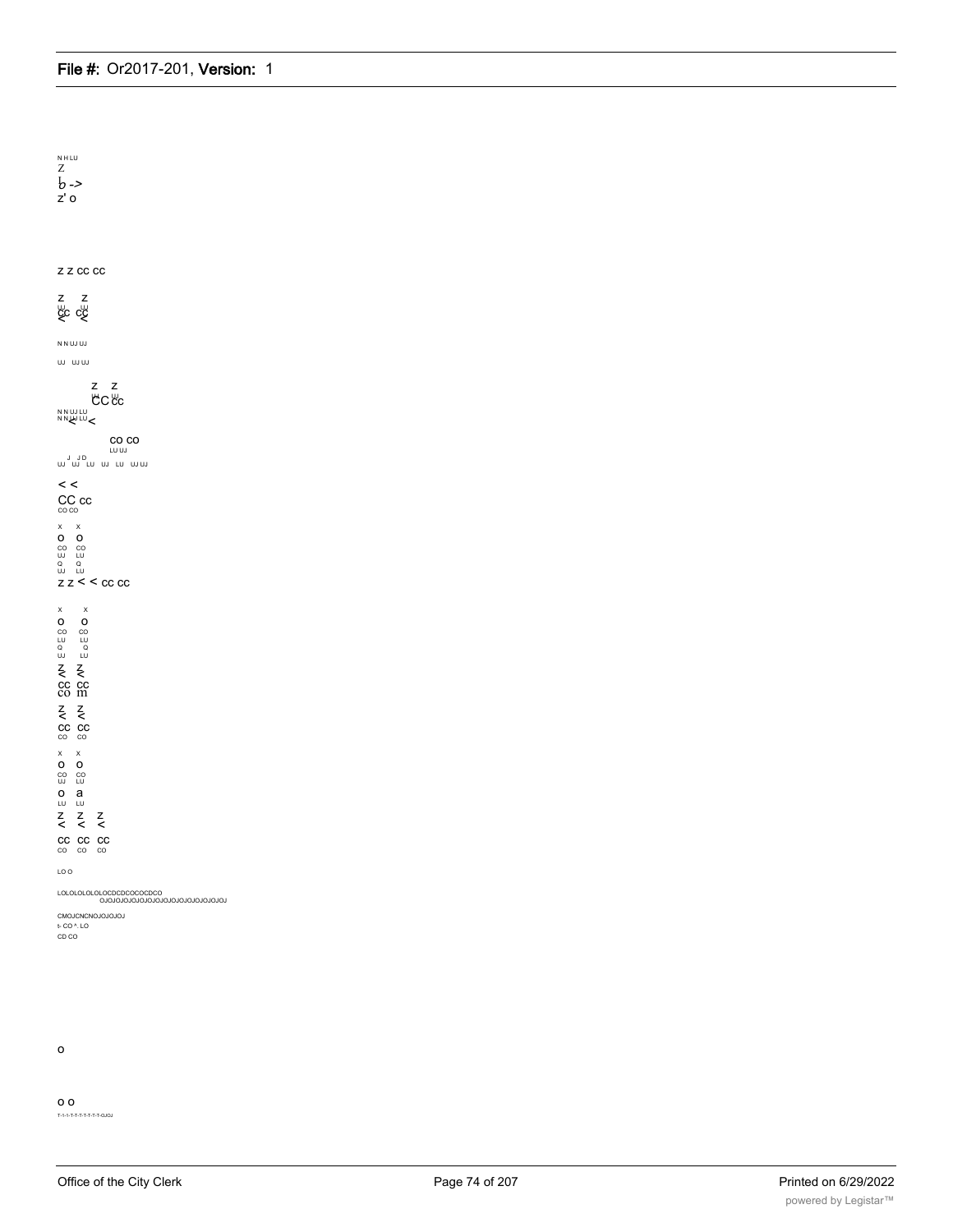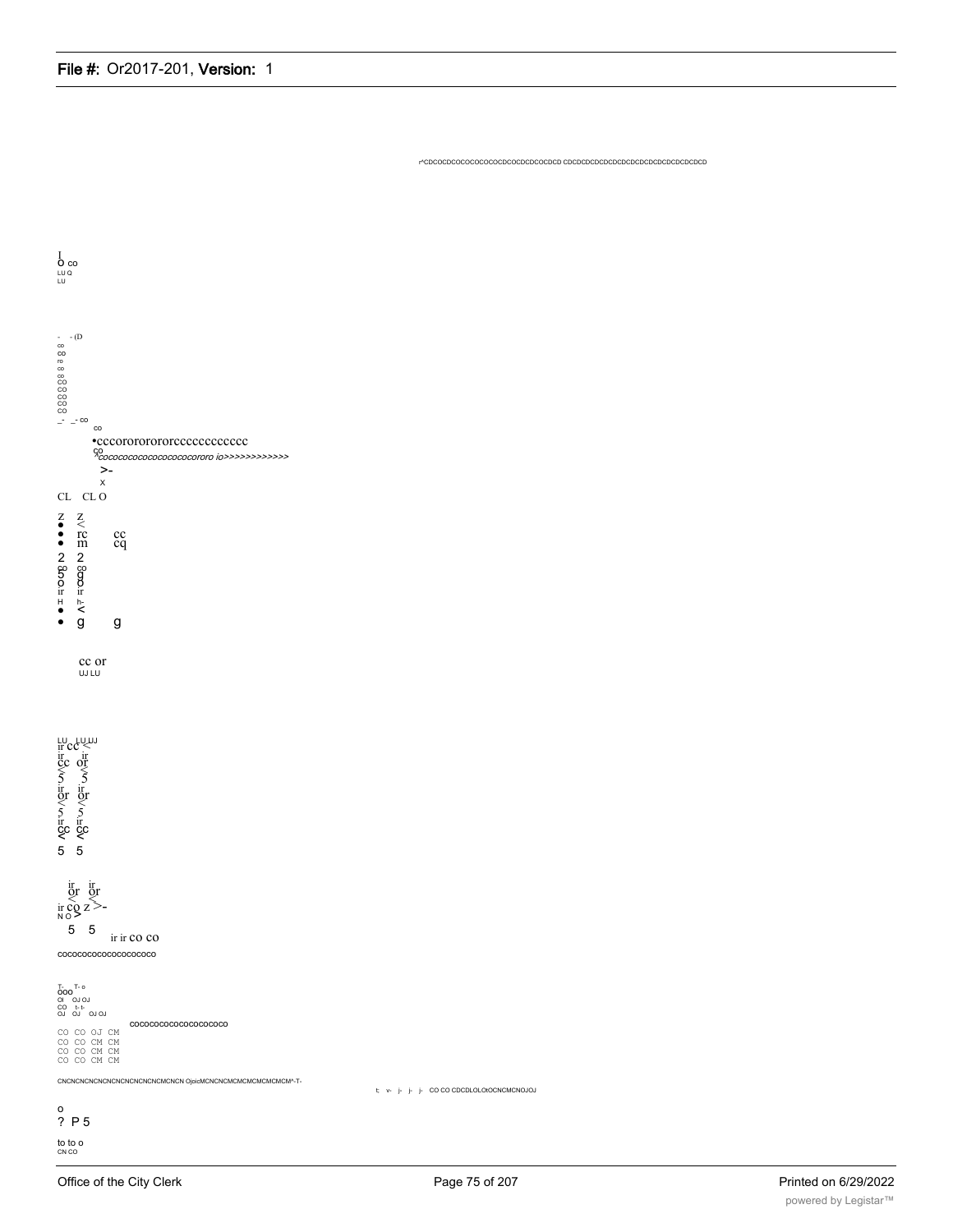CO TT

LO CO

o to

 $\begin{array}{cc} & \text{CL} \circ \\ \text{CD} & \text{CD} \circ \text{CD} \end{array}$ CLO<br>CLO<br>CDCDCDCDCDCDCDCD  $\begin{array}{ccc} {\tt CL}\ {\tt O} \\ {\tt CD}\ & {\tt CD}\ & {\tt CD}\ & {\tt CD}\ & {\tt CD}\ \end{array}$  ${\tt CL}$  O  ${\tt CO}$  CDCDCDCDCDCDCDCDCD

 ${\tt000000000000000000000000000000}$ 0000000000000

6660666660066

 $co co co co$  ${\rm co}$ co CD ${\rm co}$  $CO CO CO CO$  $CO CO$   $CD CO$ CO CO CD CD  $\begin{array}{ccc} \texttt{CO} & \texttt{CO} & \texttt{CO} & \texttt{CD} \end{array}$  $\mathbb{C}\mathbb{D}$   $\mathbb{C}\mathbb{D}$ 



 $\leq z$ 

 $\circ$  $\mathsf{o}$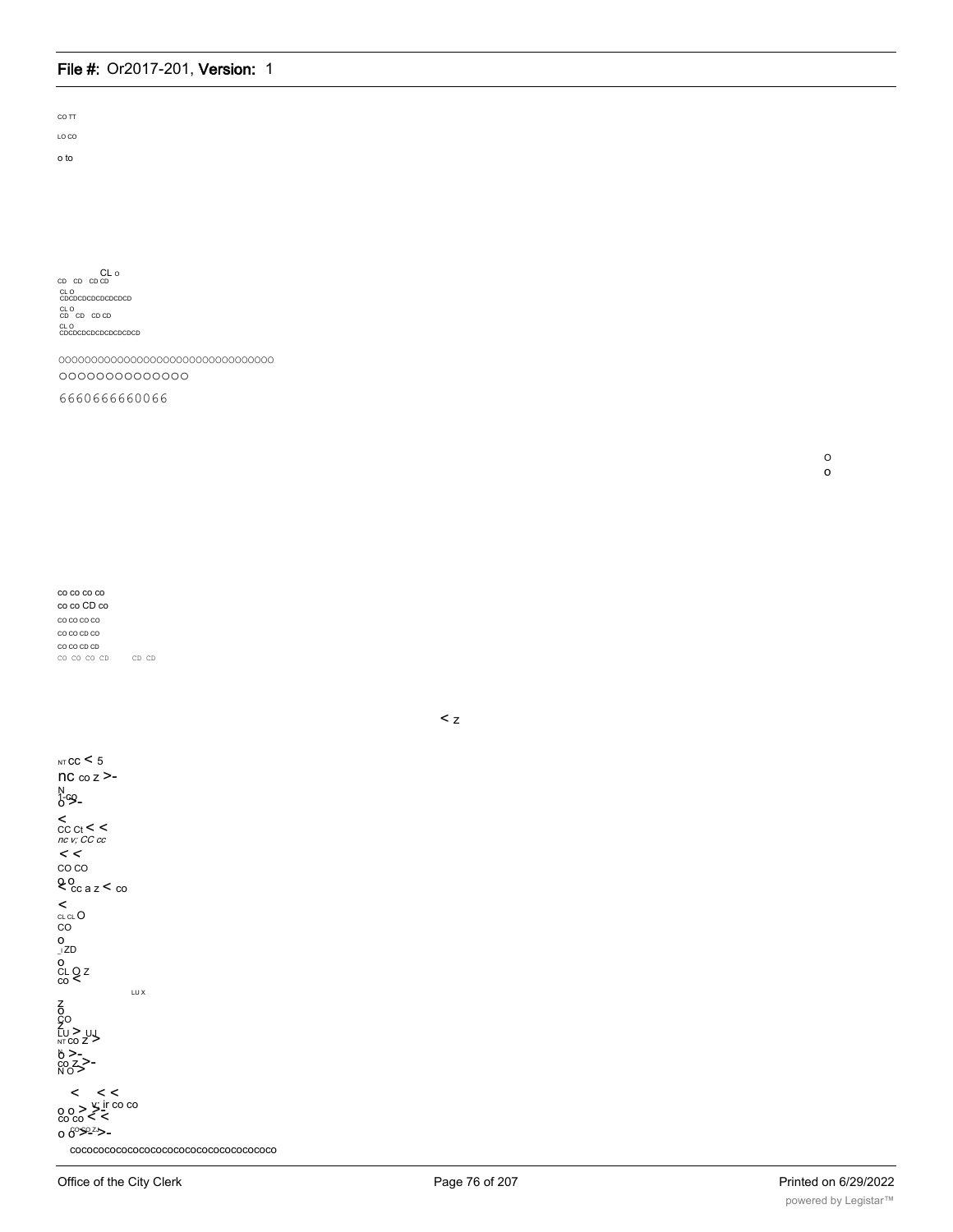| $\begin{array}{lcl} \mathbb{P} \text{CE} & \wedge & \text{CSDW} & \text{O} \text{O} \times \text{O} \text{CSD} \\ \mathbb{P} \text{CSD} & \text{CSD} & \text{O} & \text{O} \text{O} \text{CSD} \\ \text{O} & \text{O} & \text{O} & \text{O} \text{O} \text{CSD} \\ \text{O} & \text{O} & \text{O} & \text{O} \text{O} \text{CSD} \\ \text{O} & \text{O} & \text{O} & \text{O} \text{O} \text{CSD} \text{O} \text{O} \text{O} \text$                                            |
|--------------------------------------------------------------------------------------------------------------------------------------------------------------------------------------------------------------------------------------------------------------------------------------------------------------------------------------------------------------------------------------------------------------------------------------------------------------------------------|
|                                                                                                                                                                                                                                                                                                                                                                                                                                                                                |
| co co                                                                                                                                                                                                                                                                                                                                                                                                                                                                          |
|                                                                                                                                                                                                                                                                                                                                                                                                                                                                                |
| $800000$ exaction<br>$800000$ exaction<br>$80000$                                                                                                                                                                                                                                                                                                                                                                                                                              |
| $\begin{array}{ccc}\n & \text{co} & \text{co} & \text{co} \\  & \text{co} & \text{co} & \text{co} \\  & \text{co} & \text{co} & \text{co} \\  & \text{co} & \text{co} & \text{co} \\  & \text{co} & \text{co} & \text{co} & \text{co} \\  & \text{co} & \text{co} & \text{co} & \text{co} \\  & \text{co} & \text{co} & \text{co} & \text{co} & \text{co} \\  & \text{co} & \text{co} & \text{co} & \text{co} & \text{co} & \text{co} \\  & \text{co} & \text{co} & \text{co}$ |
| $\begin{array}{ccc}\nZ & < \\ X & < \\ & < \\ & < \\ & < \\ Z & &\n\end{array}$<br>$\leq$<br>$\frac{CC}{C}$ $\leq$                                                                                                                                                                                                                                                                                                                                                             |
| to COOOO                                                                                                                                                                                                                                                                                                                                                                                                                                                                       |
| to CO<br>to CO to CO<br>CO CO CN CN<br>CO CO CN CN<br>CO CO CN CN<br>${\rm CN}$ $\qquad \quad \, {\rm CN}$<br>CN CN<br>CO CO CN CN                                                                                                                                                                                                                                                                                                                                             |
| CD<br>CD CD<br>$CO$ $CD$ $TJ-$<br>CD<br>$_{\rm CD}$                                                                                                                                                                                                                                                                                                                                                                                                                            |
| 00000<br>CO CO CN CN<br>$_{\rm CN}$<br>CN<br>CN<br>CN CN                                                                                                                                                                                                                                                                                                                                                                                                                       |
| CO CO<br>CO                                                                                                                                                                                                                                                                                                                                                                                                                                                                    |
| g o                                                                                                                                                                                                                                                                                                                                                                                                                                                                            |
| ggoo                                                                                                                                                                                                                                                                                                                                                                                                                                                                           |
| ggoo                                                                                                                                                                                                                                                                                                                                                                                                                                                                           |
| ggoo                                                                                                                                                                                                                                                                                                                                                                                                                                                                           |
| CN CO Tfi-<br>wc^wtYjyjwwwwwtoc*)                                                                                                                                                                                                                                                                                                                                                                                                                                              |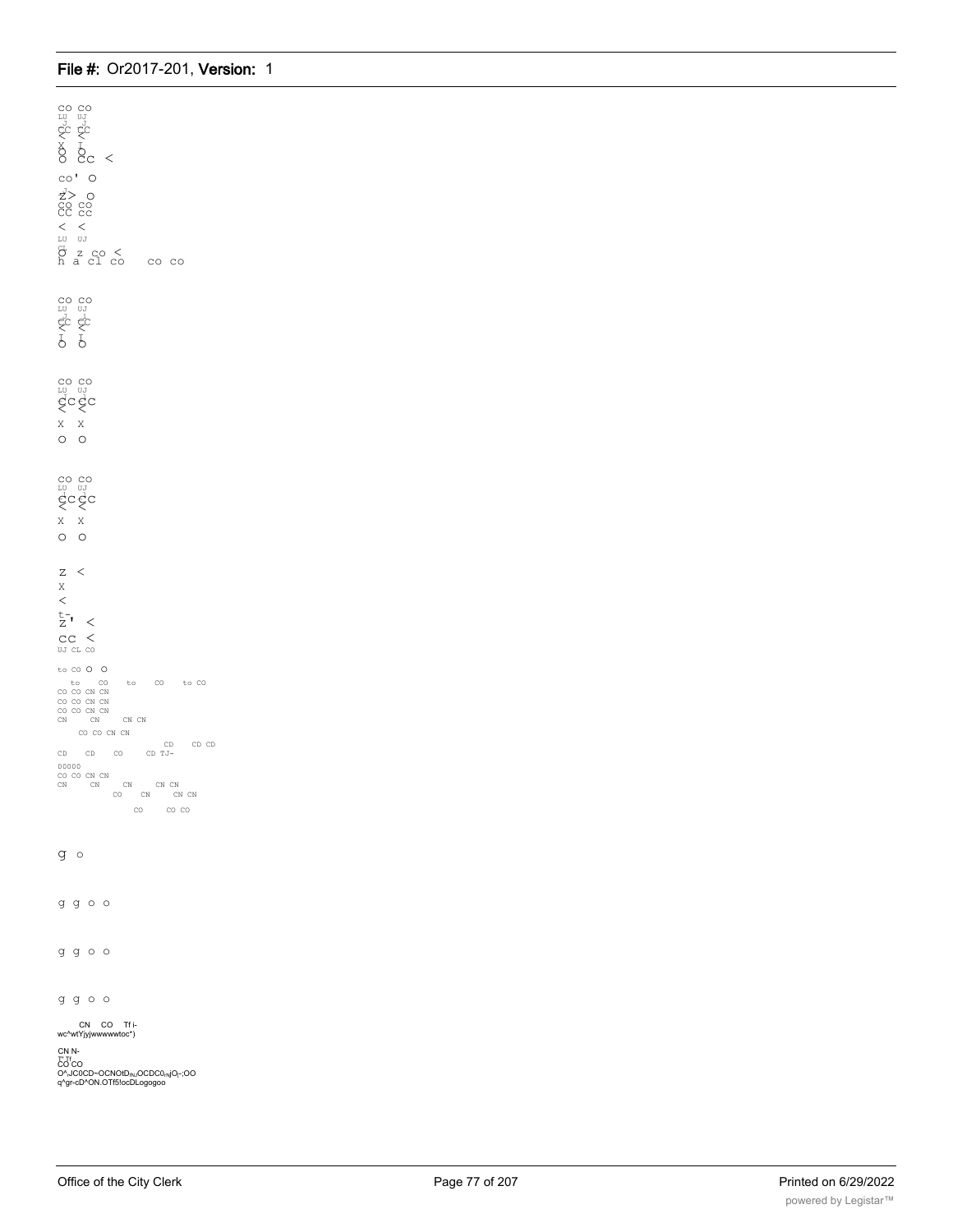888888

oiDio)cncnoo)oci}cnci}cnc)0)cncnncnO)<br>CO CO<br>0000U000000000000000000000000000000

 $\circ$  $\circ$ 

cocococococococococococo<br>LOLOLOLOLOLOLOLOIOLOLOLO  $\circ$   $\circ$  $> 0$ 

```
\ge ->->-<br>a a: cc cc cc cc < < <
                                      \bar{\mathbf{x}} \bar{\mathbf{x}}{\tt cococococococococ}>-\frac{2}{3}c tr cc fr \leq cc cc cc
2\overline{2}\circ \circ \circX I
                  \mathbf{X} \hspace{1.5cm} \mathbf{X} \hspace{1.5cm} \mathbf{X} \hspace{1.5cm}2 \qquad 2 \qquad 2 \qquad 2\sqrt{2}\cos \cos \cos\mathsf{co}> - > - cc cc < <
> - > \simNC NT CO CO
\rightarrow - \rightarrow -cc cc < <
> - > -co co\bar{c}c^{\vee}cc \leq \leq\begin{smallmatrix} & -1 & & -1\\ & 1 & & \\ & 1 & & \\ & & 1 & \\ & & & 1 \end{smallmatrix}> -> \!-\cos> - > > > cc cc cc < < <
```
Office of the City Clerk

CO CD COCO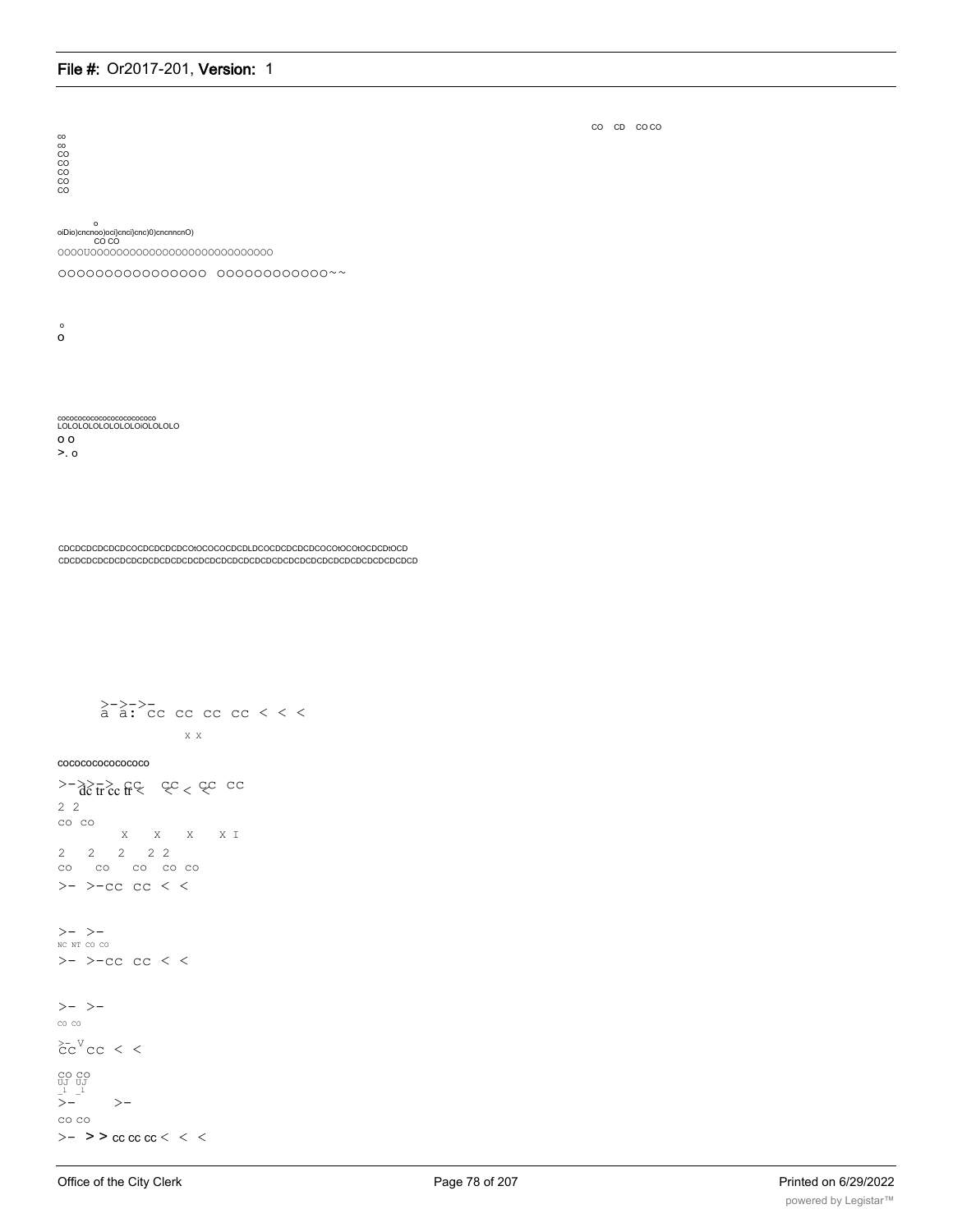LLJIIJIUULLJIULUULUIULULULUIULUIULUILILUUJ ZZZZZZZZZZZZZZZZZZZZZZZZZZZZZZZZ

 $0 0 0 0 0 0 0 0$ 000 000 

CTJCDCDCDCDCDCDCDCDCDCDCDCDCDCDCDCDCDCT

9 CD TT v CO W

" $\begin{matrix} 0 \\ 0 \\ 0 \\ 0 \end{matrix}$   $\begin{matrix} 0 \\ 0 \\ 0 \\ 0 \end{matrix}$   $\begin{matrix} 0 \\ 0 \\ 0 \\ 0 \end{matrix}$   $\begin{matrix} 0 \\ 0 \\ 0 \\ 0 \end{matrix}$ 

 $\rightarrow \rightarrow$  -cc cc < <  $\begin{array}{l} \text{CO} \text{ CO} \\ \text{LU} \text{ UJ} \\ \text{LU} \text{ UJ} \\ \text{VJ} \rightarrow \text{V} \\ \text{VJ} \rightarrow \text{V} \\ \text{VJ} \end{array}$  $\rightarrow$ - $\rightarrow$ - $\sim$ cc rr cc < < <  $\overline{2}$  $2<sub>2</sub>$  $\mathbb{C}\mathbb{D}$  $\texttt{tD}$   $\hspace{1.5mm}$   $\texttt{CD}$  $CD$   $CD$ tD CDCNCNCNCNCNCNCNCNCNCNCNCNCNCNCNCNCN  $_{\rm CD}$  $\mathbb{C}\mathbb{D}$  $_{\rm CO}$  $_{\rm CD}$  $\texttt{t} \, \texttt{D}$  $_{\rm CO}$  $_{\text{CD}}$  $_{\rm CO}$  $CO$ CN CN LO LO CNCNCNCNCNCNCNCNCN IOLOLOLOLOLOLOLOLO CN CN  $25$ io

ir

 $>$ - v cc cc  $\,<\,$   $\,<\,$ 

 $>->$ 

 $co co$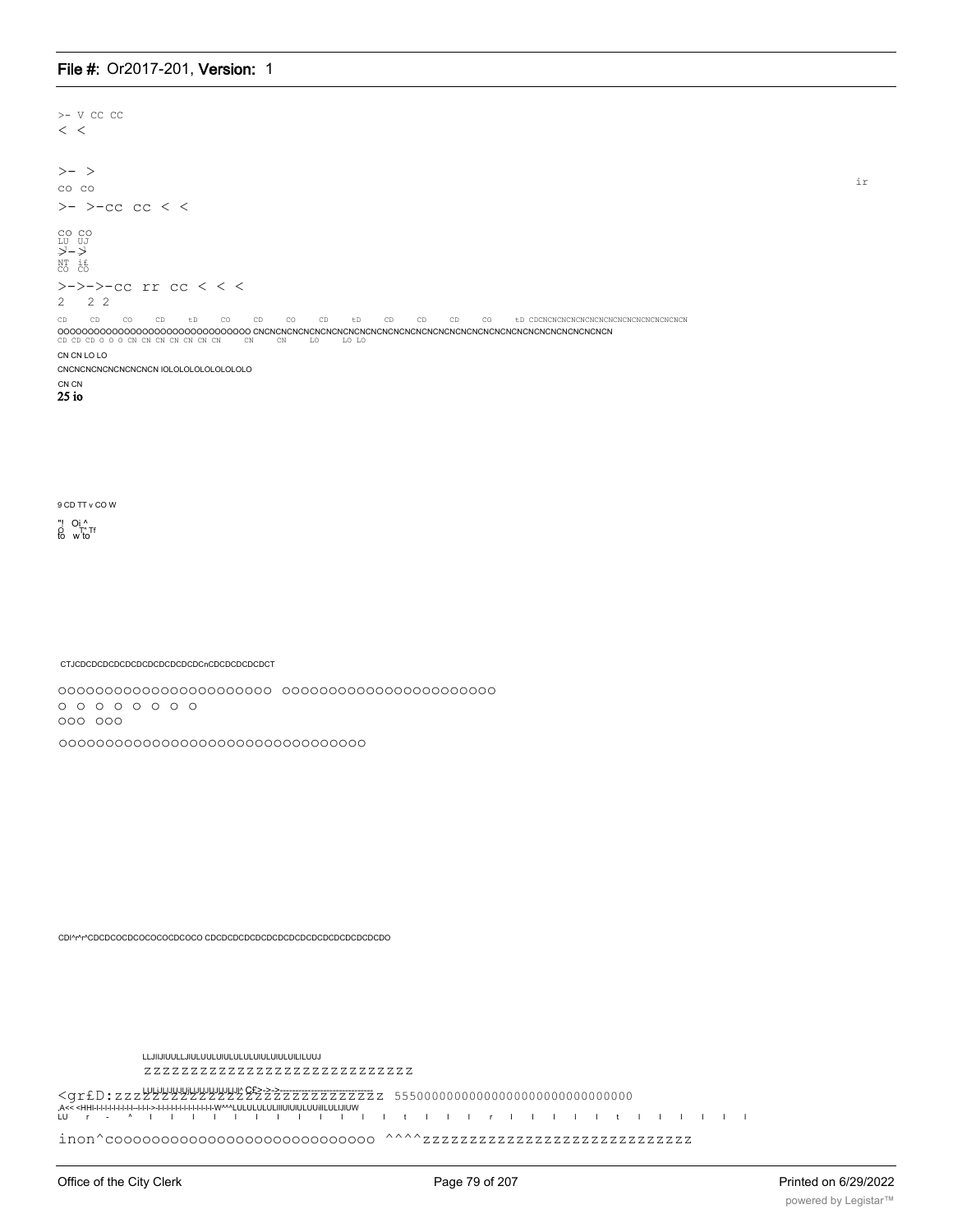$T/L$ 

ooooooooooooooooooooooooooo cncmcncnc\lcncncnjc\icnc\jcn Sottoooooooooooooooooooooooooooooo cncncncocococococococococococococococ^coc^ cncncnoooooooo



OOOTf<br>T-T-T-T<br>OOOO

tbtOCOtOtOtCJCDtOCOCOCDCDCOCDtOCOtOCOtOtiJCOCDCOCOCDCOCDCDtOtOtOtOCO 00000)CX)0)0)0)0)0)0)0)0)0)G)CX)0)

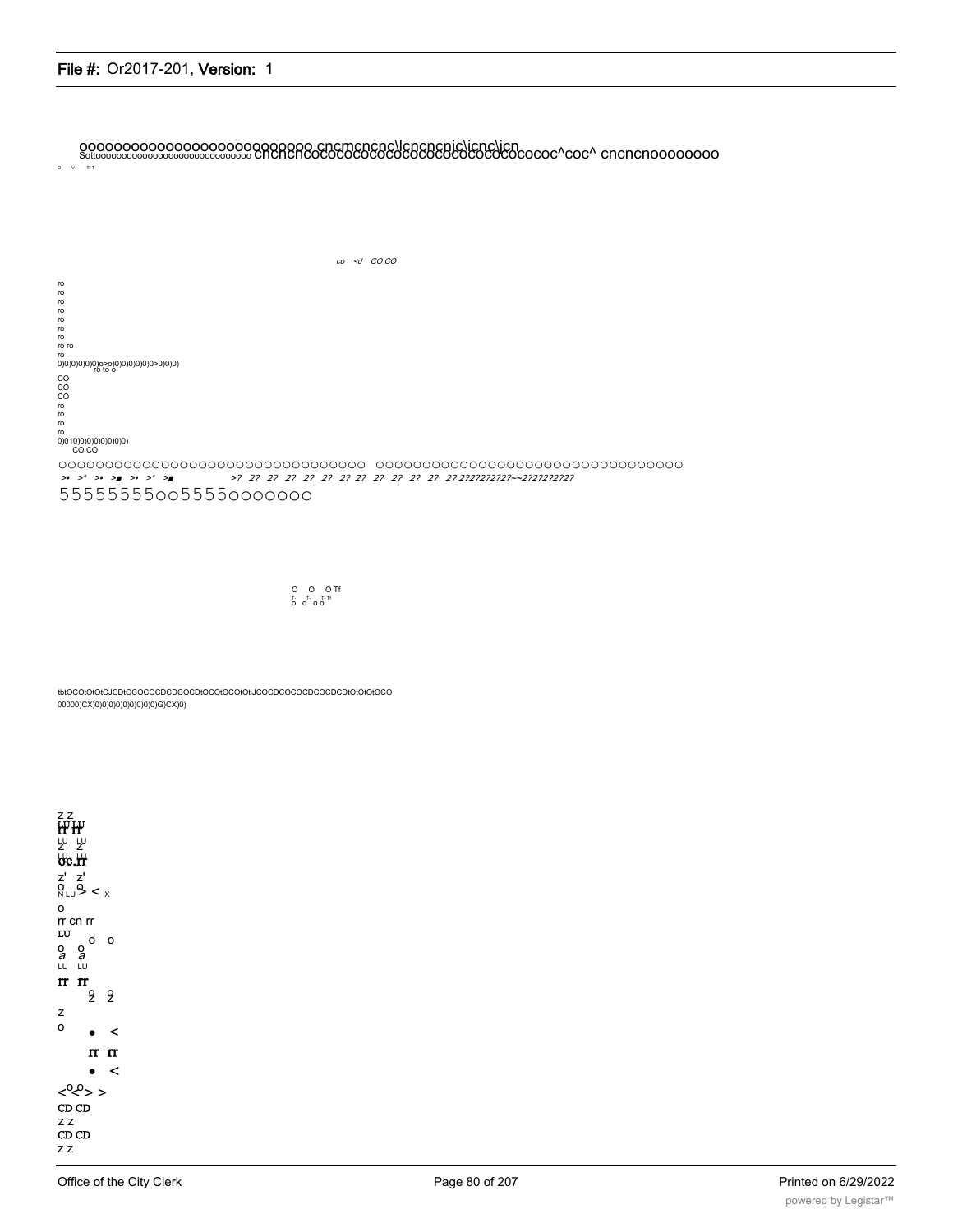## **HHLULU**  $\begin{array}{c} \mathbf{r}\mathbf{r} \\ \mathbf{r}\mathbf{r} \end{array}$

 ${\tt COCOCO COCO COCO CO CO CO CO CO CO CO CO CO CO}$ 

CDCDLOCOCOtOLOtOtOtOtOtOtOcOCNCNCN

CO CO LU LU

| $\circ$<br>$\circ$<br>$O$ $O$<br>rrrr<br>цŲ<br>ΗU<br>$CO$ $CO$                                                                                                                                   |                                           |  |  |  |  |
|--------------------------------------------------------------------------------------------------------------------------------------------------------------------------------------------------|-------------------------------------------|--|--|--|--|
| $\mathbbm{I}$<br>$_{\rm CO}$<br>$\mathtt{rr}$<br>$\rm L\,T$                                                                                                                                      |                                           |  |  |  |  |
| $\langle$ rf<br>${\rm LU}$<br>$\geq$<br>${\rm LU}$<br>UJ UJ<br>$\Pr^{\text{CD}}$<br>$O$ $O$                                                                                                      |                                           |  |  |  |  |
| $LU - LU$<br>$\Pr^{\text{CD}}$<br>$O$ $O$<br>${\tt LU-LU}$<br>$CD$ $CD$<br>$LU - LU$<br>$\mathop {\rm Tr}_{\mathcal O}^{\rm CP} \mathop {\rm Tr}_{\mathcal O}$                                   |                                           |  |  |  |  |
| ${\rm LU-LU}$<br>$CD$ $CD$<br>UJ UJ<br>$\begin{array}{l} \mathbb{C} \mathbb{P} \mathbb{r} \, \mathbb{C} \mathbb{P} \mathbb{r} \\ \mathbb{Q} > \mathbb{O} \\ \mathbb{Z} > \mathbb{O} \end{array}$ |                                           |  |  |  |  |
| $\circ$<br>$_{\rm CD}$<br>CD<br>$_{\rm CD}$<br>ch ch co co                                                                                                                                       | co co co" co" co' co' co' co* co" co" co" |  |  |  |  |
| 88<br>CO CO                                                                                                                                                                                      |                                           |  |  |  |  |

CNCNCNCNCNCNCNCNCNCN CNCNCNCNCNCNCNCNCN

| LO            | If) LO |                                  |  |  |  | LOLOLOCOCOCOCOtOCO-<-^-T-COCOCOCOCDCD |  |  |             |  |                                                                        |
|---------------|--------|----------------------------------|--|--|--|---------------------------------------|--|--|-------------|--|------------------------------------------------------------------------|
|               |        | CO CO CO CO CO<br>CN CN CNI i-t- |  |  |  |                                       |  |  | $0$ T. T.T. |  |                                                                        |
| $\circ$<br>Tf |        |                                  |  |  |  |                                       |  |  |             |  |                                                                        |
|               |        | to                               |  |  |  |                                       |  |  |             |  | if) LO LO LO Lf> if) LT> Mi lO LO LT, iS> Lf> iS> ijO if) iO if) LOifi |

 $CO\quad CO\quad CO\ CO$ 

LLLLLLO.D.CLCLCLCLCLCLQ.CLCLO-OOOOOOOOOOOOOOO CT)CDCT)0)CJ)CTCXLT)C3)0)0)0)CT)0)0)

 $O$   $O$   $O$  $_{\rm OOO}$  $\circ$  $0 0 0$  $\circ \circ \circ \circ \circ$ 000 000 000 000 000 000 

 $0<sub>0</sub>$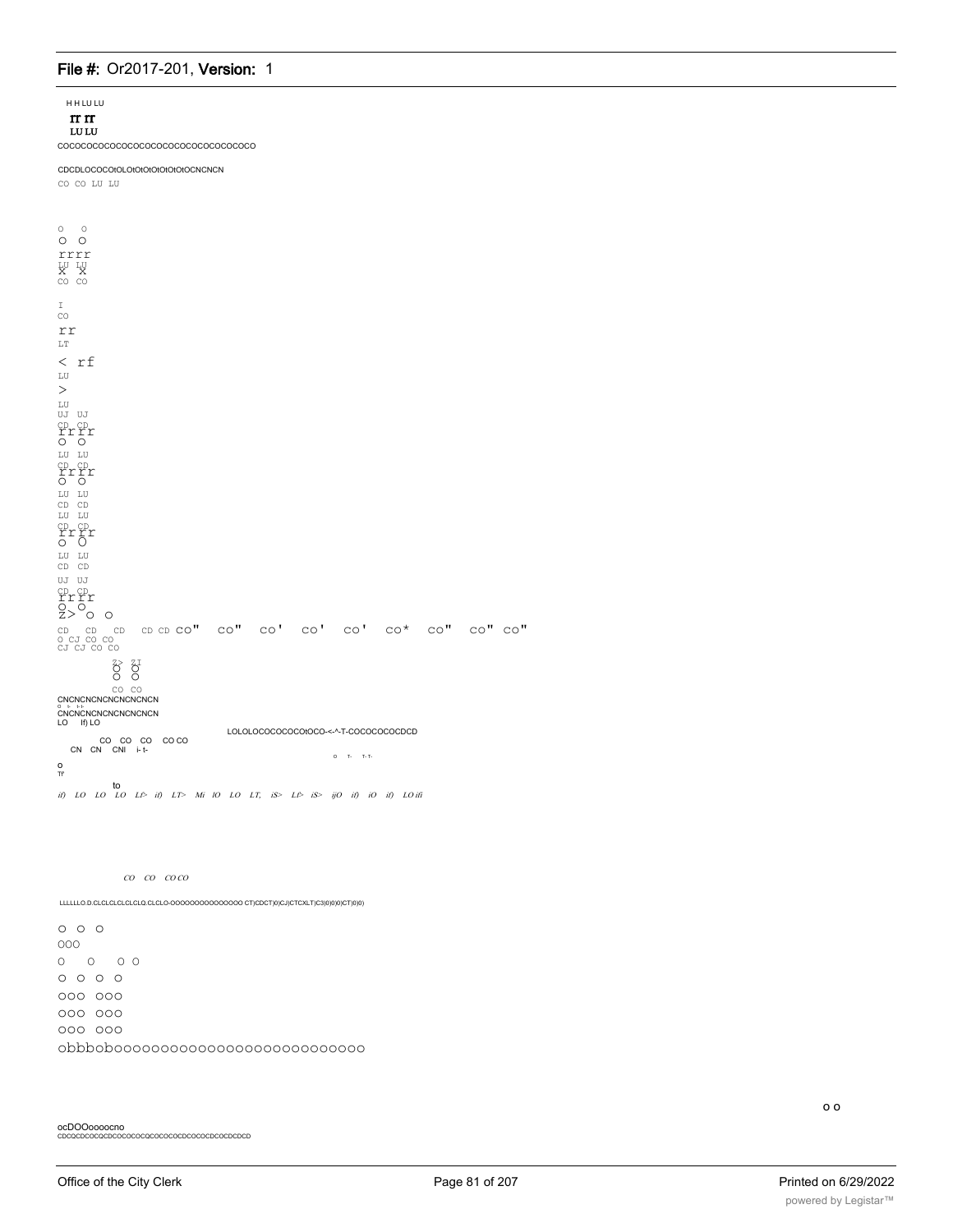tOCOCDLDCOCOr~r~r~r^ CDCDO)0)CX)O)CT)C7)CDCX)0)CT)0)O)C)O)O)

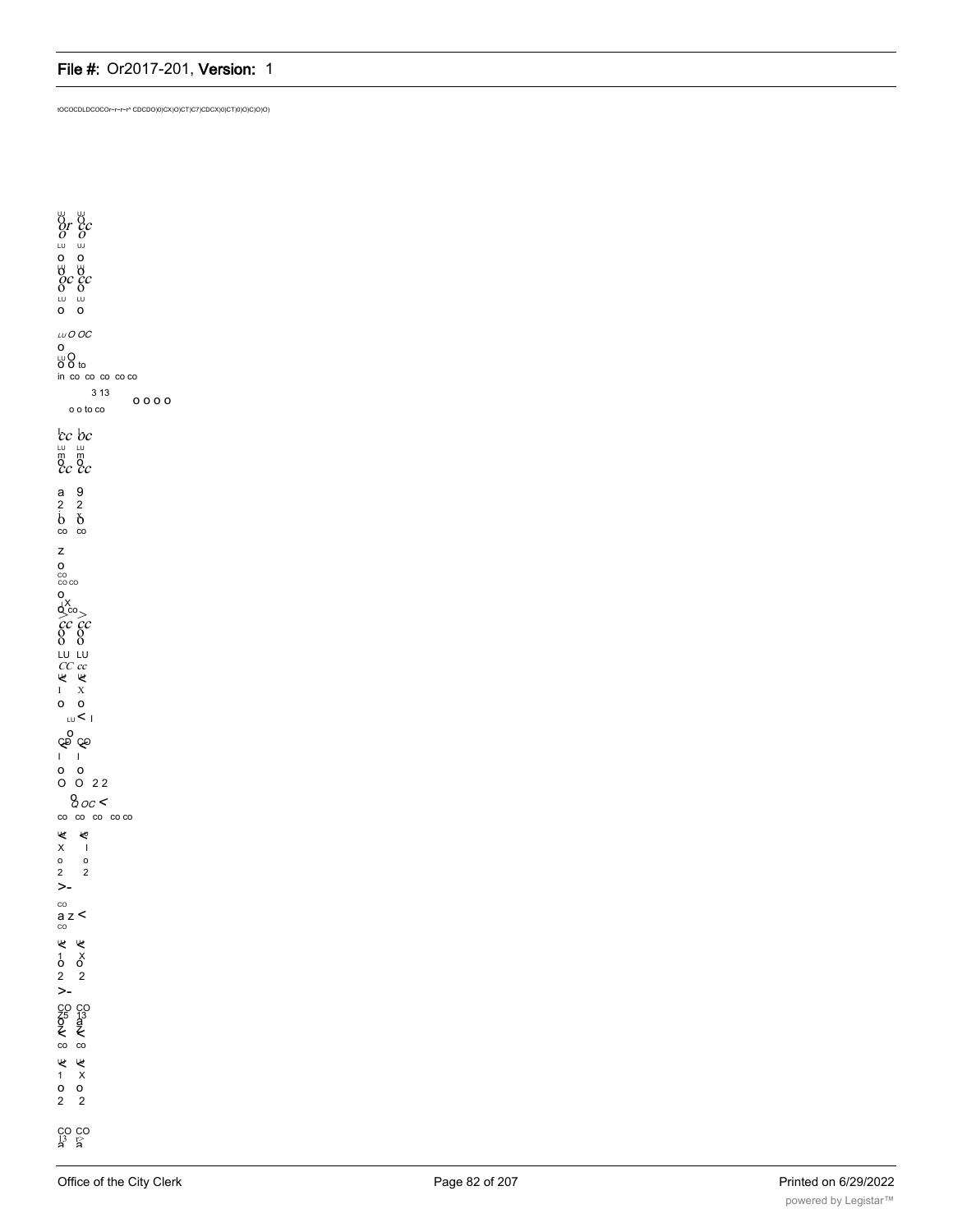| そそ                                                                                                          |       |
|-------------------------------------------------------------------------------------------------------------|-------|
|                                                                                                             |       |
| $\cos$ $\cos$                                                                                               |       |
|                                                                                                             |       |
| $R_{10}$                                                                                                    |       |
|                                                                                                             |       |
|                                                                                                             |       |
|                                                                                                             |       |
|                                                                                                             |       |
| o z                                                                                                         |       |
|                                                                                                             |       |
|                                                                                                             |       |
|                                                                                                             |       |
|                                                                                                             |       |
| $\overset{\times}{\mathsf{R}}$                                                                              |       |
| $\check{\mathrm{e}}$                                                                                        |       |
| $\cos$ $\cos$                                                                                               |       |
|                                                                                                             |       |
|                                                                                                             |       |
|                                                                                                             |       |
|                                                                                                             |       |
|                                                                                                             |       |
|                                                                                                             |       |
|                                                                                                             |       |
| $N_{\text{out}}^{\text{U}}$ < $_{\text{co}}$                                                                |       |
|                                                                                                             |       |
|                                                                                                             |       |
| 足 足                                                                                                         |       |
|                                                                                                             |       |
| $\rm \stackrel{X}{\rm o}$<br>$\frac{1}{\mathsf{O}}$                                                         |       |
|                                                                                                             |       |
| 2 <sub>2</sub>                                                                                              |       |
|                                                                                                             |       |
|                                                                                                             |       |
|                                                                                                             |       |
|                                                                                                             |       |
| $\,<$ $<$                                                                                                   |       |
|                                                                                                             |       |
| $\cos$ $\cos$                                                                                               |       |
|                                                                                                             |       |
| g,                                                                                                          |       |
| i<br>Kal<br>Gu                                                                                              |       |
| ŀ.                                                                                                          |       |
|                                                                                                             |       |
|                                                                                                             |       |
| $\begin{array}{ccc} 2 & 3 & 3 \\ 3 & 3 & 3 \\ 6 & 3 & 3 \\ 7 & 8 & 3 \\ 8 & 8 & 3 \\ 1 & 1 & 1 \end{array}$ |       |
|                                                                                                             |       |
| CO CO                                                                                                       |       |
| $2\quad 2$<br>$\overline{2}$                                                                                |       |
| N N UJ UJ                                                                                                   |       |
|                                                                                                             |       |
| $\sim$ X                                                                                                    |       |
| $\frac{9}{2}$                                                                                               |       |
|                                                                                                             |       |
|                                                                                                             |       |
| CO<br>LO LO LO<br>CNCNCNCNCNCNCNCNCNCN                                                                      |       |
|                                                                                                             |       |
|                                                                                                             |       |
| LO LO LOLO                                                                                                  |       |
| 00000000000                                                                                                 |       |
|                                                                                                             |       |
|                                                                                                             |       |
| and a series and                                                                                            |       |
| CNCNCNCDCDCDCOCOCO                                                                                          |       |
|                                                                                                             | Tf CO |
|                                                                                                             |       |

 $\mathsf{T}^* = \mathsf{T}_\mathsf{T} \mathsf{T} \mathsf{f}$ 

 $\circ$  ,\_•

0-0.0-0- Q\_ o 0)010 CTCXCTCJ)CxraCT)CT)CT)0)CT)D)CJ)0)CJ)0)0)0)0) ro CO ro ro co CO ro ro ro ro CO ro

CD CD CO CO CD CO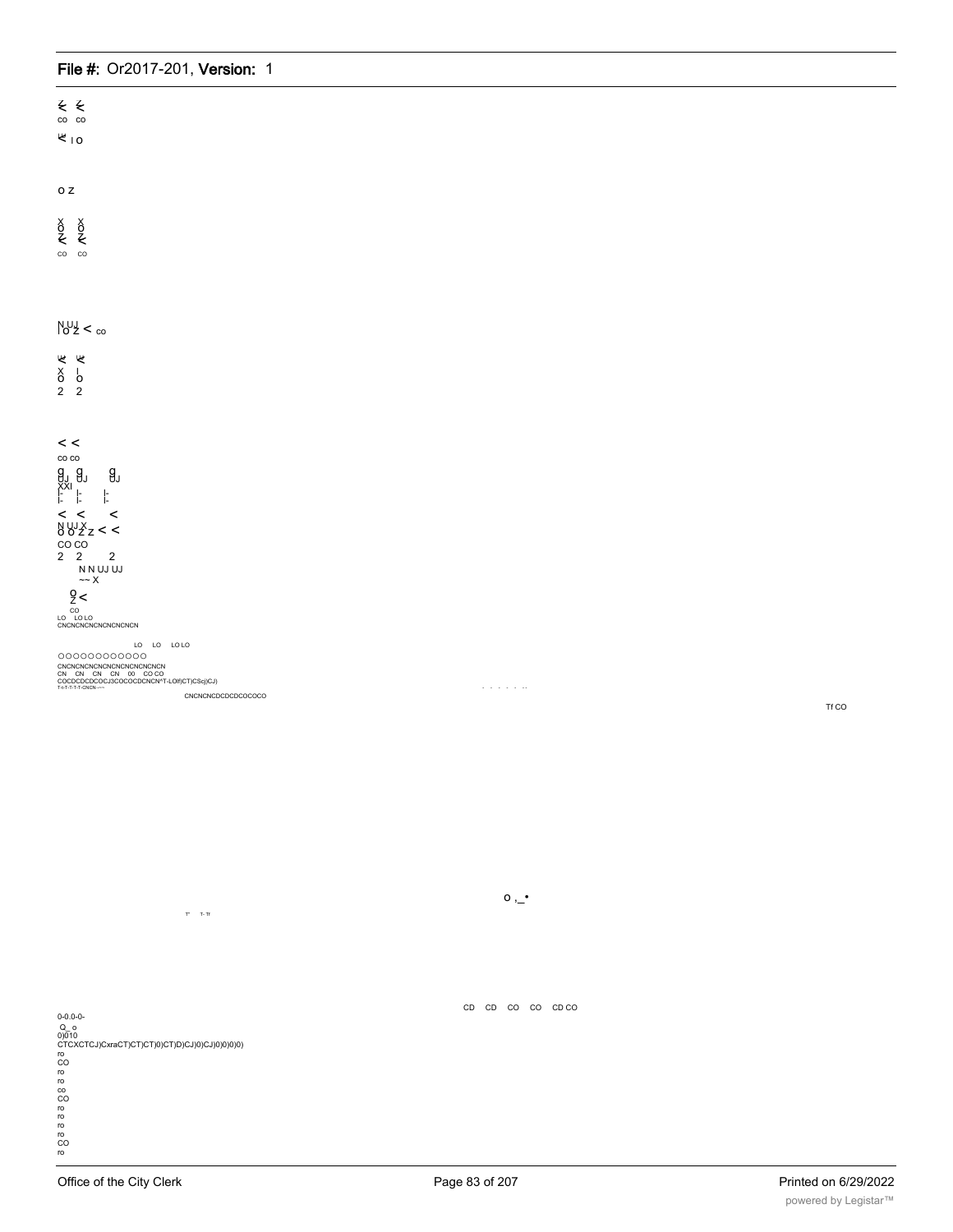900000000 n q. o. cl q. n cl CTJCT)CT)CT)CXjCT)CT)0)

 $\frac{100}{100}$ 00000000000

0c5000006066656cjc5000000

 ${\tt COCQCOCOCDCOCOCOCOCOCOCOCOCOCDCDCOCOCDCDCOCOCOC}^{\wedge}$  ${\tt cDOcDCT>0) CDCDCDcj) Cj (DCC7) CDCDCDCD CDCD cD cC} (CDCC)$ 

 $CO$  O  $\begin{smallmatrix} &\sim3\\ \mathbb{N}&\mathbb{L}\mathbb{U}&\\ &\mathbb{I}&\mathbb{O}&\mathbb{Z}&< \end{smallmatrix}$  $_{\rm CO}$  $\overset{0}{\overset{0}{\mathsf{C}}\circ} \overset{0}{\overset{0}{\mathsf{C}}\circ}$  $\begin{array}{cc} \mathbf{N} & \mathbf{N} \\ \mathbf{L}\mathbf{U} & \mathbf{U}\mathbf{J} \\ \mathbf{L}\mathbf{U} & \mathbf{U}\mathbf{J} \end{array}$  $\begin{array}{l} \mathcal{L}_{\text{S}} \geq 0 & \mathcal{L}_{\text{S}} \geq 0 \\ \mathcal{L}_{\text{S}} \geq 0 & \mathcal{L}_{\text{S}} \geq 0 \\ \mathcal{L}_{\text{S}} \geq 0 & \mathcal{L}_{\text{S}} \geq 0 \\ \mathcal{L}_{\text{S}} \geq 0 & \mathcal{L}_{\text{S}} \geq 0 \\ \mathcal{L}_{\text{S}} \geq 0 & \mathcal{L}_{\text{S}} \geq 0 \\ \mathcal{L}_{\text{S}} \geq 0 & \mathcal{L}_{\text{S}} \geq 0 \\ \mathcal{L}_{\text{$  $\circ \circ \circ$  $99$  ->-^ ^ ^ ^  $99900000000$ et<br>ctcccccel tccccaiDrcect<br>
∂ ⊘ <<br>
2 <<br>
2 <<br>
3 <<br>
2 <<br>
3 <<br>
4 <br/>
9 </><br>
5 </>
4 </>
6 </>
4 </>
6 </>
6 </>
6 </>
6 </>
6 </>
6 </>
6 </>
6 </>
6 </>
6 </>
6 </>
6 </>
6 </>
6 </>
6 </></>
6 </></></>
6 </></></></></>  $0.5 \ge 0.00$  $co co$  $\circ$ g g g  $\int_{0}^{\infty} 0 \leq$  $\circ$  $\circ$  $CO CO$ こく こく

Office of the City Clerk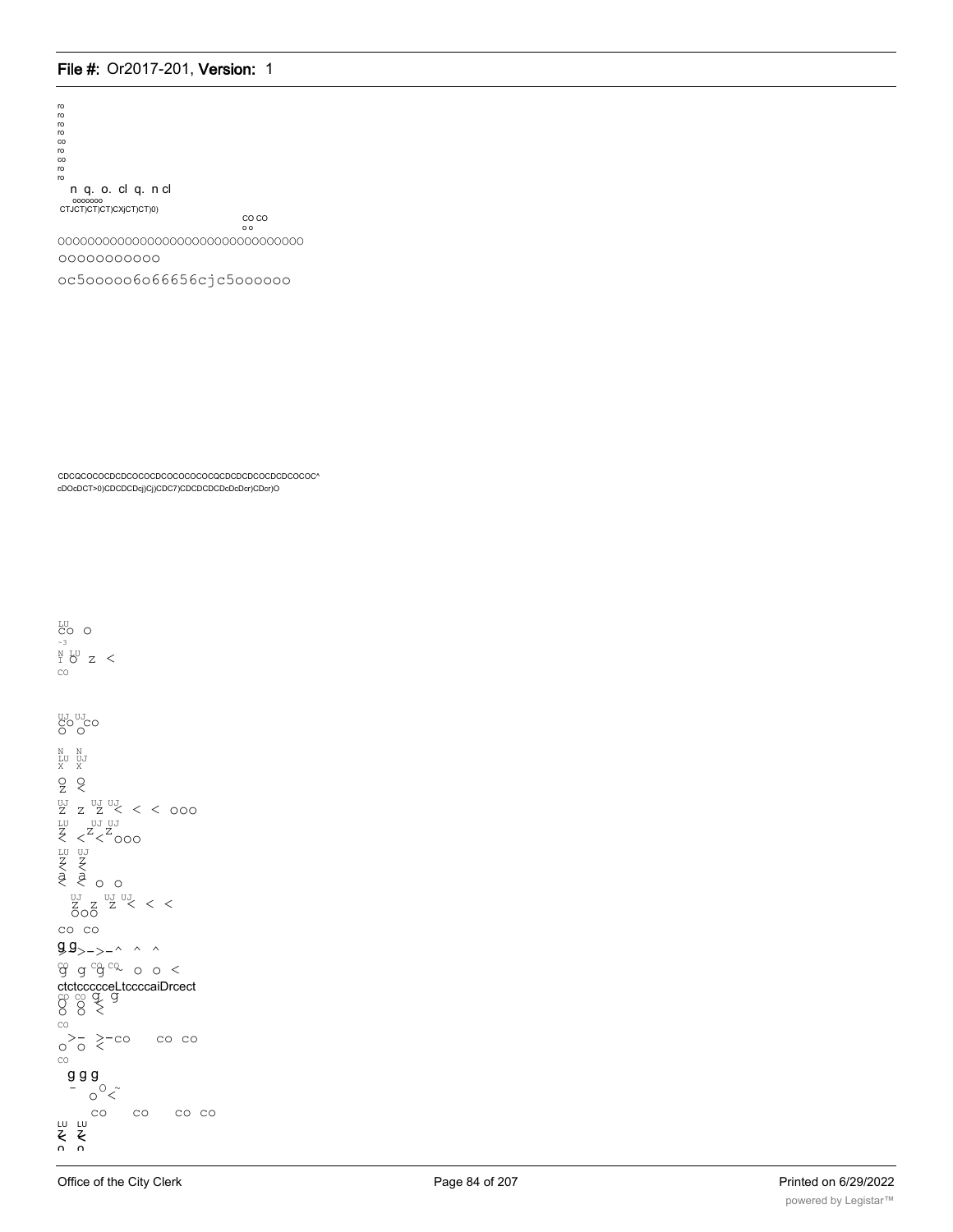| 22 > 00<br>₹88<br>LULULULULULULULU<br><<br>CO CO<br>g g<br>COCO<br>g g<br>CO CO<br>g g<br>CO CO<br>- g<br>0 <sub>0</sub>                                                                  |                      |
|-------------------------------------------------------------------------------------------------------------------------------------------------------------------------------------------|----------------------|
| CO CO                                                                                                                                                                                     |                      |
| g g                                                                                                                                                                                       |                      |
| COCOCOCOCOCOCOCOCOCOCOCO                                                                                                                                                                  |                      |
| $<<$ 000                                                                                                                                                                                  |                      |
|                                                                                                                                                                                           |                      |
|                                                                                                                                                                                           |                      |
| CO CO                                                                                                                                                                                     |                      |
| g g                                                                                                                                                                                       |                      |
| $(D$ $CDCD$<br>CO CO                                                                                                                                                                      |                      |
| 0 <sub>0</sub>                                                                                                                                                                            |                      |
| COCOCOCOCOCOCOCOCOCO<br>CN CN CN CN                                                                                                                                                       | т.<br>T- T-<br>CN CN |
| ^^^ScNCNCNCN<br>CN CNI CNI<br>U)GiC7)^cotX3tX}cooococoaDaDaocoaDaDaDco<br>CNCNCNCNCNCNCNCNCN CN CN CN CN CN                                                                               |                      |
| CO<br>CO<br>CO CO<br>$\,$ CN $\,$ CN $\,$ CN $\,$<br>$\mathbb{C}\mathbb{N}$<br>$_{\rm CN}$<br>$\mathbb{C}\mathbb{N}$<br>$\mathbb{C}\mathbb{N}$<br><b>CN</b><br>CN<br>CN CN<br>CN CN CN CN |                      |
| CO<br>$_{\rm CO}$<br>CO<br>CO<br>CO CO<br>CN CN CN CN<br>$O$ LO $\kappa$ > Is.                                                                                                            |                      |
|                                                                                                                                                                                           |                      |
|                                                                                                                                                                                           |                      |
|                                                                                                                                                                                           |                      |
|                                                                                                                                                                                           |                      |
|                                                                                                                                                                                           |                      |
|                                                                                                                                                                                           |                      |
| $_{\rm ro}$<br>ro                                                                                                                                                                         |                      |
| CL o                                                                                                                                                                                      |                      |

ro<br>ro ro<br>ro ro<br>ro<br>co<br>cdcdcdcdcdcdcdcdcdcdcdcdcdcd<br>co<br>co CO CO CO CO CL o CD CD CD CD CD CD CO

ooooooooooooooooooooooooooooooooo ooooooooooooooooo

## o5555o555555550oooooo6c3^^^"^^^^""""

CO CO CO CO CO CO LO LO LO LO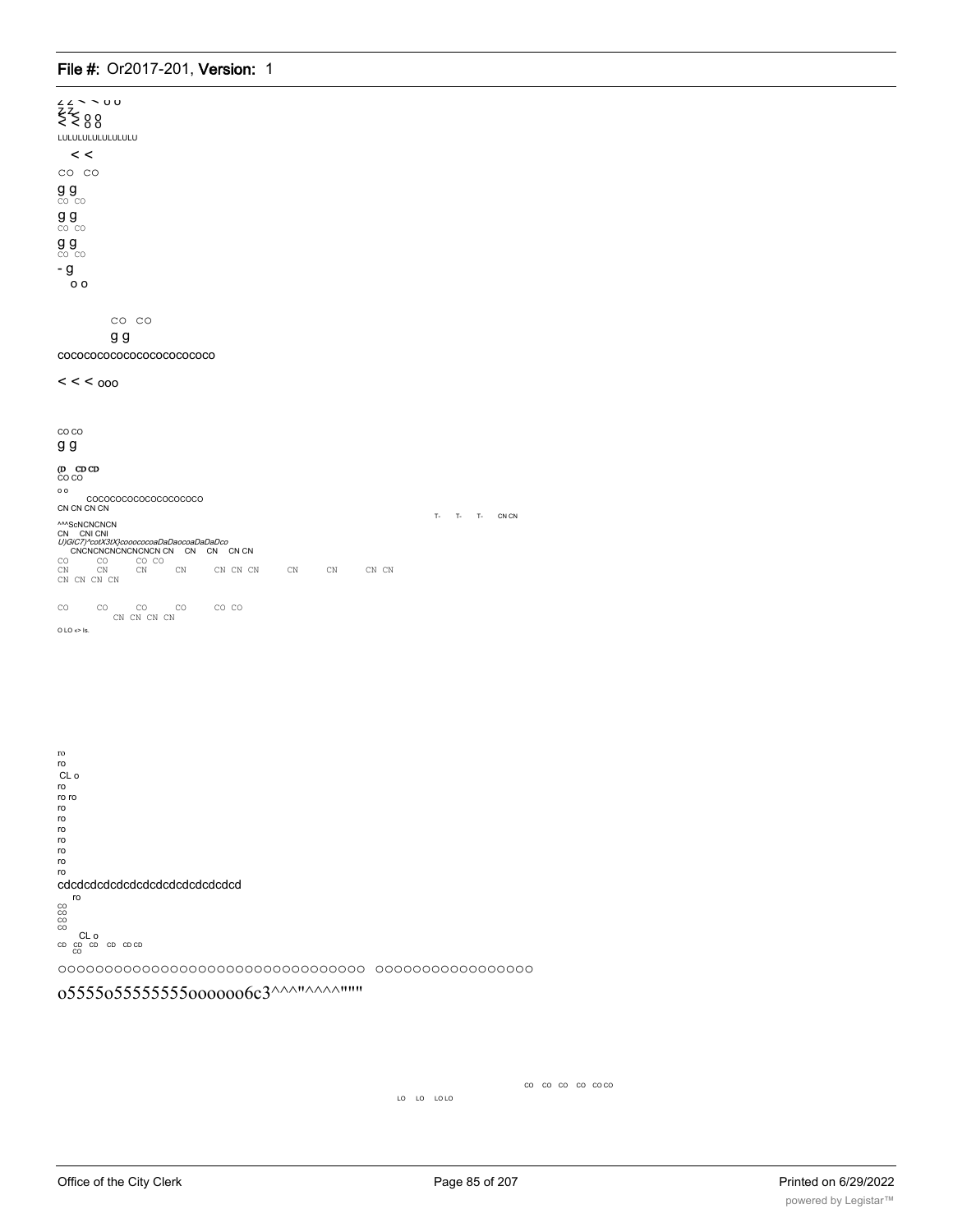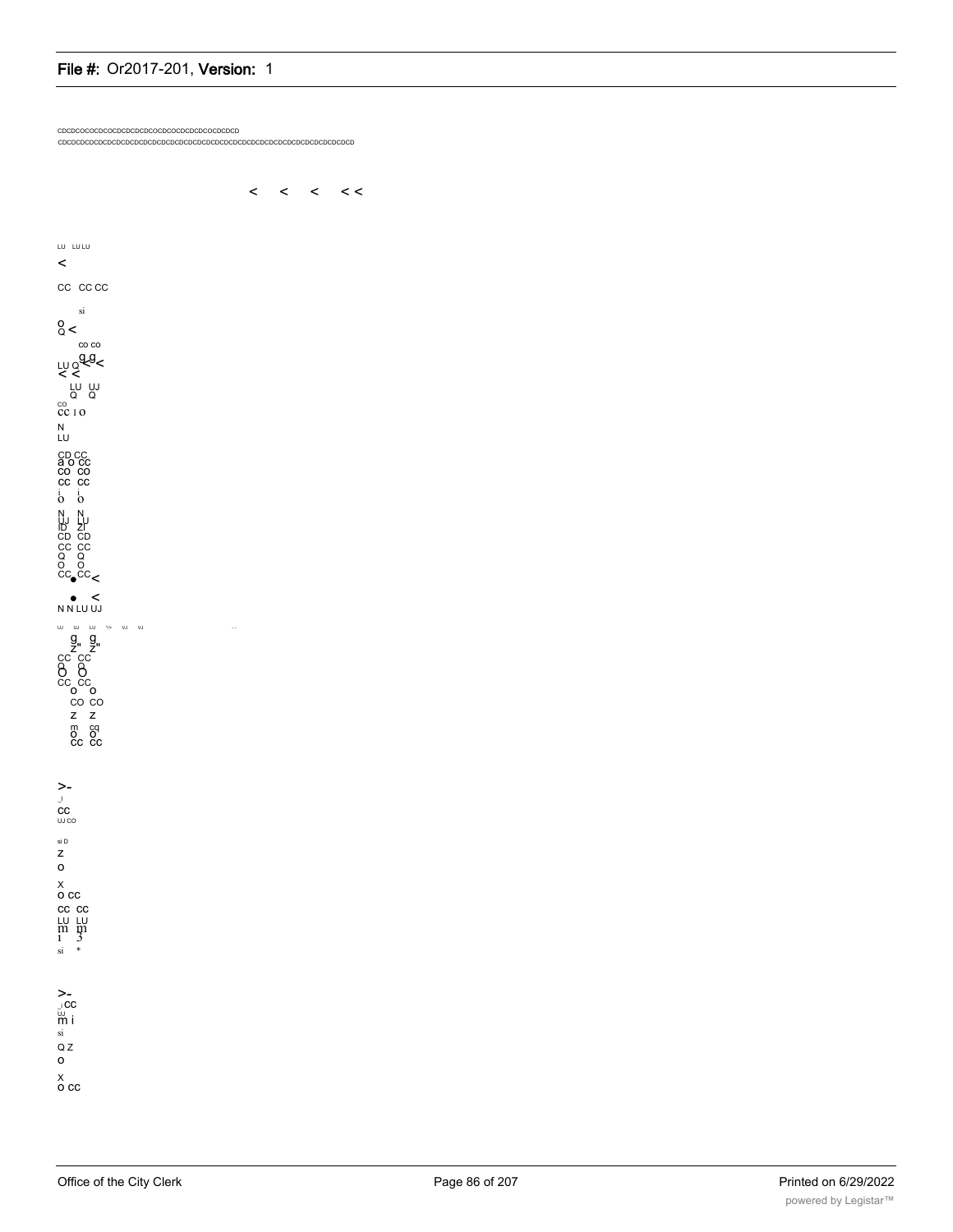$UJ$  $\mathsf{o}$  $\circ$  $\begin{array}{c} b & b \\ 0 & 0 \\ 0 & 0 \\ \end{array}$  $000 \times$  $a - \begin{matrix} 0 & 0 \\ 2 & 5 \\ 1 & 0 \\ 0 & 0 \end{matrix}$ or cc cc cc cc cc

CDCDCOCDCOCDCDCDCDLOLOLOLO<br>CNCNCNCNCNCNCNCNCNCN<br>COCOCOCNt-CNCNCN CNCNCNCNOCgCNCN<br>CN CN CN CO CD ^ "~? 1?

CNCNCNCMCNCNCNCNCNCNCNCN

 $\overset{\text{\normalsize CD}}{\scriptscriptstyle{W}^{\intercal}}$ 

 $\circ$   $\circ$ .  $\begin{array}{l} \tilde{\kappa} \, \circ \, \nu \, \tilde{\kappa} \, \circ \, - \, \kappa \, \text{d} \, \nu \, \text{d} \, \nu \, \text{d} \, \nu \, \text{d} \, \nu \, \text{d} \, \nu \, \text{d} \, \nu \, \text{d} \, \nu \, \text{d} \, \nu \, \text{d} \, \nu \, \text{d} \, \nu \, \text{d} \, \nu \, \text{d} \, \nu \, \text{d} \, \nu \, \text{d} \, \nu \, \text{d} \, \nu \, \text{d} \, \nu \$ **And CC**  $(32000)$  $Z > Z$  $I \, I \, I \, I \, I \, I \,$  2 <<<<<< < 2  $\cos$  $\frac{0}{\cos \alpha}$  $\begin{smallmatrix} 0&0\0&0\0&0\0&2\end{smallmatrix}$  $^{7}$   $^{7}$   $^{8}$   $^{0}$   $^{0}$   $^{0}$   $^{2}$   $^{2}$   $^{2}$   $^{2}$   $^{2}$   $^{2}$   $^{2}$   $^{2}$   $^{2}$   $^{2}$   $^{2}$   $^{2}$   $^{2}$   $^{2}$   $^{2}$   $^{2}$   $^{2}$   $^{2}$   $^{2}$   $^{2}$   $^{2}$   $^{2}$   $^{2}$   $^{2}$   $^{2}$   $^{2}$   $^{2}$   $^{2}$   $^{2}$   $^{2}$   $^{2}$ CO<br>LU  $\sum_{\mathsf{L}\cup\,\mathsf{L}\cup\,\mathsf{L}}$  $\frac{\text{cc}}{\text{co}}$  us  $\frac{1}{2}$  $cc$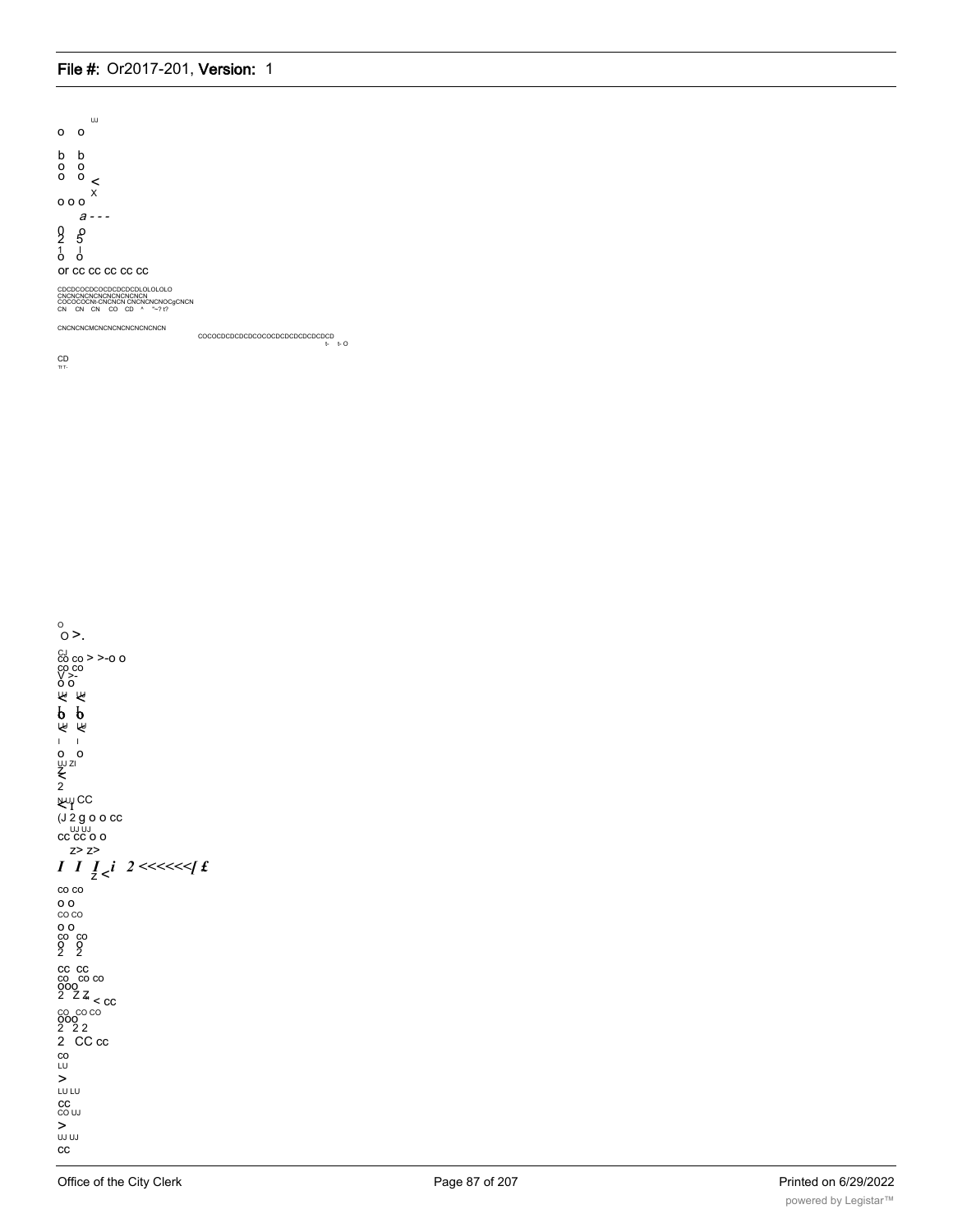$\begin{matrix} g & o \\ o & o \end{matrix}$  $\begin{array}{c} y \to 0 \\ y \to 0 \\ y \to 0 \\ y \to 0 \\ y \to 0 \end{array}$  $\overline{2}$  $22$  $\frac{1}{2}$  $\rm cc$   $\rm cc$  $2 \quad 2 \quad 2$ 2 CC CC<br>2 CC CC<br>wstNWt0v0CDCDCDdDCC 

 $"5$ 



 $CD$   $CD$   $CD$   $CD$ 

D<br>co<br>co<br>co<br>co a co co co<br>co co co<br>CDtjjCDcncncDCDcncnDicncncncjicn 00000000000000  $666c355506c306$ 

LO LO  $CO$   $IO$ 

> $_{\rm CO}$  $CO$  $CO$  $CO CO$  $CO$

 ${\tt COCOCOCOCOCO CO COCOLD}$ 

 $\mathring{\Phi}$   $\mathring{\rho}$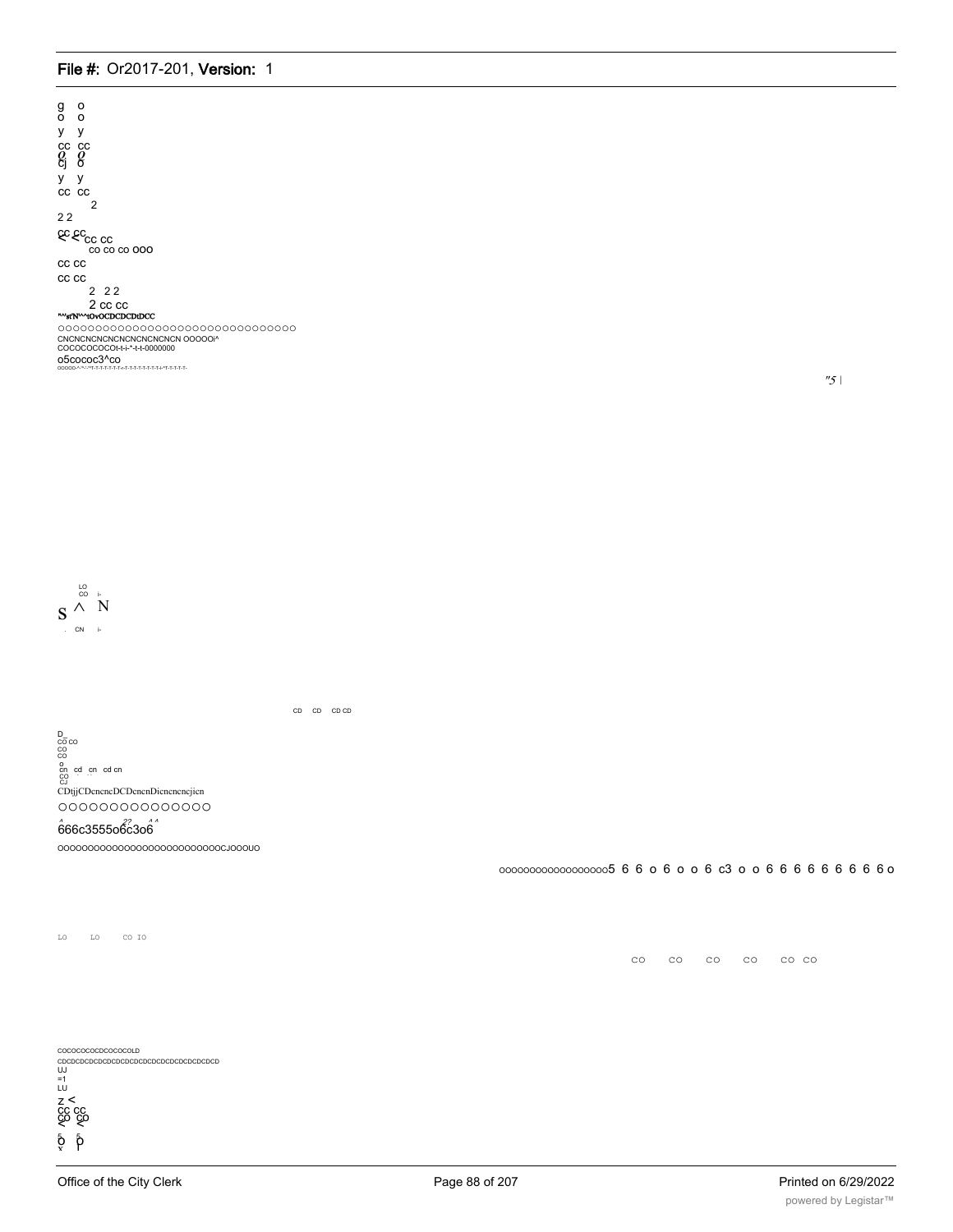



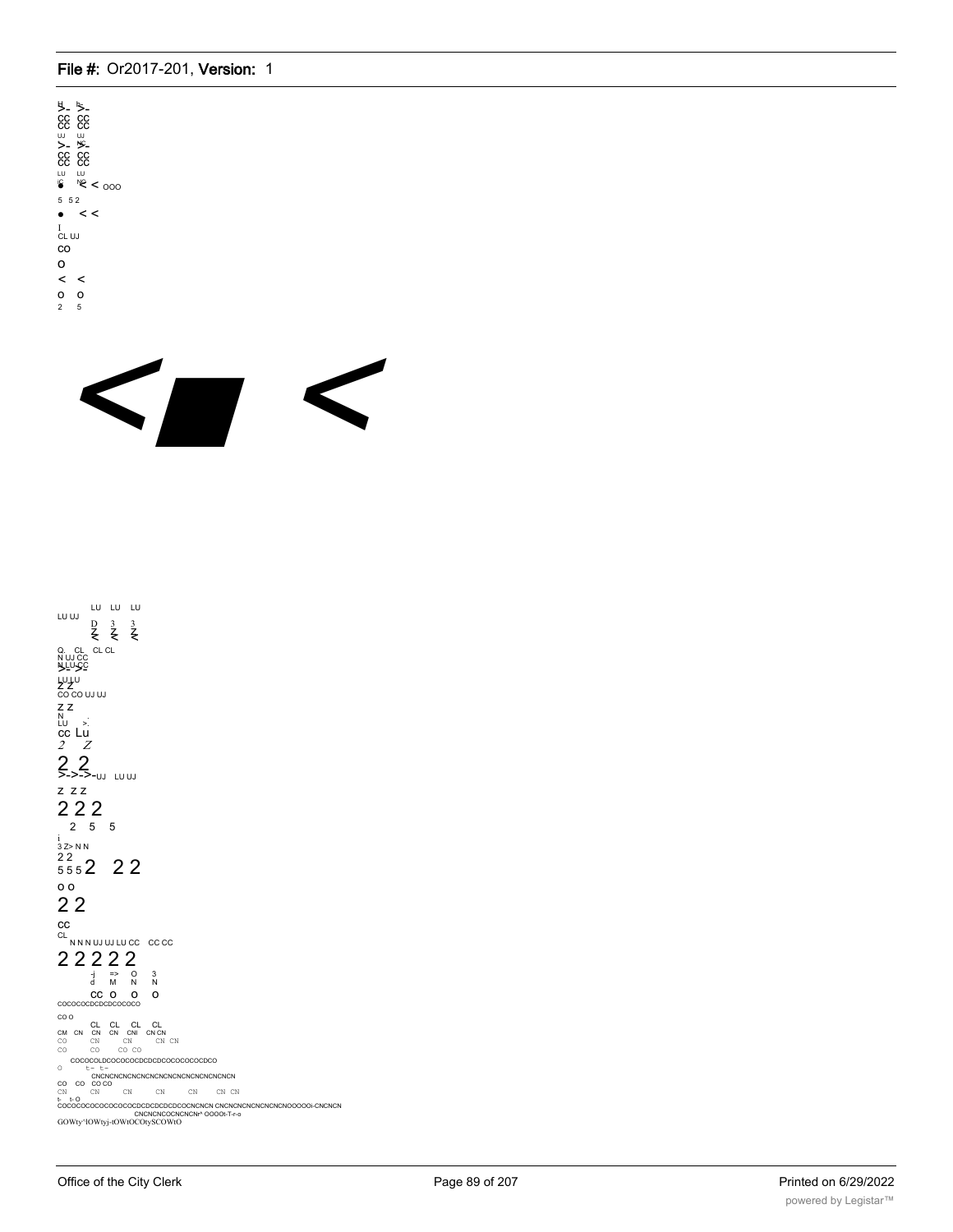$\begin{array}{c} CD \\ CD \\ CD \\ CD \end{array}$ 

0) CD tU CD

 ${O}{\color{red}\mathsf{Truncnencnencn}}^\wedge$   $\textcircled{c}\text{D}$ 

000000000 66606006

 $\circ$   $\circ$ 

### ${\tt cocococococococococococococococo}$

 $\texttt{CDtDCDCDCE}(\texttt{DCDCDCE3CDCDtD(i)CD}(\texttt{OCDCDCOCCE})\texttt{CDCDCCC}\texttt{C}-\texttt{C0tDCDCE})\texttt{C}\texttt{DtDCDCD}\texttt{C}\texttt{D}$ o^o^o^o)oo)oo)0)0)cDcno^CD



LX cc cc cc

 $\begin{array}{cc} 3 & 3 \\ \text{N} & \text{N} \\ \text{O} & \text{O} \\ \text{CL} & \text{CL} \end{array}$ 



 $\begin{array}{ccc} 3 & 3 \\ N & N \\ O & O \\ O & C L \end{array}$ 

60 cc m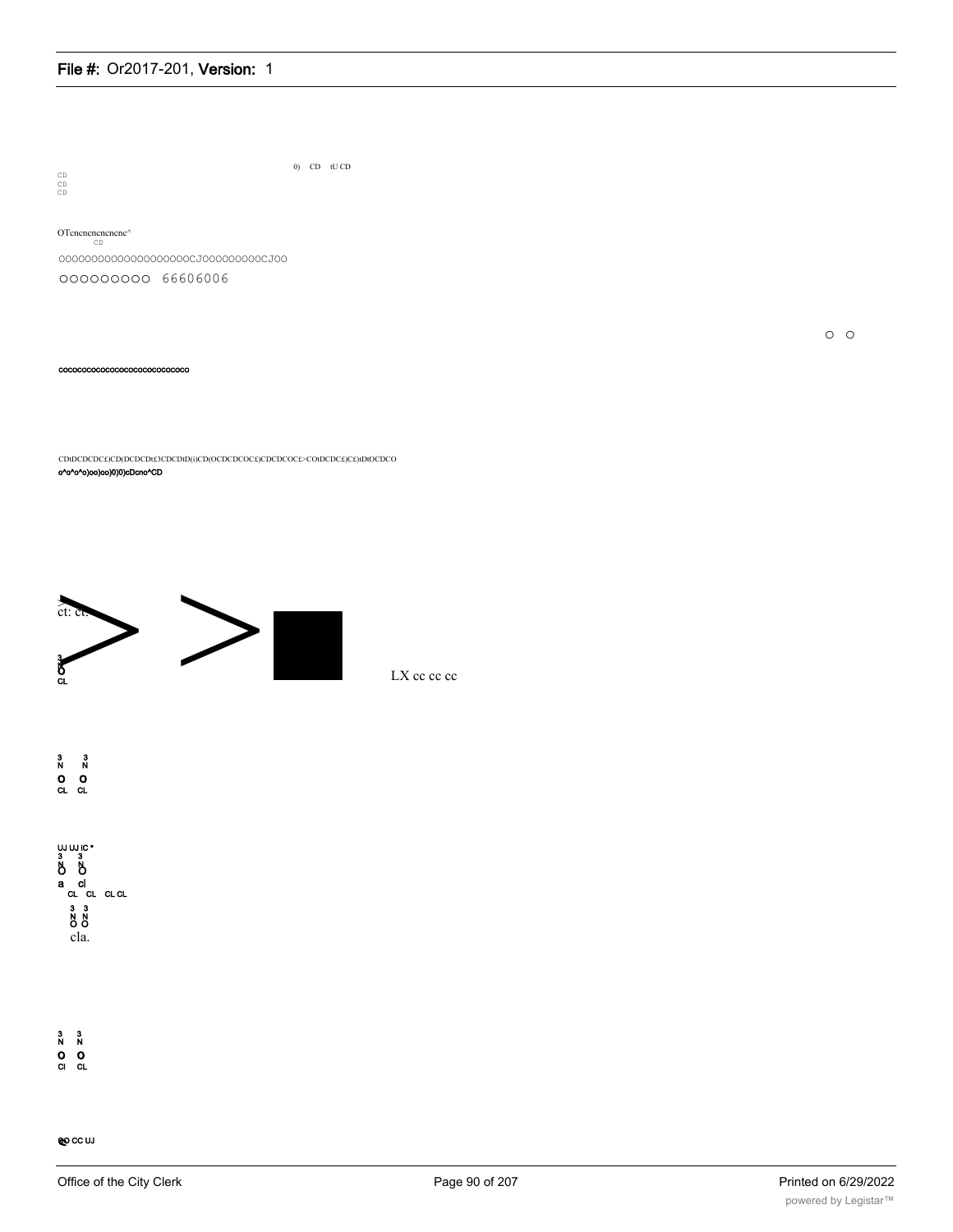| $\alpha$                                                                                                                    |
|-----------------------------------------------------------------------------------------------------------------------------|
| $\prec$<br>ccCD                                                                                                             |
| $\mathbf d$<br>$_{\mathrm{NC}}$                                                                                             |
| そそそ<br>$\frac{1}{20}$ $\frac{1}{20}$ $\frac{1}{20}$                                                                         |
|                                                                                                                             |
| นง นง<br>$\;$ or $\;$ cc $\;$                                                                                               |
| $_{\rm CO\ CO}$<br>0 <sub>0</sub>                                                                                           |
| $5888$<br>$588$                                                                                                             |
|                                                                                                                             |
| LU UJ<br>$cc$ $cc$                                                                                                          |
| $_{\rm CO\ CO}$<br>$\mathbf{o}\,\mathbf{o}$                                                                                 |
| $\begin{array}{ccc} Z & Z \\ \infty & \infty \\ \text{or} & \text{or} \\ \infty & \text{co} \end{array}$                    |
|                                                                                                                             |
| UJ UJ<br>or cc                                                                                                              |
| $_{\rm CO\ CO}$<br>$\mathbf{o}$                                                                                             |
| $\begin{array}{cc} \mathbf{Z} & \mathbf{Z} & \mathbf{Z} \\ < & < & < \\ \text{or } & \mathbf{CC} & \mathbf{CC} \end{array}$ |
| ca co ca                                                                                                                    |
| cc<br>$\mathsf{U}\mathsf{J}=\mathsf{U}\mathsf{J}$                                                                           |
| $\mathbf{o}$<br>${\tt CL}$                                                                                                  |
| $\begin{array}{l} {\rm or} ~~ {\rm cc} \\ {\rm H} \\ {\rm Co} ~~ {\rm Co}~ {\rm co} \end{array}$                            |
| $_{CL}^{O}$ $_{CL}^{O}$                                                                                                     |
| $\,<$<br>or or                                                                                                              |
|                                                                                                                             |
| uu uu<br>or cc                                                                                                              |
| $\frac{H}{CQ}$ $\frac{H}{CQ}$<br>$\overset{\mathbf{Z}}{\leqslant} \hspace{0.1cm} \overset{\mathbf{Z}}{\leqslant}$           |
| or or<br>$CO$ ca                                                                                                            |
| UJ UJ<br>or or                                                                                                              |
| $_{\rm CO}$ $_{\rm CO}$<br>0 <sub>0</sub>                                                                                   |
| $\begin{array}{ccc} Z & Z \\ < & < \end{array}$                                                                             |
| or or<br>$cc\ co$                                                                                                           |
| UJ UJ                                                                                                                       |
| or or<br>$_{\rm CO~CO}$                                                                                                     |
| 0 <sub>0</sub>                                                                                                              |
| i- ° CN Tf                                                                                                                  |

cn  $\wedge$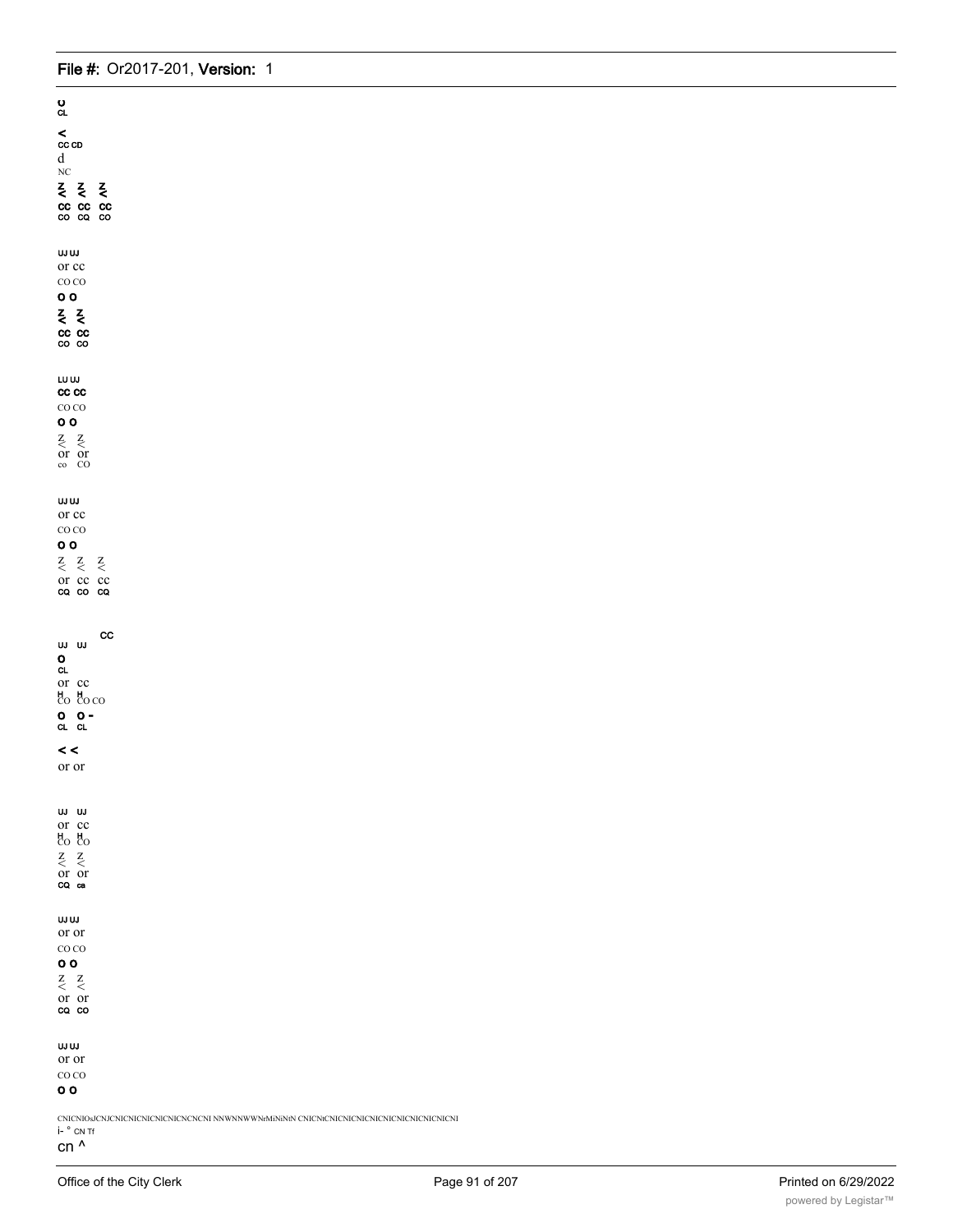$\sim$  CO cn jt; O T-CA </>

CD CD CO CD

QOD)CnC40C')CnQOnCQQQnC401COCI)CI}CnC))OC4D) o o o o o o o O O O O O O O O ooo ooo o o o o o b b b o b OOO bob ooo >. >. >s ooo o o o o



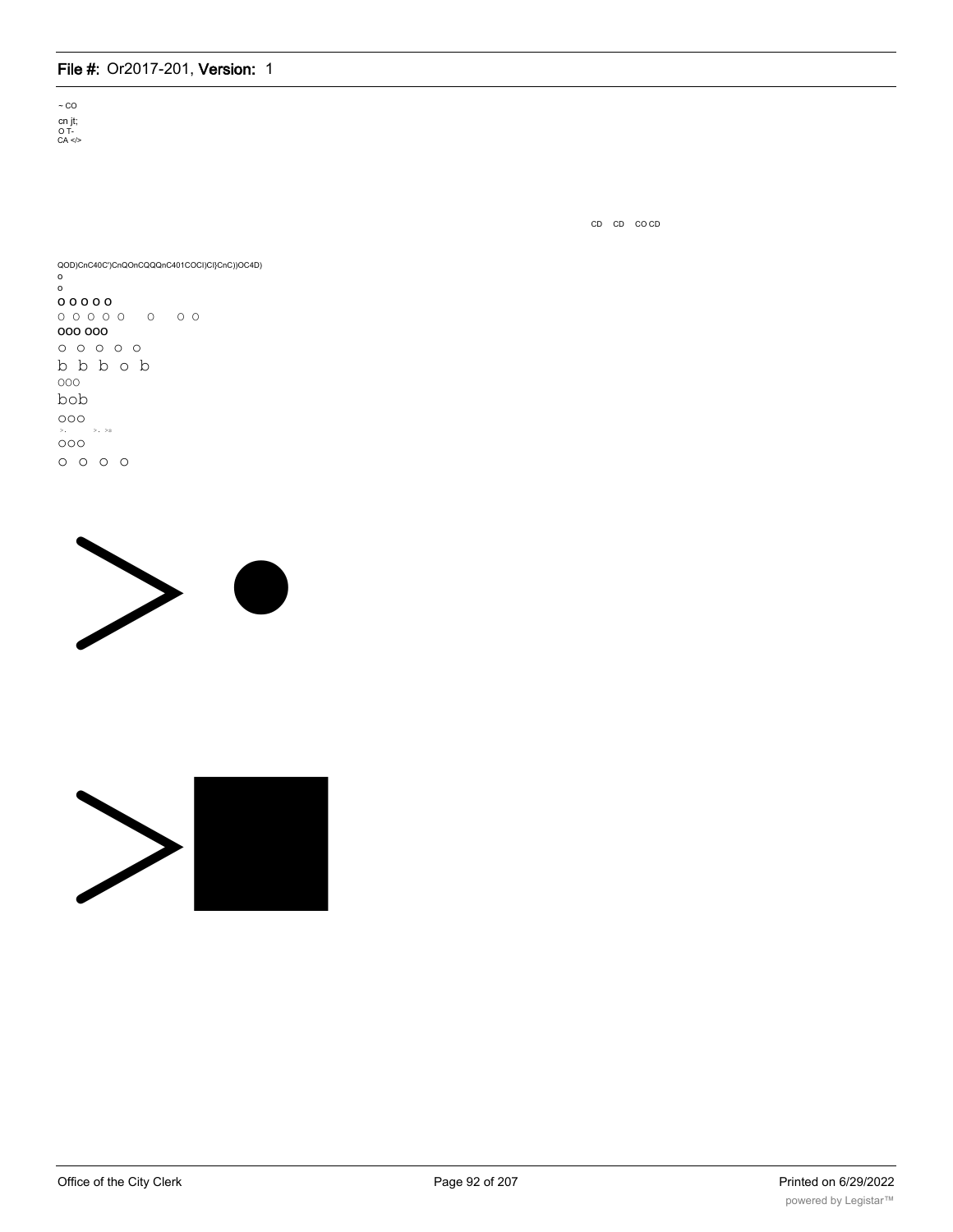

o o 6 ooo







oooo OOOOOOOOOO o o OOOOOOO o o o o ooooooooooooooo f-. CO CO CO CD CO CO

CNCNCNCNCNCNCNCNCNCNCNCNCNCNCNCNCN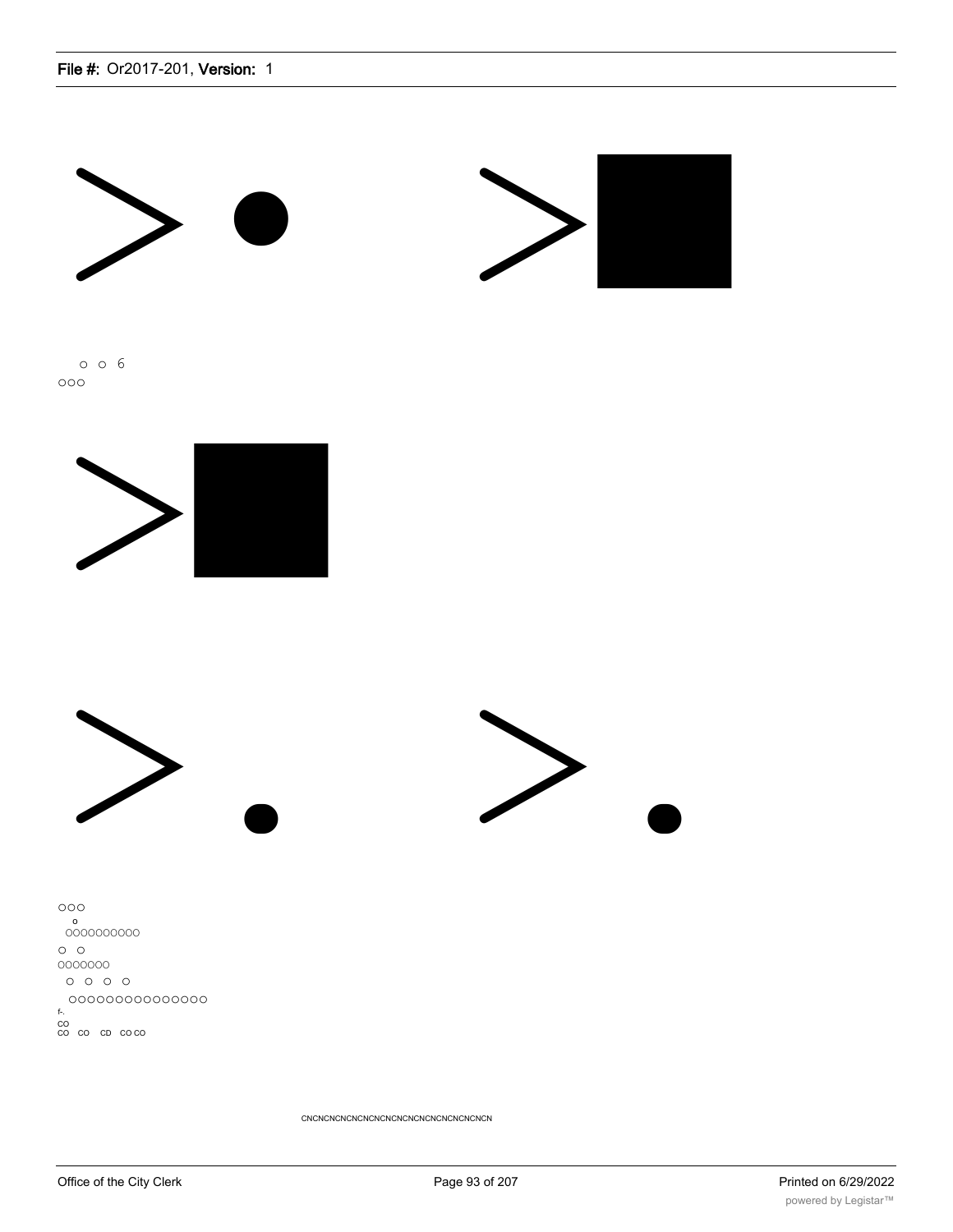CDCDCDCDCDCDCOCDCOCDCOCJOCO<br>CDCOCOOTCDCDCDCDCOCOCOCDCDCDCOCDCD

o b

 $\leq$  or  $Q_{\rm sc}^{\rm C}$  (- co O  $<<$ CC cc co co LU UJ or or  $\cos$   $\cos$   $\cos$  $\lt$   $\lt$ <br>DC CC CO CO  $\frac{1}{60}$  and  $\frac{1}{60}$  $\mathsf{o}$  $CL$  $\lt$  $\rm cc$   $\rm cc$  $_{\rm CO}$   $_{\rm CO}$  $25.85$ <br>  $25.85$ <br>  $25.85$ <br>  $25.85$ <br>  $25.85$  $\langle \ \ \langle$ co co  $\mathsf z$  $\mathsf{o}$  $\begin{array}{c}\nC \\
C\n\end{array}$  $0000$  $\mathsf{Z}\ \mathsf{Z}$  $0<sub>0</sub>$  $\geq$ - $\frac{5}{5}$ - $6r$  or  $\frac{1}{2}$  > cc cc UJ UJ  $>$ -<sup>01</sup> <sub>m</sub> mm<br>  $>$ -0<sup>1</sup> m mm<br>  $>$ -02 **ov LUUJUJUJLULUUJUJUJUJUJLD**  $CL \quad CL \quad CL \quad CL \quad CL$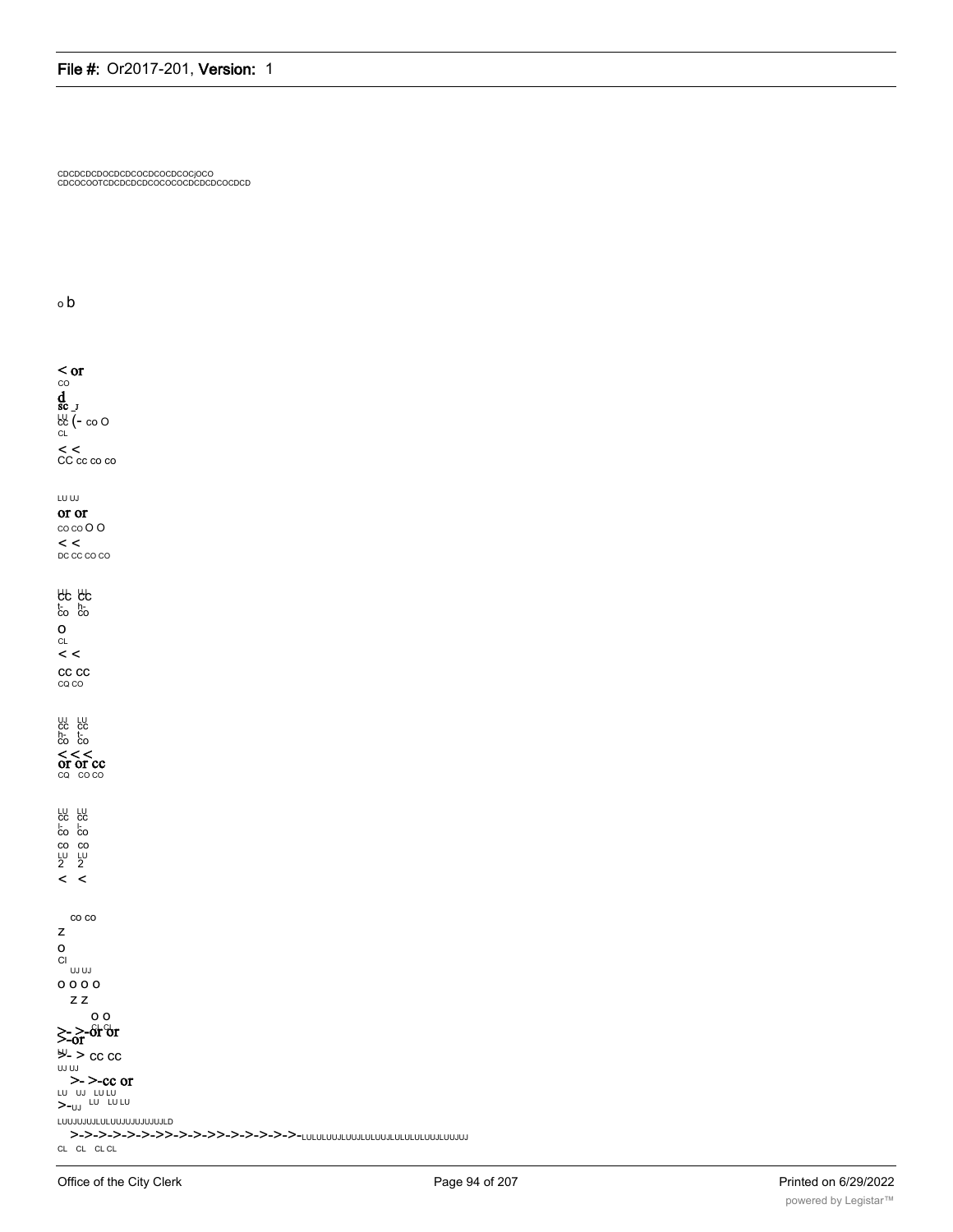

### CJ)CJ)CJ)CTCT)CDOJC7>C7)C7JOJOTOTCnOJCT>OT

 $0 0 0 0 0 0 0 0 0 0 0 0 0$ 000 000  $0 0 0 0 0 0 0 0 0$  ${\tt000000000000000000000000000000}$ 

|  |  |  |  |  |  |  |  |  |  |  |  |  |  |  |  |  | co CO co co CO CO co co co CO CO co CO co co co co co coCO |
|--|--|--|--|--|--|--|--|--|--|--|--|--|--|--|--|--|------------------------------------------------------------|
|--|--|--|--|--|--|--|--|--|--|--|--|--|--|--|--|--|------------------------------------------------------------|

Page 95 of 207

rs\_t>\_r^^r^r^r^r^cocococococococDcotocococo<sup>^</sup> cococnQc^cnQoifficocncoaicncnDcncoQGCiioicncnQ



Office of the City Clerk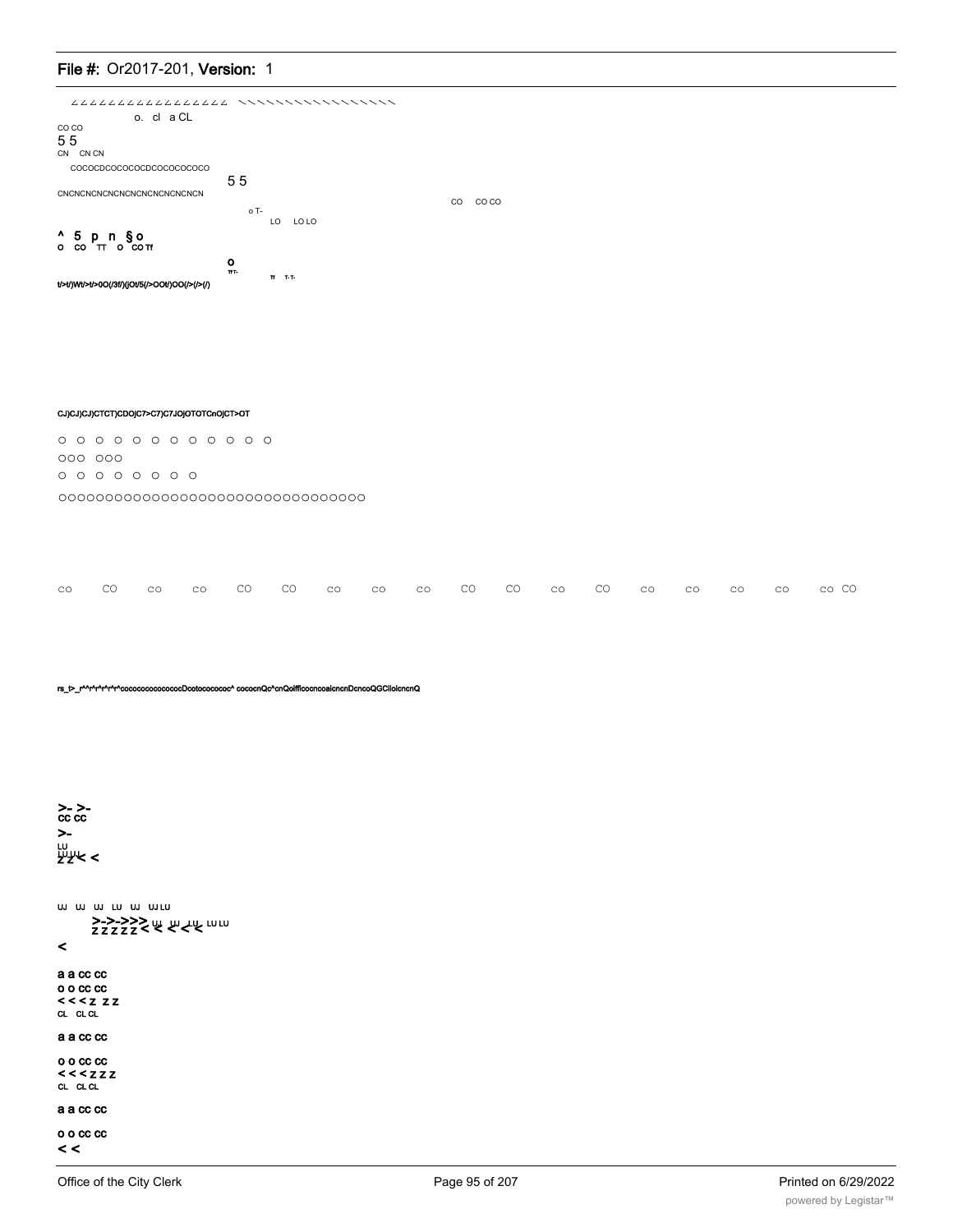| $Z$ $Z$<br>CLCL                                                                   |                              |                        |  |
|-----------------------------------------------------------------------------------|------------------------------|------------------------|--|
| 80<br>80<br>80<br>80<br>80<br>$\,<$ $<$<br>zz<br>CL CL                            |                              |                        |  |
| DQCCCC                                                                            |                              |                        |  |
| $\circ \circ \texttt{CC} \texttt{cc}$<br>$\langle \ \langle$<br>Z Z Z<br>CL CL CL |                              |                        |  |
| 80 ASA<br>80 ASA<br>$\,<$ $<$<br>$\frac{z}{c}$ . $\frac{z}{c}$                    |                              |                        |  |
| $\lt$<br>$\mathbf{z}\,\mathbf{z}$<br>CL <sub>CI</sub>                             |                              |                        |  |
|                                                                                   |                              |                        |  |
| $\lt$<br>zz<br>$CL$ $CL$                                                          |                              |                        |  |
| $zzzz \rightarrow -$                                                              |                              |                        |  |
| 80 00<br>00 00<br>cr cr                                                           |                              |                        |  |
| ZZZZ > 5                                                                          |                              |                        |  |
| 3<br>888<br>588<br>a a                                                            |                              |                        |  |
|                                                                                   |                              |                        |  |
|                                                                                   | c\1c\ic\)cncnc\icncnicnjcncn | $^{\circ}$ to co co co |  |
| CL CD<br>O Tf                                                                     |                              |                        |  |
| O CD<br>C/>GOU0COO9t/)(/>(/>(jOC/>'_O{/}GOO0b0o0b0<br>000<br>000                  |                              |                        |  |
| 000<br>0 0 0 0<br>bbbb                                                            |                              |                        |  |
| 000000000000000<br>$\frac{1}{200}$<br>o u                                         |                              |                        |  |
| 0000000<br>2? 2? 2? 2? >* >* >?<br>0000066                                        |                              |                        |  |

 $\circ$   $\circ$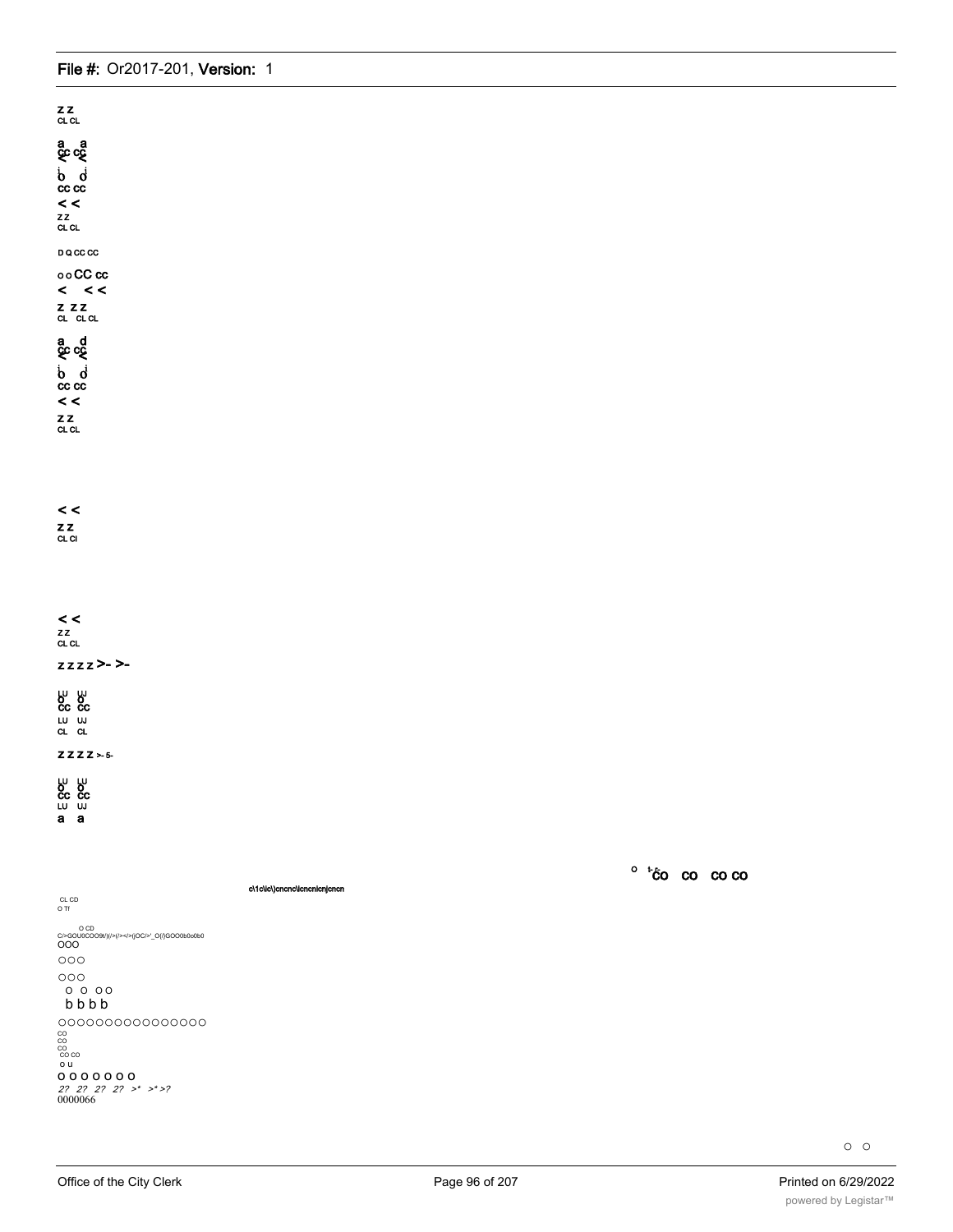| $\texttt{CD} \hspace{1.5cm} \texttt{CD} \hspace{1.5cm} \texttt{CD}$<br>$\mathbb{C}\mathbb{D}$<br>$CD$ $CD$<br>CD<br>0) cncno) 00) Qcncno) Coo) cno) oi0] Coo) $(rj0) 0) o >o$ )                                                                                           | $\mathbb{C}\mathbb{D}$ $\mathbb{C}\mathbb{D}$<br>CD CD | lo lo lo in to lo lo lo lo lo ld o o o o o o o o |  |            | CDCDCDCDCDCDCOCDCDCDCD |  |  |  |  |             |             |  |  |    |
|---------------------------------------------------------------------------------------------------------------------------------------------------------------------------------------------------------------------------------------------------------------------------|--------------------------------------------------------|--------------------------------------------------|--|------------|------------------------|--|--|--|--|-------------|-------------|--|--|----|
| $\Omega_{0}$ nt<br>$\mathbb{L}\mathbb{U}$<br>${\tt c1}$                                                                                                                                                                                                                   |                                                        |                                                  |  |            |                        |  |  |  |  |             |             |  |  |    |
| $\xi-$ z                                                                                                                                                                                                                                                                  |                                                        |                                                  |  |            |                        |  |  |  |  |             |             |  |  |    |
| $\begin{array}{cc} \text{LU} & \text{LU} \\ \text{Z} & \text{Z} \\ \text{Q} & \text{Q} \end{array}$<br>$\label{eq:2.1} \begin{array}{ccc} \mathbf{Z}_\mathbf{U} & \mathbf{L}\mathbf{U} & \mathbf{J} & \mathbf{I} & \mathbf{t} \text{-} \mathbf{<} \\ \end{array}$<br>d cr |                                                        |                                                  |  |            |                        |  |  |  |  |             |             |  |  |    |
| $95^{\circ}$ o $95^{\circ}$<br>$\circ\hspace{0.15cm}\circ$<br>$\rm cc$ $\rm CC$                                                                                                                                                                                           | LU LU                                                  |                                                  |  |            |                        |  |  |  |  |             |             |  |  |    |
| 225<br>an SF<br>On SF<br>$\begin{array}{ll} \mathtt{CT} & \mathtt{CT} \\ \mathtt{LU} & \mathtt{UU} & \mathtt{CL} \\ \mathtt{LU} & \mathtt{CU} & \mathtt{CL} \end{array}$                                                                                                  |                                                        |                                                  |  |            |                        |  |  |  |  |             |             |  |  |    |
| $I I - < 5C$<br>g<br>Vu yu                                                                                                                                                                                                                                                |                                                        |                                                  |  |            |                        |  |  |  |  |             |             |  |  |    |
| CC<br>LU CL<br>UJ UJ X X<br>$\begin{array}{ccccc} 0 & 0 & 0 \\ 0 & 0 & 0 \end{array}$<br>$\circ\hspace{0.15cm}\circ$<br>rn nn<br>CC CC<br>CC CC<br>In M<br>UJ UJ<br>$5\quad 5\quad 5\atop \text{UJ LU CL CL}$                                                             |                                                        | UJ UJ                                            |  |            |                        |  |  |  |  |             |             |  |  |    |
| N UJ<br>rr cc<br>LU UJ<br>$_{\rm CD}$<br>CD CD CD CD CO                                                                                                                                                                                                                   |                                                        |                                                  |  |            |                        |  |  |  |  |             |             |  |  |    |
| CNCNCNCNCNCNCNCNCN<br>COCOCOCOGJGJGJGJ<br>CNCNCNCNCOCOCNCNCNCN<br>T-T-T-T-O00000000000000000000000000000<br>$\mathbf 0$                                                                                                                                                   |                                                        |                                                  |  | t- Tf COCO |                        |  |  |  |  | $_{\rm co}$ |             |  |  | Ĭ. |
| $_{\rm ca}$<br>$_{\rm co}$<br>$_{\rm CO}$                                                                                                                                                                                                                                 |                                                        |                                                  |  |            |                        |  |  |  |  |             | CO CO CO CD |  |  |    |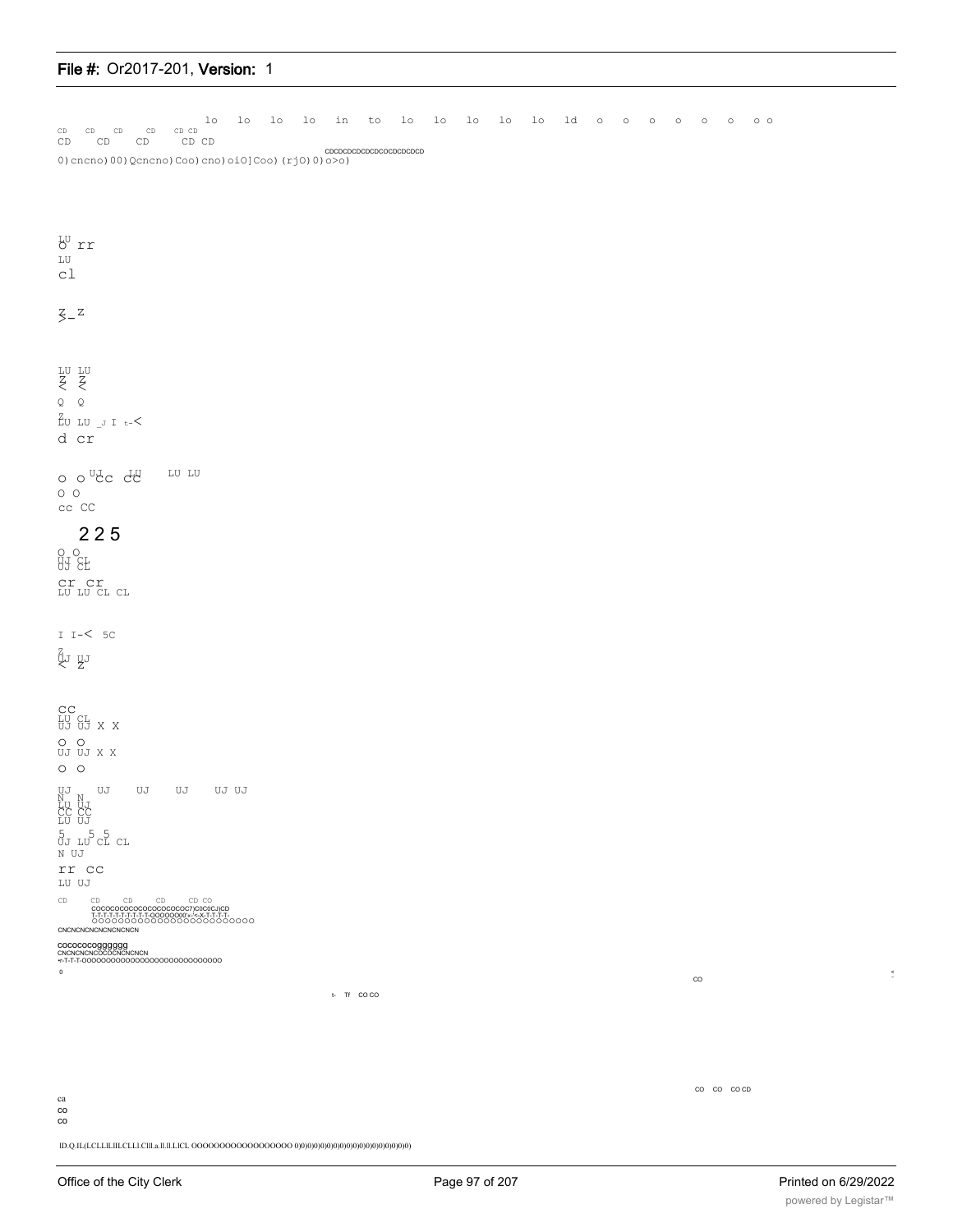000 000 000000000000 0000000000000  $>$   $>$   $>$   $>$   $>$   $>$   $>$   $\sim$ 27 27 27 27 27 27 27 27 "000000000000

ca

 $Tf$  O  $Tf = Tf Tf$ 000

 $\mathsf{o}$  $\circ$ 

LU LULU  $rac{1}{2}$ <br>  $rac{1}{2}$ <br>  $rac{1}{2}$ <br>  $rac{1}{2}$ <br>  $rac{1}{2}$ <br>  $rac{1}{2}$ <br>  $rac{1}{2}$ <br>  $rac{1}{2}$ <br>  $rac{1}{2}$ <br>  $rac{1}{2}$ <br>  $rac{1}{2}$ <br>  $rac{1}{2}$ <br>  $rac{1}{2}$ <br>  $rac{1}{2}$ <br>  $rac{1}{2}$ <br>  $rac{1}{2}$ <br>  $rac{1}{2}$  $\begin{array}{c}\nN & N \\
U & U \\
C & C\n\end{array}$   $\begin{array}{c}\nC & C \\
U & U \\
U & U \\
U & U \\
T & U\n\end{array}$  $\begin{array}{cccc}\n5 & 5 & 5 \\
& N & N \\
& U & U \\
& U & U \\
& U & U \\
& U & U\n\end{array}$ **00**<br>LU UJ X X  $00$ <br> $00$  $00$ <br>  $00$  $00$ **ORDIFOOTEDEDOROPTEDED** 0000XX00<br>5 5 5 5 5 5  $\begin{array}{cc} N & N \\ UJ & UJ \end{array}$  $< 9.9$  $\bullet$  $\prec$  $\bullet$  $\mathop{CC}\limits_{\text{LU}}$   $\mathop{cc}\limits_{\text{LU}}$  $\begin{array}{c} cc & \stackrel{\rightarrow}{cc} \\ \stackrel{\scriptscriptstyle{\text{UDU}}}{\scriptscriptstyle{\text{BD}}} \\ \stackrel{\scriptscriptstyle{\text{BD}}}{\scriptscriptstyle{\text{BC}}} & \\ \stackrel{\scriptscriptstyle{\text{BC}}}{\scriptscriptstyle{\text{BD}}} & & \\ \stackrel{\scriptscriptstyle{\text{UDU}}}{\scriptscriptstyle{\text{BD}}} & & \end{array}$ OC OOC V<br>CC OOC V<br>CC OOC V  $0$  0  $>$   $>$   $<$   $<$ x cl Lu co O

 $\begin{array}{cc} CL & CC \\ LU & U \\ CL & CL \end{array}$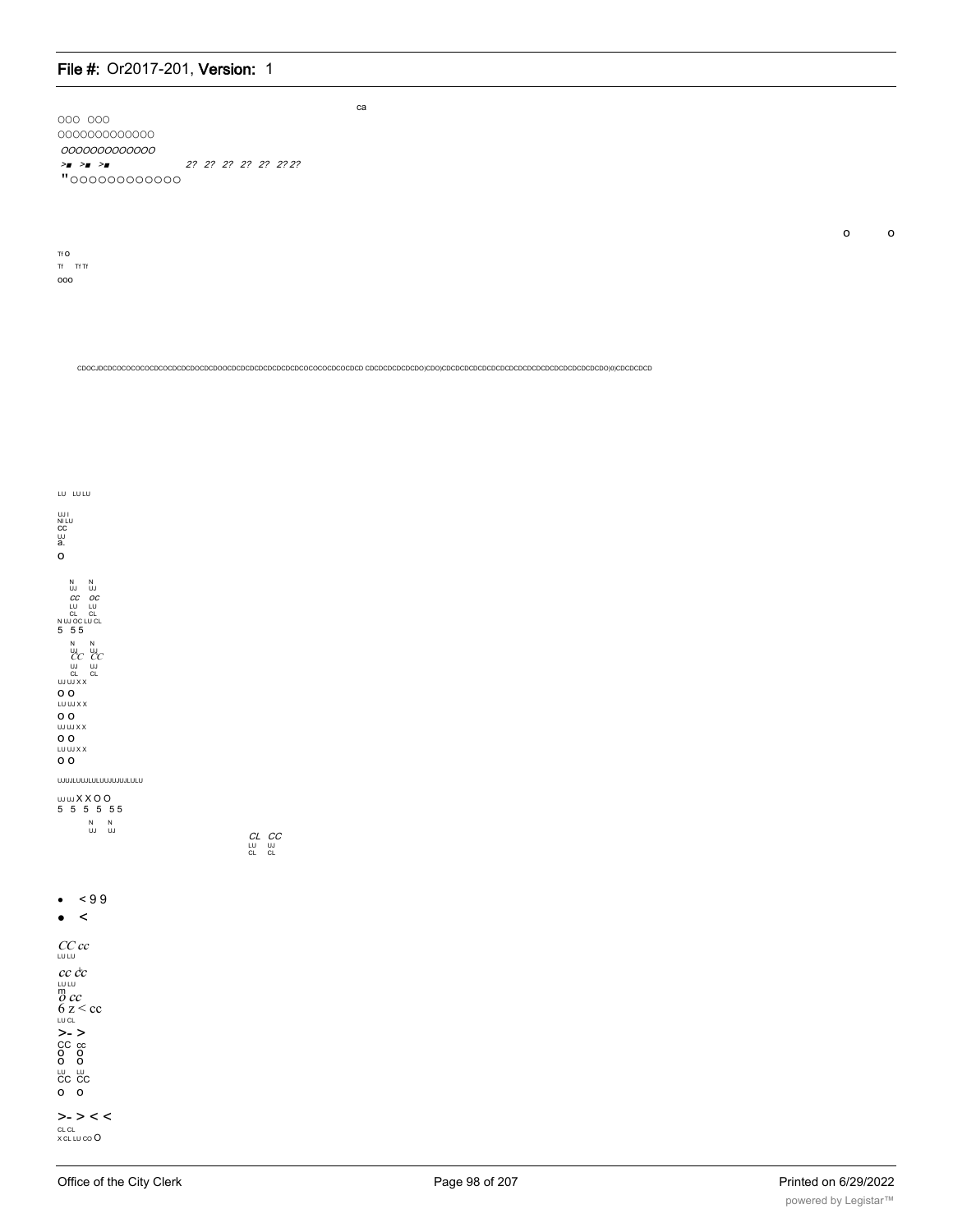| z                                                            |  |
|--------------------------------------------------------------|--|
| o<br>CO                                                      |  |
|                                                              |  |
| $\cos 00$                                                    |  |
| O O co co                                                    |  |
| <                                                            |  |
| CL<br>XIX                                                    |  |
| co co co OOO                                                 |  |
| ZZ                                                           |  |
| 0 <sub>0</sub><br>CO co                                      |  |
| $<$ $<$ $<$ $<$ $<$ $<$ $<$ $<$ $<$                          |  |
| CDCOCOCOCOCOCOCOCOCOCOCOCOCOCOCOCOCOCO                       |  |
|                                                              |  |
| LOLOCOCOCOCDCDCOCO                                           |  |
| $r-r-r^*$ o $\blacksquare$ d $^\circ$ co<br>$\pi\pi$ cM Loty |  |
| Rr                                                           |  |
| ld Lly Ln Lly tr , lo to to 'sy to lo 'jy wy lo ui lo lo Ljy |  |
|                                                              |  |
|                                                              |  |
|                                                              |  |
| oj co nj co                                                  |  |
|                                                              |  |
| cncncncncncncnCTCDCTOTOTOTCDCTOTcncncnCTCTO)                 |  |

 $00000050$ 000 000  $0\ \ 0\ \ 0\ \ 0\ \ 0\ \ 0\ \ 0$  $0000000$ 000 000



 $\mathbf{t}$ 

 $\mathbf{o}$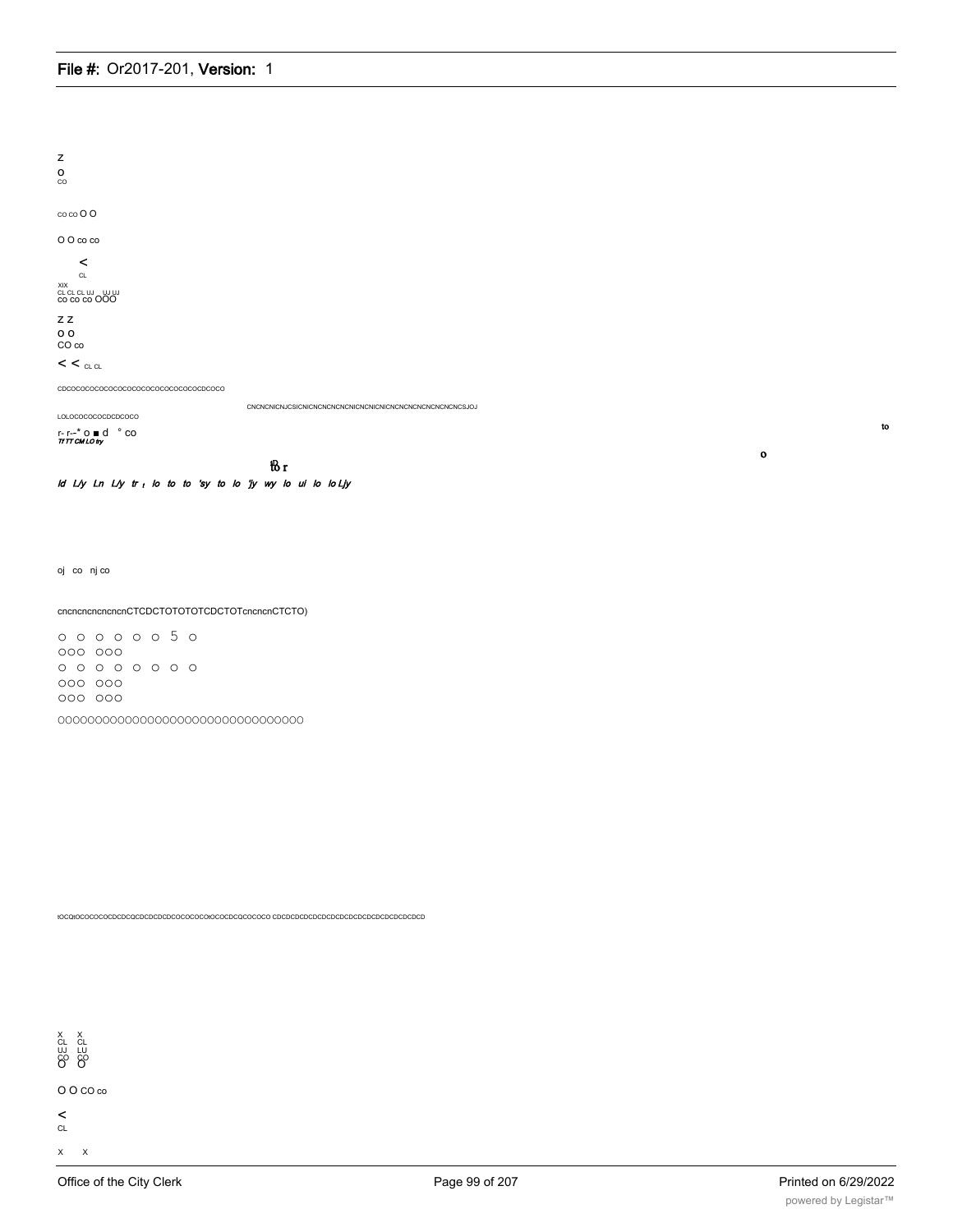| CL CL<br>LU UJ<br>CO CO<br>$0$ 0<br>$\begin{smallmatrix} Z & Z\\ 0 & 0\\ {\rm co} & {\rm co} \end{smallmatrix}$<br>$\begin{array}{ccc} \n & \rightarrow & \rightarrow & \rightarrow \\ \n & \rightarrow & \rightarrow & \rightarrow \\ \n & \rightarrow & \rightarrow & \rightarrow \end{array}$ |                               |  |
|--------------------------------------------------------------------------------------------------------------------------------------------------------------------------------------------------------------------------------------------------------------------------------------------------|-------------------------------|--|
|                                                                                                                                                                                                                                                                                                  |                               |  |
| $\circ$ $\circ$<br>$\cos$                                                                                                                                                                                                                                                                        |                               |  |
| $\mathsf z$<br>$\mathsf{o}$                                                                                                                                                                                                                                                                      |                               |  |
| $_{\rm CO}$                                                                                                                                                                                                                                                                                      |                               |  |
| $Z$ $Z$ 0 0<br>$CO$ $CO$                                                                                                                                                                                                                                                                         |                               |  |
| $\begin{array}{cc} i & \textbf{X} \\ \textbf{C}I & \textbf{C}L \\ \textbf{U}j & \textbf{UJ} \\ \textbf{CO} & \textbf{CO} \end{array}$<br>$0$ 0<br>Z O                                                                                                                                            |                               |  |
| $\begin{array}{ccc} X & X \\ C L & C L \\ U J & U J \\ U J & U J \end{array}$<br>$0$ 0                                                                                                                                                                                                           |                               |  |
| 0 <sub>0</sub><br>COCO<br>$\,<$ $<$<br>$t - h -$<br>$LU$ $LU$ $CC$ $L\!X$<br>UJ X<br>LULULXLX<br>$\mathsf{U}\mathsf{J}-\mathsf{L}\mathsf{U}$                                                                                                                                                     |                               |  |
| $\begin{array}{ccc} & \times & \times \\ & \times & \times \\ & \times & \times \\ & \times & \times \end{array}$<br>LU UJ I X                                                                                                                                                                   |                               |  |
|                                                                                                                                                                                                                                                                                                  | WWLULX LXLX<br>Z Z Z          |  |
| 安安                                                                                                                                                                                                                                                                                               |                               |  |
| a. cl                                                                                                                                                                                                                                                                                            |                               |  |
| cc                                                                                                                                                                                                                                                                                               | $\,<\,$ $<$<br>$CL$ $CL$ $CL$ |  |
| $\tt LU$ $\tt CC$<br><b>C KO<sub>C</sub>CKEX</b><br>$\mathsf{Z}% _{0}\left( \mathsf{Z}\right)$                                                                                                                                                                                                   | LU CC                         |  |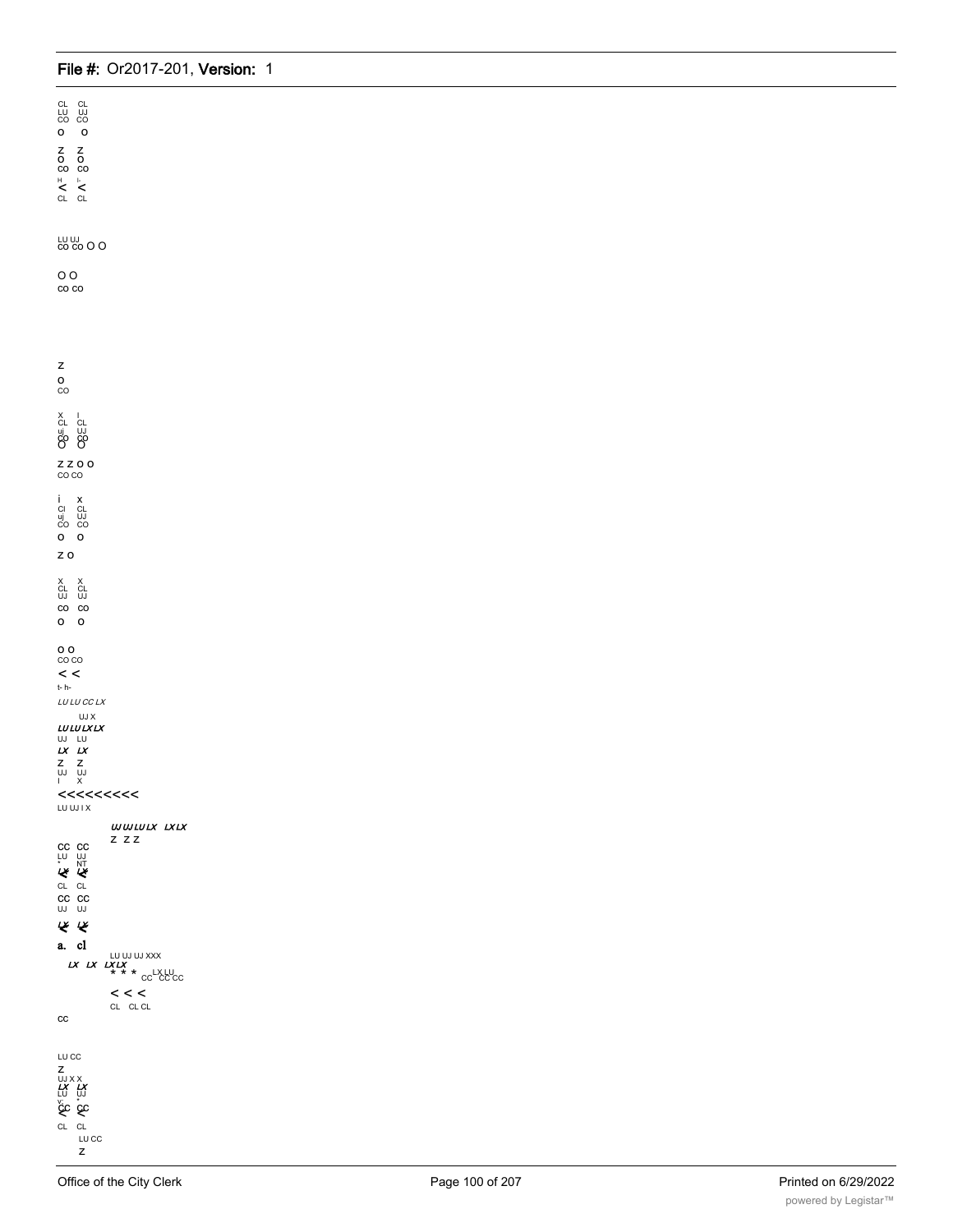| LU I X<br>LU UJ<br>СC<br>CC<br>z<br>z<br>LU<br>I<br>$\frac{L}{X}$ |
|-------------------------------------------------------------------|
| $<$ $<$ $<$                                                       |
| LU UJ<br>CC cc<br>LX<br>LU<br>X.<br>ĻÚ<br>ų<br>ų                  |
| CL<br>CC<br>UJ<br>$_{\rm CC}^{\rm CL}$<br>Ĥ                       |
| œ<br>δc                                                           |
| СL<br><b>CI</b>                                                   |
| СC                                                                |
| cс<br>cc<br>UJ<br>ŲJ<br>NT.<br>CC<br>c<br>a.                      |

 $0_$  0. 0. a  $c$ jJenenroeneneoeDCDen 00000000  $-$  - 000000000000000 0000000000 6666666666

 $\circ$   $\circ$ 

LO LOLO

 $\begin{aligned} &\iff \begin{minipage}{0.5\textwidth} \centering \end{minipage} \begin{minipage}{0.5\textwidth} \centering \begin{minipage}{0.5\textwidth} \centering \end{minipage} \begin{minipage}{0.5\textwidth} \centering \end{minipage} \begin{minipage}{0.5\textwidth} \centering \end{minipage} \begin{minipage}{0.5\textwidth} \centering \end{minipage} \begin{minipage}{0.5\textwidth} \centering \end{minipage} \begin{minipage}{0.5\textwidth} \centering \end{minipage} \begin{minipage}{0.5\textwidth} \centering \end{minipage} \begin{$ 

cocDcocDcjococx)cDcDcDcX)cx'cD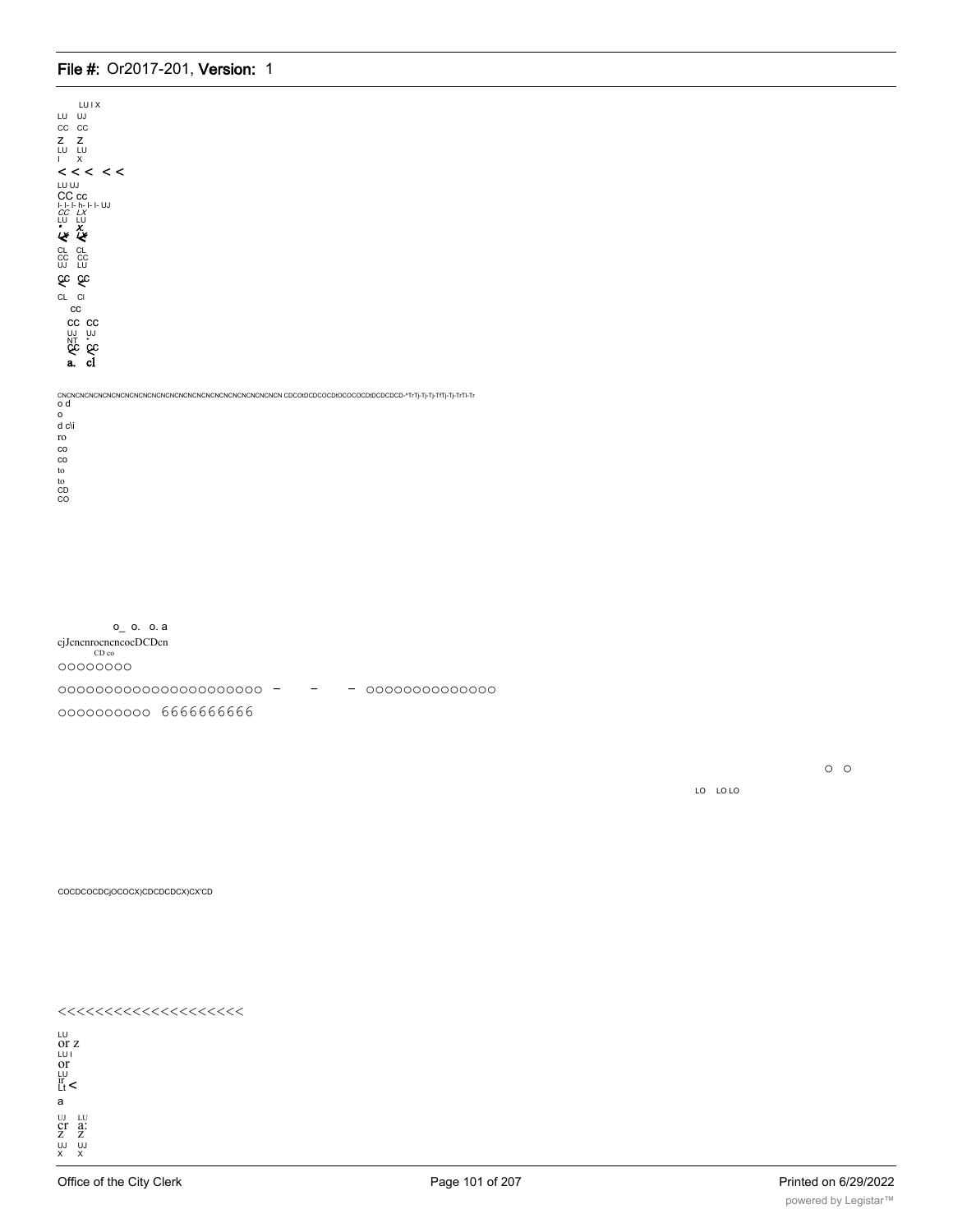|                                                                                                                                                                                                                                                                                                                                                                                                                                                                                                                                                                                                                                                                                                                                                                                                                                                                                                                                                                                                                                                                                                                                                                                                                                                                                                                                                                                                                                                                                                                                                                                                            | File #: Or2017-201, Version: 1 |
|------------------------------------------------------------------------------------------------------------------------------------------------------------------------------------------------------------------------------------------------------------------------------------------------------------------------------------------------------------------------------------------------------------------------------------------------------------------------------------------------------------------------------------------------------------------------------------------------------------------------------------------------------------------------------------------------------------------------------------------------------------------------------------------------------------------------------------------------------------------------------------------------------------------------------------------------------------------------------------------------------------------------------------------------------------------------------------------------------------------------------------------------------------------------------------------------------------------------------------------------------------------------------------------------------------------------------------------------------------------------------------------------------------------------------------------------------------------------------------------------------------------------------------------------------------------------------------------------------------|--------------------------------|
| <b>SACRAM</b><br>SACRAMA<br>SACRAMA<br>SACRAMA<br>SACRAMA<br>or or<br>$\begin{array}{ll} \text{LU} & \text{LU} \\ \text{or} & \text{Or} \\ \text{Z} & \text{Z} \\ \text{LU} & \text{LU} \\ \text{X} & \text{X} \end{array}$<br>$\begin{array}{ll} \mbox{or} & \mbox{or} \\ \mbox{\tiny L}{\rm U} & \mbox{\tiny L}{\rm U}\\ \mbox{\tiny d}{\rm r} & \mbox{\tiny d}{\rm r}\\ \mbox{\tiny d}{\rm r} & \mbox{\tiny d}{\rm r}\\ \mbox{\tiny c}{\rm r} & \mbox{\tiny c} \end{array}$<br>$0. \qquad 0.$                                                                                                                                                                                                                                                                                                                                                                                                                                                                                                                                                                                                                                                                                                                                                                                                                                                                                                                                                                                                                                                                                                           |                                |
| or or or<br>$\begin{array}{c} \mathop{\mathrm{tr}}\limits_{\mathop{\mathrm{tr}}\limits_{\mathop{\mathrm{tr}}\limits_{\mathop{\mathrm{tr}}\limits_{\mathop{\mathrm{tr}}\limits_{\mathop{\mathrm{tr}}\limits_{\mathop{\mathrm{tr}}\limits_{\mathop{\mathrm{tr}}\limits_{\mathop{\mathrm{tr}}\limits_{\mathop{\mathrm{tr}}\limits_{\mathop{\mathrm{tr}}\limits_{\mathop{\mathrm{tr}}\limits_{\mathop{\mathrm{tr}}\limits_{\mathop{\mathrm{tr}}\limits_{\mathop{\mathrm{tr}}\limits_{\mathop{\mathrm{tr}}\limits_{\mathop{\mathrm{tr}}\limits_{\mathop{\mathrm{tr}}\limits_{\mathop{\mathrm{tr}}\limits_{\mathop{\$<br>0. 0.<br>$\begin{array}{ll} \mathbb{U} & \mathbb{U} \\ \mathbb{O} \mathbf{r} & \mathbb{O} \mathbf{r} \\ \mathbb{Z} & \mathbb{Z} \\ \mathbb{U} & \mathbb{U} \\ \mathbb{X} & \mathbb{I} \end{array}$<br>or or<br>$\begin{array}{c} \mbox{\#} \\ \mbox{\#} \\ \mbox{\#} \\ \mbox{\#} \\ \mbox{\#} \end{array}$<br>$\mathbf{0.} \qquad \mathbf{0.}$<br>UJ UJ<br>$\begin{array}{c}\n\text{or} \\ \text{or} \\ \text{I} \\ \text{I} \\ \text{I} \\ \text{I} \\ \end{array}$<br>$\begin{array}{cc} \text{rr} & \text{rr} \\ \text{LU} & \text{LU} \\ \text{Or} & \text{Or} \\ \text{O.} & \text{a.} \end{array}$<br>$\begin{array}{ll} \text{LU} & \text{LU} \\ \text{or} & \text{Or} \\ \text{Z} & \text{Z} \\ \text{LU} & \text{UJ} \\ \text{X} & \text{X} \end{array}$<br>or rr<br>$\bigoplus\limits_{\alpha=1}^{n} \bigoplus\limits_{\alpha=1}^{n}$<br>$\begin{array}{c} 0.0 \ \text{LU} \ \text{LU} \ \text{or} \ \text{Z} \ \text{LU} \ \text{LU} \ \text{LU} \ \text{LU} \ \end{array}$ | $\mathsf{0}.$                  |
| or or<br>$\begin{bmatrix} 1 & 0 & 0 \\ 0 & 0 & 0 \\ 0 & 0 & 0 \\ 0 & 0 & 0 \\ 0 & 0 & 0 \\ 0 & 0 & 0 \\ 0 & 0 & 0 \\ 0 & 0 & 0 \\ 0 & 0 & 0 \\ 0 & 0 & 0 \\ 0 & 0 & 0 \\ 0 & 0 & 0 \\ 0 & 0 & 0 \\ 0 & 0 & 0 \\ 0 & 0 & 0 \\ 0 & 0 & 0 \\ 0 & 0 & 0 \\ 0 & 0 & 0 \\ 0 & 0 & 0 \\ 0 & 0 & 0 \\ 0 & 0 & 0 \\ 0 & 0 & 0 \\ 0 & 0 & 0 \\ 0 & 0 & $<br>or or<br>UJ UJ<br>or or $\leq$ $<$<br>$\mathsf{Q\_0}.$                                                                                                                                                                                                                                                                                                                                                                                                                                                                                                                                                                                                                                                                                                                                                                                                                                                                                                                                                                                                                                                                                                                                                                                                   | $\operatorname{ir}$            |
| UJ UJ X X<br>or or<br>$\mathop{\mathrm{tr}}_{\mathbf{r}}^{\mathbf{r}}$ $\mathop{\mathrm{tr}}_{\mathbf{r}}^{\mathbf{r}}$<br>$\mathop{\mathrm{tr}}_{\mathbf{r}}^{\mathbf{r}}$<br>$\mathop{\mathrm{er}}_{\mathbf{r}}^{\mathbf{r}}$<br>$\mathop{\mathrm{er}}_{\mathbf{r}}^{\mathbf{r}}$<br>$\begin{array}{ll} \n & \text{LU} & \text{LU} \\ \n & \text{Or} & \text{Or} \\ \n & \text{Z} & \text{Z} \\ \n & \text{LU} & \text{LU} \\ \n & \text{I} & \text{X} \n\end{array}$                                                                                                                                                                                                                                                                                                                                                                                                                                                                                                                                                                                                                                                                                                                                                                                                                                                                                                                                                                                                                                                                                                                                    |                                |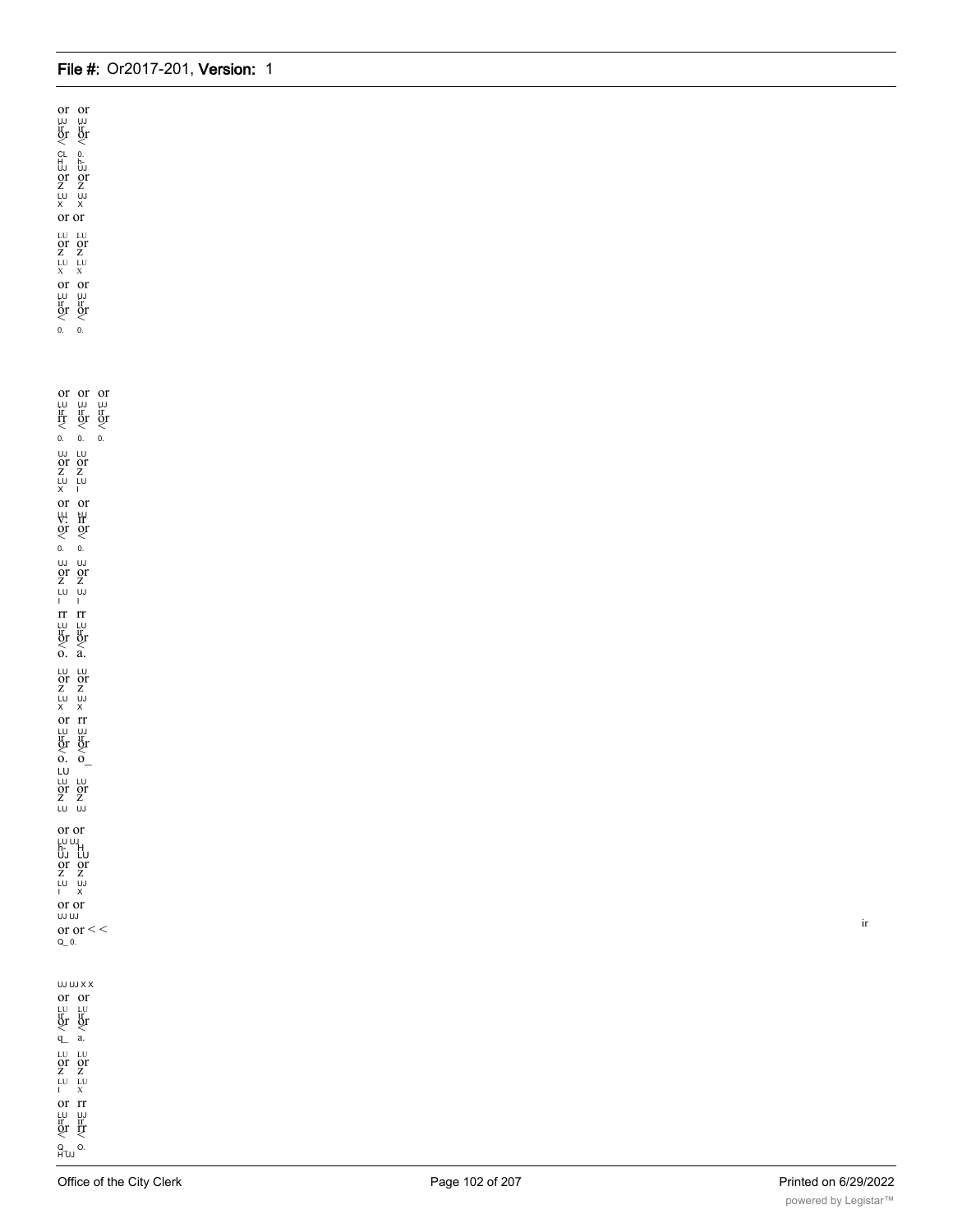| or z<br>UJ X                                                                                                                                           |                                                                 |  |
|--------------------------------------------------------------------------------------------------------------------------------------------------------|-----------------------------------------------------------------|--|
| $\begin{array}{cc} X & X \\ Q & CL \\ LU & LU \\ CO & CO \end{array}$                                                                                  |                                                                 |  |
| $\begin{array}{ccc} \mathbb{L} & \mathbb{L} & \mathbb{L} \\ \mathbb{I} & \mathbb{Q} \\ \mathbb{Q} & \mathbb{Q} \\ \mathbb{O} & \mathbb{O} \end{array}$ |                                                                 |  |
|                                                                                                                                                        |                                                                 |  |
| ir<br>と<br>uj<br>K<br>$CL$ 0.                                                                                                                          |                                                                 |  |
| $> - > -$                                                                                                                                              |                                                                 |  |
| or or<br>$\begin{array}{cc}\n1 & 1 \\ 1 & 1 \\ 1 & 1\n\end{array}$                                                                                     |                                                                 |  |
| UJ UJ                                                                                                                                                  |                                                                 |  |
| $\lt$<br>CL CL                                                                                                                                         |                                                                 |  |
|                                                                                                                                                        |                                                                 |  |
| reliefs wordereinen des inferienden einer inferenzeiten in ihrem in inferie<br>CNCNC\ICNCNCNICNCNCNC\JCNC\JCNCNCNCNCNCNCNCNCN                          | tj- ts- tj- co co cjo                                           |  |
| T?TfTfTfTfTfTff* Tf Tf Tf Tf Tf                                                                                                                        | Tf ^ Tf Tf ^ Tf $\land$ Tf $\land$ Tf Tf Tf Tf Tf Tf $\$>5)$ Ol |  |
| "?^"?T^"pT^T^T^^T^^"P^T^"?"P"P^"?"?^"?"?                                                                                                               |                                                                 |  |
| $\mathsf{Q}_-$<br>cd                                                                                                                                   |                                                                 |  |
| -vf CO<br>$1-$<br>$\alpha$ r-<br>cd<br>o co-sf<br>r-                                                                                                   |                                                                 |  |
| 0~OLO <sub>10</sub> OOLO^ <sub>11</sub> OO^OCO"tfCO WWWWWWWWCVJGObOtOtOtOtOWW                                                                          |                                                                 |  |
|                                                                                                                                                        |                                                                 |  |
| O CO CNI CO TJ"Tj-<br>to to co t/> eo to                                                                                                               |                                                                 |  |
|                                                                                                                                                        |                                                                 |  |

CO CO CD CD CD CDCO IOIOIOIOLOLOLOLOLOLO CNCNCNCNCNCNCNCNCNCNCN

 $CD$   $CD$   $CD$  0)

COCOCOCOCDCDCOCDCOCO c"Dc"r>0)<T)OjCJ>CTJO>CX>C71 CD CD CO CO CD CO LO CD CD CD 'CD LLQ.cno)cnQa}Ci}0)Cf)0)0)0]

 $\circ$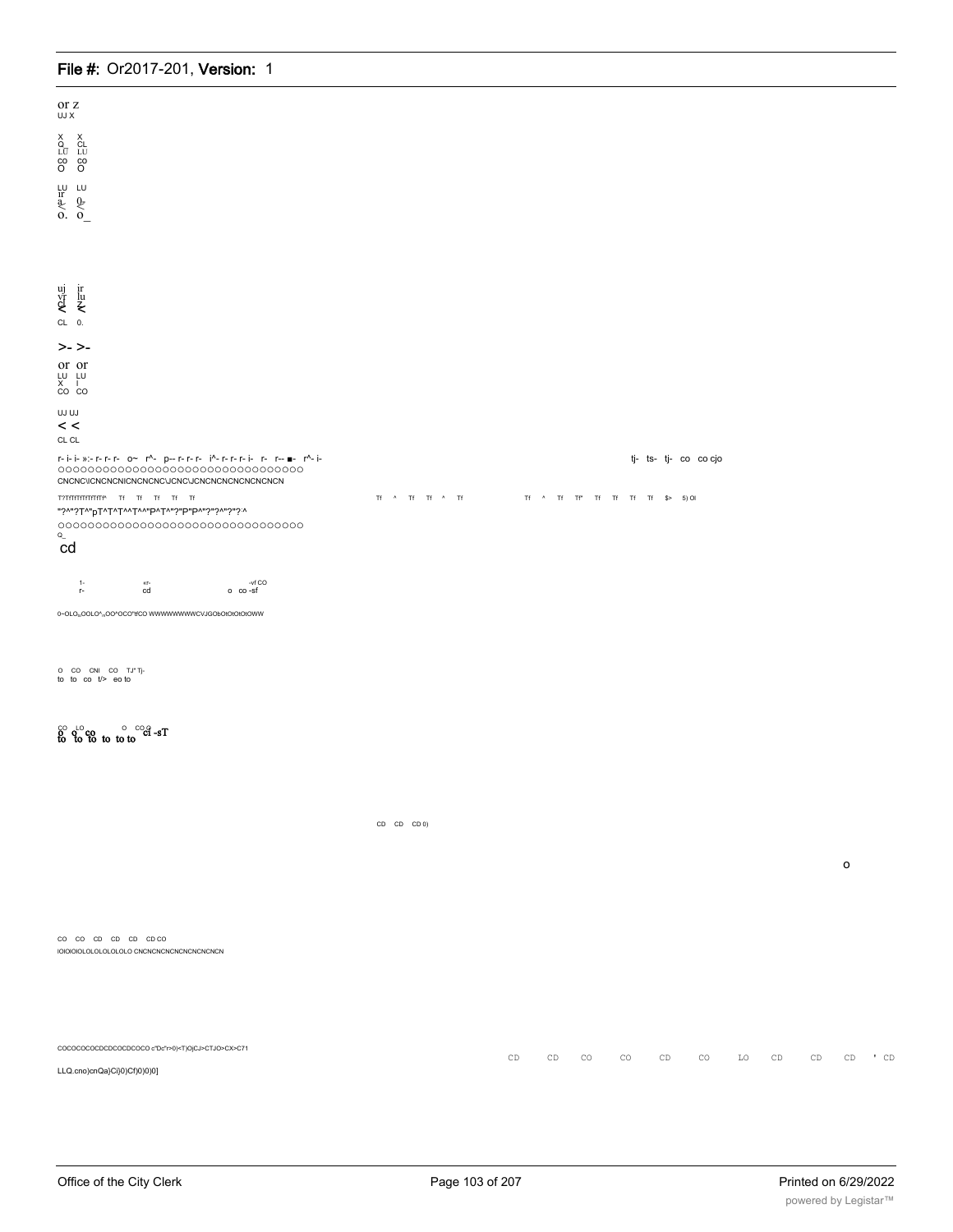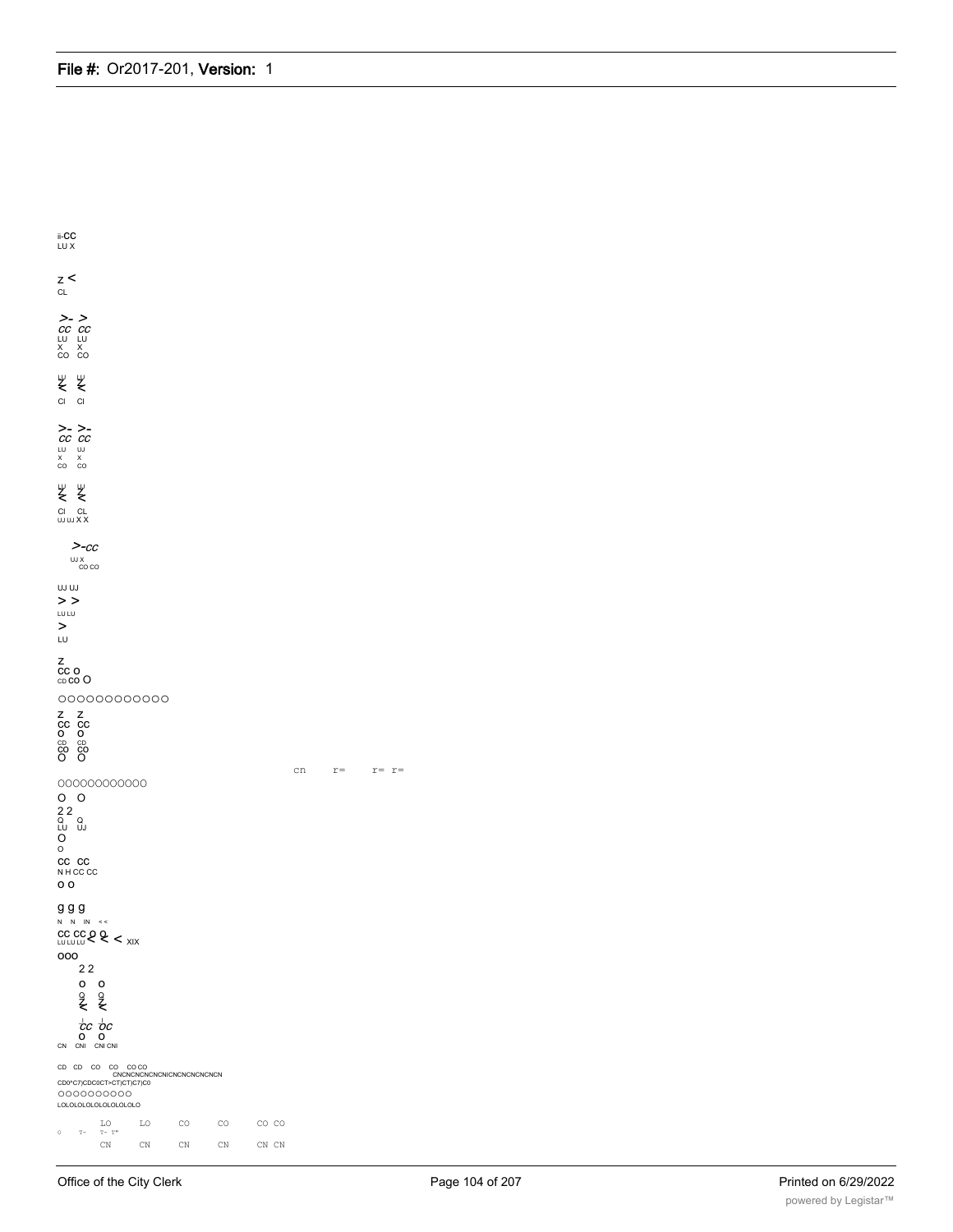| CO<br>CO<br>$I^s - I^s -$<br>S<br>$\land$<br>$\wedge\hspace{0.15cm}\wedge$<br>$_{\mbox{\tiny{CN}}}$<br>CN CN<br>CN<br>cd<br>$^\wedge$ f<br>$cd \quad \land \dagger$ $co$<br>cd $^{\wedge}3-$<br>cd<br>$\star$<br>$_{\rm CO}$<br>$_{\rm CO}$<br>cm<br>we*wtTOWtv}www.cowtrttoy»wcototoy»tv»wwyjWwy}«c <sup>x</sup> cv*y5<br>CL O | cd co       | $cd$ $cm$<br>$^{\wedge}$ £<br>cdcd $\wedge$ f |
|---------------------------------------------------------------------------------------------------------------------------------------------------------------------------------------------------------------------------------------------------------------------------------------------------------------------------------|-------------|-----------------------------------------------|
| 0)0)CDCDCDCnCDCDCDCDO)0)0)0)CDCDCnCDCncncnO)0)0)0)CDCDCDCnCDCDCT<br>$_{\rm CO}$                                                                                                                                                                                                                                                 | CL 0- CL 0. |                                               |
| 0006<br>000<br>$>s$ $>$ .<br>$>$ .<br>000<br>000<br>$>$ , $>$ .<br>$>$ .<br>000                                                                                                                                                                                                                                                 |             |                                               |
| $O$ $O$<br>0000000000000000000000<br>0000000000000000000000                                                                                                                                                                                                                                                                     |             | 0 <sub>o</sub>                                |

 $\mathsf{o}$ 

### LU UJ

| LU < 1         |  |  |  |
|----------------|--|--|--|
| $\,<$          |  |  |  |
| $_{\rm NC}$    |  |  |  |
| $\circ$        |  |  |  |
| CL O           |  |  |  |
| o              |  |  |  |
| $g g$<br>CM CM |  |  |  |

 $\circ$   $\circ$ 

| UJ<br>LU     | UJ UJ<br>LU<br><b>UJUJUJUJUJUJUJUJ</b> |  | LU UJ LULU |
|--------------|----------------------------------------|--|------------|
| 2<br>i∿<br>⊌ | 2<br>IJ<br>ىيا                         |  |            |
| O            |                                        |  |            |
| CO           | CO                                     |  |            |
| 2<br>L∪<br>⊌ | $\overline{\mathbf{c}}$<br>UJ          |  |            |
| ړ            |                                        |  |            |
| CQ           | CO                                     |  |            |
| e<br>CQ      |                                        |  |            |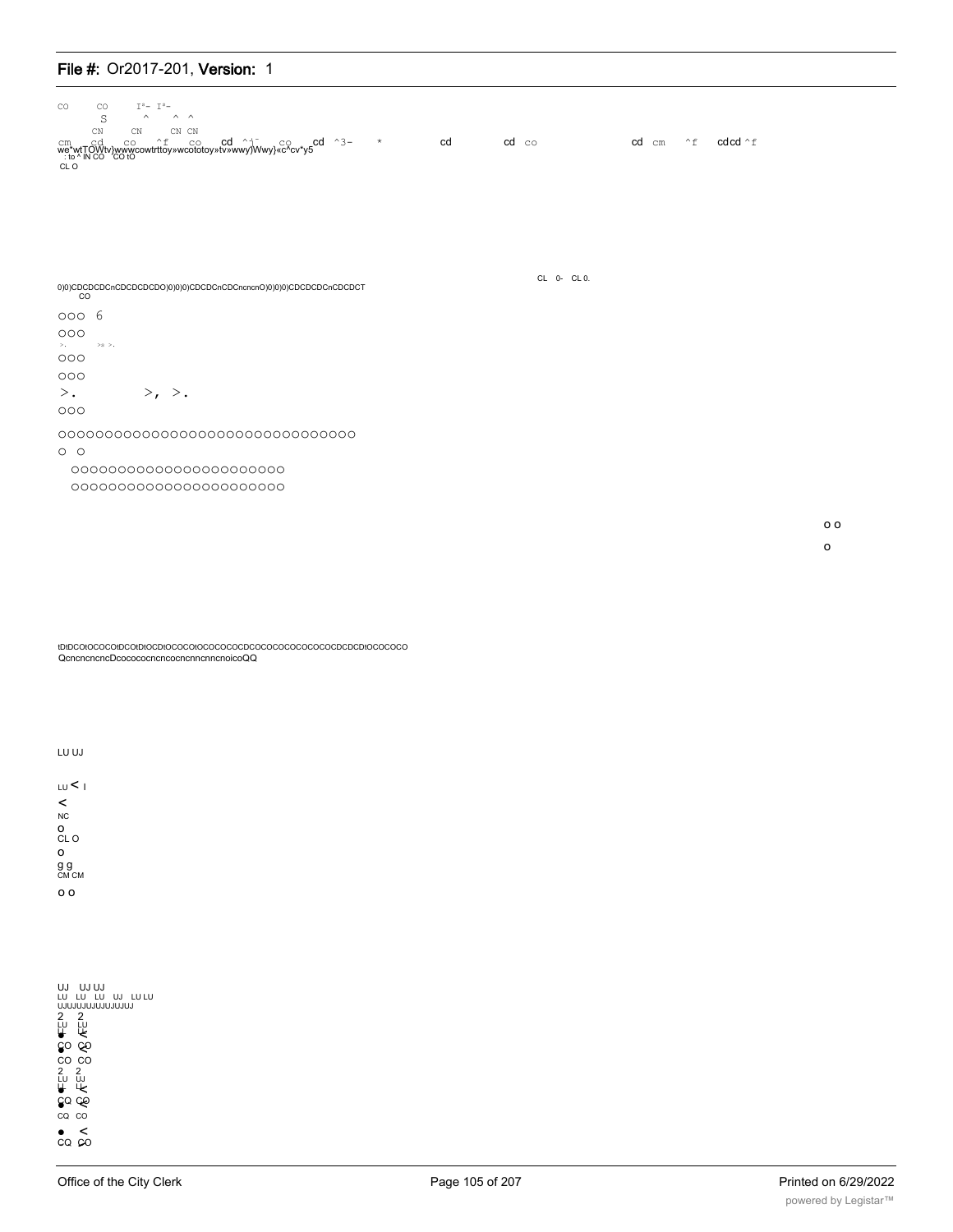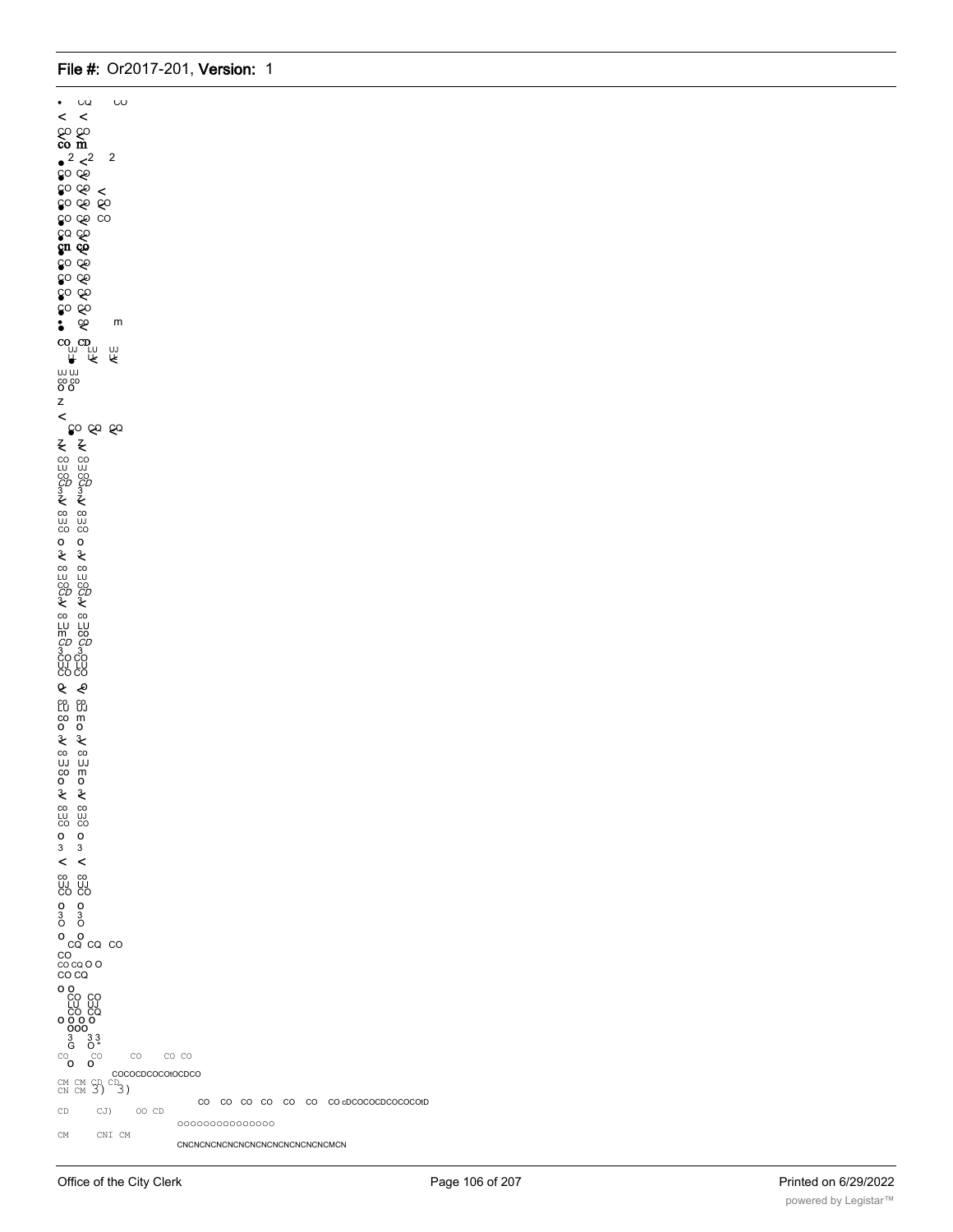CNCNCMCOO) 0) CnO) C^O) CnC} ) C4C4010 ) 0 ) 0 } 0 } 0 } 0 } 0 }

CNCNCNCMCMCNCNCNCNCNCNt-t-

0000000S"^"?

to  $\mbox{tr}$ 

CDCTCDCJ)CT)01CJ)0)CT)0)CDD)CJ)CT)D)CT 0000000000000

 $\circ$  $\circ$ 

 $\circ$ 

# $\overset{\scriptscriptstyle\rm{to}\,\scriptscriptstyle{\rm{to}}}{5}$ 5

co co<br>5) cn to CO CD O)  $CJ$ ) o  $\cos$  $CJ$ ) cn  $CO$  co cn cn  $\frac{1}{\cos 100}$  co to co to calculate co co 5) 5

# $\overset{\text{\tiny{CD CD}}}{5}$ ) 5>

 $CD$   $CD$   $CO$   $O$ )  $CD$   $CD$ CD CO CD CD  $\begin{array}{ccc} \texttt{CO}\ \texttt{CO}\ \texttt{CO}\ \texttt{CO}\ \texttt{CO}\ \texttt{CO} & \texttt{CD} & \texttt{CD} & \texttt{CD}\ \texttt{CD} \end{array}$ 

 $\begin{bmatrix} 10 & 0 \\ 0 & 0 \end{bmatrix}$   $\begin{bmatrix} 10 & 0 \\ 0 & 0 \\ 0 & 0 \end{bmatrix}$  $\begin{array}{c}\n0 \\
0 \\
0\n\end{array}$ 

uj uj co co 0 0

un nn co co 0 0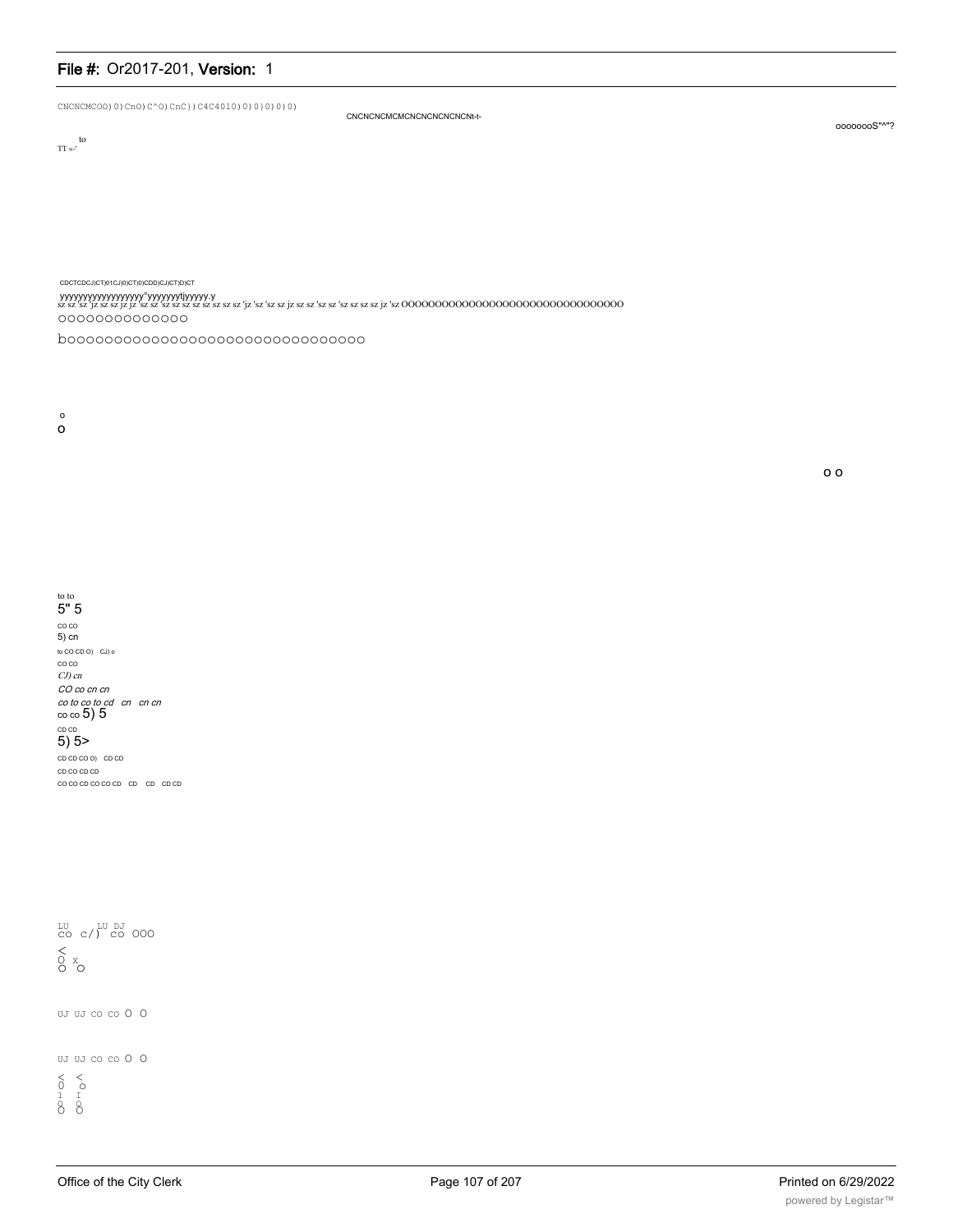| nn nn nn co<br>$_{\rm CO}$<br><b>CO</b><br>000                                                                                                                                                                                                                                |
|-------------------------------------------------------------------------------------------------------------------------------------------------------------------------------------------------------------------------------------------------------------------------------|
| 0000                                                                                                                                                                                                                                                                          |
| ni ni ni co<br>CO<br>CO<br>$\circ \circ \circ$                                                                                                                                                                                                                                |
| O<br>$\circ$<br>$\circ$<br>$\circ$                                                                                                                                                                                                                                            |
| UJ LU CO CO                                                                                                                                                                                                                                                                   |
| $\circ$<br>$\circ$<br>O<br>$\left\{ \begin{array}{l} 0 \leq k < k \leq k \leq k \leq k \leq k \leq k \leq k \end{array} \right.$<br>း<br>တို့တို့<br>၁၀၁<br>00 XOC<br>88<br>00000000000<br>$CO$ $CO$<br>$\langle \ \ \langle$<br>88<br>CNCNJCNJCNCNCNCNJCNCN CDCDtD(OCO(D00tD |

CNUMJUNUCNUNUNUNU

 ${\tt COCOCOCOCOCOCOO101O}$ 

 $\degree$  §

cflDioioicncncocn  $\circ$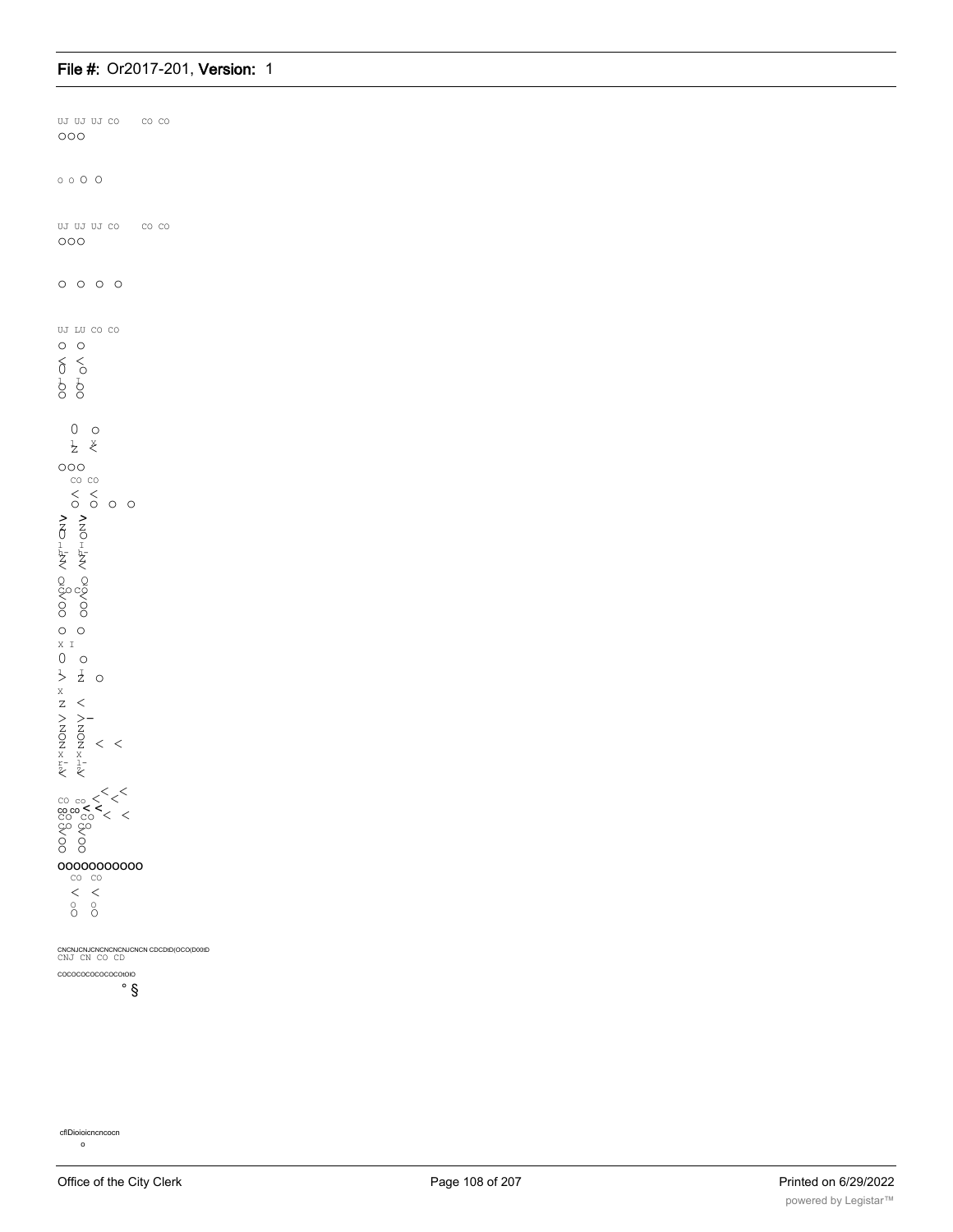00000000 00000000 2?2?2?2?2?2r2r2r 00000000  $\overline{O}$ CD CD  $0$   $0$   $0$   $0$   $0$   $0$   $0$   $0$   $0$  $0 0 0 0 0 0 0$  $\circ$  $O$   $O$  $\label{prop:cor:cor:con} C Ticncficncncnccicncnccfcficncincncncnccfcficncncncncnccfcfocncncncncnccfcfcncncncncnccfcfcncncncncnccfcfcncncncncnccfcfcncncncncnccfcfcircncncncnccfcfcircncncncnccfcfcircncncncnccfcfcircncncncnccfcfcircncncncnccfcfcircncncncnccfcfcircncncncnccfcfcircncncncnccfcfcircncncncnccfcfcircncncncnccfcfcircncncncnccfcfcircncncncnccfcfcircncncncnccfcfcircncncnccfcfcircncncnccfcfcircncncnccfcfcircncncnccfcfcircnc$ !cjcjcjzjcjnjcjcj=j=jcjcjnjcjnj= 0000000000000000 000000000000000 >, >, >> >■ <sup> $\frac{1}{2}$ </sup>  $XS'XZ''$ ?

 $0<sup>o</sup>$ 

CDCDCDCDCOCDCDCDCD

000000000000000





 $\begin{array}{cc} Z & Z \\ W & W \end{array}$  $\begin{array}{c} {\rm co}^{\rm o}{\rm co}^{\rm o}\\ {\rm i}\ll\ll\\ {\cal O}&{\cal O} \end{array}$ 

UJ UJ  $rr$ rr  $\overline{2}$  2 2  $\begin{array}{cc} \text{co} & \text{co} \\ \text{NT} & \text{i} \\ \text{c} & \text{c} \\ \text{O} & \text{O} \end{array}$  $\frac{ZZ}{6}$  <  $\bullet \quad <$  $QQ$  $\xi >$ 333 CO CO CO

000  $\begin{array}{cc} \frac{z}{\bullet} & \frac{z}{\epsilon} \\ \bullet & 5 \end{array}$  $\sqrt{5}$ 

 $\bullet$  $\,<$ 

3 3 CO CO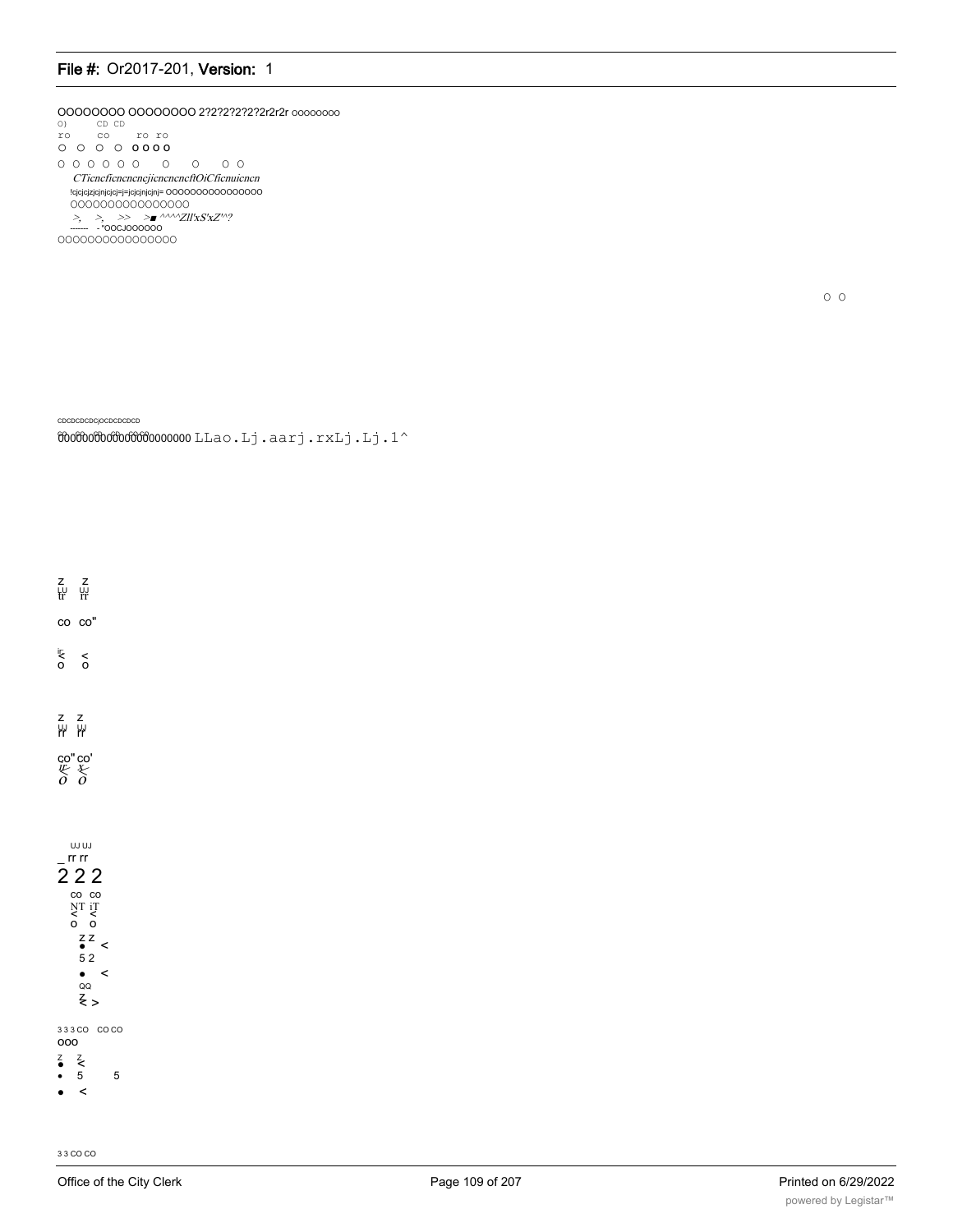| 0 <sub>0</sub>                                                                                                   |                                                                                                   |  |  |
|------------------------------------------------------------------------------------------------------------------|---------------------------------------------------------------------------------------------------|--|--|
| $\,<\,$ $<$                                                                                                      |                                                                                                   |  |  |
| $<$ $<$ $_{\mathrm{Q\,{\scriptscriptstyle\Box}}}$                                                                |                                                                                                   |  |  |
|                                                                                                                  |                                                                                                   |  |  |
|                                                                                                                  |                                                                                                   |  |  |
| 3 3 CO CO                                                                                                        |                                                                                                   |  |  |
| 0 <sub>0</sub><br>$\bullet$ <                                                                                    |                                                                                                   |  |  |
| $\bullet \quad <$ 00                                                                                             |                                                                                                   |  |  |
| $\frac{z}{330000}$                                                                                               |                                                                                                   |  |  |
|                                                                                                                  |                                                                                                   |  |  |
|                                                                                                                  |                                                                                                   |  |  |
|                                                                                                                  |                                                                                                   |  |  |
| $\bullet \quad 55$                                                                                               |                                                                                                   |  |  |
| $\,<$<br>$\bullet$                                                                                               |                                                                                                   |  |  |
| $\lt$ $\lt$                                                                                                      |                                                                                                   |  |  |
| $\prec$<br>٠                                                                                                     |                                                                                                   |  |  |
| $\,$ 5 $\,$<br>5<br>$\bullet$                                                                                    |                                                                                                   |  |  |
| $\prec$<br>$\bullet$                                                                                             |                                                                                                   |  |  |
| $\frac{z}{2}$ < >                                                                                                |                                                                                                   |  |  |
| $\mathsf Q$ $\quad$ D                                                                                            |                                                                                                   |  |  |
| 2<br>33COCO<br>33COCO<br>33                                                                                      |                                                                                                   |  |  |
| co co<br>33                                                                                                      |                                                                                                   |  |  |
| $\stackrel{\text{co}}{>}\stackrel{\text{co}}{>}\stackrel{\text{co}}{>}$                                          |                                                                                                   |  |  |
|                                                                                                                  |                                                                                                   |  |  |
| $\frac{33}{0000}$                                                                                                |                                                                                                   |  |  |
| 000000000000                                                                                                     |                                                                                                   |  |  |
| $\begin{array}{ccc} z & z \\ z & z \\ 5 & s \end{array}$                                                         |                                                                                                   |  |  |
| $\,<\,$ $\,<\,$                                                                                                  |                                                                                                   |  |  |
|                                                                                                                  |                                                                                                   |  |  |
|                                                                                                                  |                                                                                                   |  |  |
| $\overset{3}{\underset{\text{CO CO}}{3}}$                                                                        |                                                                                                   |  |  |
| $\circ$ $\circ$                                                                                                  |                                                                                                   |  |  |
| ${\sf CN}$ ${\sf CN}$ ${\sf O}$ ${\sf O}$                                                                        |                                                                                                   |  |  |
|                                                                                                                  |                                                                                                   |  |  |
| 95 Co o o                                                                                                        |                                                                                                   |  |  |
|                                                                                                                  |                                                                                                   |  |  |
| $_{\text{CD CD}}$                                                                                                |                                                                                                   |  |  |
| $\begin{array}{ll} 0.0 & \mbox{CNO} \\ \mbox{CNO} & \mbox{CNO} \\ \mbox{C0} & \mbox{C/O} \mbox{C/O} \end{array}$ |                                                                                                   |  |  |
| CD COOO<br>CO COOO                                                                                               |                                                                                                   |  |  |
| CM CN CO CO<br>CMCMCNCNCNCNCNCNCNCNCN                                                                            |                                                                                                   |  |  |
| $\mathbb{C}\mathbb{M}$<br>$\mathbb{C}\mathbb{M}$<br>$\mathbb{C}\mathbb{N}$                                       | $\mathbb{C}\mathbb{N}$<br>$\mathbb{C}\mathbb{N}$<br>$\mathbb{C}\mathbb{N}$ $\mathbb{C}\mathbb{N}$ |  |  |
| $\mathsf{o}$<br>$_{\rm CO}$                                                                                      |                                                                                                   |  |  |
| $_{\tt CO\,CD}$                                                                                                  | $tn$ m if) in in Hi in in $tr$ tn m in in in if) $tn$                                             |  |  |

ononononononono

 $cococococococococococococococo$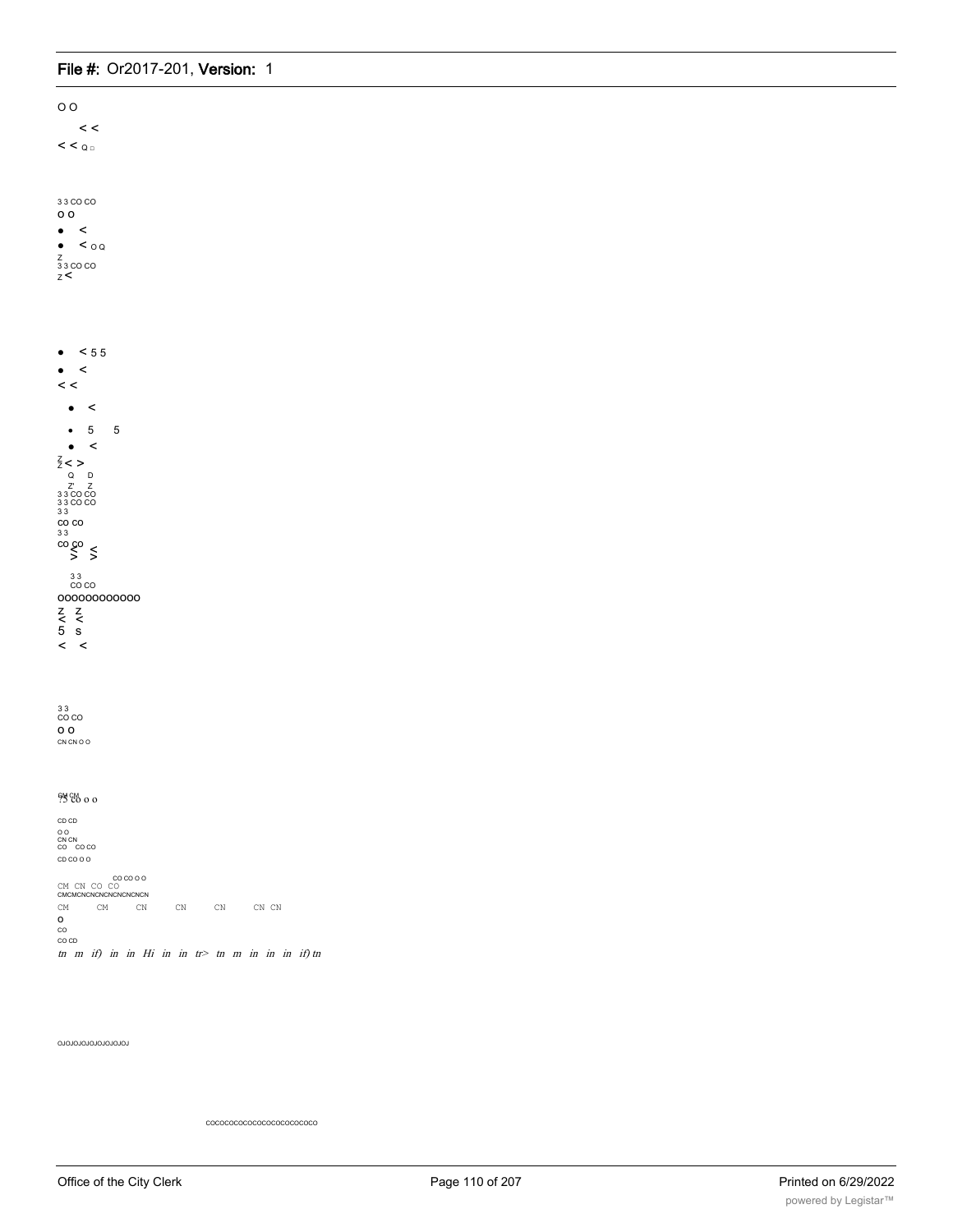OICNOJOJCNOJOJOJOJOIOJOJ

OOO Q\_ 0\_ CL CO CD CO CD CD CD

| 00000000000                                         |
|-----------------------------------------------------|
| $\,<\,$                                             |
| 5 5 5 5                                             |
| 52                                                  |
| $\,<$                                               |
| a z                                                 |
| $\frac{z}{2}$ so $\leq$ $\lt$                       |
|                                                     |
| $_{\text{LU}}^{\text{CO}}$                          |
| $\overline{z}$                                      |
| $\circ$                                             |
| $\overline{5}$                                      |
| CO                                                  |
|                                                     |
|                                                     |
| $_{\rm LU}^{\rm CO}$ $>$ $_{\rm LU}$                |
| Ζ                                                   |
| O<br>$\frac{0}{10}$<br>UJ                           |
| Z                                                   |
| 5 5 5 5 5                                           |
| a. o. 55<br>CO                                      |
| 5 5 5                                               |
| 55<br>55                                            |
| 5 5 5                                               |
| 999999999999999999999                               |
| CO CO                                               |
| 000                                                 |
| ANYGYPHAHAMPNENCROLOUOUOUOUOUOUOUOUOUO              |
|                                                     |
| cBcocococococococococococococdcdco<br>T"<br>$1 - T$ |
| $\circ$<br><b>CL</b><br>CD                          |
| CO <sub>£</sub>                                     |
| CACOC/5C/>C/)COC/)CV5t/)t/>tOC/)COC/)W)C/>C/)C/5C/) |

(DcDCDcDCDCDCDCDCDCDCDCDCDCDCDCDCD

C))C))CT)C))C7JC))CT)0)CX)C))CT)CX)C))C))0>C))C)) O) O) O) O) COCQCOCOCOCOCOCDCOCOCDCOCOCOCOCOCaCOCOCDCOCDCOCOCOCOCOCOCO 'CaCOCOCQ

OOOOOOOOOOOOOOOOOOOOOOOOOOOOOOOOO

oooooooooooooooooooooooo 00000000060000006006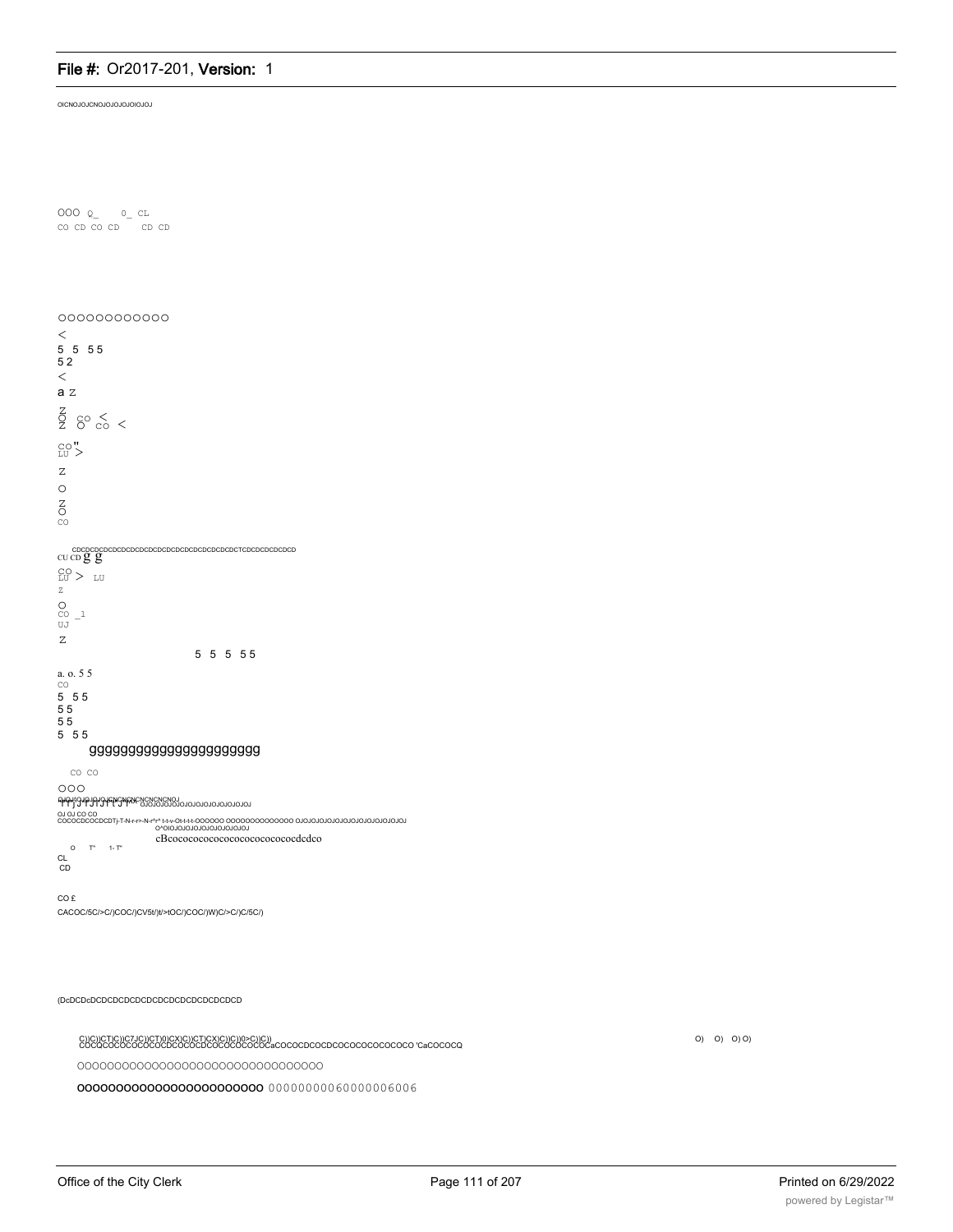$\epsilon$ 

#### File #: Or2017-201, Version: 1

cocorococococococococococococococ^coc^corocococ^ CMNNCMNCMNCMCMCMCgCMMCVn

CLCLCLCLCLCLCLCL

oiCTCocncocncncncncn

OOOOOOOOOOOOOOOOOOOOOOOOOOOOOOOOO a)0)a)Cl)O(DCDQ)<UCl)Cl)Cl)C4)©

(DCDCDCDCDCDCDCDCDCDCDCDCD  $\mathring{\mathrm{e}}$ ggaggggggggg g 0 g<br>5<br>5

CNCNCNCNCNCNCNCNCNCNCNCNCNiCNJ CNCNJCNCNCNCNCNJCNCNCNJC^ cocnScocococoS  $\rm _C$ <sup>J</sup> CO LO CO ^ ^ ^t-t-^0"^0)'\0J'7N'TOC\ . \_ - - . . \_ . \_ WWWWWWWWWWWWWWWWWWWWWWWWWWWW

V CO GO (A

o o OOOOOOOOOOOOOOOOOO OOOOOOOOOOOOOOOOOO o o o o o o o o o o o o

ooooooooooooooooooooooooooooooooo

o o o o o o o o ooo ooo

5 5

0)CT1CJ)CJ)C)1CJ)CJ)CJ)CJ)CBCI)CJ)CT

COTfTfTj-TrTJ-TJ-CVJCSJCNJ CNCNCNCNCNCNCNCNCNCN

Tj- CO co co co co co  $\blacksquare$ a-,-

OOOOOOO o o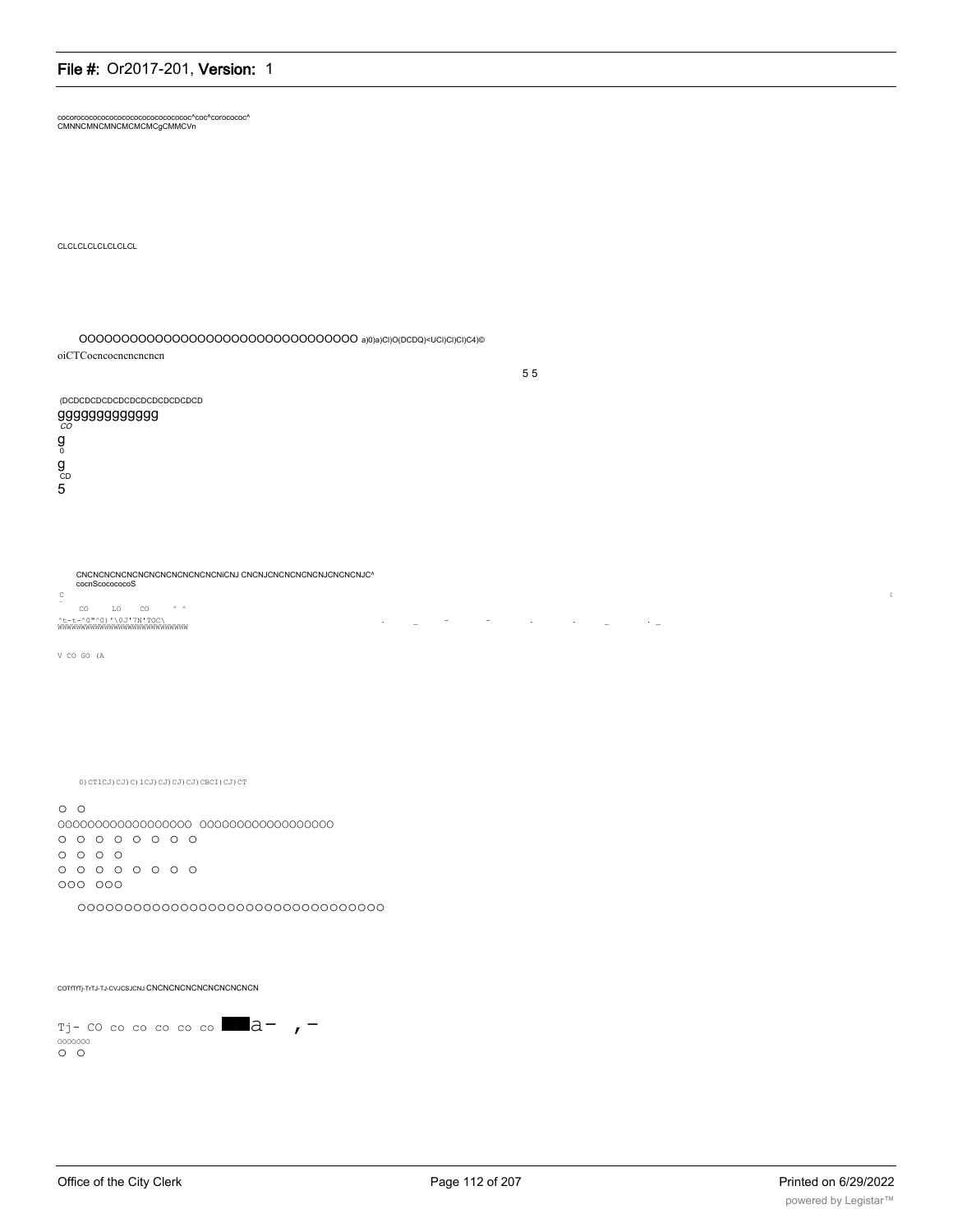tOtDtDtDtD<£><£>tD<DtQtDlDtDtD<DZD<DCDtDtDtDtD CDC00^O^CDC)C7)O)CDCD

 $\,<$   $<$  $\cos$  $225$  $2 - E$  $\,<$  $\,<$   $_{Z}$  $ct < 5 <$  $\overline{z}$  $555 < <$  $\mathfrak g$ g g >->->-<br>XIX CL CL Q. CC CC CC ZI ZI 13 zzzoooaoazzz 222 Y E Bono VN E Bono VS R X<br>A A E Bono VN E Bono R B D<br>V E Bono VN E Bono R B D<br>V A A A B D D D R B D D B  $CQ$   $COCD$  $rac{20}{60}$  $\prec$  $\circ$  $\mathsf{o}$  $\begin{array}{c} \varepsilon_{\text{EC}}\\ \varepsilon_{\text{SC}}\\ \varepsilon_{\text{SC}}\\ \varepsilon_{\text{SC}}\\ \varepsilon_{\text{SC}}\\ \varepsilon_{\text{SC}}\\ \varepsilon_{\text{SC}}\\ \varepsilon_{\text{SC}}\\ \varepsilon_{\text{SC}}\\ \varepsilon_{\text{SC}}\\ \varepsilon_{\text{SC}}\\ \varepsilon_{\text{SC}}\\ \varepsilon_{\text{SC}}\\ \varepsilon_{\text{SC}}\\ \varepsilon_{\text{SC}}\\ \varepsilon_{\text{SC}}\\ \varepsilon_{\text{SC}}\\ \varepsilon_{\text{SC}}\\ \varepsilon_{\text{SC}}\\ \varepsilon$  $cc$   $cc$ 2) 2><br>CC CC 13 13<br>CC CC 13 2><br>CC CC 2) 2><br>CC CC 2> 2> 0000000000000 CC CC CC Z> Z> ZI 5  $5$ CN CN CO CO CN CN CN CN CN CNCNLOIOLOCOCOCOLOLOLT) COCOCOCOCOCOCOCOCOCOCOCOCO<br>CDCDCDCDCDCDOOCDv-t-t-<br>CD CD CT) CD CD 00  $0)00)$  $\circ$  t- $_{\rm CL}^{\rm CO}$  $\begin{tabular}{llll} \multicolumn{2}{l} \textbf{CN} & \multicolumn{2}{l} \textbf{CN} & \multicolumn{2}{l} \textbf{CN} \\ \multicolumn{2}{l} \textbf{CN} & \multicolumn{2}{l} \textbf{CN} & \multicolumn{2}{l} \textbf{CN} \\ \multicolumn{2}{l} \end{tabular}$  $_{\text{CD}}$ 

CI) CO CD OJ CD CO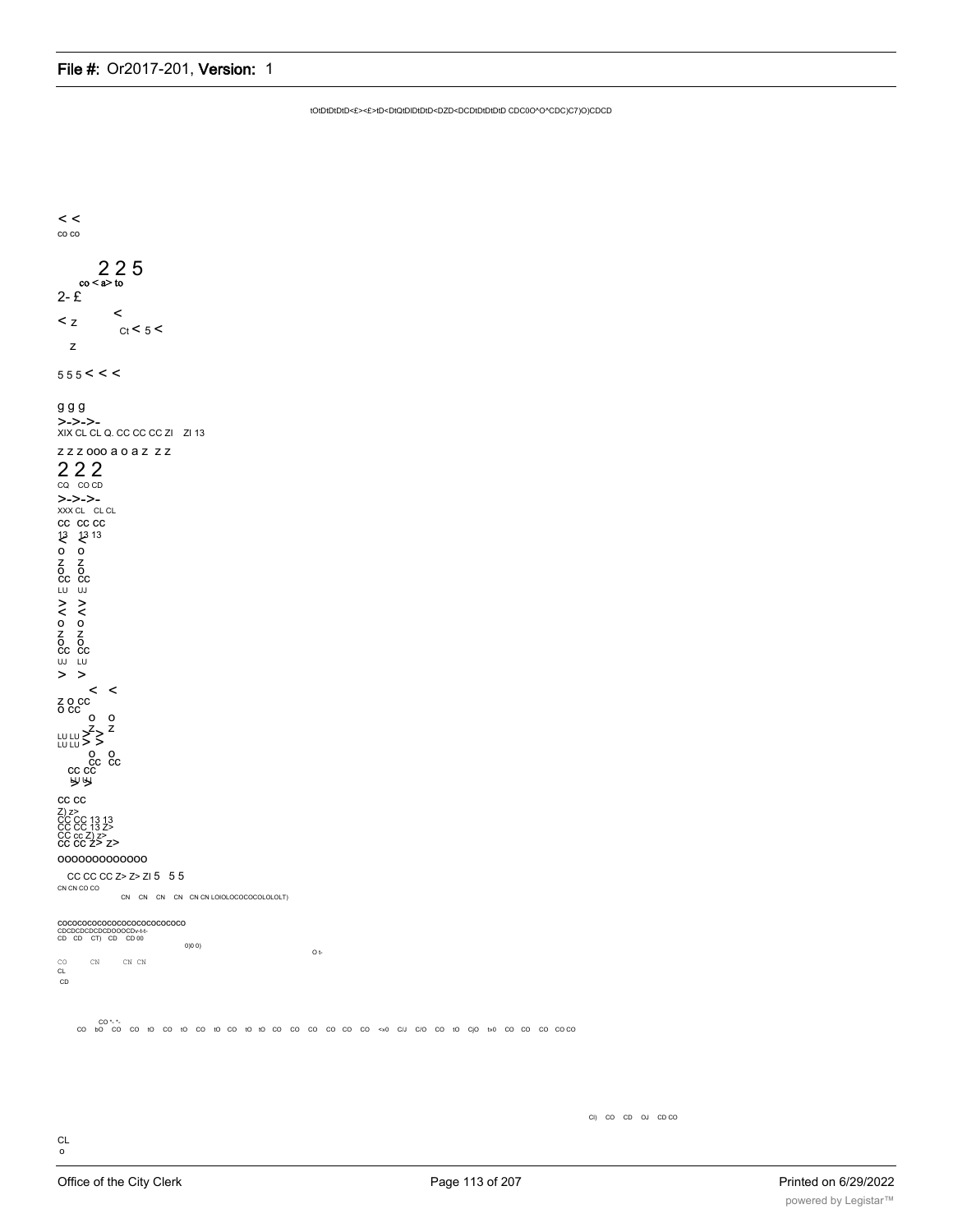| CO<br>CL.<br>CO<br>Cl o | CT)C7)CT)CTJCTCT)CT)C7)CTC7)C7)C7)CXCT)CT)CT)OT | CL CL CL |   |          |   |   |   |   |   |  |
|-------------------------|-------------------------------------------------|----------|---|----------|---|---|---|---|---|--|
|                         | 0000000<br>0000000                              |          |   |          |   |   |   |   |   |  |
| ∩                       | ∩                                               |          |   |          |   |   |   |   |   |  |
|                         | 000 000                                         |          |   |          |   |   |   |   |   |  |
|                         | 000 000                                         |          |   |          |   |   |   |   |   |  |
|                         |                                                 | ∩        | ∩ | $\Omega$ | ∩ | ∩ | ∩ | ∩ | ∩ |  |

 ${\tt COCOCO COCO COCO CO CO CO CO CO CO CO COCO CO COCO CO CO}$ ())CocnQcnchffiO)CocncncnQGcnQcncncnQcncoo

 $\frac{Z}{O}$  cc

 $\begin{array}{l} 1 & 0\\ \text{LU LU} > 0\\ \text{CICL} \end{array}$  $\frac{cr}{3}$  $>$  > > >  $CC \nccc$ <br>13 13  $CC$  cc  $55$  $\mathop{\rm cc}$  .cc 55  $cc$   $cc$  ${\bf 5}$   ${\bf 5}$ °C<br>1323 5 5<br>CC CC 13 13 5 5<br>CC cc => 2~3 5 5<br>0000000000000000000000000

 $CCCCCC$ <br>  $Z > 335555$ 



 $\sum_{\substack{U \text{ odd} \\ U \text{ odd}}}$ <br>  $\sum_{\substack{U \text{ odd} \\ U \text{ odd}}}$ <br>  $\sum_{\substack{U \text{ odd} \\ U \text{ odd}}}$ 

 $\begin{array}{c} \mathbb{C}^1 \\ \mathbb{C}^2 \\ \mathbb{C}^3 \\ \mathbb{C}^3 \end{array}$ 000  $< 2$ <br>
C/3 CO<br>  $^{12}$  CO<br>  $^{13}$   $^{13}$ CDCDCOCDCDCOCDCDCDCDCDCDCOCCJCDcrjCDCjDCDCDCCCjDCD

CNJ CNJ LO LO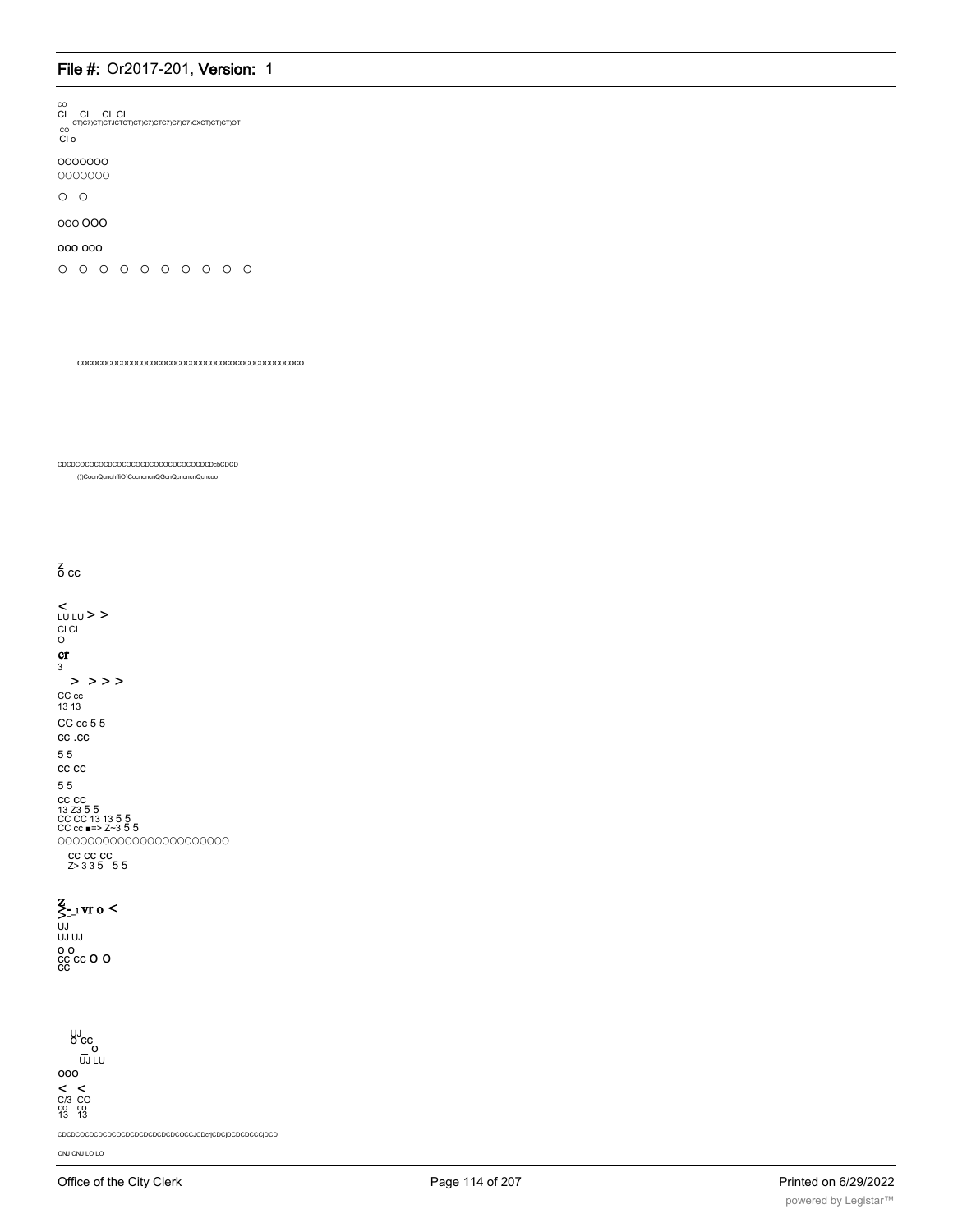$\begin{array}{ccccc}\n\text{LO} & \text{LO} & \text{LOLO} \\
\text{CM CD CO} & & \\
\text{O} & \text{L} & & \\
\end{array}$  $\frac{O}{Tf T}$ 

CO Tf CO

 $\mathbf{a}$ . O<br>  $\mathbf{c}$  ососребно сосребно сосребно сосребно сосребно сосребно сосребно сосребно сосребно сосребно сосребно сосребно сосребно сосребно сосребно сосребно сосребно сосребно сосребно сосребно сосребно сосребно

 $000$ cocococococococococororocococo yyoooooooyoyooo 00000000000000 00000000000

OjCDCDCDCncnCDCDCDCDCDCDOjCnCn

00000000000000 00000000000000

¤ 88 vo E 0⊐0 E 0%8 8 vo E **019∈ 8**8 o E 0<br>2 a 0 × 0 E 0⊐0 E 0%8 8 vo E **040∈ 8**<br>2 a 0 × 0 E 0⊐0 E 0%8 8 vo E **040∈ 8**  $\circ$   $\circ$ CO CO O O  $\mathcal{L}_{\rm n}^{\rm c}$  and  $\mathcal{L}_{\rm m}^{\rm c}$  $\xi$  or  $rr$ 

 $cocococococococococococo$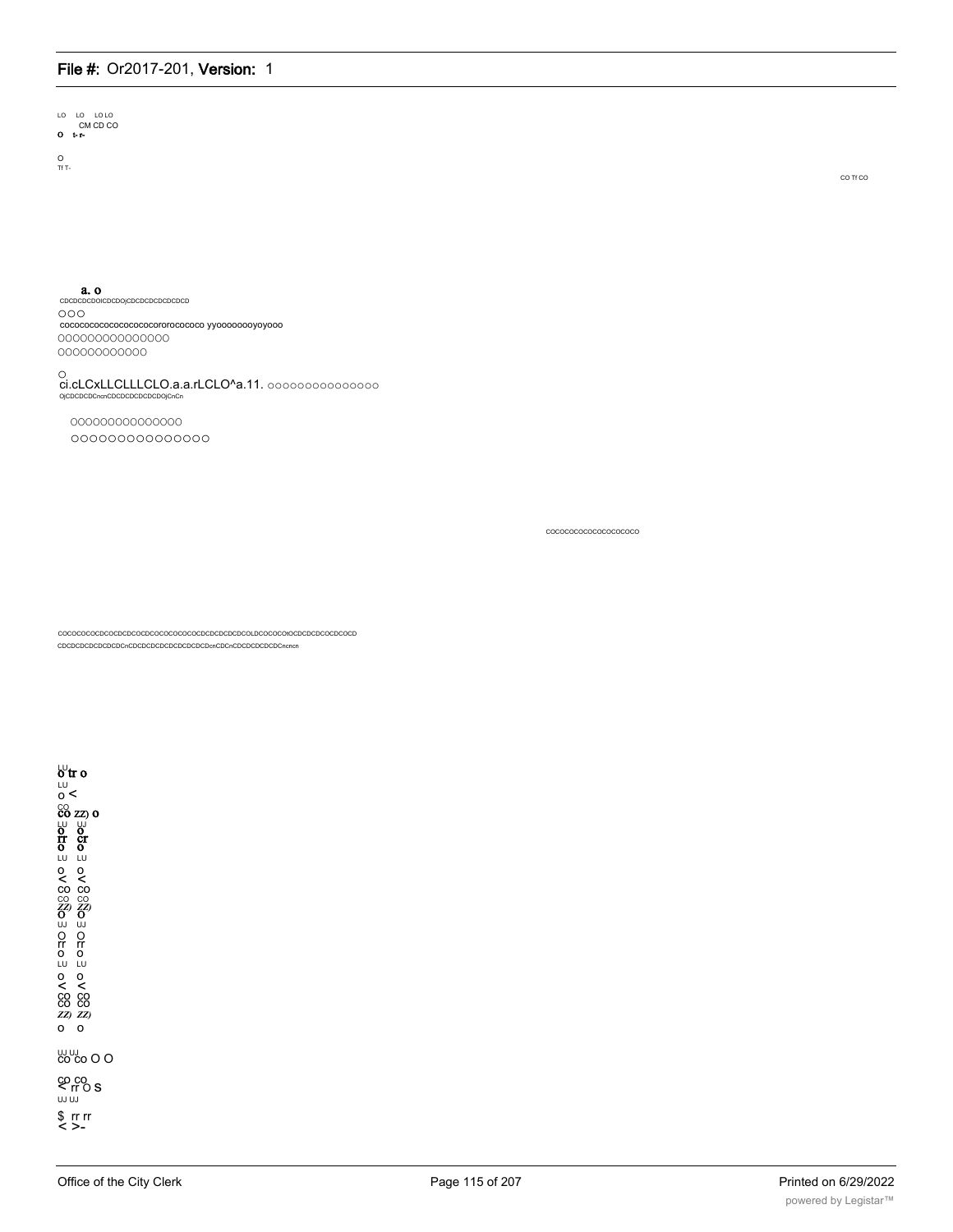

<sup>5 8</sup> J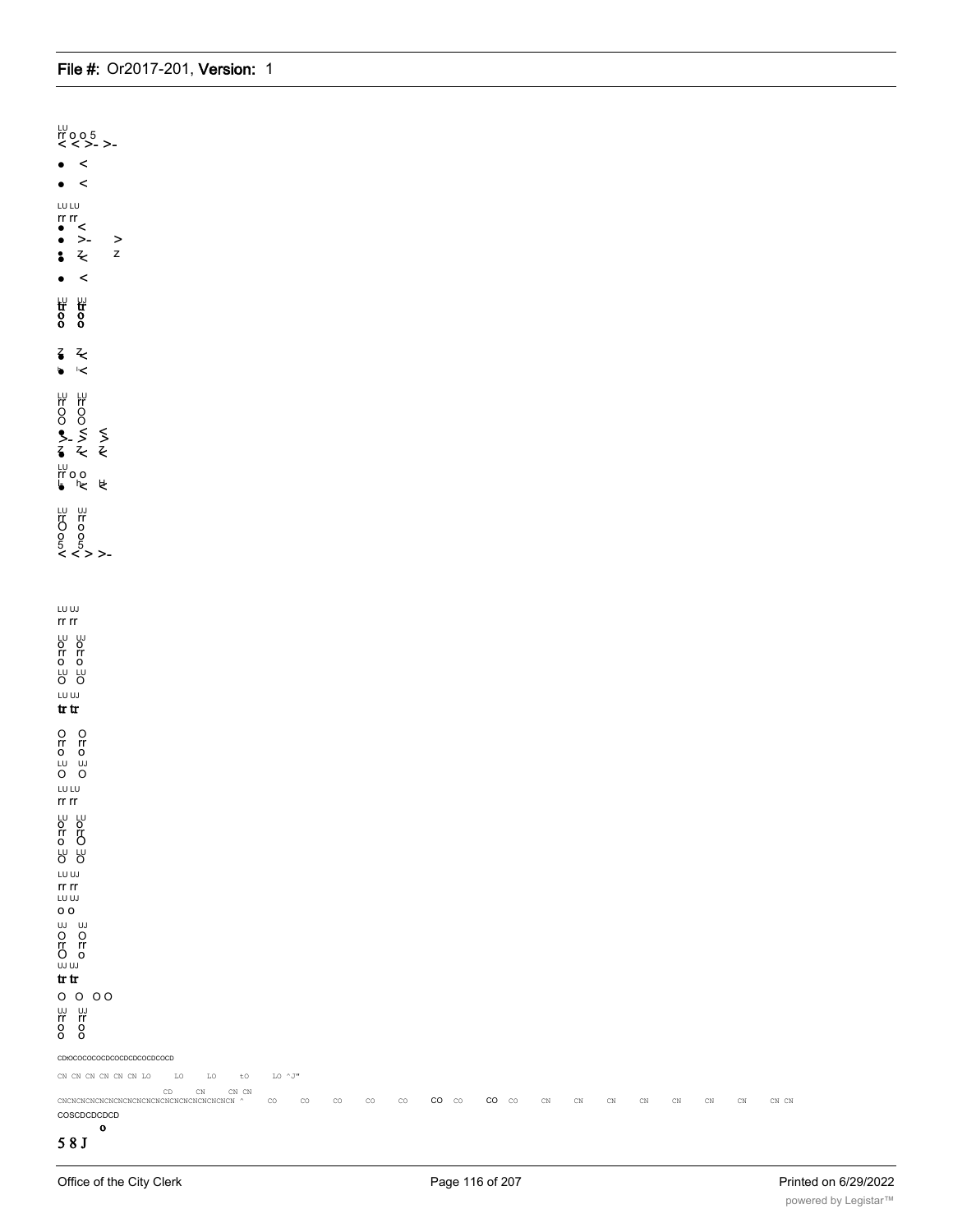# CD CM

CO

*CO CO CO CO*

| cd CD<br>CJ)<br>CD<br>CD<br>CD     |
|------------------------------------|
| റ റ                                |
| 000 000<br>0000                    |
| ooo ooo                            |
| ooo ooo                            |
| ooo ooo                            |
| ooo ooo                            |
| 0000000000000000000000000000000000 |

#### COCOCOCOCOCOCOCOCOCOCOCOCOCOCOCO

COCDCOCDCDCQCOCOCOCOCOCOCDCOCDCDCDCDCOCDCOCOCC

CDCDCDCDCDCDCDCDCDCDCDCDCDCDCDCDCDCDCD O) CDCDCDCDCDCDCDCDCDCDCDCDCD

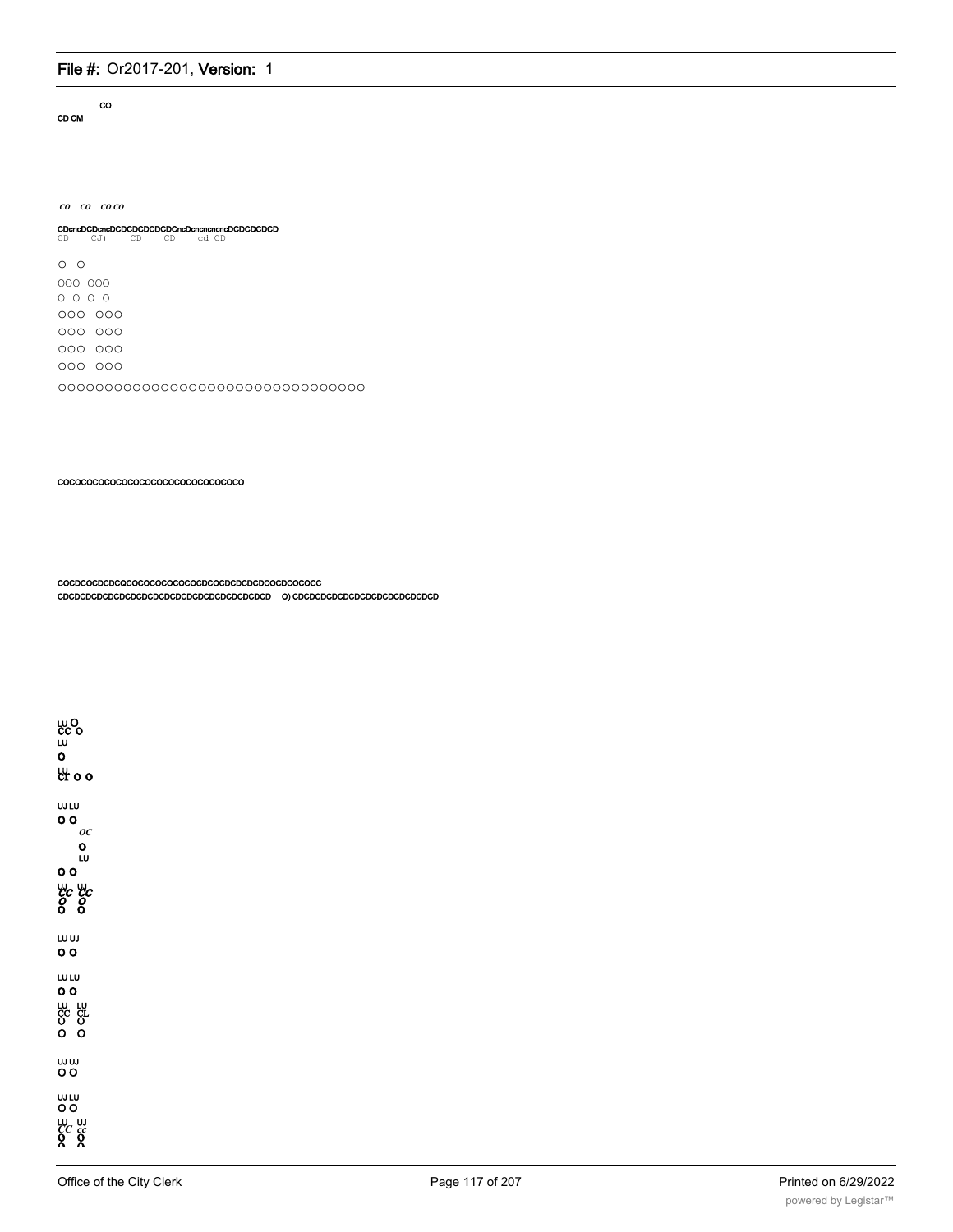| ա<br>2006<br>2006<br>2006<br>2006<br>2006                                   |  |  |  |
|-----------------------------------------------------------------------------|--|--|--|
| ບຸງ LU<br>---<br>00<br>00<br>00<br>00<br>5<br>5<br>5                        |  |  |  |
| $cc$ $cc$ $o$ $o$ $o$ $o$                                                   |  |  |  |
| ၁၁၁၁ ၁၁၀<br>၁၁၁၁ ၁၁<br>၁၁၁၁ ၁၁၀                                             |  |  |  |
| ພພ<br>$\overline{\mathbf{o}}$ o<br>ພພ<br>00<br>ື່<br><i>ແ</i><br>0 0<br>0 0 |  |  |  |
| ບບ ບບ<br>o o<br>ບ ດ<br>ທ ດ<br>မ္း<br>၁၁<br>၁၀                               |  |  |  |
|                                                                             |  |  |  |
| <b>AX</b><br>OORE BROWN<br>OORE 800                                         |  |  |  |
| <b>AX</b><br>SCC 88<br>OOC 88<br>OOC 88                                     |  |  |  |
|                                                                             |  |  |  |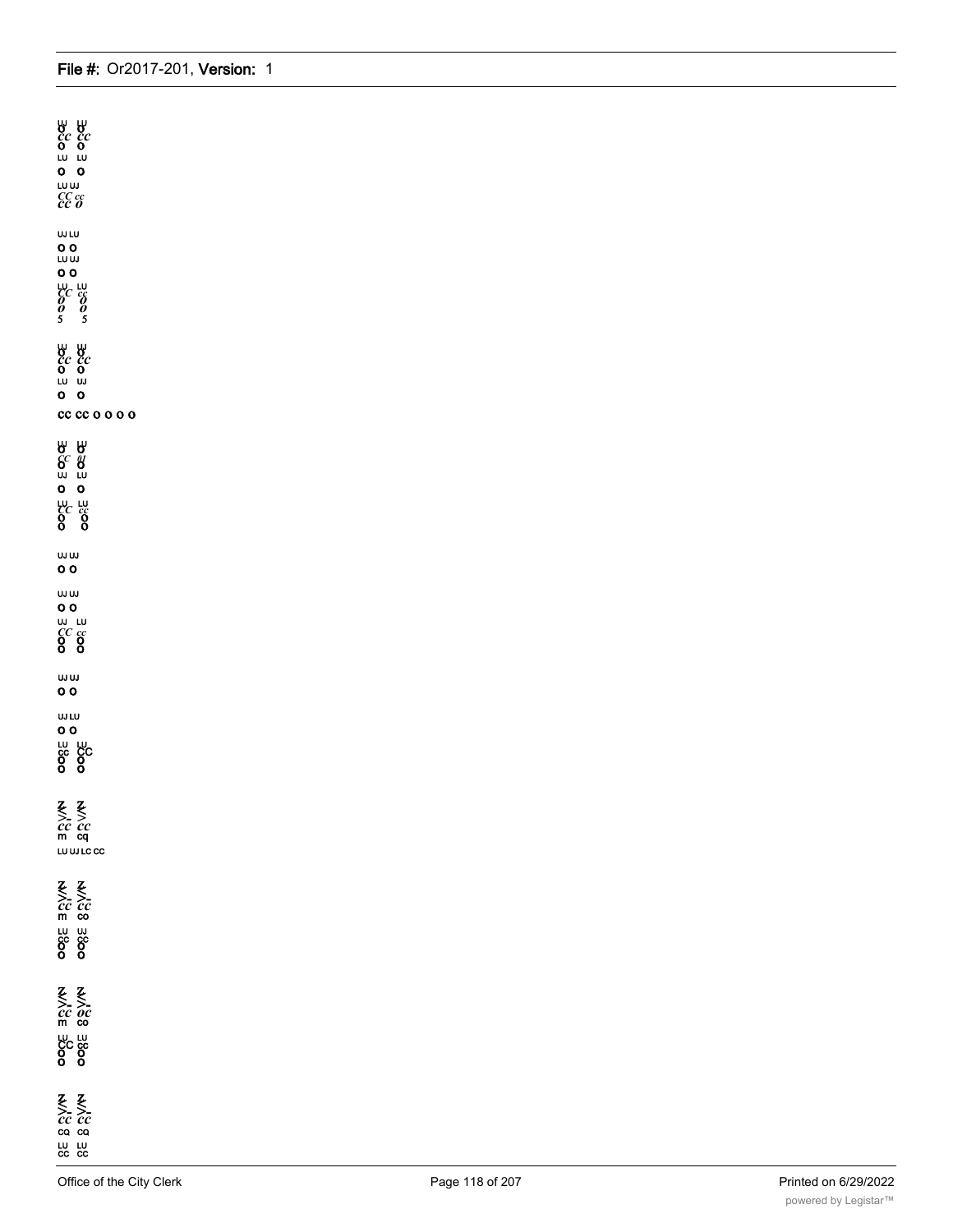| 8<br>Z <sub>2</sub><br>< 0 | 8<br>$\alpha$ < |                   |           |                                      |                                           |  |
|----------------------------|-----------------|-------------------|-----------|--------------------------------------|-------------------------------------------|--|
| NC HI                      | <b>CD S LUW</b> |                   |           |                                      |                                           |  |
| cc cc                      |                 |                   |           |                                      |                                           |  |
|                            | co co 00        |                   |           |                                      |                                           |  |
| o o<br>UJ UJ               | zο<br>5         |                   |           |                                      |                                           |  |
|                            | 0000            |                   |           |                                      |                                           |  |
| 0 <sub>0</sub>             |                 |                   |           |                                      |                                           |  |
| 5٥                         |                 | CNCNCNCNCNCNCNCNI |           |                                      |                                           |  |
| $r \sim$                   | $i -$           | $t -$             | t- t-     |                                      |                                           |  |
|                            |                 |                   |           | COCOCOCOCOCOCDCOCO                   |                                           |  |
|                            |                 |                   |           | CMCMCMCMCMCMCMCMCMCMCMCMCMCMCMCMCMCM | CNCMCMCMCMCMCMCMCNCMCMCMCMCMCNCMCNJCMCMCM |  |
| <b>CM</b>                  | CM              | <b>CM</b>         | <b>CM</b> | CM CM                                |                                           |  |

| 'M | <b>CM</b> | CM. | <b>CM</b> | CM CM |    |                                         |
|----|-----------|-----|-----------|-------|----|-----------------------------------------|
|    |           |     |           |       | CO |                                         |
|    |           |     |           |       |    | TfocNTfocNCNTroTfT-Tff-cNCNCNTrTfCNTfr~ |
|    |           |     |           |       |    |                                         |
|    |           |     |           |       |    |                                         |



0000000000000

0000000000000 000

 $0005$ 

 $\overset{\circ}{\mathsf{o}}$ 

|  |  | ۰. |  |
|--|--|----|--|
|  |  |    |  |
|  |  |    |  |
|  |  |    |  |
|  |  |    |  |
|  |  |    |  |
|  |  |    |  |

| Tf o      |  |  |  |
|-----------|--|--|--|
| <b>Tf</b> |  |  |  |
| $\circ$   |  |  |  |
| <b>Tf</b> |  |  |  |
| $\circ$   |  |  |  |

 $\mathsf{T}\mathsf{f}$  $\circ$ 

cno)0)0)0)cncTiCi)cncncncncncTiciiC)0)0)

 $O$   $O$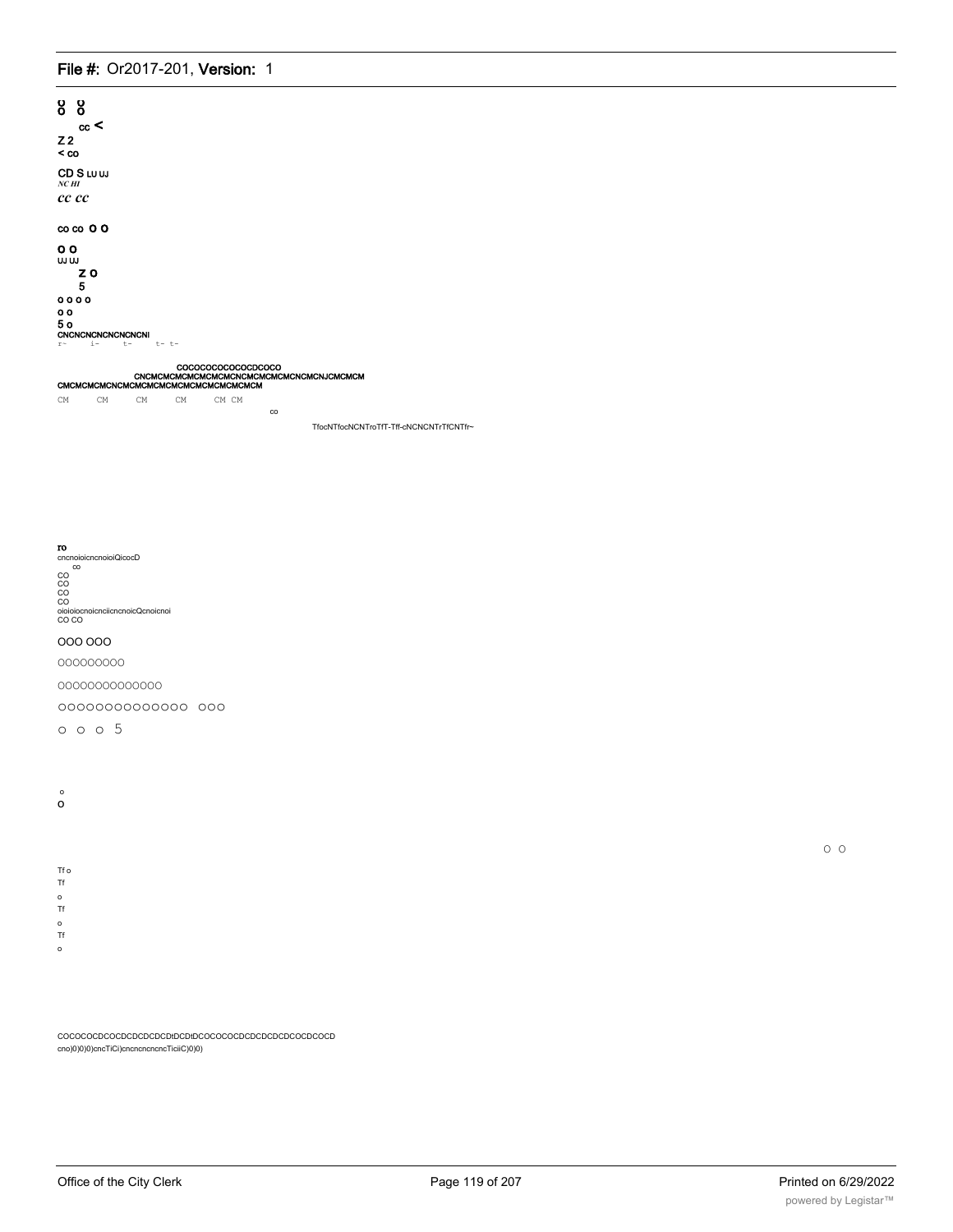NT CC < z o 5 CO<br>O  $\ddot{\textbf{t}}^*$  tr  $<<$ co co O O z z o o<br>L' U<br>Z z z<br>5 5<br>scirsttutur < <<<br>© 2 v co co co OOO z z z ooo<br>UJUJLU H HH<br>Z Z Z OOO<br>**sc sr<br><del>U</del> U**<br>5 5 co co O o z z o o UJ LU z z o o sc Ni CC cc <sup>&</sup>lt; <sup>&</sup>lt; 5 2 co co o o z z o o UJ LU o o 5 2 sc si cc tr <sup>&</sup>lt; <sup>&</sup>lt; 5 5 co co O O z z o o UJ LU h- f- z z o o 5 5  $\frac{SC}{C} \leqslant \frac{SC}{C}$  $682 z$ o o uj uj<br>Ż Ż o o 5 5  $_{\rm tr}^{\rm sc}$  si  $\,<\,$  $8062 z$ **o** D<br>D U<br>D D D D<br>D D D<br>D D D<br>D D D D  $\displaystyle \inf_{\mathbf{r}} \mathbf{r}^{\mathrm{sr}\, \mathrm{si}}_\mathbf{r} << 0$ co co co ooo z z z

ooo LU LU UJ H H H z z z ooo  $\frac{si}{\sqrt{2}}$   $\frac{si}{5}$ 

co co o o z z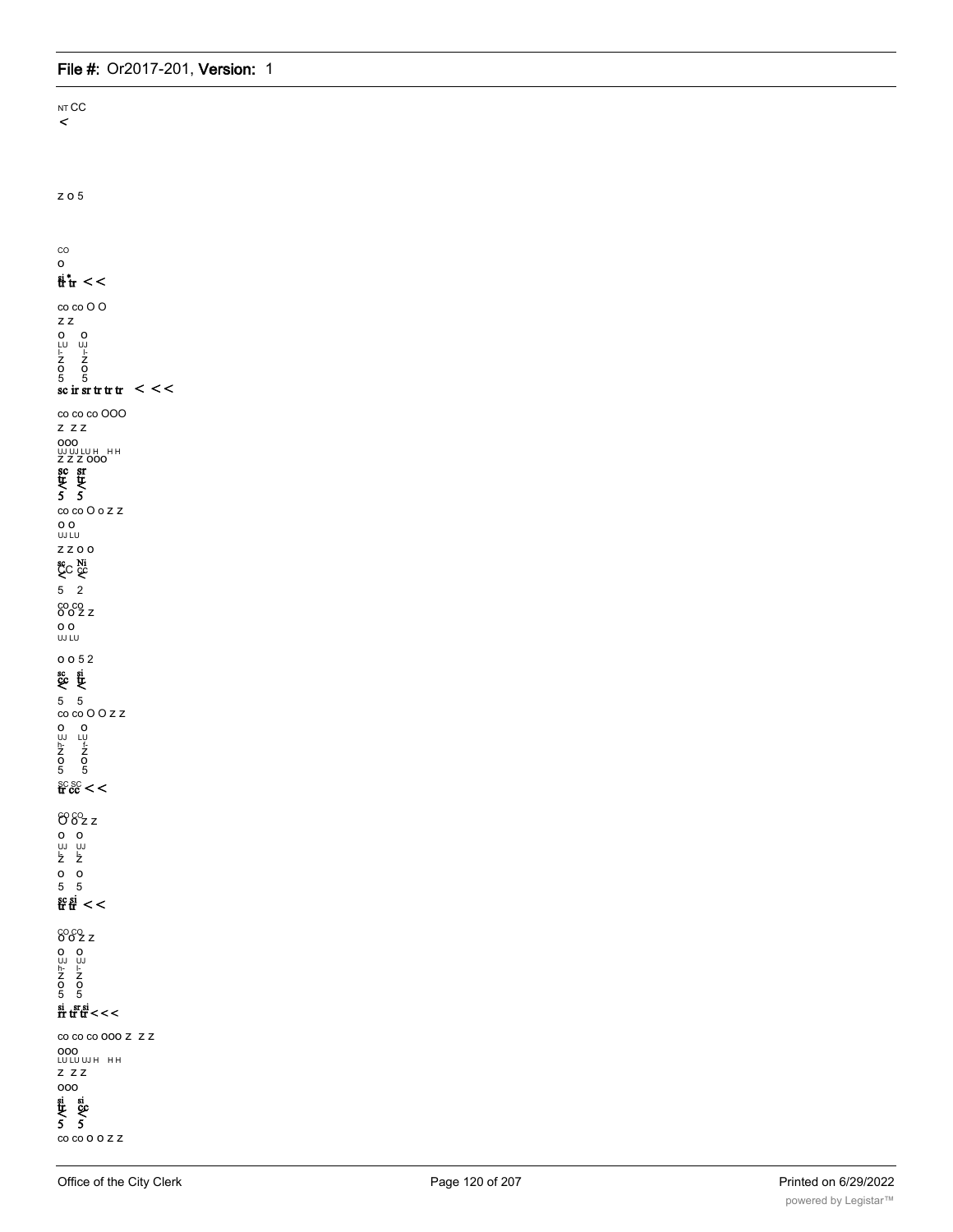| FERENCE OR OR MERIODINTER CRIMINAL SOLUTION CONTROL CRIMINAL CRIMINAL CRIMINAL CRIMINAL CRIMINAL CRIMINAL CRIMINAL CRIMINAL CRIMINAL CRIMINAL CRIMINAL CRIMINAL CRIMINAL CRIMINAL CRIMINAL CRIMINAL CRIMINAL CRIMINAL CRIMINAL<br>0 <sub>0</sub><br>gi<br>es<br>O<br>Z<br>J.<br>نز<br>ح<br>o<br>5<br>2<br>2<br>−<br>cg<br>Z<br>Ļυ<br>h-<br>Z<br>LOS sittle<br>2 2 2<br>$\circ$<br>LU<br>ī,<br>o<br>5 |  |
|------------------------------------------------------------------------------------------------------------------------------------------------------------------------------------------------------------------------------------------------------------------------------------------------------------------------------------------------------------------------------------------------------|--|
| ≺<br><                                                                                                                                                                                                                                                                                                                                                                                               |  |
| 8°62 z<br>si<br>cc<br>م <del>ل</del><br>$\overline{\phantom{a}}$<br>5<br>$\overline{\phantom{a}}$<br>co'<br>o<br>Ō<br>$\circ$<br>Ś<br>o<br>.<br>UJ                                                                                                                                                                                                                                                   |  |
| ОΟ                                                                                                                                                                                                                                                                                                                                                                                                   |  |

CSI CNI CNI CN CNI CM CNJ

CNCNCNCNCNCNCNCNCNCNCNCNCNCNCNCN  $CNI^m$ <br>Tf T-



 $O$   $O$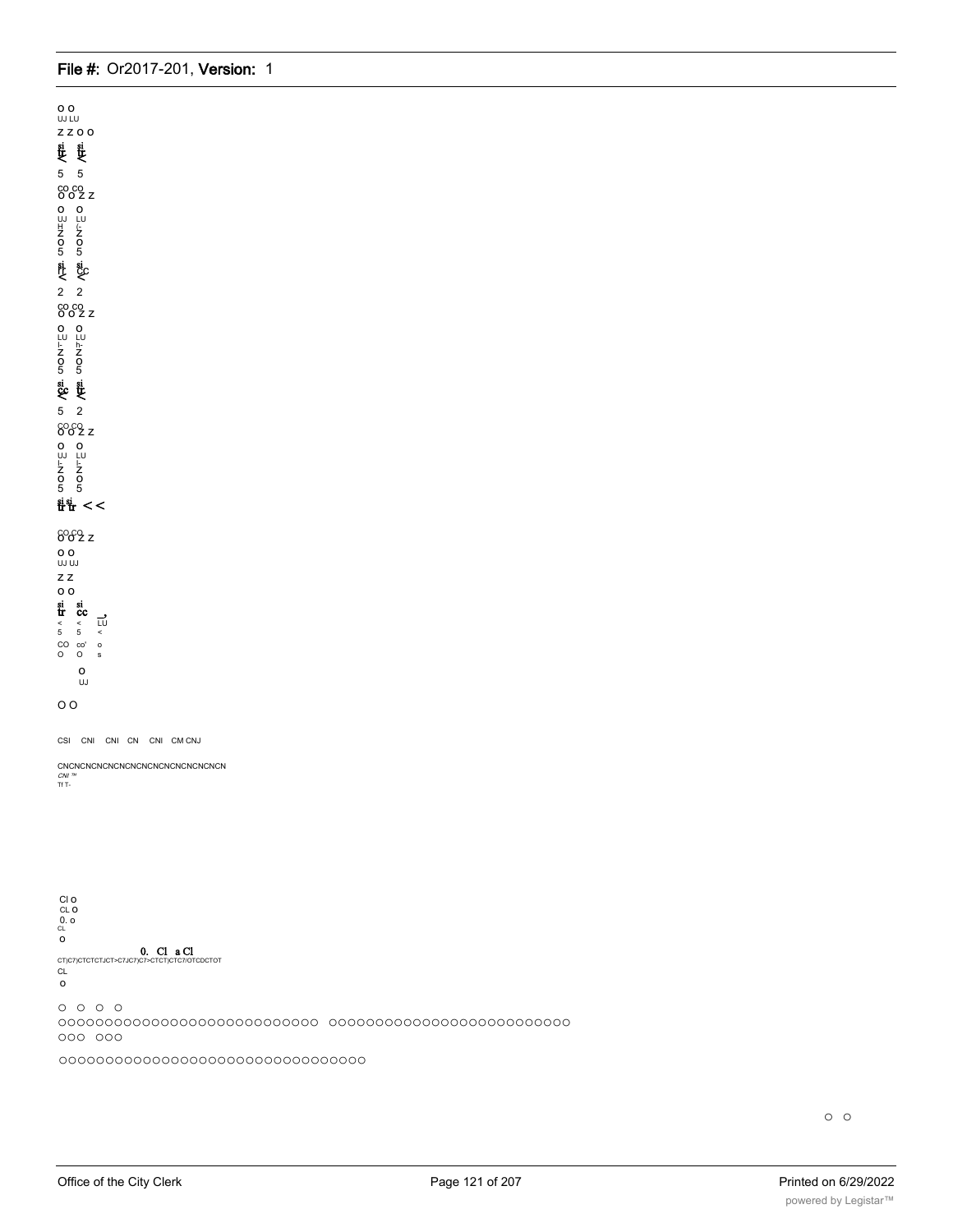aDCOCOCOCOCOCOLOLOLTJLOLOLO ~LOLOLOt-x-T-T-T-T-

COCDCDCOCDCDCOCDCDCOCDCQCQCDCDCDCO CT)CJ)CT)CT)C7)CJ)CT)CJ)CJ)CT)CT)CT)CT)Cr3CD COCOCOi^r^h-r»-r~r~r~r--r~r~ CT)CJ)Cr)G)CT)0)CncJ)CJ)C7)CJ)CJ)CT)

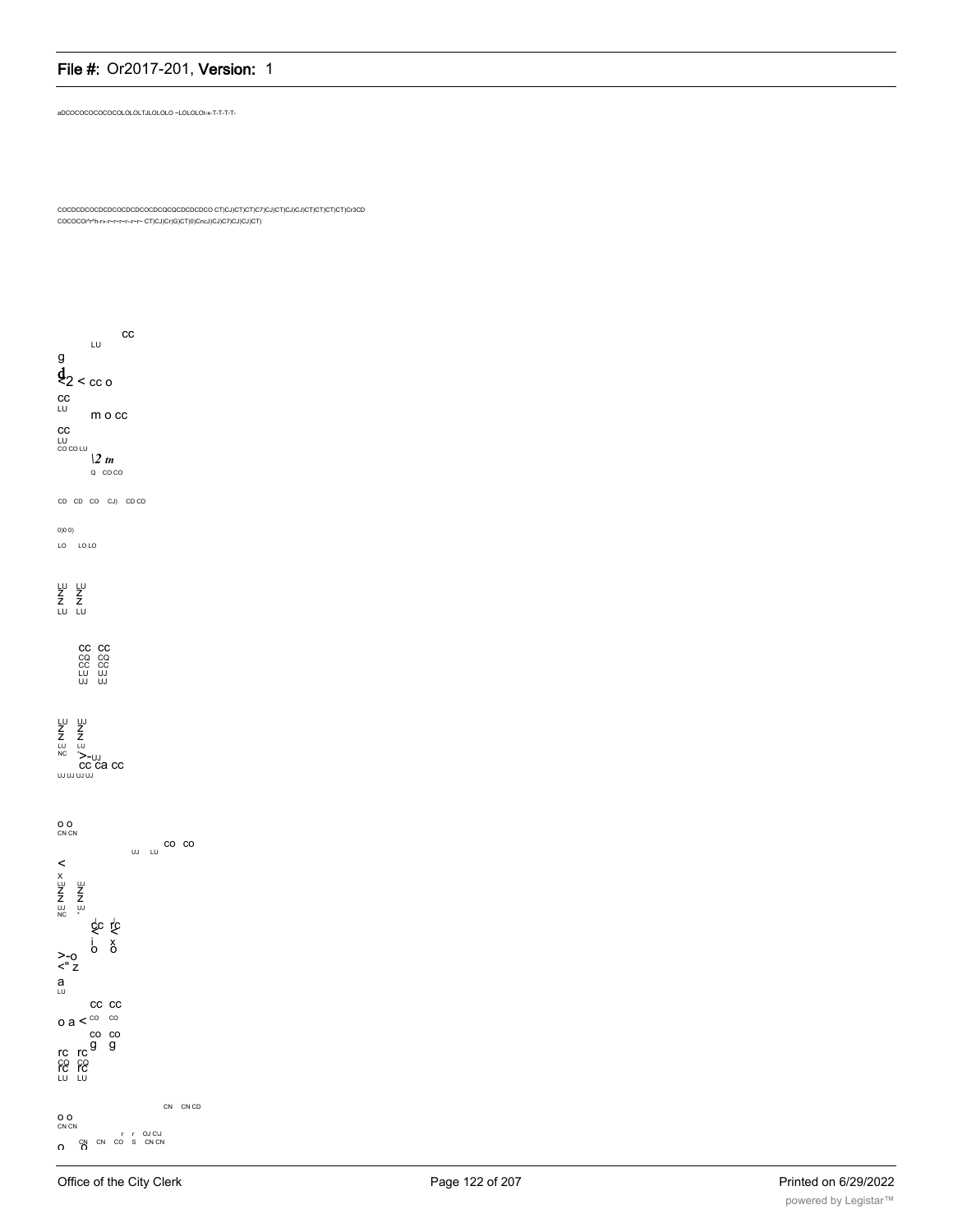$\begin{matrix} \textbf{U} & \textbf{U} \\ \textbf{Z} & \textbf{Z} \\ \textbf{U} & \textbf{U} \end{matrix}$  $<<$ <<<>>->-> 0 0 0 0 0 0 0 0 0 Z Z Z Z www.GOOD CC cc cc  $X$   $X$   $X$   $X$   $X$   $X$   $I$ 000  $5\ 5\ 5$ cc 2 cc LO ON ON ON ON ONON  $0000$ 5 5 2 5

co co co co coco<br>^ ^ o wyjtowwcy\*wy>e}c»9c/icy»wwcototocj0co

 $CD$  0) 0) OJ

#### $\rm CL$  o

H CL 0. Q. 1 Q.O.<br>OjO>0>CJ)C7JCTC7>CTCncnCTCTOTCTC7/CTJCTJOT  $CLO$ 000 000  $\circ \circ \circ \circ \circ$ boob  $000$ bob

CDCDCOvOCDCOCOCDCOCO

| > cL o o w cc                                        |
|------------------------------------------------------|
| Q,                                                   |
| LU Q                                                 |
| LU O                                                 |
| 555                                                  |
|                                                      |
| $\leq$ < $\leq$ $\leq$ $\infty$                      |
| $\lt$ $\lt$                                          |
| 000<br>Ν<br>N<br>LU<br>UJ<br>Z                       |
| <b>cc</b><br>55                                      |
| UJUJLUUJUJLUUJUJLUUJUJUJLULULULULUUJ<br>z<br>H Ct Cf |
| z<br>z<br>z                                          |
| Н<br>н<br>ı.<br>cc<br>œ<br>СC                        |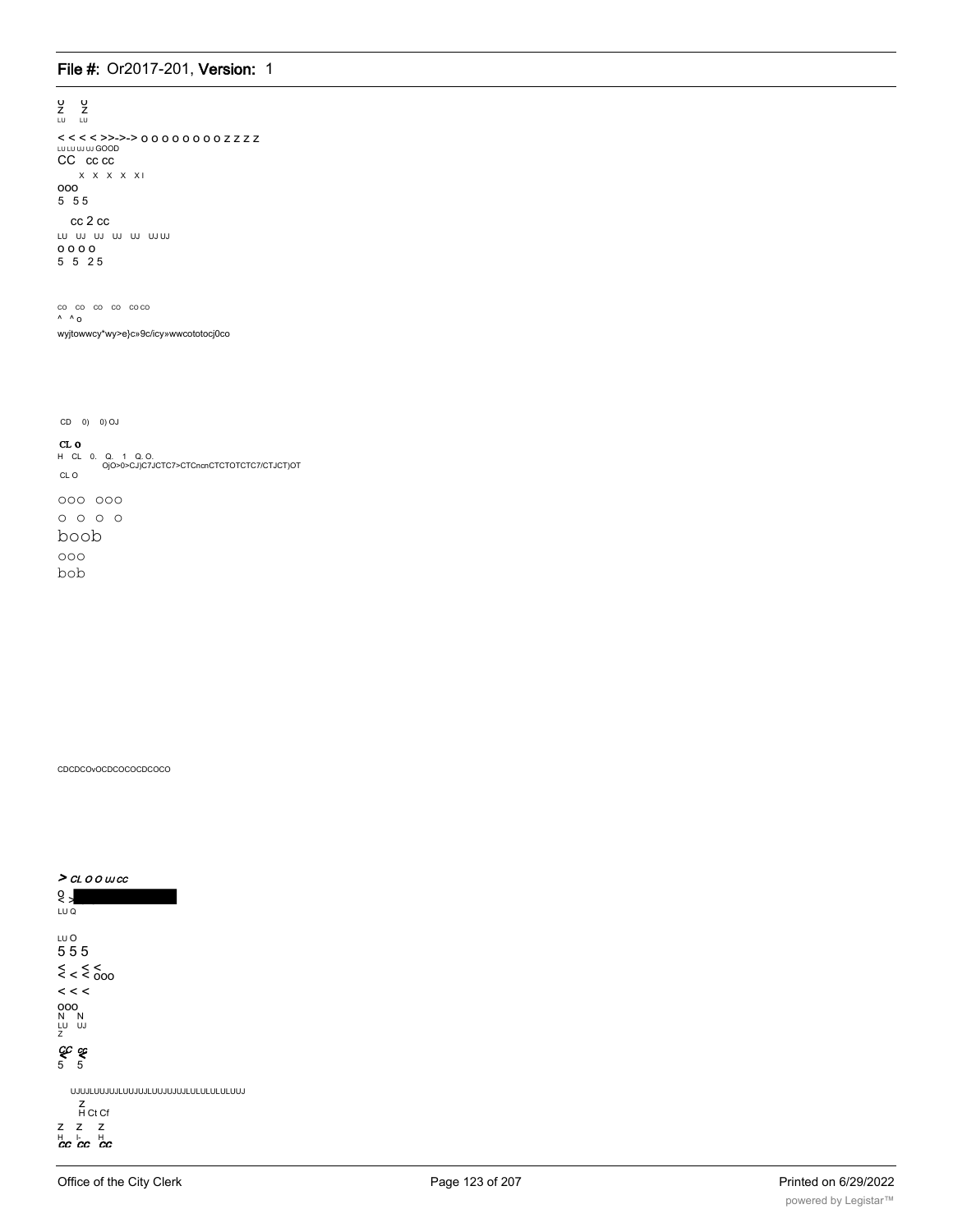$\sim$   $\sim$   $\sim$ 2222zzzzzzzzzz  $cc$   $cc$   $cc$   $cc$   $cc$   $cc$   $cc$   $cc$   $cc$   $cc$ 5 5 5

 $0 > 0$ 

#### $cc$   $cc$   $<<$

CNCNCNCOCOCOCOCO CN CN CN CN

 $\mathrm{CN}~\mathrm{CN}$  $\overline{\text{CN}}$  $\begin{array}{ccccc} & & & & & & & \text{co} & \text{co} & \text{co} & \text{co} & \text{co} & \text{co} & \text{co} & \text{co} & \text{co} & \text{co} & \text{co} & \text{co} & \text{co} & \text{co} & \text{co} & \text{co} & \text{co} & \text{co} & \text{co} & \text{co} & \text{co} & \text{co} & \text{co} & \text{co} & \text{co} & \text{co} & \text{co} & \text{co} & \text{co} & \text{co} & \text{co} & \text{co} & \text{co} & \text{co} & \$ 

cnoicnoioioioGJcncooicncDOiOcnoicncnoi







 $>$  >

 $\mathbb{C}\mathbb{N}$   $\mathbb{C}\mathbb{N}$ 

 $\circ$   $\circ$ 

 $\circ$  O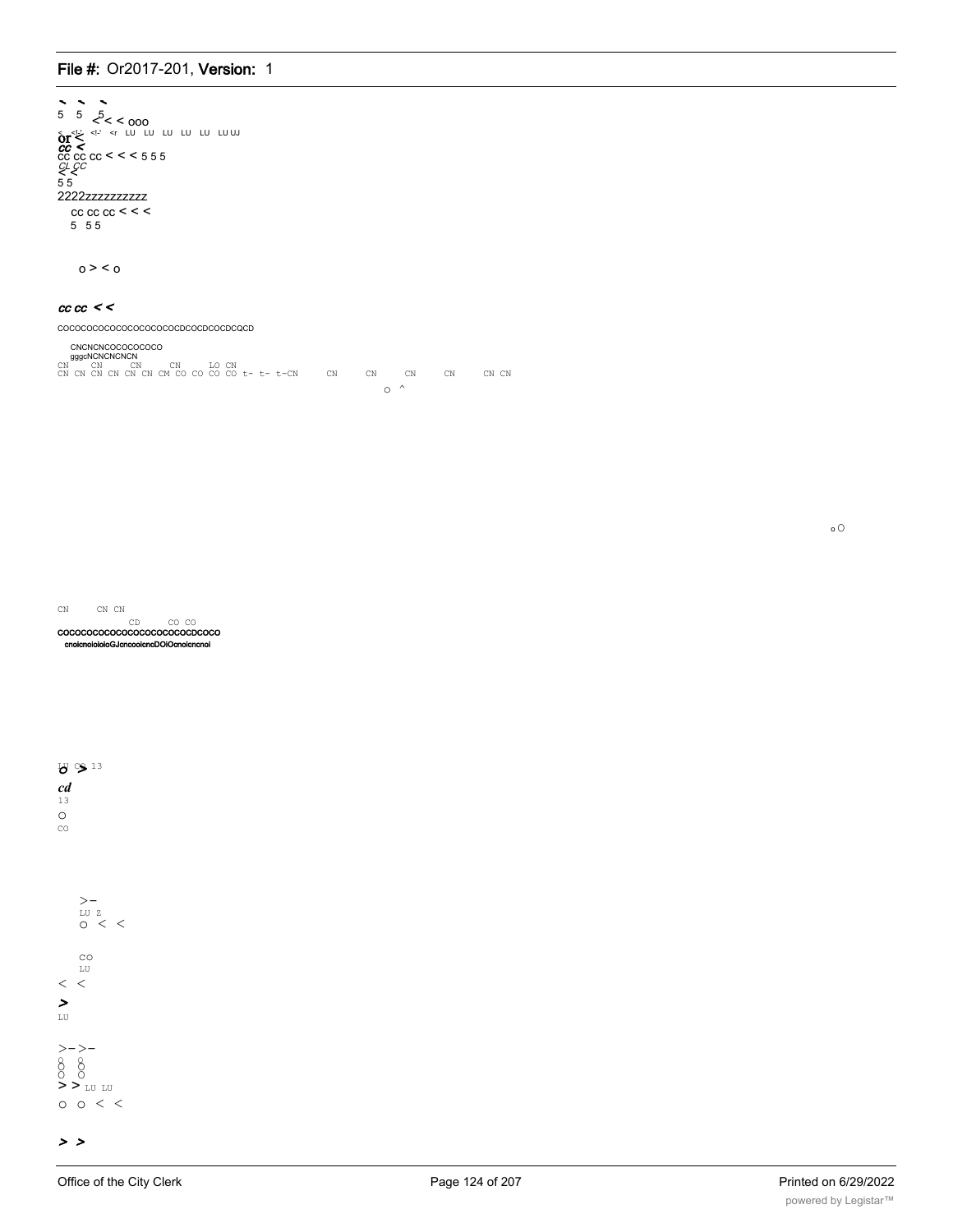| 800 > H20 < 5                                                                                           |
|---------------------------------------------------------------------------------------------------------|
|                                                                                                         |
|                                                                                                         |
| $\,>$                                                                                                   |
|                                                                                                         |
|                                                                                                         |
|                                                                                                         |
|                                                                                                         |
|                                                                                                         |
| $> -$                                                                                                   |
| $>$ $-$                                                                                                 |
|                                                                                                         |
| i<br>0.<br>LU LU<br>CO CO O O                                                                           |
|                                                                                                         |
| $rac{z}{b^0}$ $rac{1}{b^0}$ $\leq$ 5                                                                    |
|                                                                                                         |
| $_{\rm E}$ $<$                                                                                          |
|                                                                                                         |
|                                                                                                         |
| E E < <                                                                                                 |
|                                                                                                         |
| EEEE                                                                                                    |
| cr cr<br>Ui ol CD                                                                                       |
| Ζ<br>$\mathbf{g}_{\text{LU}}$                                                                           |
| $<~$ $_{\textrm{\tiny{N}}}$ $_{\textrm{\tiny{Z}}}$<br>čr o<br>000000000000000000000<br>CNCNCNCNCNCNCNC^ |
| CNCNCNAAACNCNCNCNCNCNCNCNCNCNGS                                                                         |
| CN CN CN CN CN N N IO IfiCN<br>to<br>to<br>to<br>to<br>to<br>to to<br>to<br>to<br>to co<br>to to        |
| $_{\bigcirc}^{*{\scriptscriptstyle\mathrm{T}}}$ co<br>to to                                             |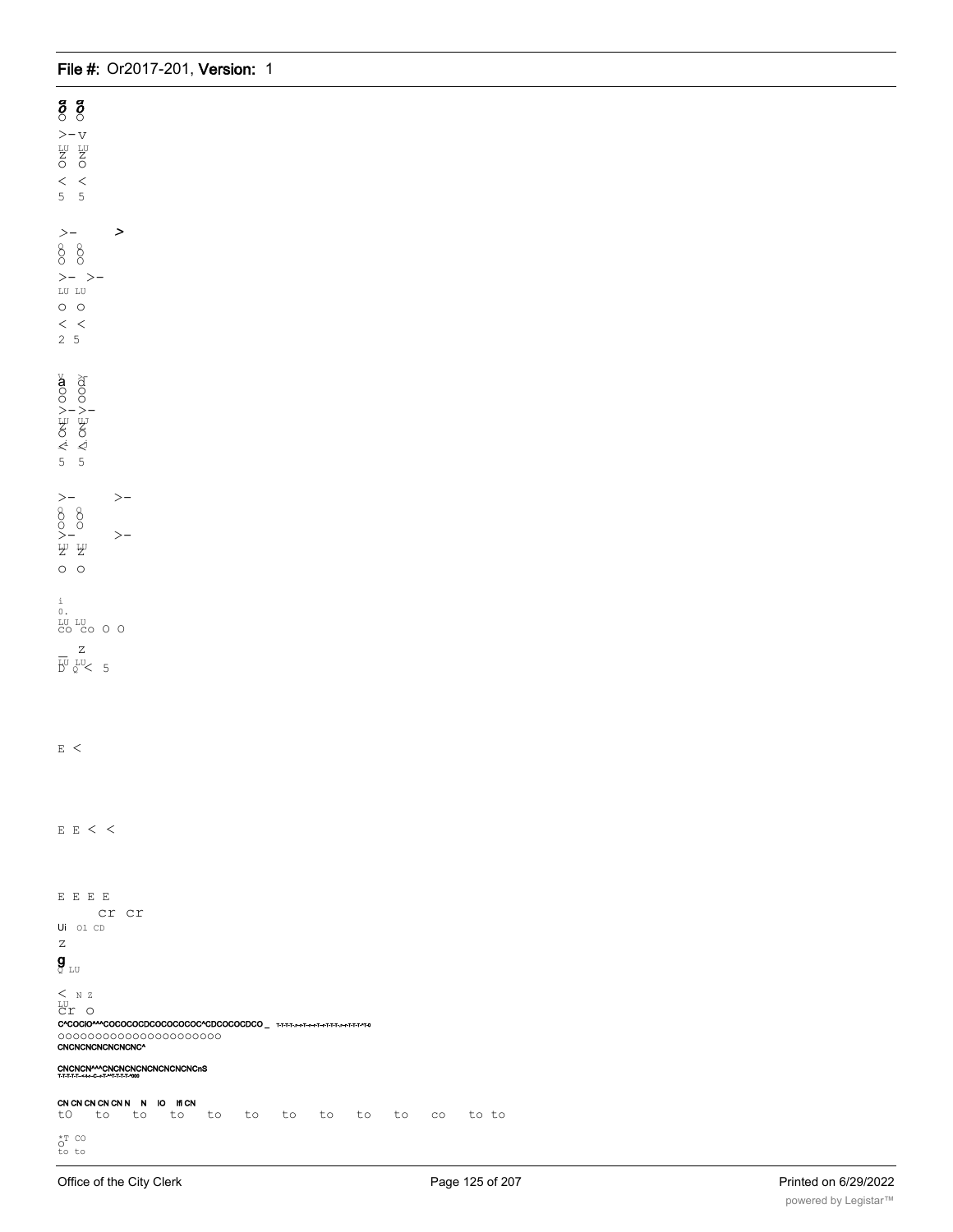

COCOCDCOCjOCOCOCOCOCTICOCD



 $Z$   $Z$  $\delta^{\scriptscriptstyle\mathsf{I}}$ o  $_{cc}^{<sub>U</sub>}$ N<sub>N</sub>

 $Z$   $Z$ 

ixoo

 $\begin{array}{c} \mathbf{M} \\ \mathbf{M} \\ \mathbf{M} \\ \mathbf{M} \\ \mathbf{M} \\ \mathbf{M} \\ \mathbf{M} \end{array}$  $0$  0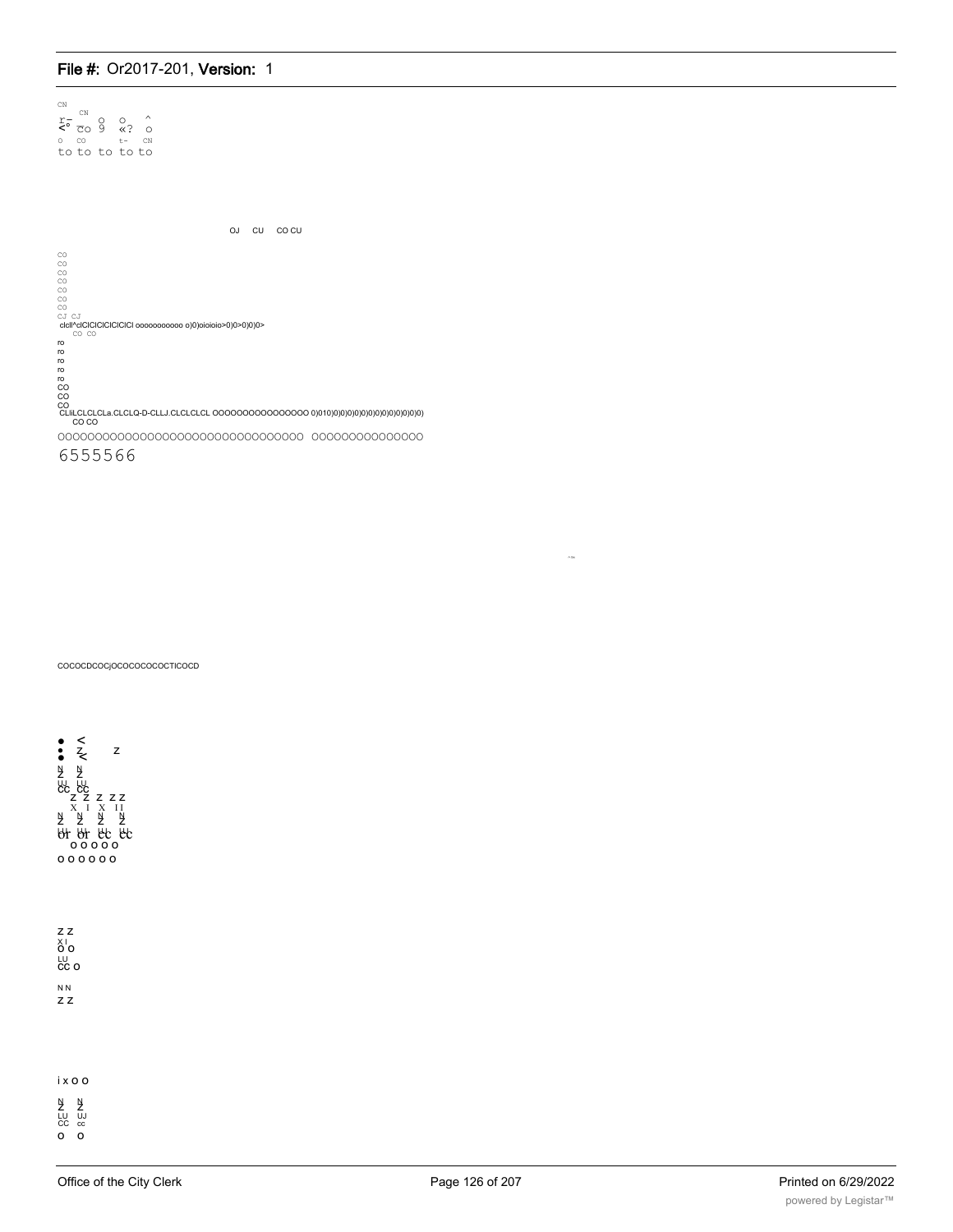| $\overset{\text{Z}}{\underset{\text{O}}{\times}}\overset{\text{Z}}{\underset{\text{O}}{\times}}$<br>${\sf N}$ ${\sf N}$<br>$\mathsf{Z}\ \mathsf{Z}$                                                                                                                           |  |  |  |
|-------------------------------------------------------------------------------------------------------------------------------------------------------------------------------------------------------------------------------------------------------------------------------|--|--|--|
| ZZ  00<br>$\begin{array}{c}\n 0 \\  0 \\  \hline\n 0 \\  \hline\n 0\n \end{array}$                                                                                                                                                                                            |  |  |  |
| ZZ  00<br>$\begin{array}{c}\n 0 \\  0 \\  \hline\n 0 \\  \hline\n 0\n \end{array}$                                                                                                                                                                                            |  |  |  |
| $\overset{\text{Z}}{\underset{\text{O}}{\times}}\overset{\text{Z}}{\circ}$<br>$\begin{array}{c} \nN & N \\ Z & Z \\ U & U \\ C & C \\ C & C \\ O & O \\ V & O\n\end{array}$                                                                                                   |  |  |  |
| $\begin{array}{lcl} Z & Z & Z \\ XIX & \\ N& N \end{array}$<br>$^{\tt ZZ}_{\tt000}$<br>$\frac{1}{100}$ CC CC O O<br>$\mathop{\delta}\limits_{\mathop{\vphantom{\delta}}\limits^{\circ}{\mathop{\hphantom{\delta}}\limits^{\circ}}{\mathop{\rm GL}}\nolimits}$<br>$C/J$ $CC X$ |  |  |  |
| $\frac{0}{\kappa}r$                                                                                                                                                                                                                                                           |  |  |  |
| $\bullet \quad \leq$<br>V<br>8 SANN 32 SS OD ONV<br>9 SX-ENN 32 SS OD ONV                                                                                                                                                                                                     |  |  |  |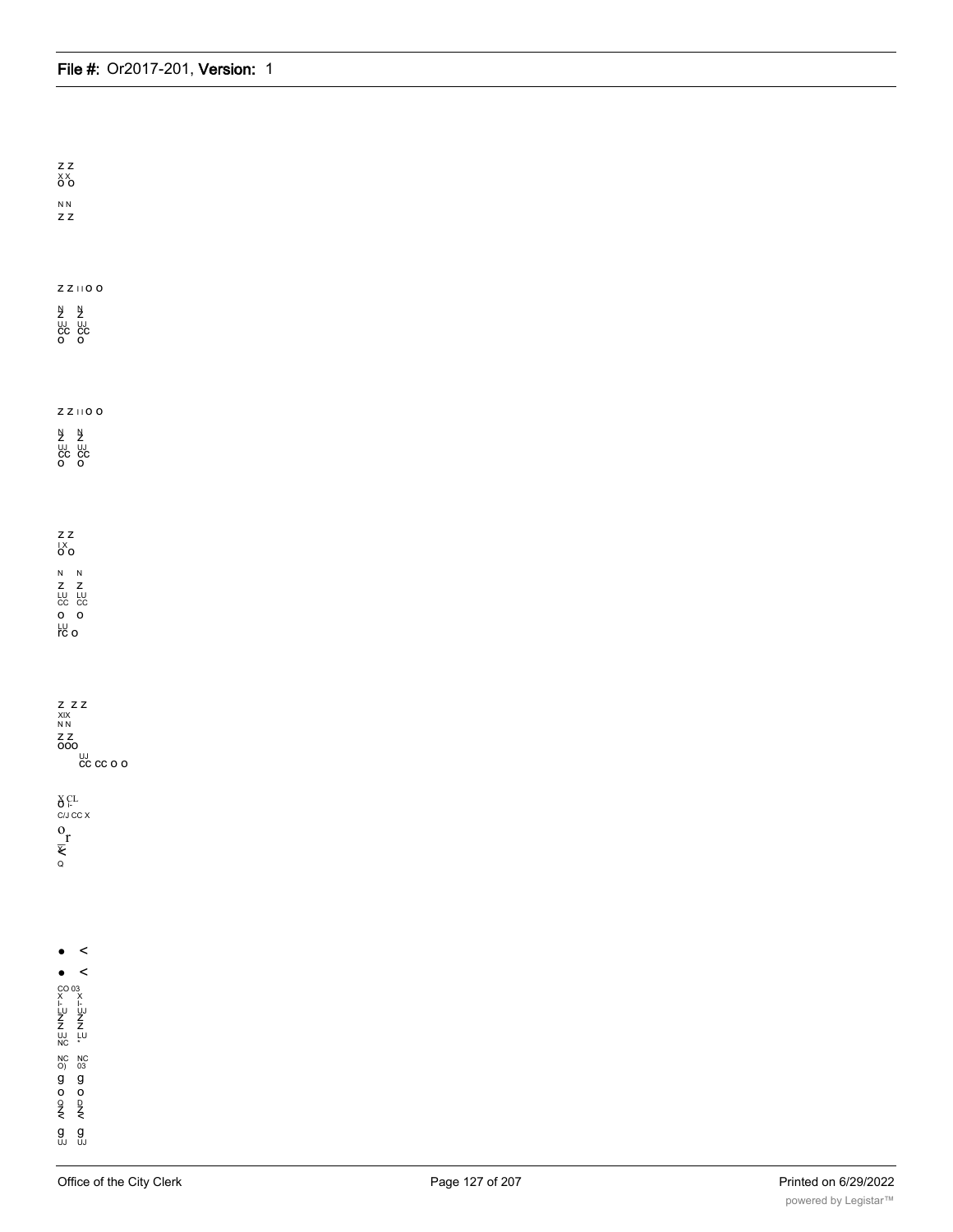U W<br>Z<br>U W NC Ni 03 03 g  $_{\mathsf{QZ}}^{\mathsf{O}}$  $\,<$ g  $\mathbf{T}^{\perp} \qquad \mathbf{T}^{\perp} \qquad \mathbf{T}^{\perp} \qquad \mathbf{T}^{\perp} \qquad \mathbf{T}^{\perp} \mathbf{T}^{\perp}$  $\mathbb{T}^{\perp} \qquad \mathbb{T}^{\perp} \qquad \mathbb{T}^{\perp} \mathbb{T}^{\perp}$  $_{\rm T}$  –  $T = 000$  $r$ - ro lo  $t$ -to to  $_{CD}$  $CO$   $CM$  $CO CO$  $_{\rm CO}$  $r-$  00 b oo CLII.II.IL[LaiLCl(L[LD.(I.a.[Lia.D. 000000000000000000<br>cnnocnDicnancnnencncencencf) 000

0000000000000000000

0)00)010)0)0)0)0)01

 $\circ$   $\circ$ 

 $\cos$  $cn cn$ <br>CD CD  $\frac{cn \, cn}{CO \, CD}$  $\frac{\text{cn o}}{\text{CD}}$  CD CD  $cn \ncn cn$ <br>CDCD  ${\rm cn}$ o

THEU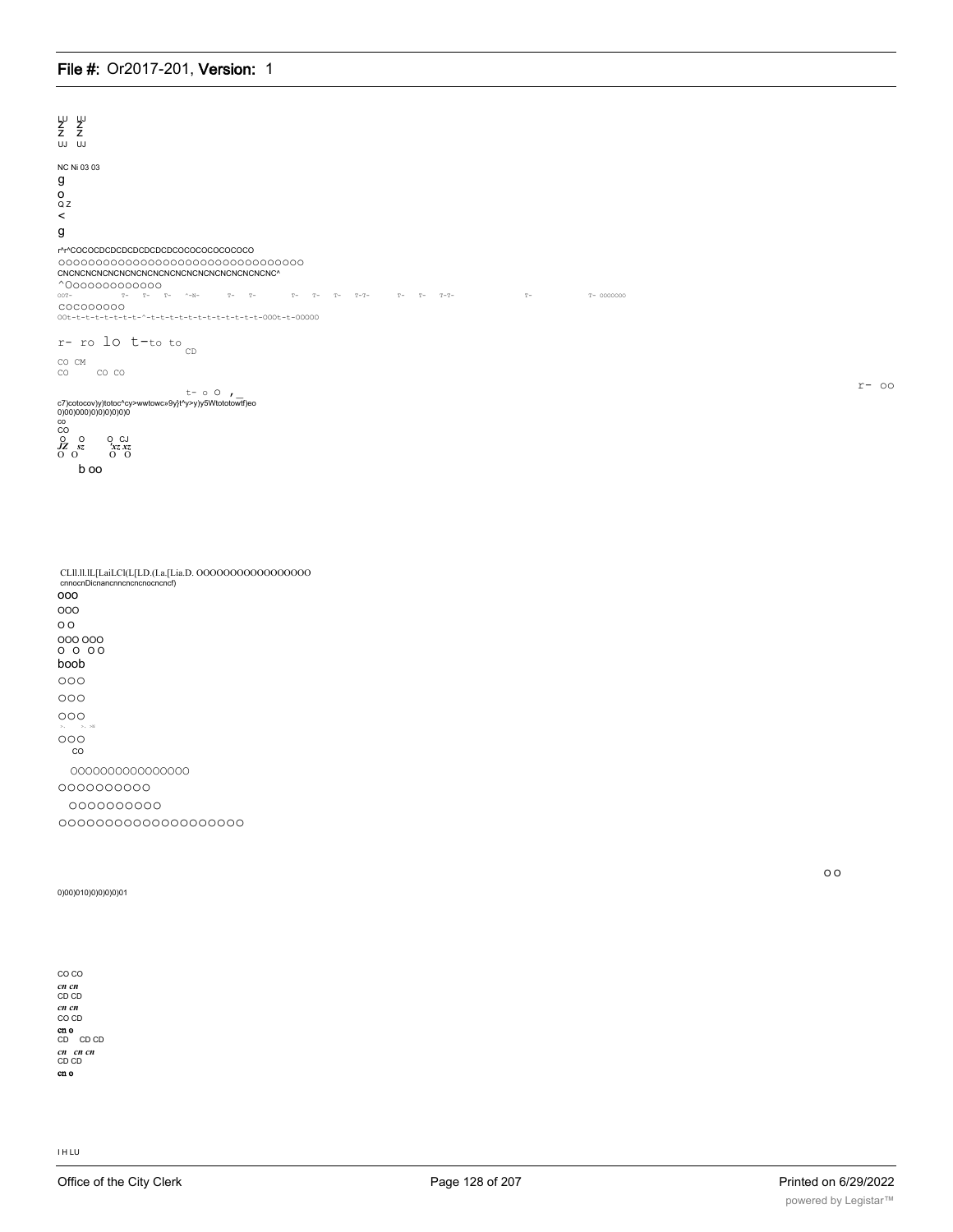| $\mathop{{\rm ord}}_{{\mathop{\rm O}} Z}^{\mathop{\rm rot}}$ g o<br>$\boldsymbol{g}$                                                                                                                                                                                                                                                                                                                                                                                                          |  |  |  |
|-----------------------------------------------------------------------------------------------------------------------------------------------------------------------------------------------------------------------------------------------------------------------------------------------------------------------------------------------------------------------------------------------------------------------------------------------------------------------------------------------|--|--|--|
| $\stackrel{\text{L}\text{U}\text{L}\text{U}}{Q}$ co<br>$\mathsf{z}\,\mathsf{z}$<br>$\textsf{LU} \, \textsf{LU} \, \textsf{NT} \, {}^*$                                                                                                                                                                                                                                                                                                                                                        |  |  |  |
| $\cos$                                                                                                                                                                                                                                                                                                                                                                                                                                                                                        |  |  |  |
| LU UJ UJLU                                                                                                                                                                                                                                                                                                                                                                                                                                                                                    |  |  |  |
| $\frac{10}{2}Q <$ z' o                                                                                                                                                                                                                                                                                                                                                                                                                                                                        |  |  |  |
| $\frac{1}{2}$ in $\frac{1}{2}$<br>$Z$ $Z$<br>$\bullet$ <<br>$\mathsf{Z}\ \mathsf{Z}$<br>$\begin{smallmatrix} 01 & 01 \\ 0 & 0 \end{smallmatrix}$                                                                                                                                                                                                                                                                                                                                              |  |  |  |
| $\begin{array}{c} \bullet \bullet \bullet \varepsilon \\ \bullet \bullet \bullet \end{array}$<br>$\mathsf z$<br>$Z$ $Z$<br>$\begin{smallmatrix} 01 & 01 \\ 0 & 0 \end{smallmatrix}$                                                                                                                                                                                                                                                                                                           |  |  |  |
| $rac{1}{\sqrt{2}}$<br>$\mathsf z$<br>$\mathsf{Z}\ \mathsf{Z}$<br>$0.0$<br>UJ LU                                                                                                                                                                                                                                                                                                                                                                                                               |  |  |  |
| $\circ$ a o                                                                                                                                                                                                                                                                                                                                                                                                                                                                                   |  |  |  |
| $\begin{array}{c} \texttt{DODQ} \\ \texttt{O.O} \end{array}$<br>$\begin{array}{c}\n\frac{11}{2} \\ \frac{11}{2} \\ \frac{11}{2} \\ \frac{11}{2} \\ \frac{11}{2} \\ \frac{11}{2} \\ \frac{11}{2} \\ \frac{11}{2} \\ \frac{11}{2} \\ \frac{11}{2} \\ \frac{11}{2} \\ \frac{11}{2} \\ \frac{11}{2} \\ \frac{11}{2} \\ \frac{11}{2} \\ \frac{11}{2} \\ \frac{11}{2} \\ \frac{11}{2} \\ \frac{11}{2} \\ \frac{11}{2} \\ \frac{11}{2} \\ \frac{11}{2} \\ \frac{11}{2} \\ \frac{11$<br>LU LU UJ UJLU |  |  |  |
| LU LU UJ<br>$\begin{array}{cc} cr & cr \\ \n\uplus & \n\downarrow \\ \n\uparrow & \n\downarrow \\ \nr & cr \n\end{array}$                                                                                                                                                                                                                                                                                                                                                                     |  |  |  |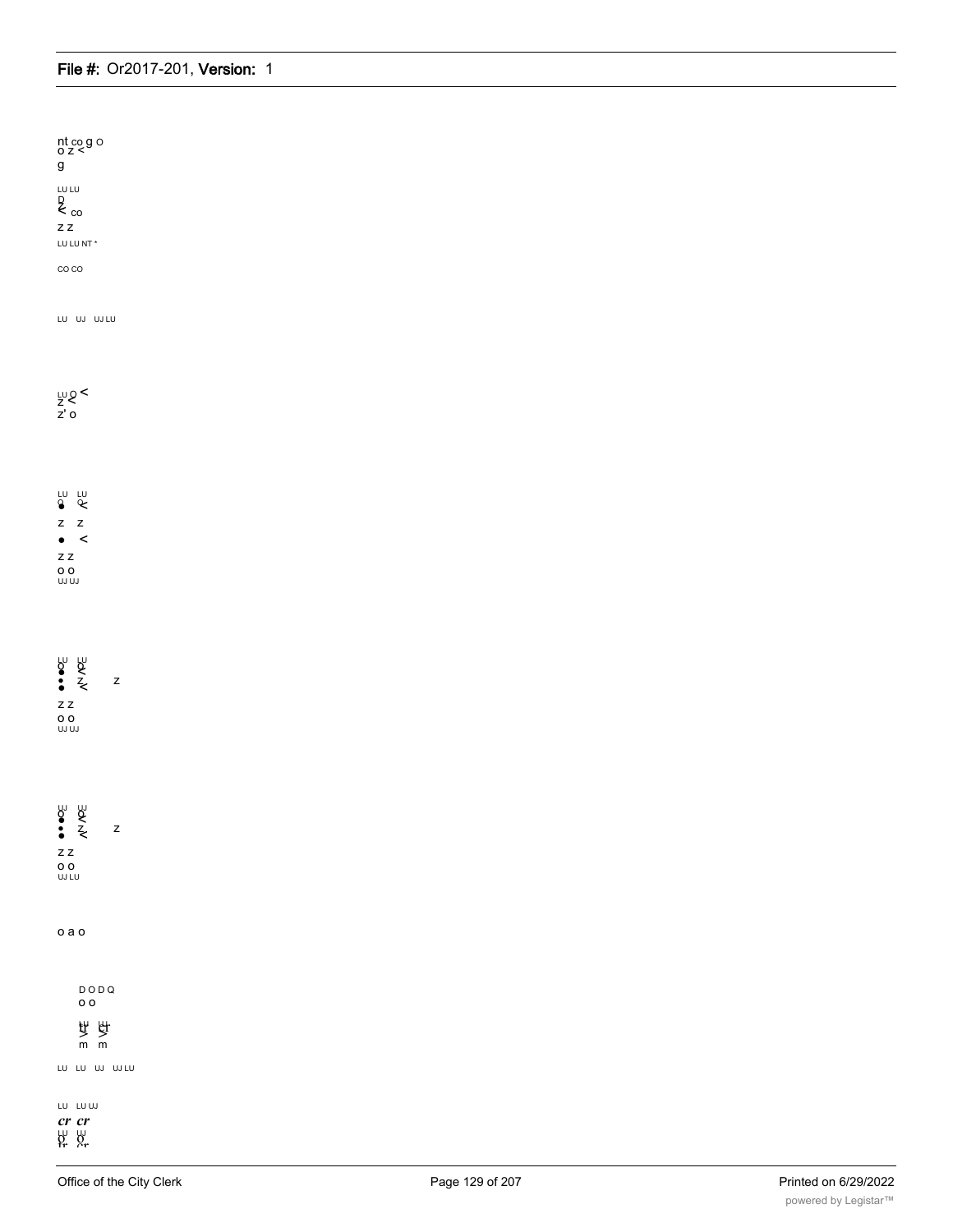| $\cup$ $\cup$<br>CO CO<br>cr cr cr<br><b>LTLUO</b><br>$\Sigma^{\rm O}$<br>co co rn m<br>CO<br>CO CO TO M                                                                                                                                                                                                                                                                                                                                                                                                                                                                                                                                                       |                       |                                                 |             |                            |
|----------------------------------------------------------------------------------------------------------------------------------------------------------------------------------------------------------------------------------------------------------------------------------------------------------------------------------------------------------------------------------------------------------------------------------------------------------------------------------------------------------------------------------------------------------------------------------------------------------------------------------------------------------------|-----------------------|-------------------------------------------------|-------------|----------------------------|
| tr cr or cc cr < < < < < $5\,$ 5 $\,$ 5 $\,$ 5 $\,$ 5 $\,$ 5 $\,$ 5 $\,$ 5 $\,$ 5 $\,$ 5 $\,$ 5 $\,$ 5 $\,$ 5 $\,$ 5 $\,$ 5 $\,$ 5 $\,$ 5 $\,$ 5 $\,$ 5 $\,$ 5 $\,$ 5 $\,$ 5 $\,$ 5 $\,$ 5 $\,$ 5 $\,$ 5 $\,$ 5 $\,$ 5 $\,$ 5                                                                                                                                                                                                                                                                                                                                                                                                                                  |                       |                                                 |             |                            |
| $<$ < < <<<br>LU UJ UJ UJUJ                                                                                                                                                                                                                                                                                                                                                                                                                                                                                                                                                                                                                                    |                       |                                                 |             |                            |
| cr or or or $<<$<br>5 5 5 5<br><<<br>UJ LU LULU                                                                                                                                                                                                                                                                                                                                                                                                                                                                                                                                                                                                                |                       |                                                 |             |                            |
| COCOCDCOCDCOCNCNCNCNCNCN<br>$\overset{\text{\tiny{CO}}}{g}{}^{\text{\tiny{C}}}$ $\overset{\text{\tiny{T}}}{g}$<br>$0$ 0<br>CNCNCNCNCNCNCNCNCN<br>$\begin{array}{cccccc} \text{co} & \text{co} & \text{co} & \text{co} & \text{co} & \text{co} & \text{co} & \text{co} & \text{co} & \text{co} & \text{co} & \text{co} & \text{co} & \text{co} & \text{co} & \text{co} & \text{co} & \text{co} & \text{co} & \text{co} & \text{co} & \text{co} & \text{co} & \text{co} & \text{co} & \text{co} & \text{co} & \text{co} & \text{co} & \text{co} & \text{co} & \text{co} & \text{co} & \text{co} & \text{co} & \text$<br>Tf<br>if<br>TT<br>CD<br>$\circ$ t-<br>Tf | CO CO                 |                                                 |             |                            |
|                                                                                                                                                                                                                                                                                                                                                                                                                                                                                                                                                                                                                                                                | $Q)$ 0CD(1)<1)G)C1>Q) |                                                 |             |                            |
| CL O<br>CTOIOIOIOICTOIOIOICTOIOIOIOIOIOIOI                                                                                                                                                                                                                                                                                                                                                                                                                                                                                                                                                                                                                     |                       |                                                 |             |                            |
| ddddddddddddddddddddddddddod<br>$>$ , $>$ , $>$ .<br>00000000                                                                                                                                                                                                                                                                                                                                                                                                                                                                                                                                                                                                  |                       | $>? > \blacksquare > \blacksquare$ <sup>*</sup> | .i* ii* .i* | $-5$ * $-5$ * $-i'$ $-i$ * |
| 0101CD0101010101C0C0                                                                                                                                                                                                                                                                                                                                                                                                                                                                                                                                                                                                                                           |                       |                                                 |             |                            |
| 0)CDCTCTCn6)01010)010)010^                                                                                                                                                                                                                                                                                                                                                                                                                                                                                                                                                                                                                                     |                       |                                                 |             |                            |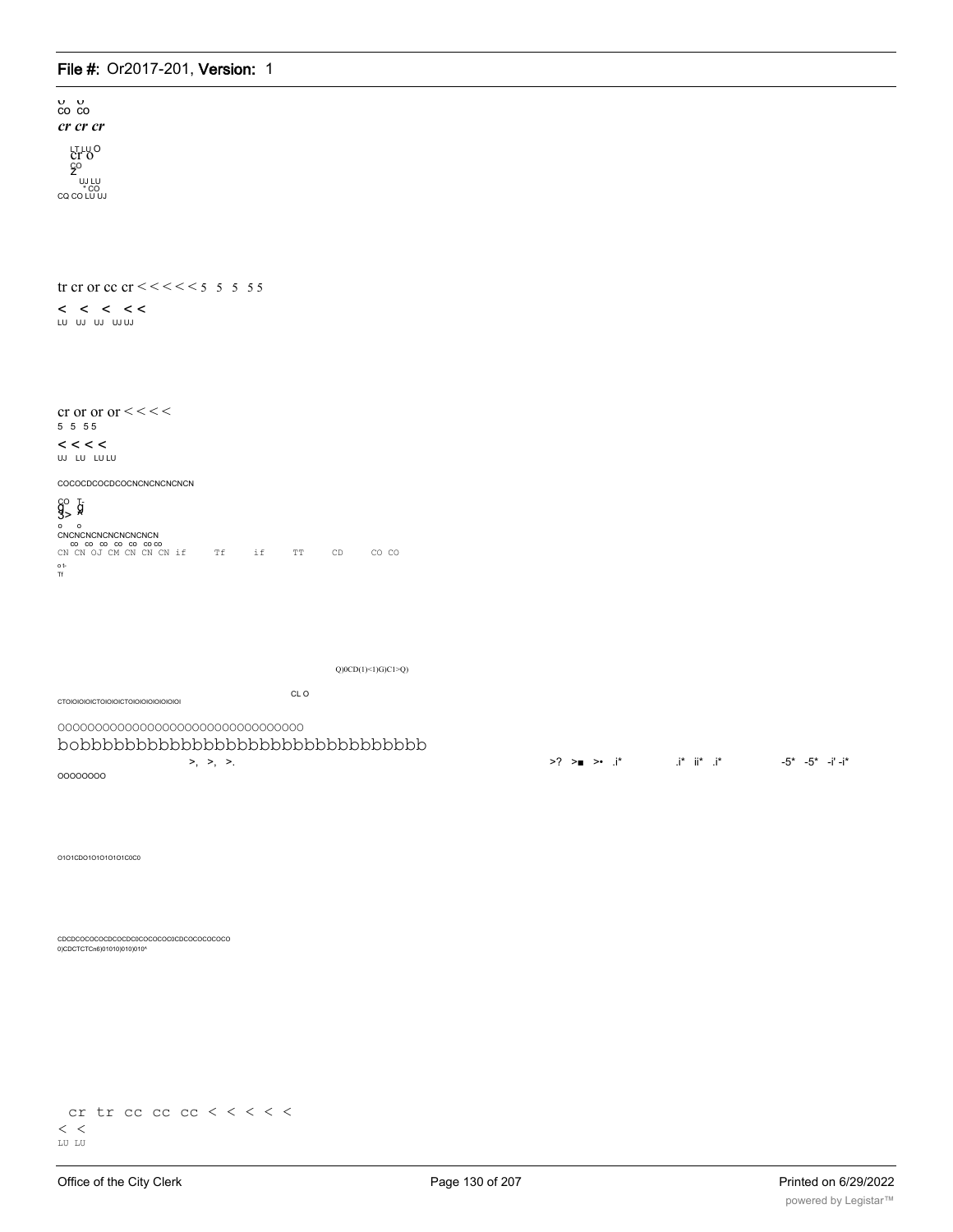

CN CN<br>if if

 $_{\text{CN CN}}$  if if

o£  $tj-t$  co  $\mathbf{D}$ i-

 $\cos$  00  $\cos$ 

 $o \rightharpoonup^*$  h-r-

COCOCOCOCOCOCOCICO cDC0C0C0CJJ0)C00j<br>CO COCO<br>CN CN CN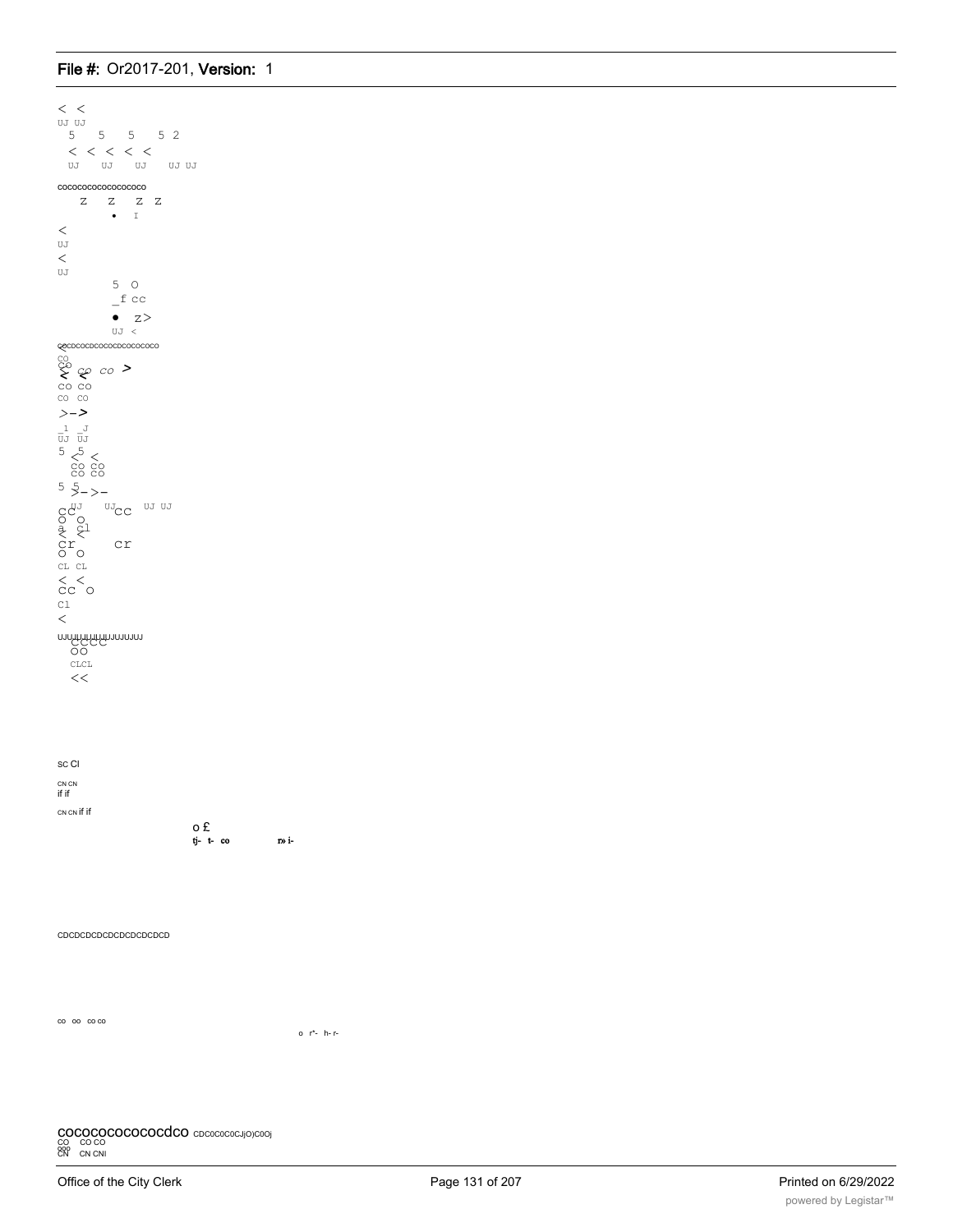$8<$ 

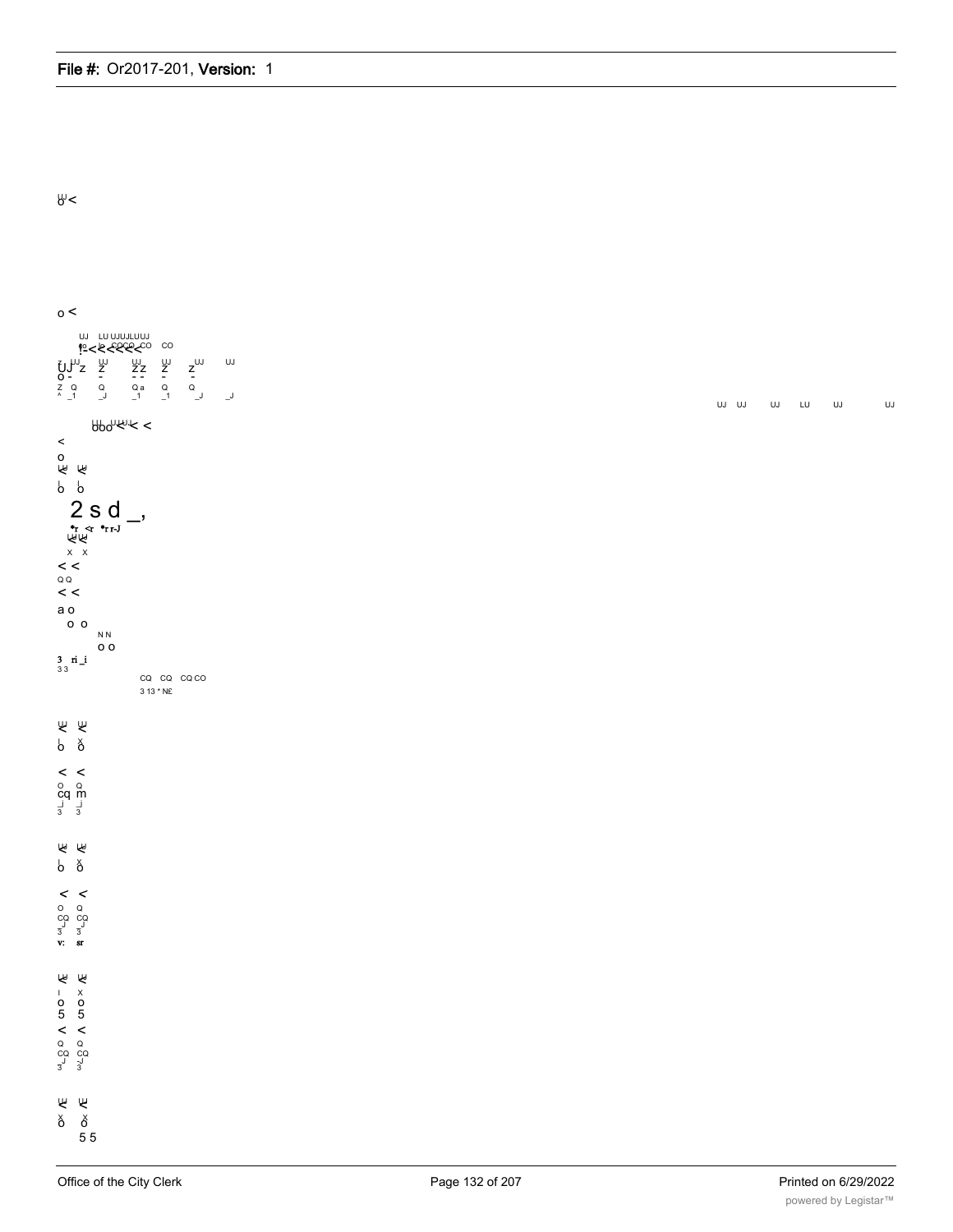

o<br>CM 0.CO<br>r\*-a) o> co  $\overline{a}$ .

cor-Tfco-t-T-i-co r^PcbP<sup><</sup>-!P<sup>oco</sup> cocO T-cricdcocOLO

 $\begin{array}{ll} \mathsf{r}^{\thicksim}_n & \mathsf{t}\text{-}\mathsf{CO} \\ \mathsf{T} \mathsf{f} & \mathsf{CM}\;\mathsf{T}^{\thicksim}_n \\ \mathsf{t} \mathsf{I}^{\thicksim}_n & \mathsf{W}\left(\mathsf{A}\right) \end{array}$ 

CDCDCDCDCDCDCDCDCDCD

**CLCLCLCLCLCLCLCL** 

888888888888888888  $\Box \,\, \text{cncnoi}.\overline{\text{Tioicncn}}. \overline{\text{Croioio}}. \overline{\text{Croioio}}. \overline{\text{Cro}}. \label{eq:1}$ 0000000000000 000000000000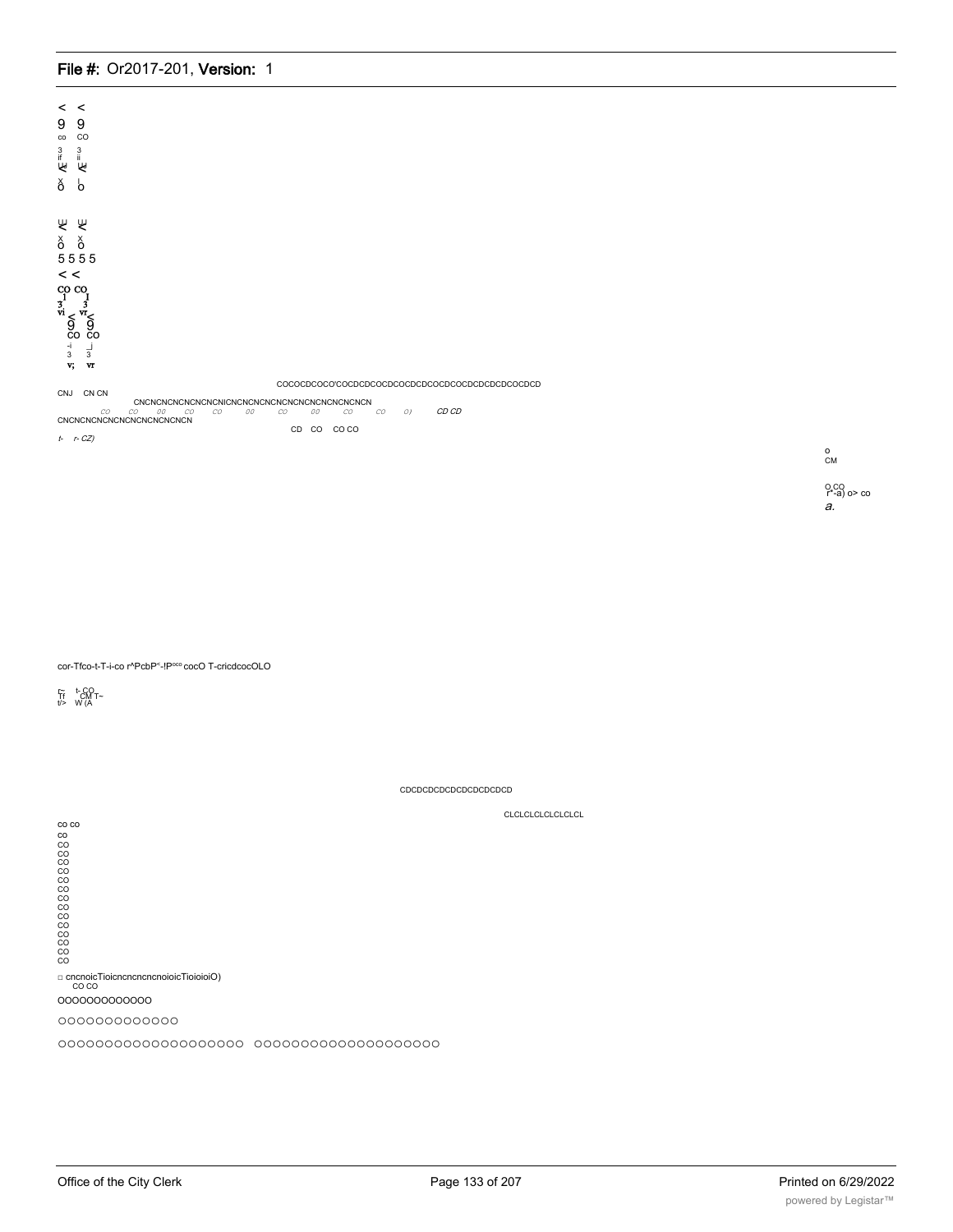CT)CT>CTjCTjO}CT>CTjCT)CTjO)CTjO)CT)CT>0

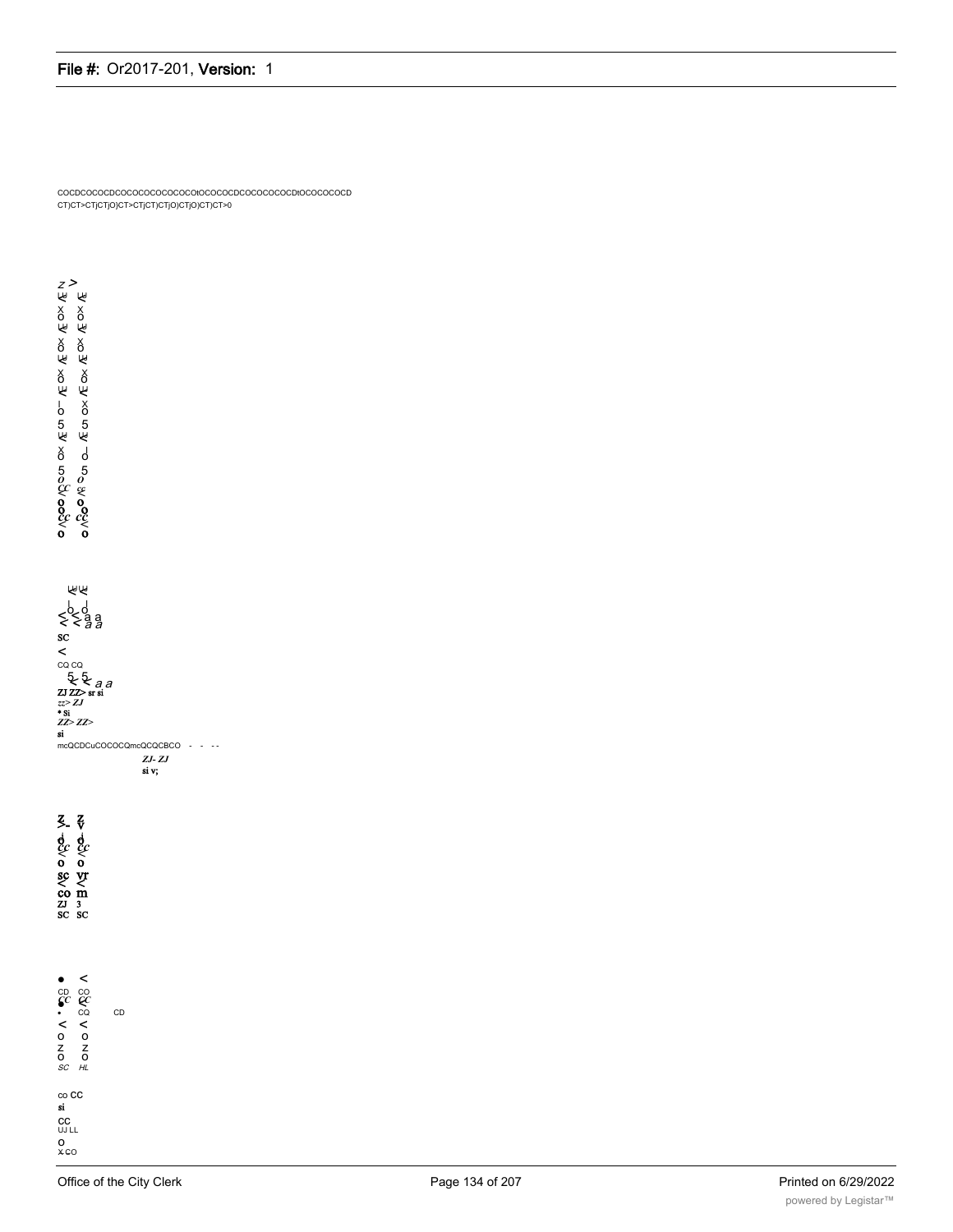

Office of the City Clerk

 $\mu$  to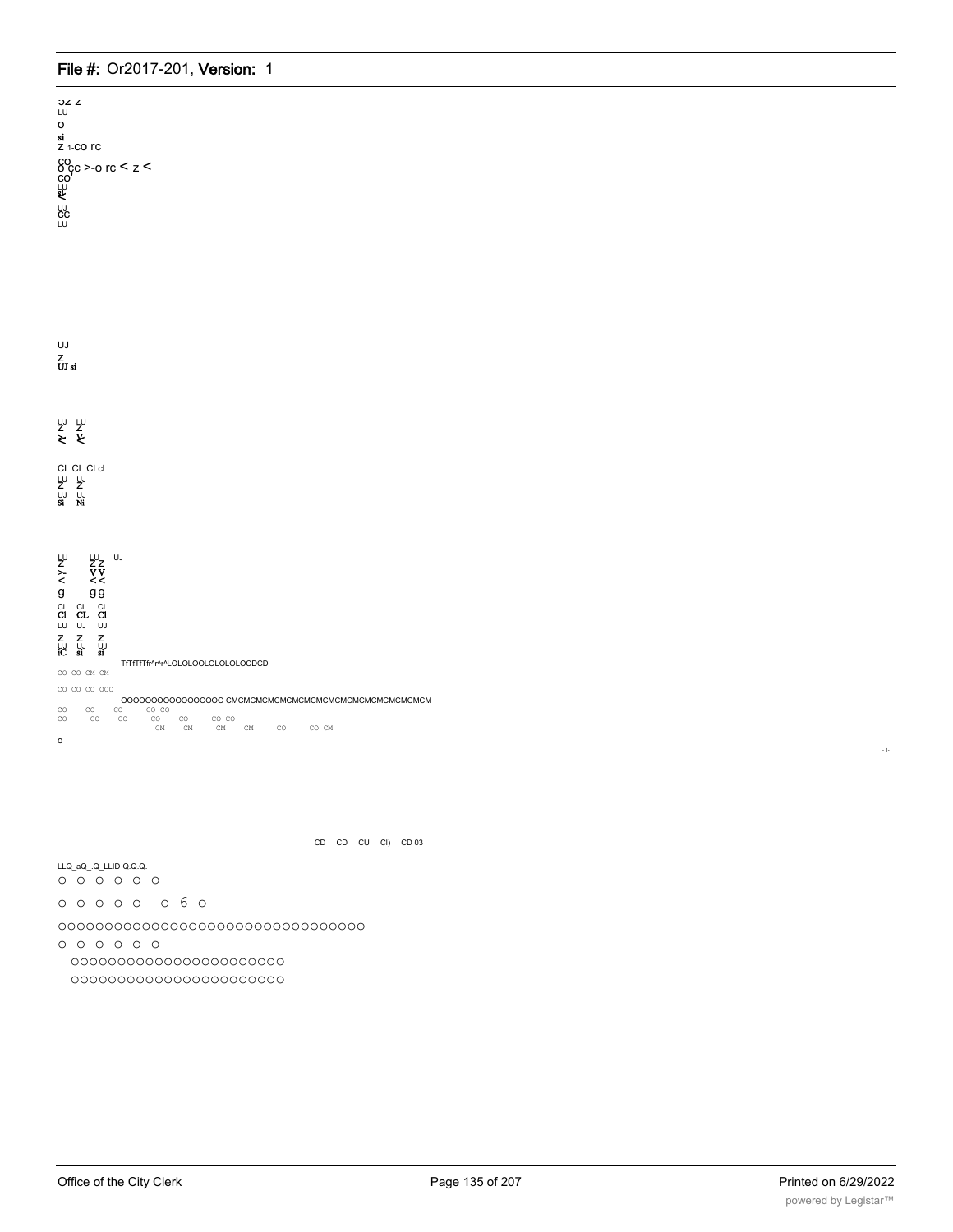000000000000000000000000

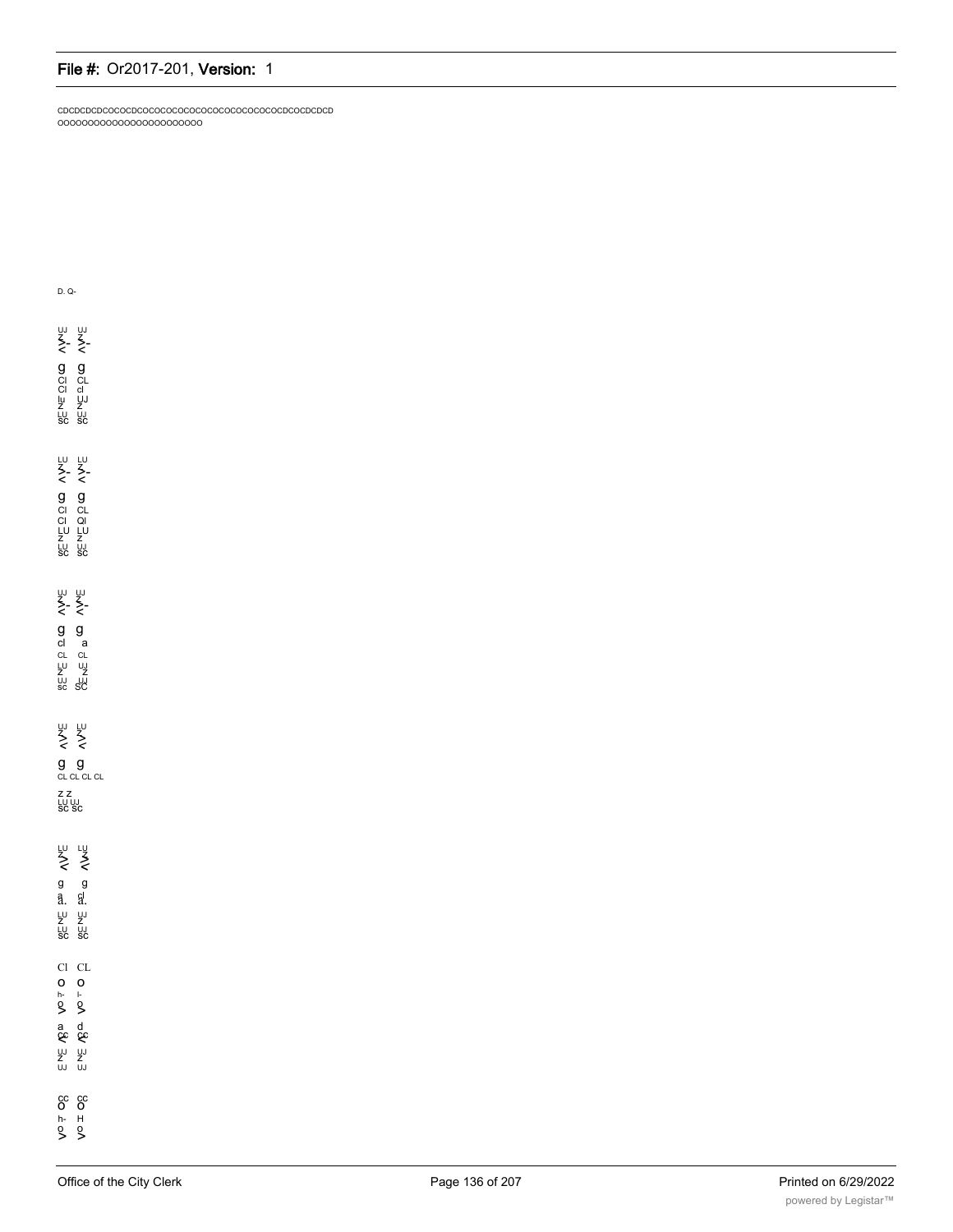|                                         | $_{000}^{+}$ + HH $_{000}^{+}$ > >                                          |
|-----------------------------------------|-----------------------------------------------------------------------------|
|                                         |                                                                             |
|                                         |                                                                             |
|                                         |                                                                             |
|                                         |                                                                             |
| UJ UJ                                   |                                                                             |
| zz                                      |                                                                             |
|                                         |                                                                             |
|                                         |                                                                             |
|                                         |                                                                             |
|                                         |                                                                             |
|                                         |                                                                             |
|                                         |                                                                             |
|                                         |                                                                             |
|                                         |                                                                             |
| 9° = 9°<br>9° = 9°<br>9° = 9°           |                                                                             |
|                                         |                                                                             |
|                                         |                                                                             |
|                                         |                                                                             |
|                                         |                                                                             |
|                                         |                                                                             |
|                                         |                                                                             |
| 80<br>50<br>50<br>50<br>50              |                                                                             |
|                                         |                                                                             |
|                                         |                                                                             |
|                                         |                                                                             |
|                                         | cc cc O O                                                                   |
|                                         | 00 >                                                                        |
|                                         |                                                                             |
|                                         |                                                                             |
|                                         |                                                                             |
|                                         |                                                                             |
|                                         |                                                                             |
|                                         | cc cc 0 0<br>o o > >                                                        |
|                                         |                                                                             |
|                                         |                                                                             |
|                                         |                                                                             |
|                                         |                                                                             |
|                                         |                                                                             |
|                                         |                                                                             |
|                                         |                                                                             |
|                                         |                                                                             |
| SENE<br>SENE<br>SENE KOO                |                                                                             |
|                                         |                                                                             |
|                                         |                                                                             |
|                                         |                                                                             |
|                                         |                                                                             |
|                                         |                                                                             |
|                                         |                                                                             |
|                                         |                                                                             |
|                                         |                                                                             |
| UJ UJ                                   |                                                                             |
| Z                                       |                                                                             |
|                                         | UJ UJ                                                                       |
|                                         | SC SC                                                                       |
| $_{\rm 0\,cc}^{\rm co}$                 |                                                                             |
|                                         |                                                                             |
|                                         |                                                                             |
|                                         |                                                                             |
|                                         |                                                                             |
|                                         | а<br>co" o cc <<br>co н                                                     |
|                                         |                                                                             |
|                                         |                                                                             |
|                                         |                                                                             |
|                                         |                                                                             |
|                                         |                                                                             |
|                                         |                                                                             |
| <sup>4</sup><br>$\,<\,$<br>SC<br>К<br>š |                                                                             |
|                                         |                                                                             |
|                                         |                                                                             |
|                                         |                                                                             |
|                                         | CT)COCOCOCOCOCOCOCOCOCOCOCONJCNCNCNCICNCNCNCNC^                             |
|                                         |                                                                             |
|                                         |                                                                             |
| $CD +$                                  |                                                                             |
|                                         |                                                                             |
|                                         | $\begin{array}{cc} r - 1 & 1 \\ \text{CO} & 1 \\ \text{CO} & 1 \end{array}$ |
|                                         | COOO                                                                        |
|                                         | $Tf$ t-t-<br>COCO                                                           |
|                                         |                                                                             |
|                                         |                                                                             |
| ro                                      | $\degree$ r-:<br>cp co                                                      |
| $\circ$                                 | cncncncJ)0)CJ)CJicncfl[j)C7>cnc}iocnoo)D]cnD)                               |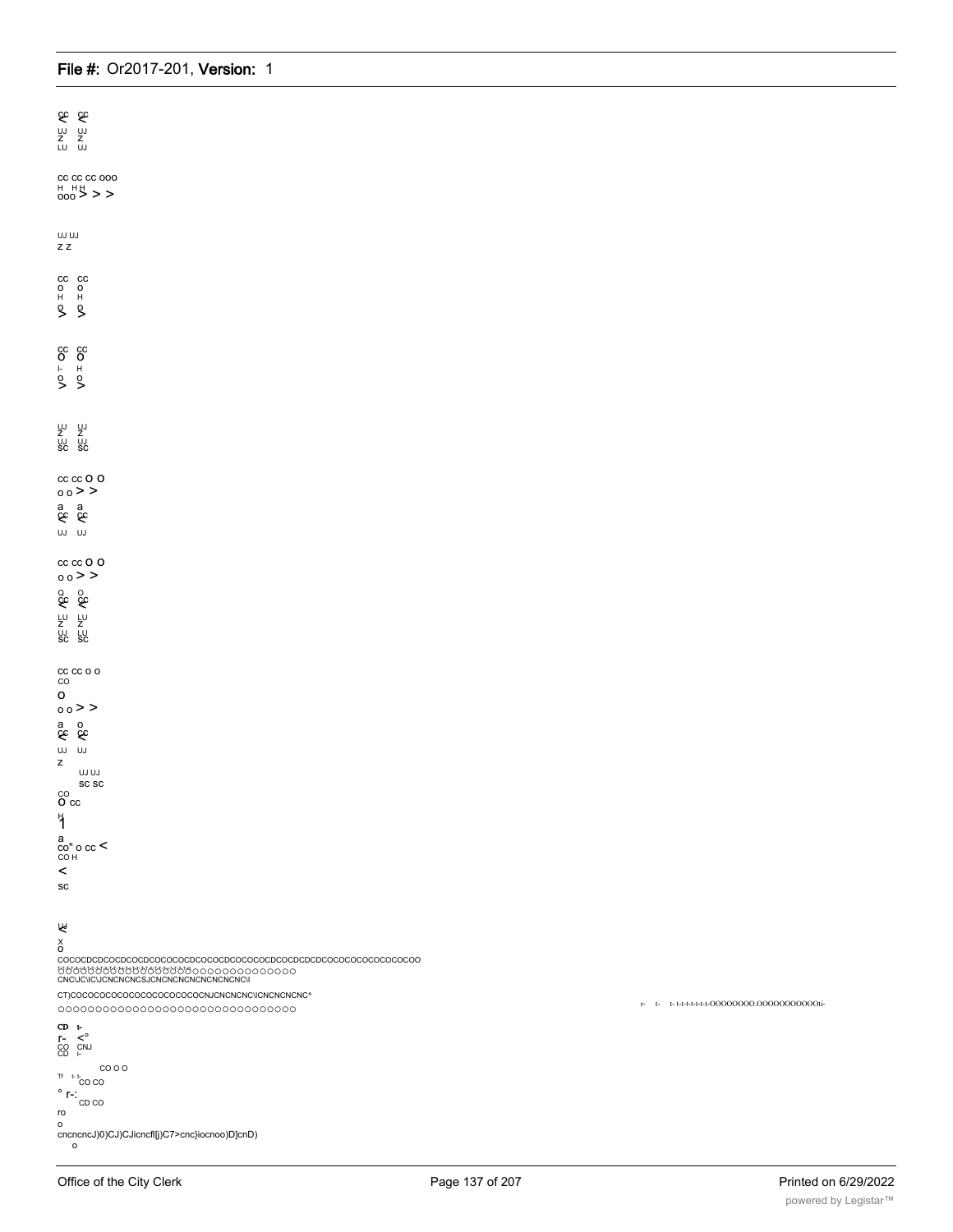0000000000  $\frac{1}{2}$ <br>000060060<br>000060060  $000\,$ 

> $\mathbb{C}\mathbb{M}$ CN CM  $CM$  $\mathbb{C}\mathbb{N}$  $\mathbb{C}\mathbb{M}$ CN CM  $COCO$  $_{\rm CO}$  $CO$

 $\circ$  O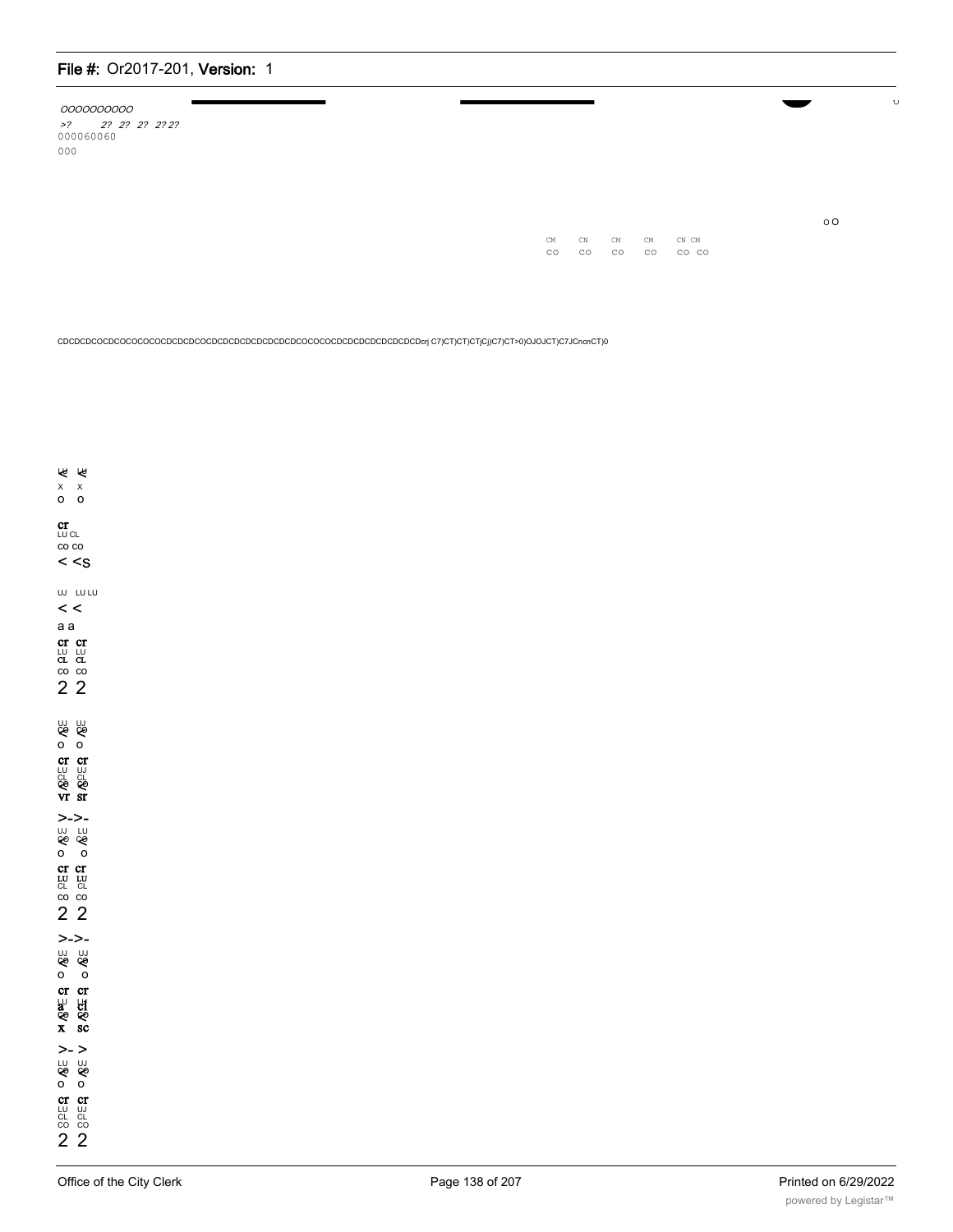| $> - > -$<br>LU LU<br>CO CO                                                                                                                                 |
|-------------------------------------------------------------------------------------------------------------------------------------------------------------|
| $\begin{array}{ll} {\rm cr} & {\rm cr} \\ {\rm ^{UL} } & {\rm ^{LU} } \\ {\rm ^{O}_C} & {\rm ^{CL} } \\ {\rm ^{CO}_C} & {\rm ^{CO}_C} \end{array}$<br>$0$ 0 |
| cr cr<br>22522                                                                                                                                              |
| $>$ -cr $O_0$                                                                                                                                               |
| co'<br>ZZ)                                                                                                                                                  |
| o z<br>13                                                                                                                                                   |
| Z<br>o                                                                                                                                                      |
| Q<br><                                                                                                                                                      |
| cr cr                                                                                                                                                       |
| LU LU                                                                                                                                                       |
| 0 <sub>0</sub><br>X                                                                                                                                         |
| > >                                                                                                                                                         |
| O o<br>$2 -$                                                                                                                                                |
| $1\,\mathrm{X}$<br>000                                                                                                                                      |
| $\begin{bmatrix} 0 & 0 & 0 \\ 0 & 0 & 0 \\ 0 & 0 & 0 \\ 0 & 0 & 0 \end{bmatrix}$<br>$\bigcup$ W W W V-»                                                     |
| $\circ$<br>$\circ$                                                                                                                                          |
| 5IIIIII                                                                                                                                                     |
| UJ co                                                                                                                                                       |
| $rac{6}{5}$ $rac{5}{5}$                                                                                                                                     |
|                                                                                                                                                             |
|                                                                                                                                                             |
| n Sn Sn<br>co co co                                                                                                                                         |
| 000                                                                                                                                                         |
| CMCMCNCNCNCNCNCNCMCMCNCNCNCNCNCNCNCNCN<br>COCDCDCDCDCOCDCOCCDCOCOCD                                                                                         |
| FI-T-T-T-T-T-T-CNCNCNCN                                                                                                                                     |
| CNCNCNLOLOLOCNCNCN                                                                                                                                          |
| o to<br>01СТО) СТО) 0) СТОЈСТО) СЈ) 0) СТСТО)                                                                                                               |
| $\circ \circ \circ \circ \circ$                                                                                                                             |

OOOOOOOOOOOOOOOOOOOO

#### oooooooooooo

 $\circ$ 

OOOOOOOOOOOOOOOOO OOOOOOOOOOOOOOOO

o o o o

LO LO LO

o o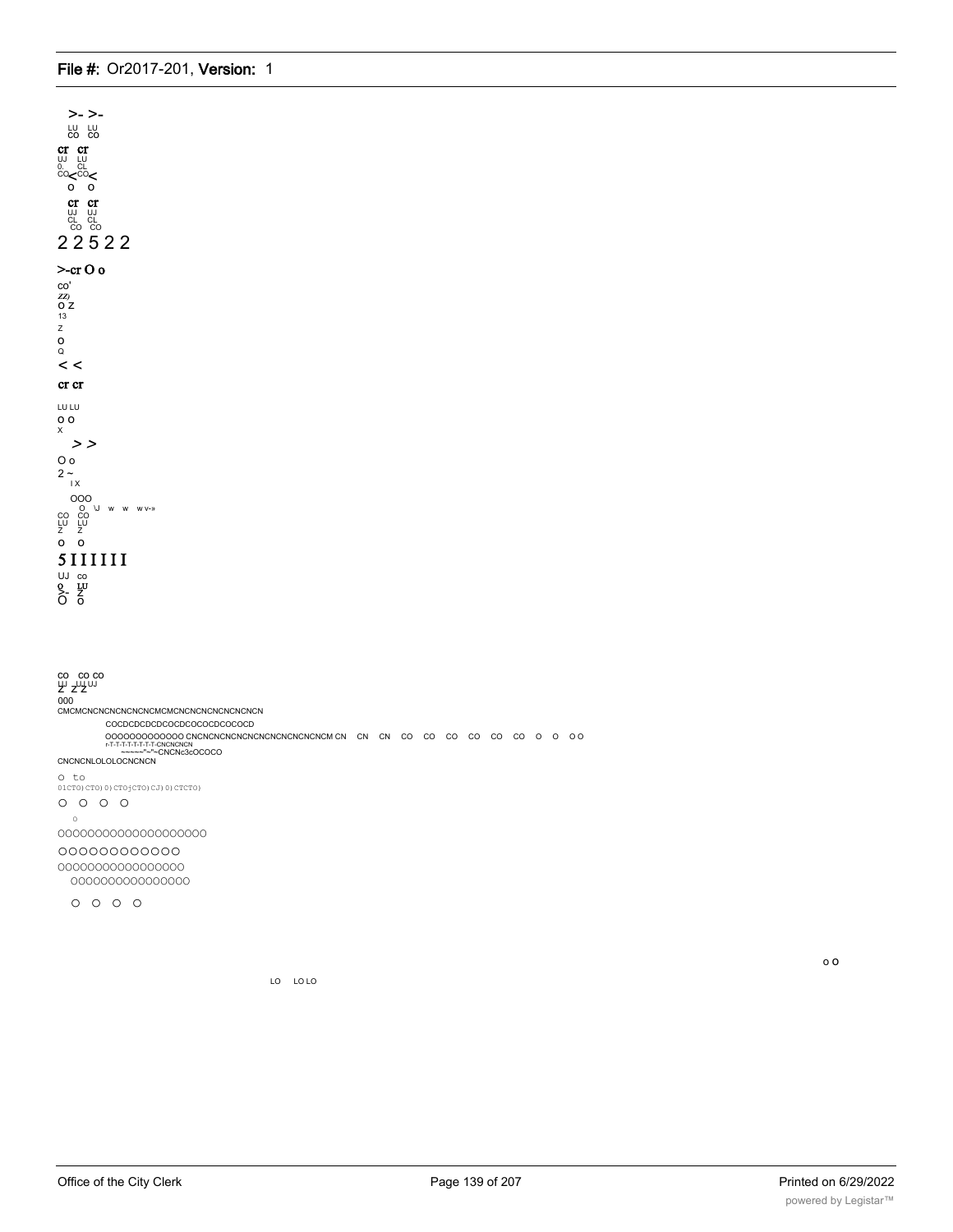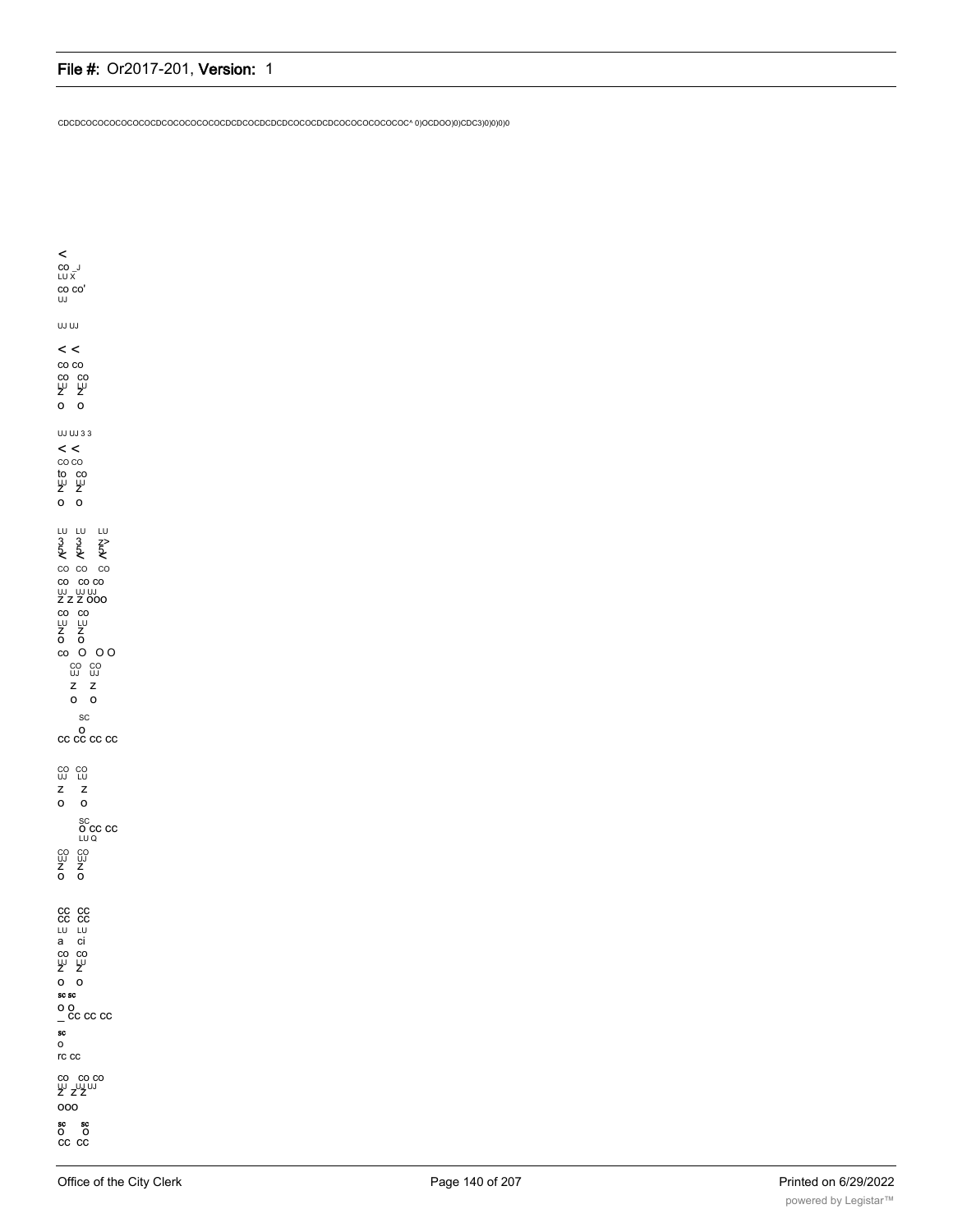| $cc$ $cc$<br>LU LU<br>Q D<br>$\cos$ co<br>$\frac{1}{2}$<br>$rac{1}{2}$<br>$\underset{\text{O}}{\text{SC}}$ sc<br>$\begin{array}{c}\n0 \\ 0 \\ 0\n\end{array}$<br>co co co<br>L <sup>y</sup> 212 <sup>LU</sup> |    |
|---------------------------------------------------------------------------------------------------------------------------------------------------------------------------------------------------------------|----|
| 000                                                                                                                                                                                                           | 8C |
| o o cc cc cc cc<br>UJ UJ<br>a a<br>$\begin{array}{c} {\rm CO} \\ {\rm CO} \\ {\rm Z} \\ {\rm Z} \\ {\rm O} \\ {\rm O} \end{array}$                                                                            |    |
|                                                                                                                                                                                                               |    |
|                                                                                                                                                                                                               |    |
| $\begin{array}{ccc} {\rm CO} & {\rm CO} \\ {\rm Z} & {\rm U} \\ {\rm Z} & {\rm Z} \\ {\rm O} & {\rm O} \end{array}$                                                                                           |    |
| $\begin{matrix} 8c & 8c \\ 0 & 0 \end{matrix}$<br>$\frac{cc}{cc}$ $\frac{cc}{cc}$                                                                                                                             |    |
| LU LU<br>a a                                                                                                                                                                                                  |    |
| co co<br>Y Y                                                                                                                                                                                                  |    |
| $0$ 0                                                                                                                                                                                                         |    |
| o CO co<br>CNCNCNCNCNCNCNCNCNCNCNCNCNCNCNCNCNCNCN                                                                                                                                                             |    |
| cjjOiaicoaDcoasco^cooocoaoaDcoaoaoaozoao<br>${\tt cocococococococococococococ}$                                                                                                                               |    |
| CN CN CO CO<br>0.0)<br>${\rm GOG0o}o0{\rm GOG0G0G0G0G0G0G0G0o}o0{\rm GOG0G0G0f}^{\wedge} o0{\rm GO}o0{\rm GOG0G0G0}$                                                                                          |    |
|                                                                                                                                                                                                               |    |
|                                                                                                                                                                                                               |    |
|                                                                                                                                                                                                               |    |
| $\mathop{\rm CD}$<br>$_{\rm CO}$<br>$_{\rm CO}$                                                                                                                                                               |    |
| $_{\rm CO}^{\rm CO}$<br>$_{\rm CO}$<br>$_{\rm CO}$<br>$_{\rm CO}$<br>$_{\rm CO}$<br>CO                                                                                                                        |    |
| CT)CT)0)CT)CTCJ)CT)CT)CTCTCTCT)C7>CTCTCJ)C7><br>CO CO<br>$_{\rm CO}$                                                                                                                                          |    |
| CO<br>CO<br>CO<br>$_{\rm CO}$                                                                                                                                                                                 |    |
| $\overline{co}$<br>ro<br>CT)CTC7)CTO)CTCTCTJCTOj030)CJ)<br>CO CO                                                                                                                                              |    |

OOOOOOOOOOOOOOOOOOOOOOOOOOOOOOOOO ooooooboooooooooooooooooooboooooo >. >- >s >, 2?2?2?2?2?2?2?2?2?2?2? 2?2?2?2?2?2?2?2?2?2?2?2?2? 2? 2? 2? 2? 2? 55oooo6ooooo66o666oooooo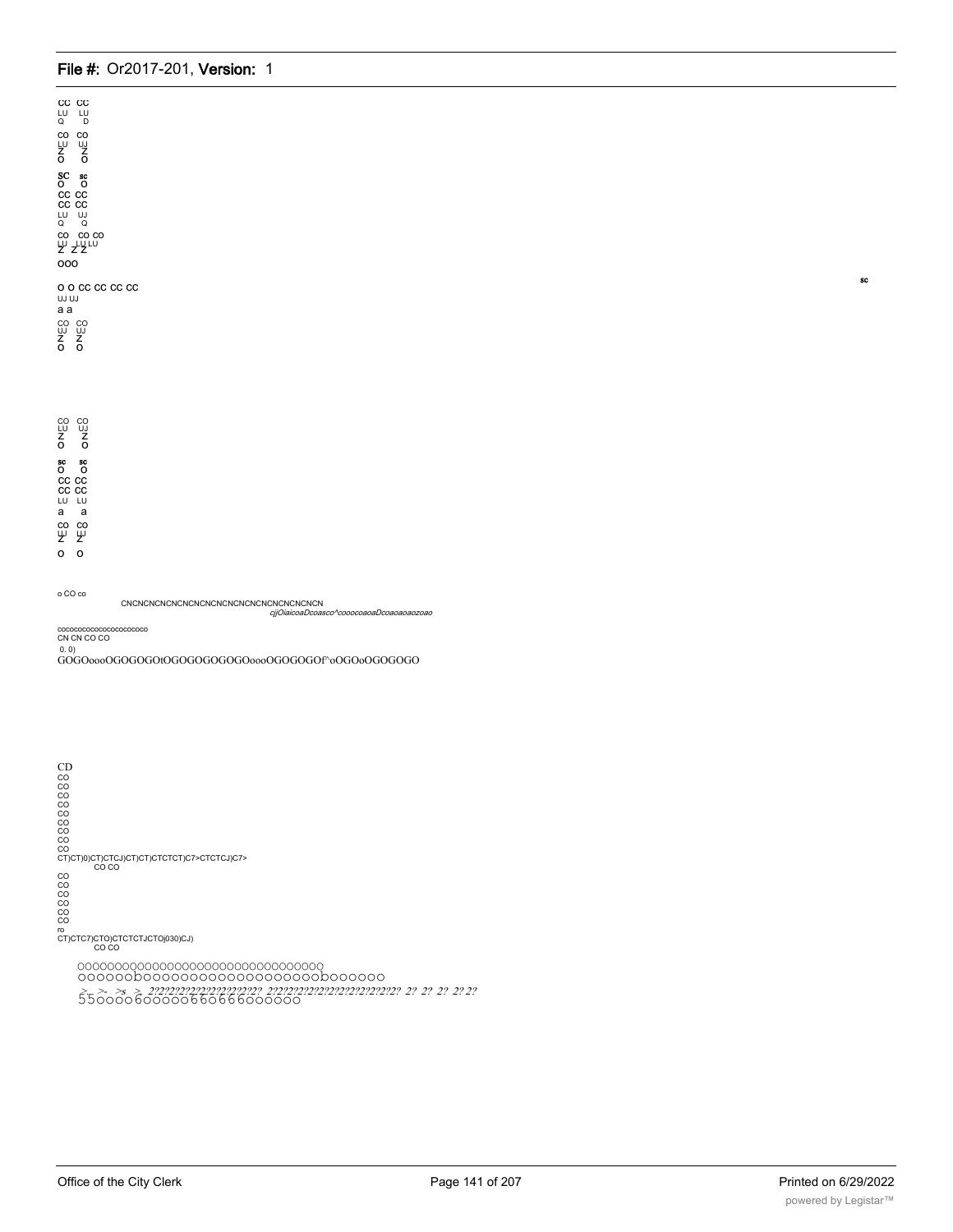cicnc7}cno)CT)0)0)cncncnci}0)CjicnoiC)

 $\sigma_{\rm C}$ <br>  $\sigma_{\rm C}$ <br>  $\sigma_{\rm C}$ <br>  $\sigma_{\rm C}$ <br>  $\sigma_{\rm C}$ <br>  $\sigma_{\rm C}$ <br>  $\sigma_{\rm C}$ <br>  $\sigma_{\rm C}$ <br>  $\sigma_{\rm C}$ <br>  $\sigma_{\rm C}$ <br>  $\sigma_{\rm C}$ <br>  $\sigma_{\rm C}$ <br>  $\sigma_{\rm C}$ <br>  $\sigma_{\rm C}$ <br>  $\sigma_{\rm C}$ <br>  $\sigma_{\rm C}$ <br>  $\sigma_{\rm C}$ <br>  $\sigma_{\rm C}$ <br>  $\sigma_{\rm C}$ <br>  $\sigma_{\rm C}$ <br>  $\frac{1}{2}$  $\begin{array}{l} \delta<\delta<\delta<\delta<\delta\\ \delta<\delta<\delta\\ \delta<\delta<\delta\\ \delta<\delta<\delta\\ \delta<\delta<\delta\\ \delta<\delta<\delta\\ \delta<\delta<\delta\\ \delta<\delta<\delta\\ \delta<\delta<\delta\\ \delta<\delta<\delta\\ \delta<\delta<\delta\\ \delta<\delta<\delta\\ \delta<\delta<\delta\\ \delta<\delta<\delta\\ \delta<\delta<\delta\\ \delta<\delta<\delta\\ \delta<\delta<\delta\\ \delta<\delta<\delta\\ \delta<\delta<\delta\\ \delta<\delta<\delta\\ \delta<\delta<\delta\\ \delta<\delta<\delta\\ \delta<\delta<\delta\\$ or or cc cc  $\mathop{cc}\limits_{\scriptstyle \sim\,3}\mathop{cc}\limits$  $\overline{CO}$   $\overline{CO}$  $\begin{array}{ccc} cc & cc\\ \n~ ^3 & \n~ ^3\\ CO & CO\\ CO & CO\\ CO & CO \end{array}$  $Z$   $Z$  $0$  0  $i - i - i - i - i$  $i$  i -i-i-i<br>0 00000 co to io **UJ LU UJ**<br>**Z Z Z 000** ႔<br>၁၀၀၀၀<br>၀၀၀၀၀ 000<br>CO CO N<br>C<br>C<br>C<br>C<br>C<br>C<br>C<br>C<br>C<br>C<br>C<br>C<br>C<br>C<br>C<br>C<br>I<br>I<br>I<br>I<br>I<br>I<br>I<br>I<br>I<br>I<br>I<br>I<br>I<br>I<br>I<br>I<br>I<br>I<br>I<br>I<br>I<br>  $\frac{z}{100}$   $\frac{z}{100}$  $Z$   $Z$  $0$  0 or"or" of or"of  $\circ f$  $ZZ$  $\circ$   $\circ$  $\begin{array}{ll} -1 & -J-J-3-3-3 \\ \text{CO} & \text{CO} & \text{CO} & \text{CO} \\ \text{C} & \text{C} & \text{C} & \text{C} \\ \text{D} & \text{D} & \text{D} & \text{D} \\ \end{array}$ CO CD O O CD CD O O  $\begin{array}{ccccc}\n\text{CD} & \text{O} & \text{O} & \text{O} \\
\text{CD} & \text{CD} & \text{O} & \text{O}\n\end{array}$  $CO CO$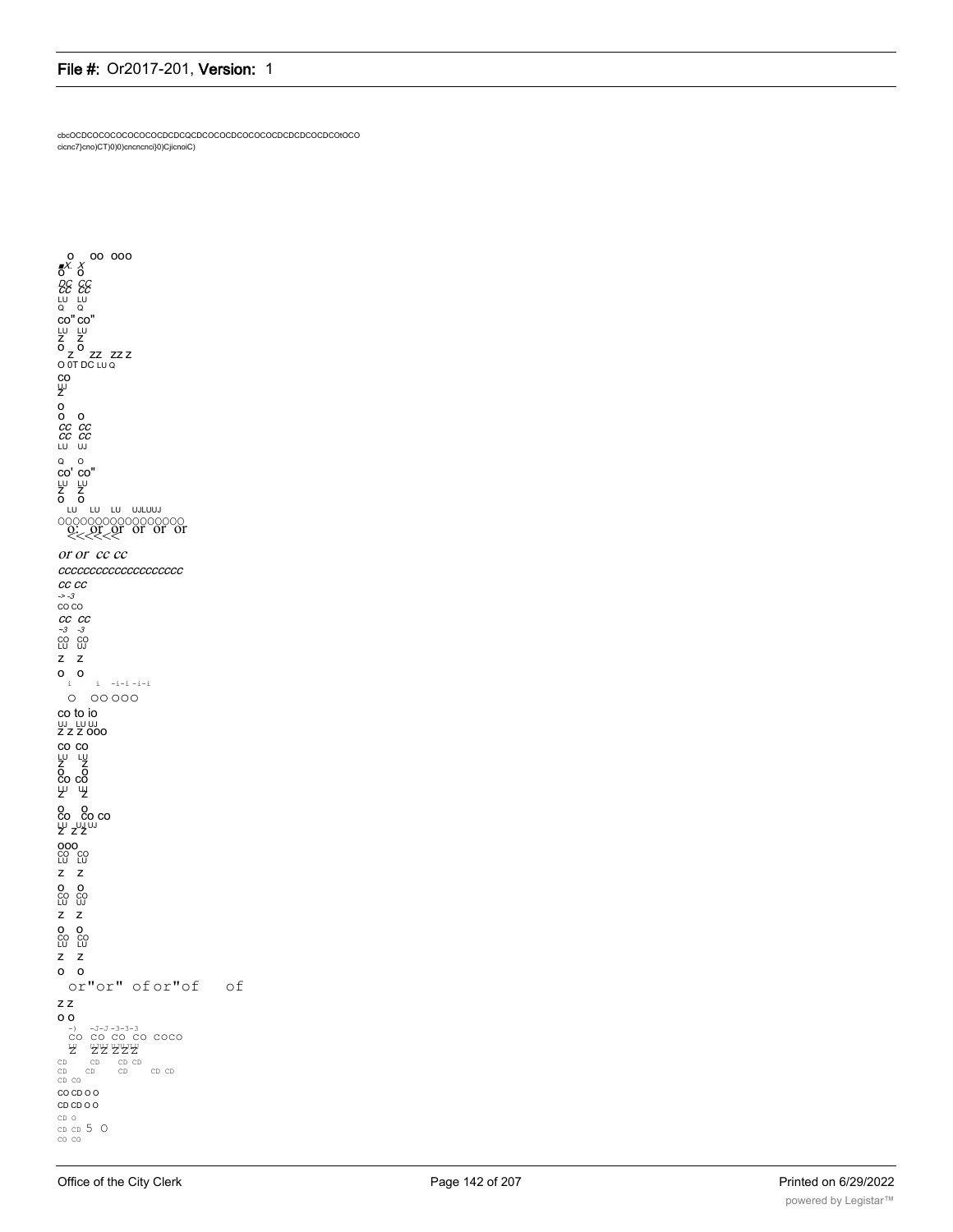

55555000000000000000000000660006

rorororoco co coco

| суэстјетјетјеленст>ст>стјетјех>ст)<br>qr <sub>at</sub> f<br>Tn |
|----------------------------------------------------------------|
| O<br>$h-$<br>$I -$                                             |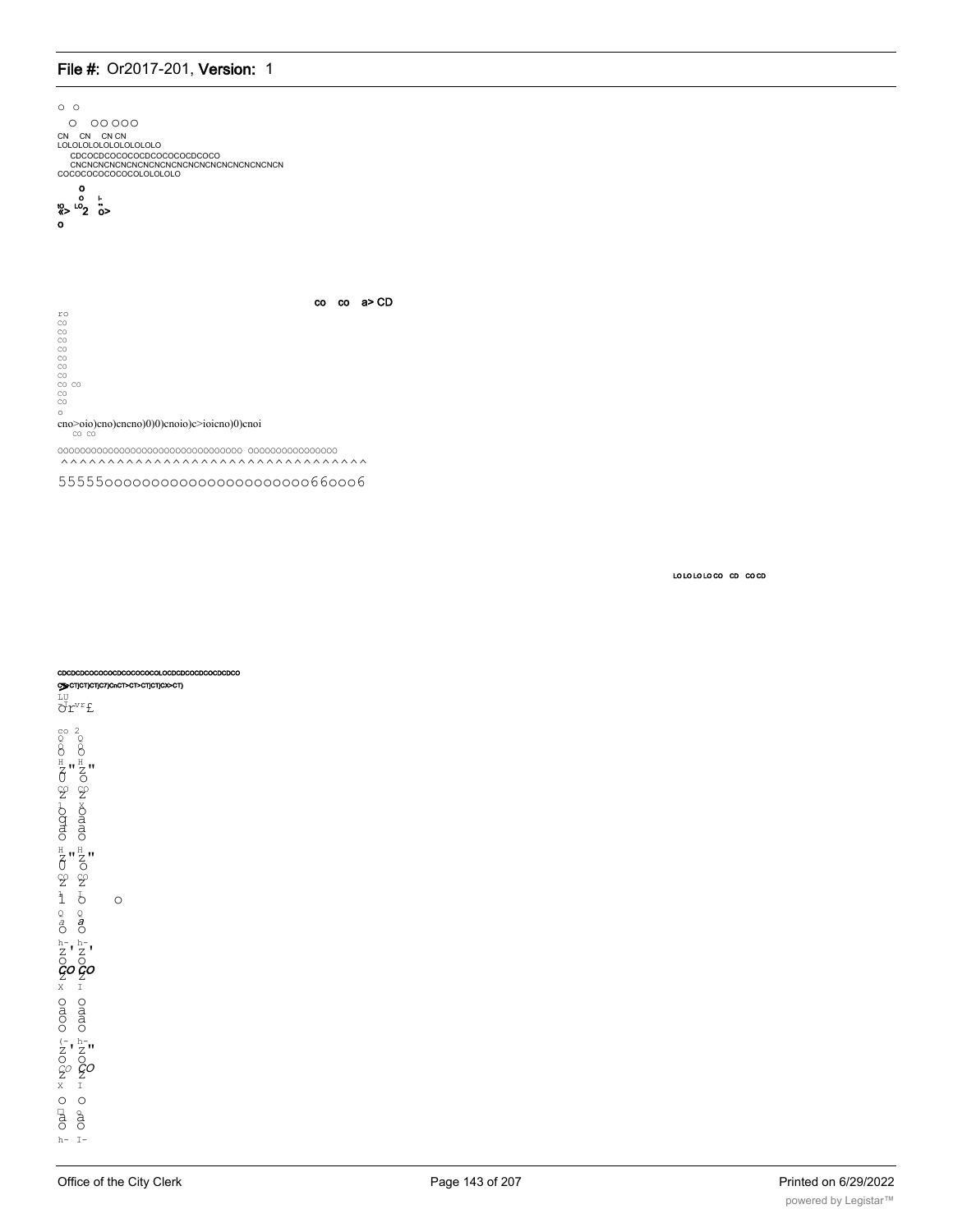

CO<br>0-**0**<br>CT)OTOTOTCT<sub>I</sub>CX>OJCT0)070)0)O)O)O<br>CO co<br>Q.0.0.IICLCLaCLtL[L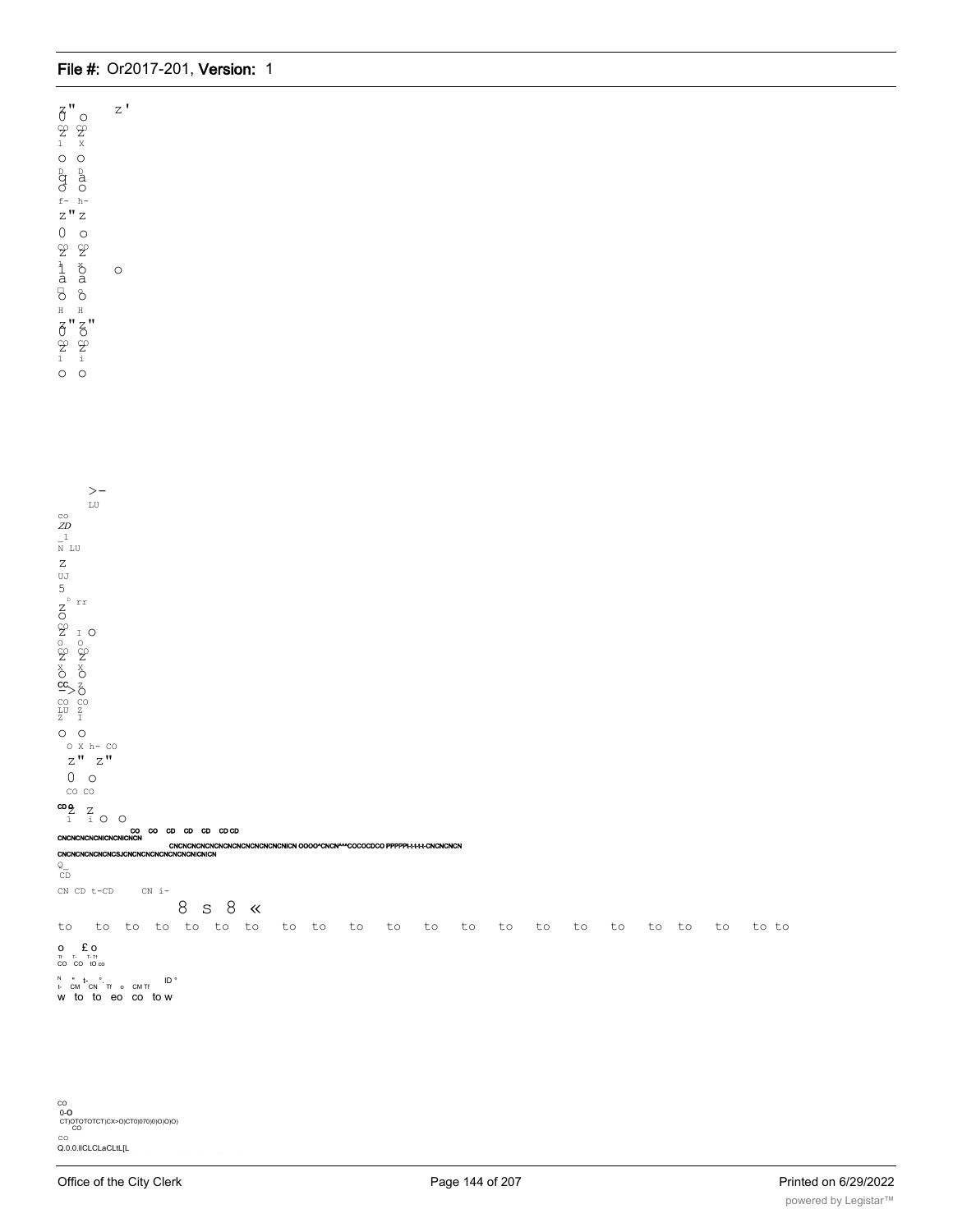00000000000 (j) 0) cno) 0] 0) 0) ci) D) 0) cn

 $\frac{1}{100}$ 

0000000000000000000000

2? 2? 2? 2? 2? 2? 2? 2? 2?  $2?$ 00000000

00000000000

 $CO$  $CO$  $CO$  $CO$  $CO CO$ 

> co co co cp cp cp cp co cp cp cp co cp co cp cp cp cp cp cp co cp co co cp co co cp cp co co co cp cr) crJo) 0) 03 chc7JO) CT) C7JCncT) CT) C) ) CT) CT) 0) 0



**NLU** 

Z sc

sc<br>ပါ

N UJ

 $\frac{Z}{UJ}$ 

sc o or or

 $8^\mathrm{o}\!\mathrm{or}$ 2 co z co  $<$ **or or**<br>ພິພ  $\overline{O}$  $\cos$ or or  $\begin{array}{c} 0 \\ 0 \\ 0 \\ 0 \\ 0 \end{array}$  co co

### 

 $\begin{array}{ccc}\n\sum_{c} & \sum_{c} \\
\text{cc} & \text{or} \\
\text{u} & \text{u}\n\end{array}$ <br>  $\begin{array}{ccc}\n1 & \text{u} & \text{u} \\
\text{u} & \text{u} & \text{v} \\
\text{u} & \text{v} & \text{v} \\
\text{o} & \text{o}\n\end{array}$ 

 $\stackrel{\circ}{b}$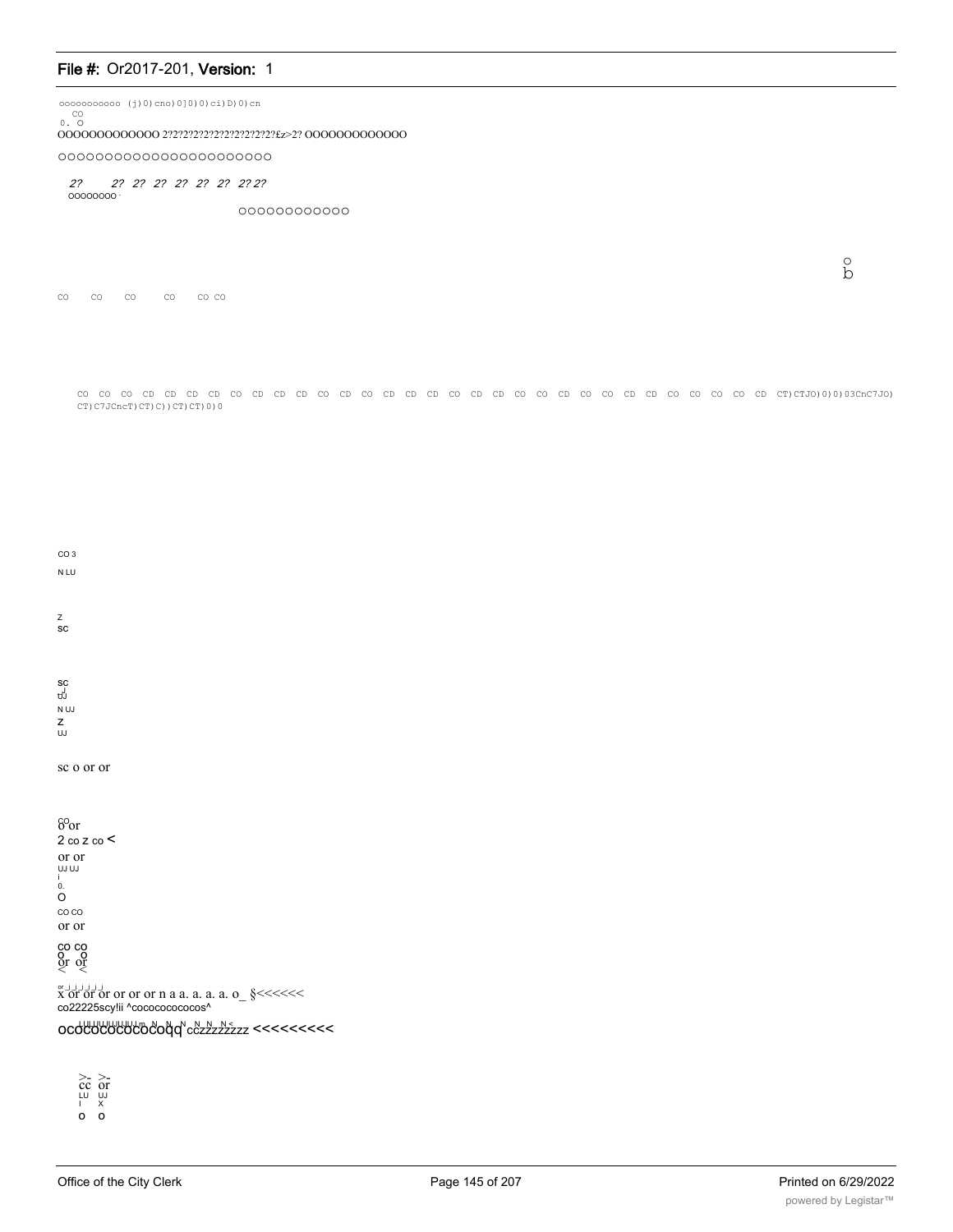| ۰. | ۹ |
|----|---|
| ٠  | v |
|    |   |
|    |   |
| ×  | × |
|    | w |
| ×  |   |
| w  | × |
|    | w |
|    |   |

| 000      | > >>        |          | CC CC 01 UJ UJ LU XII |  |  |
|----------|-------------|----------|-----------------------|--|--|
| پر<br>پا | CO CO<br>y. | CO<br>y. |                       |  |  |
|          |             |          |                       |  |  |
|          |             |          |                       |  |  |
|          |             |          |                       |  |  |

 $\begin{array}{ccc} \hbox{\tiny{th}} & \hbox{\tiny{th}} & \hbox{\tiny{it}})\\ \hbox{\tiny{th}} & \hbox{\tiny{th}} & \hbox{\tiny{th}}\\ \hbox{\tiny{th}} & \hbox{\tiny{th}} & \hbox{\tiny{th}}\\ \hbox{\tiny{th}} & \hbox{\tiny{th}} & \hbox{\tiny{th}}\\ \hbox{\tiny{th}} & \hbox{\tiny{th}} & \hbox{\tiny{th}}\\ \hbox{\tiny{th}} & \hbox{\tiny{th}} & \hbox{\tiny{th}}\\ \hbox{\tiny{th}} & \hbox{\tiny{th}} & \hbox{\tiny{th}}\\ \hbox{\tiny{th}} & \hbox{\tiny{th}} & \hbox{\tiny$ 

 $60 + 16$ 

CDCDCOCOCDCOOOOO

CD CD cn CD CD OJ cd

O CM CM CM COCDCMCMCMCMCMLOCJOCMCMCN

 $\mathbf{0} = \mathbf{T}_0 = \mathbf{T}_0 = \mathbf{T}_0 = \mathbf{T}_0 = \mathbf{T}_0 \mathbf{T}_0$ 

CM CM CO CO<br>TITITITICMCMCMO CMCMCMCMCMCMCMCO<br>CO CO CO

 $\frac{\text{LO E}}{\text{O T}}$ 

 $\operatorname{\mathsf{Tr}}$ 

 $\begin{array}{c} \text{CD} \\ \text{O CD} \\ \text{O CD} \end{array}$ 

CO OJ CD 01 CD CD  $cnoiconoiotoiconoioioioioioioioioioioio$ 

000000000000000 000000000000 0000000000000000 000<sup>-1</sup> ------------

 $\circ$  $\circ$ 

смемемемемемемемемемемемем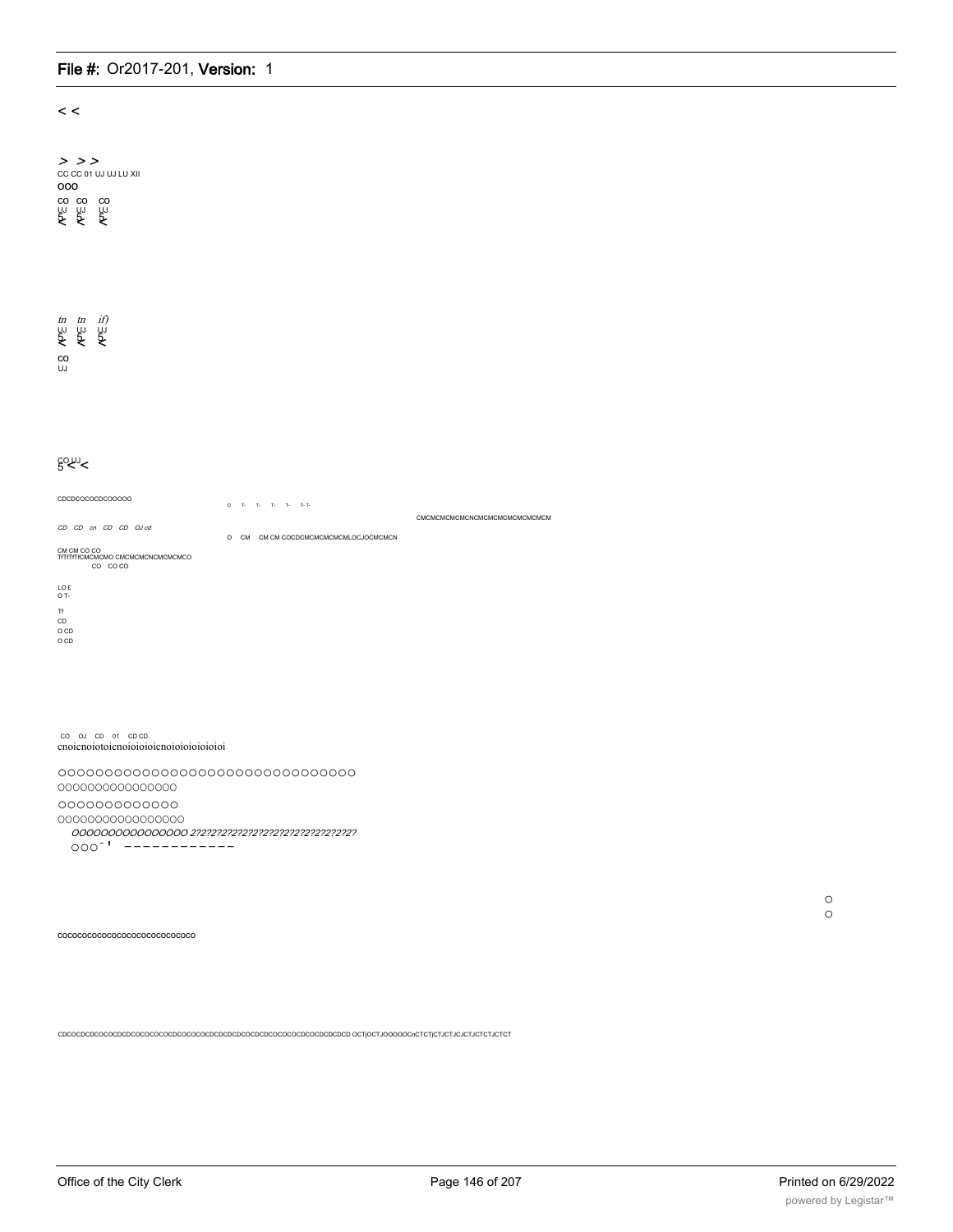| >-<br>CC LU I<br>0 <sub>c</sub><br>${\sf LU}$                                                                                                                                                                                                                                                                                |  |  |
|------------------------------------------------------------------------------------------------------------------------------------------------------------------------------------------------------------------------------------------------------------------------------------------------------------------------------|--|--|
| $>$ >><br>01 01 $cc$<br>LU UJ UJ XXX 000<br>CO CO CO<br>$\begin{array}{c}\n\mathbb{N} & \mathbb{N} \text{LU} \\ \text{CC} & \text{CC} \\ \text{LU} & \text{LU}\n\end{array}$<br>$\begin{matrix} 1 & 1 \\ 0 & 0 \end{matrix}$                                                                                                 |  |  |
| $>$ $>$                                                                                                                                                                                                                                                                                                                      |  |  |
| cc cc<br>$\begin{array}{cc} \text{LU} & \text{UJ} \\ \text{X} & \text{X} \end{array}$<br>O <sub>o</sub>                                                                                                                                                                                                                      |  |  |
| <<<<                                                                                                                                                                                                                                                                                                                         |  |  |
| $>>->-cc$ cc cc cc<br>LU UJ LU XXX<br>000<br>co co co<br>E E E                                                                                                                                                                                                                                                               |  |  |
| $\begin{array}{cc}\n\sum_{\substack{c \subset c \\ c \subset c}} \sum_{\substack{c \subset c \\ c \subset c}} \end{array}$<br>$0$ 0<br>$\begin{matrix} 50 & 50 \\ 50 & 50 \\ 50 & 50 \end{matrix}$                                                                                                                           |  |  |
| >->-<br>$cc$ $cc$<br>$\begin{array}{cc} \text{LU} & \text{UJ} \\ \text{X} & \text{X} \end{array}$<br>$0$ 0<br>co co<br>$rac{10}{5}$ $rac{10}{5}$                                                                                                                                                                             |  |  |
| >->-<br>cc cc<br>$\overline{5}$ and $\overline{6}$ consider $\overline{6}$ consider $\overline{6}$ consider $\overline{6}$ consider $\overline{6}$ consider $\overline{6}$ consider $\overline{6}$ consider $\overline{6}$ consider $\overline{6}$ consider $\overline{6}$ consider $\overline{6}$ consider $\overline{6}$ c |  |  |
| $<$ $<$ $<$ $_{5\,5}$                                                                                                                                                                                                                                                                                                        |  |  |
| $\begin{bmatrix} 2 & 0 & 0 \\ 0 & 0 & 0 \\ 0 & 0 & 0 \end{bmatrix}$                                                                                                                                                                                                                                                          |  |  |
| $<$ $<$ $<$ $_{5\,5}$                                                                                                                                                                                                                                                                                                        |  |  |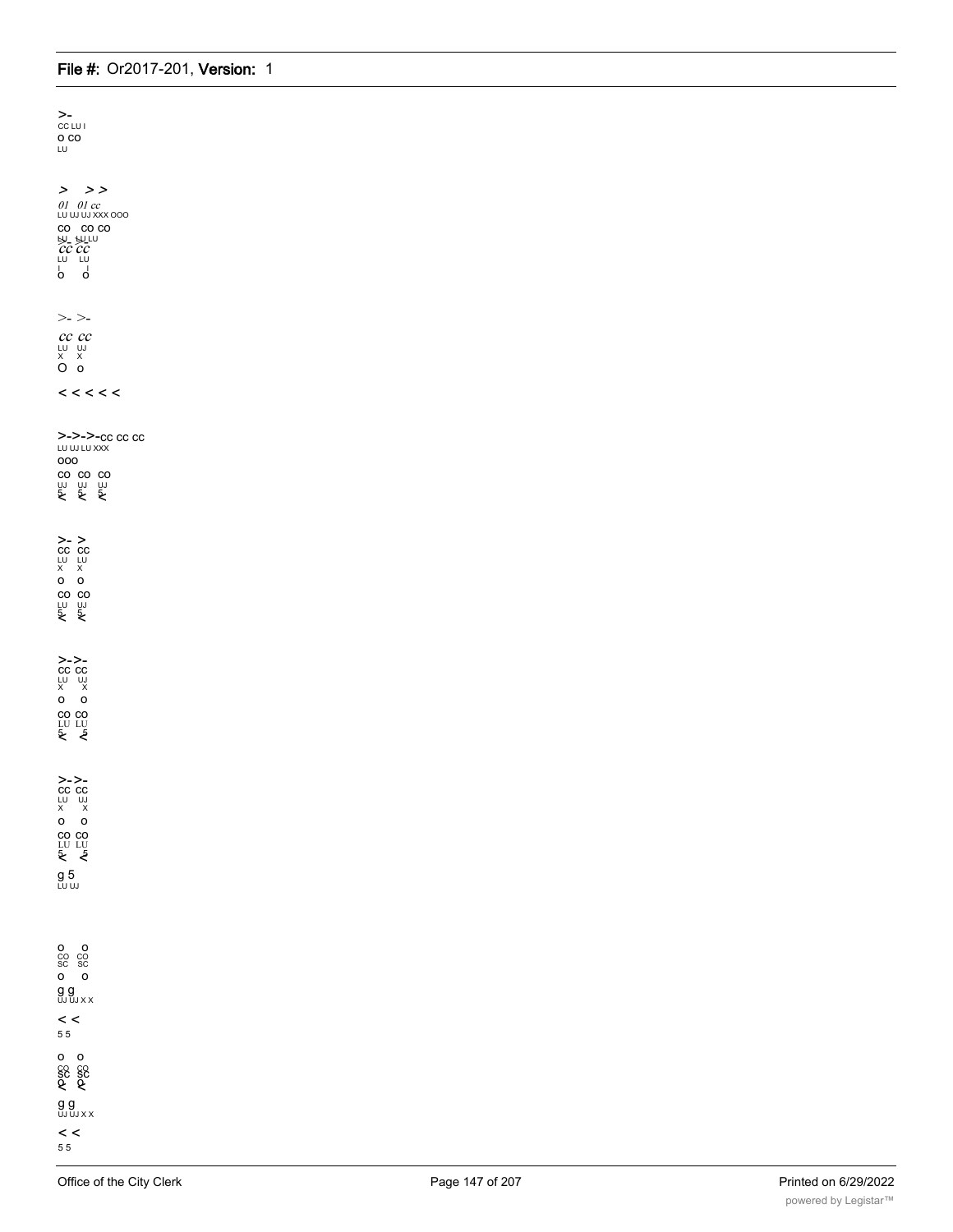

ooo ooo ooooooooooooooooooooooo ooooooooooooooooooooooo o o o o o o o o

ooooooooooooooooooooooooooooooooo

cdcocococococococqco CT1CT}CTjCTjCT)CT)CT>CT)0



o o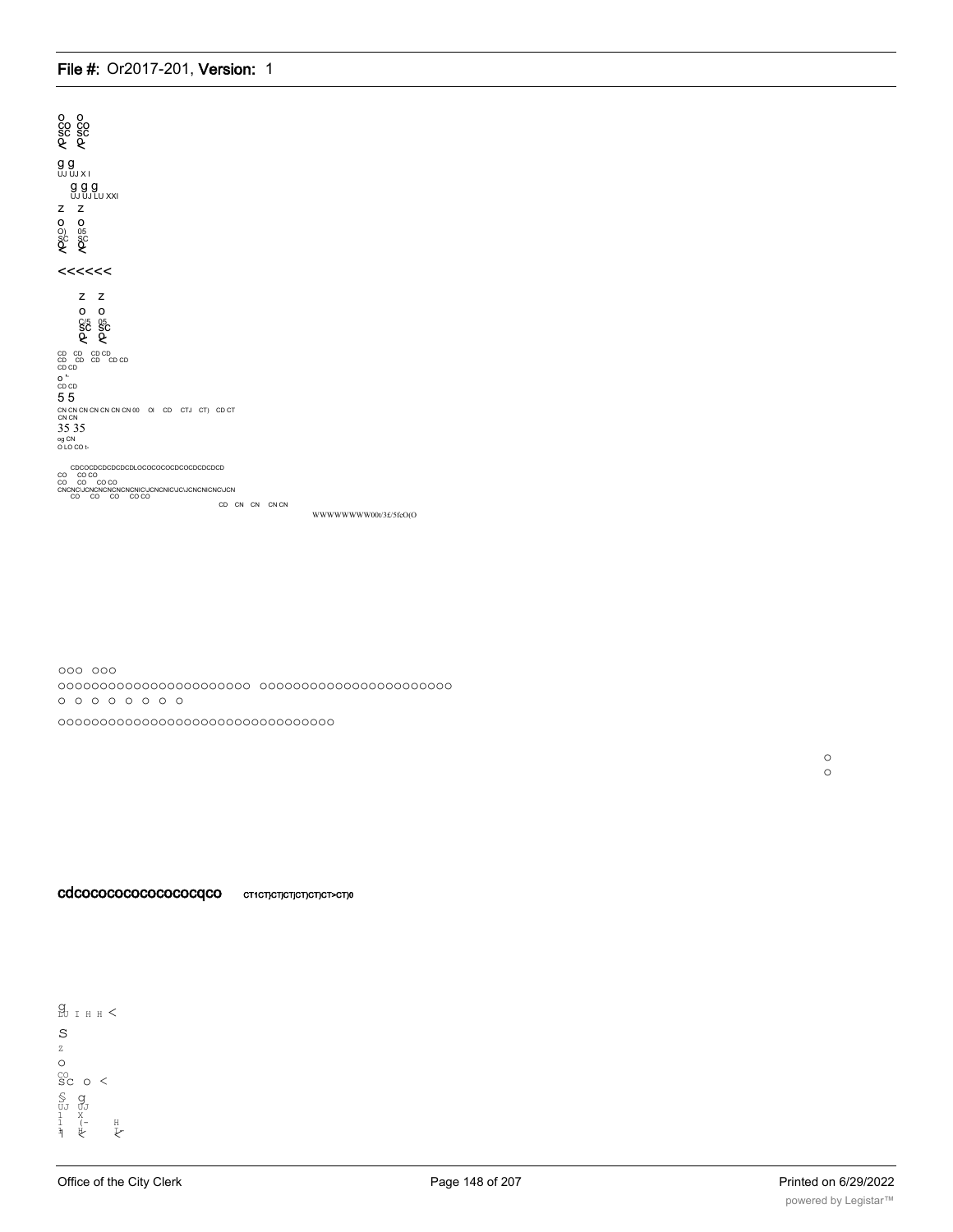| $\begin{array}{ccc} 2 & 5 \\ z & z \end{array}$<br>$\circ$ $\circ$ $\lt$ $\lt$<br>$_{01~x}^{3}$<br>$<~<~<~<$<br>$LU = I -$                                                                                                                                                                                                                                                                                                                                                                                                                 |  | 0 0 0 0 0 0 |  |
|--------------------------------------------------------------------------------------------------------------------------------------------------------------------------------------------------------------------------------------------------------------------------------------------------------------------------------------------------------------------------------------------------------------------------------------------------------------------------------------------------------------------------------------------|--|-------------|--|
|                                                                                                                                                                                                                                                                                                                                                                                                                                                                                                                                            |  |             |  |
| 1-<<br>$\begin{array}{cc} \mathbf{Q} & \mathbf{Q} \\ \mathbf{L} \mathbf{U} & \mathbf{L} \mathbf{U} \\ \mathbf{X} & \mathbf{X} \\ \mathbf{X} & \mathbf{X} \\ \mathbf{I} - \mathbf{I} \end{array}$<br>$\begin{array}{l} \begin{array}{l} \mathbf{z} \\ \mathbf{z} \\ \mathbf{z} \\ \mathbf{z} \\ \mathbf{z} \\ \mathbf{z} \\ \mathbf{z} \end{array} \\ \mathbf{z} \\ \mathbf{z} \\ \mathbf{z} \end{array} \end{array}$<br>$\begin{array}{c} \begin{array}{c} \texttt{<<}\texttt{<<}\texttt{<<}\texttt{<<}\texttt{<<}\end{array} \end{array}$ |  |             |  |
| 000 $\cos$ s: >: $\sin$ 000 <<br>$\alpha$ $\alpha$ $\beta$<br>$\begin{array}{ccccc}\n\text{or} & \text{or} & \text{x} & \text{x}\n\end{array}$<br>$\begin{array}{c} 25 & 5 \\ 25 & 2 \\ 20 & 2 \\ 20 & 2 \\ 20 & 2 \\ 20 & 2 \\ 20 & 2 \\ 20 & 2 \\ 20 & 2 \\ 20 & 2 \\ 20 & 2 \\ 20 & 2 \\ 20 & 2 \\ 20 & 2 \\ 20 & 2 \\ 20 & 2 \\ 20 & 2 \\ 20 & 2 \\ 20 & 2 \\ 20 & 2 \\ 20 & 2 \\ 20 & 2 \\ 20 & 2 \\ 20 & 2 \\ 20 & 2 \\ 20 & 2 \\ 20 & 2 \\ 20 & 2 \\ 20 & 2 \\ 20 & 2 \\ 20$                                                        |  |             |  |
| nn nn x 1<br>a d<br>$\begin{smallmatrix} 01 & 01 & x & x \\ 0 & 0 & \end{smallmatrix}$                                                                                                                                                                                                                                                                                                                                                                                                                                                     |  |             |  |
| $\begin{array}{c} 0 \\ 0 \\ 0 \\ 0 \\ 0 \\ 0 \\ 0 \\ \end{array}$<br>$\begin{array}{cc} H & I-\\ X & X\\ \Gamma\cap & \Omega\Gamma\\ \Gamma\cap & \Gamma\Gamma \end{array}$                                                                                                                                                                                                                                                                                                                                                                |  |             |  |
| $\lim_{\text{LU}} \lim_{\text{LU}} x$ x                                                                                                                                                                                                                                                                                                                                                                                                                                                                                                    |  |             |  |
| vO(OIO(OvOIOIOtOCO(D(DCO(D(DtD<br>CNCrJCAJCNICVJCNC^ CDCOCOOOCDOJCDCT)C^<br>CNCNJCNCNCNCNJCNJCNJC^<br>CL 0                                                                                                                                                                                                                                                                                                                                                                                                                                 |  |             |  |
| TfTfTfT-Tj-T-TrT-Tj-T-oco-^-roTj-OTrOTj-r^                                                                                                                                                                                                                                                                                                                                                                                                                                                                                                 |  |             |  |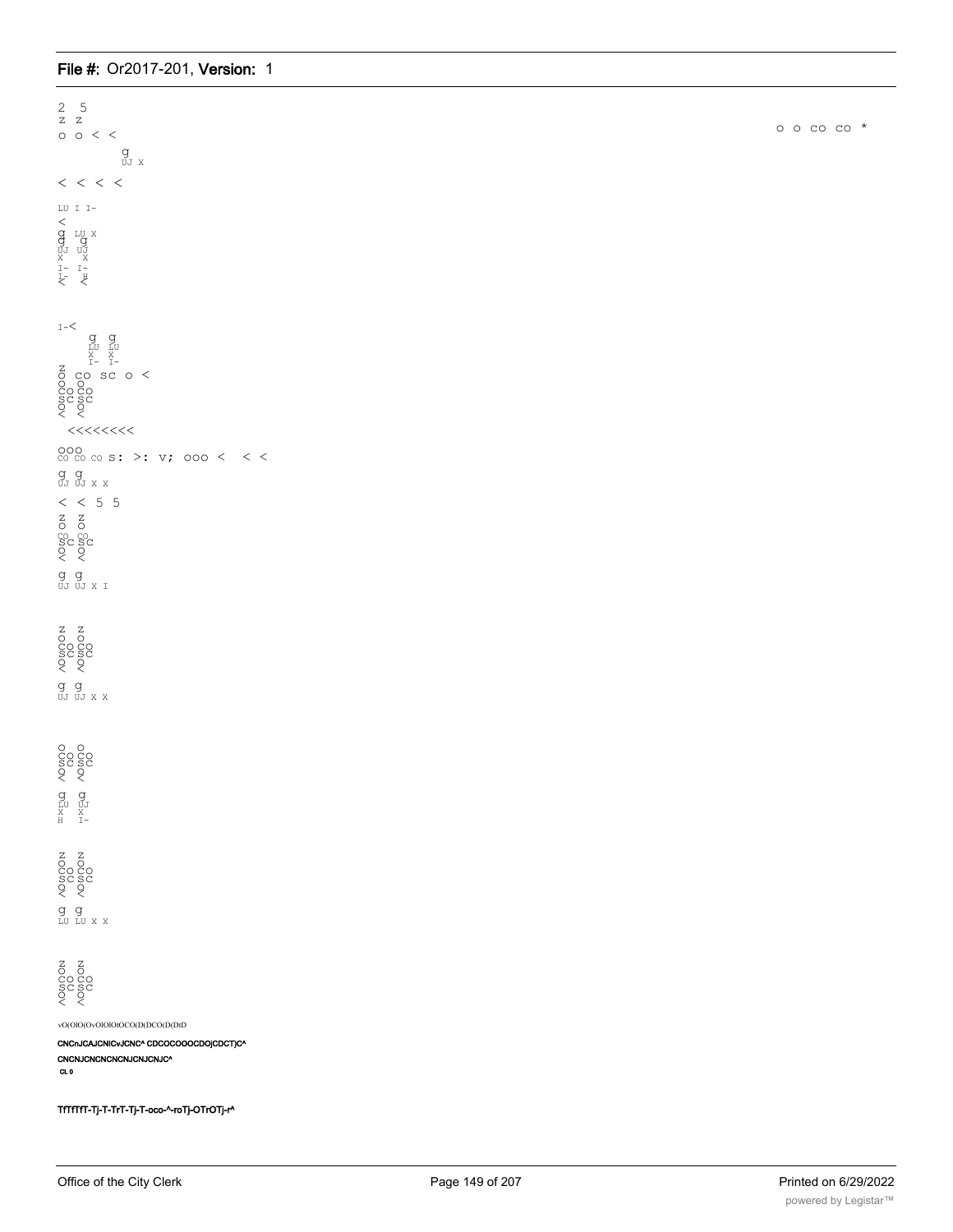## CNI CNCNJ<br>CN CN CN CN CN CN CNCN<br>CNI CNCNJ

| CO CD CD CD CD CD CD CD CD |  |  |  | CD | CD | CD | CD CD |  |
|----------------------------|--|--|--|----|----|----|-------|--|
|                            |  |  |  |    |    |    |       |  |
| CD CD                      |  |  |  |    |    |    |       |  |
|                            |  |  |  |    |    |    |       |  |
|                            |  |  |  |    |    |    |       |  |
|                            |  |  |  |    |    |    |       |  |
|                            |  |  |  |    |    |    |       |  |
|                            |  |  |  |    |    |    |       |  |
|                            |  |  |  |    |    |    |       |  |

UJ I  $\lt$   $\lt$   $\lt$ z o co N£o <

< Q

><br>< <sub>x w</sub><br>≶-

 $^{\rm a}$ 

*o* ><br>
∠ *x*<br>
∞ √ *x* < >- >-<br>co m or or

 $\sum_{0}^{1}h-Z$ aa<br>Of Of

o <sup>I</sup>

< <<br>x<br>x<br>0<br>0<br>0<br>0

or or < <

 $\begin{matrix} 0 & \mathbf{0} \\ 1 & \mathbf{I} \end{matrix}$ 

 $\langle \langle x |$ 

 $>$   $>$ 

o o

or &<br>gr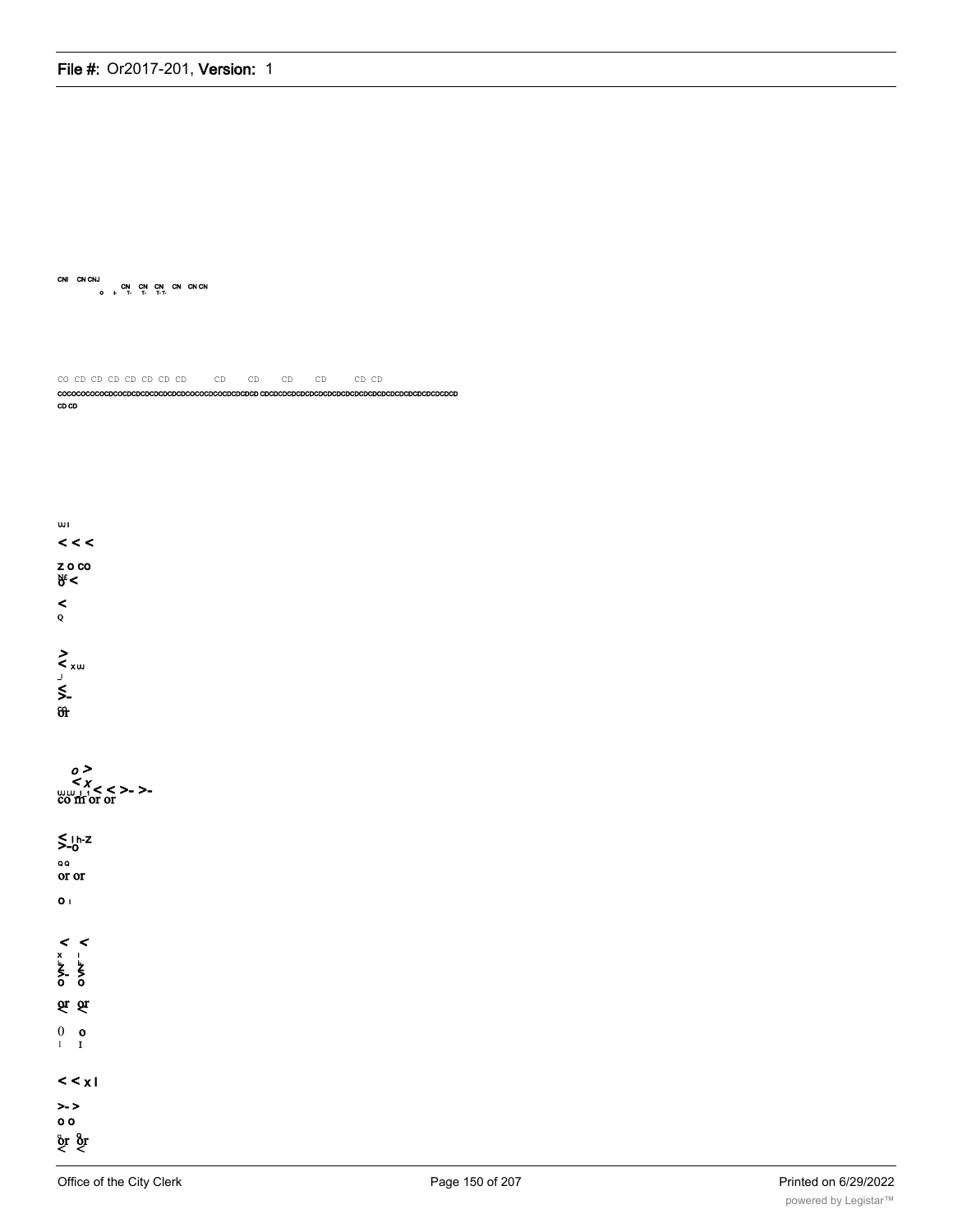| $\overline{\phantom{0}}$                                                                                                                                                                                                                                                                                                                                                                                                      |  |
|-------------------------------------------------------------------------------------------------------------------------------------------------------------------------------------------------------------------------------------------------------------------------------------------------------------------------------------------------------------------------------------------------------------------------------|--|
| $\overset{8}{\underset{\smile}{\times}}\overset{8}{\underset{\smile}{\text{for}}}$                                                                                                                                                                                                                                                                                                                                            |  |
|                                                                                                                                                                                                                                                                                                                                                                                                                               |  |
| ത് O                                                                                                                                                                                                                                                                                                                                                                                                                          |  |
|                                                                                                                                                                                                                                                                                                                                                                                                                               |  |
| $\mathbf{or}$                                                                                                                                                                                                                                                                                                                                                                                                                 |  |
|                                                                                                                                                                                                                                                                                                                                                                                                                               |  |
| $\frac{1}{2}$<br>$\frac{1}{2}$                                                                                                                                                                                                                                                                                                                                                                                                |  |
|                                                                                                                                                                                                                                                                                                                                                                                                                               |  |
|                                                                                                                                                                                                                                                                                                                                                                                                                               |  |
|                                                                                                                                                                                                                                                                                                                                                                                                                               |  |
|                                                                                                                                                                                                                                                                                                                                                                                                                               |  |
| or or<br>$\begin{array}{c} 0 & 0 \\ 0 & 0 \\ 0 & 0 \\ 0 & 0 \end{array}$                                                                                                                                                                                                                                                                                                                                                      |  |
|                                                                                                                                                                                                                                                                                                                                                                                                                               |  |
| $\begin{array}{c} or \\co \to \infty \\ co \to 0 \end{array}$                                                                                                                                                                                                                                                                                                                                                                 |  |
|                                                                                                                                                                                                                                                                                                                                                                                                                               |  |
|                                                                                                                                                                                                                                                                                                                                                                                                                               |  |
|                                                                                                                                                                                                                                                                                                                                                                                                                               |  |
|                                                                                                                                                                                                                                                                                                                                                                                                                               |  |
|                                                                                                                                                                                                                                                                                                                                                                                                                               |  |
|                                                                                                                                                                                                                                                                                                                                                                                                                               |  |
|                                                                                                                                                                                                                                                                                                                                                                                                                               |  |
|                                                                                                                                                                                                                                                                                                                                                                                                                               |  |
|                                                                                                                                                                                                                                                                                                                                                                                                                               |  |
| <b>SOBER A SEPPE</b>                                                                                                                                                                                                                                                                                                                                                                                                          |  |
|                                                                                                                                                                                                                                                                                                                                                                                                                               |  |
| $\frac{\delta}{\delta}$<br>$\frac{z}{z}$<br>$\frac{z}{z}$                                                                                                                                                                                                                                                                                                                                                                     |  |
|                                                                                                                                                                                                                                                                                                                                                                                                                               |  |
|                                                                                                                                                                                                                                                                                                                                                                                                                               |  |
|                                                                                                                                                                                                                                                                                                                                                                                                                               |  |
|                                                                                                                                                                                                                                                                                                                                                                                                                               |  |
|                                                                                                                                                                                                                                                                                                                                                                                                                               |  |
| $\begin{smallmatrix}0&0\0&0\0&0\end{smallmatrix}$                                                                                                                                                                                                                                                                                                                                                                             |  |
|                                                                                                                                                                                                                                                                                                                                                                                                                               |  |
|                                                                                                                                                                                                                                                                                                                                                                                                                               |  |
| $\frac{z_j}{9} \frac{z_z}{9}$                                                                                                                                                                                                                                                                                                                                                                                                 |  |
| $\dot{u}$ $\dot{u}$                                                                                                                                                                                                                                                                                                                                                                                                           |  |
| $\overline{z}$ $\overline{z}$<br>0 0<br>$\overline{z}$<br>$\overline{z}$<br>$\overline{z}$<br>$\overline{z}$                                                                                                                                                                                                                                                                                                                  |  |
|                                                                                                                                                                                                                                                                                                                                                                                                                               |  |
|                                                                                                                                                                                                                                                                                                                                                                                                                               |  |
| $\pmb{\theta} \pmb{\vartheta} \pmb{\hat{r}}$                                                                                                                                                                                                                                                                                                                                                                                  |  |
|                                                                                                                                                                                                                                                                                                                                                                                                                               |  |
|                                                                                                                                                                                                                                                                                                                                                                                                                               |  |
|                                                                                                                                                                                                                                                                                                                                                                                                                               |  |
| $\begin{array}{ccc} or & or \\ \omega & \omega \\ go & go \\ or & or \end{array}$                                                                                                                                                                                                                                                                                                                                             |  |
|                                                                                                                                                                                                                                                                                                                                                                                                                               |  |
|                                                                                                                                                                                                                                                                                                                                                                                                                               |  |
|                                                                                                                                                                                                                                                                                                                                                                                                                               |  |
|                                                                                                                                                                                                                                                                                                                                                                                                                               |  |
| <b>ELET</b><br>BUSE<br>To So<br>The Sor                                                                                                                                                                                                                                                                                                                                                                                       |  |
|                                                                                                                                                                                                                                                                                                                                                                                                                               |  |
|                                                                                                                                                                                                                                                                                                                                                                                                                               |  |
|                                                                                                                                                                                                                                                                                                                                                                                                                               |  |
|                                                                                                                                                                                                                                                                                                                                                                                                                               |  |
|                                                                                                                                                                                                                                                                                                                                                                                                                               |  |
| $\frac{z_j}{\omega}$<br>z<br>o                                                                                                                                                                                                                                                                                                                                                                                                |  |
|                                                                                                                                                                                                                                                                                                                                                                                                                               |  |
|                                                                                                                                                                                                                                                                                                                                                                                                                               |  |
| $\pmb{\mathsf{x}}$                                                                                                                                                                                                                                                                                                                                                                                                            |  |
| tOLOLOCDCDCDCOCDCD<br>CNCNCNICNCNCNCNCNCN<br>$\mathbb{C}\mathbb{D}$<br>$CD$ $CD$                                                                                                                                                                                                                                                                                                                                              |  |
| $\mathbb{C}\mathbb{N}$<br>$\mathbb{C}\mathbb{N}$<br>CN<br>$\mathbb{C}\mathbb{N}$ $\mathbb{C}\mathbb{N}$                                                                                                                                                                                                                                                                                                                       |  |
| ${\begin{array}{l} \textbf{COO} \textbf{COO} \textbf{COO} \textbf{COO} \textbf{COO} \textbf{O} \textbf{COO} \textbf{O} \textbf{O} \textbf{O} \textbf{O} \textbf{O} \textbf{O} \textbf{O} \textbf{O} \textbf{O} \textbf{O} \textbf{O} \textbf{O} \textbf{O} \textbf{O} \textbf{O} \textbf{O} \textbf{O} \textbf{O} \textbf{O} \textbf{O} \textbf{O} \textbf{O} \textbf{O} \textbf{O} \textbf{O} \textbf{O} \textbf{O} \textbf$ |  |
|                                                                                                                                                                                                                                                                                                                                                                                                                               |  |
|                                                                                                                                                                                                                                                                                                                                                                                                                               |  |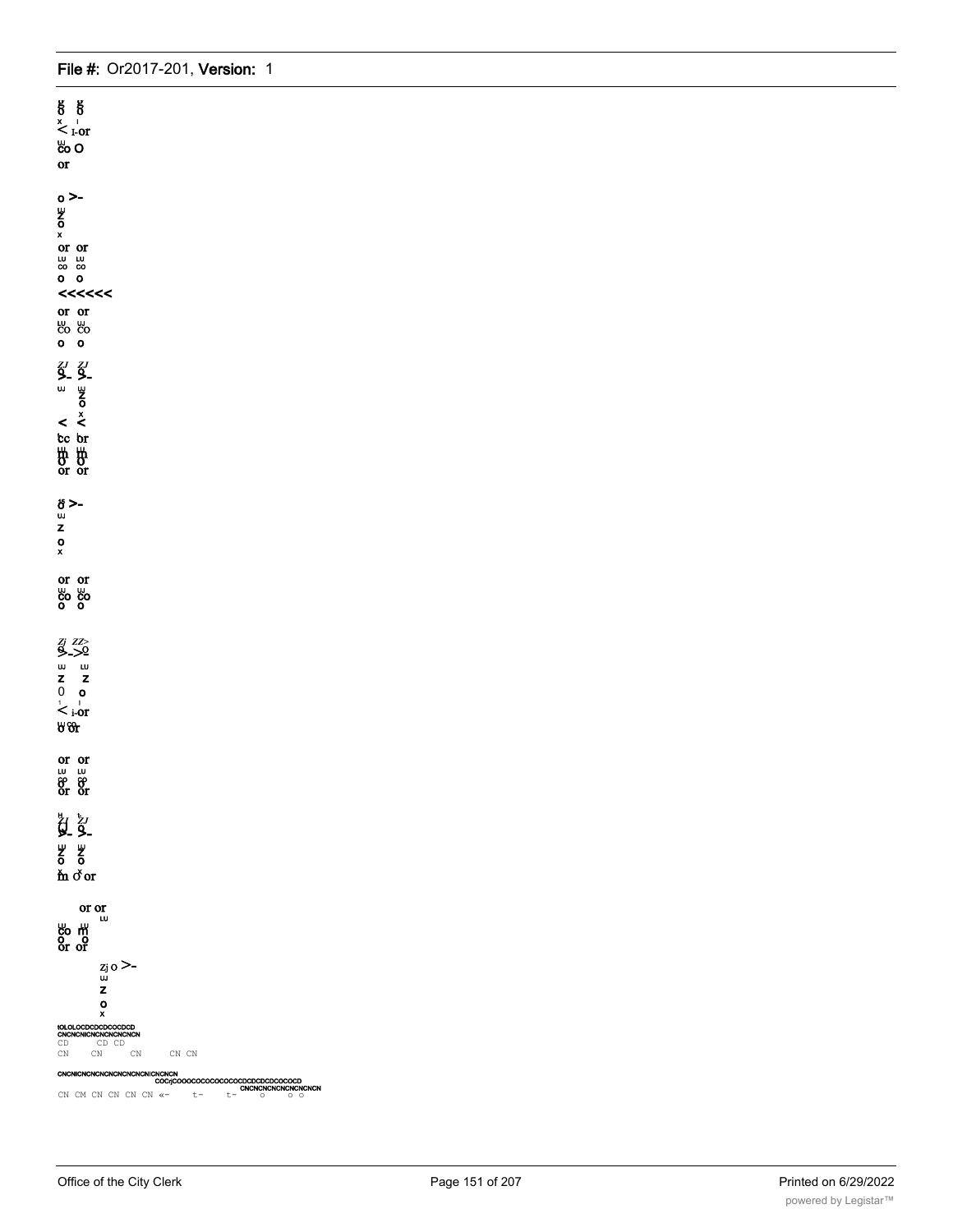$\rightarrow$  0

 $\mathsf d$ 

CDCNCNCNCNCNCNCNCNCNCNCN  ${\begin{array}{l} \begin{array}{l} \text{CNOT} \end{array}} \begin{array}{l} \begin{array}{l} \text{CNOT} \end{array} \begin{array}{l} \text{CNOT} \end{array} \begin{array}{l} \text{CNOT} \end{array} \begin{array}{l} \text{CNOT} \end{array} \begin{array}{l} \text{CNOT} \end{array} \begin{array}{l} \text{CNOT} \end{array} \begin{array}{l} \text{CNOT} \end{array} \begin{array}{l} \text{CNOT} \end{array} \begin{array}{l} \text{CNOT} \end{array} \begin{array}{l} \text{CNOT} \end{array} \begin{array}{l} \$ 

333]]]d]d5j^jjgggjj££££££££g§

zjjjjjjjjj(TLt[t[rLtLtLTQ:[j.Lt(rLtQ:(rLtQ:Lt WAXXXXXXXXXXXXXXXXXXXXXXXXXXXXX CNCNCNCNCNCNLOCO<br>CN

File #: Or2017-201, Version: 1

 $\ddot{\phantom{0}}$ 

 $\begin{matrix} S & \xrightarrow{\hspace*{1cm}} \xrightarrow{\hspace*{1cm}} \xrightarrow{\hspace*{1cm}} \xrightarrow{\hspace*{1cm}} \xrightarrow{\hspace*{1cm}} \xrightarrow{\hspace*{1cm}} \xrightarrow{\hspace*{1cm}} \xrightarrow{\hspace*{1cm}} \xrightarrow{\hspace*{1cm}} \xrightarrow{\hspace*{1cm}} \xrightarrow{\hspace*{1cm}} \xrightarrow{\hspace*{1cm}} \xrightarrow{\hspace*{1cm}} \xrightarrow{\hspace*{1cm}} \xrightarrow{\hspace*{1cm}} \xrightarrow{\hspace*{1cm}} \xrightarrow{\hspace*{1cm}} \xrightarrow{\hspace*{1cm}} \xrightarrow{\hspace*{1cm}} \xrightarrow{\$ OTrcNOTTCNO-<-\*-CNJ GOOOOO0/>GOt/)(/>(/>0)00

or უზო

 $\delta$ yoı

 $\begin{matrix} 0 \\ or \\ \vdots \\ 0 \\ 13 \end{matrix}$  or  $\begin{matrix} 0 \\ or \\ 1 \\ 13 \end{matrix}$ 

£15

CO T-T-<br>LOCM CM LOCO enoonenennroenoeTinoiceno)  $\Omega$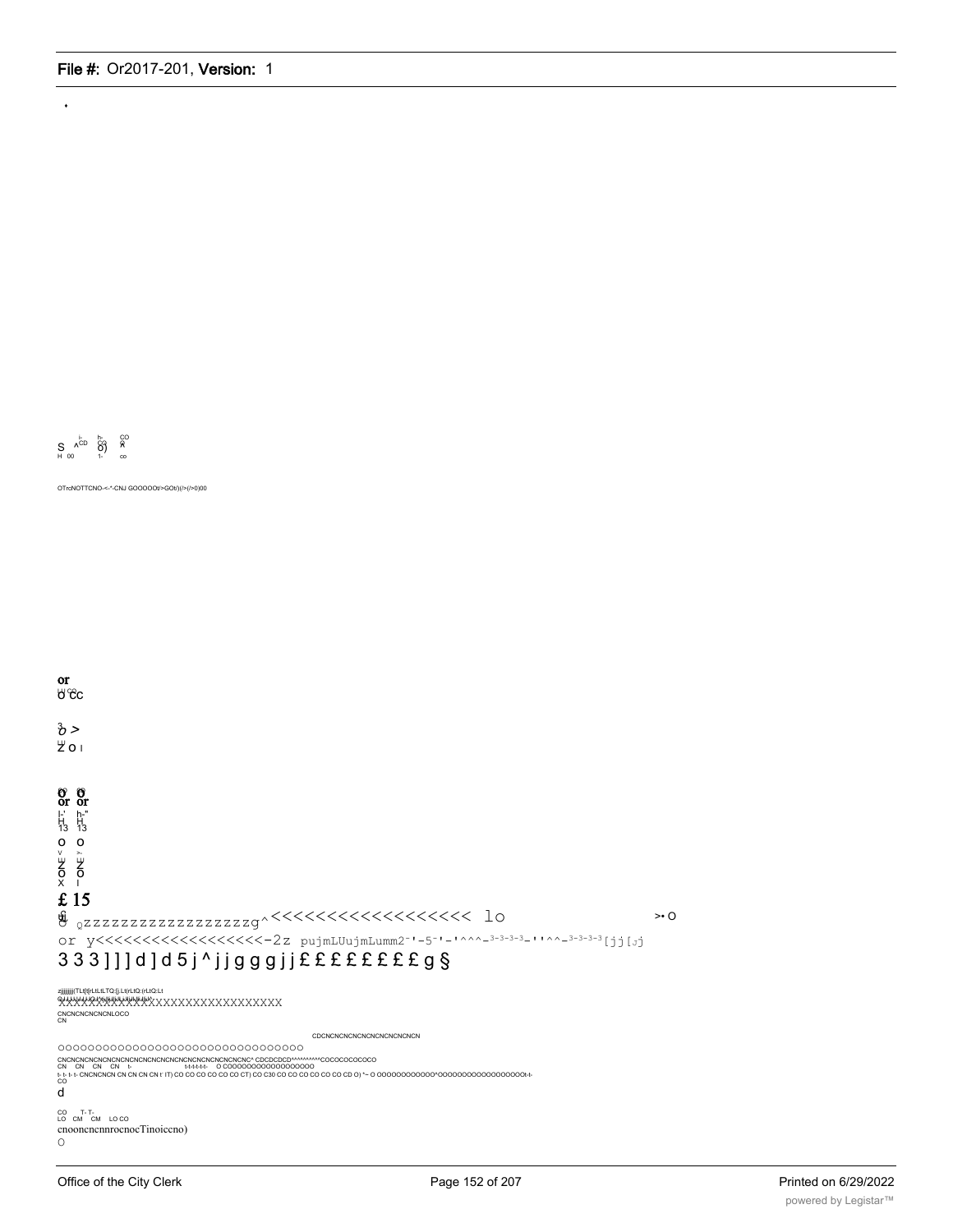$\circ$ 000 000 000 000 000 000 000 000 000 000 

 $\circ$   $\circ$ 

### cocococococococococococococococo<br>LOLOCT)C))CT)CT)CricT)C?)CD0)CDCT)O)O)

CO CO CO CO CO CO CO CM CM  $\mathbb{C}\mathbb{M}$ CM CM  $CM$   $CM$ 

 $\label{thm:non-ent}encnon-encenence one method can choose a cone.$ 



CC CC OT<br>MC SC SC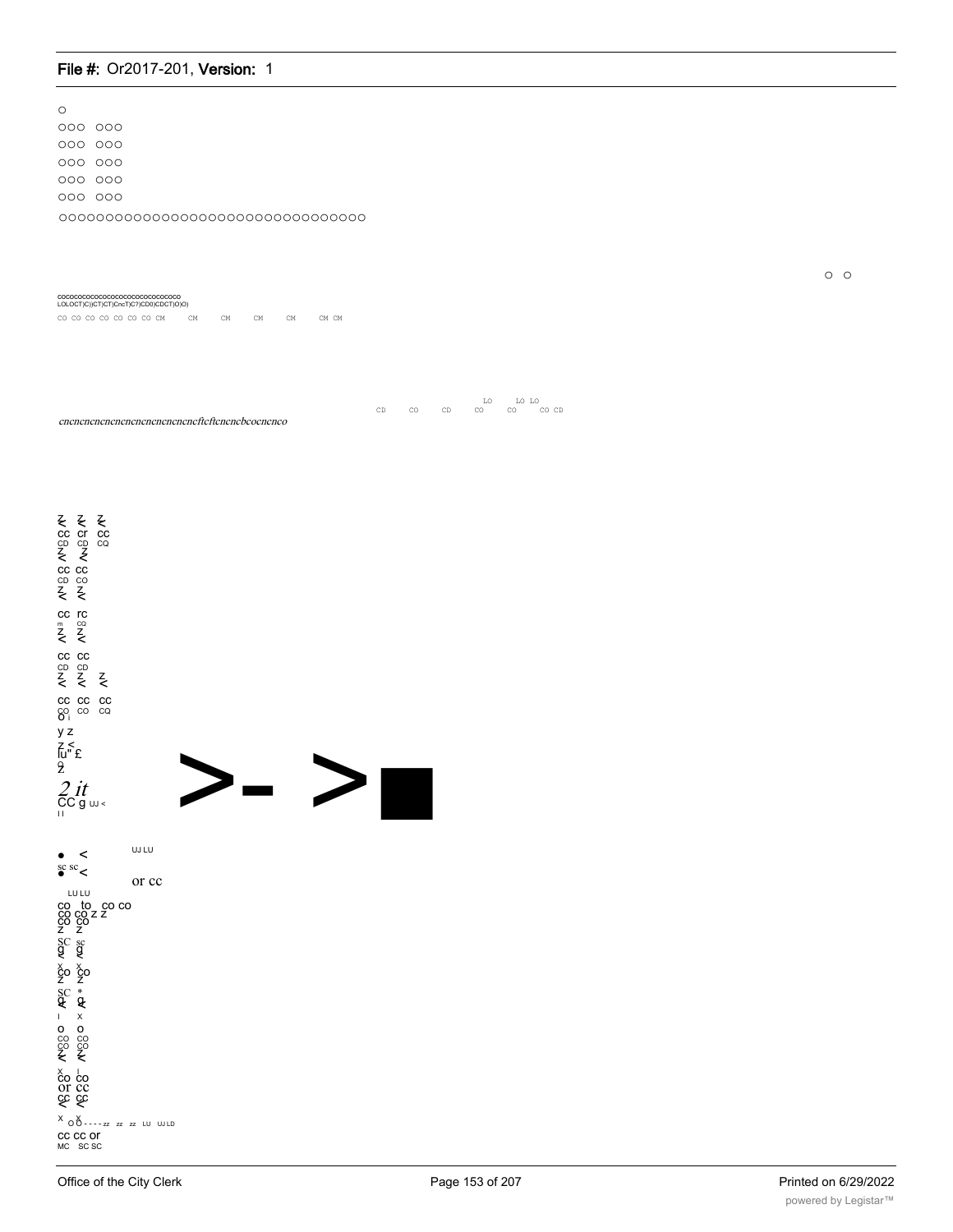



 $^{CO}$   $^{CO}$   $^{CD}$   $^{CO}$   $^{CD}$  Tf  $^{\circ}$  5

D.

 $CLO$ <br> $CLO$ 

### O<br>CDCDCDCJJCDCDCDCJICXCDOIOICD

AALAN AA27 27 27 27 27 27 27 27 27 27 27 27 27

 $\circ$ 

C)CDcn0}CDCDCXJC)O>CnCiCJ)O>CncncncnO>O)G)Cn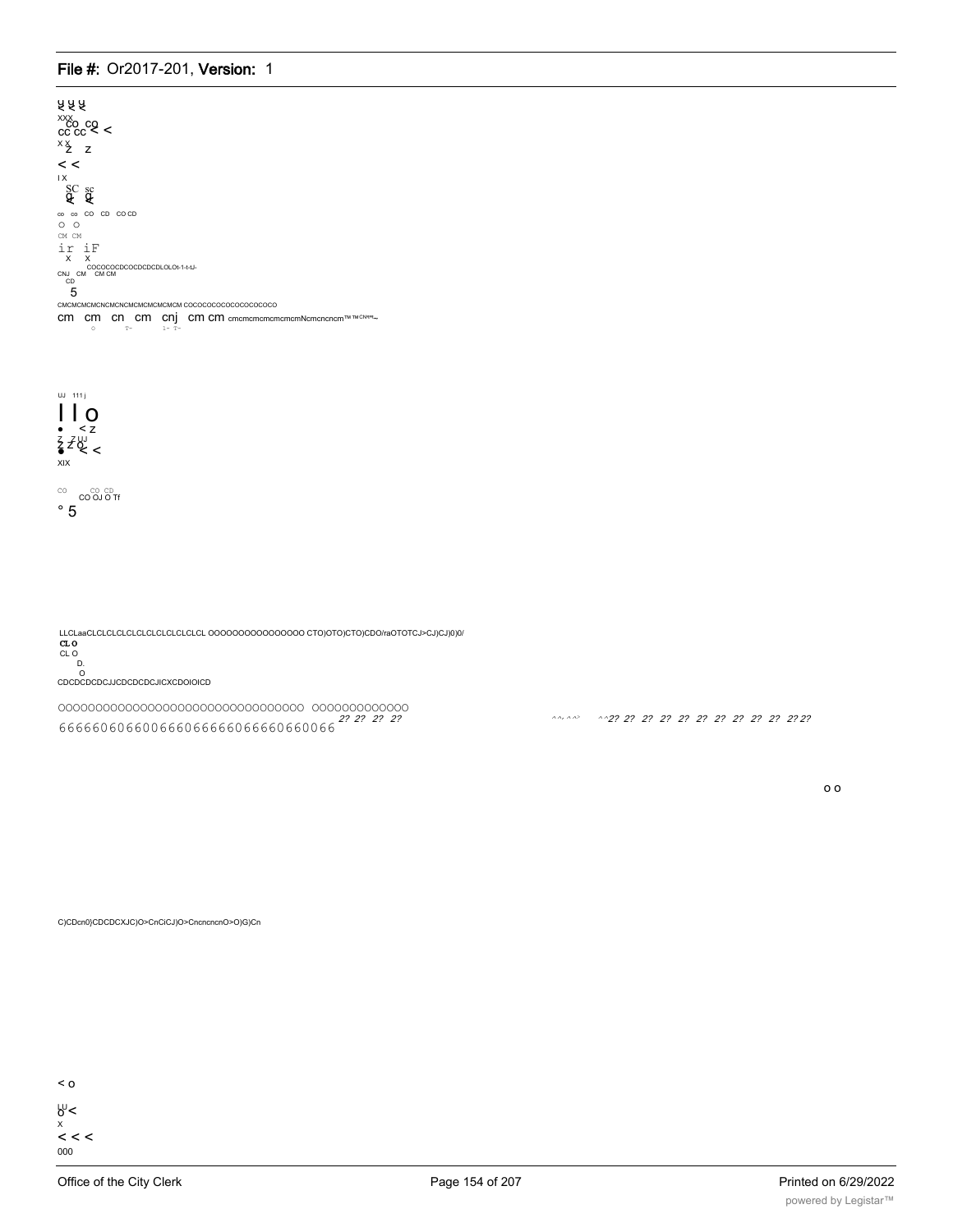| LU LU<br>00<br><<<br>000                                                                                  |
|-----------------------------------------------------------------------------------------------------------|
| UJ UJ<br>o o<br>$<$ $<$ $<$<br>000                                                                        |
| LU UJ<br>o o<br>$<$ $<$ $<$<br>000                                                                        |
| UJ LU<br>00<br>$<$ $<$ $<$<br>000                                                                         |
| LU LU<br>o o<br>$<$ $<$ $<$<br>000                                                                        |
| UJ UJ<br>o o<br><< 000                                                                                    |
| UJ UJ<br>o o<br>$\lt$ < $\lt$ 000                                                                         |
| Ζ<br>z<br>þ<br>IJ<br>ই<<br>ı<br>1<br><< 000                                                               |
| Z Z Z<br>bbo 썬 K<br><b>XXX</b><br><< < < 00000                                                            |
| Z Z Z Z Z<br>bbody <vk <<br="" खप्स="">x x x x x</vk>                                                     |
| COCOCOCOCOtOCOCOCOCOCOtOtOCOCOLOtOtOtOCOtOtOtOCO<br>01<br>OJ<br>OJ 01<br>OJ<br>OJ 01<br>ОJ<br>OJ OJ OJ OJ |

 $\begin{array}{cc}\n & LO \text{ Tf} \\
 & T \sim T \sim \\
\text{LO CO CO}\n\end{array}$ 

TrcocoTfOTrcMcOT-Tj-Ti-oo<br>cowtowtotocototototcotco

eo co co co co co co co<br>co co co co co co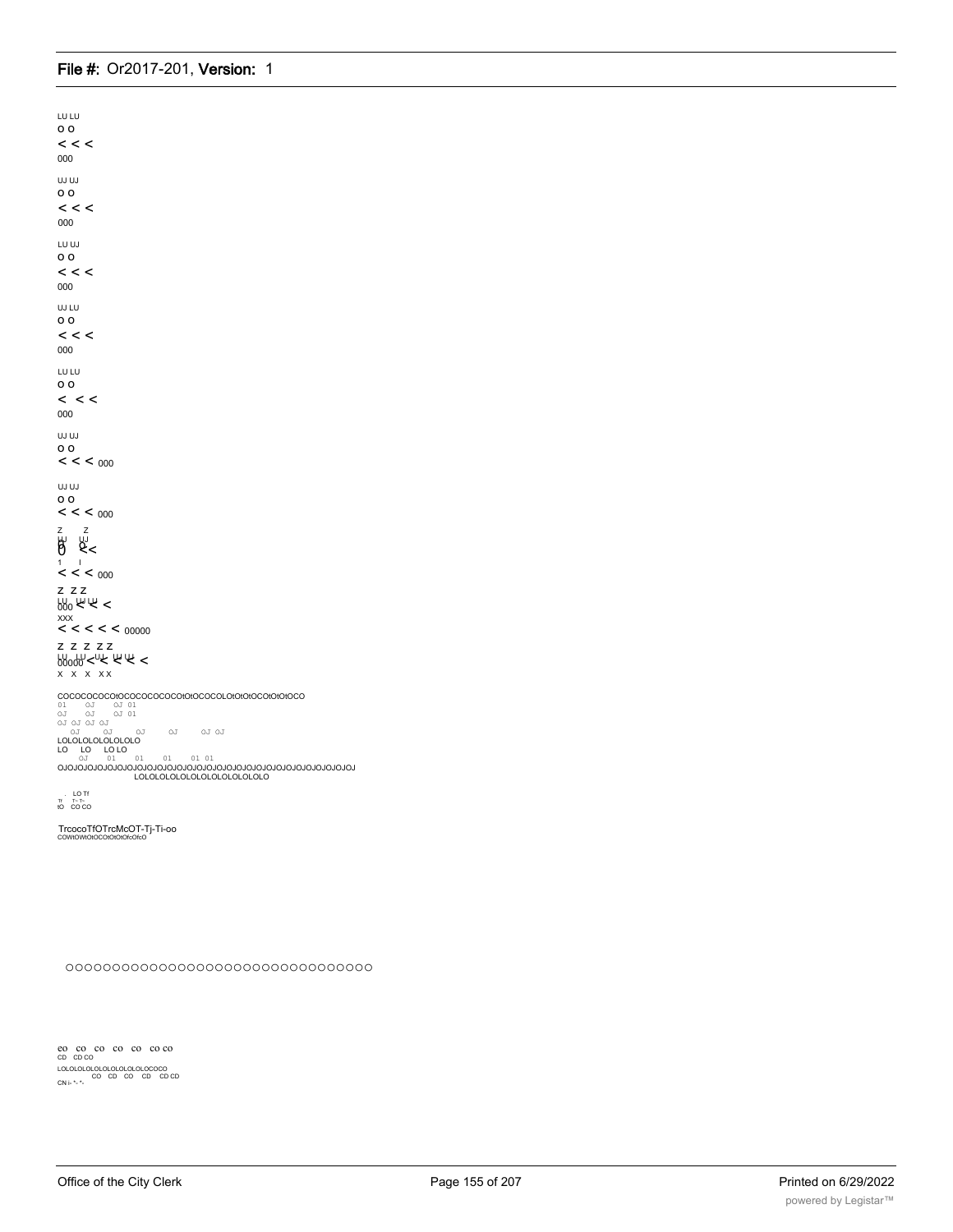| $co$ $co$ $CT$ ) $co$<br>co co co co                                                                                                                                                                                                                                                                             | CNCNCSICMCNJCMCNCMCM<br>LO 10 10 10 10 10 10 LO LO LO LO COCD<br>co co co co co | CO CO CO CO CO CO CO CO |  |
|------------------------------------------------------------------------------------------------------------------------------------------------------------------------------------------------------------------------------------------------------------------------------------------------------------------|---------------------------------------------------------------------------------|-------------------------|--|
|                                                                                                                                                                                                                                                                                                                  |                                                                                 |                         |  |
| Z Z<br>$\lt$<br>C <sub>3</sub> C <sub>D</sub><br>$\,<\,$ $\,<$<br>CD CD O<br>$\,<$<br>CD CD<br>LU LU                                                                                                                                                                                                             |                                                                                 |                         |  |
| =i=d===i=== <sup>i</sup> =d=d=;=d<<<:<<<<<br>$Z$ $Z$<br>& &<br>LU LU<br>CD CD<br>.<br>A Aox ASENGE<br>GENGEN<br>$\begin{matrix} 1 \\ 0 \\ 0 \end{matrix}$<br>$x^{\infty}$<br>$\bullet$<br>$\infty$<br>$\mathbf{1}$<br>$\mathbf{I}$<br>C1 C1<br>$\,<\,$<br>$\prec$<br>९ ९<br>x < 00<br>Z Z<br><sub>იი</sub> რა რა |                                                                                 |                         |  |
| $\Gamma = \Gamma$<br>$\begin{array}{c}\nLU \\ \uparrow \\ \uparrow\n\end{array}$<br>LUUJ.<br>$\vert \ \ \vert$<br>$\,<$<br>$\lt$ $\lt$<br>90055000                                                                                                                                                               |                                                                                 |                         |  |

 $\leq$  $\bullet$  $X\,$ 

Z<br>UJ

 $\mathbf{0}$ .  $_{\rm co}$  $\mathbf{i}$  $z < i$ f- $< z<sub>0</sub>$ NN<br>*ZjZj*<br>roto CD CD<br>CD CD CD  $\begin{array}{ccc}\n& \text{III:CEIC} \ll \\
& \text{co}\ \text{co} & \\
\text{CD} & \text{CD} & \text{CD} & \text{CD} & \\
\end{array}$  ${\tt COCOCDCDCOCDCDCDCOC}$  ${\tt CNCNCNCNCNCNCNCNCNCN\_LO} \qquad {\tt LO}$  $_{\rm LO}$   $_{\rm LO}$ CN CN CO CO<br>CNIO O LO O O O O 1 - O LO t- i-CD t-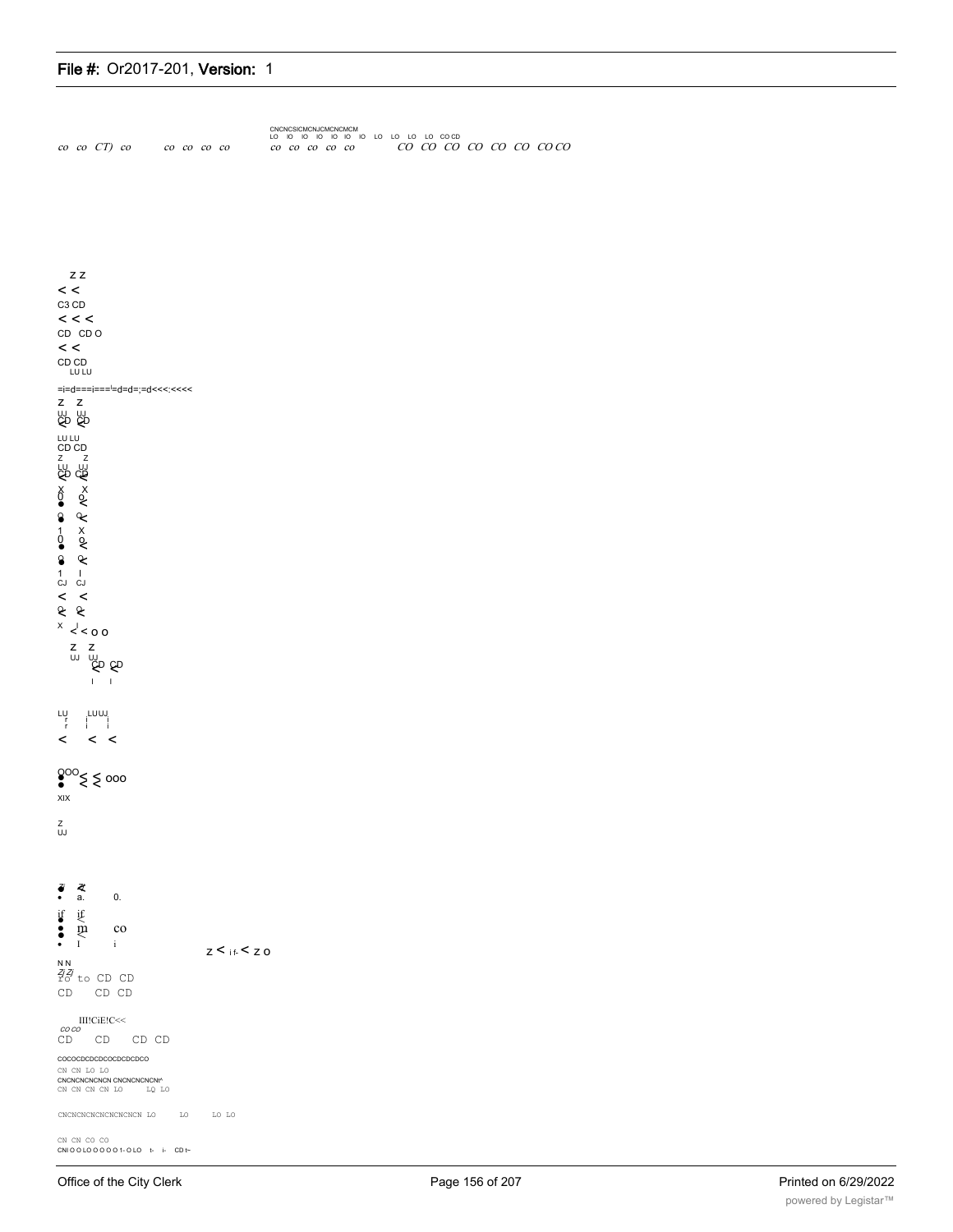0CDCDQCDCDCDC1)

cncncncocncncncococncnco

000 000 000 000 0000000000 0000000000000

660  $\circ$ 

CD CD CD CD CD CD

 ${\tt COCOCOCOCOCO COCOCO COCO COCOCOCO CO}$ 

o)0)ci^o^O)cno)cno>^o)Qo^

 $\underset{x \, \text{H}}{\texttt{<}}$   $\texttt{<}$  z  $\mathsf{o}$  $\text{rr} <$ co uu  $\int d\mathbf{r}$ ₩ rr UJ CD  $\overset{3}{\text{CD}}$ 

 $\begin{array}{l} \mathbf{p} \\ \mathbf{p} \\ \mathbf{p} \\ \mathbf{p} \\ \mathbf{p} \\ \mathbf{p} \\ \mathbf{p} \\ \mathbf{p} \\ \mathbf{p} \\ \mathbf{p} \\ \mathbf{p} \\ \mathbf{p} \\ \mathbf{p} \\ \mathbf{p} \\ \mathbf{p} \\ \mathbf{p} \\ \mathbf{p} \\ \mathbf{p} \\ \mathbf{p} \\ \mathbf{p} \\ \mathbf{p} \\ \mathbf{p} \\ \mathbf{p} \\ \mathbf{p} \\ \mathbf{p} \\ \mathbf{p} \\ \mathbf{p} \\ \mathbf{p} \\ \mathbf{p} \\ \mathbf{p} \\ \mathbf$ mnno o ocn  $r \frac{1}{2}$ W W

 $\circ$   $\circ$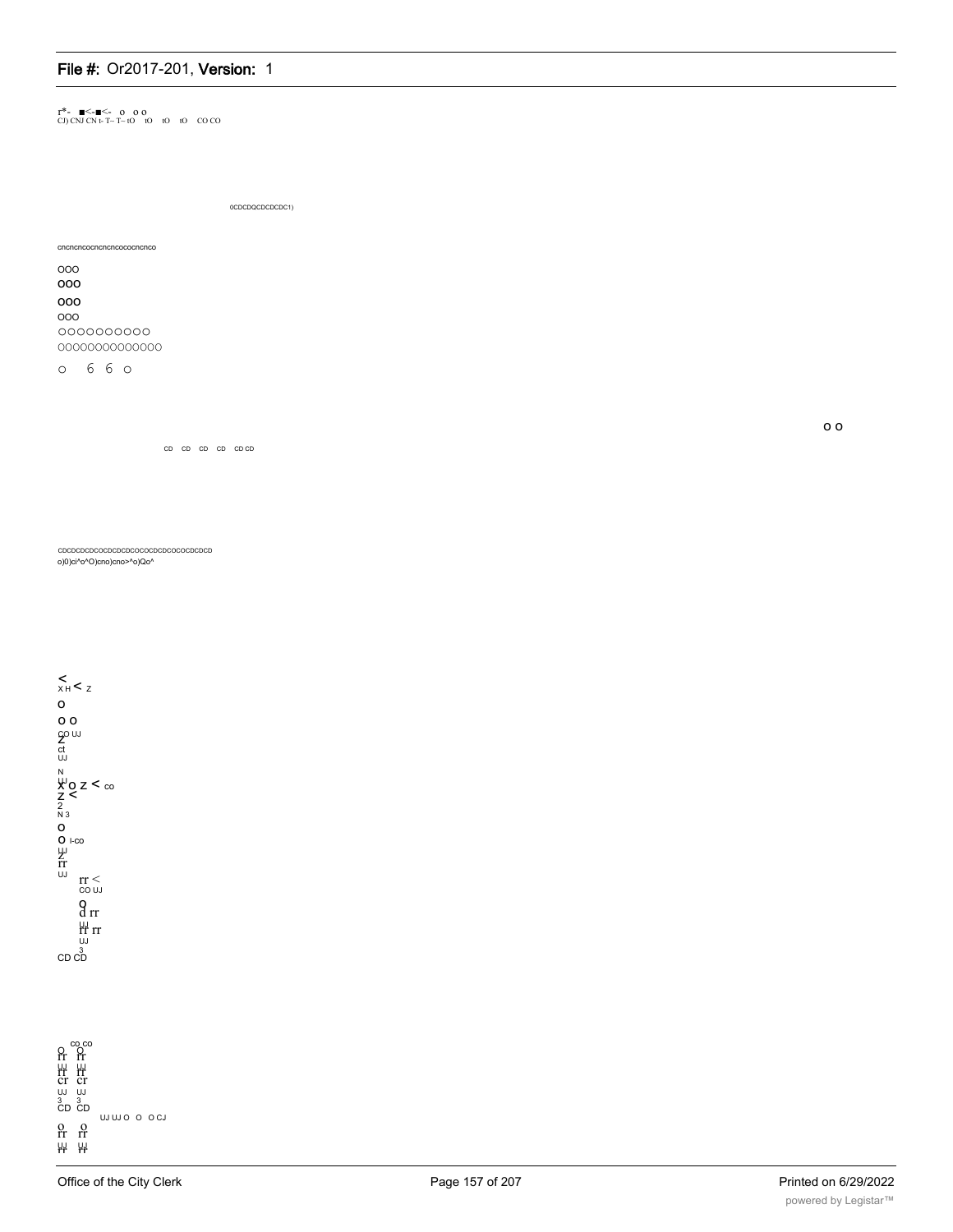| $11$ $11$<br>UJ UJ<br>$13$ $3$<br>CD CD                                                                                                                                                                                                                                                                                      |                        |  |  |
|------------------------------------------------------------------------------------------------------------------------------------------------------------------------------------------------------------------------------------------------------------------------------------------------------------------------------|------------------------|--|--|
| $\,<$<br>${\bf O}$<br>$rr - i$<br>$CJ <$<br>CJ <                                                                                                                                                                                                                                                                             |                        |  |  |
| $\begin{array}{ll} \mbox{C1} & \mbox{C1} \\ \mbox{C1} & \mbox{C1} \\ \mbox{C1} & \mbox{C1} \\ \mbox{S1} & \mbox{S2} \\ \mbox{C1} & \mbox{C2} \\ \mbox{C2} & \mbox{C3} \end{array}$                                                                                                                                           |                        |  |  |
| $\prec$<br>$\bullet$<br>$O$ $O$<br>$\begin{array}{ccc} \mathbb{C}\mathsf{D} & \mathbb{C}\mathsf{D} \\ \mathbb{C}\mathsf{D} & \mathbb{C}\mathsf{D} \end{array}$<br>$Z$ $Z$<br>$\prec$<br>$\bullet$                                                                                                                            |                        |  |  |
| $\begin{array}{ll} \mathbb{C} & \mathbb{C} \\ \mathbb{C} & \mathbb{C} \\ \mathbb{U} & \mathbb{U} \\ \mathbb{U} & \mathbb{U} \\ \mathbb{3} & \mathbb{3} \\ \mathbb{C} \mathbb{D} & \mathbb{C} \mathbb{D} \end{array}$                                                                                                         |                        |  |  |
| $\,<\,$<br>$\bullet$<br>$\mathsf{o}$<br>$\mathsf{o}\,$<br>$\stackrel{\tiny \begin{array}{c}\parallel\\U\cup\\CD&CD\end{array}}{CD}$<br>$\mathsf{Z}% _{M_{1},M_{2}}^{\alpha,\beta}(\mathbb{R}^{N})$<br>$\mathsf{Z}% _{0}^{\prime}=\mathsf{Z}_{0}^{\prime}$<br>$\,<$<br>$\bullet$<br>$_{cr}^0$ $_{cr}^0$<br>$\mathsf{o}$       |                        |  |  |
| 0 <sub>0</sub><br>$\begin{array}{ccc} LU & LU \\ X & X \\ O & O \end{array}$<br>$\langle \ \ \langle$<br>$\overset{\text{CO}}{3} \overset{\text{CO}}{3}$ $\overset{\text{CO}}{CD}$<br>$\,<\,$ $\,<\,$<br>$\begin{array}{cc} \text{co} & \text{co} \\ \text{3} & \text{3} \\ \text{CD} & \text{CD} \end{array}$<br>$5\quad 5$ | UJUJUJUJUJUJUJUJUJUJUJ |  |  |
| CN CN CNJ CN CN<br>$t-t$ - CN<br>$CD CD i-i-O$ $O$ $i-t$                                                                                                                                                                                                                                                                     |                        |  |  |
| CN CN O O CN CN<br>CNCNCNCNCNCNCNCNCN 000COCOCOCOCOCO CNCNCNCNCNCNCNCNCN                                                                                                                                                                                                                                                     |                        |  |  |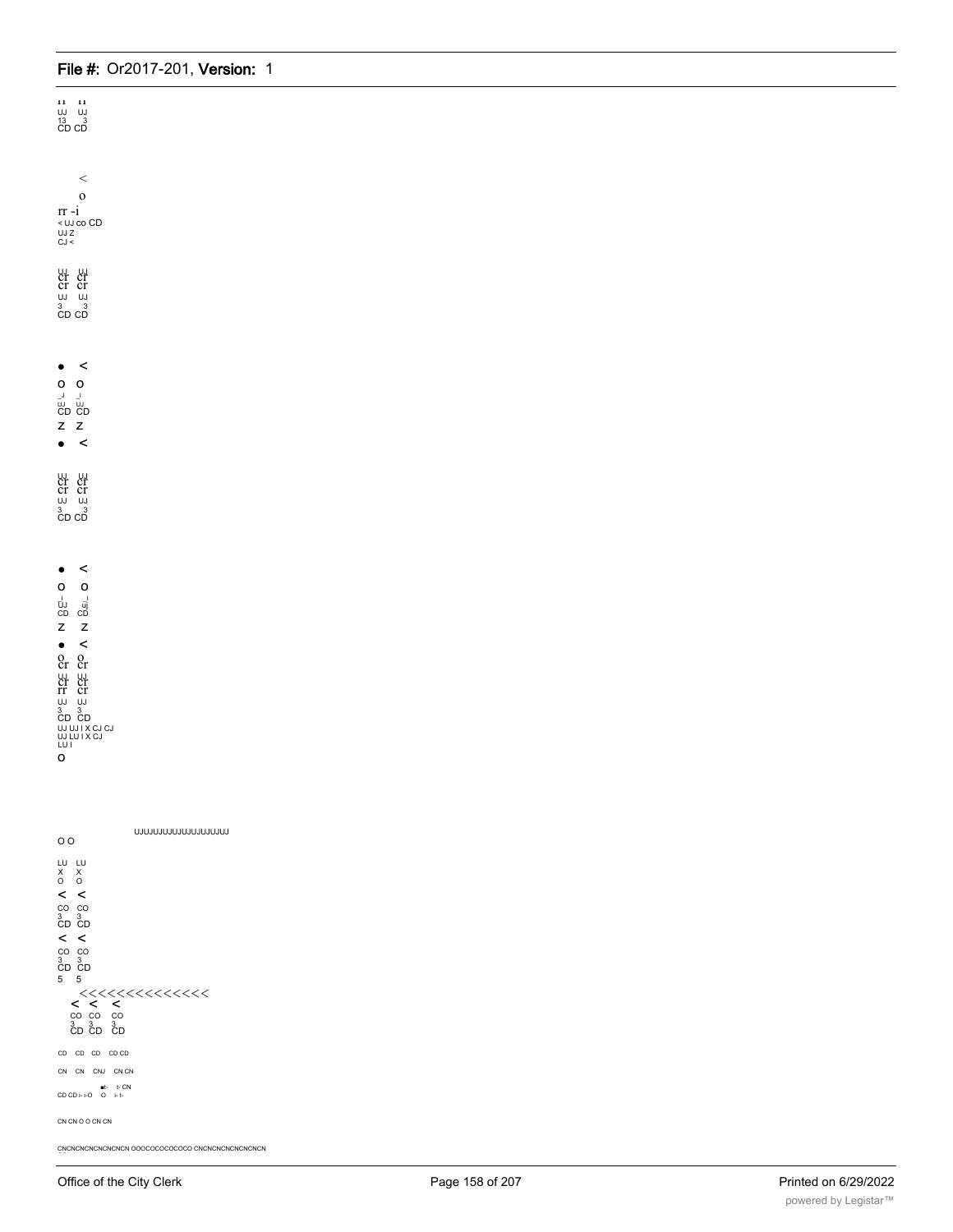$_{\rm co}$  $\frac{0}{C}$ 

lololololololololololo Lf)  $\wedge$ wwcowtjowwcyjc^y^c/^wwtotocotococe 0<br>0<br>00<br>00<br>00<br>00<br>Concinent Concinent Correct Correct Correct Correct Correct Correct Correct Correct Correct Correct Correct Co  $CO$ 555000OOOOOOOOOOOOO """"""""""""^^^"

CN CN CN CN CN

LU X<br>UJ UJ X X  $\mathsf{o}$  $\frac{1}{\cos \alpha}$ <br>  $\frac{1}{\cos \alpha}$ <br>  $\frac{1}{\cos \alpha}$  $Z$   $Z$  $\begin{array}{c}\n10 \text{ F1} \\
\text{C5} \\
\text{C6} \\
\text{C7} \\
\text{C8} \\
\text{C8} \\
\text{C9} \\
\text{C0} \\
\text{C0} \\
\text{C1} \\
\text{C1} \\
\text{C1} \\
\text{C1} \\
\text{C1} \\
\text{C1} \\
\text{C1} \\
\text{C1} \\
\text{C1} \\
\text{C1} \\
\text{C1} \\
\text{C1} \\
\text{C1} \\
\text{C1} \\
\text{C1} \\
\text{C1} \\
\text{C1} \\
\text{C1} \\
\text{C1} \\
\text{C1} \\
\text{C1} \\$  $\frac{1}{5}$ <br>  $\frac{1}{2}$ <br>  $\frac{1}{2}$ <br>  $\frac{1}{2}$ <br>  $\frac{1}{2}$ <br>  $\frac{1}{2}$ <br>  $\frac{1}{2}$ <br>  $\frac{1}{2}$ <br>  $\frac{1}{2}$ <br>  $\frac{1}{2}$ <br>  $\frac{1}{2}$  $<$ ca zz)  $\begin{smallmatrix}\n0\\ \text{or} \text{ or } \text{o} \\ \text{or} \text{ or } \text{o} \end{smallmatrix}$  $0000$  ${\rm c}o$ cococococococdcdcdcoco ${\rm or}$ or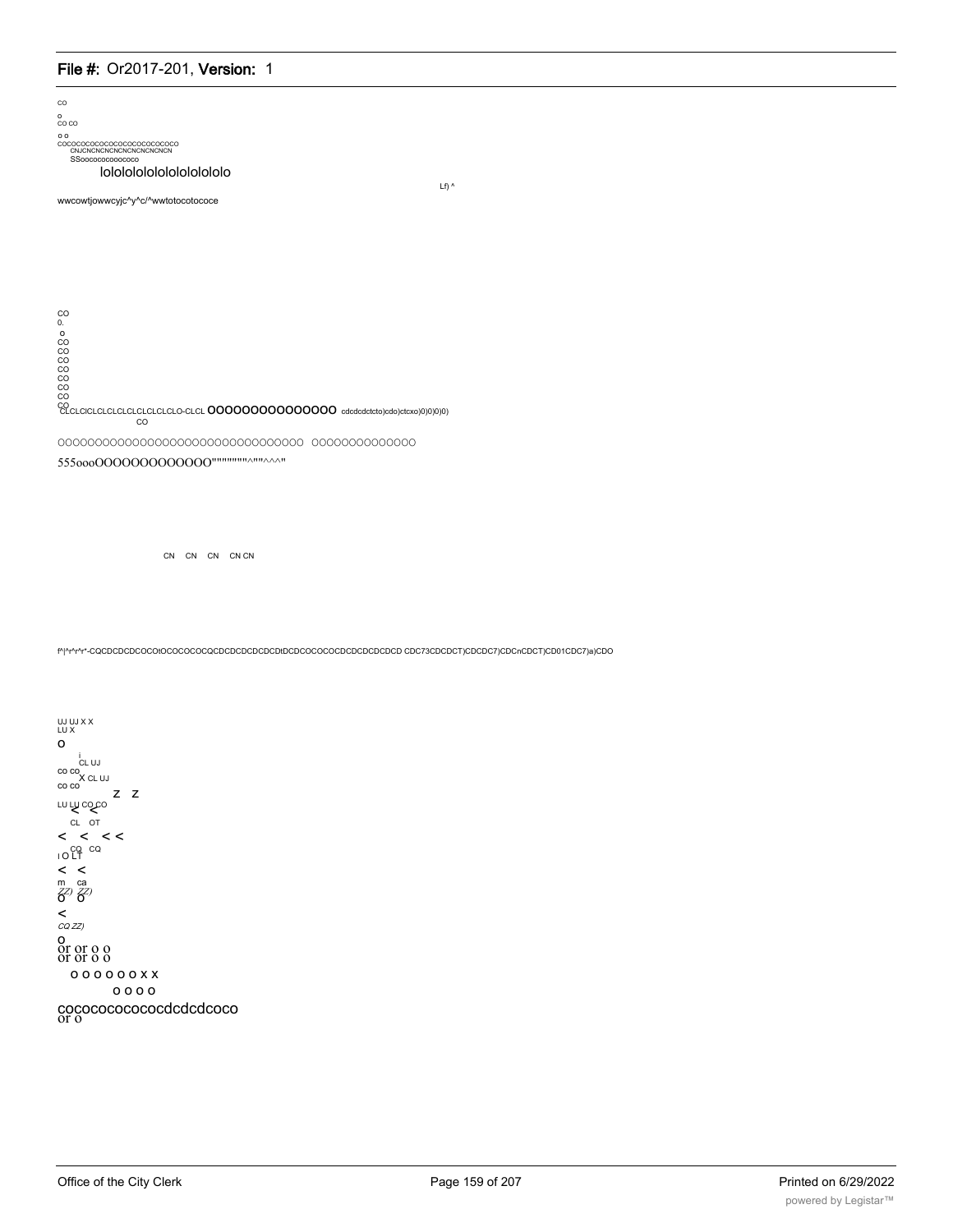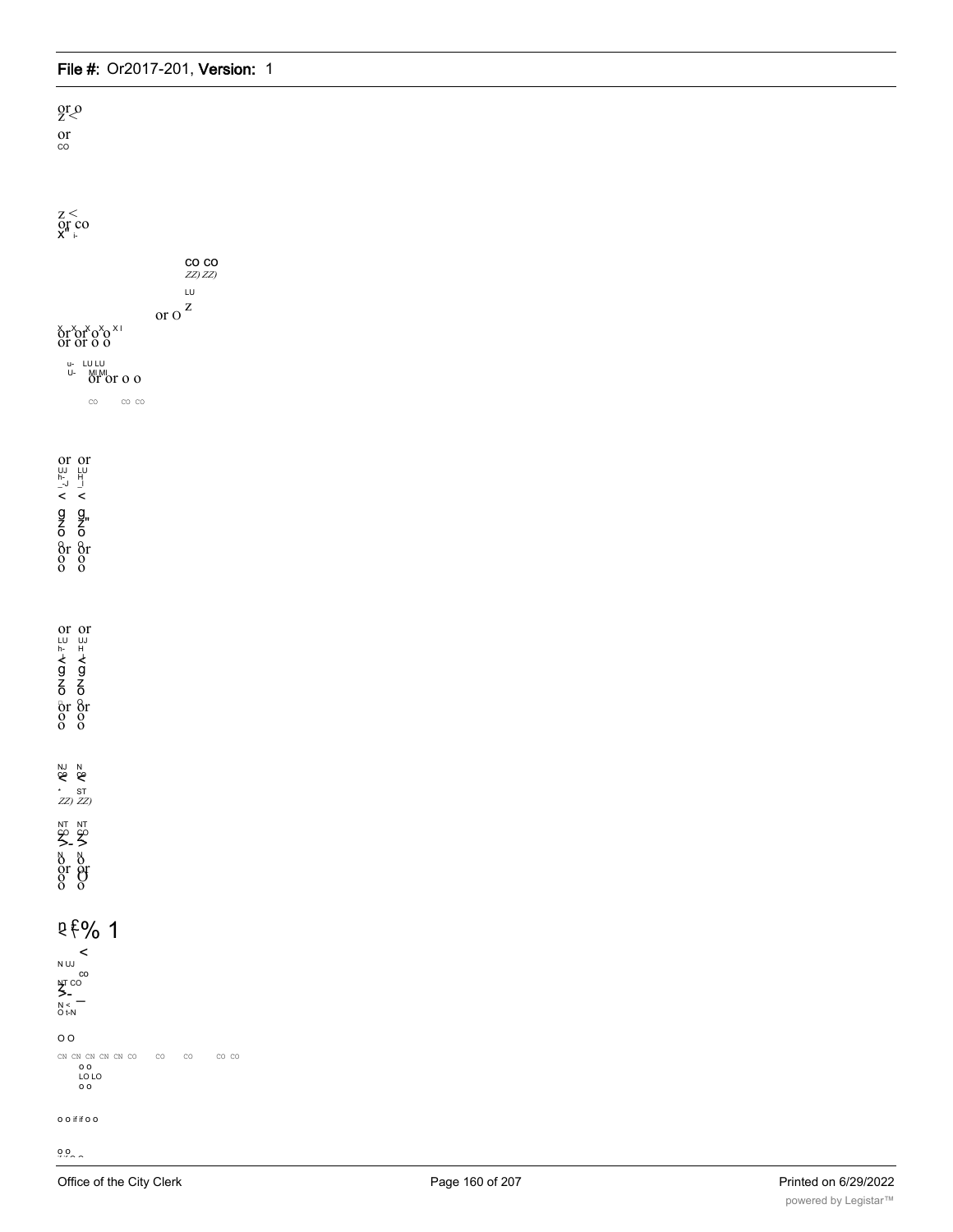$\begin{array}{c}\n\text{if if } \text{U} \cup \\ \text{O} \text{ C} \text{N} \text{ C} \text{N} \text{ O} \text{O}\n\end{array}$ 

CNCNCNCNCNCNCNCNCNCNCNCNCNCNCN

cocotowwc^wwwc^toyjtowcototeto



 $_{\rm CO}$  $_{\rm CO}$  $\circ$  $\circ$  $CO CO$ 

 $CD CD CD CO CO CO (0) 0) 0) 0) 0)$ c>)0)cno)QC)0)QO)cno)DCT)0)OCi)0)C<)cno)cnCQc^O)



 $O$   $O$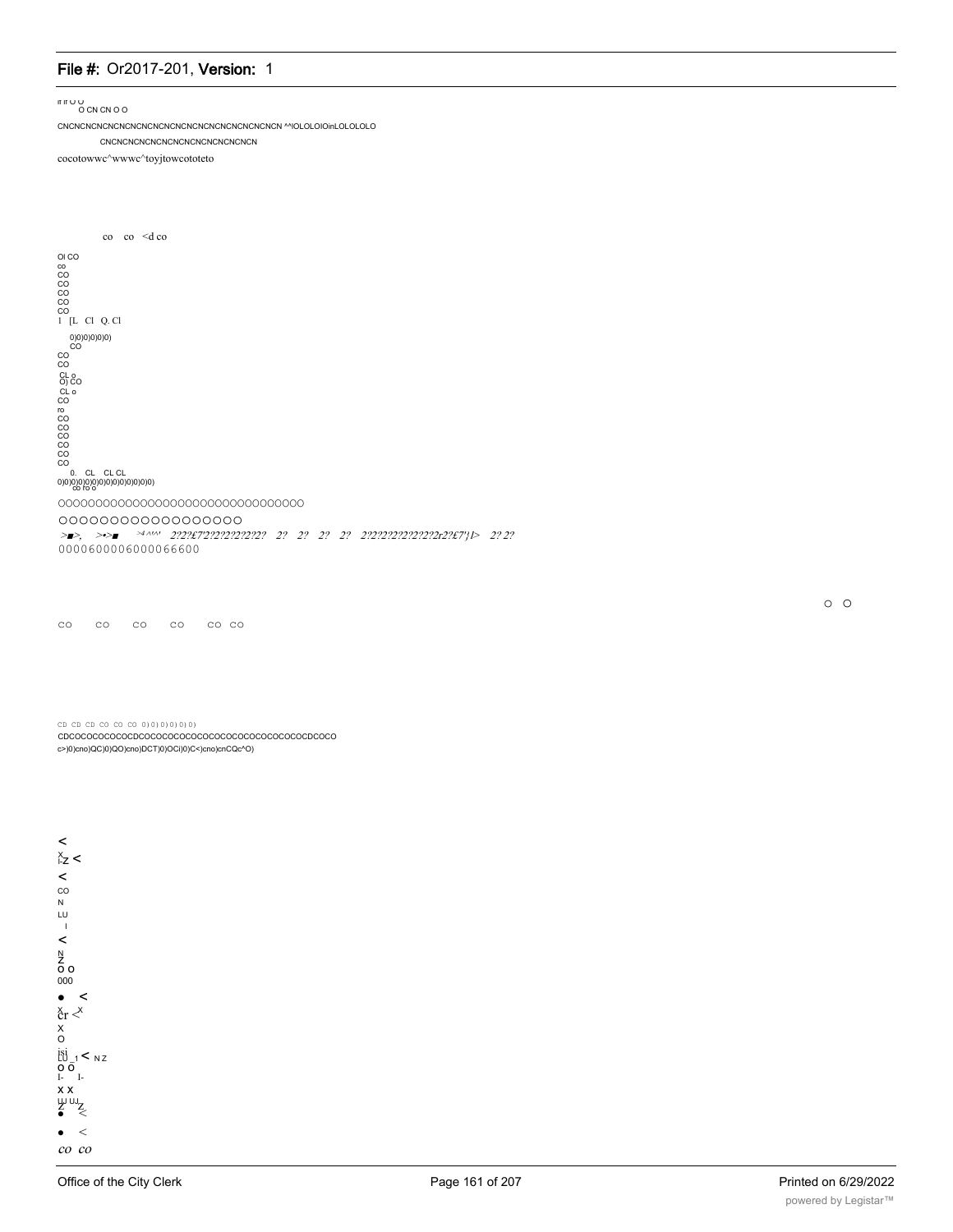| $\lt$                                                                                                                                                                                                                             |
|-----------------------------------------------------------------------------------------------------------------------------------------------------------------------------------------------------------------------------------|
| rsi nj                                                                                                                                                                                                                            |
| 0 <sub>0</sub>                                                                                                                                                                                                                    |
| LnLOLOLOiO(£)tjOtO(NCN<br>CNJCNCsJt^JCNJCNCN<br>n co co co t-t-                                                                                                                                                                   |
| co 00 00 co co<br>>-or rr<br>>-cc rr<br>LU<br>SC_ >-<br>cc cc<br>rr rr<br>LU UJ<br>ŞÇ<br>عو<br>cc<br>cc<br>$_{cc}^{cc}$<br>UJ<br>LU<br>SC SC<br>$\begin{matrix} 2 & 3 & 3 \ 2 & 2 & 2 \ 0 & 0 & 0 \end{matrix}$<br>OQ CQ<br>CQ CD |
| $\begin{array}{ccc}\n\stackrel{\text{def}}{\text{irr}} & \stackrel{\text{3}}{\text{c}}c \\ cc & cc \\ \downarrow U & \downarrow U\n\end{array}$<br>$\tilde{r}$<br>CC<br>LU<br>CO CO<br>$z \sim$                                   |
| $\begin{array}{c}\n 2 & 0 & \text{cm} \\  0 & 0 & \text{cm} \\  2 & 0 & \text{cm} \\  0 & 0 & \text{cm}\n\end{array}$<br>m<br>m<br>cq<br>m<br>cri<br>Z<br>CO<br>z<br>0<br>$\circ$<br>CQ CQ<br>m m<br>SC SC<br>sc                  |
| о<br>m m<br>00<br>CD CD CD CD<br>$\begin{matrix} 60 & CD \\ 1 & 0 \end{matrix}$                                                                                                                                                   |
| e69m<br>$^{CO}_{~}$ - $^{c/3}_{Z}$ CO<br>CD CO                                                                                                                                                                                    |
| 000000000000000                                                                                                                                                                                                                   |
| 000000000000000000                                                                                                                                                                                                                |
| $\lambda$ $\lambda$ $\lambda$ $\lambda$ $\lambda$                                                                                                                                                                                 |
| $<$ $<$ $<$                                                                                                                                                                                                                       |
| co co co                                                                                                                                                                                                                          |
| sc sc sc 000<br>$g_{00}^{1} g 5^{1} < 6 <$                                                                                                                                                                                        |
| $\texttt{CNI} \qquad \quad \texttt{CM} \ \texttt{CN}$                                                                                                                                                                             |
| CO CO CM CM                                                                                                                                                                                                                       |
| 58g                                                                                                                                                                                                                               |
| eo to to                                                                                                                                                                                                                          |
|                                                                                                                                                                                                                                   |

 $CD < 0$   $Q > CD$ 

| CLCLQ-CLQ-CLQ-Q-Q-CLCLCLCLCLCLCLCLCLC |  |
|---------------------------------------|--|
| CΟ                                    |  |

 $\circ$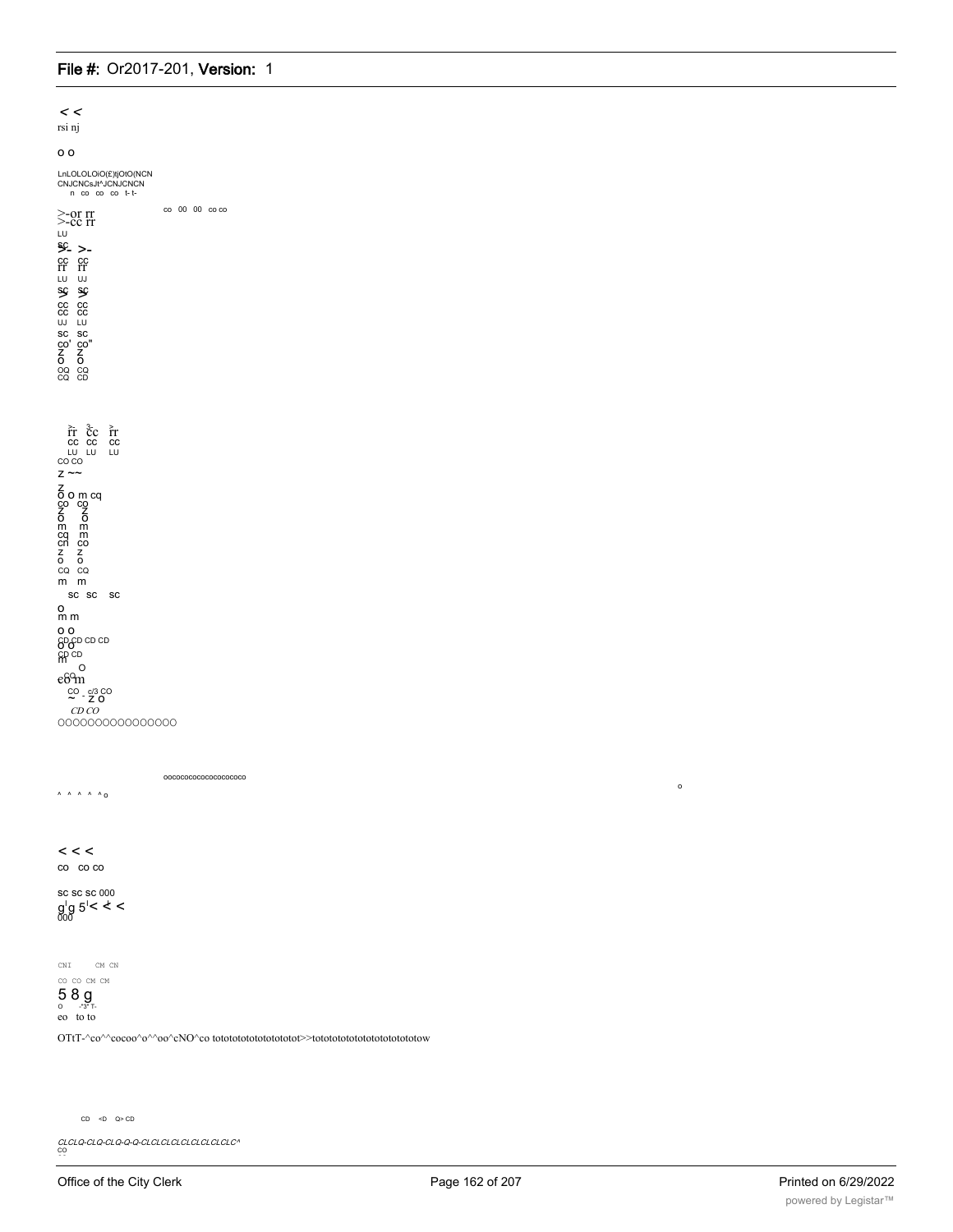CO CO CO CO CO CO CO CO CO CO CO CO CO CO o o o oooooooooooooooooooooooooo CO CO CJ OOOOOOOOOOOOOOOOOOOOOOOOOOOOOOOOO

OOO

oooooooooooooooooooooooooooooo ooooooooooooooooo OOOOOOOOOOOOOOOO

OOO^OjO^CT)O^CDO^

| $\lt$ $\lt$ $\lt$                                                          |     |     |
|----------------------------------------------------------------------------|-----|-----|
| CO CO CO                                                                   |     |     |
| $\lt$<br>CO CO                                                             |     |     |
| $\lt$ $\lt$ $\lt$                                                          |     |     |
| CO LOCO                                                                    |     |     |
| $\lt$ $\lt$ $\lt$                                                          |     |     |
| CO CO CO                                                                   |     |     |
| $\lt$                                                                      |     |     |
| co co<br>o z                                                               |     |     |
| $\lt$ $\lt$ $\lt$                                                          |     |     |
| $_{cc}^{co}$ $_{cc}^{co}$ $_{cc}$                                          |     |     |
| o<br>о                                                                     |     |     |
|                                                                            | Li. | LX. |
| gggggSgSgggggggSEcc'<<<<<<<<<<<<<<<<<<<<br>0 <sup>0</sup><br>$cc$ rc $<$ o |     |     |
| >-                                                                         |     |     |
| sc                                                                         |     |     |
|                                                                            |     |     |
| $\frac{5}{0}$ cc cc < <<br>CD13                                            |     |     |
| ><br>>−<br>SC sc                                                           |     |     |

o o<br>cc cc  $\langle$   $\langle$ 

o o cc cc < <

<3 13

 $5C$  sc o O O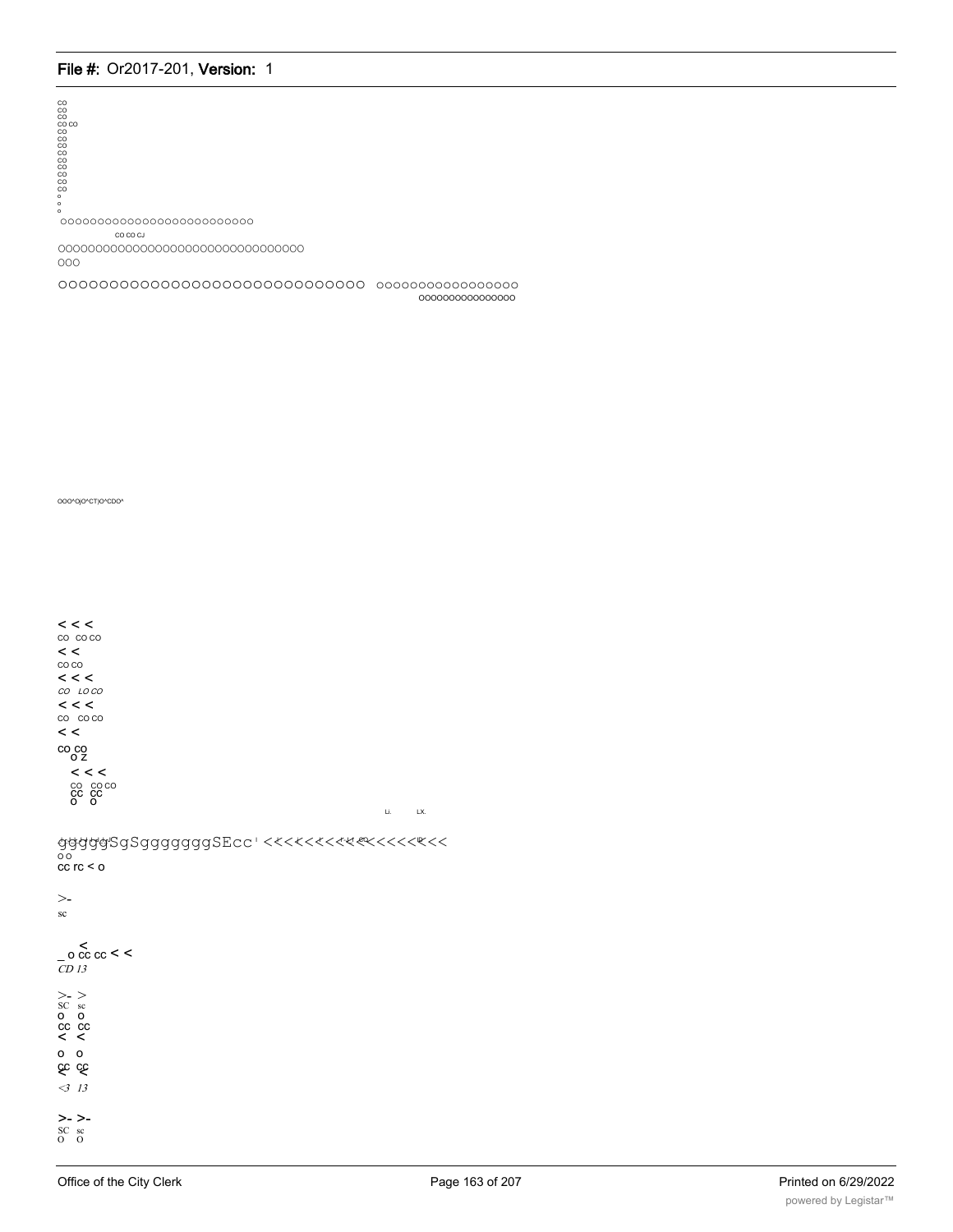| CCcc<br>$\prec$<br>$\bullet$<br>$rac{6}{3}$ $rac{6}{3}$ $rac{6}{3}$<br>cd                                                                                                                                                                                                                                                     |                                         |
|-------------------------------------------------------------------------------------------------------------------------------------------------------------------------------------------------------------------------------------------------------------------------------------------------------------------------------|-----------------------------------------|
| $> - > -$<br>SC SC<br>$0\quad 0$<br>cc cc<br>$\lt$ $<$<br>0 <sub>0</sub>                                                                                                                                                                                                                                                      |                                         |
| CD CD                                                                                                                                                                                                                                                                                                                         |                                         |
| >->-<br>$SC$ sc<br>$0\quad 0$<br>cc cc<br>$\langle \ \ \langle$<br>$0$ 0<br>ණ රු<br>(3)(3)                                                                                                                                                                                                                                    |                                         |
| $\mathbf{V}$<br>$\mathsf{o}\,$<br>$\circ$<br>cc cc<br>$\,<\,$<br>$\bullet$<br>$\mathsf{o}$<br>$\bullet$<br>$\circ$<br>ę<br>cc<br>$\bullet$<br>$\langle 3 \rangle$ 13                                                                                                                                                          |                                         |
| CO CO UJ LU                                                                                                                                                                                                                                                                                                                   |                                         |
| $\rm_{ccc}$ $\rm_{cc}$ $\rm_{<}$ $\rm_{<}$<br>$\lt$ $\lt$<br>CD CD                                                                                                                                                                                                                                                            |                                         |
| COCOCNCN<br>COCOCOCOCOCOCOCO<br>LOLO<br>00                                                                                                                                                                                                                                                                                    |                                         |
| $\begin{array}{cccc} \text{LO} & \text{LO} & \text{co} & \text{CO} & \text{CD} & \text{co} & \text{co} \\ \text{CNCNCNCNCNCNCNCNCNCNCNCNCNCNCNCNCNCNCNCSCSCNCNCNCNCNCNCNC\\ \end{array}$<br>${\tt COCOCO COCO CO CO CO CO CO CO CO~O C}$<br>TJ-TtTJ-Tj-TfTt-TfTj-OOCOCO<br>$\circ$ $\circ\circ$<br>$\circ$<br>0 CD N- 0 0 v 0 | ggggggggcNCNCN<br>CNCNCNCNCNCNCNCNCN^^^ |
|                                                                                                                                                                                                                                                                                                                               |                                         |
| L^C1.11.11.11.Ij.11.1^<br>$_{\sf OOO}$<br>bob<br>$\circ \circ \circ$<br>$000000$ b b b o<br>0000000000000000000                                                                                                                                                                                                               |                                         |
| 0000000<br>$w$ 2? 2? 2? $\wedge$ $\sim$<br>000006                                                                                                                                                                                                                                                                             |                                         |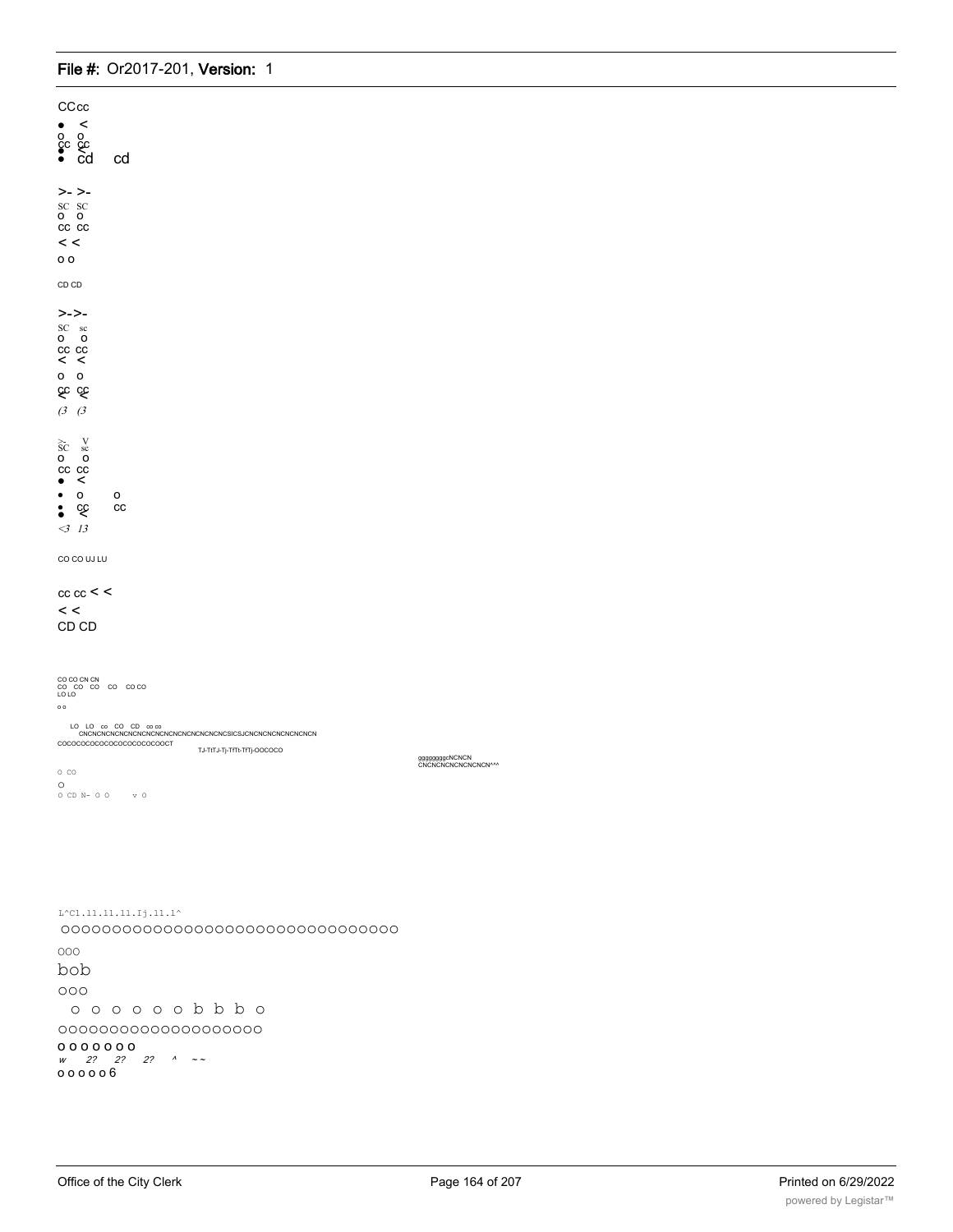$\cos$  co  $\cos$  co  $\cos$ 



 $\overset{\text{CO}}{\phantom{\text{EU}}\text{CO}}$ 

# $\frac{2}{00}$

nnn<br>Co Co

### or or  $<<$

 $\leq$  0 0

 $<$   $<$   $\circ$   $\circ$ 

|                                       |                                                                                                         | $z \, z \, z \, << \, >> \, > \text{-or or or}$ |
|---------------------------------------|---------------------------------------------------------------------------------------------------------|-------------------------------------------------|
|                                       | or or<br>$\begin{array}{ccc} 1 & 0 & 0 \\ 0 & 0 & 0 \\ 0 & 0 & 0 \\ 0 & 0 & 0 \\ 0 & 0 & 0 \end{array}$ |                                                 |
| o                                     | o                                                                                                       |                                                 |
|                                       | z<br>><br>cc cc                                                                                         | $\frac{2}{a}$                                   |
| or or<br>LU UJ                        | z<br><<<                                                                                                |                                                 |
| ooo                                   |                                                                                                         |                                                 |
| $\sum_{\text{or}}^{\text{Z}}$         | $\frac{z}{\delta r}$                                                                                    |                                                 |
| 000<br>UU UU<br>V V V<br>V V V<br>O O | $\alpha$                                                                                                |                                                 |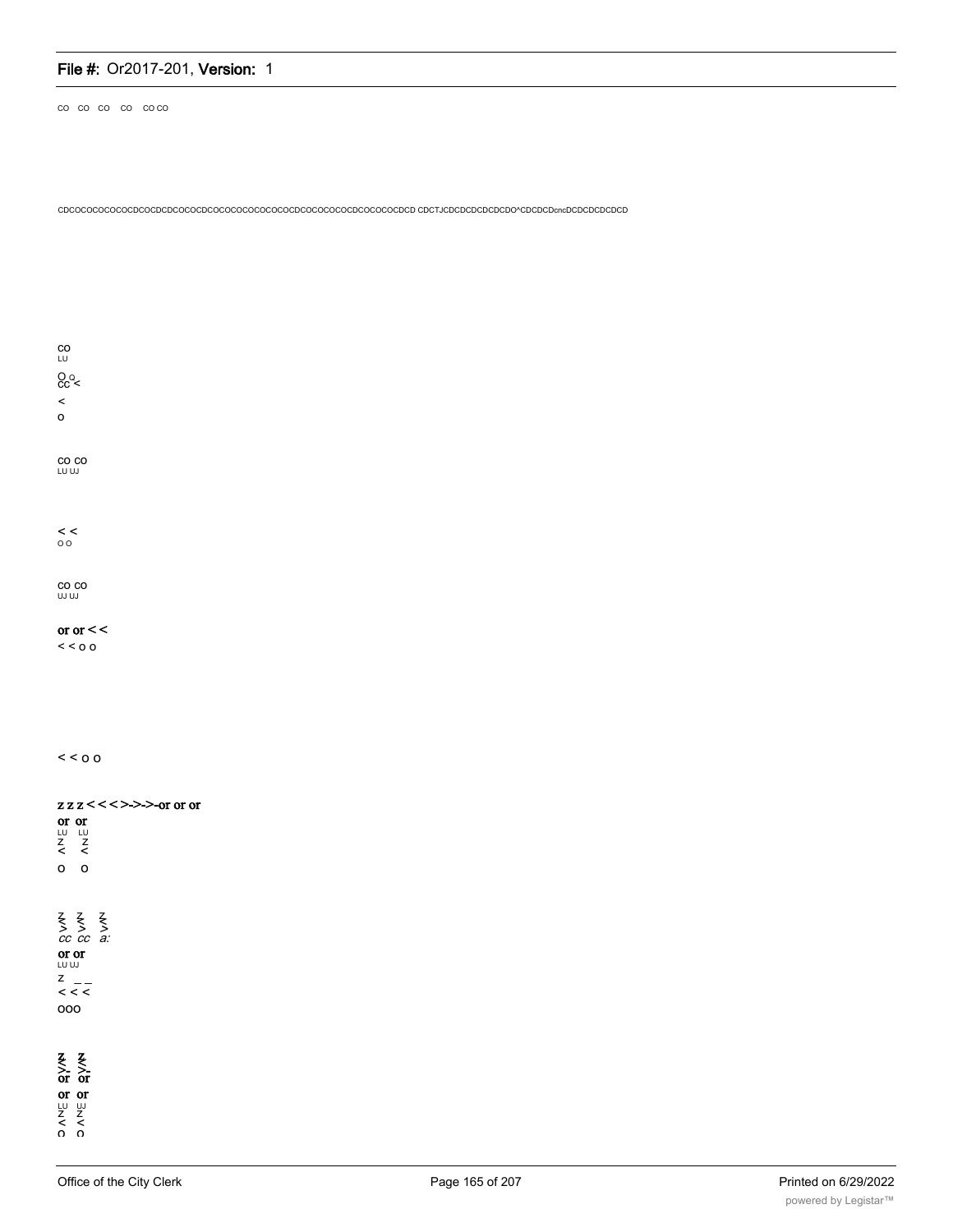| $\frac{z}{\sum_{\text{or}}^{z}}$<br>or or<br>$L_U$ $L_U$<br>$\geq$<br>$L_U$<br>$\geq$<br>$\geq$<br>$\geq$<br>$\geq$<br>$\geq$<br>$\geq$<br>$\geq$<br>$\geq$<br>$\geq$<br>$\geq$<br>$\frac{z}{\sqrt{2}} \sum_{\text{or}}^{\infty}$<br>or or<br>$\begin{array}{ccc}\n\cup & \cup & \cup \\ Z & Z & \end{array}$<br>$0$ 0<br>LU Q<br>$\circ$ $\circ$<br>52<br>$\,<$<br>or $_{\rm{G}^{\rm{O}}}$ d'or o<br>$\xi$ $\xi$<br>or or<br>co m<br>$\,$ or or $\,$ o $\,$<br>$\leq$ $\leq$<br>or or<br>CO CO<br>$\mathop{\rm or}_{\mathcal{O}}\mathop{\rm or}_{X}\mathop{\rm o}$ o o<br>$^\mathsf{o}_\mathsf{o}$<br>$\frac{0}{2z}$ <<br>or<br>LU<br>CO CO<br>$\overline{a}$ or $\overline{b}$<br>CNCNCNCNCNCNCNCNCNCO CO CO CO CO CO<br>CN CN CN CN<br>LOLOCNCNCNCNCNCNCDOIO) i-i-OOOOOOO-CNCN<br>CN CN CN CN COCO<br>cn <sup>oot</sup> cjOOc6 <sup>0 ™ ™</sup> co <sup>00</sup> £<br>to<br>CO<br>to<br>to<br>to to<br>to<br>to<br>to<br>to<br>to t*o<br>to<br>to<br>to<br>to<br>to<br>to<br>to to<br>to to to<br>to<br>to<br>to | $\frac{z}{x}$ $\frac{z}{x}$<br>or or<br>or or<br>$\begin{array}{ccc}\nU & U \\ U & U \\ Z & Z \\ S & S \\ O & O\n\end{array}$ |  |  |  |  |  |  |  |  |
|---------------------------------------------------------------------------------------------------------------------------------------------------------------------------------------------------------------------------------------------------------------------------------------------------------------------------------------------------------------------------------------------------------------------------------------------------------------------------------------------------------------------------------------------------------------------------------------------------------------------------------------------------------------------------------------------------------------------------------------------------------------------------------------------------------------------------------------------------------------------------------------------------------------------------------------------------------------------------------------------------------------------|-------------------------------------------------------------------------------------------------------------------------------|--|--|--|--|--|--|--|--|
|                                                                                                                                                                                                                                                                                                                                                                                                                                                                                                                                                                                                                                                                                                                                                                                                                                                                                                                                                                                                                     |                                                                                                                               |  |  |  |  |  |  |  |  |
|                                                                                                                                                                                                                                                                                                                                                                                                                                                                                                                                                                                                                                                                                                                                                                                                                                                                                                                                                                                                                     |                                                                                                                               |  |  |  |  |  |  |  |  |
|                                                                                                                                                                                                                                                                                                                                                                                                                                                                                                                                                                                                                                                                                                                                                                                                                                                                                                                                                                                                                     |                                                                                                                               |  |  |  |  |  |  |  |  |
|                                                                                                                                                                                                                                                                                                                                                                                                                                                                                                                                                                                                                                                                                                                                                                                                                                                                                                                                                                                                                     |                                                                                                                               |  |  |  |  |  |  |  |  |
|                                                                                                                                                                                                                                                                                                                                                                                                                                                                                                                                                                                                                                                                                                                                                                                                                                                                                                                                                                                                                     |                                                                                                                               |  |  |  |  |  |  |  |  |
|                                                                                                                                                                                                                                                                                                                                                                                                                                                                                                                                                                                                                                                                                                                                                                                                                                                                                                                                                                                                                     |                                                                                                                               |  |  |  |  |  |  |  |  |
|                                                                                                                                                                                                                                                                                                                                                                                                                                                                                                                                                                                                                                                                                                                                                                                                                                                                                                                                                                                                                     |                                                                                                                               |  |  |  |  |  |  |  |  |
|                                                                                                                                                                                                                                                                                                                                                                                                                                                                                                                                                                                                                                                                                                                                                                                                                                                                                                                                                                                                                     |                                                                                                                               |  |  |  |  |  |  |  |  |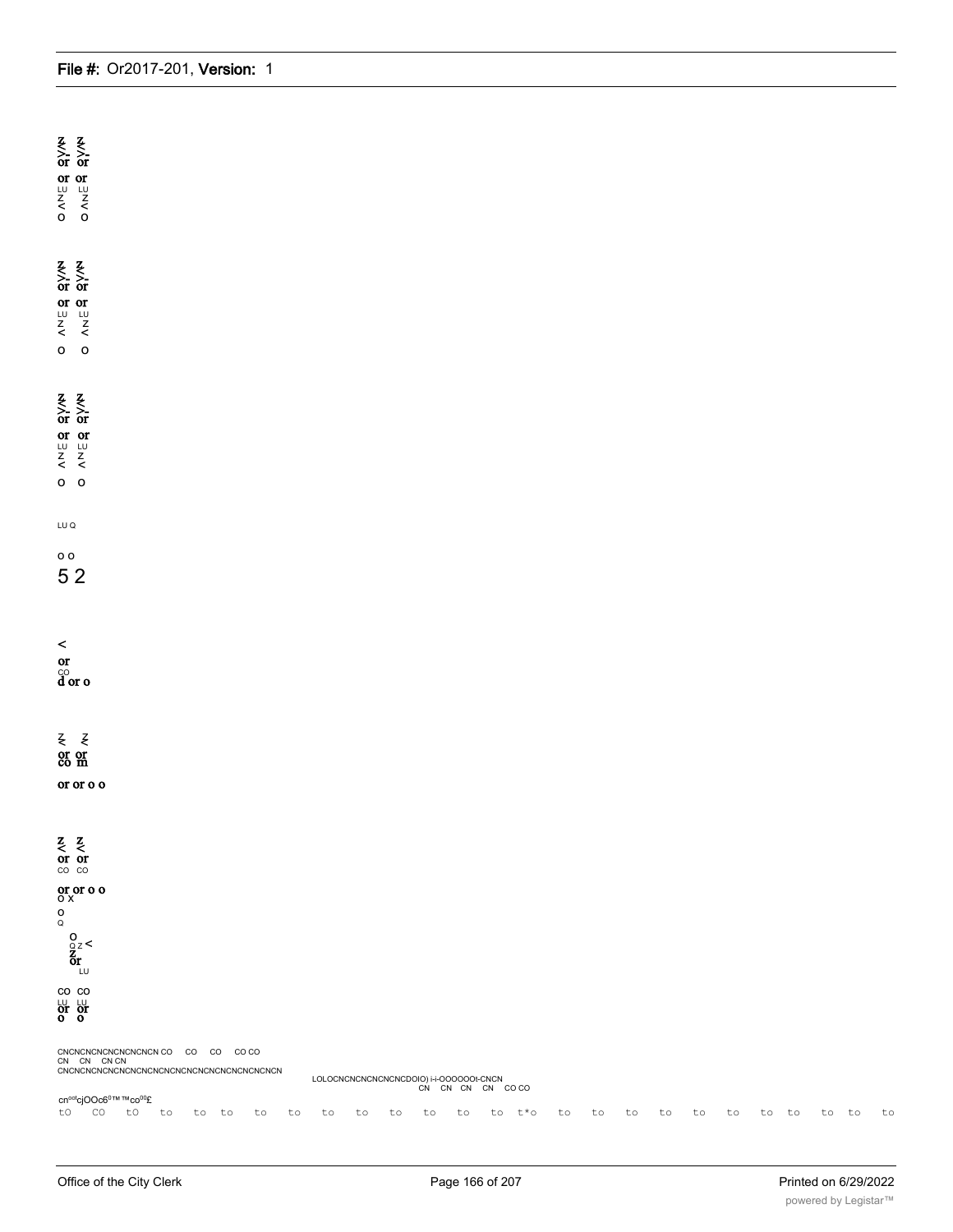to to to to to to  $\mathsf{to}$ 

### $0 0 0 0 0 0 0 0 0$

6606  $\frac{c}{c}$  $_{\rm CO}$  $CO CO$ 00000000000 000000000

000000000000  $\begin{matrix} y & y & y & y & y \\ r & r & r & r & r \end{matrix} \xrightarrow{Y} \begin{matrix} y & y & y \end{matrix} \xrightarrow{Y} \begin{matrix} y & y & y \end{matrix} \xrightarrow{Y} \begin{matrix} y & y & y \end{matrix}$ 0000000000000

 $\frac{1}{2}$  co co co co co co co co co  $\frac{1}{2}$  $\mathsf{o}$ 

COCOCOCO(0<0CO<0/0COCOCOCO CJ)GiCJ)CJiCJ)0>CJ)0)CJjCJ)CJ)CJ)CJ}CJ)OiCT)CJ)CJ)

 $\begin{array}{l} 0 \\ \underline{D} \\ \underline{Z} \\ \underline{Z} \; 0 \; \mbox{TT} \; 0 \end{array}$  $\overset{\mathbb{C}o^*}{\mathbf{CC}}\overset{\mathbb{L}\mathbb{U}}{\mathbf{O}}$ 0 0 0 0<br>co co cc rc  $\mathsf X$  $\mathsf{o}$ CCCC\_i\_iUJ UJ SiLU  $rac{1}{60}$ <br> $rac{1}{60}$ <br> $rac{1}{60}$ <br> $rac{1}{60}$  $\mathsf{o}$  $\begin{array}{l} \mathcal{S} \times_{\mathcal{F}} \mathbb{E} & \mathsf{V} \\ \mathcal{S} & \mathbb{E} & \mathsf{V} \end{array}$ 

 $X<\xrightarrow{8}X<<$ <br> $X<sup>3</sup>$ <br> $X<sup>3</sup>$ <br> $X<sup>3</sup>$ 

 $\frac{2}{100}$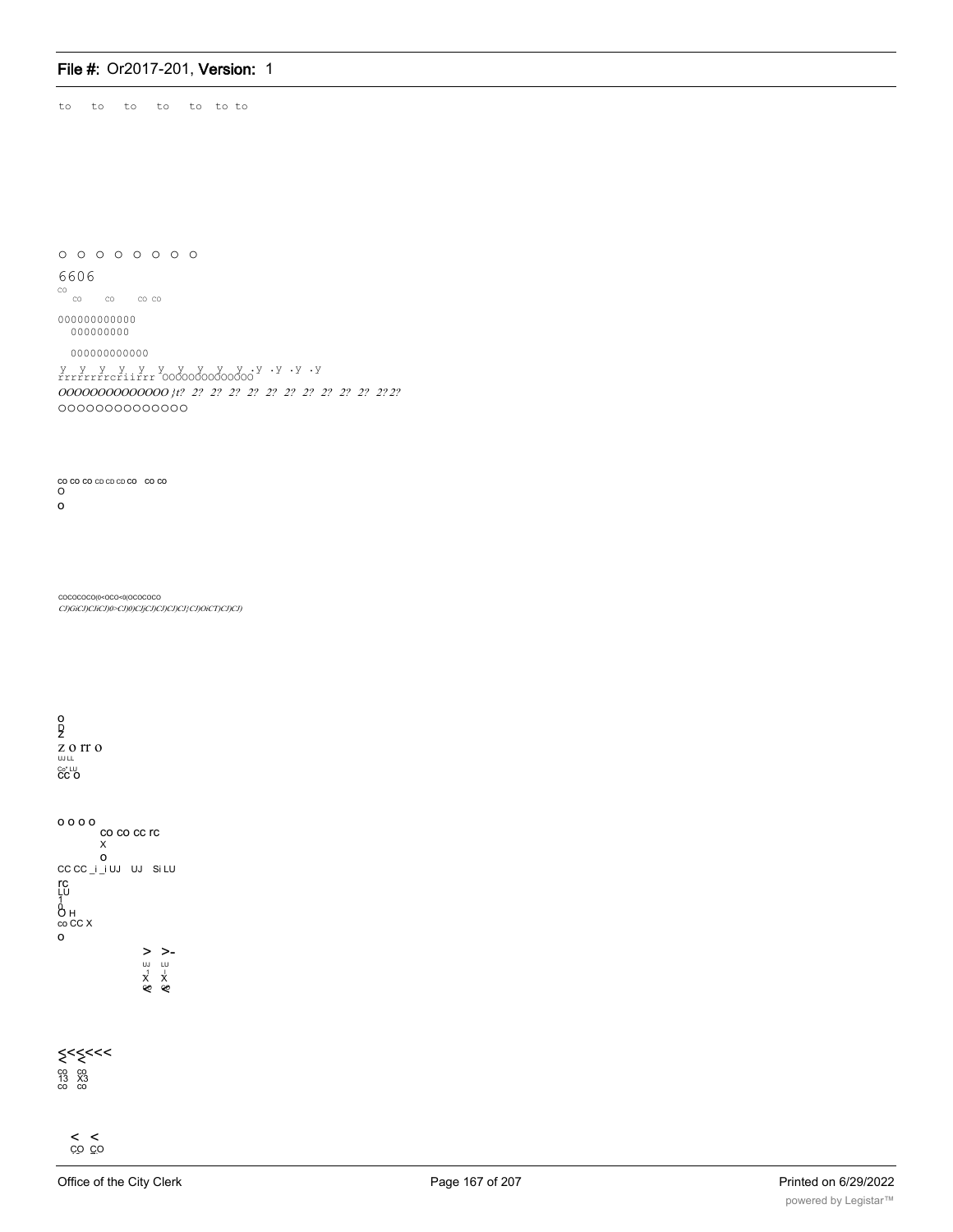

#### 

### i- n>cdcocdcdcdcdcdcoco CNCNL4444444

CN CN CN CN

cocochochomonichementemento to co

 $\mathrm{to}^{\mathrm{CO}}$ 

 $CN$  $\mathbb{C}N$   $\circ$   $\circ$ 

 $t-t-t-0$ 

 $_{\rm co}$ 

| CDCDCDCOCDCOCDCDCDCDCOCOCOCOCOCOCOCO |
|--------------------------------------|

o cn o co oi cn cq



 $\xi$   $\xi$ 

 $\begin{array}{cc} LU & LU \\ Q & Q \end{array}$  $CO$   $O$  $Z$   $Z$ 

 $g$   $g$ 

 $Z$   $Z$ 

CTJ CO  $\overline{1}$ 

UJ UJ

 $000000$  $^{60}_{0}$  co co  $\begin{array}{c} \bigwedge_{i \in \mathbb{Z}} \mathbb{Z}^n \\ \bigwedge_{i \in \mathbb{Z}} \mathbb{Z}^n \end{array}$ o Wo <sub>63</sub><br>E8**o Wo**  $\Lambda V \overline{\in} \Omega$  $\mathsf{NE}_{\mathsf{G}}^{\mathsf{G}}$  $\frac{9}{5}$  $\frac{9}{5}$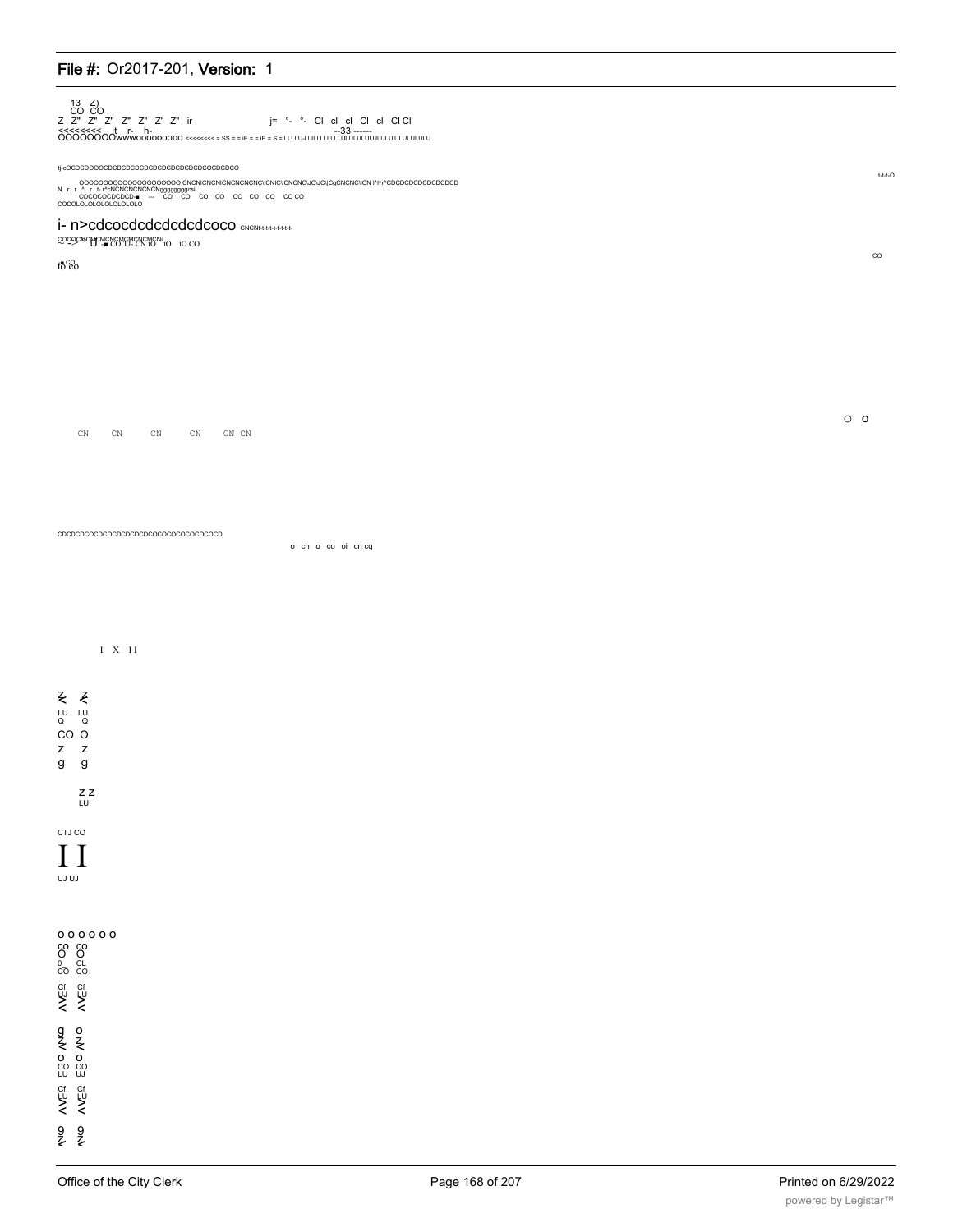| GRC<br>CO CO<br>CO CO<br>CO CO<br>CO CO                                                                                                 |
|-----------------------------------------------------------------------------------------------------------------------------------------|
| $\Lambda V \subseteq \Omega$<br>Cf<br>ia<br>∧                                                                                           |
| $\leq$ $\leq$ $\frac{1000}{1000}$<br>590 W0 891<br><b>Sook</b><br>$\lambda V_{\subseteq}$ Cf<br>cc<br>$\lambda$ V $\overline{\epsilon}$ |
| 2800<br><b>SS 0WD</b><br>$\mathcal{N} \in \mathbb{C}$<br>cc<br>どく                                                                       |
| <b>DAV053</b><br>E80W0<br>tOCOCOCNCNCNCOLOtOtOtOCO                                                                                      |

CNCNCNCNCNCNCNCNCNCNCN COCDCDCOCDCOCOtOCDT--t-O **CNCNCNCNCNCNCNCNCN** 

CNCNCNCNCNCNCNCN COCOCOCOCOCOCOCO CNCNCNCNCNCNCNCNCNCN

CD CD CD CD 0) CD CD CO Cl o<br>CD CD<br>CD CD  $C1$  Cl  $C1$   $C1$   $C1$   $Q$ CD CD CD CD CD CD CD CD ClCLClClClClCLCLD-CL CD CO CO CO CO CO CO CJ CJ OOOOOOOOOOOOOOOOOO OlO)O)O)D)OlO)C~0OlCDCDO)O>O)O>O)O)O) CD CD CD  $\overset{\text{CD}}{\text{CD}}$ CD (CD O) O) OOOOOOOOOOOOOOOOOOOOOOOOOCJOOOOOOO

ooooooooooooooo 060066006666666660

CD01C7)050)0503O)O>

o o

COCOCDCDCOCOCOCDCDCOCDCDCDCOCOCDCOCOCDCOCOCDCOCOCDCDCDCD cncncocncncncncncnc $T$ icncncncncncncncncncncnc $\wedge$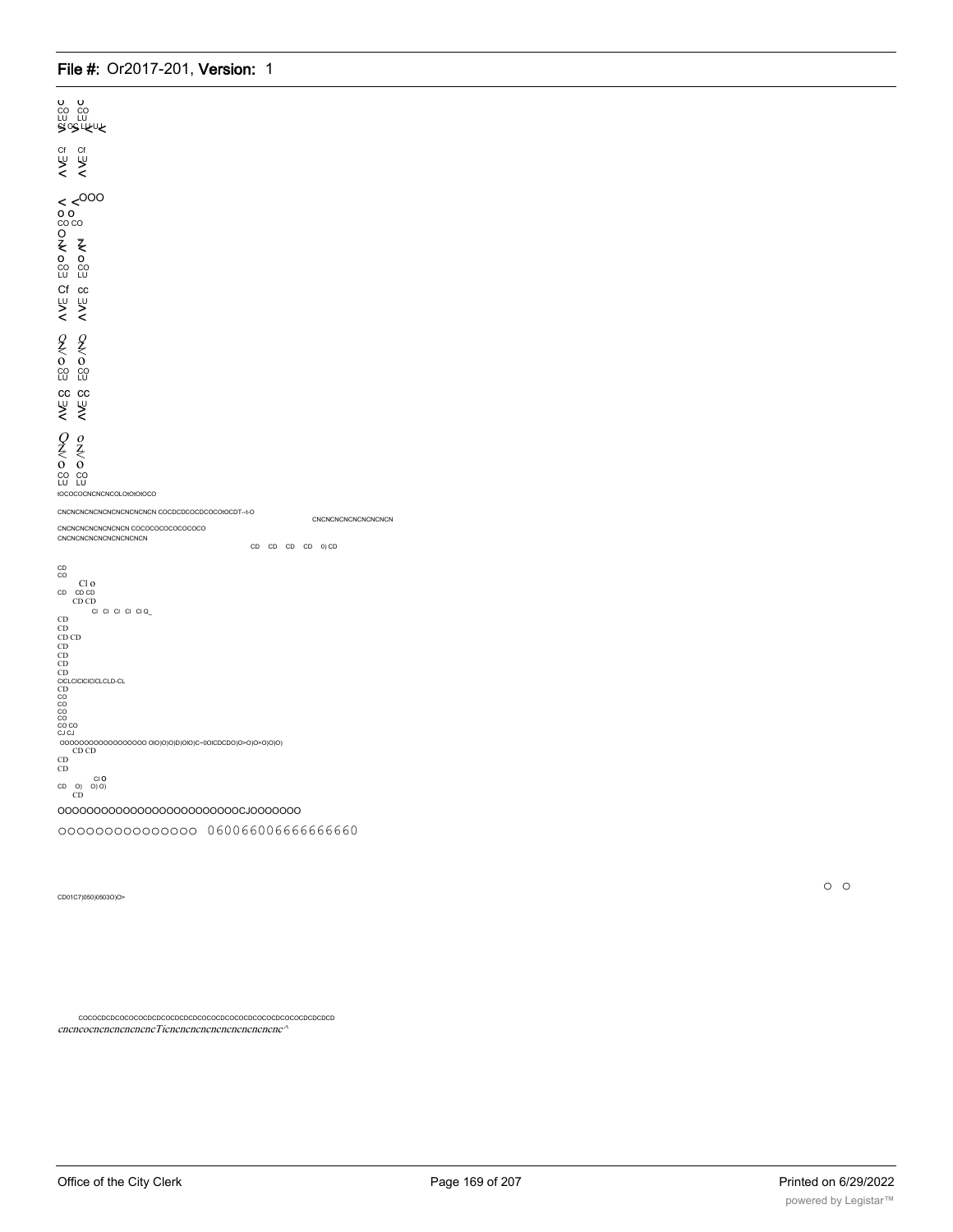| $_{\rm CC}$<br>$\lambda_1$ <                                                                                                    |                                                                 |  |
|---------------------------------------------------------------------------------------------------------------------------------|-----------------------------------------------------------------|--|
|                                                                                                                                 |                                                                 |  |
| $\begin{array}{c} \bigotimes^{\mathbf{C}\mathbf{C}}_{\mathbf{C}} \\ \bigotimes^{\mathbf{C}\mathbf{C}}_{\mathbf{C}} \end{array}$ |                                                                 |  |
| $\begin{array}{ccccc} g & z & < & \\ \circ & \circ & & \\ \end{array}$<br>CO CO                                                 |                                                                 |  |
|                                                                                                                                 |                                                                 |  |
| E COVAID VAE<br>COVAID VAE<br>E COVAID VAE                                                                                      |                                                                 |  |
| $\begin{array}{c} {\rm CC} \\ \sum\limits_{\sim}^{\rm LC} \sum\limits_{\sim}^{\rm LC} \end{array}$                              | $\mathtt{rc}$                                                   |  |
| u o co co                                                                                                                       |                                                                 |  |
| rcrc<br>$>$ $>$                                                                                                                 |                                                                 |  |
| ● 9<br>22<br>E8<br>E8<br>DANO                                                                                                   | $\circ$                                                         |  |
| $\begin{array}{l} {\rm cc~cc}\\ > \ > \ < \ < \end{array}$                                                                      |                                                                 |  |
| $\circ$ $\circ$<br>CO CO                                                                                                        |                                                                 |  |
| $\mathtt{CC}$<br>$\bigtimes_{\Omega} \bigtimes_{\Omega}$                                                                        | $\mathtt{rc}$                                                   |  |
|                                                                                                                                 | $\begin{smallmatrix}&&&\\&Q&Z&<&O\\0&CO&LU&LU\end{smallmatrix}$ |  |
| CCCC<br>$\begin{array}{c} < \\ < \\ < \end{array}$                                                                              |                                                                 |  |
| CO CO UJ UJ                                                                                                                     |                                                                 |  |
| CCCC<br>3 O E8 O MESO/M<br>8 O E8 O MESO/M <sup>AC</sup><br>8 O E8 O MESO/M <sup>AC</sup> C<br>$CO$ $CO$                        |                                                                 |  |
| $UJ - LU$<br>$\frac{1}{2}$ $\frac{1}{2}$ $\frac{1}{2}$ $\frac{1}{2}$ $\frac{1}{2}$ $\frac{1}{2}$                                |                                                                 |  |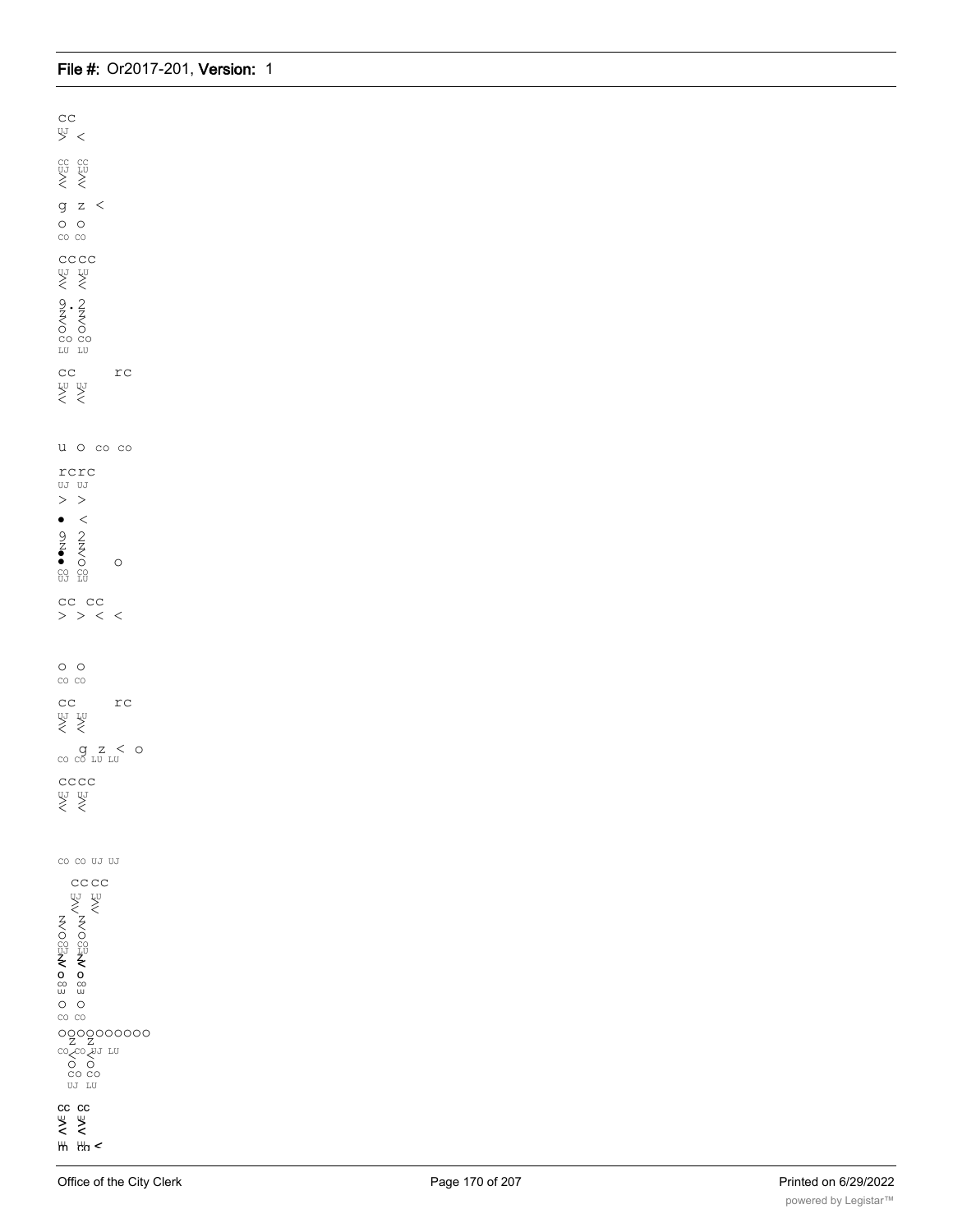| N<br>$\overline{\overline{U}}^t$<br>$\frac{1}{\mathsf{L}\mathsf{U}}$<br>N<br>rs)<br>LU<br>LÚ<br>$13\,$<br>о<br>rc rc z z<br>LU<br>о<br>m         |
|--------------------------------------------------------------------------------------------------------------------------------------------------|
| $_{\text{co}}$ <<br>$\vec{\Theta}$ rj O<br>d z                                                                                                   |
| CC<br>LU Q<br>z<br>UJ UJ<br>CNJ CN CSI CN CN CNJ CM                                                                                              |
| 0000000000000000<br>CNCSJCNCMCSJCSICNCMCSICSJCMCNCSJCSiCNCSICS!                                                                                  |
| CNCNCNCNCNCNCNCNCNCNCMCNOIOJOI                                                                                                                   |
| $\circ$ $\sim$ $\circ$ $\circ$                                                                                                                   |
| $\sim$ $\sim$ $\sim$<br>CM CO CO CO UD $t-$ CO $t-$<br>CO<br>co co co<br>CO<br>CO<br>CO CO g<br>$\wedge$ $\qquad$ $\wedge$<br>$\sim$ 0<br>$\sim$ |

 $CD$   $CD$   $0$   $CD$ 

 $o^{\wedge}ct)ct)$ сј)сос $j)$ сосососососо ст $\circ$ сјосостјеосјосхјенјемем состјетјеососососнојовоо ојерстјо $\circ$ сосост $\circ$ стјовоо  $00$  0  $00$  0  $00$  0  $00$  0  $00$  0  $00$  0  $00$  0  $00$  0  $00$  0  $00$  0  $00$  0  $00$  0  $00$  0  $00$  0  $00$  0  $00$  0  $00$  0  $00$  0  $00$  0  $00$  0  $00$  0  $00$  0  $00$  0  $00$  0  $00$  0  $00$  0  $00$  0  $00$  0  $00$  0  $00$  0  $00$  0  $00$ 

 ${\begin{array}{ccc} \texttt{COCOCOCOCOCOCOCOCOCO} \\ \texttt{CO & CT)} & \texttt{CJ)} & \texttt{Oj} & \texttt{OO CO} \end{array}}$ 

 $\langle \ \, < \ \, < \ \, < \ \, < \ \,$  $<sub>Q</sub>$  CtLU Q Z LU</sub> LU LU LU LU LULU

 $ct \stackrel{\cup}{\leftarrow}$  LU UJ UJ LLI  $\text{V-T.TJTJTJTJT3TJT3}$ ndextransitions<br>
a\_recocQrorocoroco<br>
^ccccccczrorororororororo\*\*.  $LU - LU$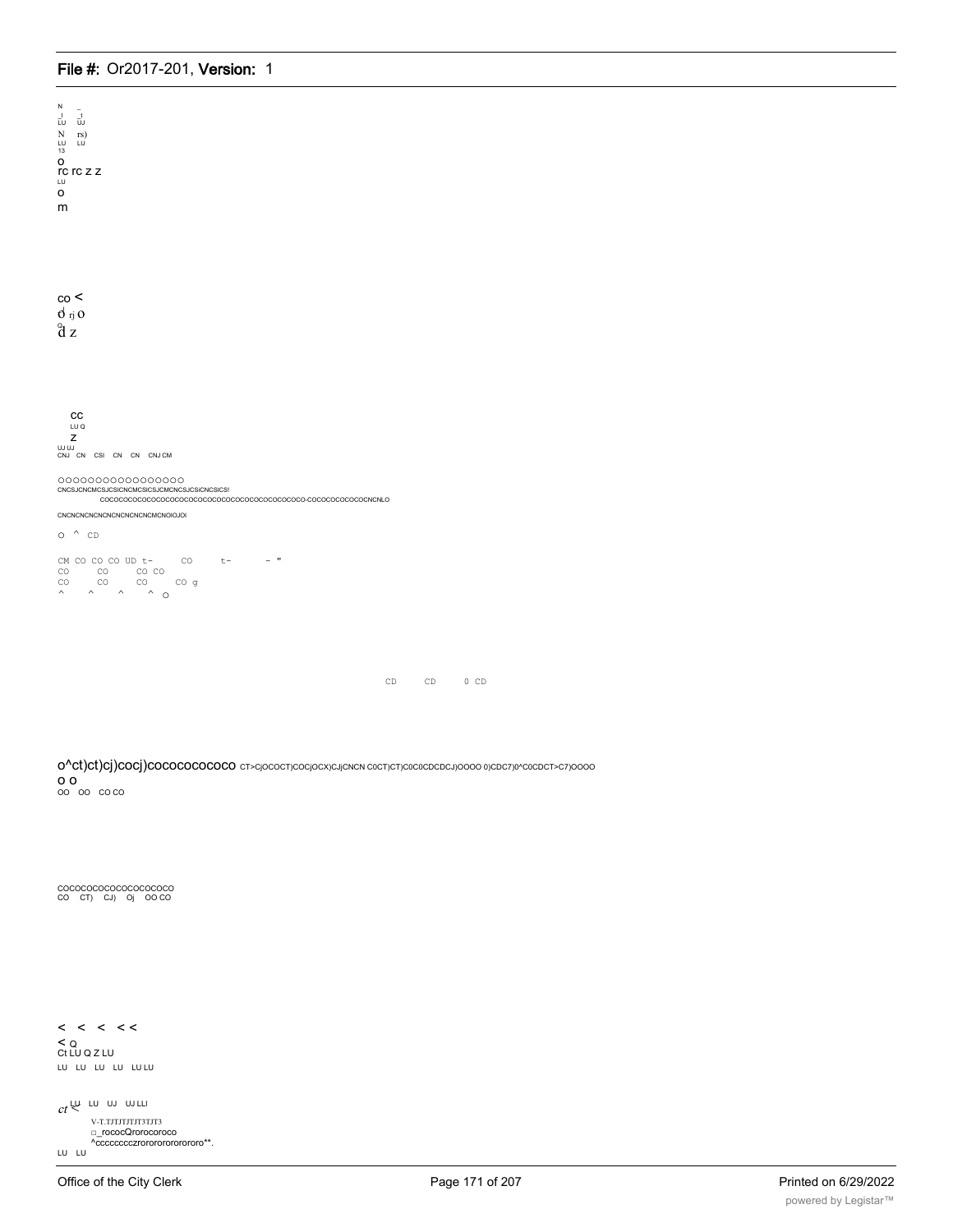

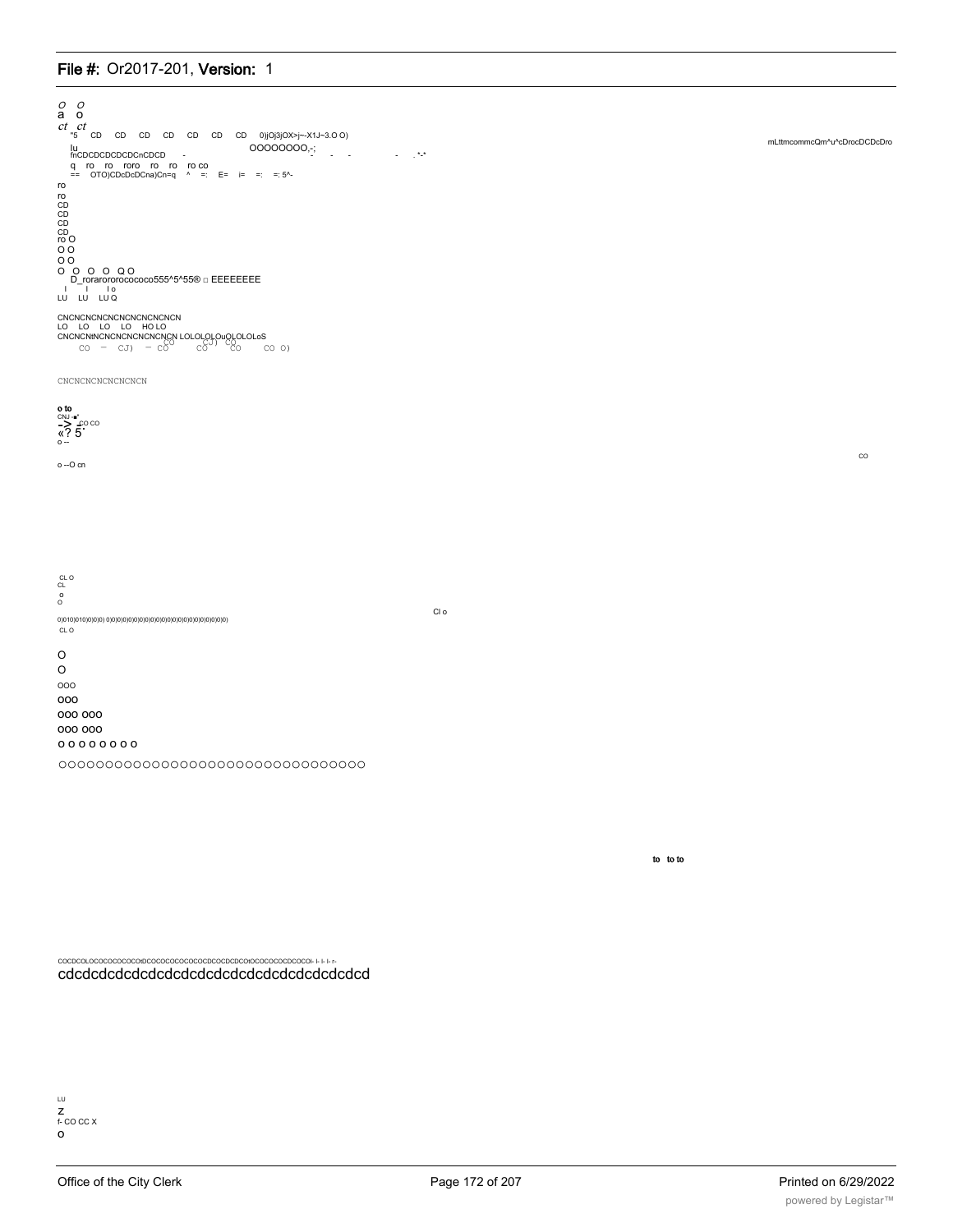| $\mathbf 3$                                                                                                                                                                                                                                                                                                                                                                                                                                                     |  |  |
|-----------------------------------------------------------------------------------------------------------------------------------------------------------------------------------------------------------------------------------------------------------------------------------------------------------------------------------------------------------------------------------------------------------------------------------------------------------------|--|--|
| $\mathsf{o}$                                                                                                                                                                                                                                                                                                                                                                                                                                                    |  |  |
| UJ                                                                                                                                                                                                                                                                                                                                                                                                                                                              |  |  |
| $\mathsf Z$                                                                                                                                                                                                                                                                                                                                                                                                                                                     |  |  |
|                                                                                                                                                                                                                                                                                                                                                                                                                                                                 |  |  |
| $_{\rm CO}$ $_{\rm CO}$                                                                                                                                                                                                                                                                                                                                                                                                                                         |  |  |
| $cc$ $rc$                                                                                                                                                                                                                                                                                                                                                                                                                                                       |  |  |
|                                                                                                                                                                                                                                                                                                                                                                                                                                                                 |  |  |
|                                                                                                                                                                                                                                                                                                                                                                                                                                                                 |  |  |
| $3\;3$                                                                                                                                                                                                                                                                                                                                                                                                                                                          |  |  |
| o a                                                                                                                                                                                                                                                                                                                                                                                                                                                             |  |  |
| UJ                                                                                                                                                                                                                                                                                                                                                                                                                                                              |  |  |
| $\mathsf z$                                                                                                                                                                                                                                                                                                                                                                                                                                                     |  |  |
|                                                                                                                                                                                                                                                                                                                                                                                                                                                                 |  |  |
| $\cos$                                                                                                                                                                                                                                                                                                                                                                                                                                                          |  |  |
| $rc$ $rc$                                                                                                                                                                                                                                                                                                                                                                                                                                                       |  |  |
|                                                                                                                                                                                                                                                                                                                                                                                                                                                                 |  |  |
| ZZZZZZ                                                                                                                                                                                                                                                                                                                                                                                                                                                          |  |  |
| $\mathbf{D}$ 3 $\mathbf{D}$                                                                                                                                                                                                                                                                                                                                                                                                                                     |  |  |
|                                                                                                                                                                                                                                                                                                                                                                                                                                                                 |  |  |
|                                                                                                                                                                                                                                                                                                                                                                                                                                                                 |  |  |
|                                                                                                                                                                                                                                                                                                                                                                                                                                                                 |  |  |
|                                                                                                                                                                                                                                                                                                                                                                                                                                                                 |  |  |
|                                                                                                                                                                                                                                                                                                                                                                                                                                                                 |  |  |
|                                                                                                                                                                                                                                                                                                                                                                                                                                                                 |  |  |
|                                                                                                                                                                                                                                                                                                                                                                                                                                                                 |  |  |
| $\begin{array}{ccc}\n\text{co} & \text{to} & \text{to} & \text{to} & \text{to} & \text{to} & \text{to} & \text{to} & \text{to} & \text{to} & \text{to} & \text{to} & \text{to} & \text{to} & \text{to} & \text{to} & \text{to} & \text{to} & \text{to} & \text{to} & \text{to} & \text{to} & \text{to} & \text{to} & \text{to} & \text{to} & \text{to} & \text{to} & \text{to} & \text{to} & \text{to} & \text{to} & \text{to} & \text{to} & \text{to} & \text$ |  |  |
| ZZZZ                                                                                                                                                                                                                                                                                                                                                                                                                                                            |  |  |
|                                                                                                                                                                                                                                                                                                                                                                                                                                                                 |  |  |
|                                                                                                                                                                                                                                                                                                                                                                                                                                                                 |  |  |
| $\begin{array}{c} \text{Z5 Z)} \\ \text{LU} \\ \text{Z} \end{array}$                                                                                                                                                                                                                                                                                                                                                                                            |  |  |
| $_{\rm CO}$ $_{\rm CO}$                                                                                                                                                                                                                                                                                                                                                                                                                                         |  |  |
| $\mathop{\mathsf{rc}}\nolimits$ cc                                                                                                                                                                                                                                                                                                                                                                                                                              |  |  |
|                                                                                                                                                                                                                                                                                                                                                                                                                                                                 |  |  |
|                                                                                                                                                                                                                                                                                                                                                                                                                                                                 |  |  |
| $Z$ $Z$ $Z$ $Z$                                                                                                                                                                                                                                                                                                                                                                                                                                                 |  |  |
| $\mathsf Q\,\mathsf Q$                                                                                                                                                                                                                                                                                                                                                                                                                                          |  |  |
|                                                                                                                                                                                                                                                                                                                                                                                                                                                                 |  |  |
|                                                                                                                                                                                                                                                                                                                                                                                                                                                                 |  |  |
| $\frac{zz}{\geq}$                                                                                                                                                                                                                                                                                                                                                                                                                                               |  |  |
|                                                                                                                                                                                                                                                                                                                                                                                                                                                                 |  |  |
|                                                                                                                                                                                                                                                                                                                                                                                                                                                                 |  |  |
|                                                                                                                                                                                                                                                                                                                                                                                                                                                                 |  |  |
|                                                                                                                                                                                                                                                                                                                                                                                                                                                                 |  |  |
|                                                                                                                                                                                                                                                                                                                                                                                                                                                                 |  |  |
| $3\;3$                                                                                                                                                                                                                                                                                                                                                                                                                                                          |  |  |
| $\mathsf a$ o                                                                                                                                                                                                                                                                                                                                                                                                                                                   |  |  |
|                                                                                                                                                                                                                                                                                                                                                                                                                                                                 |  |  |
|                                                                                                                                                                                                                                                                                                                                                                                                                                                                 |  |  |
| $Z$ $Z$                                                                                                                                                                                                                                                                                                                                                                                                                                                         |  |  |
|                                                                                                                                                                                                                                                                                                                                                                                                                                                                 |  |  |
|                                                                                                                                                                                                                                                                                                                                                                                                                                                                 |  |  |
| $\begin{array}{c} > \\ \text{LU} \\ \text{SC} \\ \text{SC} \end{array}$                                                                                                                                                                                                                                                                                                                                                                                         |  |  |
|                                                                                                                                                                                                                                                                                                                                                                                                                                                                 |  |  |
| $3\;3$                                                                                                                                                                                                                                                                                                                                                                                                                                                          |  |  |
|                                                                                                                                                                                                                                                                                                                                                                                                                                                                 |  |  |
|                                                                                                                                                                                                                                                                                                                                                                                                                                                                 |  |  |
|                                                                                                                                                                                                                                                                                                                                                                                                                                                                 |  |  |
| zz<br>>>                                                                                                                                                                                                                                                                                                                                                                                                                                                        |  |  |
|                                                                                                                                                                                                                                                                                                                                                                                                                                                                 |  |  |
|                                                                                                                                                                                                                                                                                                                                                                                                                                                                 |  |  |
|                                                                                                                                                                                                                                                                                                                                                                                                                                                                 |  |  |
| $33QQ$                                                                                                                                                                                                                                                                                                                                                                                                                                                          |  |  |
|                                                                                                                                                                                                                                                                                                                                                                                                                                                                 |  |  |
|                                                                                                                                                                                                                                                                                                                                                                                                                                                                 |  |  |
|                                                                                                                                                                                                                                                                                                                                                                                                                                                                 |  |  |
|                                                                                                                                                                                                                                                                                                                                                                                                                                                                 |  |  |
| $\begin{array}{ccc} z & z \\ > & > \\ w & w \end{array}$<br>sc sc                                                                                                                                                                                                                                                                                                                                                                                               |  |  |
|                                                                                                                                                                                                                                                                                                                                                                                                                                                                 |  |  |
|                                                                                                                                                                                                                                                                                                                                                                                                                                                                 |  |  |
|                                                                                                                                                                                                                                                                                                                                                                                                                                                                 |  |  |
| $\frac{33}{0}$                                                                                                                                                                                                                                                                                                                                                                                                                                                  |  |  |
|                                                                                                                                                                                                                                                                                                                                                                                                                                                                 |  |  |
|                                                                                                                                                                                                                                                                                                                                                                                                                                                                 |  |  |
|                                                                                                                                                                                                                                                                                                                                                                                                                                                                 |  |  |
|                                                                                                                                                                                                                                                                                                                                                                                                                                                                 |  |  |
| $3$ $3$ $3$<br>Sc Sc Sc                                                                                                                                                                                                                                                                                                                                                                                                                                         |  |  |
|                                                                                                                                                                                                                                                                                                                                                                                                                                                                 |  |  |
|                                                                                                                                                                                                                                                                                                                                                                                                                                                                 |  |  |
| $3 \quad 33$                                                                                                                                                                                                                                                                                                                                                                                                                                                    |  |  |
|                                                                                                                                                                                                                                                                                                                                                                                                                                                                 |  |  |
|                                                                                                                                                                                                                                                                                                                                                                                                                                                                 |  |  |
| $\begin{array}{cc} \zeta & \zeta \\ \xi^{\mathsf{U}} & \xi^{\mathsf{U}} \\ \xi^{\mathsf{U}} & \xi^{\mathsf{U}} \end{array}$                                                                                                                                                                                                                                                                                                                                     |  |  |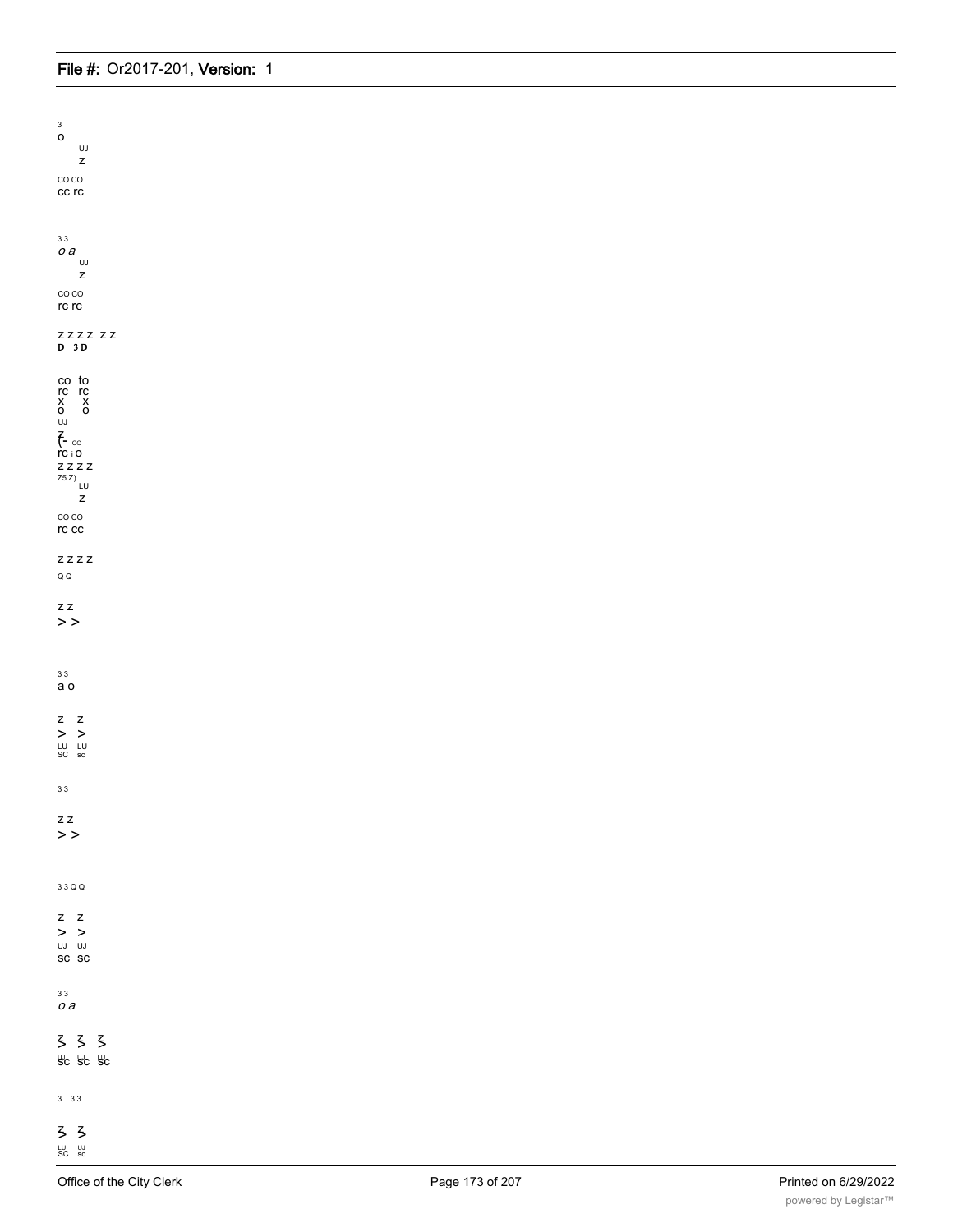| 3300                                                                                                                       |
|----------------------------------------------------------------------------------------------------------------------------|
|                                                                                                                            |
| $\circ$<br>0 <sub>0</sub>                                                                                                  |
| ZZ<br>$_{0}^{1X}$ o                                                                                                        |
| oooo<br>oooo                                                                                                               |
| ZZ<br>$\delta^I$ o                                                                                                         |
| $0$ 0<br>$\frac{g}{\sigma}$<br>$\frac{9}{6}$<br>$_{\rm CO}^{\rm CO}$<br>co co co co coco                                   |
| $\circ$<br>COCOLOLOLOtOtOLOLOLOLOLOtOLO<br>CNCN1CNCNCNCN1CNCNCSICNCNCNJCNCNCNJCNCNCNCNCNCNCNCSICNJCN<br>to to<br>O O CM CM |
|                                                                                                                            |

J^CDq^O^JOCDOCD CO r-"-■ CO Tf co Tf Tf" Tfd<br>y)tf)WWt/)U)i/)(flU)(/)

 $\leq$ ])Q)CL)Ci) $\leq$ I)Q)0}Q)

 $0)0)0)0)0)0)0)0)$ 

#### 000 000

000000000000000000 000000000000000000

LOLOLOIOLOLOLOLOIJOLnLjOLO 

 $\cos$  co  $\cos$  co  $\cos$  $\begin{array}{ccccc} \text{CJ)CJ>COCJjCOO/O)} & & \\ \text{O} & & \text{O} & & \text{O} \end{array}$  $0000$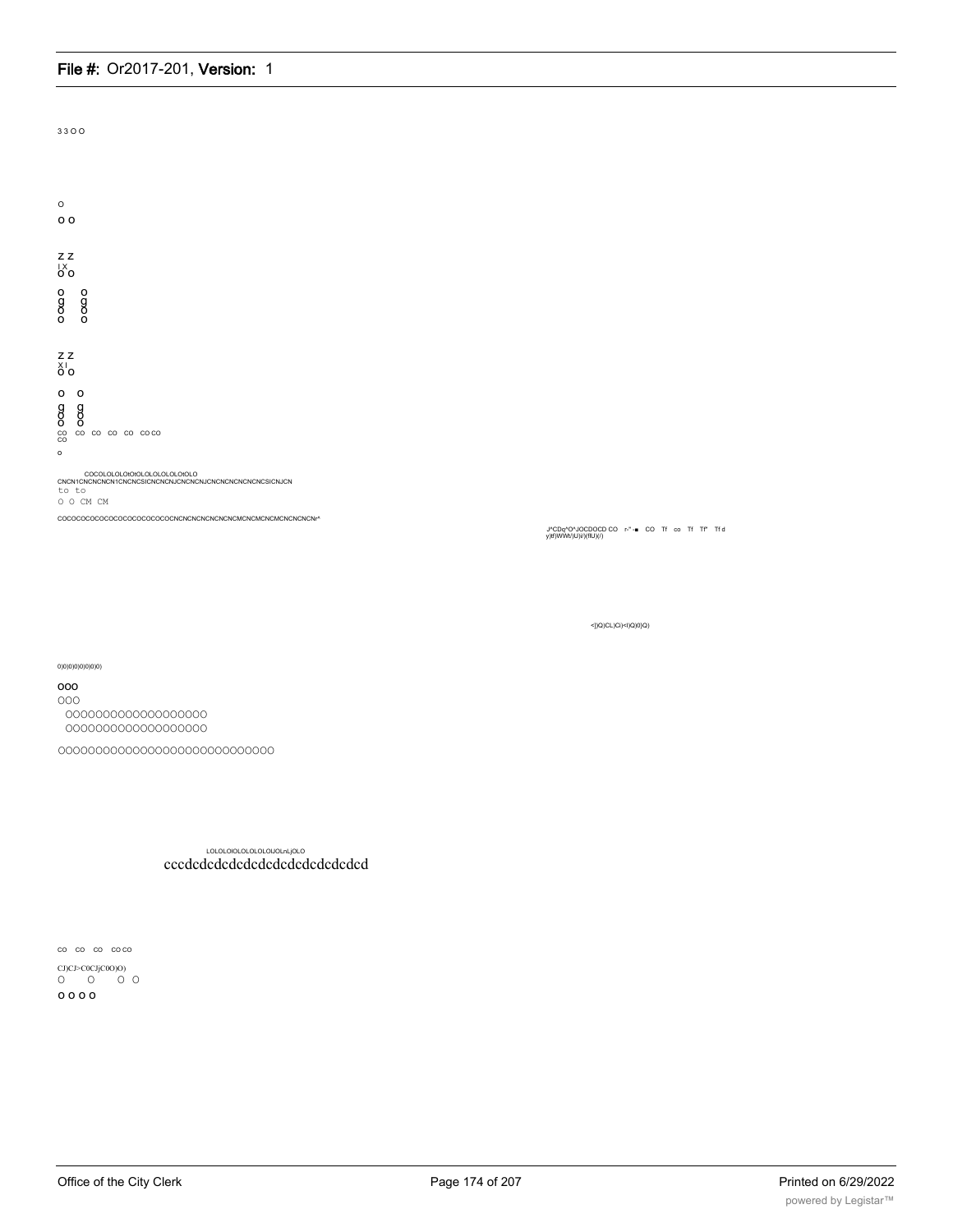| 0000                                                         |  |  |
|--------------------------------------------------------------|--|--|
|                                                              |  |  |
| $\circ$                                                      |  |  |
|                                                              |  |  |
|                                                              |  |  |
| $\frac{z}{\delta}$                                           |  |  |
| $\begin{array}{c} Z Z \\ I X \\ O O \end{array}$             |  |  |
| $\frac{8}{9}$                                                |  |  |
| z z<br>X X<br>O O                                            |  |  |
|                                                              |  |  |
|                                                              |  |  |
| Fasowander<br>Fasowander<br>Fasowander                       |  |  |
|                                                              |  |  |
|                                                              |  |  |
| a<br>and also veloces<br>and also de<br>and is a slow office |  |  |
|                                                              |  |  |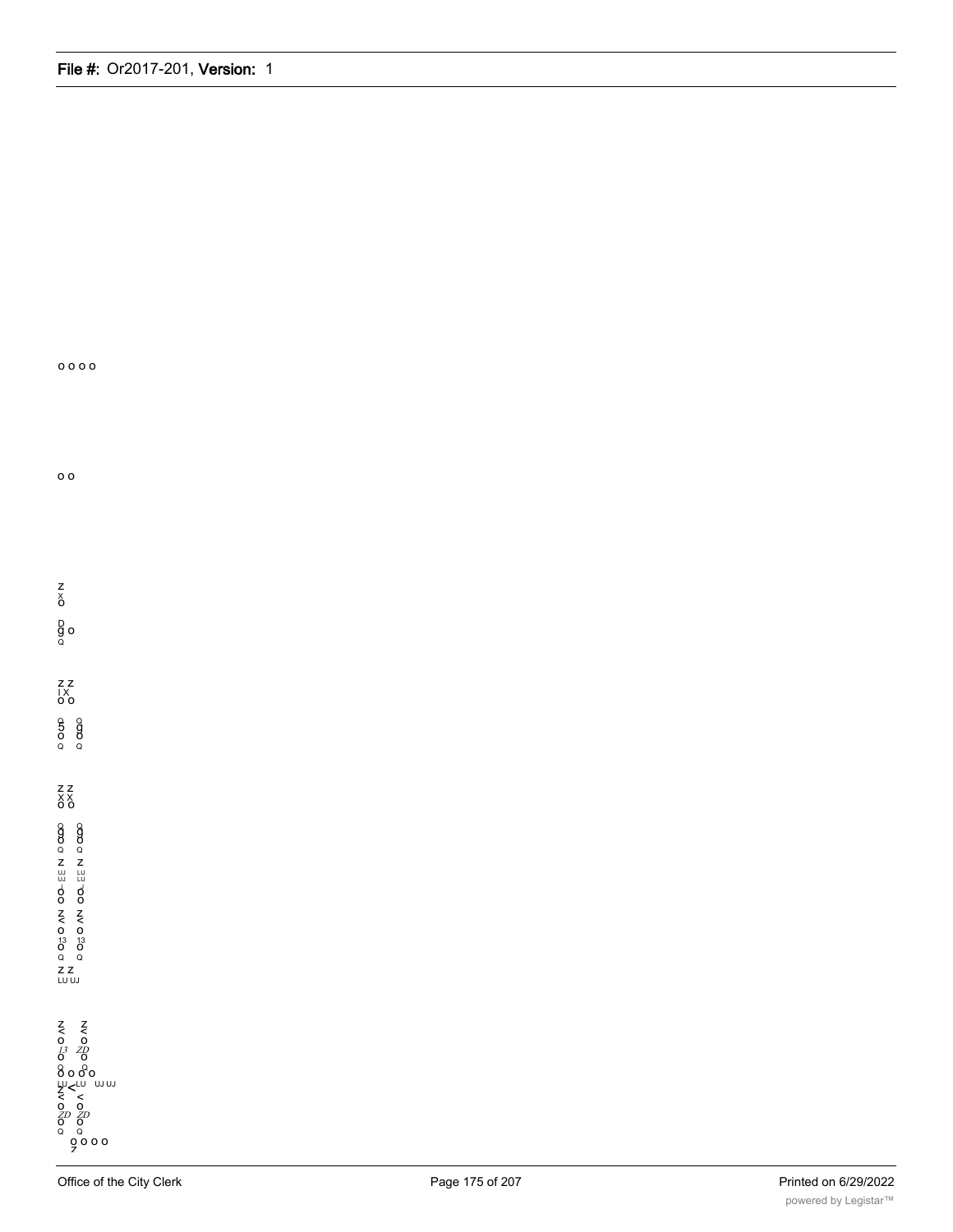| 0000                                                                                                                                                                                                                                                                       |                                             | ZD ZD ZD OQ |                                                                              |  |
|----------------------------------------------------------------------------------------------------------------------------------------------------------------------------------------------------------------------------------------------------------------------------|---------------------------------------------|-------------|------------------------------------------------------------------------------|--|
| Z Z<br>UJ LU<br>0000                                                                                                                                                                                                                                                       |                                             |             |                                                                              |  |
| $O$ $O$ $ZD$ $ZD$                                                                                                                                                                                                                                                          |                                             |             |                                                                              |  |
| そそ<br>$cc$ $cc$<br>$CQ$ $CQ$<br>$\mathop{\rm g\,}\limits^\times_{\substack{\infty}}$                                                                                                                                                                                       |                                             |             |                                                                              |  |
| そそ<br>$\begin{array}{cc} LX & LX \\ \texttt{CQ} & \texttt{CQ} \end{array}$<br>$\times 85^{\circ}_{\circ}$ o $^\circ$ o $^\circ$ o $^\circ$                                                                                                                                 |                                             |             |                                                                              |  |
| angan Wagoa<br>angkan Wagoa                                                                                                                                                                                                                                                |                                             |             |                                                                              |  |
| $\frac{95}{30}$<br>we gea                                                                                                                                                                                                                                                  |                                             |             |                                                                              |  |
| m m O O<br>QO<br>COCOCOCDCDLOLOLOLO<br>CN CN $CT$ ) 3)<br>$\mathrm{CN\_CN}$<br>cd 3)<br>${\tt CN}$ ${\tt CNJ}$ ${\tt CD}$ ${\tt CD}$<br>$\mathbb{C}\mathbb{N}$<br>$\mathbb{C}\mathbb{N}$<br>CN CN CN CN CN CN<br>tn in $u \sim$ ) $u \sim$ ) n $\le n$ 10 10 in m m m m u) | CNCNCNCNCNCNCNCNCN CDCDCDCDCDCDCOCOCOCOCOCO | tnmminin    | in in in in $\langle n \rangle$ in $\langle n \rangle$ in in $(n \rangle$ in |  |
| CD CD CD CD<br>CO<br>CO<br>CO<br>u<br>u u<br>$\mathsf{o}$<br>$\circ$<br>$\circ$<br>$\circ$<br>$\circ$<br>CD CD CD CD CD CD CDC~C~C7)C~C~0)C~CxrocT)C~C~C~C~<br>o 5<br>000<br>0 <sub>o</sub><br>0000000 2? 2? 2? 2? 2? 2? 2?                                                | CO CO                                       |             |                                                                              |  |
| 060600                                                                                                                                                                                                                                                                     |                                             |             |                                                                              |  |

0000 OOOOOOOOOOOOOOOOOOOOOO 2? 2? 2? 2? 2? 2? 2? 2? 2? 2? 2? 2? 2? 2? 2? 2? 2? 4^4^ 4^^^ oooo66o666ooc566o6o6o66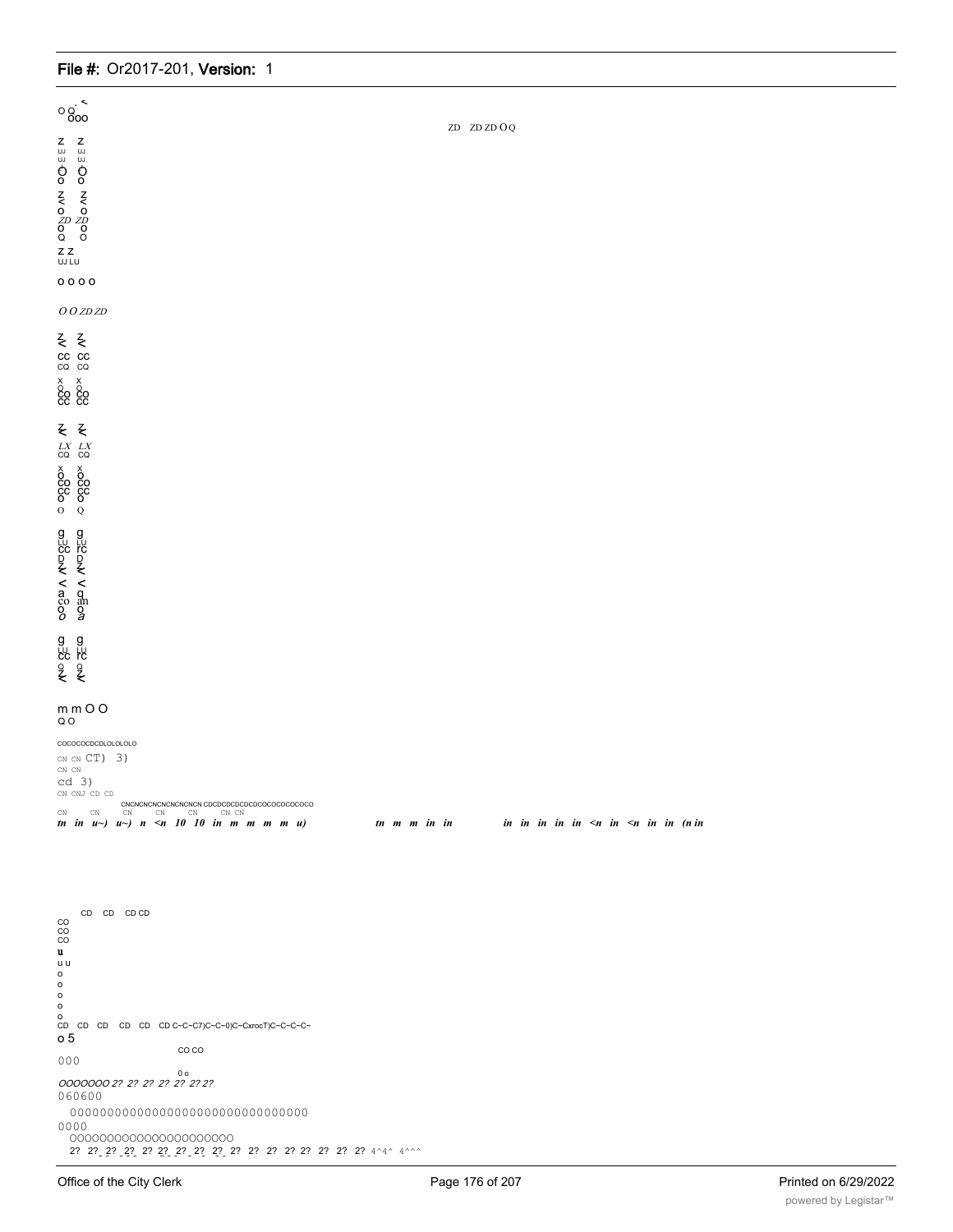000066066600c5660606066

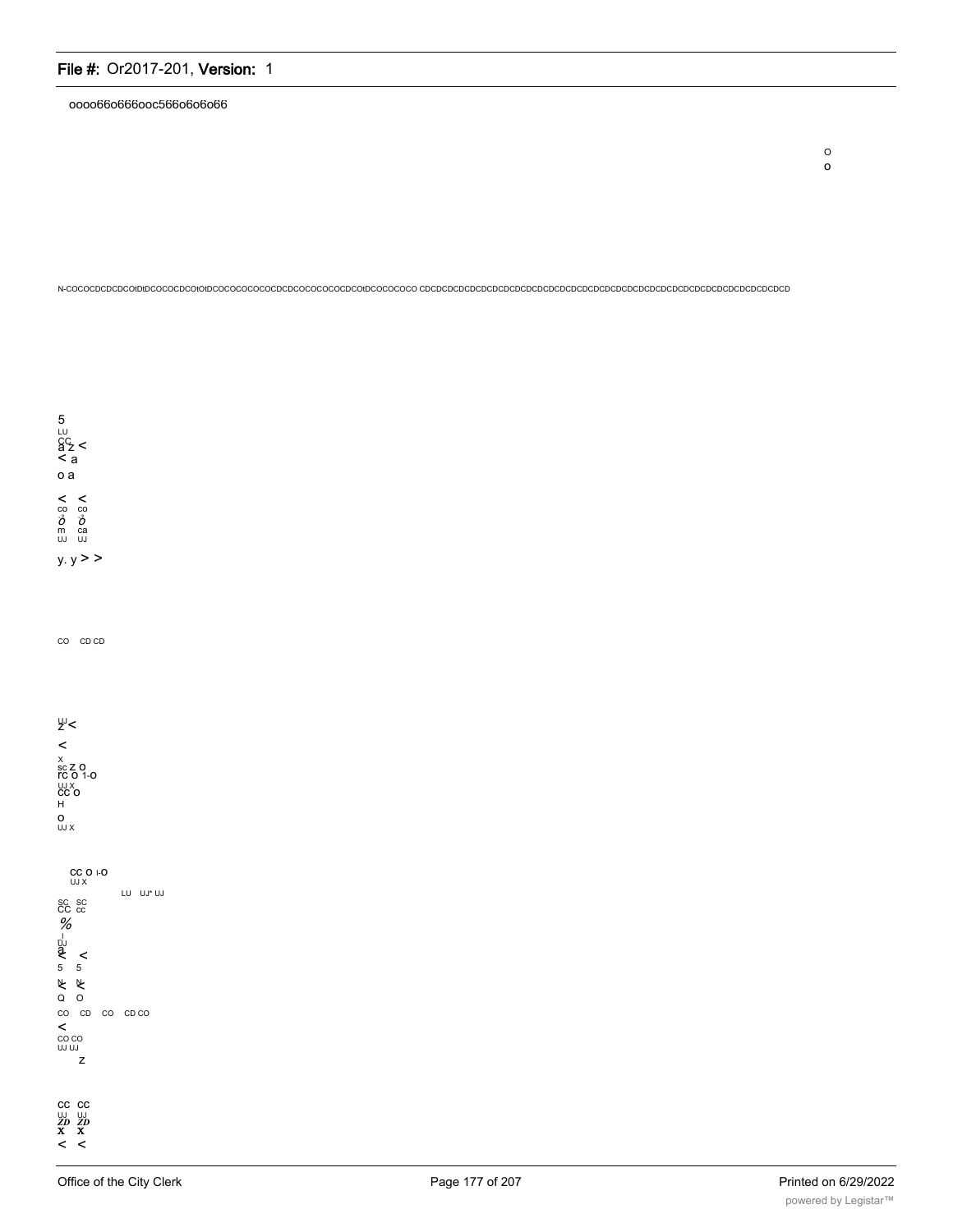

 $959902 < 8$ 000<br>cococococoncocococo -;gggggggggg<br>CNr^T^~PcOCOtDCOc6c6

 $\begin{tabular}{ll} 0 & 0 & 0 & 0 \\ 0 & 0 & -1 \\ 0 & -1 & -1 \\ 0 & 0 & 0 \\ \end{tabular} \begin{tabular}{ll} \multicolumn{2}{l}{{\footnotesize\sc D}}{\footnotesize\sc D}}{\footnotesize\sc D}}{\footnotesize\sc D}}{\footnotesize\sc D}}{\footnotesize\sc D}}{\footnotesize\sc D}}{\footnotesize\sc D}}{\footnotesize\sc D}}{\footnotesize\sc D}}{\footnotesize\sc D}}{\footnotesize\sc D}}{\footnotesize\sc D}}{\footnotesize\sc D}}{\footnotesize\sc D}}{\footnotesize\sc D}}{\footnotesize\sc D}}{\footnotesize\sc D}}{\footnotesize\$ 

 $\mathbf{r}$  .

ro ro ro ro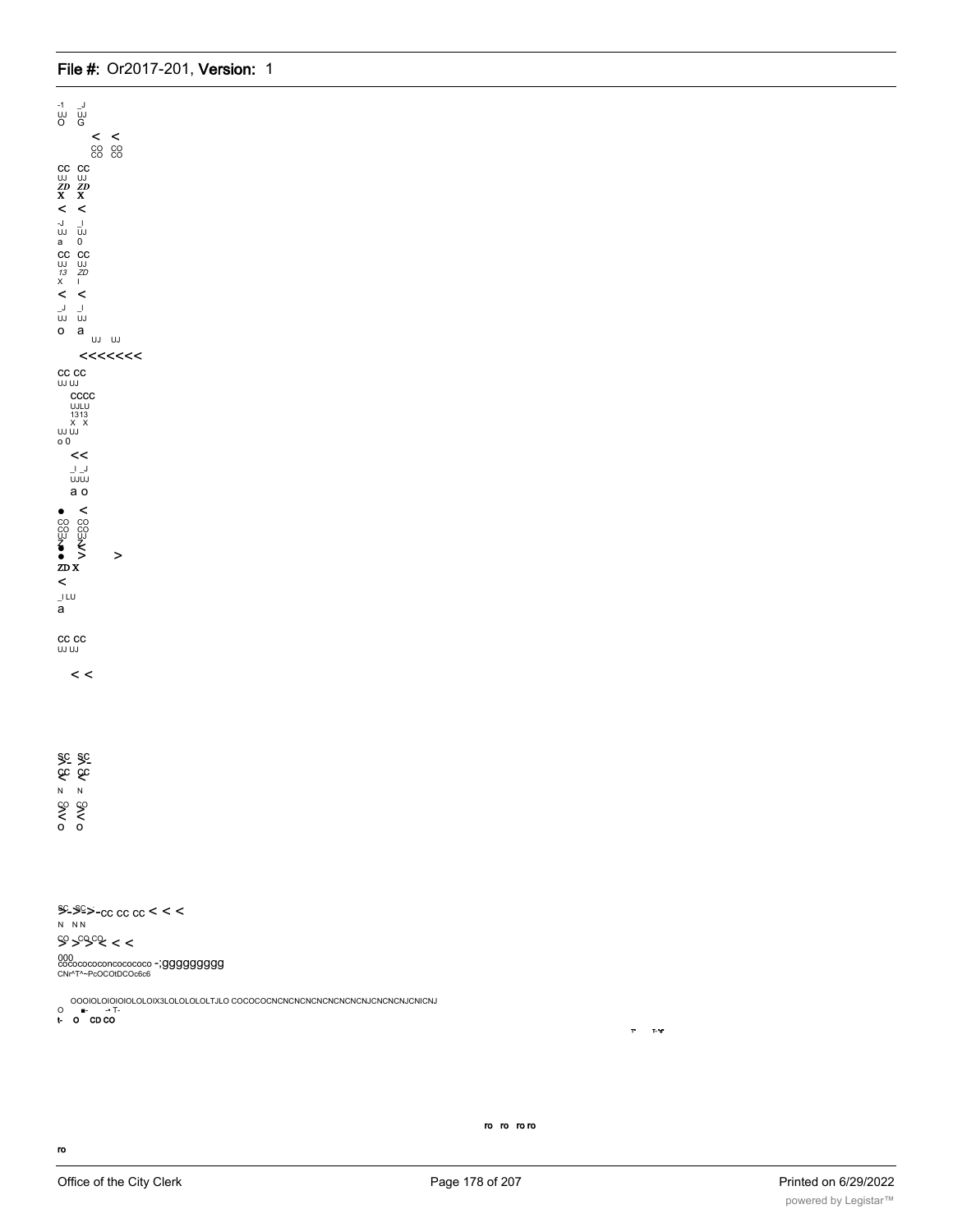ro CD CO CD ro CO CD CD CD CD CO CO CD CDCDCDCDCDCnC7)CDCDCDCTCDCDCDCDCDCDCD CO

ooooooooooooooooooooooooooooooooo oooooooooooooooooooo

oooooooooo

**LOCNCNCNCNCNCNCN** 

CO CO CO CD CD CD CD CT) CT) CD

cbcOCOCDCOCDCDCD CDCDCDCDCDCDCDCD CD CD CD CD CD CD CD CD CD CT) CT) CT) CD CD



ss<br>R<br>Cl<br>(M N co ve<br>a<br>D Q

SC

 $\prec$ CO (S) <sup>&</sup>gt; <sup>Z</sup> <sup>&</sup>lt; <sup>&</sup>lt; D Q

E E - ) .55 %- 9o oo CO o

 $\prec$ < $\prec$ < $\prec$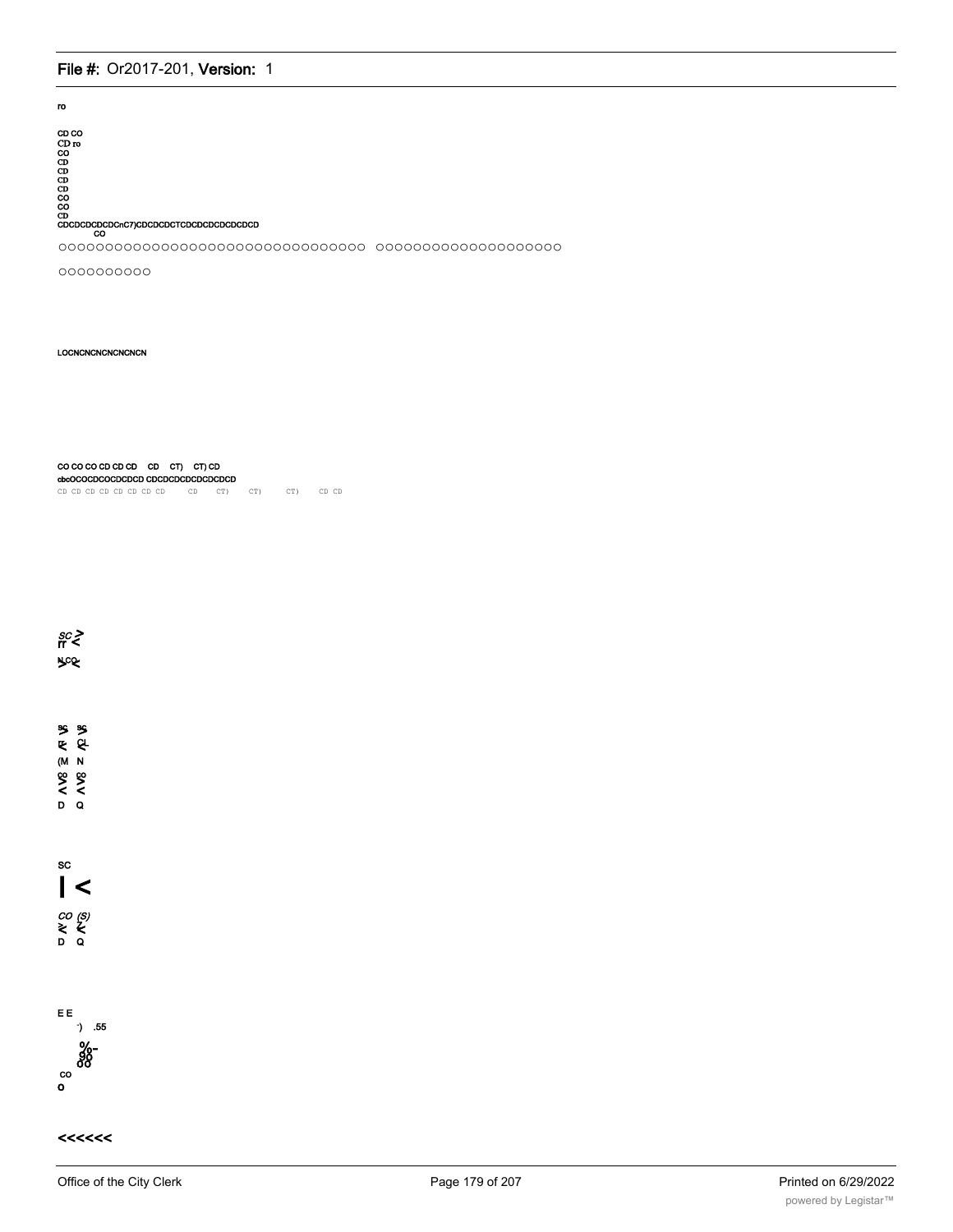| <b>uooo</b>                                                                                                                                                                                                                                                                                                                                                                                                                                                                                                                                                                                                                                                                                                                                                                                                                                                                     |
|---------------------------------------------------------------------------------------------------------------------------------------------------------------------------------------------------------------------------------------------------------------------------------------------------------------------------------------------------------------------------------------------------------------------------------------------------------------------------------------------------------------------------------------------------------------------------------------------------------------------------------------------------------------------------------------------------------------------------------------------------------------------------------------------------------------------------------------------------------------------------------|
| $\overset{\circ}{\mathbf{1}}$<br>d<br>$>$<br>a)<br>$\frac{1}{0}$                                                                                                                                                                                                                                                                                                                                                                                                                                                                                                                                                                                                                                                                                                                                                                                                                |
| ><br>rrccno                                                                                                                                                                                                                                                                                                                                                                                                                                                                                                                                                                                                                                                                                                                                                                                                                                                                     |
| یع<br>CJ<br>بي<br>I<br>o                                                                                                                                                                                                                                                                                                                                                                                                                                                                                                                                                                                                                                                                                                                                                                                                                                                        |
| រិ <del>រ្តិ</del><br>ខូ<br>ç̃r<br>∂                                                                                                                                                                                                                                                                                                                                                                                                                                                                                                                                                                                                                                                                                                                                                                                                                                            |
| కాలా - 380<br>కాలా - 380<br>కాలా నీరేన సం <sub>గ</sub> రెకరిం                                                                                                                                                                                                                                                                                                                                                                                                                                                                                                                                                                                                                                                                                                                                                                                                                   |
| CD<br>Z<br>Z<br>Z<br>$\frac{CD}{Z}$<br>$\mathbf{o}$<br>o                                                                                                                                                                                                                                                                                                                                                                                                                                                                                                                                                                                                                                                                                                                                                                                                                        |
| acro                                                                                                                                                                                                                                                                                                                                                                                                                                                                                                                                                                                                                                                                                                                                                                                                                                                                            |
| $22$<br>$\frac{5}{10}$<br>$\frac{5}{10}$<br>$\frac{1}{10}$<br>5 5<br>Terer<br>Urbr<br>$2555$<br>$55$<br>$55$<br>$55$<br>$55$<br>$55$<br>$55$<br>$55$<br>$55$<br>$55$<br>$55$<br>$55$<br>$55$<br>$55$<br>$55$<br>$55$<br>$55$<br>$55$<br>$55$<br>$55$<br>$55$<br>$55$<br>$55$<br>$55$<br>$55$<br>$55$<br>$55$<br>$55$<br>$55$<br>$55$<br>$56$<br>$56$<br>$56$<br>$56$<br>$56$<br>$56$<br>$56$<br>LU<br>CQ<br>Q.<br>Q<br>$\bullet$<br>$Q$ $Q$<br>Iú<br>'uj 'uj 'Iuiu<br>낲<br>ř.<br>$\frac{1}{2}$<br>لا<br>Z<br>1?<br>Lr 1?1?<br>1?<br>CN<br>CN CN<br>CD CD CD CD CD<br>CD CD CD<br>TTTTTCOaOCO<br>CNCNCNCNJCNCNCNCN<br>$t -$<br>LO LO<br>$t -$<br>$\circ$<br>t٠<br>OpjOu?)pj?)IOu?)IO<br>CN CN<br>CN<br>CN<br>CNCOCDCDCNCDCDCDCDCDCDCDCNCNCNCM<br>CL<br>H<br>$X \circ N \circ \langle \cdot, \cdot \rangle$ (x> $\circ$ , r $\circ$ r-x-r-flD- $\wedge$ --i-fe9t/>G9bObOtObOt>OtO |
| т. lo<br>CD T.<br><b>eo 60</b>                                                                                                                                                                                                                                                                                                                                                                                                                                                                                                                                                                                                                                                                                                                                                                                                                                                  |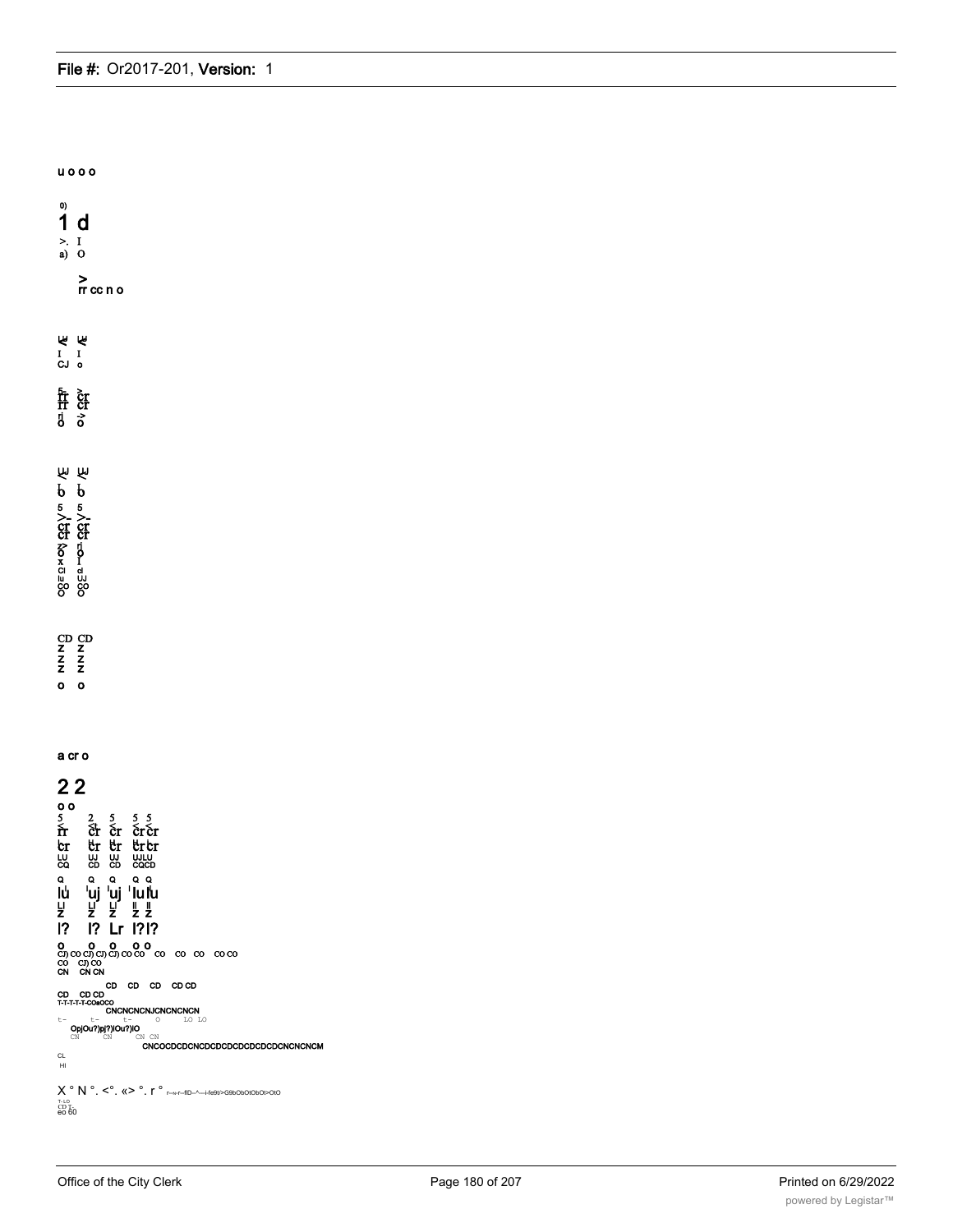$_{0.0}^{\circ}$ 

# $\overset{co}{C}$ l o

## 5555555

 $\begin{array}{ccccccccc}\nLO & LO & LO & IO & LO & LO & LO \\
0 & 0 & 0 & T & T & T\n\end{array}$ 

 $\mathcal{T}\text{-}\mathcal{T}\text{-}\mathcal{T}\text{-}\mathcal{T}\text{-}\mathcal{T}\text{-}\mathcal{T}\text{-}\mathcal{I}\text{-}\mathcal{I}\text{-}\mathcal{I}\text{-}\mathcal{I}\text{-}\mathcal{I}\text{-}\mathcal{I}\text{-}\mathcal{I}\text{-}\mathcal{I}\text{-}\mathcal{I}\text{-}\mathcal{I}\text{-}\mathcal{I}\text{-}\mathcal{I}\text{-}\mathcal{I}\text{-}\mathcal{I}\text{-}\mathcal{I}\text{-}\mathcal{I}\text{-}\mathcal{I}\text{-}\mathcal{I}\text{-}\mathcal{I}\text{-}\mathcal{I}\text{-}\mathcal{I}\text{-}\mathcal{I}\text{-}\math$  $\mathcal{T}_t \hspace{1.5cm} t_t \hspace{1.5cm} \mathcal{T}_t \mathcal{T}_t \mathcal{T}_t \mathcal{T}_t \mathcal{C} \mathcal{T}_t \mathcal{C} \mathcal{T}_t \mathcal{C} \mathcal{U}_t \mathcal{T}_t \mathcal{T}_t \mathcal{T}_t \mathcal{T}_t \mathcal{T}_t \mathcal{T}_t \mathcal{T}_t \mathcal{T}_t \mathcal{T}_t \mathcal{T}_t \mathcal{T}_t \mathcal{T}_t \mathcal{T}_t \mathcal{T}_t \mathcal{T}_t \mathcal{T}_t \mathcal{T}_t \mathcal{T}_t \mathcal{T}_t \mathcal{T}_t \mathcal{T}_t \mathcal{T}_t \$ 



to co  $\begin{array}{cc}\n0 & 0 \\
\downarrow & \downarrow\n\end{array}$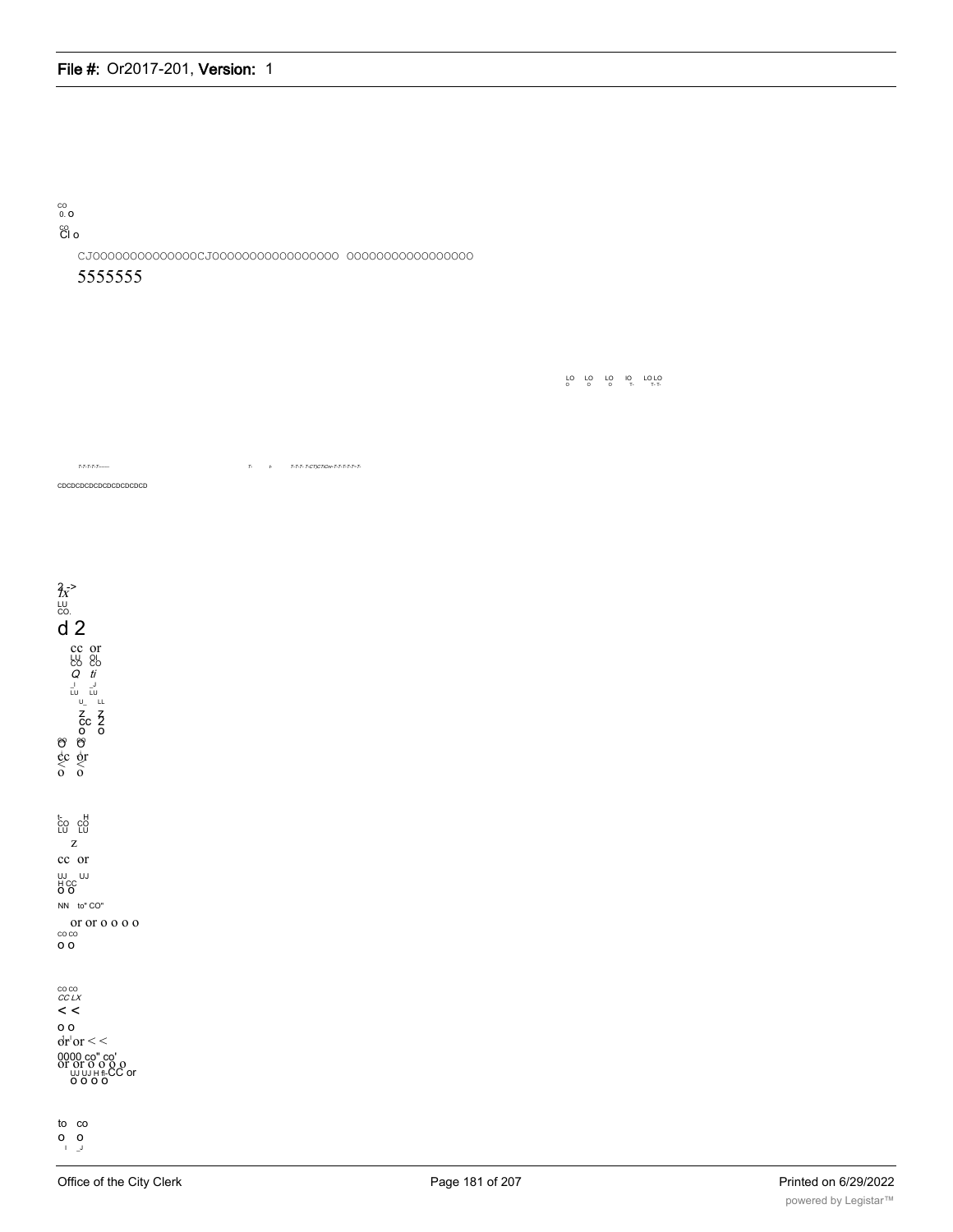| $\mathop{\mathrm{CO}}\limits_{\cup\cup}^{\circ} \mathop{\mathrm{CO}}\limits_{\sqcup}^{\circ}$ |  |
|-----------------------------------------------------------------------------------------------|--|
|                                                                                               |  |
| $\frac{000}{00000}$                                                                           |  |
|                                                                                               |  |
| co co O O<br>$cc$ or $<<$                                                                     |  |
| 0000<br>co co                                                                                 |  |
| UJ LU<br>or or o o o o                                                                        |  |
| $>$ -or or                                                                                    |  |
|                                                                                               |  |
|                                                                                               |  |
| co Z O O                                                                                      |  |
|                                                                                               |  |
|                                                                                               |  |
| $i$ -co z o o                                                                                 |  |
| or or                                                                                         |  |
| $\frac{10}{10}$ $\frac{10}{5}$                                                                |  |
| $vr *r$                                                                                       |  |
|                                                                                               |  |
| OONNO<br>OONNO                                                                                |  |
| $\begin{array}{c}\n\searrow \\ \searrow \\ \text{cc} \\ \text{cc} \\ \text{i}\n\end{array}$   |  |
|                                                                                               |  |
| $\sum_{j=0}^{N_{\mathrm{r}}^{c}}$ z z o o                                                     |  |
|                                                                                               |  |
|                                                                                               |  |
| $\,<$ $<$                                                                                     |  |
| $_{\rm Z}$ $<$                                                                                |  |
|                                                                                               |  |
| or<br>co o or                                                                                 |  |
| $Z \xrightarrow[00] 0000$                                                                     |  |
|                                                                                               |  |
|                                                                                               |  |
| LU<br>CD<br>or $\rm cc$ $<$                                                                   |  |
| $_{\rm CO}$ $_{\rm CO}$<br>CO CO                                                              |  |
| 0000                                                                                          |  |
| cococococococococo<br>CNCNCNCNCNCNCNCNWCN                                                     |  |
| ^CNCN^^^^^^^^^^^^^OOO ^^^CNCNCNCNCNCNCNCNCNCN<br>$_{\text{Tf}}^{\text{CO}}$                   |  |
| $\circ$                                                                                       |  |
| $\mathbb{T} \, \mathbb{f}$                                                                    |  |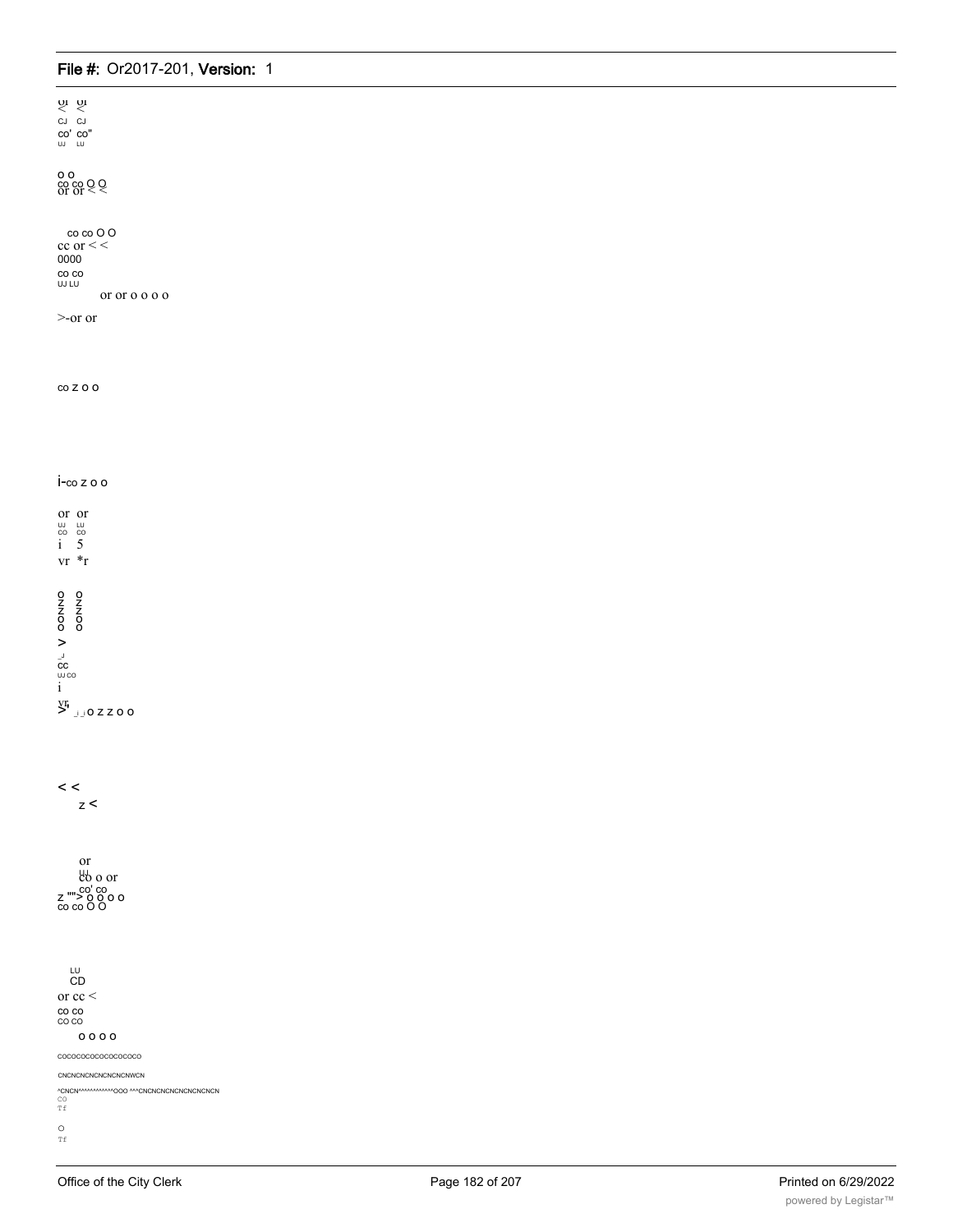

t-t-r-COCOCOCOCOCOCD

COCOCOCOCOCOCDCDN. CDCDCDCDCDCDCDCDCDCD

| ه مع <u>۶</u><br>ه مع<br>0 <sub>o</sub>                                                   |
|-------------------------------------------------------------------------------------------|
| <b>bbo 之之 z &lt; &lt; &lt;</b>                                                            |
| $\begin{array}{c} 0 & 0 \\ 0 & 0 \\ 0 & 0 \end{array}$                                    |
| LU UJ O O                                                                                 |
| Z Z<br>0 <sub>0</sub><br>$\frac{1}{\alpha}$ $\frac{1}{\alpha}$<br>₩z<br>LU CC<br>rr<br>LU |
| Ψ<br>ッ                                                                                    |

 $\circ$   $\circ$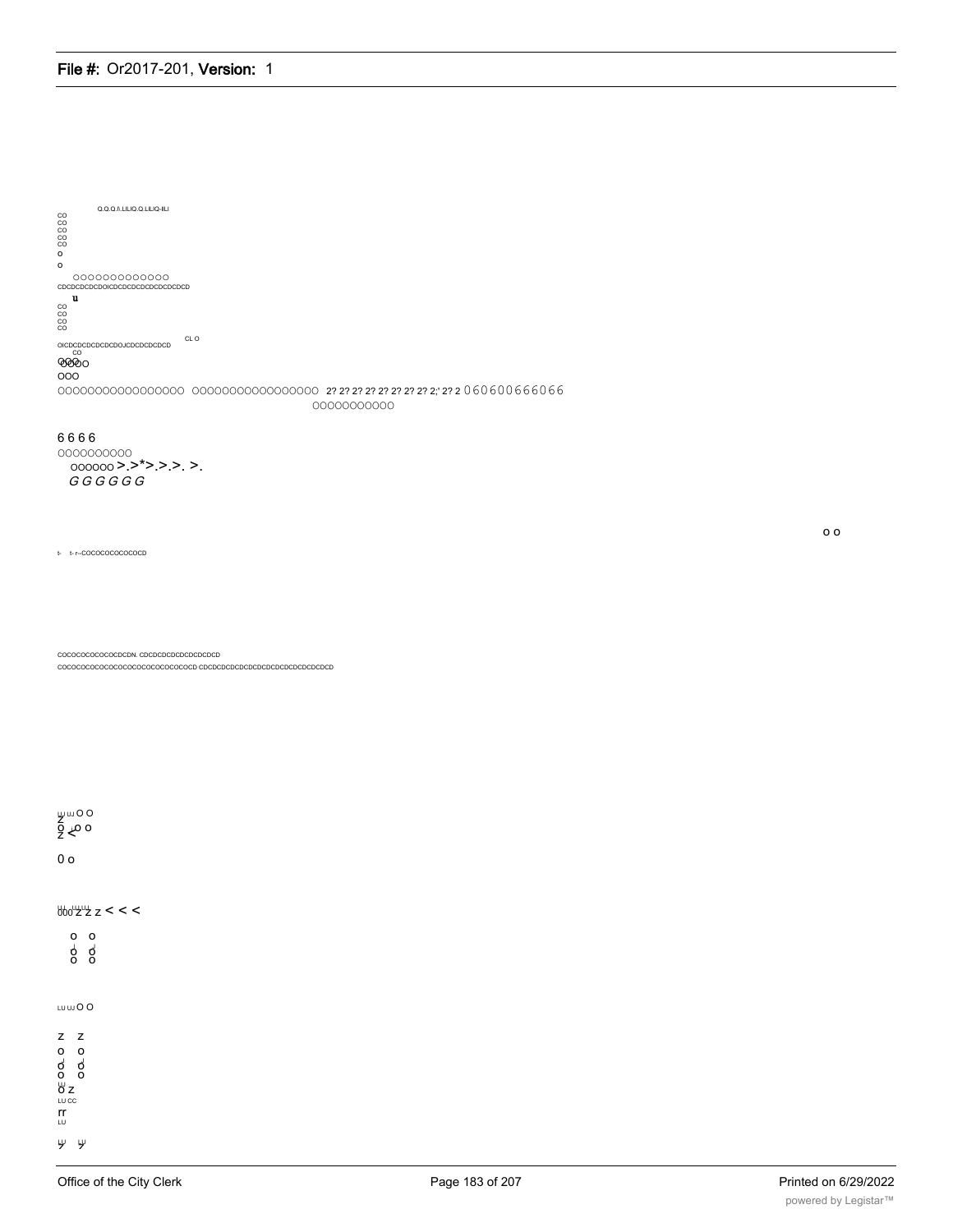

CTJCTJCTJC-IOTOCTJCDCTJOTCTJCTJCTJCTJCDCT

rrrrrrrrrrrrrrrrrrrrrrrrrrrrrrrri: OOOOOOOOOOOOOOOOOOOOOOOOOOOOOOOOO

ooooooooooooooooooooooooooooooooo ooooooooooooo

LOLOLOLOLOLOLOLOLOLOLO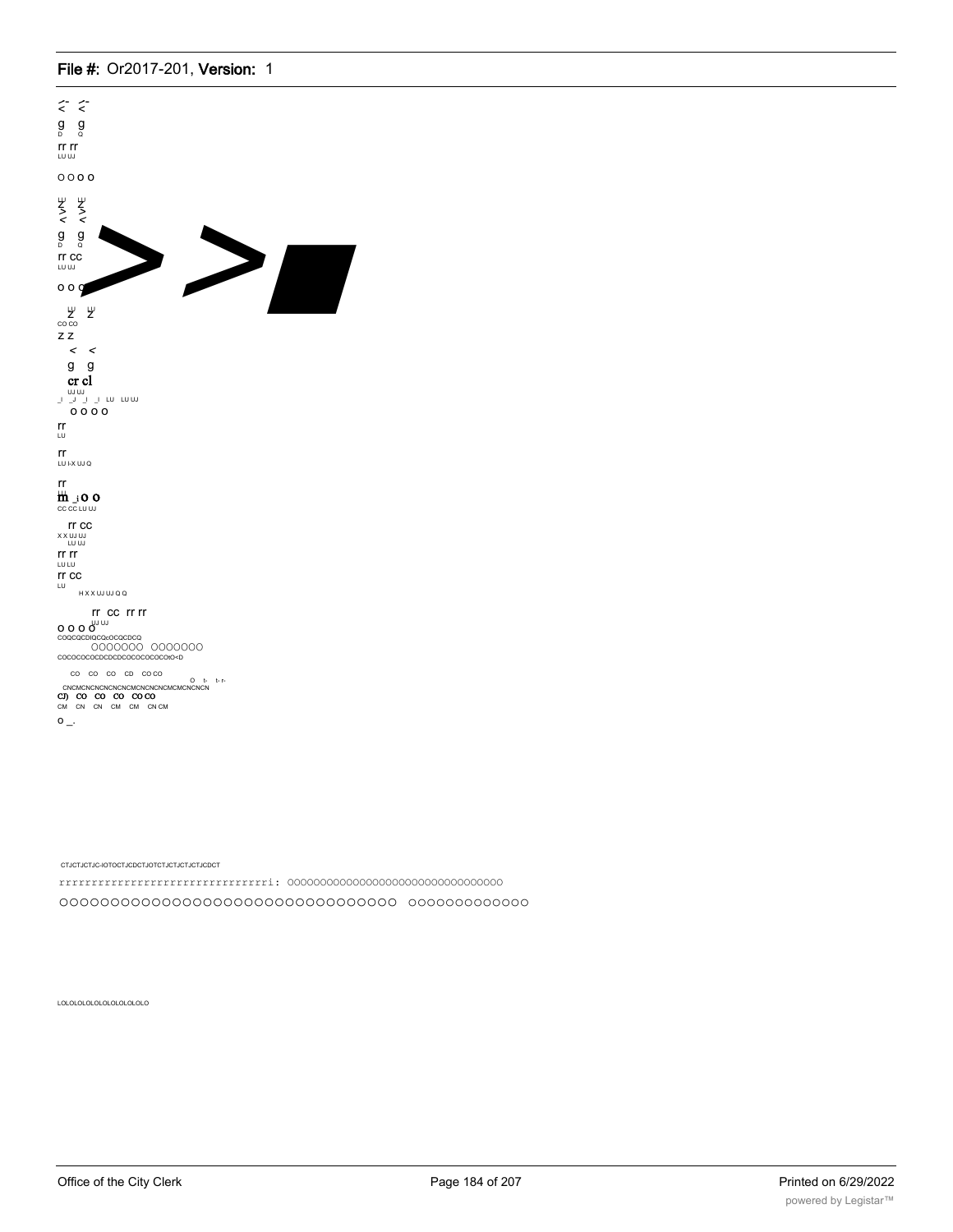

 $o z > d$ 



 $\mathtt{Cl}$   $\mathtt{CD}$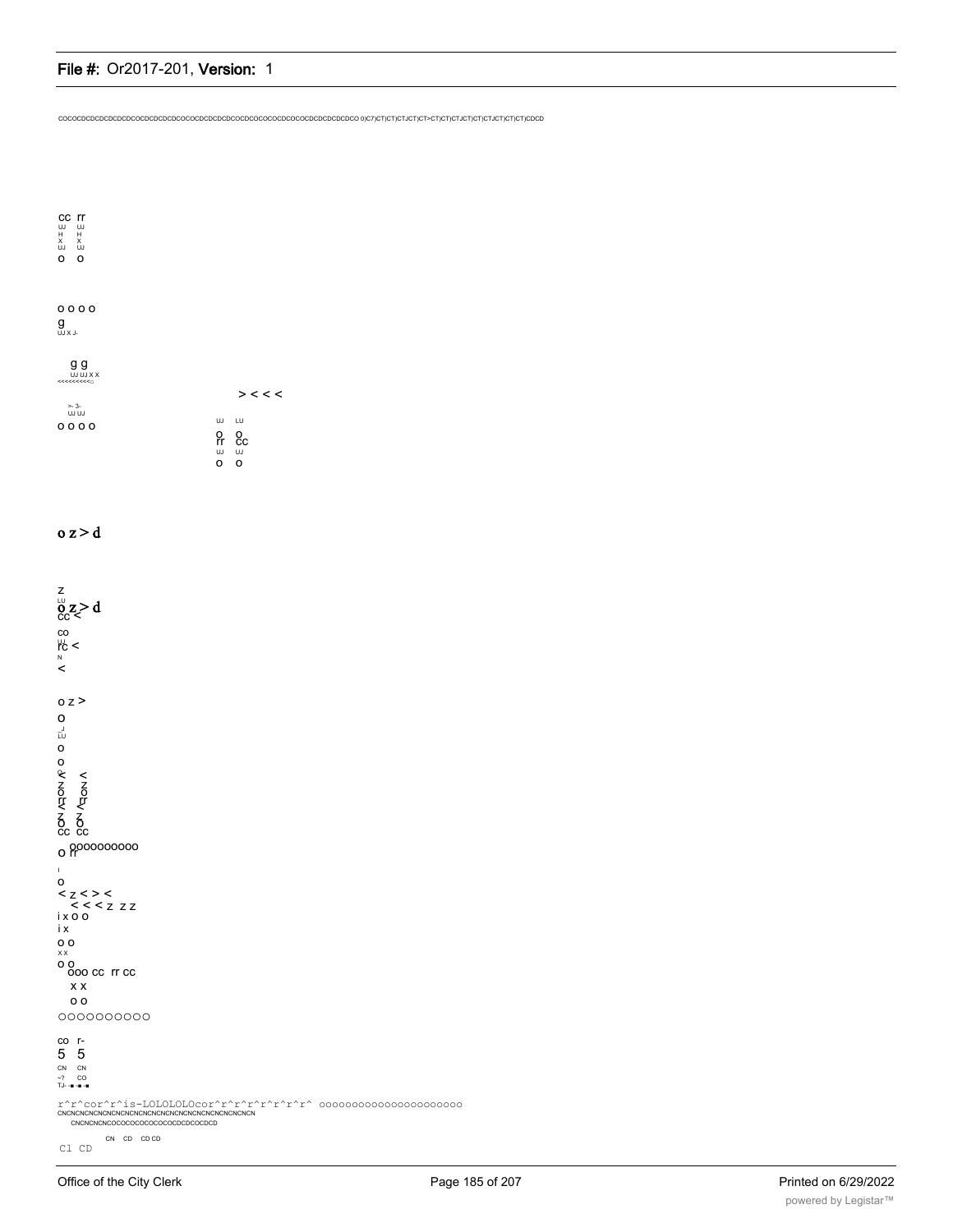$Q.$   $Cl$   $D. Q-$ 

C~C~C7)C~C7)CDC~C)C7)C7}C7)C7)C7)C~C7)C~C7}0)C7}0^  $000$  $000$  $0 0 0 0 0 0 0 0 0 0 0 0 0$ 000 000  $0 0 0 0 0 0 0 0 0 0 0 0 0$ 000 000  $0\ \, 0\ \, 0\ \, 0\ \, 0\ \, 0\ \, 0\ \, 0\ \, 0\ \, 0\ \, 0\\$  $0\ \, 0\ \, 0\ \, 0\ \, 0\ \, 0\ \, 0\ \, 0\ \, 0\ \, 0$ 

COCOC#COCOCOCOCOCOCOCOCOCOCOCOCO CTJCT)CX)CDCTJCTJCT>CT)CX>CDCT>CDCT)CT)CX)

COCOCOCOCOCOCOCOCO<br>LOLOLOLOLOLO000

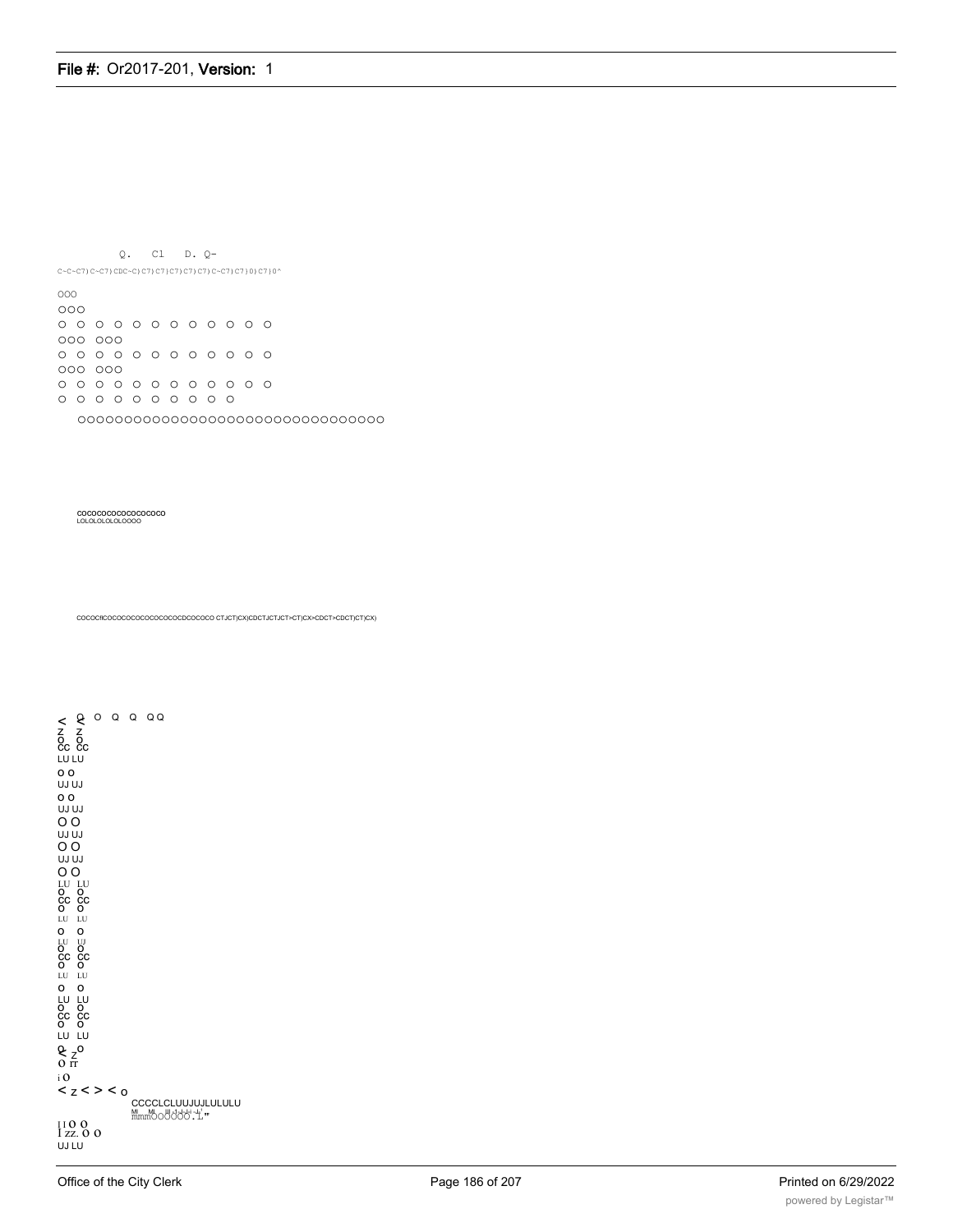

co co co co

 $\overset{\infty}{\overset{5}{\infty}}\overset{5}{5})$ COCOCOCOCOCOCOCOCOCO 00)0000

ဗလင္ပ

o cc  $n$ -co  $\leq$  o LU LU O O

 $\mathsf{o}$  $\bullet$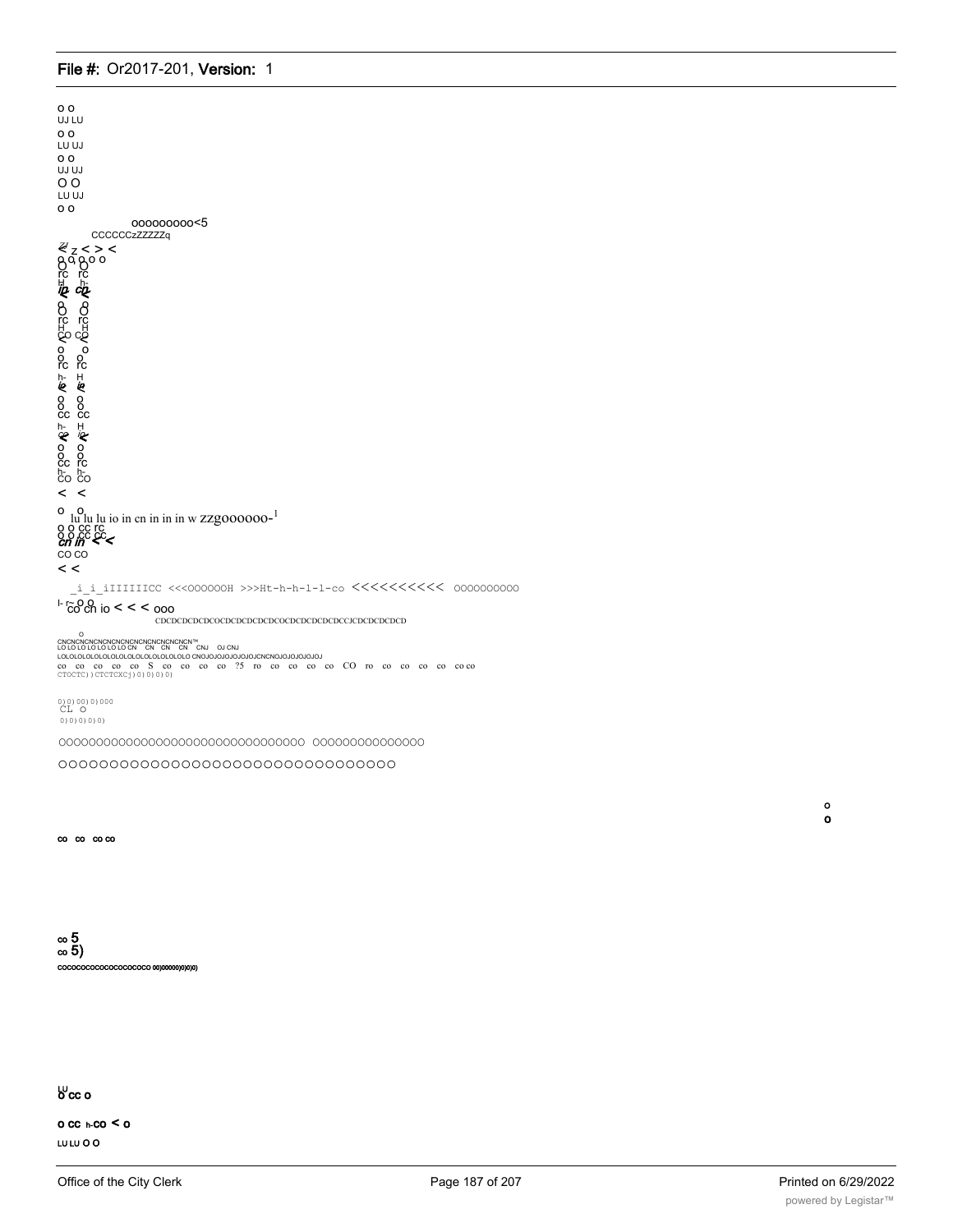

co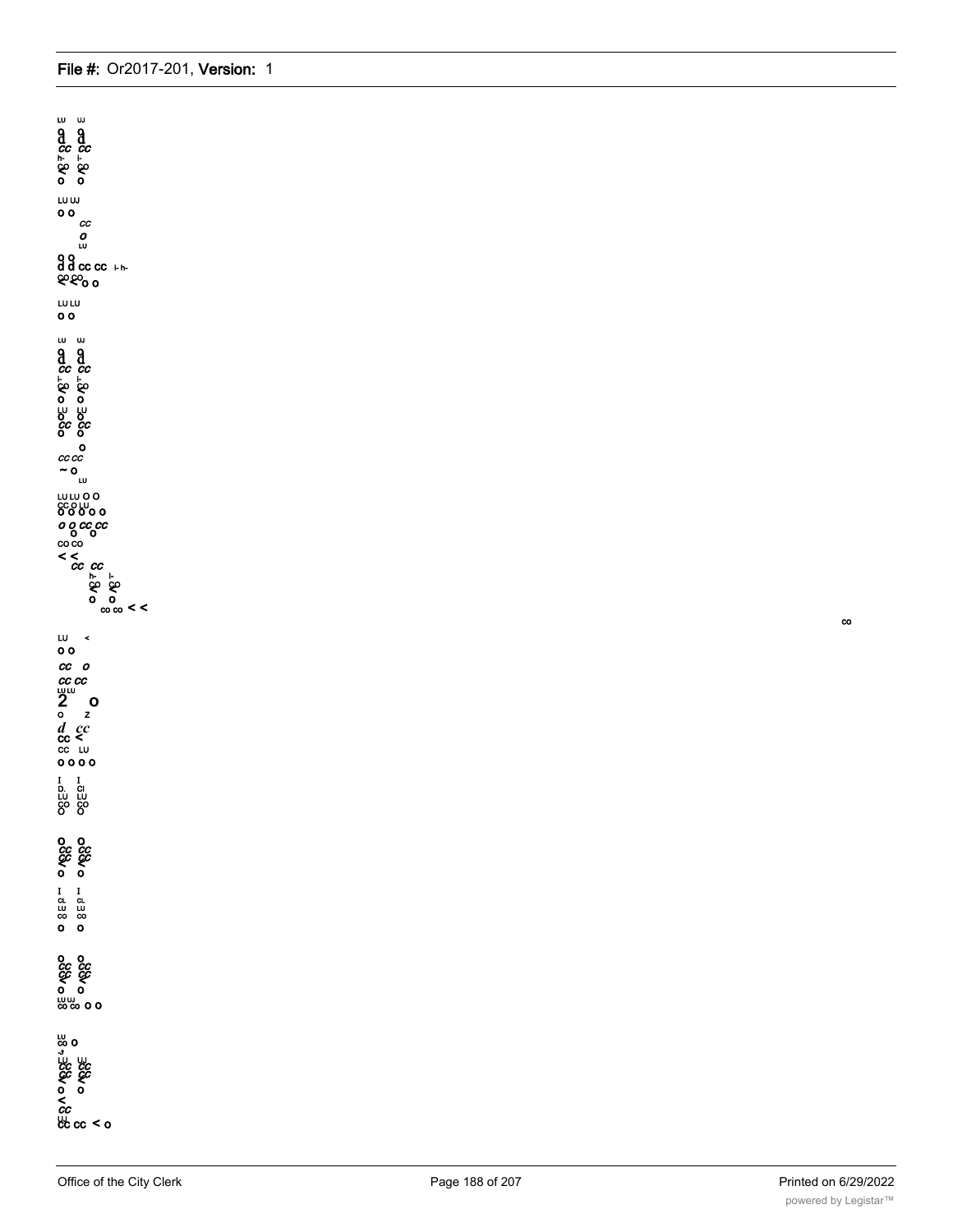| $\frac{cc^2}{\delta}$                                                                                             |
|-------------------------------------------------------------------------------------------------------------------|
| ් ශ්රී<br>සිශී<br>$\mathbf{o}$                                                                                    |
| ၀ ရာရာ<br>၁<br>၁ ရာရာ                                                                                             |
| $\cos \alpha$ < <                                                                                                 |
| 0<br><b>O</b><br>$\frac{1}{60}$ co <sup>X</sup> < <                                                               |
| 0 <sub>0</sub><br>XX                                                                                              |
| ≻-"                                                                                                               |
| ‱ <                                                                                                               |
| 0000                                                                                                              |
|                                                                                                                   |
| CVICNCUCNCVICNCUCNCS](NCNCVJCNCNCNCNCNCV<br>LOLOLOLOLOLOLOLOLOLOLOLON-r-N-CNCMCSJCMCNCMCVJCNC\1CNCNC>JCSICSIC\JCN |

o ^ o ^ CM ^ O t-Tf

0)0)0)0)0)0)0)0)0)0)0)0)0)0)0)0)0)0)0)0)0)0)0)0)0)0)0)

oooooooooo oooooooooo oooooooooooooooooooooooooooo o o o o o o o o o o  $>\star\quad \ \ >\star\quad \ \ >\star\quad \ >\star$ G G G G G

o o

> O b

COCDCDCOCOCOCDCOCOCOCQCOCDCDCOCDCDCOCQCOCQCDCDCDCDCDCO T- T- T- T- T- T- T-T- T- T- T- T- T-T- T- T- T- T- T- T- T- T- T- T- T- T- Tcdcdcdcdcdcdcdcdcdoicdcdcdcdcdcdcdcdcdcdcdcdcdcdcdcdcdcdcdcdcdcd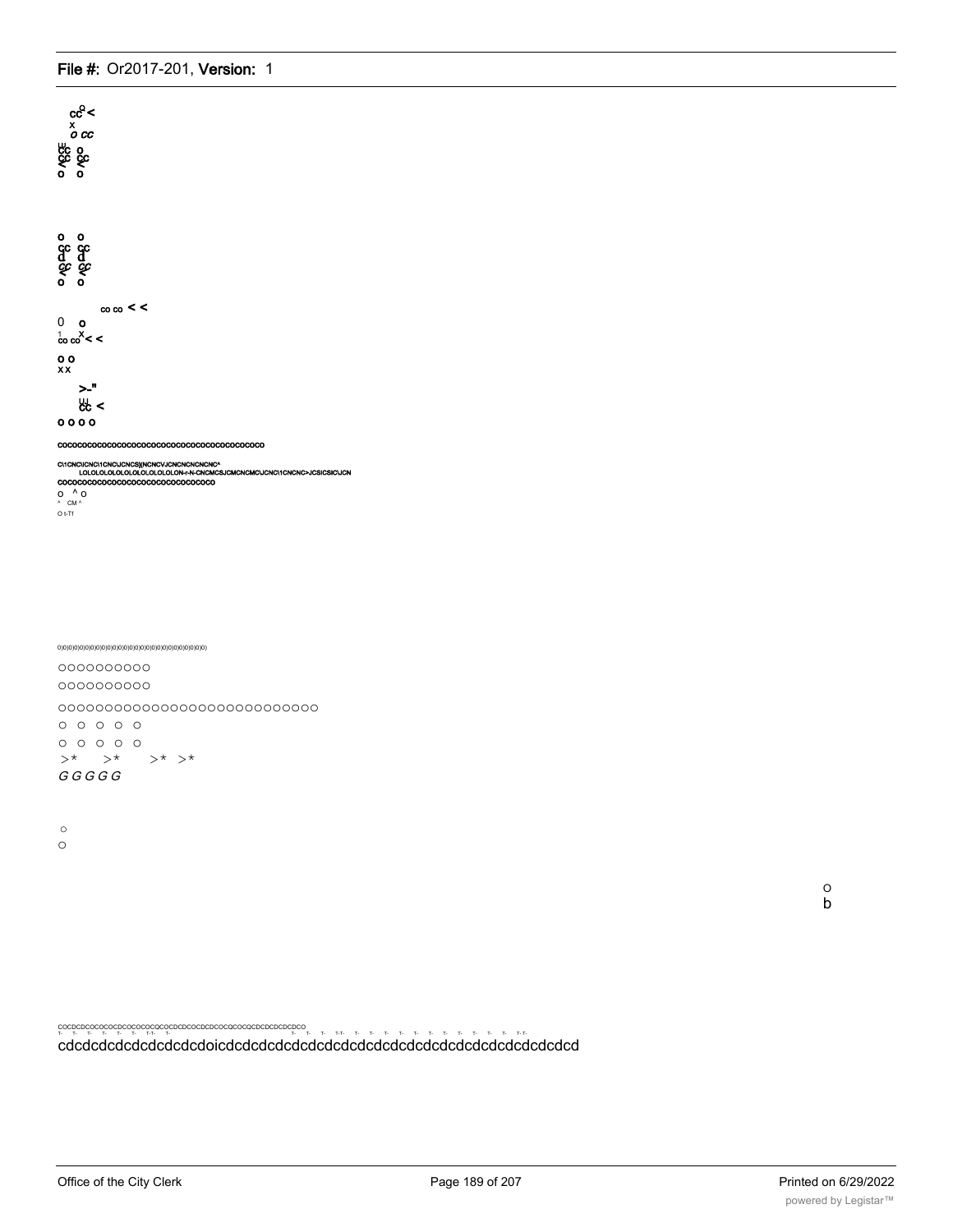

CDCOCOCOCOCOCOCOLOCOtOLO D O) O) CD OI d .CD CD CD CD CD CD CD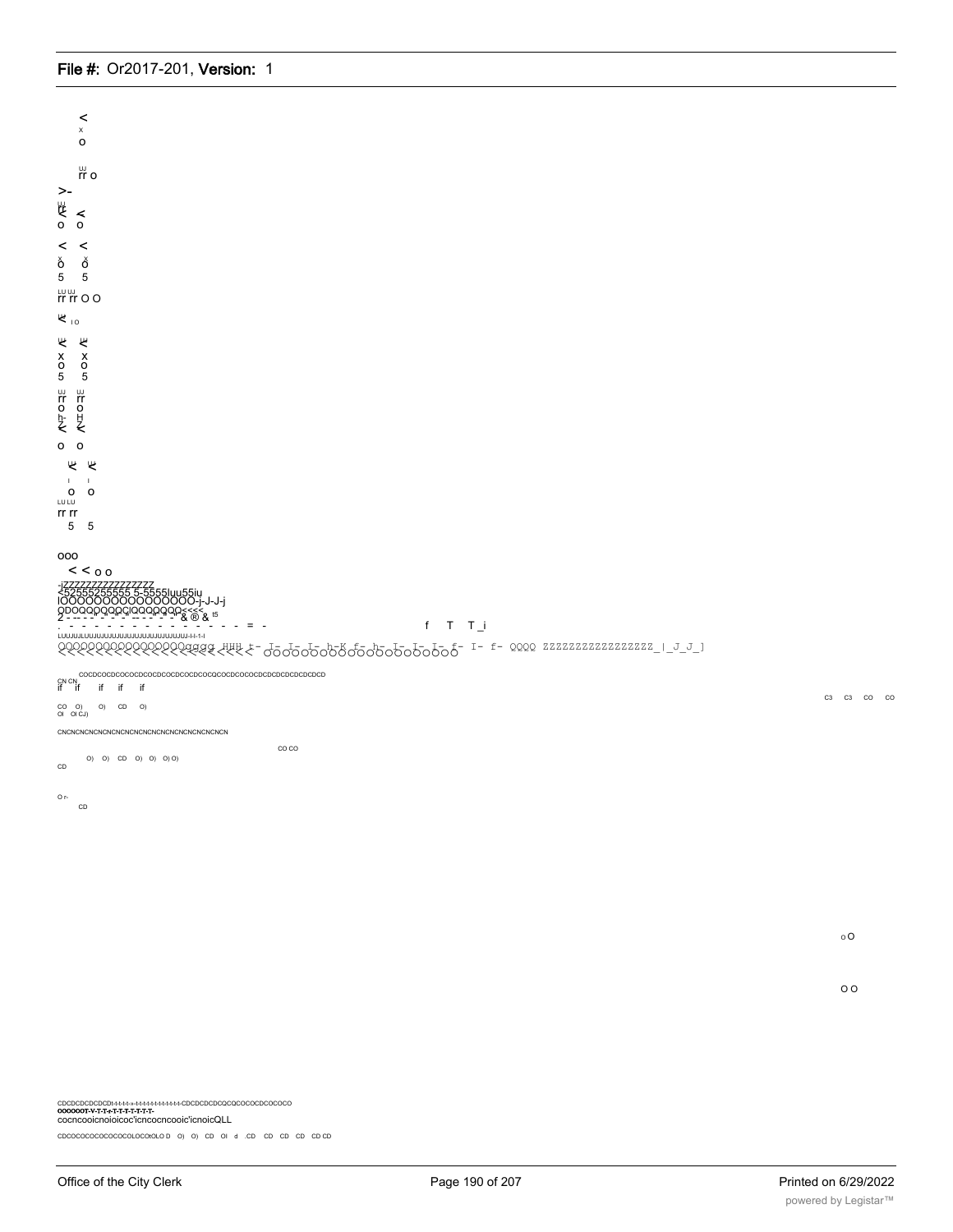

LU LU o o

UJ LU *zz> zd*

co co g g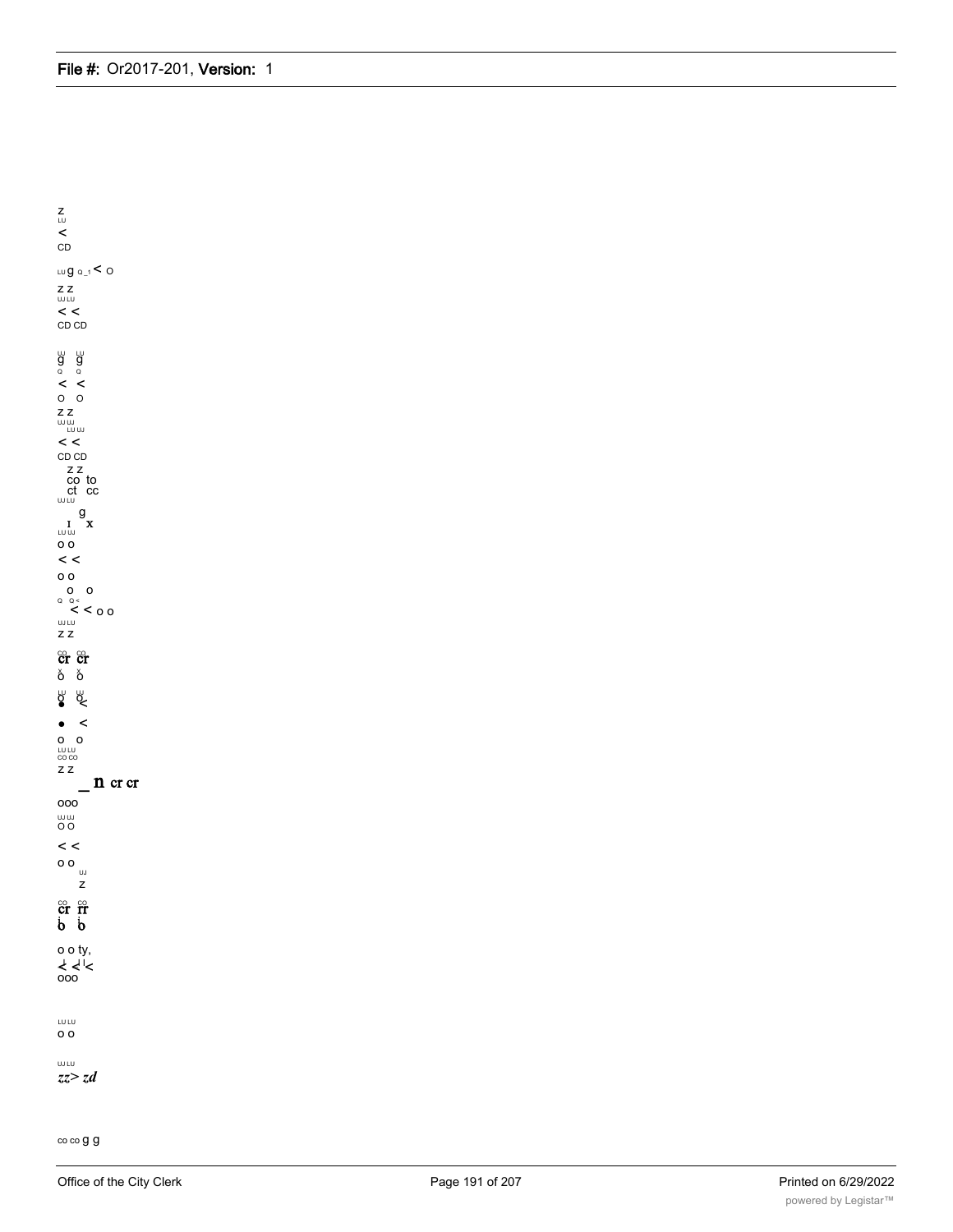

∐<br>∰ע rvi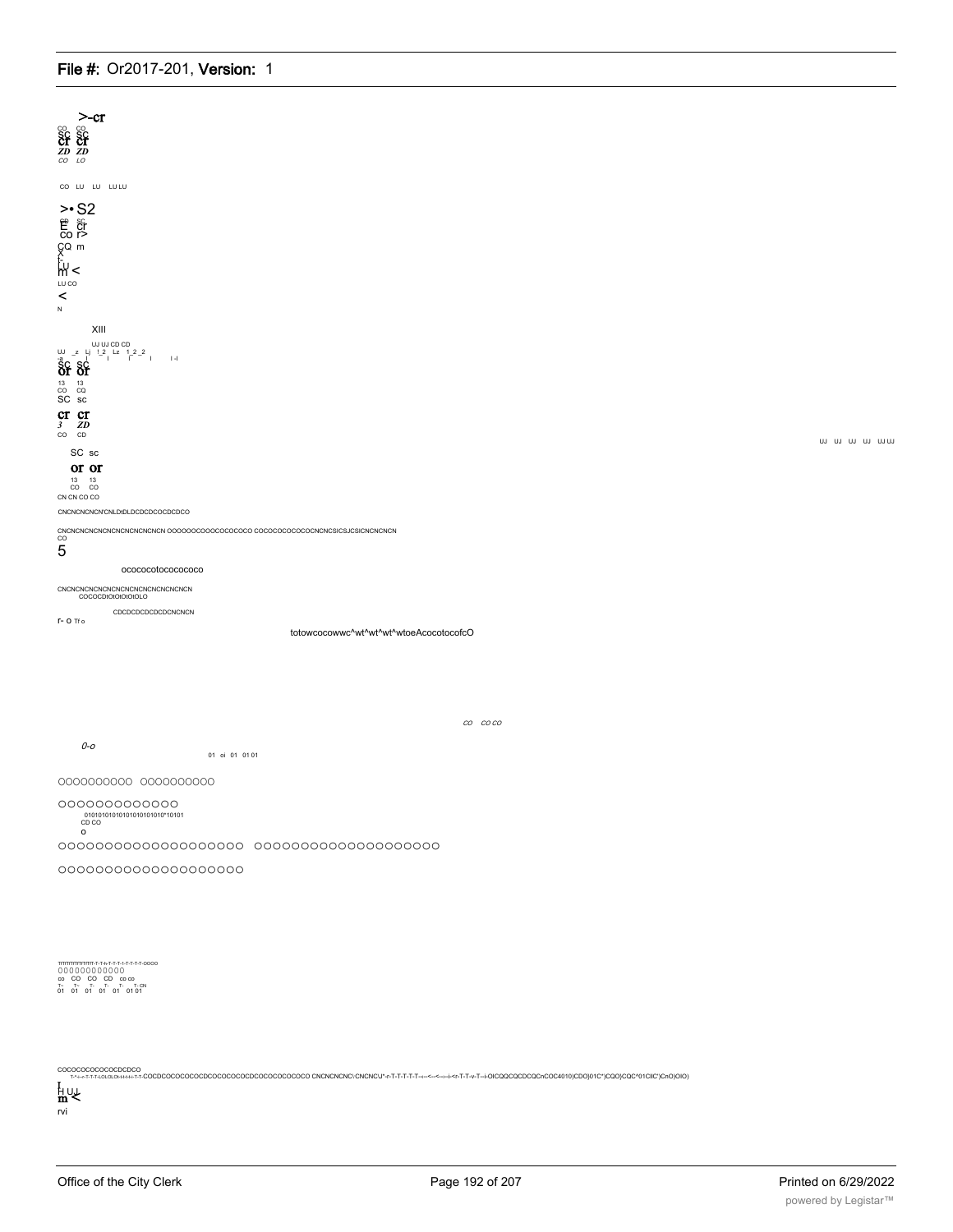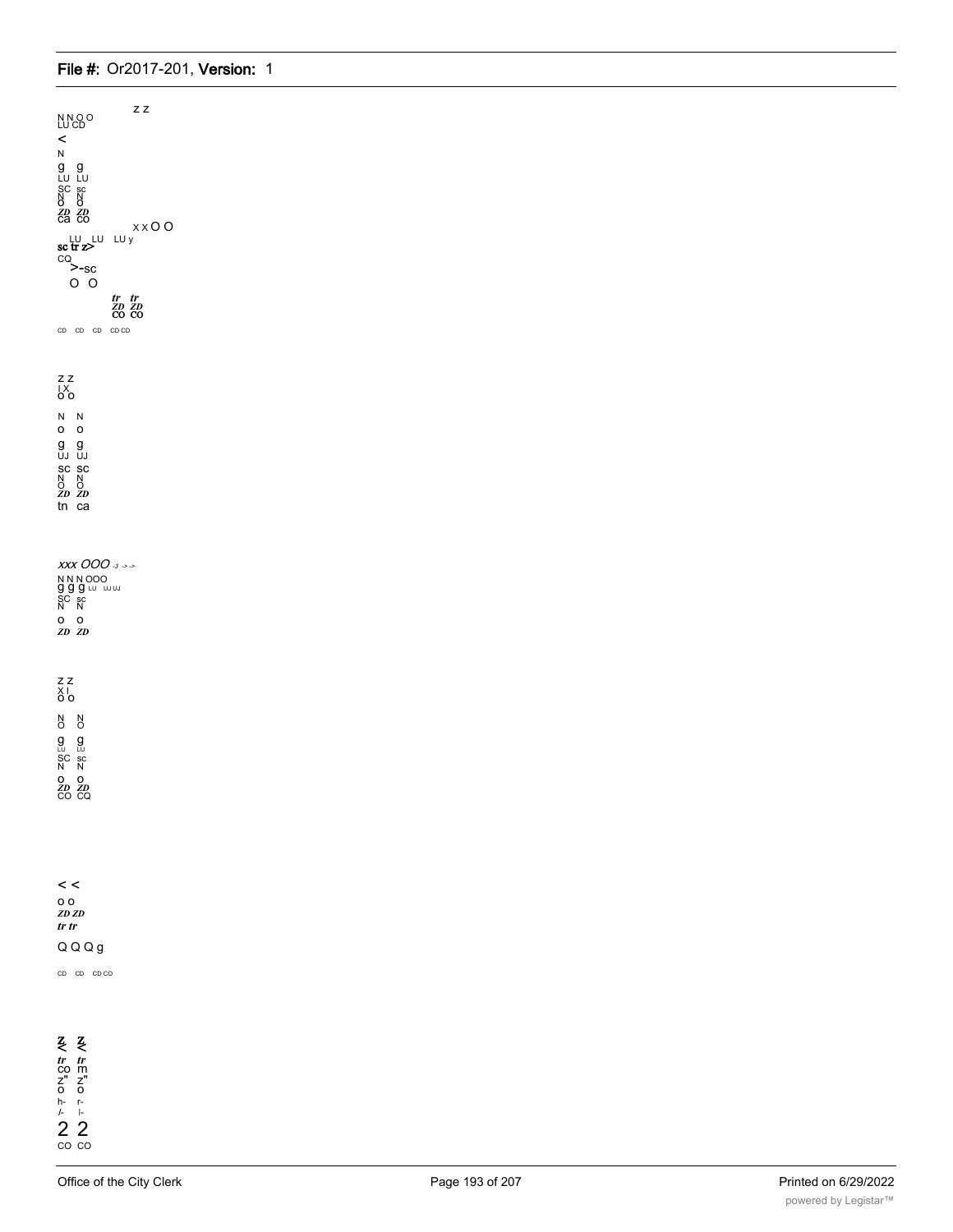| CO" LU<br>$8 < 0 <$ cc co<br>$0.000 <$<br>$\underset{<\text{sc}\,0}{\text{co}}$ 2 2 2<br>$2^0$<br><<<br>CQ CD CD CD CD<br>CO CO COCO<br>$\circ$<br>$\blacksquare^*$ - $\blacksquare$ »- $\blacksquare$ «- $\bigcirc$<br>0 <sub>0</sub><br>CD CD<br>000 CO CD CD<br>t- t- CN CO<br>$\begin{array}{cccccccccc} \mathsf{CNJ} & & ( \mathsf{O} & & \mathsf{I} & & \mathsf{T}^* \, \mathsf{T} \cdot \end{array}$<br>$0 - 1 - 1 - 1$<br>O CO CO CO CN ^ ^^<br>$" = 0 10$<br><b>HEA</b> H-114 <sup>1</sup> | $\frac{1}{2}$<br>cc<br>$\frac{1}{2}$<br>$\overline{c}$ $\overline{c}$ $\overline{c}$<br>LU LU LU |  |  |
|-----------------------------------------------------------------------------------------------------------------------------------------------------------------------------------------------------------------------------------------------------------------------------------------------------------------------------------------------------------------------------------------------------------------------------------------------------------------------------------------------------|--------------------------------------------------------------------------------------------------|--|--|
|                                                                                                                                                                                                                                                                                                                                                                                                                                                                                                     |                                                                                                  |  |  |
|                                                                                                                                                                                                                                                                                                                                                                                                                                                                                                     |                                                                                                  |  |  |
|                                                                                                                                                                                                                                                                                                                                                                                                                                                                                                     |                                                                                                  |  |  |
|                                                                                                                                                                                                                                                                                                                                                                                                                                                                                                     |                                                                                                  |  |  |
|                                                                                                                                                                                                                                                                                                                                                                                                                                                                                                     |                                                                                                  |  |  |
|                                                                                                                                                                                                                                                                                                                                                                                                                                                                                                     |                                                                                                  |  |  |

|           |         |          |     | racocococococococorocococoro    |         |  |
|-----------|---------|----------|-----|---------------------------------|---------|--|
| $\circ$   | Ω       |          |     |                                 |         |  |
| 000<br>>. |         | $>$ . >s |     |                                 |         |  |
|           | 66      | 6        |     |                                 |         |  |
|           |         |          |     | 000000000000                    |         |  |
| Ω         | Ω       |          |     |                                 |         |  |
|           |         | 00000000 |     |                                 |         |  |
| $\circ$   | $\circ$ |          |     | $\circ \circ \circ \circ \circ$ | $\circ$ |  |
|           |         | 000 000  |     |                                 |         |  |
|           |         | 000 000  |     |                                 |         |  |
|           |         | 000 000  |     |                                 |         |  |
|           |         | 000 000  |     |                                 |         |  |
|           | ೦೦೦     |          | 000 |                                 |         |  |

-"J" TJ" TJ- CN  $T$ - T- T- O<br>O O O O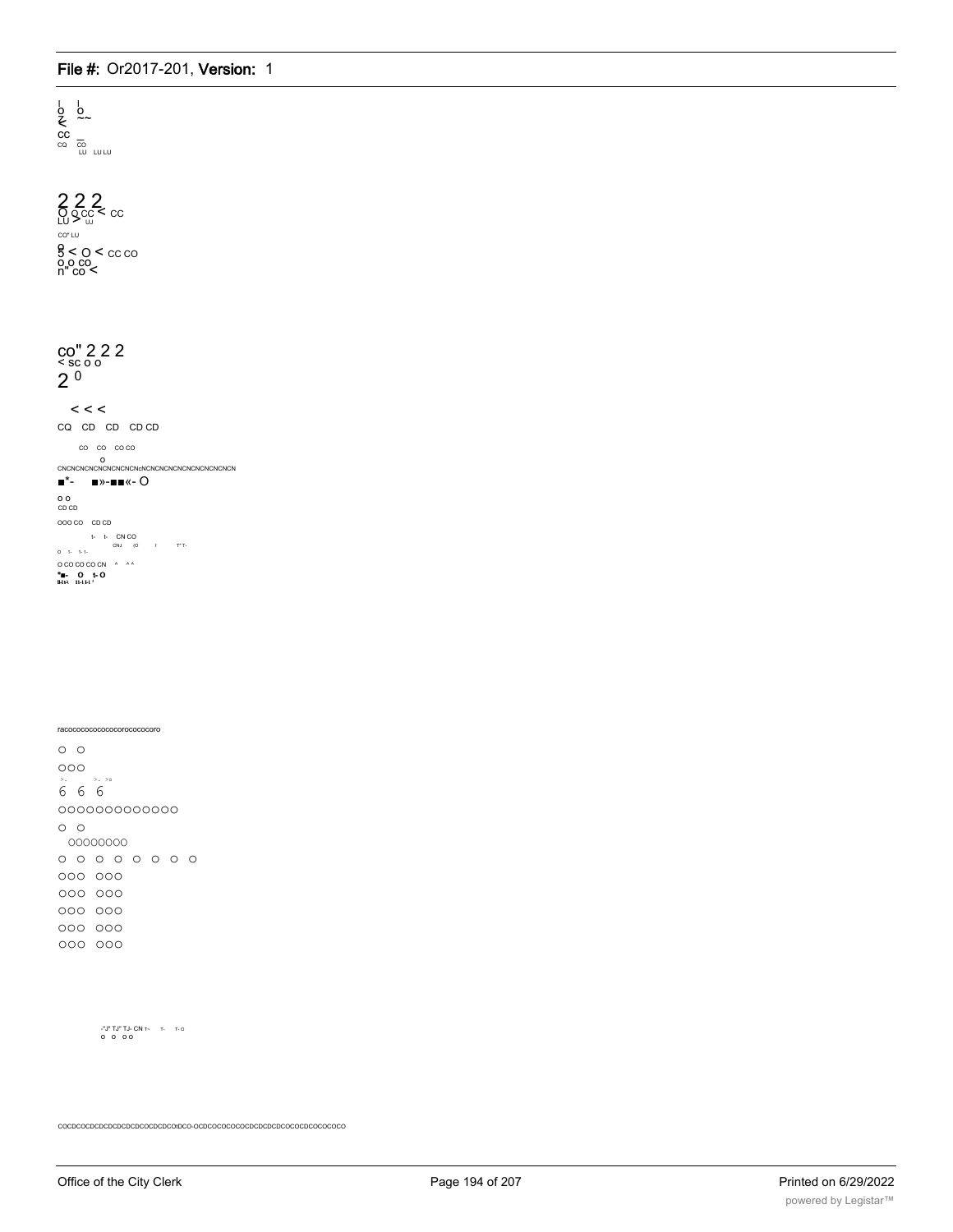$\label{eq:QCDCI} \text{QCDCIIQQCDCOC--)}\\ -\text{)Q'JIQCa--)}\\ -\text{)ffiq--)}\\ -\text{C--iCa}$ 

 $\circ$   $\circ$ 

 $0000$  $_{\rm CO~CO}^{\rm NN} <$   $<$  $\cos$  $N_N$ <br>COCO  $\,<$ CD CD CQ CO  $\mathsf z$ 

.  $CLNO$ 

 $ca$   $co$ 

 $>_{\mathsf{-SC}}$ 

 $z" <$ 

 $<$  0  $Z$ 

**UJ** 

wedcococococococoj<br>SLZZZZZZp? -,-ZZZZZZlfj -^luujujujujuj <aapaoah 1 \_- \_- \_- \_- \_- \_- \_-<br>SScocococococox z^^\_i\_i^\_jo /Ti-Yirnnirnrnrnrn

OOO Lt CC (t UJ UJ UJ UJ

UJ UJ<br>SC SC

 $\begin{matrix} 0 & 0 \\ 0 & 0 \\ 0 & 0 \end{matrix}$ 

#### 000

cr Lt LL UJ UJ UJ

UJ UJ UJ SC SC Si 000<br>cq co cq

o o CC cc<br>Lu uj

 $\circ$   $\circ$ 

 $<<<<<<$ 

UJ UJ UJ m n1 co cơ  $<<<<$ 

LU UJ UJ CO 03 CO

 $cn$  cn cn cn cn

CNCNJCNCSICNCNCNCNCNCSICNCNCSJCNCMCN<br>n co co  $\begin{array}{ccccc} \texttt{CNCN-UNC} & \texttt{N-IVC} & \texttt{N-IVC} & \texttt{N-IVC} \\ \texttt{CN/IVC} & \texttt{N-IVC} & \texttt{N-IVC} & \texttt{N-IVC} & \texttt{N-IVC} \\ \texttt{N} & \texttt{O} & \texttt{N-IVC} & \texttt{N-IVC} & \texttt{N-IVC} & \texttt{N-IVC} & \texttt{N-IVC} & \texttt{N-IVC} \\ \texttt{N} & \texttt{O} & \texttt{N-IVC} & \texttt{N-IVC} & \texttt{N-IVC} & \texttt$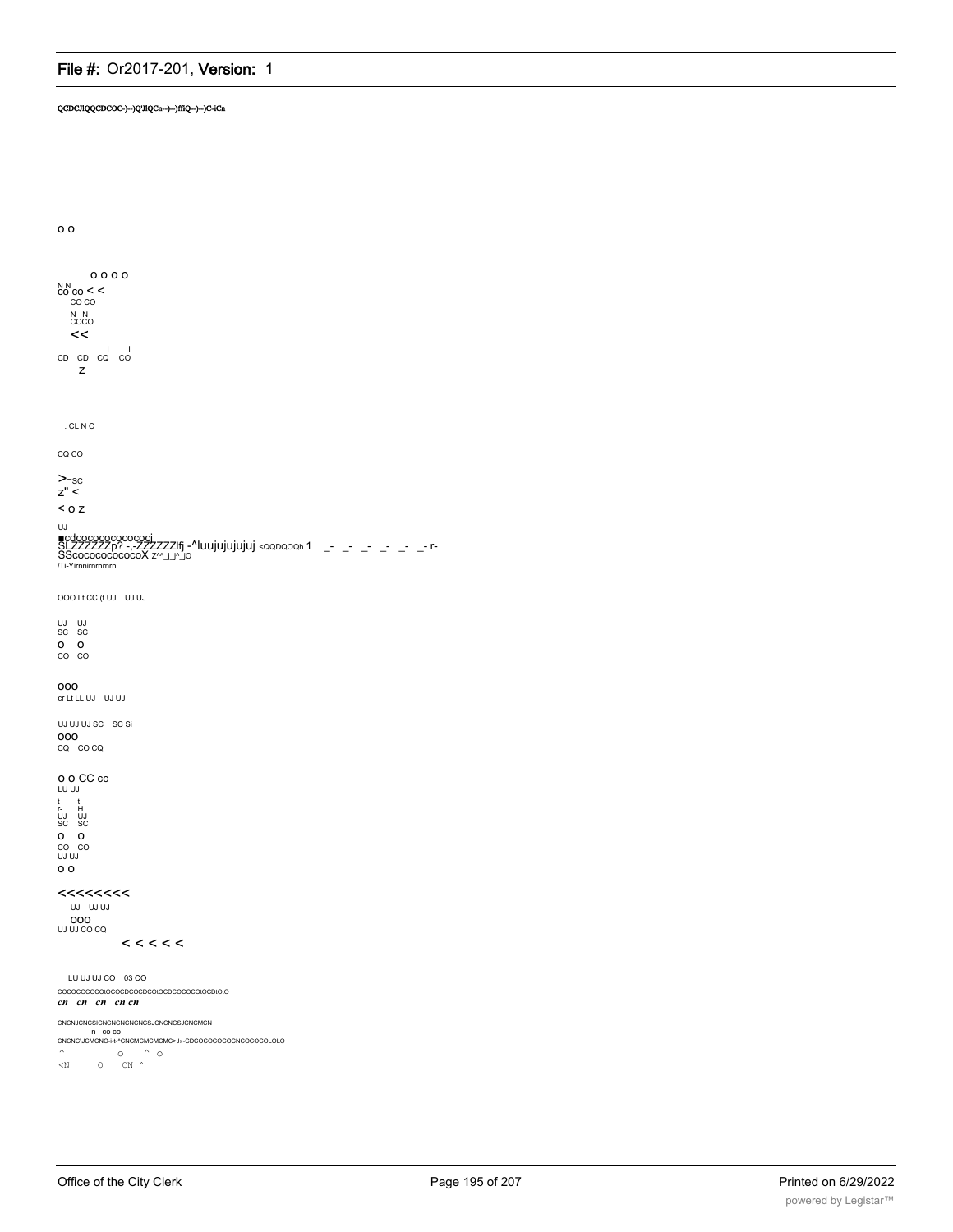${\tt 000000000000000000}$ 

#### ${\tt COCOCOCOCO COCO COCO CO COCO CO}$

000000000000000000000

\*^J- fs. fs\_t- t-t~<br>0000

 $\circ$   $\circ$ 

CDCDCDCDCDCDCDCDCDCDCDCDCDCDCDCDCDCDCOCOCOCJ)CDCT)C1

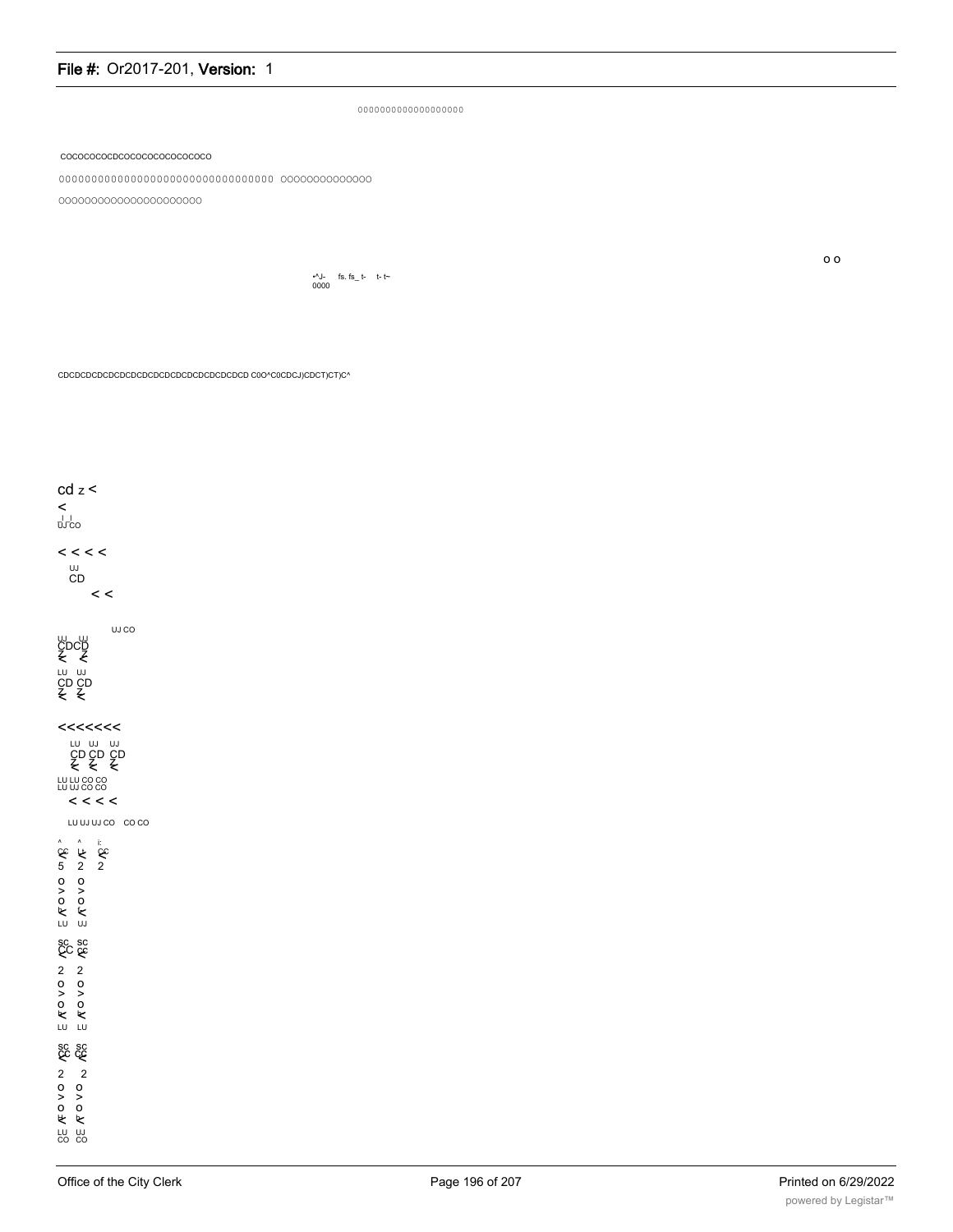| SC SC<br>ęc<br>C                               |              |      |
|------------------------------------------------|--------------|------|
| $\sqrt{2}$<br>$\overline{2}$<br>$\sqrt{2}$     |              |      |
| $\mathsf{o}$<br>$\mathsf{o}$<br>$\, >$<br>>    |              |      |
| $\mathsf{o}$<br>$\mathsf{o}$                   |              |      |
| f-<br>H<br>$\prec$<br>$\,<$                    |              |      |
|                                                |              |      |
| <b>ASSSE</b><br>ASSSE                          |              |      |
| $\overline{2}$<br>$\sqrt{2}$                   |              |      |
| sc sc                                          |              |      |
|                                                |              |      |
| Arovo<br>$\frac{0}{2}$                         |              |      |
| $\mathsf{o}$<br>$\breve{}$                     |              |      |
| UJ<br>LU<br>$\overline{2}$                     |              |      |
| $\frac{2}{\zeta}$                              |              |      |
| <b>Arovo</b><br>$\mathsf{o}$                   |              |      |
| $\,$                                           |              |      |
| se<br>coca caca<br>roca caca                   |              |      |
| $\frac{Z''}{U} \frac{Q}{CQ} < N$               |              |      |
|                                                |              |      |
| $\ncsc$ o o $\lt$ $\lt$                        |              |      |
| $\frac{7}{100}$ cc cc cc cc $\epsilon$ <       |              |      |
| COCOCOCOCOCOCOCOCOLOCOCO                       |              |      |
|                                                |              |      |
| r^cOCOCOCOCOCOCOCOCOCOCOCOCOCOCOCOCO           | CNJ CN CN CN |      |
|                                                |              | ¥ co |
| wwtocv)wwcv"jcv>tococ/}c/>cococ/>cy}wcowcocoww |              |      |
|                                                |              |      |
|                                                |              |      |
|                                                |              |      |
|                                                |              |      |

 $\omega$  co co co coco

 $\circ$   $\circ$ 

 $\cos$   $\cos$   $\cos$ 

CQC0CQO]C')O)0)0)O]O)O>03O}C'lO)O)O]O]O]O)O)QCDO)OlO)O)O)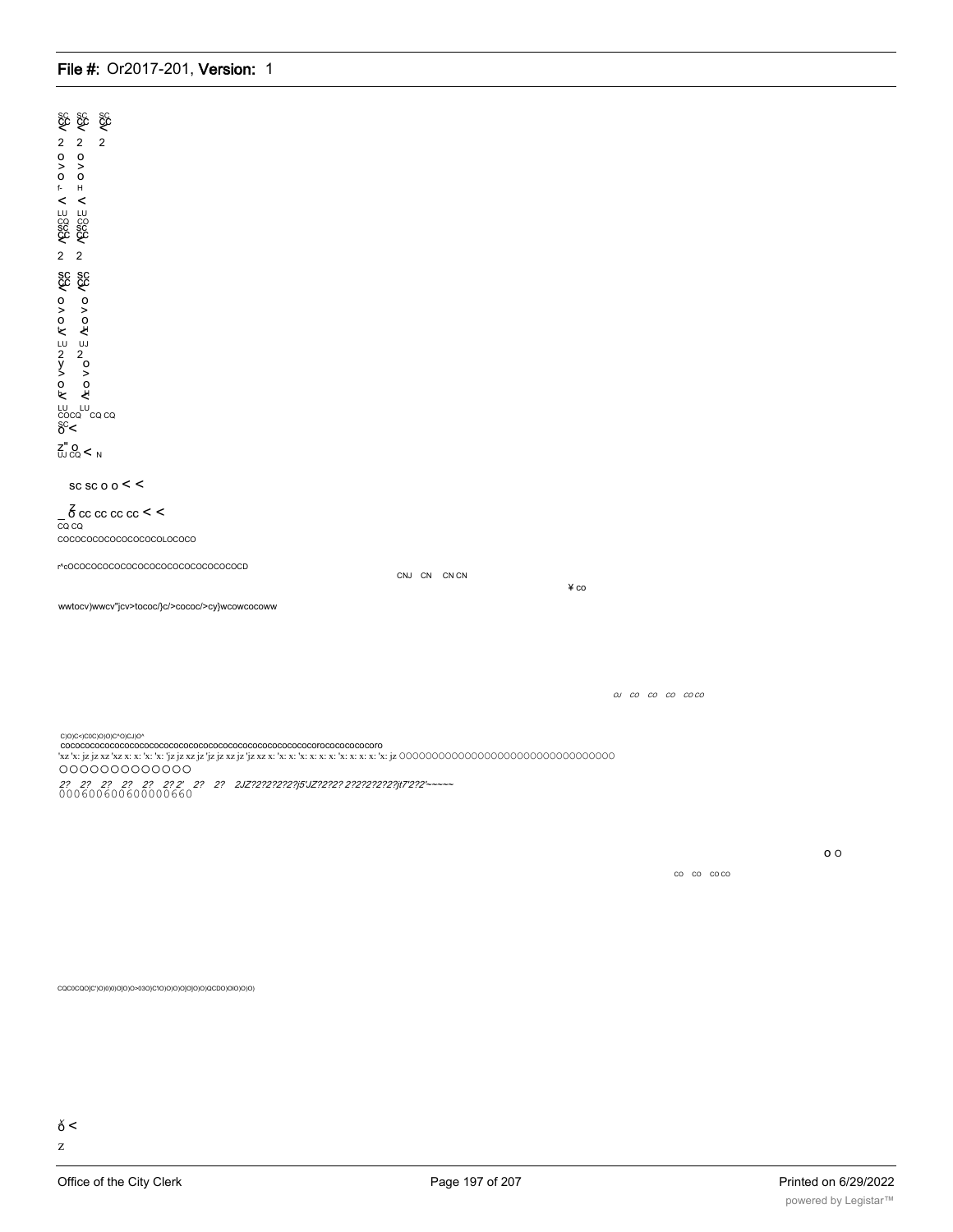| $\upsilon$ or or $\sim$<br>$_{\rm CO}$                                                                                                                                                                 |                                    |
|--------------------------------------------------------------------------------------------------------------------------------------------------------------------------------------------------------|------------------------------------|
| isr m x ooo $<<$                                                                                                                                                                                       |                                    |
| $\begin{array}{ccc} Z & Z \\ 0 & 0 \\ 0 & 0 \\ 0 & 0 \\ \end{array}$                                                                                                                                   |                                    |
|                                                                                                                                                                                                        |                                    |
| $\begin{array}{ccc} Z & Z \\ 0 & 0 \\ 0 & 0 \\ 0 & 0 \\ \bar Q^t & \bar Q^t \end{array}$                                                                                                               |                                    |
| $x \times 00 \leq$                                                                                                                                                                                     |                                    |
| $\begin{array}{c} Z & Z \\ 0 & 0 \\ 0 & 0 \\ Q^t & Q^t \\ \end{array}$                                                                                                                                 |                                    |
|                                                                                                                                                                                                        |                                    |
| $\delta \delta$ < <<br>$\frac{z}{\delta}$ $\frac{z}{\delta}$<br>or or<br>or or<br>$\frac{z}{\delta}$<br>m co                                                                                           |                                    |
| $\delta \delta$ < <                                                                                                                                                                                    |                                    |
| $\begin{array}{c} Z & Z \\ 0 & 0 \\ 0r & 0r \\ Qr & Qr \\ \infty & \infty \end{array}$                                                                                                                 |                                    |
| 000 < 1                                                                                                                                                                                                |                                    |
| $\begin{array}{c} Z & Z \\ 0 & 0 \\ 0r & 0r \\ Qr & Qr \\ m & co \end{array}$                                                                                                                          |                                    |
| $\delta\delta$ < <                                                                                                                                                                                     |                                    |
| $\begin{array}{c} Z & Z \\ 0 & 0 \\ 0r & 0r \\ Qr & Qr \\ < 0 & 0 \end{array}$                                                                                                                         |                                    |
| $\mathrm{sr}$ * o o < <                                                                                                                                                                                |                                    |
| $\begin{array}{c} 0 & 0 \\ \text{or} & \text{or} \\ \text{or} & \text{or} \\ \text{or} & \text{or} \\ \text{co} & \text{co} \end{array}$                                                               |                                    |
| $\frac{\gamma}{\sigma}$<br>$\frac{\sigma}{\sigma}$ or $\rho r \leq 0$                                                                                                                                  |                                    |
| $\mathbf{Z}$ $\mathbf{Z}$                                                                                                                                                                              | o o or or $\blacksquare$ or $\leq$ |
| cq coco<br>XX<br><b>0 0</b>                                                                                                                                                                            |                                    |
| $\begin{array}{cc} x & x \\ 03 & 03 \\ 0 & 0 \\ 2 & 2 \end{array}$                                                                                                                                     |                                    |
| $\,<$<br>$\mathop{\rm CO}_{\mathsf{X}\,\mathsf{X}}^{\mathsf{CO}}$<br>$\,$ O $\,$                                                                                                                       |                                    |
| $\begin{array}{cc} \dot{I\hspace{-0.1cm}I\hspace{-0.1cm}I} & X \\ \stackrel{03}{\phantom{0}03} & \stackrel{03}{\phantom{0}03} \\ \stackrel{03}{\phantom{0}0} & \stackrel{03}{\phantom{0}} \end{array}$ |                                    |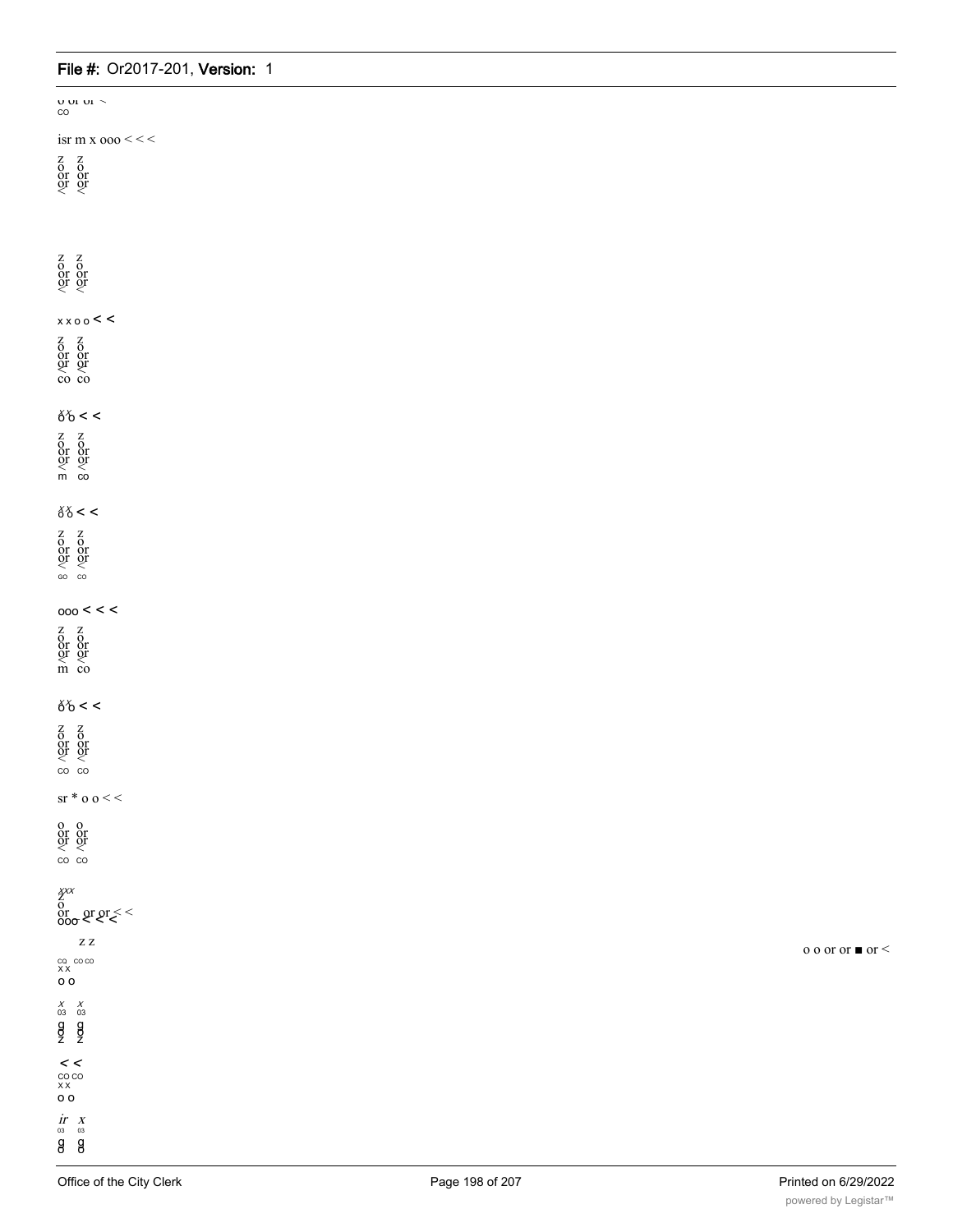

### CO CO COCO<br>CD OI CD CD CD

# $000000$

00000000000000<br>**∞ ∞ ∞ ∞ ∞∞** 

 $\circ \circ \circ \circ \circ$ 

 $\begin{matrix} 0 & 0 & 0 & 0 \end{matrix}$ 

| co | ထ                                                                      | $\sim$ | $\circ$ | ∼                 | csi | cd | œ          | CO <sub>I</sub> - |
|----|------------------------------------------------------------------------|--------|---------|-------------------|-----|----|------------|-------------------|
|    | ro ° P an T d P ad P<br>CDTJ-TIT-OCNTICNTIO*^CNOCOOC\JTJ-OTrevJTILO-t- |        |         | P od "? on «? § P |     |    | P § P coco |                   |
|    |                                                                        |        |         |                   |     |    |            |                   |

CNCNCMCMCNICMCNCNCMCNICMCNICNICNI

| $\overline{z}$<br>۷                                                                                                                                                                                                                                                                                                                                                                                                                                                                                                                                                                                                                                     |
|---------------------------------------------------------------------------------------------------------------------------------------------------------------------------------------------------------------------------------------------------------------------------------------------------------------------------------------------------------------------------------------------------------------------------------------------------------------------------------------------------------------------------------------------------------------------------------------------------------------------------------------------------------|
| $\,<$                                                                                                                                                                                                                                                                                                                                                                                                                                                                                                                                                                                                                                                   |
| $\frac{CO}{XX}$                                                                                                                                                                                                                                                                                                                                                                                                                                                                                                                                                                                                                                         |
| $\circ$ $\circ$                                                                                                                                                                                                                                                                                                                                                                                                                                                                                                                                                                                                                                         |
| $\overset{x}{\mathbf{g}}$<br>o<br>$\overset{x}{\mathfrak{g}}$<br>$\mathsf{o}$<br>Z<br>$\widetilde{\phantom{m}}$                                                                                                                                                                                                                                                                                                                                                                                                                                                                                                                                         |
| <                                                                                                                                                                                                                                                                                                                                                                                                                                                                                                                                                                                                                                                       |
| co co<br>$\overset{^{03}}{\text{60}}$ $\overset{^{60}}{\text{60}}$ or<br>$_{r>0}^{c0}$ " $_{r>0}^{c0}$ "<br>$\begin{array}{cc} 0 & 0 \\ 0 & 0 \end{array}$                                                                                                                                                                                                                                                                                                                                                                                                                                                                                              |
| $\mathop \odot \limits^{\scriptscriptstyle 03}_{\mathop \circ \limits^{\mathop \circ \limits^{\mathop \circ \limits^{\mathop \circ \limits^{\mathop \circ \limits^{\mathop \circ \limits^{\mathop \circ \limits^{\mathop \circ \limits^{\mathop \circ \limits^{\mathop \circ \limits^{\mathop \circ \limits^{\mathop \circ \limits^{\mathop \circ \limits^{\mathop \circ \limits^{\mathop \circ \limits^{\mathop \circ \limits^{\mathop \circ \limits^{\mathop \circ \limits^{\mathop \circ \limits^{\mathop \circ \limits^{\mathop \circ \limits^{\mathop \circ \limits^{\mathop \circ \limits^{\mathop \circ \limits^{\mathop \circ \limits^{\mathop$ |
| co" co"                                                                                                                                                                                                                                                                                                                                                                                                                                                                                                                                                                                                                                                 |
| $\begin{array}{c} 2 \ 8 \ 1 \end{array}$                                                                                                                                                                                                                                                                                                                                                                                                                                                                                                                                                                                                                |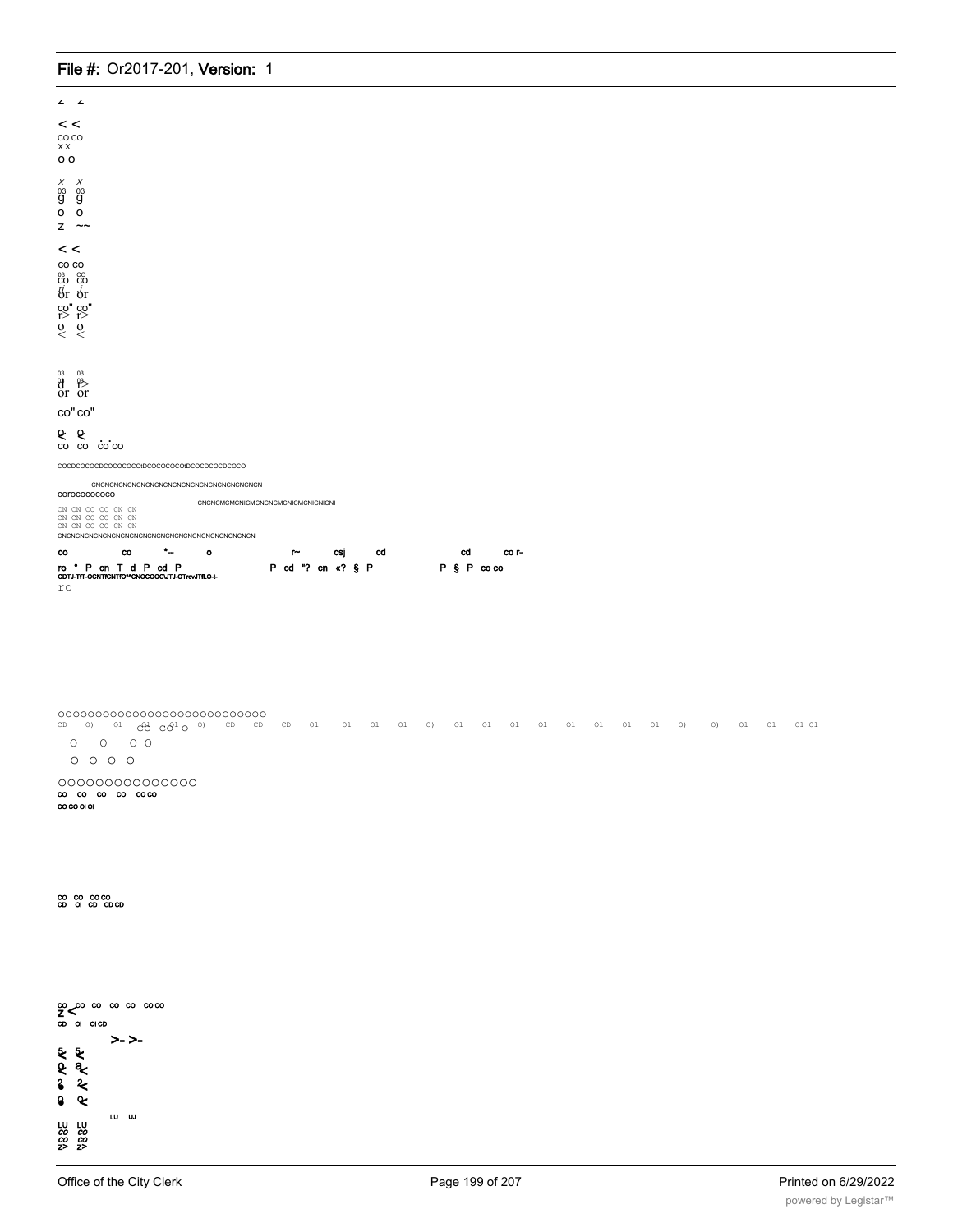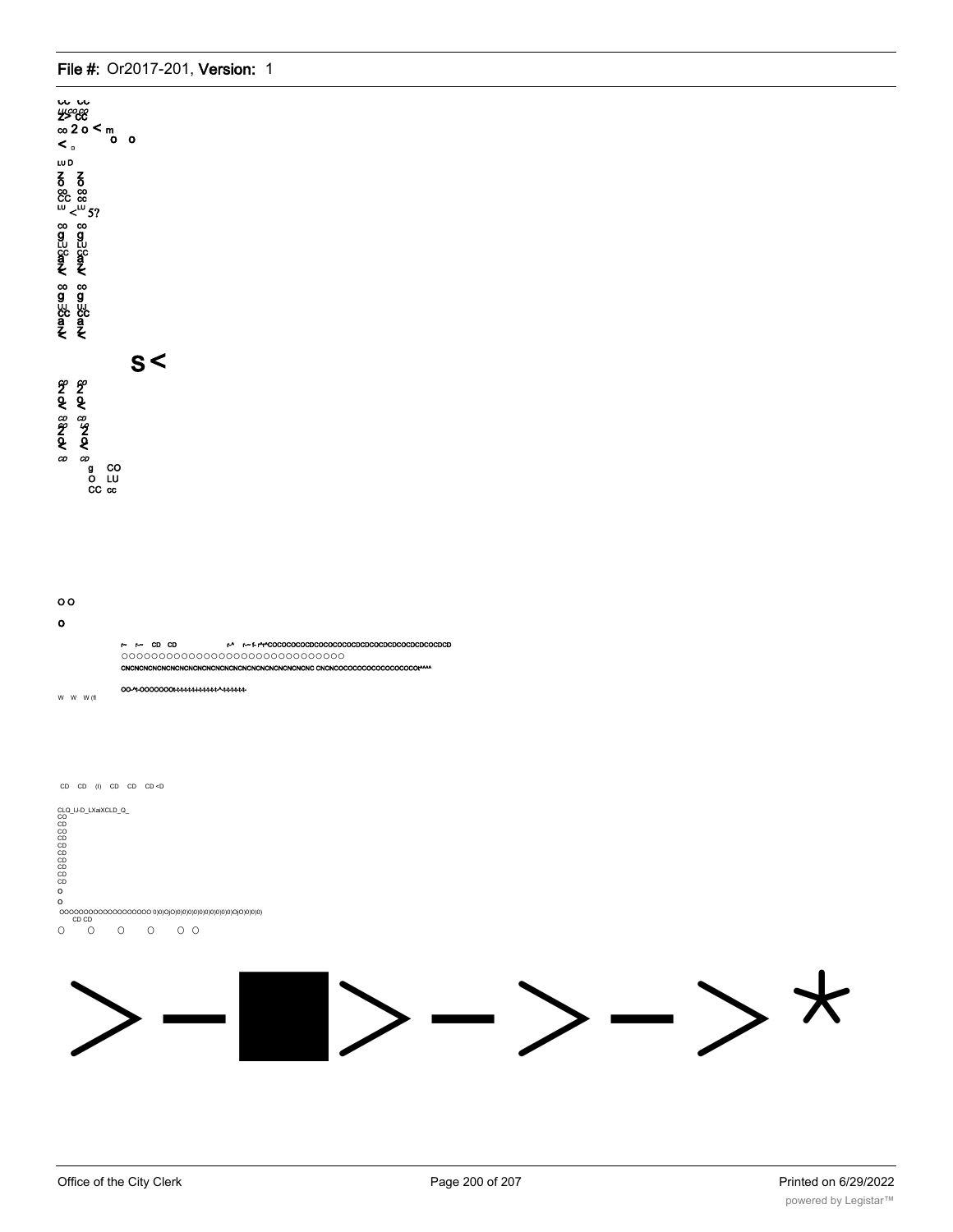

cjo o cjo o 

0)olc7)olojojoj0)ct)0) CCCOCOCiOCOcOCOCOCXICO

#### $\circ$  O

CD CD CO CT)  $\texttt{CD}\texttt{CD}\texttt{CD}\texttt{CT)}\quad \texttt{CD}\texttt{CD}$  $\begin{array}{ll} \texttt{co~co~co} \\ \texttt{CD} & \texttt{CD} & \texttt{CO} & \texttt{CO} \end{array}$ 

# $0000$  $\frac{0}{0}$  rc cc  $\begin{array}{c} \mathbf{1} \circ \mathbf{1} \circ \mathbf{1} \circ \mathbf{1} \circ \mathbf{1} \circ \mathbf{1} \circ \mathbf{1} \circ \mathbf{1} \circ \mathbf{1} \circ \mathbf{1} \circ \mathbf{1} \circ \mathbf{1} \circ \mathbf{1} \circ \mathbf{1} \circ \mathbf{1} \circ \mathbf{1} \circ \mathbf{1} \circ \mathbf{1} \circ \mathbf{1} \circ \mathbf{1} \circ \mathbf{1} \circ \mathbf{1} \circ \mathbf{1} \circ \mathbf{1} \circ \mathbf{1} \circ \mathbf{1} \circ \mathbf{1$  $\begin{bmatrix} 0 & 0 \\ 0 & 0 \\ 0 & 0 \end{bmatrix}$  $\overline{\mathsf{U}}\overline{\mathsf{J}}$  $\begin{array}{cc} 01 & 01 \\ 0 & 0 \\ 0 & 0 \end{array}$ QUJUJ  $=$   $=$   $=$ '  $=$   $=$   $=$   $=$   $=$   $=$   $\circ$  $\equiv$ aaddaaddaaliecouccoccoccoccoccocco minimminimminim ۾ و  $rac{3}{5}$  $D$   $D$  $cccccccccccccccccccccc$  $\begin{bmatrix} 1 \\ 2 \\ 3 \end{bmatrix}$  $\,<$  $\lt$   $\lt$   $\lt$  $(5 \tO \tO \t(5)5)$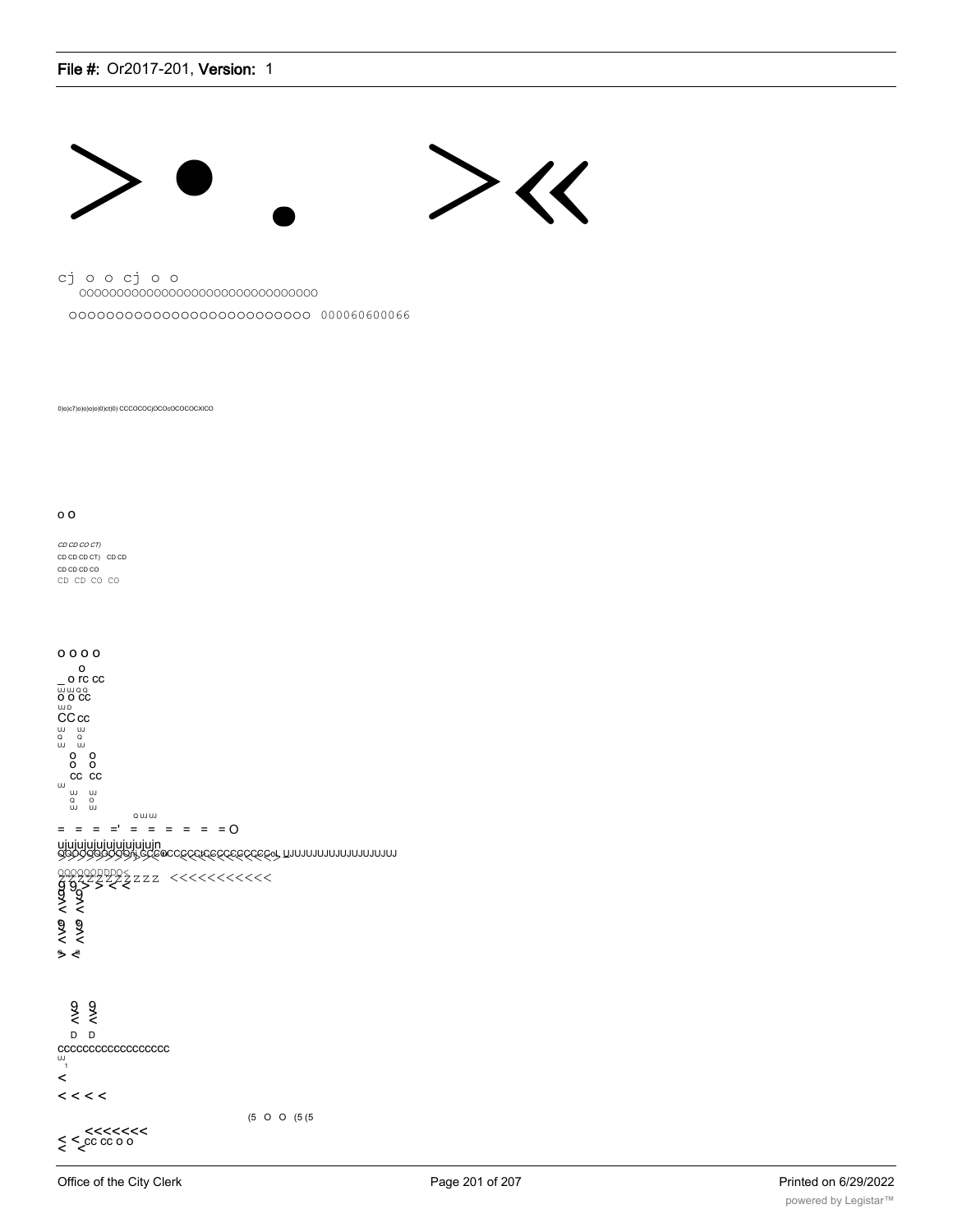cc cc <sup>o</sup> <sup>o</sup> CD CD

 $\check{\S}c_{\rm GC}^2$ z z<br>duw<br>cd o<br>cd cd cd z z z UJ UJ UJ  $<<<<<<$ 

CDCDCDCDCDCDCDCDCDCD

CNCNWWCNCNCNCNCNCNCNC^ COCOCOCOCOCOCOCOCOCOCOCOCO OOOOOOOO CNCNCNCNCNCNCNCN CO CD ^ O CN

co co co CO CO CO CO CO CO CO CO CO CO CO CO

CD CD CD 0)

0-O cDCDCDcrncDcrncDCDCDCDCDCDCDCDOJCDCDO)

co

OOOOUOOOOOOOOOOOOOOOOOOOOOOO. OOOOO OOOOOOOOOOOOOOOOOOO

60000006666600666600060000 COCOCOCOCOCOCOCOCOCDCDCDCOCD

CDCDCDCDCDCDCDCDCOCOCOCOCOCOCDCDCD  $c$ ncncocrtcncncocococncocncocncocncocococ $\wedge$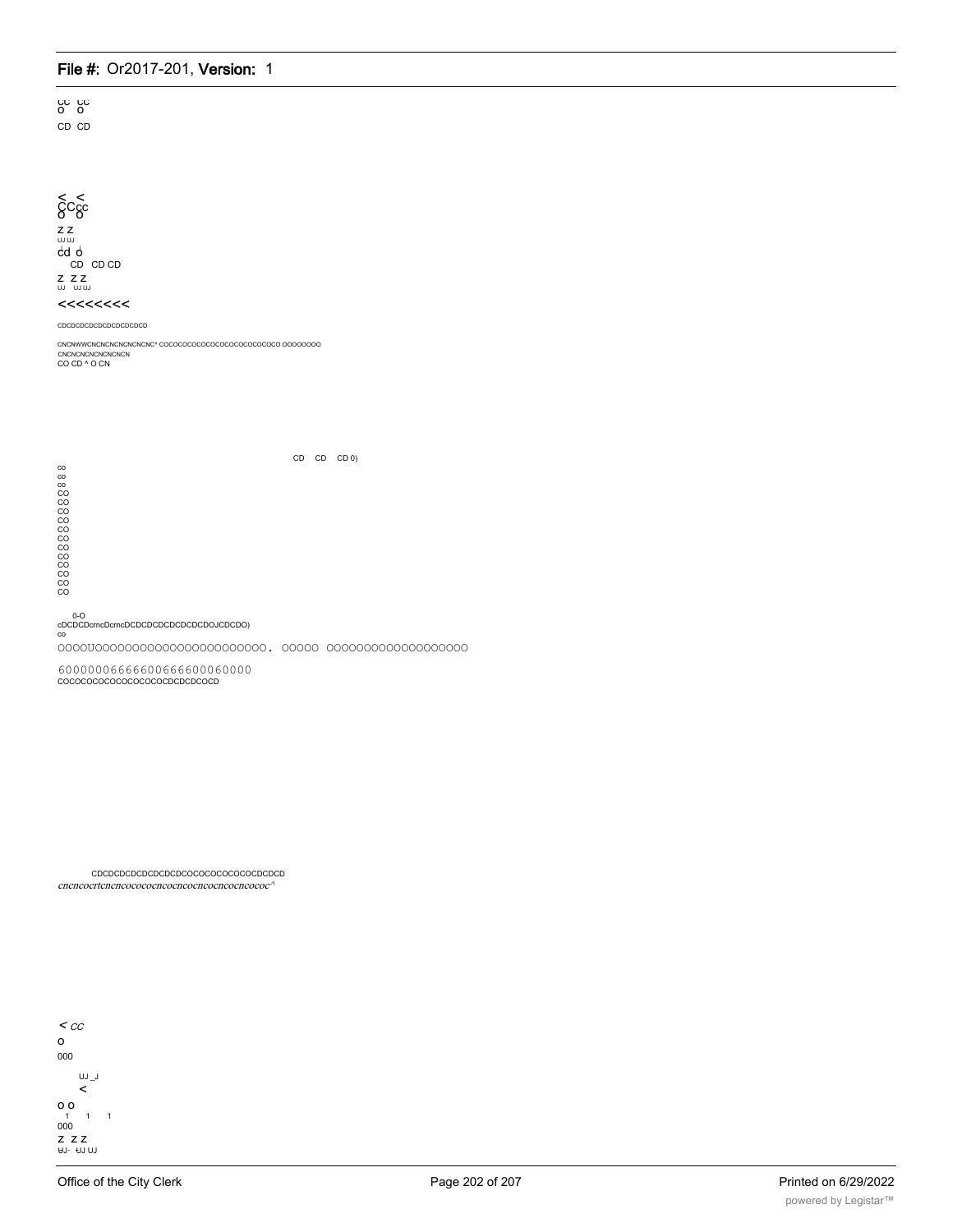| ya<br>A∖a<br>- - a a<br><b>POV</b><br>$>^a < c$<br>UJ UJ<br>CC CC O O<br>$\overset{U\cup U\cup J}{\text{or}}$ cc o o<br>Z Z Z                                 |
|---------------------------------------------------------------------------------------------------------------------------------------------------------------|
| UJ UJ LU<br>$\forall r, \forall c$<br>o<br>$\Omega$<br>LU LU                                                                                                  |
| $<<$ < $<<$ CC CC CC CC 9 0 0 0 0 > iiii < 00000<br>0000000<br>$Z$ $Z$ $Z$ $Z$<br>LU LU LULU                                                                  |
| 99 > < <                                                                                                                                                      |
| UJ<br>LU<br>Ëc<br>8 <sup>c</sup><br>UJ<br>UJ<br>$\,<\,$<br>$\,<\,$                                                                                            |
| CNCNCNCNCNCNCNCNCNCNCNCNCNCNCNCNCNCN                                                                                                                          |
| CN CN CN CN CO<br>CD<br>CO CD<br>CNCNCNCNCNCNCNCNCNCNCNCNC <sup>^</sup> CDCDCDCDCDCDCOCOCOCDCDCOCDCD<br>CN CN CN CN<br>CN CN CN CN CN CN<br>CN<br>CN CN<br>CN |
|                                                                                                                                                               |

 $(A \leq A \text{ fO } (A$ 

 $CL$  $\boldsymbol{o}$ 

 $_{\rm CO}$ 

 $0. \quad D. \quad \text{Cl D.}$ 

 $\begin{array}{l} \textit{c} \textit{n} \textit{c} \textit{l} \textit{u} \textit{u} \textit{i} \textit{c} \textit{n} \textit{o} \textit{i} \textit{c} \textit{n} \textit{c} \textit{n} \textit{c} \textit{n} \textit{c} \textit{m} \textit{c} \textit{m} \textit{c} \textit{m} \textit{c} \textit{m} \textit{c} \textit{m} \textit{c} \textit{b} \textit{c} \textit{b} \textit{c} \textit{b} \textit{c} \textit{b} \textit$  $0<sub>5</sub>$ 000 000  $\begin{array}{cccccccccccccc} \circ & \circ & \circ & \circ & \circ & \circ & \circ & \circ & \circ \end{array}$ 000 000 

 ${\tt COCOCOCO COCOCO COCOCO}$ en en en en en en en

 $\begin{array}{l} \text{Iii CL O } \xrightarrow{\alpha} \text{LU} \\ \text{X I} \end{array}$  $CC\ cc$  $\,<$   $<$ **Example 25**<br>Example 20<br>Co Co  $\frac{1}{2}$ 00000000  $N$  CO CO  $\,<\,$   $\,<$  $\begin{aligned} &\iff \begin{minipage}{0.5\textwidth} \centering \end{minipage} \begin{minipage}{0.5\textwidth} \centering \begin{minipage}{0.5\textwidth} \centering \end{minipage} \begin{minipage}{0.5\textwidth} \centering \end{minipage} \begin{minipage}{0.5\textwidth} \centering \end{minipage} \begin{minipage}{0.5\textwidth} \centering \end{minipage} \begin{minipage}{0.5\textwidth} \centering \end{minipage} \begin{minipage}{0.5\textwidth} \centering \end{minipage} \begin{minipage}{0.5\textwidth} \centering \end{minipage} \begin{$ 

 $>$   $>$   $>$   $>$   $\sim$   $\rm{cc}$   $\rm{cc}$ 

 $O$   $O$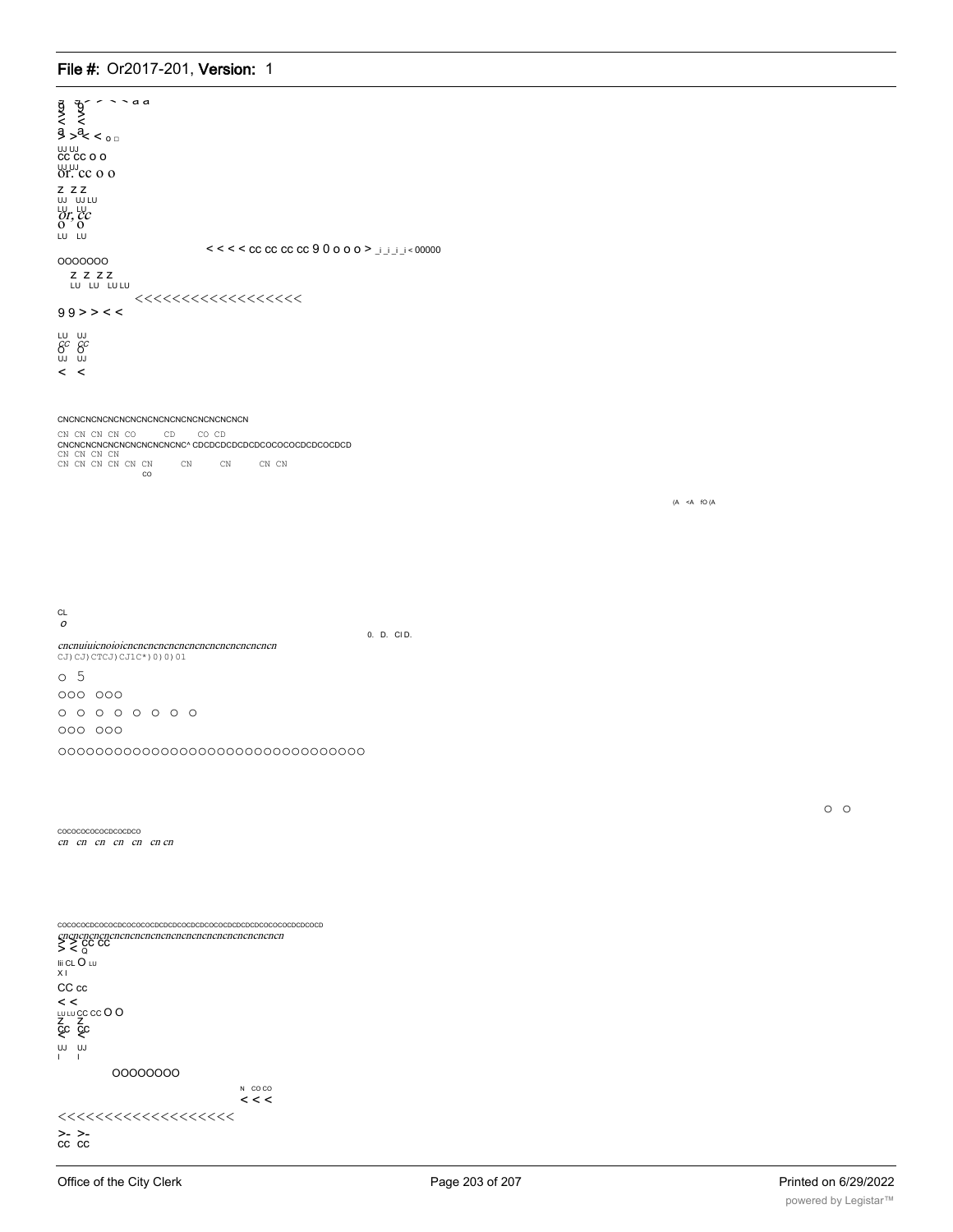| VOOS A SS E PSN BORN BORN POD Y YE PSN ORY Y YE PSN BORN A HE PSN BORN A HE PSN BORN A HE PSN BORN A HE PSN BORN A HE PSN BORN A HE PSN BORN A HE PSN BORN A HE PSN BORN A HE PSN BORN A HE PSN BORN A HE PSN BORN A HE PSN B |
|-------------------------------------------------------------------------------------------------------------------------------------------------------------------------------------------------------------------------------|
|                                                                                                                                                                                                                               |
|                                                                                                                                                                                                                               |
|                                                                                                                                                                                                                               |
|                                                                                                                                                                                                                               |
|                                                                                                                                                                                                                               |
|                                                                                                                                                                                                                               |
|                                                                                                                                                                                                                               |
|                                                                                                                                                                                                                               |
| z<br>⊵<br>∠                                                                                                                                                                                                                   |
| 5<br>5                                                                                                                                                                                                                        |
| ľ<br>ι<br>J.                                                                                                                                                                                                                  |
|                                                                                                                                                                                                                               |

CM CM CM CM

 $g_{\rm coco}$ 

# 

 $\begin{matrix} 0 \\ 0 \\ 0 \end{matrix}$ 

oicJocooioincnciioiDio)\*)<br>o

# 00000000000000

0000000000000  $2? xz? -$ 

CNCNCNCNCNCNCNCN

 $\overline{\mathbf{o}}$ 

 $\cos$   $\cos$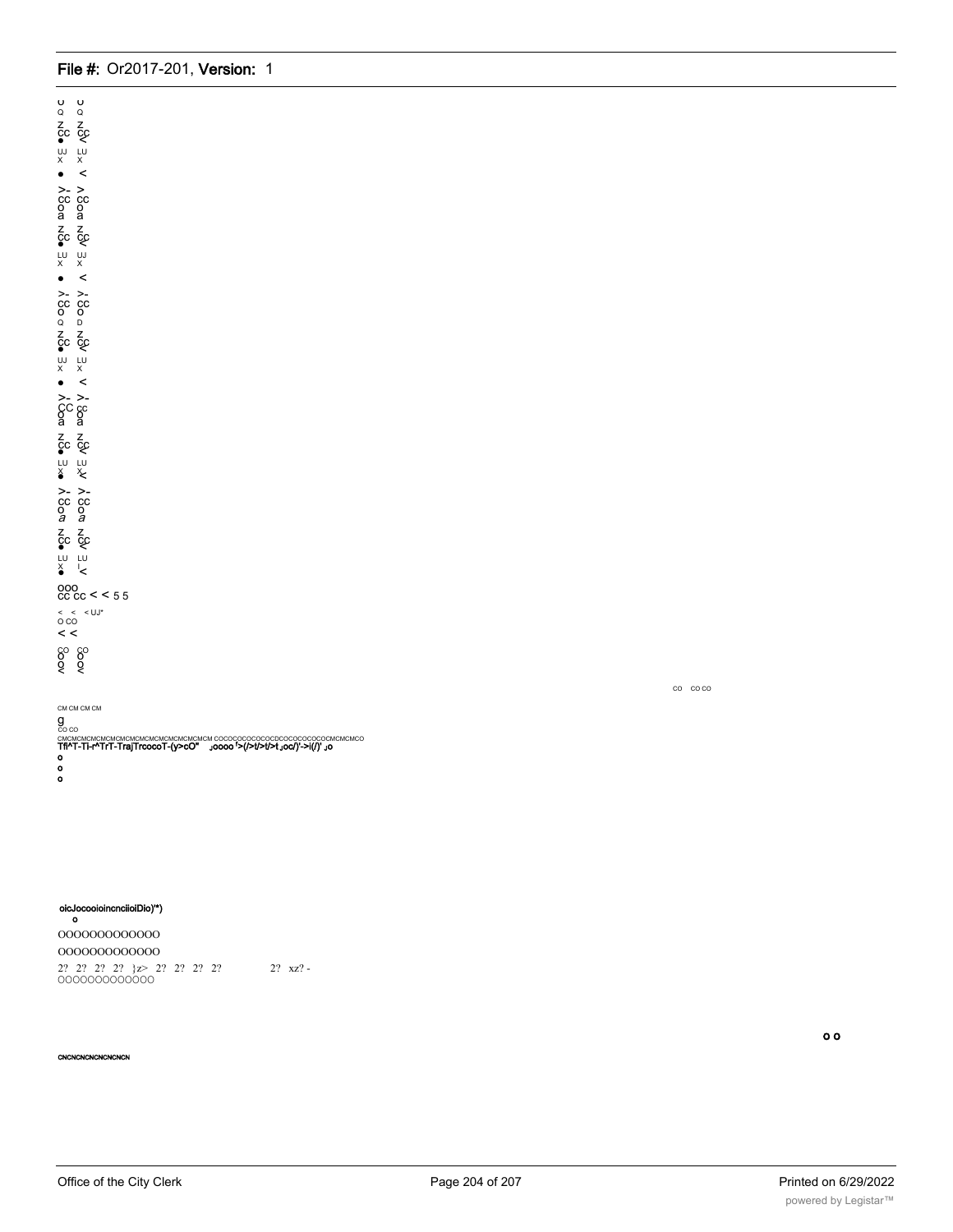CDCDCDCDCOCDCDCDCDCDCDCDCD 00)0)0)0)0)0)0)0)0)0)

 $\frac{8}{8}$   $\frac{1}{88}$   $\frac{1}{88}$   $\frac{1}{88}$   $\frac{1}{88}$   $\frac{1}{88}$   $\frac{1}{88}$   $\frac{1}{88}$   $\frac{1}{88}$   $\frac{1}{88}$   $\frac{1}{88}$   $\frac{1}{88}$   $\frac{1}{88}$   $\frac{1}{88}$   $\frac{1}{88}$   $\frac{1}{88}$   $\frac{1}{88}$   $\frac{1}{88}$   $\frac{1}{88}$   $\frac{1}{88}$   $\$ m 88  $\prec$ • m<m mm  $\vdots$ 88 LU UJ  $\bullet$  $\prec$  $80^{\circ}_{\circ}$ <br> $-6^{\circ}$  $\mathbf{c}\mathbf{o}$  $\frac{6}{3}$  co co  $\leq$  $\prec$  $\bullet$ CM CM CN CO CO COCO<br>CMCMCMCM **CM** CM CM CM CMCM 0000000<br>CM CM CM CM OO  $\frac{5}{50}$  o JS a" "2 E co Z cco  $\frac{5}{10}$  $rac{E}{3}$  co

# CHICAGO April 19,2017

# To the President and Members of the City Council:

Your Committee on Finance having had under consideration four (4) orders authorizing the payment of hospital and medical expenses of Police Officers and Firefighters injured in the line of duty.

**CM**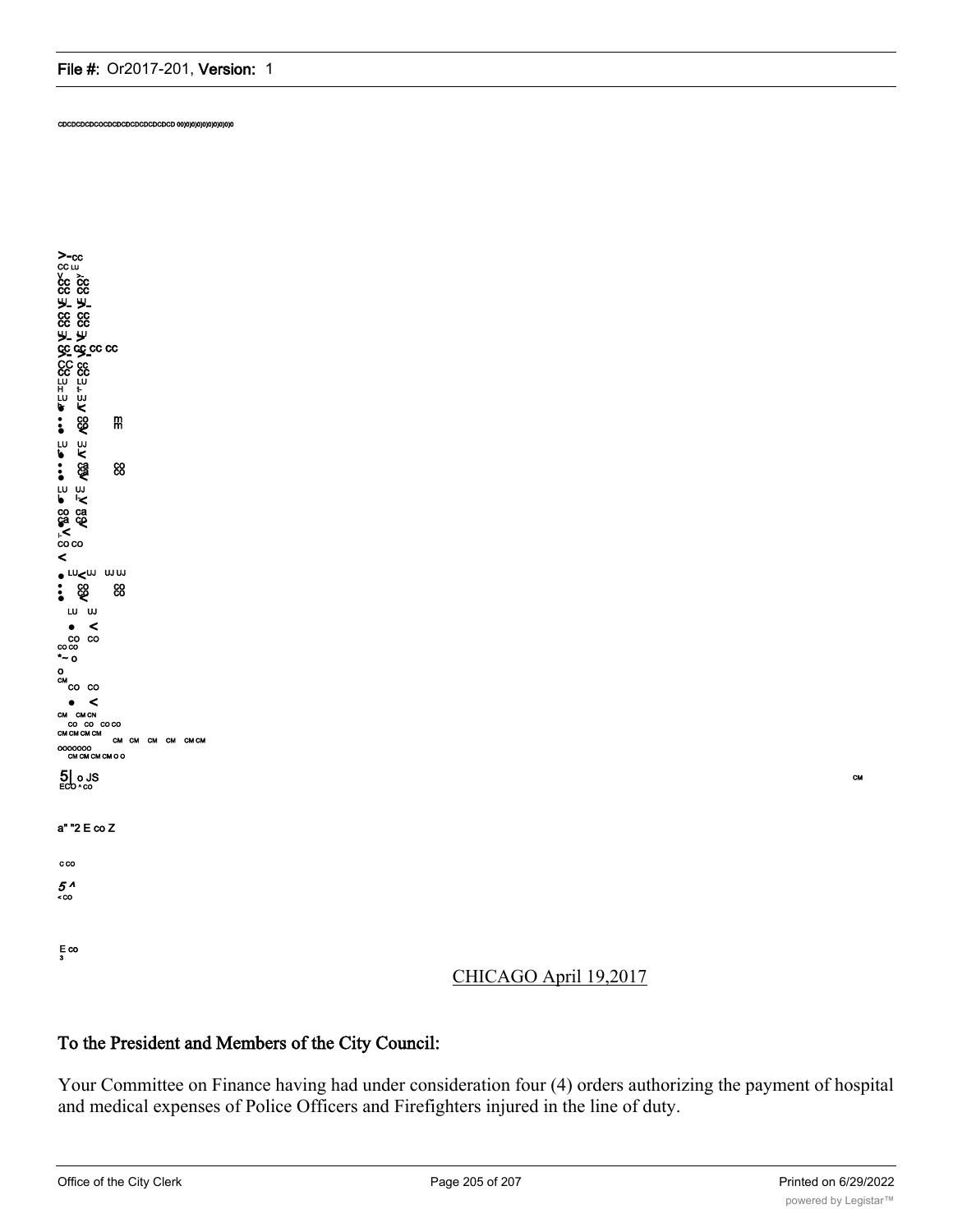having had the same under advisement, begs leave to report and recommend that your Honorable Body pass the Orders transmitted herewith.

This recommendation was concurred in by

vote of the members of the committee with vote(s)).  $3-A$ 

Respectfully submitted

(signed);

Chairman

Chicago. APRIL 19™ 2017

To the President of the City Council:

Your Committee on Finance. Which has given consideration, for Hospitals, Medical and Nursing Services rendered injured members of the Police and or/ the Fire Department.

Having had the same under advisement, begs leave to report and recommend that your Honorable Body pass the proposed Orders transmitted herewith: